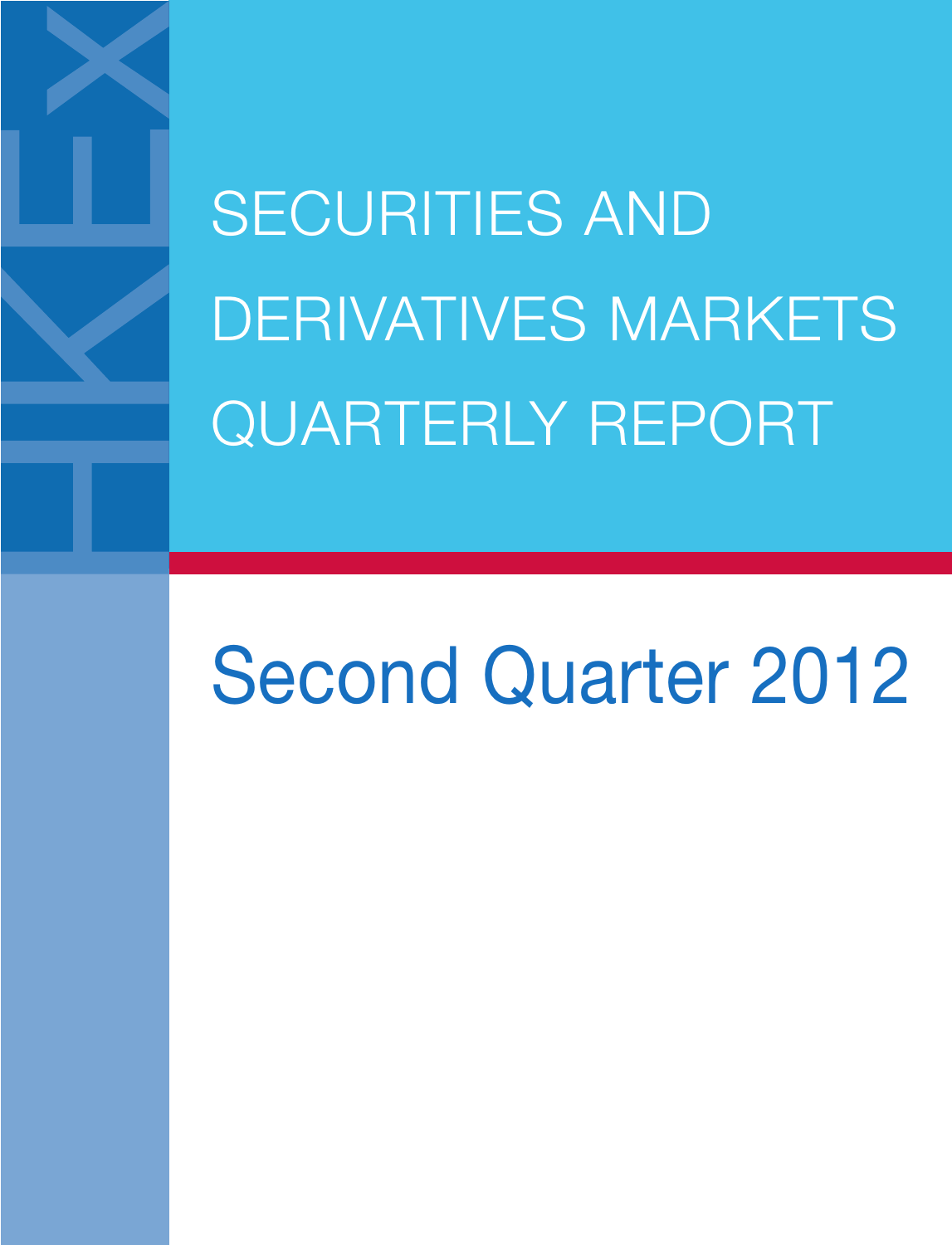### **Market Highlights – Main Board**

| No. of listed companies<br>1,342<br>1,284<br>No. of listed securities<br>7,110<br>6,747<br><b>Equities</b><br>Ordinary shares<br>1,343<br>1,285<br>Preference shares<br>3<br>3<br>4,046<br>Warrants<br>4,851<br>14<br>15<br>Equity<br>Derivative<br>4,032<br>4,836<br>$\mathbf{0}$<br>$\theta$<br>Equity linked instrument<br>Callable bull/bear contracts<br>1,021<br>711<br>Unit trusts/mutual funds<br>103<br>87<br>231<br>Debt securities<br>173<br>No. of trading only stocks<br>$\overline{7}$<br>Nasdaq stocks<br>$\overline{7}$<br>$\overline{2}$<br>$\overline{2}$<br><b>iShares</b><br>61<br>No. of trading days<br>59<br>Total turnover in value (HK\$ mil.)<br>3,054,292.16<br>4,175,836.48<br>Total turnover in shares (Mil. shs)<br>8,211,427.70<br>9,172,596.45<br>Total number of trades (deals)<br>44,746,737<br>50,846,489<br>18,351,873.28<br>20,992,345.92<br>Total market capitalisation (HK\$ mil.)<br>Average P/E ratio (times)<br>8.78<br>11.74<br>Average dividend yield (%)<br>3.47<br>2.65<br>Number of exchange participants<br>503<br>490<br>$-$ Trading<br>- Non-trading<br>39<br>35<br>Turnover in value (HK\$ mil.)<br>76,534.41 (31/05)<br>104,358.75 (06/04)<br>Highest<br>36,673.28 (28/05)<br>Lowest<br>50,397.75 (30/05)<br>Turnover in shares (Mil. shs)<br>168,227.42 (16/05)<br>192,332.74 (14/06)<br>Highest<br>Lowest<br>87,792.75 (30/04)<br>123,245.57 (27/05)<br>Total number of trades (deals)<br>1,002,391 (16/05)<br>1,214,111 (06/04)<br>Highest<br>Lowest<br>567,529 (28/05)<br>622,494 (30/05) | <b>Highlights</b> | 2nd Quarter 2012 |  | 2nd Quarter 2011 |  |
|---------------------------------------------------------------------------------------------------------------------------------------------------------------------------------------------------------------------------------------------------------------------------------------------------------------------------------------------------------------------------------------------------------------------------------------------------------------------------------------------------------------------------------------------------------------------------------------------------------------------------------------------------------------------------------------------------------------------------------------------------------------------------------------------------------------------------------------------------------------------------------------------------------------------------------------------------------------------------------------------------------------------------------------------------------------------------------------------------------------------------------------------------------------------------------------------------------------------------------------------------------------------------------------------------------------------------------------------------------------------------------------------------------------------------------------------------------------------------------------------------------------------------------------------------|-------------------|------------------|--|------------------|--|
|                                                                                                                                                                                                                                                                                                                                                                                                                                                                                                                                                                                                                                                                                                                                                                                                                                                                                                                                                                                                                                                                                                                                                                                                                                                                                                                                                                                                                                                                                                                                                   |                   |                  |  |                  |  |
|                                                                                                                                                                                                                                                                                                                                                                                                                                                                                                                                                                                                                                                                                                                                                                                                                                                                                                                                                                                                                                                                                                                                                                                                                                                                                                                                                                                                                                                                                                                                                   |                   |                  |  |                  |  |
|                                                                                                                                                                                                                                                                                                                                                                                                                                                                                                                                                                                                                                                                                                                                                                                                                                                                                                                                                                                                                                                                                                                                                                                                                                                                                                                                                                                                                                                                                                                                                   |                   |                  |  |                  |  |
|                                                                                                                                                                                                                                                                                                                                                                                                                                                                                                                                                                                                                                                                                                                                                                                                                                                                                                                                                                                                                                                                                                                                                                                                                                                                                                                                                                                                                                                                                                                                                   |                   |                  |  |                  |  |
|                                                                                                                                                                                                                                                                                                                                                                                                                                                                                                                                                                                                                                                                                                                                                                                                                                                                                                                                                                                                                                                                                                                                                                                                                                                                                                                                                                                                                                                                                                                                                   |                   |                  |  |                  |  |
|                                                                                                                                                                                                                                                                                                                                                                                                                                                                                                                                                                                                                                                                                                                                                                                                                                                                                                                                                                                                                                                                                                                                                                                                                                                                                                                                                                                                                                                                                                                                                   |                   |                  |  |                  |  |
|                                                                                                                                                                                                                                                                                                                                                                                                                                                                                                                                                                                                                                                                                                                                                                                                                                                                                                                                                                                                                                                                                                                                                                                                                                                                                                                                                                                                                                                                                                                                                   |                   |                  |  |                  |  |
|                                                                                                                                                                                                                                                                                                                                                                                                                                                                                                                                                                                                                                                                                                                                                                                                                                                                                                                                                                                                                                                                                                                                                                                                                                                                                                                                                                                                                                                                                                                                                   |                   |                  |  |                  |  |
|                                                                                                                                                                                                                                                                                                                                                                                                                                                                                                                                                                                                                                                                                                                                                                                                                                                                                                                                                                                                                                                                                                                                                                                                                                                                                                                                                                                                                                                                                                                                                   |                   |                  |  |                  |  |
|                                                                                                                                                                                                                                                                                                                                                                                                                                                                                                                                                                                                                                                                                                                                                                                                                                                                                                                                                                                                                                                                                                                                                                                                                                                                                                                                                                                                                                                                                                                                                   |                   |                  |  |                  |  |
|                                                                                                                                                                                                                                                                                                                                                                                                                                                                                                                                                                                                                                                                                                                                                                                                                                                                                                                                                                                                                                                                                                                                                                                                                                                                                                                                                                                                                                                                                                                                                   |                   |                  |  |                  |  |
|                                                                                                                                                                                                                                                                                                                                                                                                                                                                                                                                                                                                                                                                                                                                                                                                                                                                                                                                                                                                                                                                                                                                                                                                                                                                                                                                                                                                                                                                                                                                                   |                   |                  |  |                  |  |
|                                                                                                                                                                                                                                                                                                                                                                                                                                                                                                                                                                                                                                                                                                                                                                                                                                                                                                                                                                                                                                                                                                                                                                                                                                                                                                                                                                                                                                                                                                                                                   |                   |                  |  |                  |  |
|                                                                                                                                                                                                                                                                                                                                                                                                                                                                                                                                                                                                                                                                                                                                                                                                                                                                                                                                                                                                                                                                                                                                                                                                                                                                                                                                                                                                                                                                                                                                                   |                   |                  |  |                  |  |
|                                                                                                                                                                                                                                                                                                                                                                                                                                                                                                                                                                                                                                                                                                                                                                                                                                                                                                                                                                                                                                                                                                                                                                                                                                                                                                                                                                                                                                                                                                                                                   |                   |                  |  |                  |  |
|                                                                                                                                                                                                                                                                                                                                                                                                                                                                                                                                                                                                                                                                                                                                                                                                                                                                                                                                                                                                                                                                                                                                                                                                                                                                                                                                                                                                                                                                                                                                                   |                   |                  |  |                  |  |
|                                                                                                                                                                                                                                                                                                                                                                                                                                                                                                                                                                                                                                                                                                                                                                                                                                                                                                                                                                                                                                                                                                                                                                                                                                                                                                                                                                                                                                                                                                                                                   |                   |                  |  |                  |  |
|                                                                                                                                                                                                                                                                                                                                                                                                                                                                                                                                                                                                                                                                                                                                                                                                                                                                                                                                                                                                                                                                                                                                                                                                                                                                                                                                                                                                                                                                                                                                                   |                   |                  |  |                  |  |
|                                                                                                                                                                                                                                                                                                                                                                                                                                                                                                                                                                                                                                                                                                                                                                                                                                                                                                                                                                                                                                                                                                                                                                                                                                                                                                                                                                                                                                                                                                                                                   |                   |                  |  |                  |  |
|                                                                                                                                                                                                                                                                                                                                                                                                                                                                                                                                                                                                                                                                                                                                                                                                                                                                                                                                                                                                                                                                                                                                                                                                                                                                                                                                                                                                                                                                                                                                                   |                   |                  |  |                  |  |
|                                                                                                                                                                                                                                                                                                                                                                                                                                                                                                                                                                                                                                                                                                                                                                                                                                                                                                                                                                                                                                                                                                                                                                                                                                                                                                                                                                                                                                                                                                                                                   |                   |                  |  |                  |  |
|                                                                                                                                                                                                                                                                                                                                                                                                                                                                                                                                                                                                                                                                                                                                                                                                                                                                                                                                                                                                                                                                                                                                                                                                                                                                                                                                                                                                                                                                                                                                                   |                   |                  |  |                  |  |
|                                                                                                                                                                                                                                                                                                                                                                                                                                                                                                                                                                                                                                                                                                                                                                                                                                                                                                                                                                                                                                                                                                                                                                                                                                                                                                                                                                                                                                                                                                                                                   |                   |                  |  |                  |  |
|                                                                                                                                                                                                                                                                                                                                                                                                                                                                                                                                                                                                                                                                                                                                                                                                                                                                                                                                                                                                                                                                                                                                                                                                                                                                                                                                                                                                                                                                                                                                                   |                   |                  |  |                  |  |
|                                                                                                                                                                                                                                                                                                                                                                                                                                                                                                                                                                                                                                                                                                                                                                                                                                                                                                                                                                                                                                                                                                                                                                                                                                                                                                                                                                                                                                                                                                                                                   |                   |                  |  |                  |  |
|                                                                                                                                                                                                                                                                                                                                                                                                                                                                                                                                                                                                                                                                                                                                                                                                                                                                                                                                                                                                                                                                                                                                                                                                                                                                                                                                                                                                                                                                                                                                                   |                   |                  |  |                  |  |
|                                                                                                                                                                                                                                                                                                                                                                                                                                                                                                                                                                                                                                                                                                                                                                                                                                                                                                                                                                                                                                                                                                                                                                                                                                                                                                                                                                                                                                                                                                                                                   |                   |                  |  |                  |  |
|                                                                                                                                                                                                                                                                                                                                                                                                                                                                                                                                                                                                                                                                                                                                                                                                                                                                                                                                                                                                                                                                                                                                                                                                                                                                                                                                                                                                                                                                                                                                                   |                   |                  |  |                  |  |
|                                                                                                                                                                                                                                                                                                                                                                                                                                                                                                                                                                                                                                                                                                                                                                                                                                                                                                                                                                                                                                                                                                                                                                                                                                                                                                                                                                                                                                                                                                                                                   |                   |                  |  |                  |  |
|                                                                                                                                                                                                                                                                                                                                                                                                                                                                                                                                                                                                                                                                                                                                                                                                                                                                                                                                                                                                                                                                                                                                                                                                                                                                                                                                                                                                                                                                                                                                                   |                   |                  |  |                  |  |
|                                                                                                                                                                                                                                                                                                                                                                                                                                                                                                                                                                                                                                                                                                                                                                                                                                                                                                                                                                                                                                                                                                                                                                                                                                                                                                                                                                                                                                                                                                                                                   |                   |                  |  |                  |  |
|                                                                                                                                                                                                                                                                                                                                                                                                                                                                                                                                                                                                                                                                                                                                                                                                                                                                                                                                                                                                                                                                                                                                                                                                                                                                                                                                                                                                                                                                                                                                                   |                   |                  |  |                  |  |
|                                                                                                                                                                                                                                                                                                                                                                                                                                                                                                                                                                                                                                                                                                                                                                                                                                                                                                                                                                                                                                                                                                                                                                                                                                                                                                                                                                                                                                                                                                                                                   |                   |                  |  |                  |  |
|                                                                                                                                                                                                                                                                                                                                                                                                                                                                                                                                                                                                                                                                                                                                                                                                                                                                                                                                                                                                                                                                                                                                                                                                                                                                                                                                                                                                                                                                                                                                                   |                   |                  |  |                  |  |
|                                                                                                                                                                                                                                                                                                                                                                                                                                                                                                                                                                                                                                                                                                                                                                                                                                                                                                                                                                                                                                                                                                                                                                                                                                                                                                                                                                                                                                                                                                                                                   |                   |                  |  |                  |  |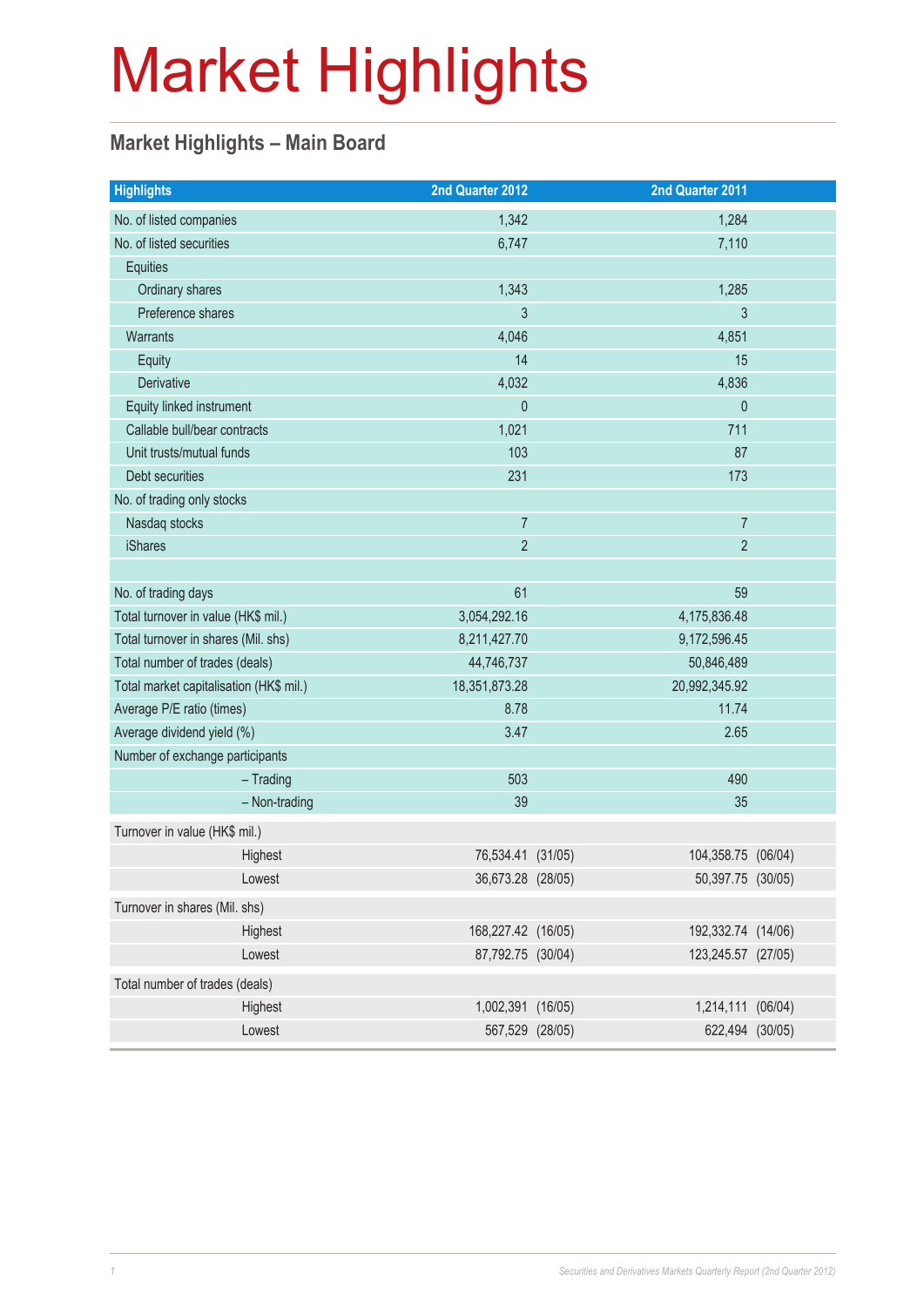### **Market Highlights – Growth Enterprise Market (GEM)**

| <b>Highlights</b>                       |         | 2nd Quarter 2012 |                | 2nd Quarter 2011 |                |
|-----------------------------------------|---------|------------------|----------------|------------------|----------------|
| No. of listed companies                 |         | 177              |                | 164              |                |
| No. of listed securities                |         | 179              |                | 166              |                |
| Equities                                |         | 177              |                | 164              |                |
| Warrants                                |         | $\overline{2}$   |                | $\overline{2}$   |                |
|                                         |         |                  |                |                  |                |
| No. of trading days                     |         | 61               |                | 59               |                |
| Total turnover in value (HK\$ mil.)     |         | 6,875.14         |                | 20,232.99        |                |
| Total turnover in shares (Mil. shs)     |         | 33,829.05        |                | 79,225.80        |                |
| Total number of trades (deals)          |         | 228,063          |                | 507,216          |                |
| Total market capitalisation (HK\$ mil.) |         | 77,357.91        |                | 111,535.83       |                |
| Average P/E ratio (times)               |         | 17.36            |                | 23.61            |                |
| Average dividend yield (%)              |         | 0.53             |                | 1.00             |                |
| Turnover in value (HK\$ mil.)           |         |                  |                |                  |                |
|                                         | Highest |                  | 353.03 (13/04) |                  | 614.73 (26/05) |
|                                         | Lowest  |                  | 52.11 (25/06)  |                  | 178.08 (27/06) |
| Turnover in shares (Mil. shs)           |         |                  |                |                  |                |
|                                         | Highest | 1,562.26 (13/04) |                | 5,426.00 (06/04) |                |
|                                         | Lowest  |                  | 198.35 (22/06) |                  | 560.41 (23/06) |
| Total number of trades (deals)          |         |                  |                |                  |                |
|                                         | Highest |                  | 6,459 (02/04)  |                  | 15,305 (26/04) |
|                                         | Lowest  |                  | 2,009 (25/06)  |                  | 4,411 (27/06)  |
|                                         |         |                  |                |                  |                |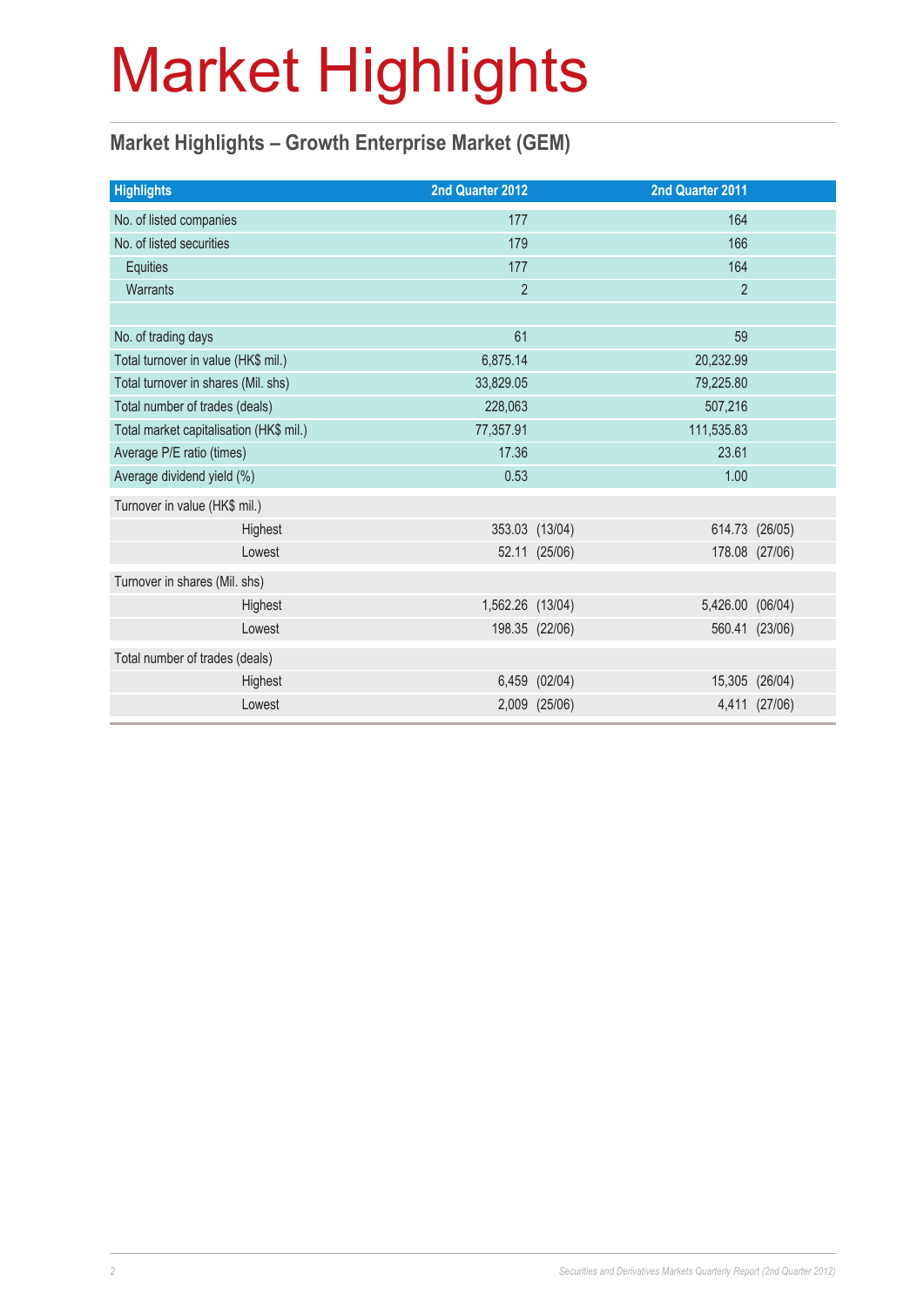### **Derivatives Market Highlights**

| <b>Highlights</b>                                          | 2nd Quarter 2012 | 2nd Quarter 2011 |
|------------------------------------------------------------|------------------|------------------|
| All futures and options products (excluding stock options) |                  |                  |
| No. of trading days                                        | 61.0             | 59.0             |
| Total contract volume                                      | 16,842,634       | 14,996,318       |
| Equity index products                                      | 16,782,405       | 14,892,864       |
| <b>Equity products</b>                                     | 60,172           | 102,565          |
| Interest rates products                                    | 55               | 180              |
| <b>Gold Futures</b>                                        | $\overline{2}$   | 709              |
| Average daily contract volume                              | 276,109          | 254,175          |
|                                                            |                  |                  |
| Total open interest as at the quarter end (contracts)      | 1,054,101        | 651,927          |
| Equity index products                                      | 1,043,526        | 632,481          |
| <b>Equity products</b>                                     | 10,510           | 19,267           |
| Interest rates products                                    | 65               | 138              |
| <b>Gold Futures</b>                                        |                  | 41               |
|                                                            |                  |                  |
| <b>Stock options</b>                                       |                  |                  |
| No. of newly introduced stock options classes              |                  |                  |
| No. of stock options as at the quarter end                 |                  |                  |
| <b>Class</b>                                               | 63               | 57               |
| <b>Series</b>                                              | 14,708           | 11,838           |
| Total premium (HK\$ mil.)                                  | 8,578.21         | 14,491.79        |
| Call                                                       | 3,006.23         | 3,882.54         |
| Put                                                        | 5,571.98         | 10,609.25        |
| Average daily premium (HK\$ mil.)                          | 140.63           | 245.62           |
| Total contract volume                                      | 13,741,210       | 16,340,993       |
| Call                                                       | 5,810,627        | 6,327,688        |
| Put                                                        | 7,930,583        | 10,013,305       |
| Average daily contract volume                              | 225.266          | 276,966          |
| Total open interest as at the quarter end (contracts)      | 5,060,742        | 5,622,028        |
| Call                                                       | 1,926,473        | 1,782,639        |
| Put                                                        | 3,134,269        | 3,839,389        |
| Total number of trades                                     | 577,189          | 656,257          |
| Average daily number of trades                             | 9,462            | 11,123           |
| <b>Total contracts exercised</b>                           | 1,992,879        | 1,895,494        |
| Average premium per contract (HK\$)                        | 624.27           | 886.84           |
| Average contract per trade (contracts)                     | 24               | 25               |
| Put volume/call volume                                     | 1.36             | 1.58             |
| Average daily contract volume/open interest                | 4.5%             | 4.9%             |
|                                                            |                  |                  |

| All futures and options products                      |            |            |
|-------------------------------------------------------|------------|------------|
| Total contract volume                                 | 30,583,844 | 31,337,311 |
| Total open interest as at the quarter end (contracts) | 6.114.843  | 6,273,955  |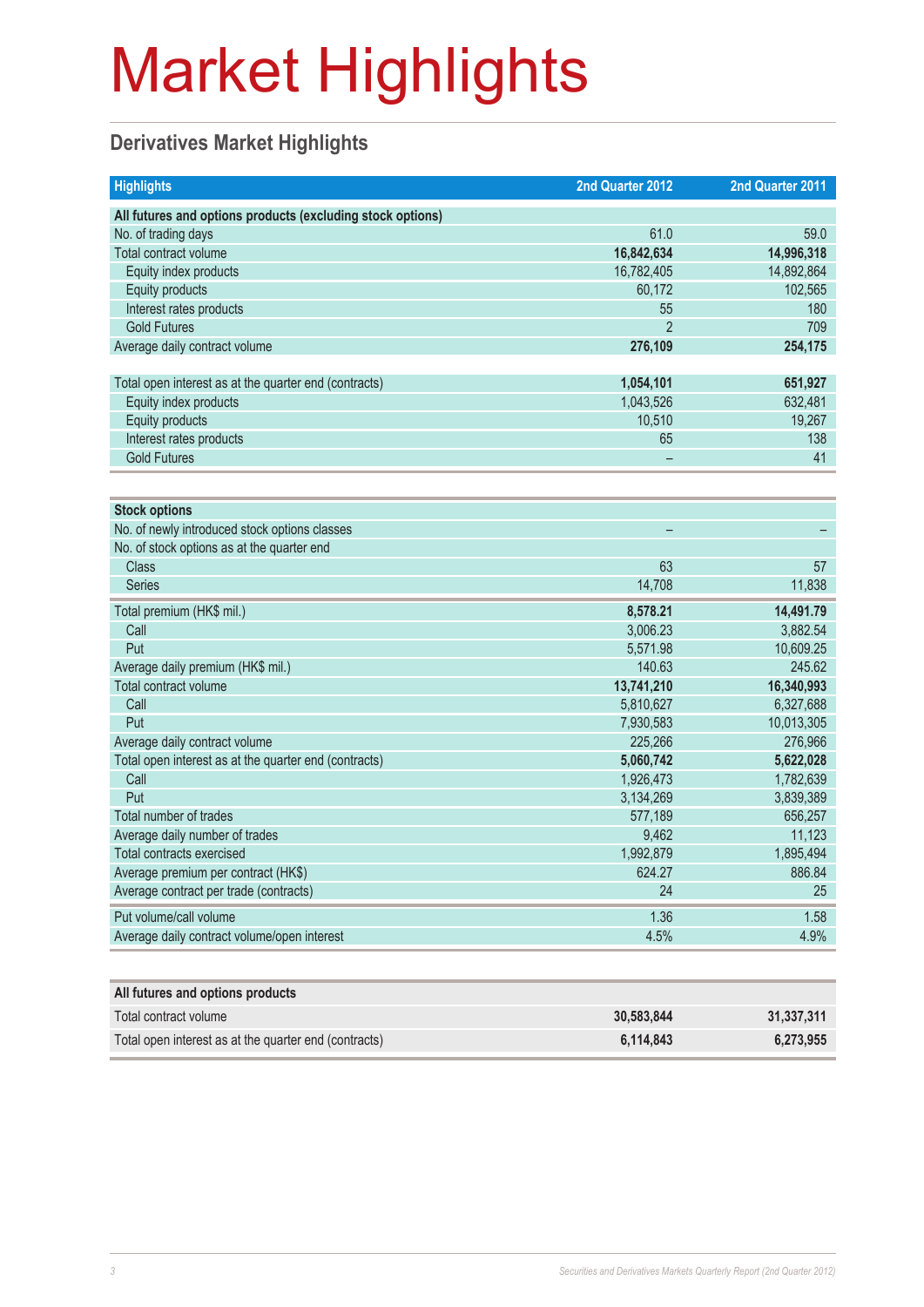### **Clearing and Settlement Statistics**

| <b>Securities Market</b>                                                        | 2nd Quarter 2012 | 2nd Quarter 2011 |
|---------------------------------------------------------------------------------|------------------|------------------|
| Average Daily Exchange Trades Handled by CCASS                                  |                  |                  |
| - Number of trades                                                              | 737,075          | 869,474          |
| - Value of trades (HK\$bil.)                                                    | 50.2             | 71.0             |
| - Share quantity Involved (bil shares)                                          | 135.2            | 156.8            |
| Average Daily Settlement Instructions ("SIs") Settled by CCASS                  |                  |                  |
| - Number of SIs                                                                 | 70,419           | 87,498           |
| - Value of SIs (HK\$bil.)                                                       | 179.8            | 233.1            |
| - Share quantity involved (bil. Shares)                                         | 43.0             | 49.0             |
| Average Daily Investor SIs ("ISIs") Settled by CCASS                            |                  |                  |
| - Number of ISIs                                                                | 329              | 527              |
| - Value of ISIs (HK\$mil.)                                                      | 254.7            | 323.7            |
| - Share quantity involved (mil. shares)                                         | 115.4            | 108.1            |
| Average Daily Settlement Efficiency of CNS Stock Positions on Due Day (T+2) (%) | 99.91            | 99.88            |
| Average Daily Settlement Efficiency of CNS Stock Positions                      |                  |                  |
| on the Day following the Due Day (T+3) (%)                                      | 99.99            | 99.99            |
| Average Daily Buy-ins Executed on T+3                                           |                  |                  |
| - Number of brokers involved                                                    | $\overline{2}$   | 7                |
| - Number of buy-ins                                                             | $\overline{2}$   | $\boldsymbol{8}$ |
| - Value of buy-ins (HK\$mil)                                                    | 0.5              | 3.6              |
| Shares Deposited in the CCASS Depository *                                      |                  |                  |
| - Number of shares (bil shares)                                                 | 3,713.6          | 3,707.1          |
| - Percentage of total issued shares of the admitted securities                  | 70.37            | 69.37            |
| - Value of shares (HK\$bil)                                                     | 10,006.9         | 11,612.9         |
| - Percentage of the total market capitalisation of the admitted securities      | 50.29            | 50.11            |
| <b>Derivatives Market</b>                                                       |                  |                  |
| Open Interest                                                                   |                  |                  |
| - Equity Index Futures                                                          | 304,527          | 233,163          |
| - Stock Futures                                                                 | 10,510           | 19,267           |
| - Gold Futures                                                                  |                  | 41               |
| - Interest Rates Futures                                                        | 65               | 138              |
| - Equity Index Options                                                          | 738,999          | 399,318          |
| - Stock Options                                                                 | 5,060,742        | 5,622,028        |
| <b>Cumulative Stock Options Exercised</b>                                       |                  |                  |
| - Share quantity involved (mil. shs)                                            | 2,048            | 1,884            |
| - Value of shares (HK\$bil.)                                                    | 31               | 35               |

\* Share quantity and market value of securities in non-HKD currency are included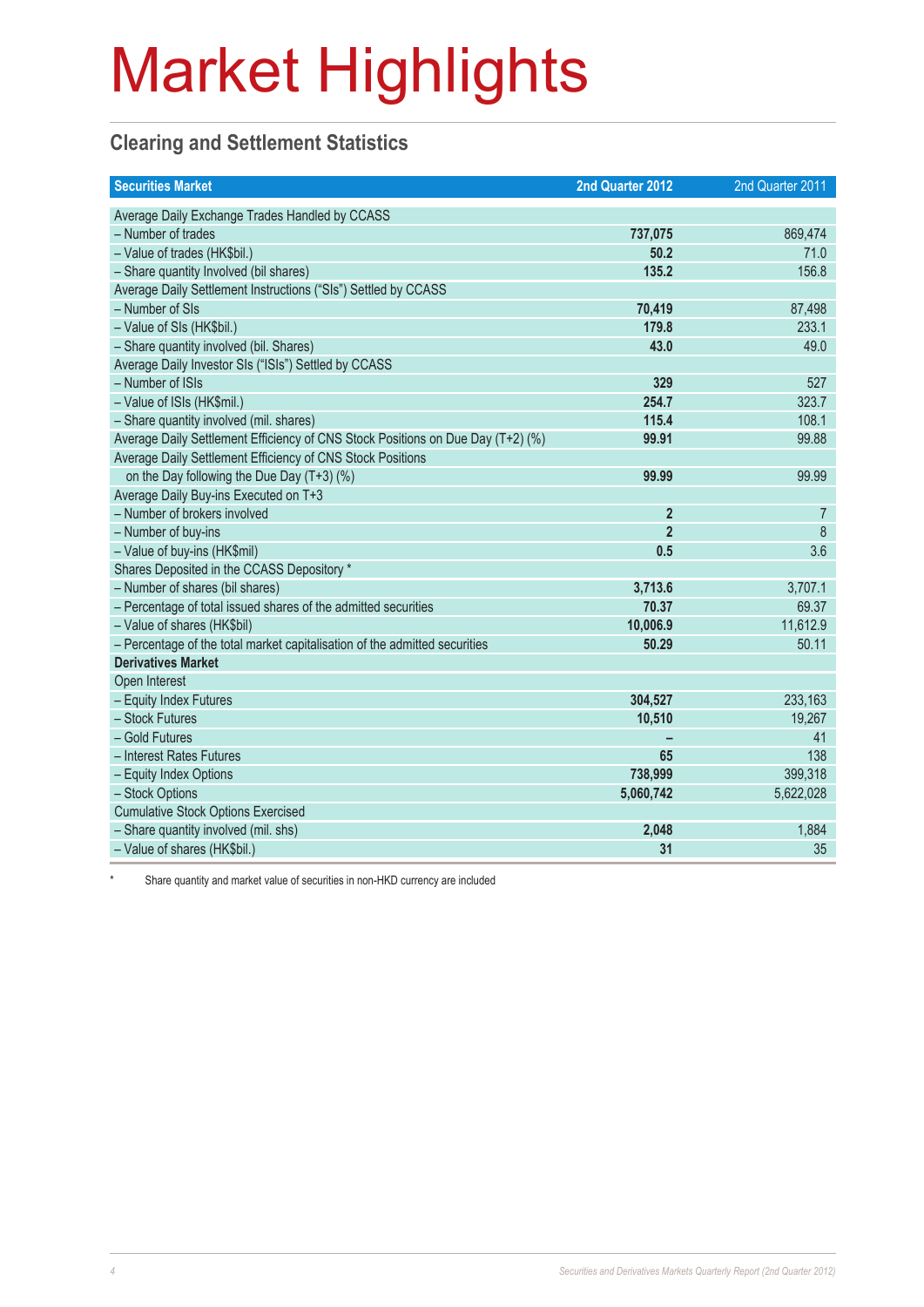### **Equity Turnover**

|      |                | <b>Share</b><br>(Mil. shs) | <b>Value</b><br>(HK\$ mil.) | No. of deals |
|------|----------------|----------------------------|-----------------------------|--------------|
| 2011 | Q <sub>2</sub> | 754,334.25                 | 3,069,149.98                | 41,652,899   |
|      | Q <sub>3</sub> | 597,541.33                 | 3,222,655.92                | 45,991,628   |
|      | Q4             | 568,209.23                 | 2,399,034.07                | 42,392,538   |
| 2012 | Q1             | 586,720.90                 | 2,723,802.82                | 43,393,219   |
|      | Q2             | 409,732.26                 | 2,175,416.95                | 36,208,311   |

### **Equity Trading Statistics**

|      |                | No. of<br>trading days | <b>Average daily</b><br>turnover (HK\$ mil.) | Average<br>value per deal |
|------|----------------|------------------------|----------------------------------------------|---------------------------|
| 2011 | Q2             | 59                     | 52,019.49                                    | 73,684                    |
|      | Q3             | 63                     | 51,153.27                                    | 70,070                    |
|      | Q4             | 62                     | 38,694.10                                    | 56,591                    |
| 2012 | Q <sub>1</sub> | 61                     | 44,652.51                                    | 62,770                    |
|      | Q2             | 61                     | 35,662.57                                    | 60,081                    |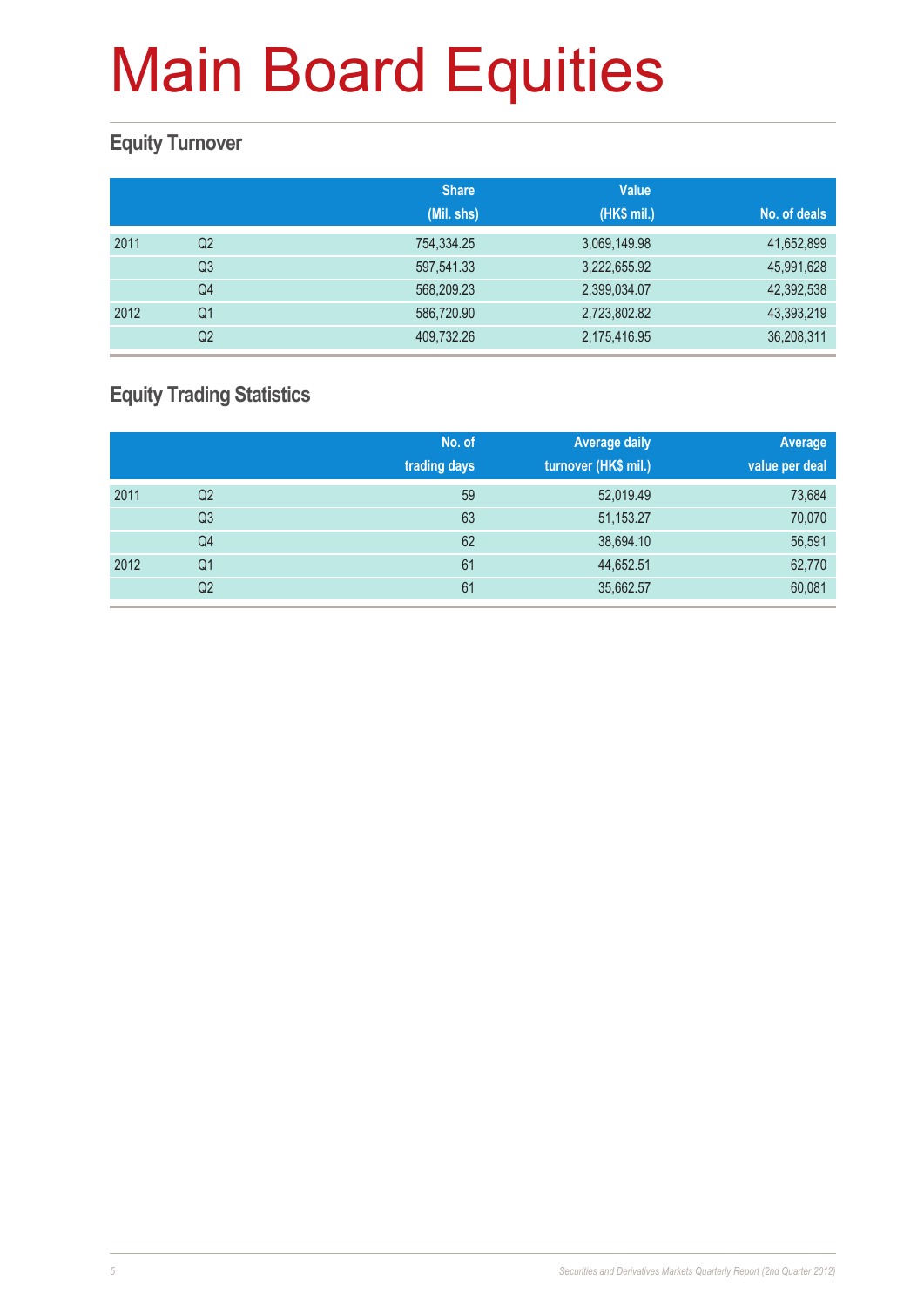#### **20 Most Advanced Stocks**

for 2nd quarter 2012

|                |       |                        | <b>Closing price</b> |                 |                        |
|----------------|-------|------------------------|----------------------|-----------------|------------------------|
| Rank           | Code  | <b>Stock</b>           | End of Jun 2012      | End of Mar 2012 | $%$ up                 |
| 1              | 01139 | <b>VICTORY GROUP</b>   | 0.360                | 0.156           | $\mathsf{A}$<br>130.77 |
| $\overline{2}$ | 00874 | <b>GUANGZHOU PHAR</b>  | 13.760               | 7.020           | 96.01                  |
| 3              | 00978 | TONIC IND HOLD         | 1.240                | 0.670           | 85.07                  |
| 4              | 01323 | <b>NEWTREE GROUP</b>   | 1.450                | 0.810           | 79.01                  |
| 5              | 00332 | <b>NGAI LIK IND</b>    | 0.820                | 0.460           | 78.26                  |
| $6\phantom{.}$ | 02310 | <b>KWANG SUNG ELEC</b> | 0.690                | 0.390           | 76.92                  |
| $\overline{7}$ | 03900 | <b>GREENTOWN CHINA</b> | 8.060                | 4.900           | 64.49                  |
| 8              | 00030 | ABC COM (HOLD)         | 0.490                | 0.300           | 63.33                  |
| 9              | 00917 | <b>NEW WORLD CHINA</b> | 3.150                | 1.930           | 63.21                  |
| 10             | 00326 | <b>CHINA STAR ENT</b>  | 0.345                | 0.215           | 60.47                  |
| 11             | 01036 | <b>WINSOR PPT HOLD</b> | 33.800               | 21.400          | 57.94                  |
| 12             | 00519 | <b>APPLIED DEV</b>     | 0.217                | 0.140           | 55.00                  |
| 13             | 00451 | <b>SAME TIME HOLD</b>  | 5.850                | 3.780           | 54.76                  |
| 14             | 02349 | <b>WATER PROPERTY</b>  | 0.950                | 0.620           | 53.23                  |
| 15             | 00703 | <b>FUTURE BRIGHT</b>   | 0.980                | 0.660           | 48.48                  |
| 16             | 00618 | <b>EC-FOUNDER</b>      | 0.370                | 0.250           | 48.00                  |
| 17             | 00777 | <b>NETDRAGON</b>       | 6.790                | 4.600           | 47.61                  |
| 18             | 00343 | <b>CULTURECOM HOLD</b> | 1.320                | 0.900           | 46.67                  |
| 19             | 00176 | <b>UNITED PACIFIC</b>  | 0.285                | 0.195           | 46.15                  |
| 20             | 01002 | V.S. INT'L             | 0.160                | 0.110           | 45.45                  |

A Adjusted

#### **20 Most Declined Stocks**

for 2nd quarter 2012

|                |       |                        | <b>Closing price</b> |                         |          |
|----------------|-------|------------------------|----------------------|-------------------------|----------|
| Rank           | Code  | <b>Stock</b>           | End of Jun 2012      | End of Mar 2012         | % down   |
| 1              | 00432 | <b>PCPD</b>            | 1.400                | 9.100<br>$\overline{A}$ | $-84.62$ |
| $\overline{2}$ | 00279 | <b>FREEMAN FIN</b>     | 0.032                | $\overline{A}$<br>0.128 | $-75.00$ |
| 3              | 01137 | <b>CITY TELECOM</b>    | 1.460                | 4.970                   | $-70.62$ |
| 4              | 01163 | <b>DEJIN RES</b>       | 0.075                | $\mathsf{A}$<br>0.252   | $-70.24$ |
| 5              | 00993 | <b>SIMSEN INT'L</b>    | 0.176                | $\overline{A}$<br>0.500 | $-64.80$ |
| $6\phantom{.}$ | 00582 | <b>GREENFIELD CHEM</b> | 0.062                | 0.162                   | $-61.73$ |
| $\overline{7}$ | 00145 | HK BLDG & LOAN         | 0.020                | 0.050                   | $-60.00$ |
| 8              | 01041 | CH NEW ENGY PWR        | 0.061                | 0.151                   | $-59.60$ |
| 9              | 02326 | <b>BEP INT'L HOLD</b>  | 0.116                | $\overline{A}$<br>0.277 | $-58.12$ |
| 10             | 00136 | <b>MASCOTTE HOLD</b>   | 0.235                | 0.544<br>$\overline{A}$ | $-56.80$ |
| 11             | 00399 | UNITED GENE GP         | 0.027                | 0.062<br>$\overline{A}$ | $-56.45$ |
| 12             | 00838 | <b>EVA HOLDINGS</b>    | 0.630                | 1.440                   | $-56.25$ |
| 13             | 00889 | <b>DATRONIX HOLD</b>   | 1.220                | 2.700                   | $-54.81$ |
| 14             | 00990 | THEME INT'L            | 0.120                | 0.265                   | $-54.72$ |
| 15             | 00245 | <b>CHINA SEVENSTAR</b> | 0.060                | 0.130<br>$\overline{A}$ | $-53.85$ |
| 16             | 01293 | <b>BAOXIN AUTO</b>     | 4.430                | 9.290                   | $-52.31$ |
| 17             | 00189 | <b>DONGYUE GROUP</b>   | 3.590                | 7.140                   | $-49.72$ |
| 18             | 00673 | <b>CHINA HEALTH</b>    | 0.174                | 0.345                   | $-49.57$ |
| 19             | 02222 | <b>NVC LIGHTING</b>    | 1.460                | 2.880                   | $-49.31$ |
| 20             | 02038 | <b>FIH</b>             | 2.810                | 5.530                   | $-49.19$ |

A Adjusted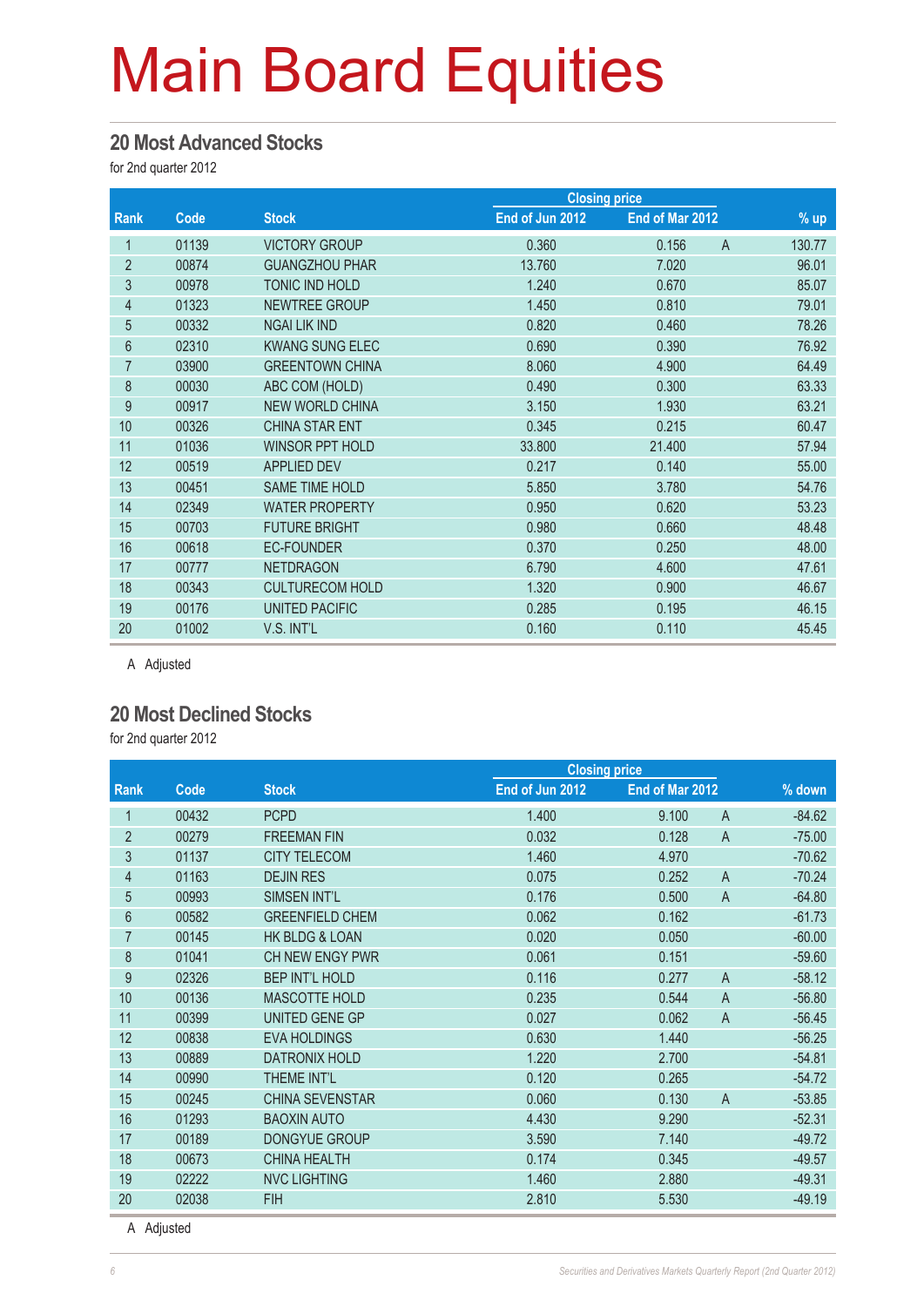#### **20 Most Active Stocks by Value**

for 2nd quarter 2012

| Rank           | Code  | <b>Stock</b>           | Turnover (HK\$ mil.) | % of total |
|----------------|-------|------------------------|----------------------|------------|
| 1              | 01398 | <b>ICBC</b>            | 107,568.57           | 4.94       |
| $\overline{2}$ | 00939 | <b>CCB</b>             | 106,828.42           | 4.91       |
| $\mathfrak{S}$ | 00941 | <b>CHINA MOBILE</b>    | 77,134.64            | 3.55       |
| $\overline{4}$ | 03988 | <b>BANK OF CHINA</b>   | 73,289.57            | 3.37       |
| 5              | 00005 | <b>HSBC HOLDINGS</b>   | 66,875.15            | 3.07       |
| $6\,$          | 00700 | <b>TENCENT</b>         | 53,885.27            | 2.48       |
| $\overline{7}$ | 01299 | AIA                    | 52,161.19            | 2.40       |
| $\,8\,$        | 00883 | <b>CNOOC</b>           | 51,918.43            | 2.39       |
| 9              | 02628 | <b>CHINA LIFE</b>      | 42,701.68            | 1.96       |
| 10             | 02318 | <b>PING AN</b>         | 40,526.27            | 1.86       |
| 11             | 00857 | <b>PETROCHINA</b>      | 38,211.64            | 1.76       |
| 12             | 00016 | <b>SHK PPT</b>         | 34,907.97            | 1.60       |
| 13             | 01928 | <b>SANDS CHINA LTD</b> | 32,430.37            | 1.49       |
| 14             | 00386 | SINOPEC CORP           | 29,997.26            | 1.38       |
| 15             | 00388 | <b>HKEX</b>            | 28,653.81            | 1.32       |
| 16             | 03333 | <b>EVERGRANDE</b>      | 27,777.01            | 1.28       |
| 17             | 03323 | <b>CNBM</b>            | 27,630.69            | 1.27       |
| 18             | 00135 | <b>KUNLUN ENERGY</b>   | 27,047.35            | 1.24       |
| 19             | 01088 | <b>CHINA SHENHUA</b>   | 26,926.16            | 1.24       |
| 20             | 01288 | <b>ABC</b>             | 26,453.61            | 1.22       |
| <b>Total</b>   |       |                        | 972,925.07           | 44.72      |

#### **20 Most Active Stock by Shares**

for 2nd quarter 2012

| Rank             | Code  | <b>Stock</b>           | <b>Turnover (Mil. shs)</b> | % of total |
|------------------|-------|------------------------|----------------------------|------------|
| $\mathbf{1}$     | 03988 | <b>BANK OF CHINA</b>   | 24,275.99                  | 5.92       |
| $\overline{2}$   | 01398 | <b>ICBC</b>            | 22,528.88                  | 5.50       |
| 3                | 00939 | <b>CCB</b>             | 19,156.54                  | 4.68       |
| $\overline{4}$   | 01387 | <b>RENHE COMM</b>      | 8,899.66                   | 2.17       |
| $\overline{5}$   | 01288 | <b>ABC</b>             | 8,086.68                   | 1.97       |
| $6\phantom{.}$   | 00493 | <b>GOME</b>            | 7,615.50                   | 1.86       |
| 7                | 03333 | <b>EVERGRANDE</b>      | 6,626.48                   | 1.62       |
| 8                | 00055 | <b>NEWAY GROUP</b>     | 5,183.26                   | 1.27       |
| $\boldsymbol{9}$ | 00985 | <b>CST MINING</b>      | 5,125.84                   | 1.25       |
| 10               | 00981 | <b>SMIC</b>            | 4,910.47                   | 1.20       |
| 11               | 00386 | SINOPEC CORP           | 3,988.75                   | 0.97       |
| 12               | 00076 | SOUTH SEA PETRO        | 3,929.18                   | 0.96       |
| 13               | 03800 | <b>GCL-POLY ENERGY</b> | 3,787.10                   | 0.92       |
| 14               | 00857 | <b>PETROCHINA</b>      | 3,632.31                   | 0.89       |
| 15               | 00883 | <b>CNOOC</b>           | 3,453.07                   | 0.84       |
| 16               | 00067 | <b>LUMENA NEWMAT</b>   | 3,390.44                   | 0.83       |
| 17               | 00329 | <b>DRAGONITE INT'L</b> | 3,273.12                   | 0.80       |
| 18               | 01163 | <b>DEJIN RES</b>       | 3,269.97                   | 0.80       |
| 19               | 00728 | CHINA TELECOM          | 2,977.22                   | 0.73       |
| 20               | 03323 | <b>CNBM</b>            | 2,894.42                   | 0.71       |
| <b>Total</b>     |       |                        | 147,004.90                 | 35.88      |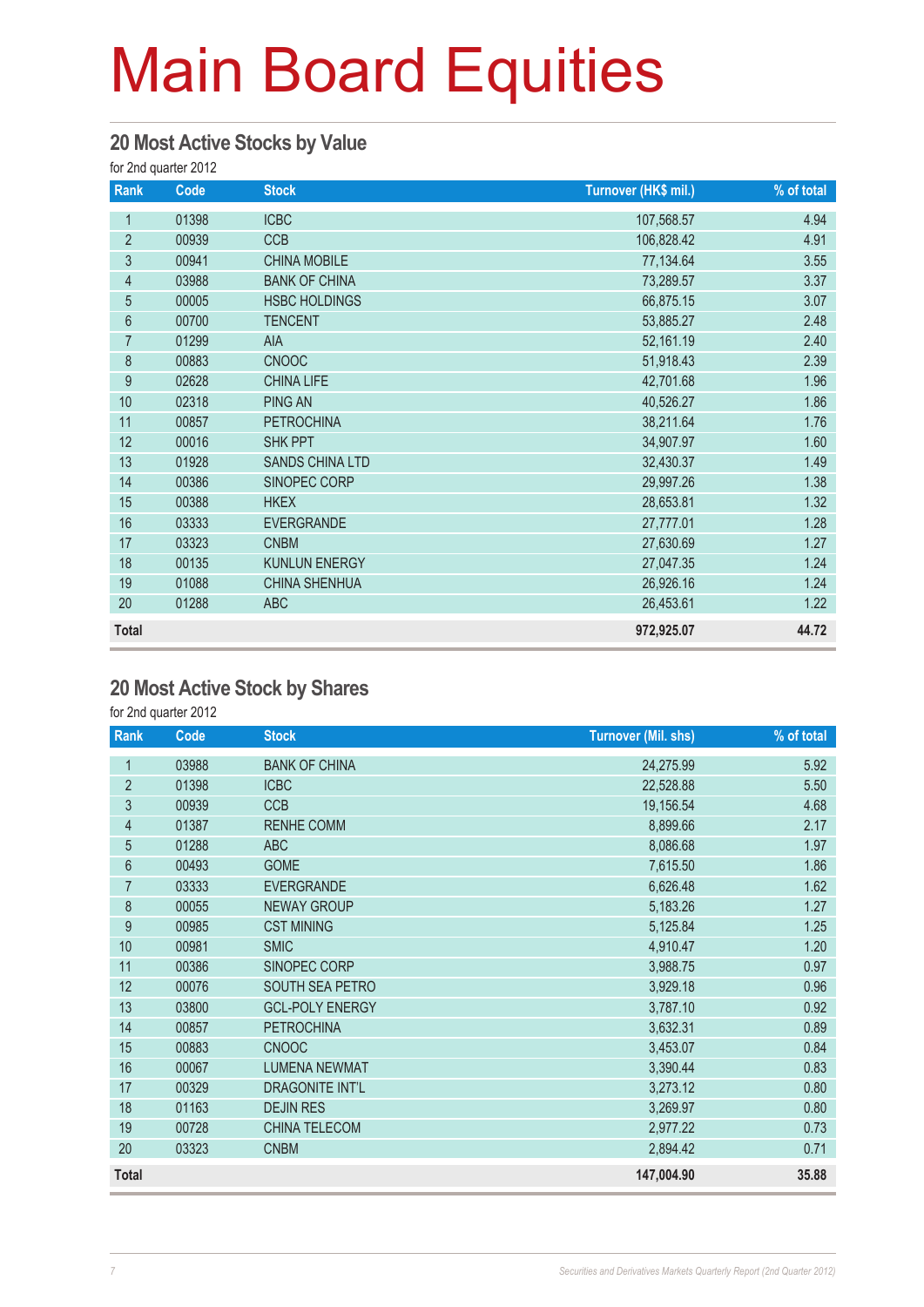**Market Capitalisation of listed companies for Main Board**

|      |    | HK\$ mil.        |
|------|----|------------------|
| 2011 | Q2 | 20,992,345.92    |
|      | Q3 | 16, 147, 694. 26 |
|      | Q4 | 17,452,667.08    |
| 2012 | Q1 | 19,690,708.60    |
|      | Q2 | 18,351,873.28    |

#### **Market Capitalisation by Hang Seng Industry Classification System\* – Main Board** Quarter-end figures



\* Hang Seng Industry Classification System (HSICS) is provided by Hang Seng Indexes Company Limited.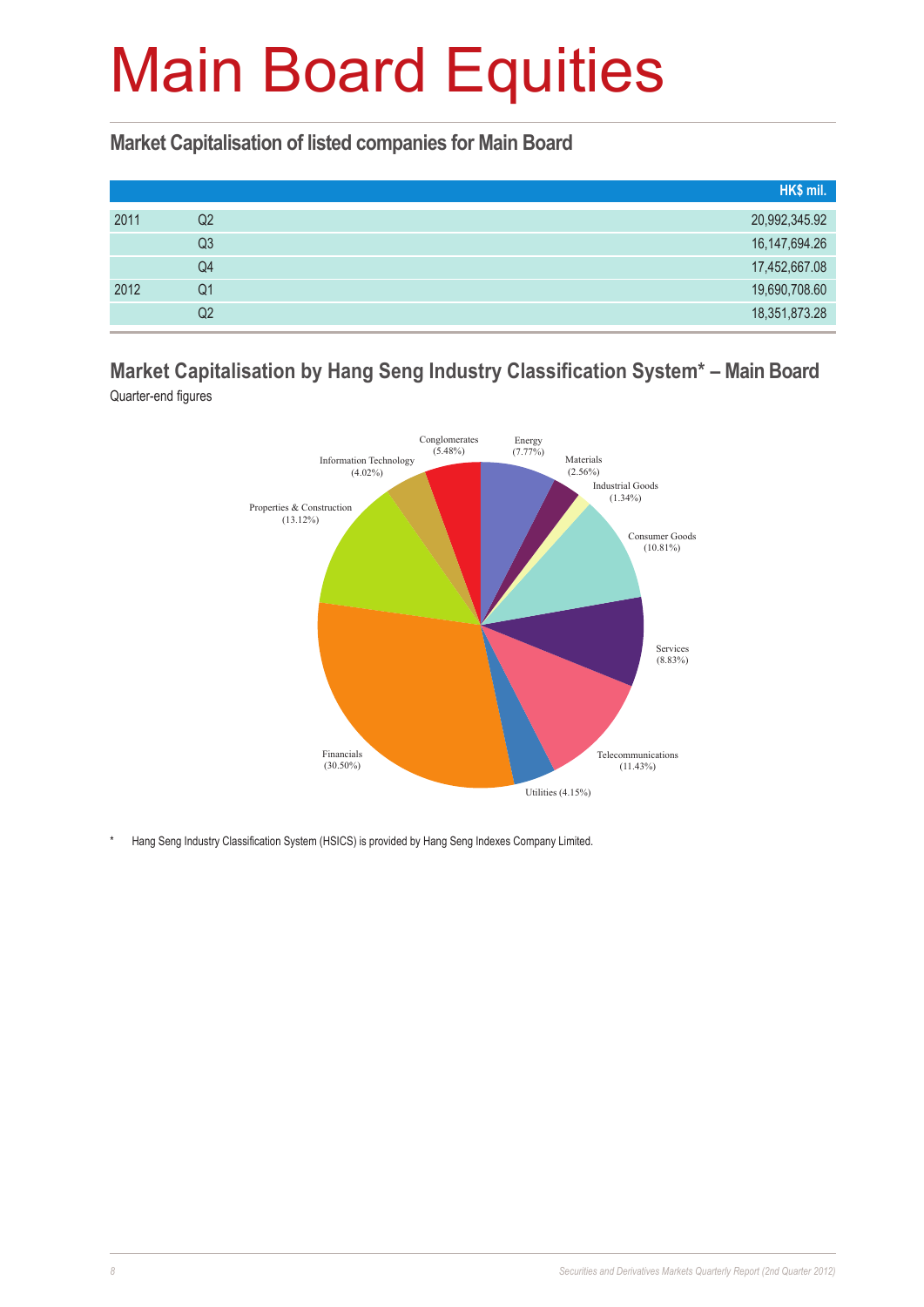#### **50 Leading Companies by Market Capitalisation**

as at the 2nd quarter end 2012

| <b>Rank</b>         | Code           | <b>Company</b>                                              | Market capitalisation (HK\$ mil.) |            | % of market total |
|---------------------|----------------|-------------------------------------------------------------|-----------------------------------|------------|-------------------|
| $\mathbf{1}$        | 00941          | China Mobile Ltd.                                           | 1,702,485.15                      |            | 9.28              |
| $\overline{2}$      | 00939          | China Construction Bank Corporation - H Shares              | 1,271,807.62                      |            | 6.93              |
| $\mathfrak{S}$      | 00005          | <b>HSBC Holdings plc</b>                                    | 1,244,995.04                      |            | 6.78              |
| 4                   | 00883          | CNOOC Ltd.                                                  | 687,553.11                        |            | 3.75              |
| 5                   | 00700          | Tencent Holdings Ltd.                                       | 416,764.37                        |            | 2.27              |
| $6\phantom{a}$      | 02888          | <b>Standard Chartered PLC</b>                               | 406,238.04                        |            | 2.21              |
| $\overline{7}$      | 01398          | Industrial and Commercial Bank of China Ltd. - H Shares     | 372,346.45                        |            | 2.03              |
| 8                   | 01299          | AIA Group Ltd.                                              | 319,166.00                        |            | 1.74              |
| 9                   | 00013          | Hutchison Whampoa Ltd.                                      | 283,514.16                        |            | 1.54              |
| 10                  | 00805          | Glencore International plc *                                |                                   | 250,602.23 | N.A.              |
| 11                  | 02388          | BOC Hong Kong (Holdings) Ltd.                               | 249,517.61                        |            | 1.36              |
| 12                  | 03988          | Bank of China Ltd. - H Shares                               | 245,849.49                        |            | 1.34              |
| 13                  | 00016          | Sun Hung Kai Properties Ltd.                                | 238,424.34                        |            | 1.30              |
| 14                  | 00762          | China Unicom (Hong Kong) Ltd.                               | 229,993.44                        |            | 1.25              |
| 15                  | 02378          | Prudential plc *                                            |                                   | 223,405.03 | N.A.              |
| 16                  | 00001          | Cheung Kong (Holdings) Ltd.                                 | 219,109.15                        |            | 1.19              |
| 17                  | 00857          | PetroChina Co. Ltd. - H Shares                              | 209,934.06                        |            | 1.14              |
| 18                  | 00011          | Hang Seng Bank Ltd.                                         | 202,655.33                        |            | 1.10              |
| 19                  | 01928          | Sands China Ltd.                                            | 197,245.94                        |            | 1.07              |
| 20                  | 02318          | Ping An Insurance (Group) Co. of China Ltd. - H Shares      | 193,104.49                        |            | 1.05              |
| 21                  | 00002          | CLP Holdings Ltd.                                           | 158,203.93                        |            | 0.86              |
| 22                  | 00066          | MTR Corporation Ltd.                                        | 153,049.86                        |            | 0.83              |
| 23                  | 03328          | Bank of Communications Co., Ltd. - H Shares                 | 151,426.31                        |            | 0.83              |
| 24                  | 00945          | Manulife Financial Corporation *                            |                                   | 150,982.62 | N.A.              |
| 25                  | 02628          | China Life Insurance Co. Ltd. - H Shares                    | 148,525.85                        |            | 0.81              |
| 26                  | 00688          | China Overseas Land & Investment Ltd.                       | 146,941.89                        |            | 0.80              |
| 27                  | 00003          | Hong Kong and China Gas Co. Ltd., The                       | 142,699.81                        |            | 0.78              |
| 28                  | 01972          | Swire Properties Ltd.                                       | 135,720.00                        |            | 0.74              |
| 29                  | 00019          | Swire Pacific Ltd.                                          | 134,485.40                        |            | 0.73              |
| 30                  | 01913          | PRADA S.p.A.                                                | 131,907.38                        |            | 0.72              |
| 31<br>32            | 00004<br>00151 | Wharf (Holdings) Ltd., The                                  | 128,894.47                        |            | 0.70              |
| 33                  | 00006          | Want Want China Holdings Ltd.<br>Power Assets Holdings Ltd. | 125,663.52<br>124,000.60          |            | 0.68<br>0.68      |
| 34                  | 00494          | Li & Fung Ltd.                                              | 123,764.11                        |            | 0.67              |
| 35                  | 00388          | Hong Kong Exchanges and Clearing Ltd.                       | 118,884.87                        |            | 0.65              |
| 36                  | 00101          | Hang Lung Properties Ltd.                                   | 117,210.05                        |            | 0.64              |
| 37                  | 00386          | China Petroleum & Chemical Corporation - H Shares           | 115,449.76                        |            | 0.63              |
| 38                  | 01038          | Cheung Kong Infrastructure Holdings Ltd.                    | 114,343.27                        |            | 0.62              |
| 39                  | 00322          | Tingyi (Cayman Islands) Holding Corp.                       | 110,836.92                        |            | 0.60              |
| 40                  | 01880          | Belle International Holdings Ltd.                           | 110,657.14                        |            | 0.60              |
| 41                  | 00012          | Henderson Land Development Co. Ltd.                         | 101,033.80                        |            | 0.55              |
| 42                  | 00135          | Kunlun Energy Co. Ltd.                                      | 99,070.56                         |            | 0.54              |
| 43                  | 01929          | Chow Tai Fook Jewellery Group Ltd.                          | 96,000.00                         |            | 0.52              |
| 44                  | 01288          | Agricultural Bank of China Ltd. - H Shares                  | 94,982.96                         |            | 0.52              |
| 45                  | 06210          | Vale $S.A. - DR *$                                          |                                   | 94,555.48  | N.A.              |
| 46                  | 01128          | Wynn Macau, Ltd.                                            | 93,479.65                         |            | 0.51              |
| 47                  | 01044          | Hengan International Group Co. Ltd.                         | 92,115.63                         |            | 0.50              |
| 48                  | 01109          | China Resources Land Ltd.                                   | 92,066.11                         |            | 0.50              |
| 49                  | 01088          | China Shenhua Energy Co. Ltd. - H Shares                    | 91,931.66                         |            | 0.50              |
| 50                  | 06808          | Sun Art Retail Group Ltd.                                   | 80,992.09                         |            | 0.44              |
| <b>Total</b>        |                |                                                             | 12,025,041.39                     |            | 65.52             |
| <b>Market Total</b> |                |                                                             | 18,351,873.28                     |            | 100.00            |
|                     |                |                                                             |                                   |            |                   |

Notes:

\* Not included in Market Total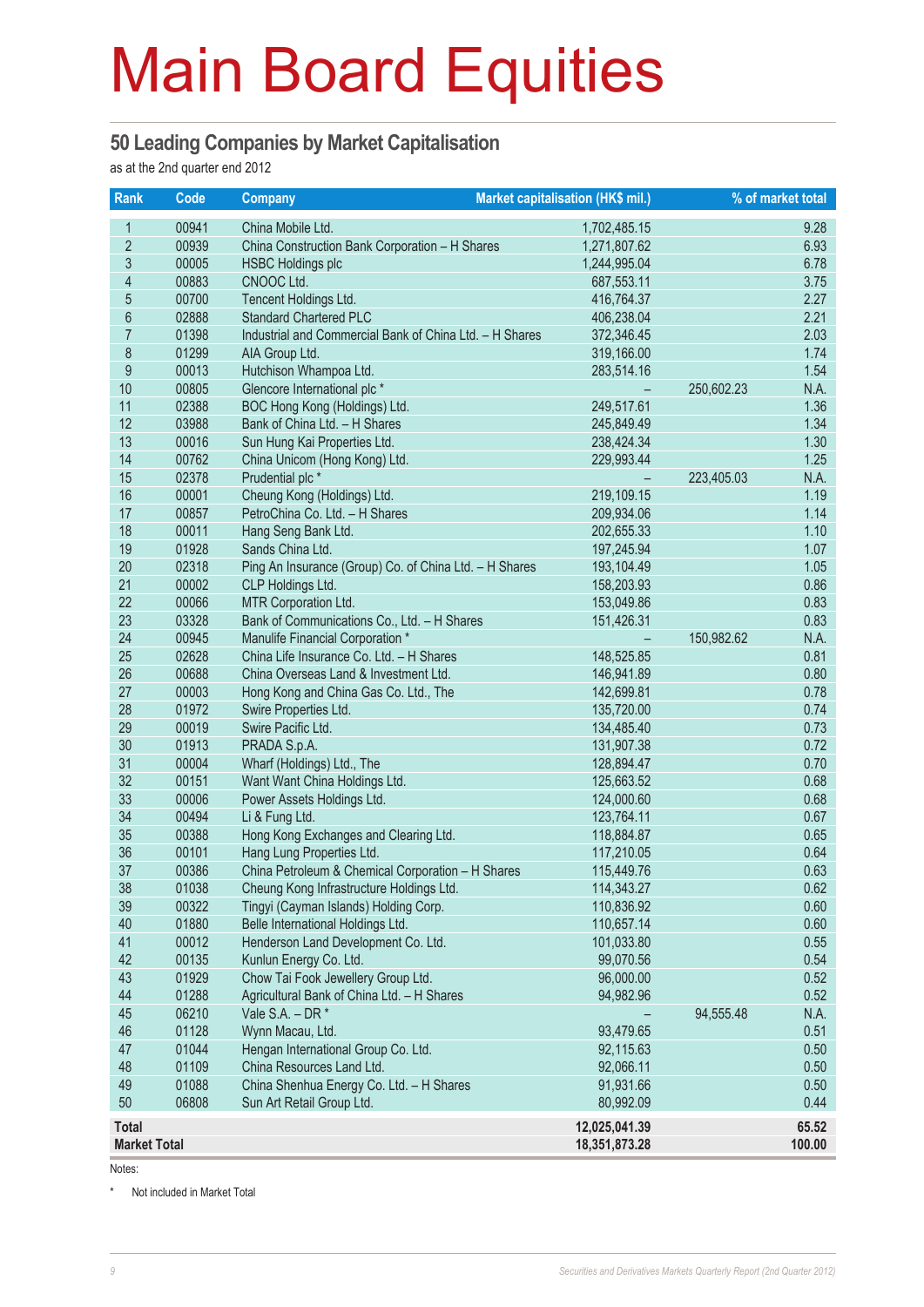### **Short Selling (value)**

|      |    | Short selling turnover (HK\$ mil.) | Equity turnover (HK\$ mil.) * | % of equity total |
|------|----|------------------------------------|-------------------------------|-------------------|
| 2011 | Q2 | 327,730.09                         | 3,089,381.94                  | 10.61             |
|      | Q3 | 409,874.98                         | 3,232,791.53                  | 12.68             |
|      | Q4 | 324,530.48                         | 2,409,005.43                  | 13.47             |
| 2012 | Q1 | 324,025.04                         | 2,736,035.68                  | 11.84             |
|      | Q2 | 297,380.47                         | 2,182,291.83                  | 13.63             |

Include Main Board and GEM figures

### **Short Selling (share)**

|      |    | <b>Short selling turnover (Mil. shs)</b> | Equity turnover (Mil. shs) * | % of equity total |
|------|----|------------------------------------------|------------------------------|-------------------|
| 2011 | Q2 | 29,078.38                                | 833.504.44                   | 3.49              |
|      | Q3 | 39,305.84                                | 637,817.87                   | 6.16              |
|      | Q4 | 33,276.30                                | 609,468.85                   | 5.46              |
| 2012 | Q1 | 33,605.28                                | 628,238.56                   | 5.35              |
|      | Q2 | 30,899.22                                | 443,538.91                   | 6.97              |

\* Include Main Board and GEM figures

#### **New Listing Companies Statistics**

|      |                | No. of newly<br>listed companies | No. of companies<br>transferred from GEM* | <b>Funds raised</b><br>(HK\$ mil.) # |
|------|----------------|----------------------------------|-------------------------------------------|--------------------------------------|
| 2011 | Q <sub>2</sub> | 22                               | 6                                         | 156,775.55                           |
|      | Q3             | 18                               |                                           | 19,494.12                            |
|      | Q4             | 26                               |                                           | 64,868.56                            |
| 2012 | Q1             | 15                               | 0                                         | 9,607.54                             |
|      | Q2             | 10                               | 0                                         | 20,184.99                            |

Included only the transfers of listing from GEM to Main Board pursuant to the revised Rule 9.24 of GEM Listing Rules and to the new Chapter 9A of the Main Board Listing Rules effective from 1 July 2008

# All funds raised are attributed to the initial public offers of newly listed companies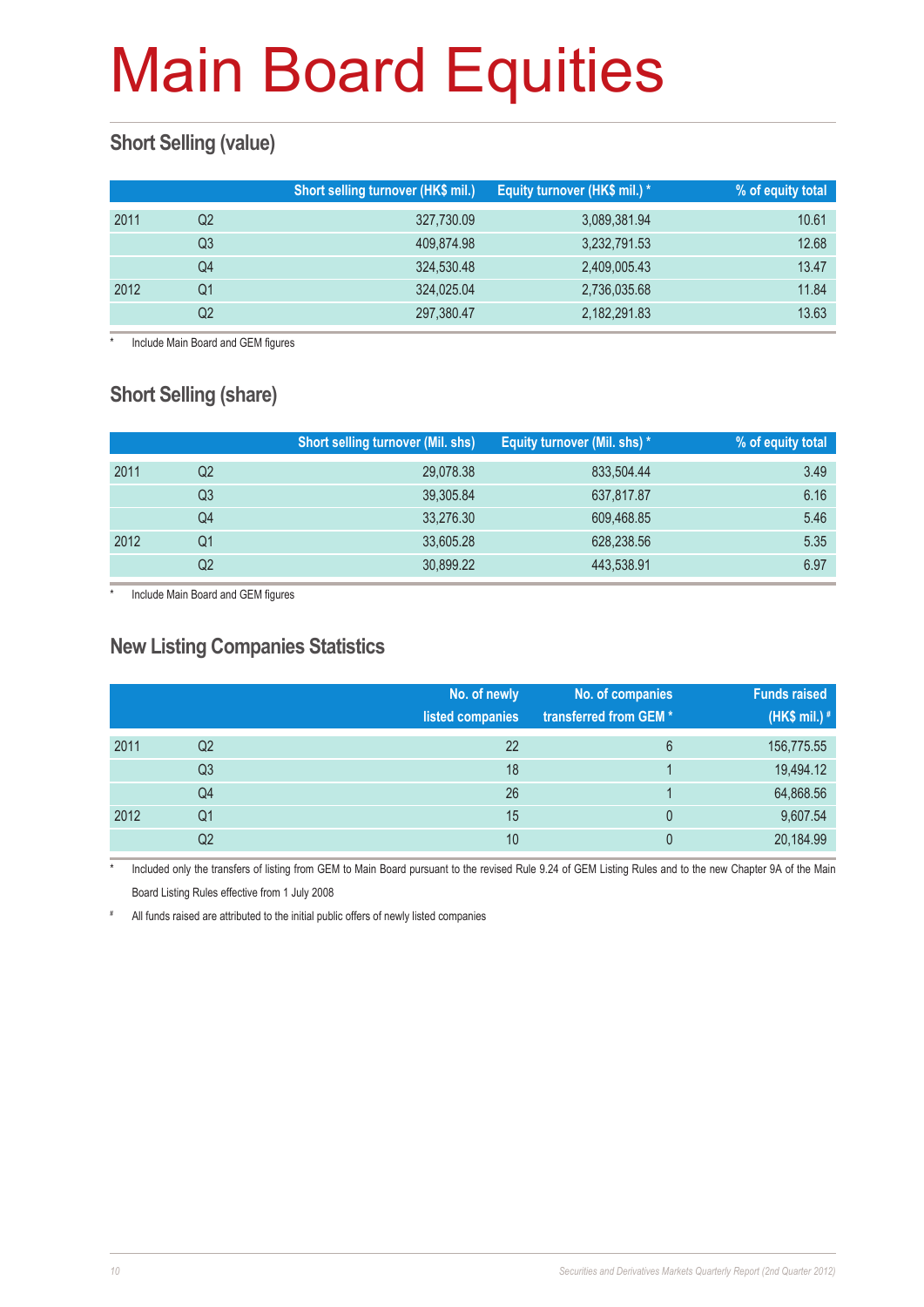### **Newly Listed Companies**

for 2nd quarter 2012

| Code                    | <b>Company name</b>                                                                                      |                                        |                                             | Listing date No. of issued shares Funds raised (HK\$ mil.) |
|-------------------------|----------------------------------------------------------------------------------------------------------|----------------------------------------|---------------------------------------------|------------------------------------------------------------|
| 01329<br>01322<br>01613 | Juda International Holdings Ltd.<br>CW Group Holdings Ltd.<br><b>Synertone Communication Corporation</b> | 2012/04/02<br>2012/04/13<br>2012/04/18 | 200.000.000<br>616.417.000<br>1,200,000,000 | 55,00<br>216.13<br>99.00                                   |
| 01366                   | Jiangnan Group Ltd.                                                                                      | 2012/04/20                             | 1,538,600,000                               | 546.42                                                     |
| 02623<br>06837          | China Zhongsheng Resources Holdings Ltd.<br>Haitong Securities Co., Ltd. - H Shares                      | 2012/04/27<br>2012/04/27               | 720,871,584<br>1,492,590,000                | 159.60<br>14,383.14                                        |
| 00695                   | Dongwu Cement International Ltd.                                                                         | 2012/06/13                             | 512,000,000                                 | 150.70                                                     |
| 03663                   | Xiezhong International Holdings Ltd.                                                                     | 2012/06/18                             | 800.000.000                                 | 186.00                                                     |
| 00816<br>01258          | Huadian Fuxin Energy Corporation Ltd. - H Shares<br>China Nonferrous Mining Corporation Ltd.             | 2012/06/28<br>2012/06/29               | 1.650.000.000<br>3.470.000.000              | 2,475.00<br>1,914.00                                       |
| <b>Total</b>            |                                                                                                          |                                        |                                             | 20,184.99                                                  |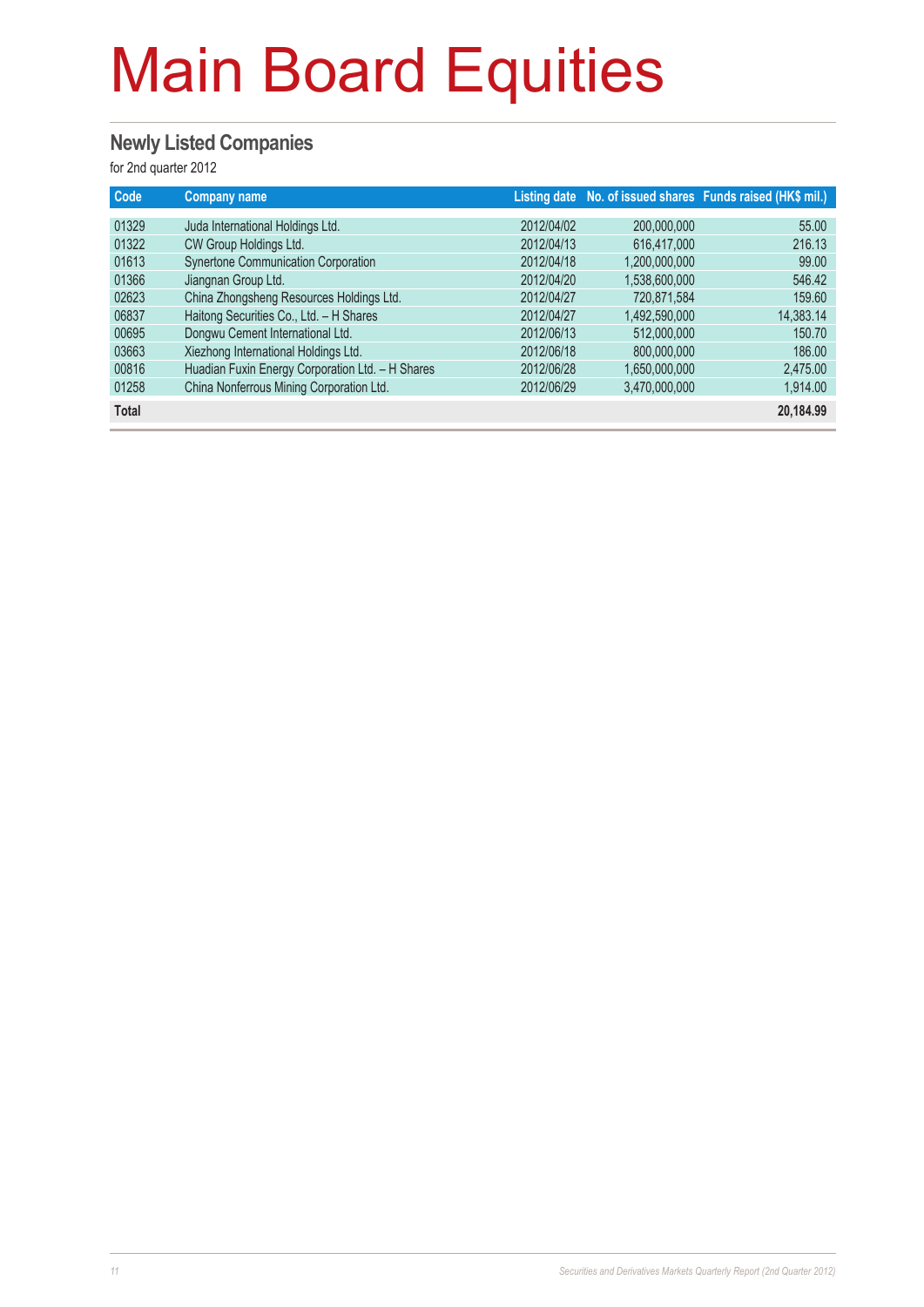#### **Withdrawal of Listed Companies**

for 2nd quarter 2012

| Code  | <b>Company name</b>                          | <b>Last trading date</b> | <b>Delisted date</b> |
|-------|----------------------------------------------|--------------------------|----------------------|
| 00955 | Schramm Holding AG                           | 2011/10/07               | 2012/04/02           |
| 00288 | Cosway Corporation Ltd.                      | 2012/03/02               | 2012/06/04           |
| 01683 | International Mining Machinery Holdings Ltd. | 2012/02/10               | 2012/06/11           |
| 03938 | Samling Global Ltd.                          | 2012/06/08               | 2012/06/20           |
| 01688 | Alibaba.com Ltd.                             | 2012/06/08               | 2012/06/21           |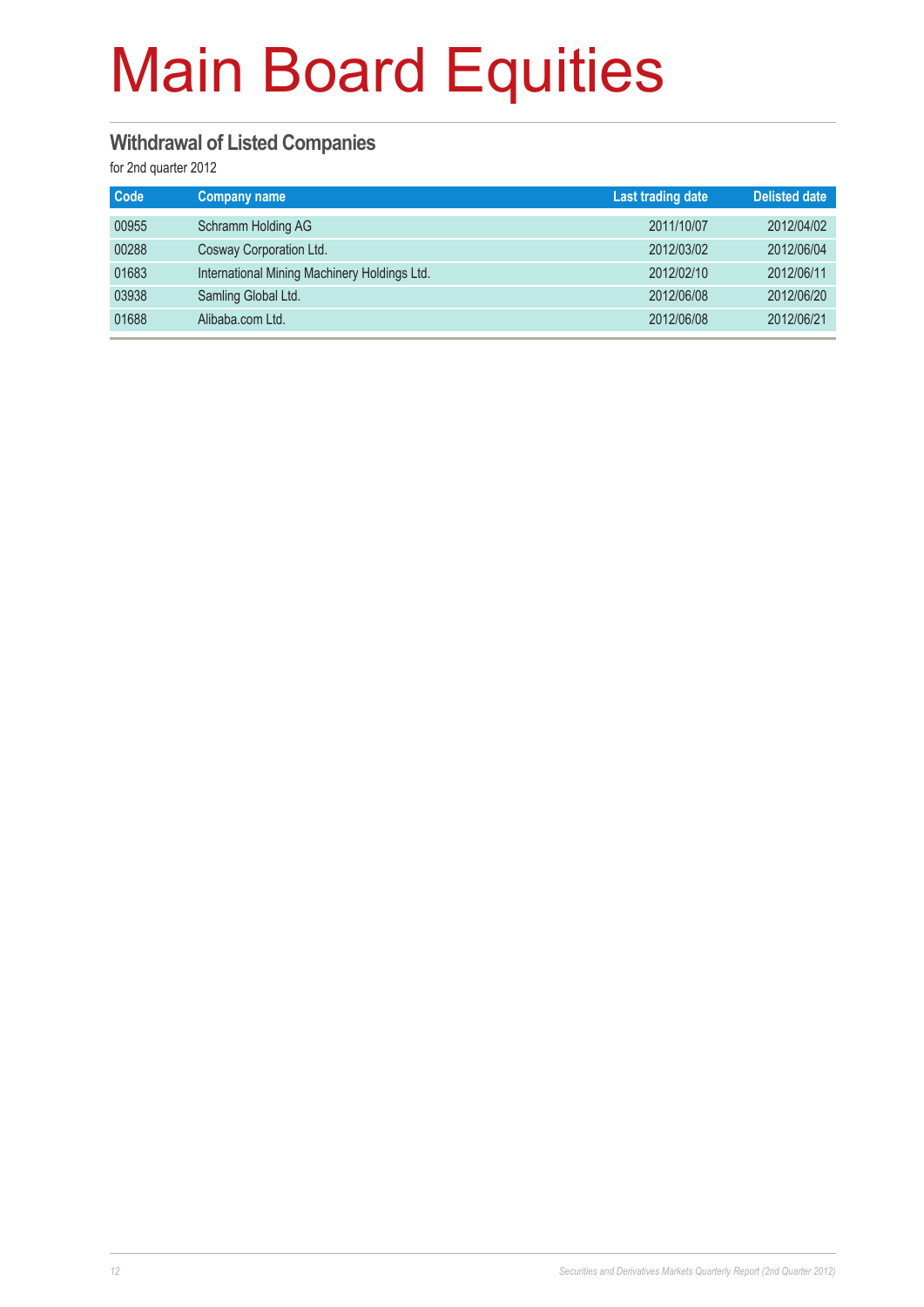#### **Company Name Changes**

for 2nd quarter 2012

| Code  | Old name                                    | New name                                        | <b>Effective date</b> | <b>Adoption date</b> |
|-------|---------------------------------------------|-------------------------------------------------|-----------------------|----------------------|
| 01028 | Hongguo International Holdings Ltd.         | C.banner International Holdings Ltd.            | 2012/02/08            | 2012/04/02           |
| 00033 | Rainbow Brothers Holdings Ltd.              | Harmonic Strait Financial Holdings Ltd.         | 2012/03/06            | 2012/04/20           |
| 00875 | Ever Fortune International Holdings Ltd.    | Cypress Jade Agricultural Holdings Ltd.         | 2012/03/14            | 2012/04/23           |
| 00475 | Noble Jewelry Holdings Ltd.                 | Zhong Fa Zhan Holdings Ltd.                     | 2012/03/23            | 2012/04/27           |
| 00645 | KTP Holdings Ltd.                           | Ares Asia Ltd.                                  | 2012/03/19            | 2012/05/04           |
| 01322 | CW Group Holdings Ltd. #                    | CW Group Holdings Ltd.                          | 2012/04/05            | 2012/05/16           |
| 02700 | Smart Union Group (Holdings) Ltd.           | Green International Holdings Ltd.               | 2012/04/24            | 2012/05/25           |
| 02098 | Zall Development (Cayman) Holding Co., Ltd. | Zall Development Group Ltd.                     | 2012/05/15            | 2012/06/05           |
| 00560 | Chu Kong Shipping Development Co. Ltd.      | Chu Kong Shipping Enterprises (Group) Co., Ltd. | 2012/06/05            | 2012/06/06           |
| 01006 | China Corn Oil Co. Ltd.                     | Changshouhua Food Co. Ltd.                      | 2012/05/25            | 2012/06/21           |
| 00996 | Oriental Ginza Holdings Ltd.                | Carnival Group International Holdings Ltd.      | 2012/05/14            | 2012/06/27           |
| 00346 | Sino Union Energy Investment Group Ltd.     | Yanchang Petroleum International Ltd.           | 2012/05/29            | 2012/06/27           |
| 00456 | New City (China) Development Ltd.           | New City Development Group Ltd.                 | 2012/06/19            | 2012/06/28           |
| 01220 | Ocean Grand Holdings Ltd.                   | Zhidao International (Holdings) Ltd.            | 2012/05/25            | 2012/06/29           |

# Change of Chinese name only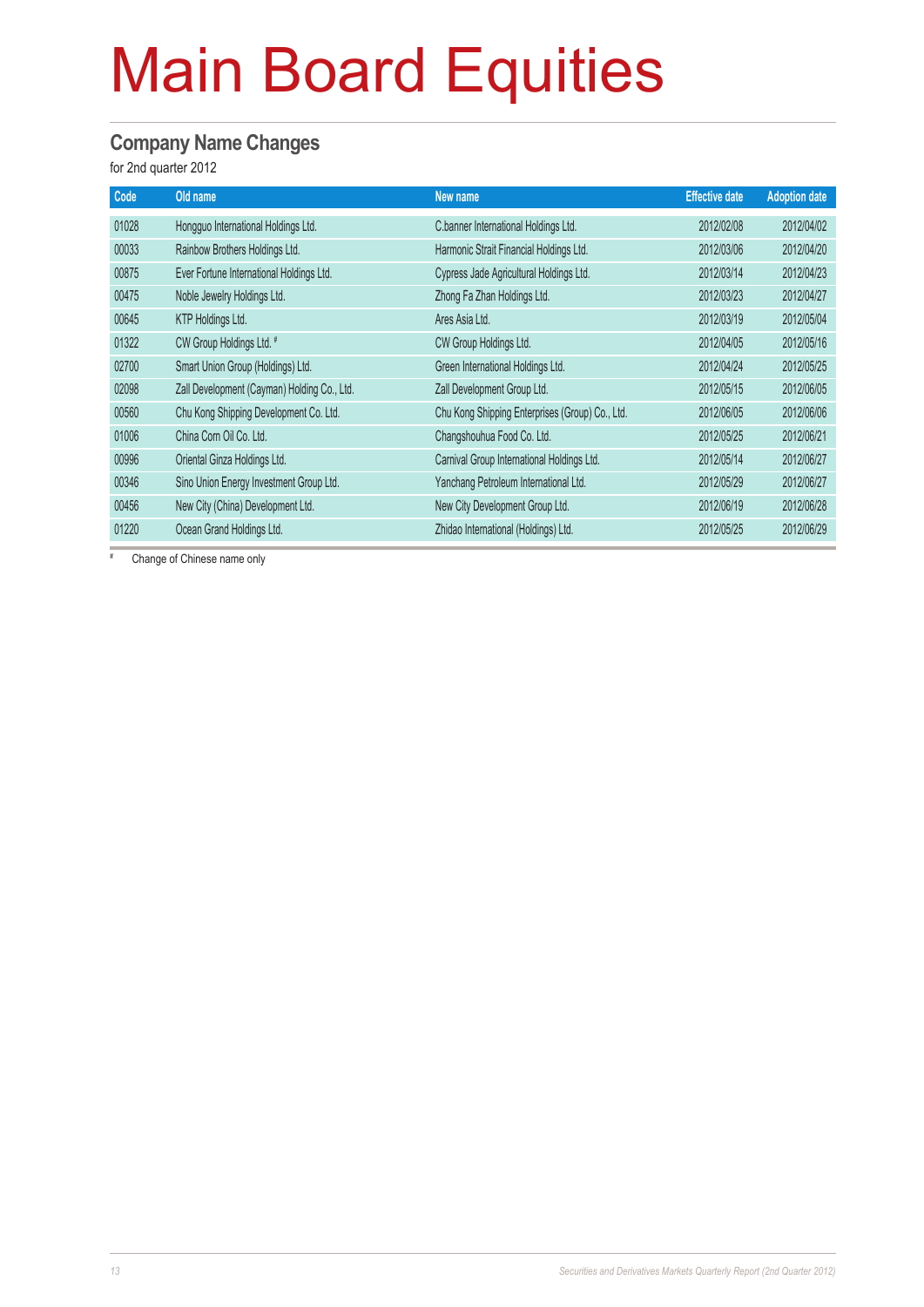#### **Bonus Issues/Bonus Warrants**

for 2nd quarter 2012

| Code  | <b>Company</b>                                       | <b>Particulars</b>               | Ex-date    |
|-------|------------------------------------------------------|----------------------------------|------------|
| 00867 | China Medical System Holdings Ltd.                   | 1 for $2$                        | 2012/04/27 |
| 00082 | VODone Ltd.                                          | 1 for 10                         | 2012/05/02 |
| 01198 | Royale Furniture Holdings Ltd.                       | 1 for $8$                        | 2012/05/22 |
| 00432 | Pacific Century Premium Developments Ltd.            | 4 for 1                          | 2012/05/28 |
|       |                                                      | (with option to elect to receive |            |
|       |                                                      | Convertible Notes in lieu of     |            |
|       |                                                      | <b>Bonus Shares)</b>             |            |
| 00750 | China Singyes Solar Technologies Holdings Ltd.       | 2 for 10                         | 2012/05/29 |
| 00122 | Crocodile Garments Ltd.                              | 1 for $2$                        | 2012/05/29 |
| 00081 | China Overseas Grand Oceans Group Ltd.               | 1 for $2$                        | 2012/06/01 |
| 00988 | Loudong General Nice Resources (China) Holdings Ltd. | 2 for 10                         | 2012/06/04 |
| 01628 | Yuzhou Properties Co. Ltd.                           | 2 for 10                         | 2012/06/05 |
| 00003 | Hong Kong and China Gas Co. Ltd., The                | 1 for 10                         | 2012/06/07 |
| 00568 | Shandong Molong Petroleum Machinery                  | 10 for 10                        | 2012/06/07 |
|       | Co. Ltd. - H Shares                                  |                                  |            |

### **Share Split/Consolidation**

for 2nd quarter 2012

| Code  | Company                                   | <b>Particulars</b>      | <b>Effective date</b> |
|-------|-------------------------------------------|-------------------------|-----------------------|
| 02326 | BEP International Holdings Ltd.           | Consolidation 4 into 1  | 2012/04/13            |
| 00993 | Simsen International Corporation Ltd.     | Consolidation 50 into 1 | 2012/04/13            |
| 00245 | China Seven Star Shopping Ltd.            | Consolidation 5 into 1  | 2012/04/20            |
| 00136 | Mascotte Holdings Ltd.                    | Consolidation 16 into 1 | 2012/04/26            |
| 00764 | Eternity Investment Ltd.                  | Consolidation 40 into 1 | 2012/05/09            |
| 00997 | Chinlink International Holdings Ltd.      | Split 1 into 8          | 2012/05/10            |
| 01163 | Dejin Resources Group Co. Ltd.            | Consolidation 4 into 1  | 2012/05/10            |
| 01139 | Victory Group Ltd.                        | Consolidation 20 into 1 | 2012/05/14            |
| 00009 | China Mandarin Holdings Ltd.              | Consolidation 10 into 1 | 2012/05/24            |
| 01383 | Sun Century Group Ltd.                    | Consolidation 10 into 1 | 2012/06/04            |
| 01003 | 21 Holdings Ltd.                          | Consolidation 5 into 1  | 2012/06/18            |
| 00432 | Pacific Century Premium Developments Ltd. | Consolidation 5 into 1  | 2012/06/25            |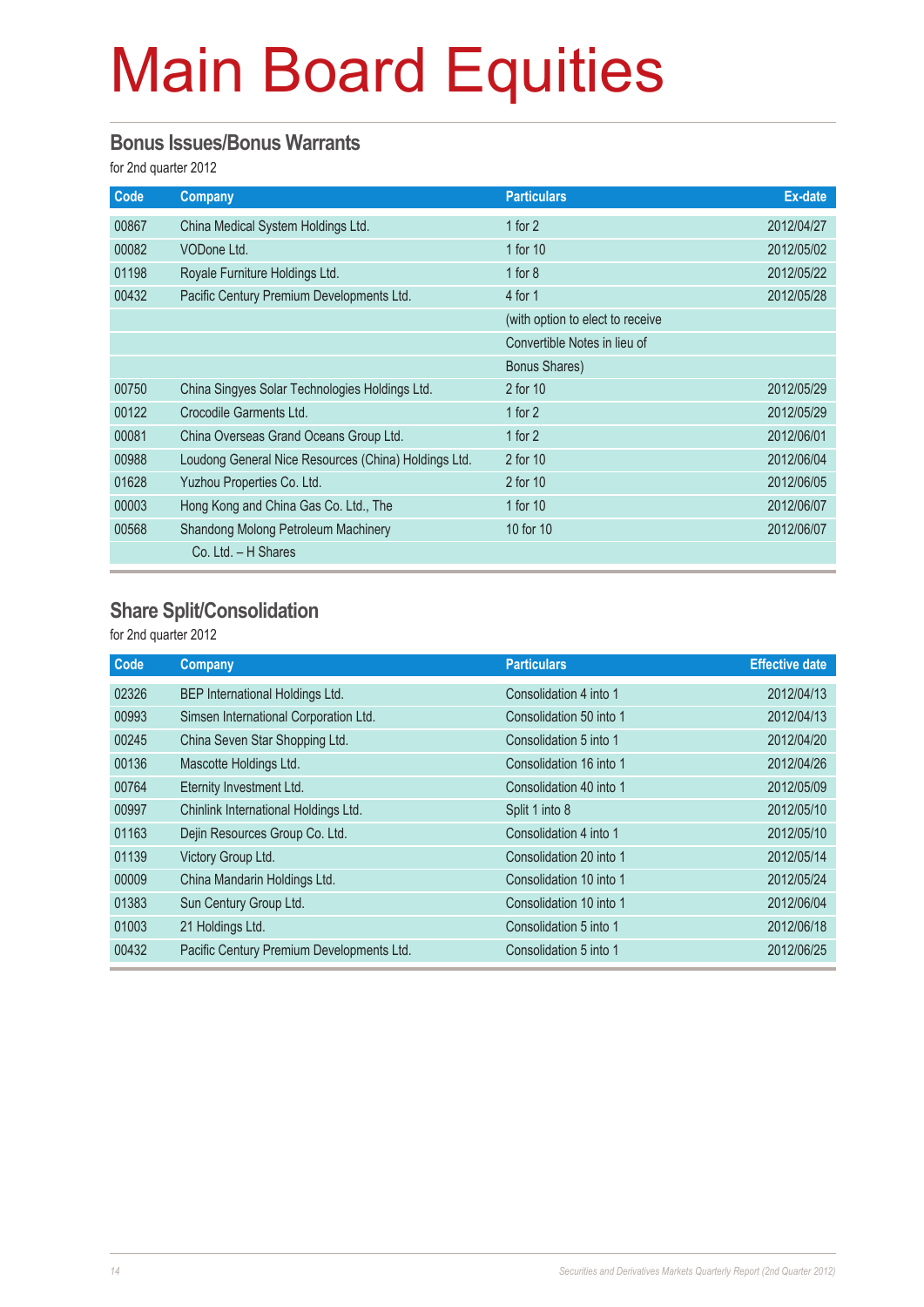#### **Rights Issues & Open Offers**

for 2nd quarter 2012

| <b>Month</b> | Code  | <b>Company</b>                                       | <b>Ratio</b>                        | Funds raised (HK\$ mil.) |
|--------------|-------|------------------------------------------------------|-------------------------------------|--------------------------|
| Apr          | 00329 | Dragonite International Ltd.                         | Rts 2 for 1 @\$0.10                 | 108.69                   |
|              |       |                                                      | (after consolidation 5 into 1)      |                          |
|              | 02088 | Xiwang Sugar Holdings Co. Ltd.                       | Open offer 9 convertible preference |                          |
|              |       |                                                      | shs for 10 @\$1.18                  |                          |
|              | 00439 | Climax International Co. Ltd.                        | Open offer 8 for 1 @\$0.10          | 45.95                    |
|              |       |                                                      | (after consolidation 20 into 1)     |                          |
|              | 00582 | Greenfield Chemical Holdings Ltd.                    | Open offer 1 for 2 @\$0.75          | 102.32                   |
|              |       |                                                      | with bonus 11 for 1 offer share     |                          |
|              | 03933 | United Laboratories International Holdings Ltd., The | Rts 1 for 4 @\$2.21                 | 719.08                   |
| May          | 00279 | Freeman Financial Corporation Ltd.                   | Rts 2 for 1 @\$0.10                 | 245.11                   |
|              | 02326 | BEP International Holdings Ltd.                      | Open offer 1 for 2 @\$0.192         | 116.45                   |
|              |       |                                                      | (after consolidation 4 into 1)      |                          |
|              | 00495 | Paladin Ltd.                                         | Open offer 2 for 5 @\$0.155         | 33.30                    |
| Jun          | 01139 | Victory Group Ltd.                                   | Open offer 110 for 1 @\$0.13        | 110.68                   |
|              |       |                                                      | (after consolidation 20 into 1)     |                          |
|              | 01207 | SRE Group Ltd.                                       | Rts 1 for 7 @\$0.30                 | 212.43                   |
|              | 01125 | Lai Fung Holdings Ltd.                               | Open offer 1 for 1 @\$0.125         | 1,005.99                 |
|              | 02312 | China Financial Leasing Group Ltd.                   | Open offer 1 for 2 @\$0.20          | 29.57                    |
|              | 00009 | China Mandarin Holdings Ltd.                         | Open offer 1 for 1 @\$0.538         | 184.71                   |
|              |       |                                                      | (after consolidation 10 into 1)     |                          |
|              | 00059 | Skyfame Realty (Holdings) Ltd.                       | Rts 1 for 2 @\$0.50                 | 369.42                   |
|              | 02320 | Hop Fung Group Holdings Ltd.                         | Rts 1 for 2 @\$0.18                 | 43.46                    |
| <b>Total</b> |       |                                                      |                                     | 3,327.16                 |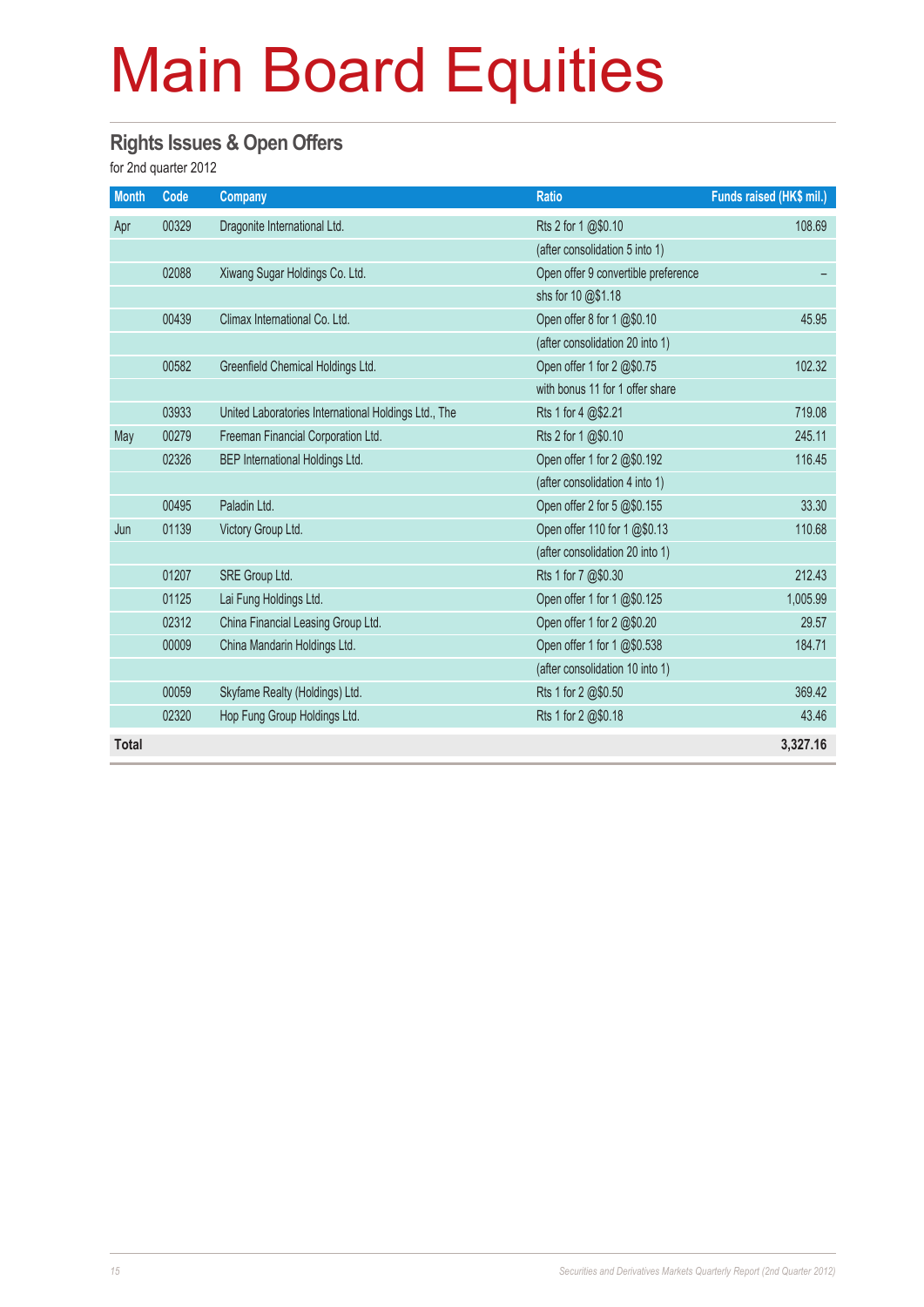#### **Placing\***

|              |       |                        | No. of new    | <b>Placing price</b> | <b>Funds raised</b> |
|--------------|-------|------------------------|---------------|----------------------|---------------------|
| <b>Month</b> | Code  | <b>Company</b>         | shares placed | (HKS)                | (HK\$ mil.)         |
| 2012         |       |                        |               |                      |                     |
| Mar **       | 01163 | <b>DEJIN RES</b>       | 300,000,000   | 0.100                | 30.00               |
| Apr          | 00718 | <b>BESTWAY INT'L</b>   | 500,000,000   | 0.050                | 25.00               |
|              | 00544 | <b>DAIDO GROUP</b>     | 287,884,000   | 0.108                | 31.09               |
|              | 01808 | <b>ENTERPRISE DEV</b>  | 500,000,000   | 0.240                | 120.00              |
|              | 03360 | FE HORIZON             | 450,000,000   | 6.400                | 2,880.00            |
|              | 00135 | <b>KUNLUN ENERGY</b>   | 800,000,000   | 13.100               | 10,480.00           |
|              | 00494 | LI & FUNG              | 210,000,000   | 18.620               | 3,910.20            |
|              | 01988 | <b>MINSHENG BANK</b>   | 1,650,852,240 | 6.790                | 11,209.29           |
|              | 02313 | SHENZHOU INTL          | 85,000,000    | 13.800               | 1,173.00            |
|              | 03331 | <b>VINDA INT'L</b>     | 42,000,000    | 11.680               | 490.56              |
| May          | 00030 | ABC COM (HOLD)         | 86,154,000    | 0.260                | 22.40               |
|              | 00735 | C P NEW ENERGY         | 3,230,769,231 | 0.650                | 2,100.00            |
|              | 06828 | C PRINT POWER          | 22,000,000    | 0.950                | 20.90               |
|              | 00512 | <b>CHINAGRANDPHARM</b> | 41,240,000    | 0.333                | 13.73               |
|              | 00439 | <b>CLIMAX INT'L</b>    | 450,000,000   | 0.100                | 45.00               |
|              | 01163 | <b>DEJIN RES</b>       | 380,000,000   | 0.080                | 30.40               |
|              | 00689 | EPI (HOLDINGS)         | 330,000,000   | 0.150                | 49.50               |
|              | 00764 | <b>ETERNITY INV</b>    | 39,670,000    | 0.320                | 12.69               |
|              | 00412 | <b>HERITAGE INT'L</b>  | 56,989,403    | 0.120                | 6.84                |
|              | 01142 | SIBERIAN MINING        | 124,072,110   | 0.566                | 70.20               |
|              | 01166 | <b>SOLARTECH INT'L</b> | 880,000,000   | 0.070                | 61.60               |
|              | 00826 | <b>TIANGONG INT'L</b>  | 125,000,000   | 1.870                | 233.75              |
|              | 00082 | <b>VODONE</b>          | 160,000,000   | 0.930                | 148.80              |
|              | 00868 | <b>XINYI GLASS</b>     | 82,729,211    | 4.690                | 388.00              |
| Jun          | 00030 | ABC COM (HOLD)         | 41,000,000    | 0.305                | 12.51               |
|              | 00030 | ABC COM (HOLD)         | 400,000,000   | 0.250                | 100.00              |
|              | 00329 | <b>DRAGONITE INT'L</b> | 326,076,900   | 0.066                | 21.52               |
|              | 00616 | <b>EASYKNIT ENT</b>    | 97,470,000    | 0.141                | 13.74               |
|              | 00420 | <b>FOUNTAIN SET</b>    | 409,036,000   | 1.250                | 511.30              |
|              | 03900 | <b>GREENTOWN CHINA</b> | 327,849,579   | 5.200                | 1,704.82            |
|              | 00950 | <b>LEE'S PHARM</b>     | 48,485,000    | 3.200                | 155.15              |
|              | 00348 | <b>LUNG CHEONG</b>     | 500,000,000   | 0.150                | 75.00               |
|              | 00136 | <b>MASCOTTE HOLD</b>   | 57,084,736    | 0.240                | 13.70               |
|              | 00433 | <b>NORTH MINING</b>    | 300,000,000   | 0.260                | 78.00               |
|              | 00451 | SAME TIME HOLD         | 13,650,000    | 3.130                | 42.72               |
|              | 02349 | <b>WATER PROPERTY</b>  | 50,000,000    | 0.600                | 30.00               |
| <b>Total</b> |       |                        |               |                      | 36,311.41           |

\* Due to the reporting time-lag, placing figures for the quarter are provisional.

\*\* Supplementary information update for previous quarters.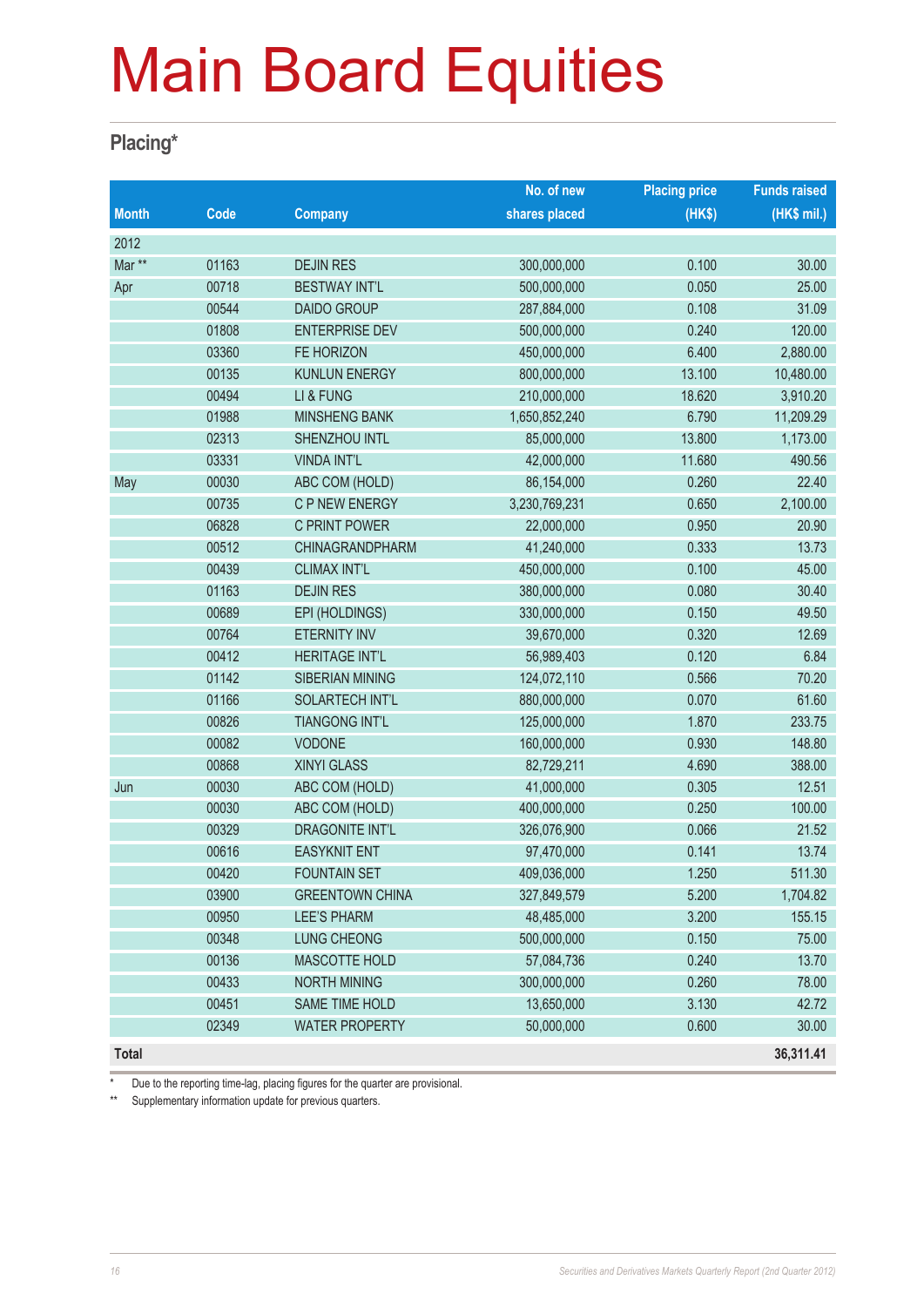### **Warrant Trading Statistics**

|      |                | <b>Equity wts</b><br>(HK\$ mil.) | <b>Derivative wts</b><br>(HK\$ mil.) | <b>Total</b><br>(HK\$ mil.) |
|------|----------------|----------------------------------|--------------------------------------|-----------------------------|
| 2011 | Q <sub>2</sub> | 401.20                           | 636,349.65                           | 636,750.86                  |
|      | Q <sub>3</sub> | 28.67                            | 654,145.24                           | 654,173.91                  |
|      | Q4             | 100.62                           | 509,956.45                           | 510,057.08                  |
| 2012 | Q <sub>1</sub> | 28.26                            | 525,898.84                           | 525,927.10                  |
|      | Q2             | 22.75                            | 382,702.18                           | 382,724.93                  |

### **Warrant Market Value**

|      |                |               | <b>Equity wts</b> |               | <b>Derivative wts</b> |           | <b>Total</b> |
|------|----------------|---------------|-------------------|---------------|-----------------------|-----------|--------------|
|      |                | <b>Number</b> | (HK\$ mil.)       | <b>Number</b> | (HK\$ mil.)           | Total no. | (HK\$ mil.)  |
| 2011 | Q <sub>2</sub> | 15            | 785.68            | 4,836         | 96,546.69             | 4,851     | 97,332.38    |
|      | Q3             | 15            | 429.33            | 4.778         | 86,648.18             | 4,793     | 87,077.51    |
|      | Q4             | 13            | 602.75            | 4.027         | 75.484.38             | 4.040     | 76,087.13    |
| 2012 | Q1             | 13            | 404.92            | 4.094         | 94.572.19             | 4.107     | 94,977.11    |
|      | Q2             | 14            | 378.29            | 4,032         | 64,850.10             | 4,046     | 65,228.38    |

### **New Listing Statistics – Warrants**

|      |                | No. of newly listed<br>equity wts | No. of newly listed<br>derivative wts | <b>Amount raised</b><br>(HK\$ mil.) |
|------|----------------|-----------------------------------|---------------------------------------|-------------------------------------|
| 2011 | Q2             | $\overline{2}$                    | 1,606                                 | 59,723.05                           |
|      | Q <sub>3</sub> | 2                                 | 1,979                                 | 73,939.94                           |
|      | Q4             |                                   | 1,276                                 | 53,214.21                           |
| 2012 | Q1             |                                   | 1,580                                 | 50,958.90                           |
|      | Q <sub>2</sub> | C                                 | 1,373                                 | 44,256.44                           |

#### **Newly Listed Equity Warrants**

for 2nd quarter 2012

|              |                                               | Initial issued |                            |            | <b>Amount raised</b> |
|--------------|-----------------------------------------------|----------------|----------------------------|------------|----------------------|
| Code         | <b>Equity warrants</b>                        | amount (HK\$)  | <b>Listing date Expiry</b> |            | (HK\$ mil.)          |
| 01067        | Cheuk Nang (Holdings) Ltd. Warrants 2013      | 34,780,026     | 2012/04/23                 | 2013/04/20 |                      |
| 01307        | Radford Capital Investment Ltd. Warrants 2014 | 10,733,204     | 2012/05/02                 | 2014/04/29 |                      |
| <b>Total</b> |                                               |                |                            |            |                      |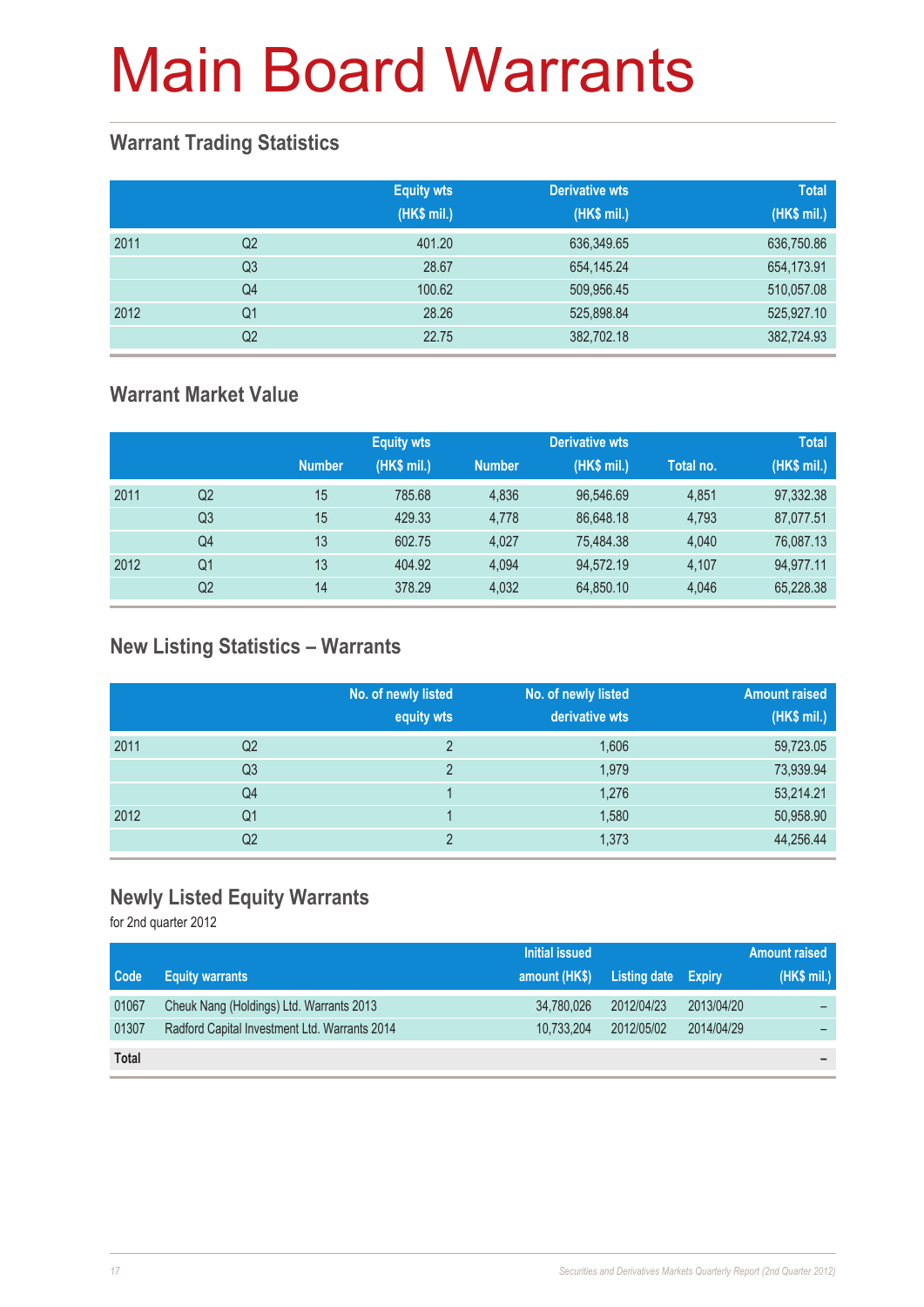### **Newly Listed Derivative Warrants**

for 2nd quarter 2012

|                   |                                                               |               |                       |            | <b>Amount</b> |
|-------------------|---------------------------------------------------------------|---------------|-----------------------|------------|---------------|
|                   |                                                               | No. of        |                       |            | raised        |
| $\overline{Code}$ | <b>Derivative warrants</b>                                    | issue (units) | Listing date Expiry   |            | (HK\$ mil.)   |
| 17743             | Credit Suisse AG - Hutchison European Warrants Aug 2012 B     | 100,000,000   | 2012/04/02 2012/08/31 |            | 22.00         |
| 17744             | Credit Suisse AG - Hutchison European Warrants Sep 2012 A     | 100,000,000   | 2012/04/02 2012/09/28 |            | 15.00         |
| 17731             | Daiwa Capital Mkt -Agricultural Bank European Wts Oct 2012 A  | 128,000,000   | 2012/04/02 2012/10/03 |            | 46.08         |
| 17733             | Daiwa Capital Mkt - BOCL European Put Warrants Oct 2012 C     | 80,000,000    | 2012/04/02 2012/10/15 |            | 20.00         |
| 17730             | Daiwa Capital Mkt - CCB European Put Warrants Nov 2012 A      | 80,000,000    | 2012/04/02 2012/11/16 |            | 35.20         |
| 17745             | Daiwa Capital Mkt - HSI European Warrants Aug 2012 E          | 200,000,000   | 2012/04/02 2012/08/30 |            | 42.00         |
| 17746             | Daiwa Capital Mkt - HSI European Warrants Oct 2012 C          | 200,000,000   | 2012/04/02 2012/10/30 |            | 32.00         |
| 17747             | Daiwa Capital Mkt - HSI European Warrants Dec 2012 B          | 200,000,000   | 2012/04/02 2012/12/28 |            | 34.00         |
| 17735             | Daiwa Capital Mkt - HSI European Put Warrants Aug 2012 C      | 200,000,000   | 2012/04/02 2012/08/30 |            | 30.00         |
| 17736             | Daiwa Capital Mkt - HSI European Put Warrants Aug 2012 D      | 200,000,000   | 2012/04/02 2012/08/30 |            | 34.00         |
| 17737             | Daiwa Capital Mkt - HSI European Put Warrants Sep 2012 A      | 200,000,000   | 2012/04/02 2012/09/27 |            | 34.00         |
| 17738             | Daiwa Capital Mkt - HSI European Put Warrants Oct 2012 A      | 200,000,000   | 2012/04/02 2012/10/30 |            | 50.00         |
| 17739             | Daiwa Capital Mkt - HSI European Put Warrants Oct 2012 B      | 200,000,000   | 2012/04/02 2012/10/30 |            | 66.00         |
| 17740             | Daiwa Capital Mkt - HSI European Put Warrants Nov 2012 A      | 200,000,000   | 2012/04/02 2012/11/29 |            | 50.00         |
| 17741             | Daiwa Capital Mkt - HSI European Put Warrants Dec 2012 A      | 200,000,000   | 2012/04/02 2012/12/28 |            | 58.00         |
| 17742             | Daiwa Capital Mkt - HSI European Put Warrants Mar 2013 A      | 200,000,000   | 2012/04/02 2013/03/27 |            | 36.00         |
| 17732             | Daiwa Capital Mkt - ICBC European Put Warrants Oct 2012 B     | 80,000,000    | 2012/04/02 2012/10/18 |            | 20.00         |
| 17726             | SGA Societe Generale Acceptance N.V. - BOCHK Eur Wt Dec 12 A  | 200,000,000   | 2012/04/02 2012/12/03 |            | 34.00         |
| 17727             | SGA Societe Generale Acceptance N.V. - BOCL Eu Wt Nov 2012 A  | 100,000,000   | 2012/04/02 2012/11/05 |            | 16.00         |
| 17724             | SGA Societe Generale Acceptance N.V. - Shenhua Eu Wt Oct 12 A | 100,000,000   | 2012/04/02 2012/10/03 |            | 25.00         |
| 17723             | SGA Societe Generale Acceptance N.V. - JIANC Eu Wts Oct 12 A  | 100,000,000   | 2012/04/02 2012/10/03 |            | 25.00         |
| 17725             | SGA Societe Generale Acceptance N.V. - Ping An Eu Wt Oct 12 A | 100,000,000   | 2012/04/02 2012/10/03 |            | 45.00         |
| 17729             | UBS AG - Agricultural Bank European Warrants Aug 2012 A       | 100,000,000   | 2012/04/02 2012/08/27 |            | 15.00         |
| 17728             | UBS AG - HSCEI European Put Warrants Dec 2012 A               | 100,000,000   | 2012/04/02 2012/12/28 |            | 25.00         |
| 17757             | Daiwa Capital Mkt -Agricultural Bank European Wts Oct 2012 B  | 128,000,000   | 2012/04/03 2012/10/08 |            | 19.20         |
| 17756             | Daiwa Capital Mkt - CCB European Warrants Sep 2012 D          | 128,000,000   | 2012/04/03 2012/09/24 |            | 40.96         |
| 17759             | Daiwa Capital Mkt - CCB European Warrants Nov 2012 B          | 128,000,000   | 2012/04/03 2012/11/21 |            | 19.20         |
| 17763             | Daiwa Capital Mkt - China Mobile European Wts Nov 2012 C      | 168,000,000   | 2012/04/03 2012/11/15 |            | 26.88         |
| 17764             | Daiwa Capital Mkt - China Mobile European Put Wts Oct 2012 C  | 80,000,000    | 2012/04/03 2012/10/05 |            | 68.80         |
| 17761             | Daiwa Capital Mkt - CNOOC European Warrants Nov 2013 A        | 158,000,000   | 2012/04/03 2013/11/08 |            | 28.44         |
| 17762             | Daiwa Capital Mkt - CNOOC European Put Warrants Oct 2012 A    | 98,000,000    | 2012/04/03 2012/10/15 |            | 15.68         |
| 17766             | Daiwa Capital Mkt - Sinopec Corp European Wts Oct 2012 A      | 98,000,000    | 2012/04/03 2012/10/12 |            | 35.28         |
| 17760             | Daiwa Capital Mkt - PetroChina European Warrants Sep 2013 A   | 158,000,000   | 2012/04/03 2013/09/02 |            | 23.70         |
| 17767             | Daiwa Capital Mkt - PetroChina European Put Wts Dec 2012 A    | 98,000,000    | 2012/04/03 2012/12/18 |            | 14.70         |
| 17755             | Daiwa Capital Mkt - Tencent Holdings European Wts Dec 2012 C  | 128,000,000   | 2012/04/03 2012/12/03 |            | 23.04         |
| 17765             | Daiwa Capital Mkt - Tencent Holdings Euro Put Wts Nov 2012 B  | 108,000,000   | 2012/04/03 2012/11/01 |            | 30.24         |
| 17749             | Goldman Sachs SP (Asia) - CC Bank European Wts Oct 2012 A     | 120,000,000   | 2012/04/03 2012/10/29 |            | 31.56         |
| 17750             | Goldman Sachs SP (Asia) - HSI European Warrants Aug 2012 C    | 200,000,000   | 2012/04/03 2012/08/30 |            | 30.00         |
| 17751             | Goldman Sachs SP (Asia) - HSI European Put Wts Aug 2012 D     | 200,000,000   | 2012/04/03            | 2012/08/30 | 30.20         |
| 17753             | Goldman Sachs SP (Asia) - HSI European Put Wts Sep 2012 A     | 200,000,000   | 2012/04/03 2012/09/27 |            | 33.40         |
| 17748             | Goldman Sachs SP (Asia) - Tencent European Wt Oct 2012 B      | 120,000,000   | 2012/04/03            | 2012/10/25 | 19.92         |
| 17754             | HK Bank - HSI European Warrants Dec 2012 C                    | 160,000,000   | 2012/04/03 2012/12/28 |            | 24.00         |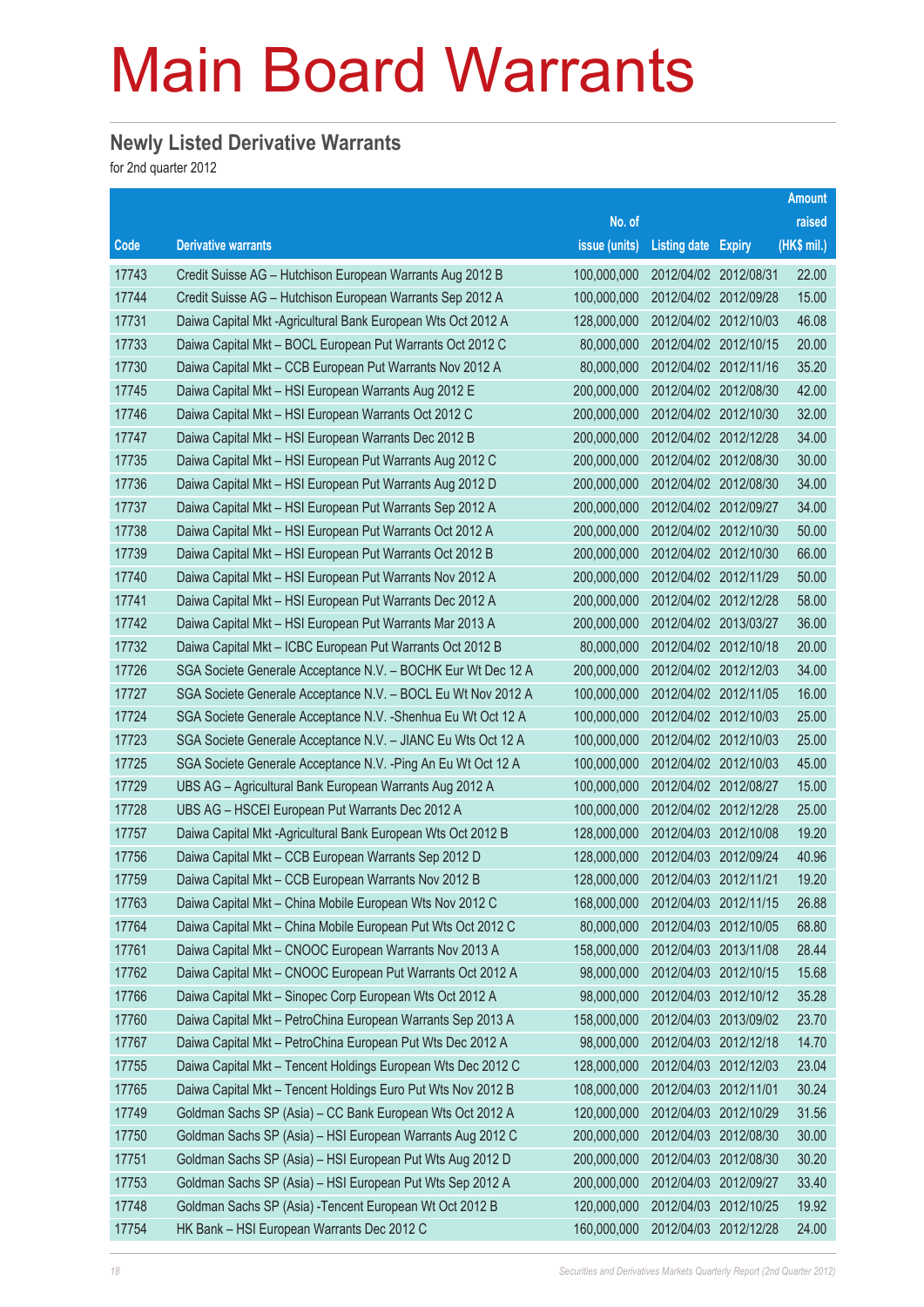|       |                                                              |               |                            | <b>Amount</b> |
|-------|--------------------------------------------------------------|---------------|----------------------------|---------------|
|       |                                                              | No. of        |                            | raised        |
| Code  | <b>Derivative warrants</b>                                   | issue (units) | <b>Listing date Expiry</b> | (HK\$ mil.)   |
| 17774 | Macquarie Bank Ltd. - BOCL European Put Warrants Jan 2013 A  | 150,000,000   | 2012/04/03 2013/01/03      | 37.50         |
| 17770 | Macquarie Bank Ltd. - Cheung Kong European Wts Jan 2014 A    | 600,000,000   | 2012/04/03 2014/01/03      | 90.00         |
| 17769 | Macquarie Bank Ltd. - Hang Seng Bank European Wts Nov 2012 A | 200,000,000   | 2012/04/03 2012/11/02      | 50.00         |
| 17768 | Macquarie Bank Ltd. - Hutchison European Warrants Jan 2014 A | 700,000,000   | 2012/04/03 2014/01/03      | 105.00        |
| 17771 | Standard Chartered Bank - CTel European Warrants Dec 2012 A  | 100,000,000   | 2012/04/03 2012/12/03      | 25.00         |
| 17775 | UBS AG - HSI European Warrants Sep 2012 D                    | 300,000,000   | 2012/04/03 2012/09/27      | 45.00         |
| 17772 | UBS AG - HSI European Put Warrants Sep 2012 C                | 300,000,000   | 2012/04/03 2012/09/27      | 66.00         |
| 17802 | Daiwa Capital Mkt - HSBC European Put Warrants Oct 2012 B    | 108,000,000   | 2012/04/05 2012/10/12      | 28.08         |
| 17804 | Daiwa Capital Mkt - HSBC European Put Warrants May 2013 A    | 128,000,000   | 2012/04/05 2013/05/06      | 28.16         |
| 17799 | Daiwa Capital Mkt - HSCEI European Warrants Dec 2012 A       | 100,000,000   | 2012/04/05 2012/12/28      | 27.00         |
| 17800 | Daiwa Capital Mkt - HSCEI European Warrants Dec 2012 B       | 100,000,000   | 2012/04/05 2012/12/28      | 25.00         |
| 17801 | Daiwa Capital Mkt - HSCEI European Warrants Mar 2013 A       | 100,000,000   | 2012/04/05 2013/03/27      | 25.00         |
| 17798 | Daiwa Capital Mkt - HSCEI European Put Warrants Aug 2012 A   | 100,000,000   | 2012/04/05 2012/08/30      | 20.00         |
| 17784 | Daiwa Capital Mkt - HSI European Warrants Oct 2012 D         | 200,000,000   | 2012/04/05 2012/10/30      | 50.00         |
| 17785 | Daiwa Capital Mkt - HSI European Warrants Oct 2012 E         | 200,000,000   | 2012/04/05 2012/10/30      | 50.00         |
| 17786 | Daiwa Capital Mkt - HSI European Warrants Oct 2012 F         | 200,000,000   | 2012/04/05 2012/10/30      | 58.00         |
| 17787 | Daiwa Capital Mkt - HSI European Warrants Oct 2012 G         | 200,000,000   | 2012/04/05 2012/10/30      | 56.00         |
| 17788 | Daiwa Capital Mkt - HSI European Warrants Nov 2012 B         | 200,000,000   | 2012/04/05 2012/11/29      | 54.00         |
| 17803 | Daiwa Capital Mkt - Ping An European Warrants Nov 2012 B     | 108,000,000   | 2012/04/05 2012/11/23      | 27.00         |
| 17776 | Goldman Sachs SP (Asia) - Agri Bk European Wts Sep 2012 A    | 120,000,000   | 2012/04/05 2012/09/12      | 18.24         |
| 17777 | Goldman Sachs SP (Asia) – CM Bank European Wts Nov 2012 A    | 120,000,000   | 2012/04/05 2012/11/26      | 18.00         |
| 17778 | Goldman Sachs SP (Asia) - Hutchison European Wts Oct 2012 B  | 120,000,000   | 2012/04/05 2012/10/25      | 65.16         |
| 17779 | Goldman Sachs SP (Asia) - Sino Land European Wts Apr 2013 A  | 120,000,000   | 2012/04/05 2013/04/29      | 18.24         |
| 17793 | J P Morgan SP BV - ICBC European Warrants Oct 2012 A         | 200,000,000   | 2012/04/05 2012/10/05      | 50.00         |
| 17792 | J P Morgan SP BV – JX Copper European Warrants Oct 2012 A    | 100,000,000   | 2012/04/05 2012/10/30      | 15.00         |
| 17794 | Macquarie Bank Ltd. - CC Bank European Warrants Oct 2012 A   | 200,000,000   | 2012/04/05 2012/10/05      | 50.00         |
| 17795 | Macquarie Bank Ltd. - Ch Southern Air Euro Wts Oct 2012 A    | 80,000,000    | 2012/04/05 2012/10/05      | 22.72         |
| 17791 | Macquarie Bank Ltd. - Datang European Warrants Oct 2012 A    | 100,000,000   | 2012/04/05 2012/10/05      | 25.00         |
| 17789 | Macquarie Bank Ltd. - Li & Fung European Warrants Feb 2013 A | 180,000,000   | 2012/04/05 2013/02/04      | 45.00         |
| 17796 | Macquarie Bank Ltd. - Sinopharm European Warrants Oct 2012 A | 180,000,000   | 2012/04/05 2012/10/05      | 45.00         |
| 17790 | Macquarie Bank Ltd. - ZTE European Warrants Jan 2013 A       | 180,000,000   | 2012/04/05 2013/01/04      | 45.00         |
| 17797 | CC Rabobank B.A. - Gome European Warrants Oct 2012 A         | 100,000,000   | 2012/04/05 2012/10/22      | 25.00         |
| 17783 | Standard Chartered Bank - A50 China Euro Warrants Sep 2012 A | 100,000,000   | 2012/04/05 2012/09/25      | 25.50         |
| 17780 | Standard Chartered Bank - Galaxy Ent European Wts Nov 2012 A | 100,000,000   | 2012/04/05 2012/11/01      | 25.00         |
| 17782 | Standard Chartered Bank - Sands China Euro Wts Nov 2012 A    | 100,000,000   | 2012/04/05 2012/11/01      | 25.00         |
| 17781 | Standard Chartered Bank - Wynn Macau European Wts Nov 2012 A | 100,000,000   | 2012/04/05 2012/11/28      | 25.00         |
| 17809 | BOCI Asia Ltd. - BOC HK European Warrants Jan 2013 A         | 100,000,000   | 2012/04/10 2013/01/24      | 15.00         |
| 17821 | Citigroup Global Mkt H Inc. - Agricultural Bk Eu Wt Oct 12 A | 100,000,000   | 2012/04/10 2012/10/10      | 25.00         |
| 17820 | Citigroup Global Mkt H Inc. - BOCL European Wts Oct 2012 A   | 100,000,000   | 2012/04/10 2012/10/10      | 19.00         |
| 17822 | Citigroup Global Mkt H Inc. - China Coal Euro Wts Nov 2013 A | 100,000,000   | 2012/04/10 2013/11/13      | 15.00         |
| 17818 | Citigroup Global Mkt H Inc. - China Shenhua Eu Wt Sep 2012 A | 100,000,000   | 2012/04/10 2012/09/20      | 15.00         |
| 17819 | Citigroup Global Mkt H Inc. - Esprit European Wts Oct 2012 B | 100,000,000   | 2012/04/10 2012/10/09      | 15.00         |
| 17815 | Daiwa Capital Mkt - BOC HK European Put Warrants Dec 2012 C  | 98,000,000    | 2012/04/10 2012/12/21      | 28.42         |
| 17812 | Daiwa Capital Mkt - Sinopec Corp European Wts Oct 2012 B     | 108,000,000   | 2012/04/10 2012/10/31      | 27.00         |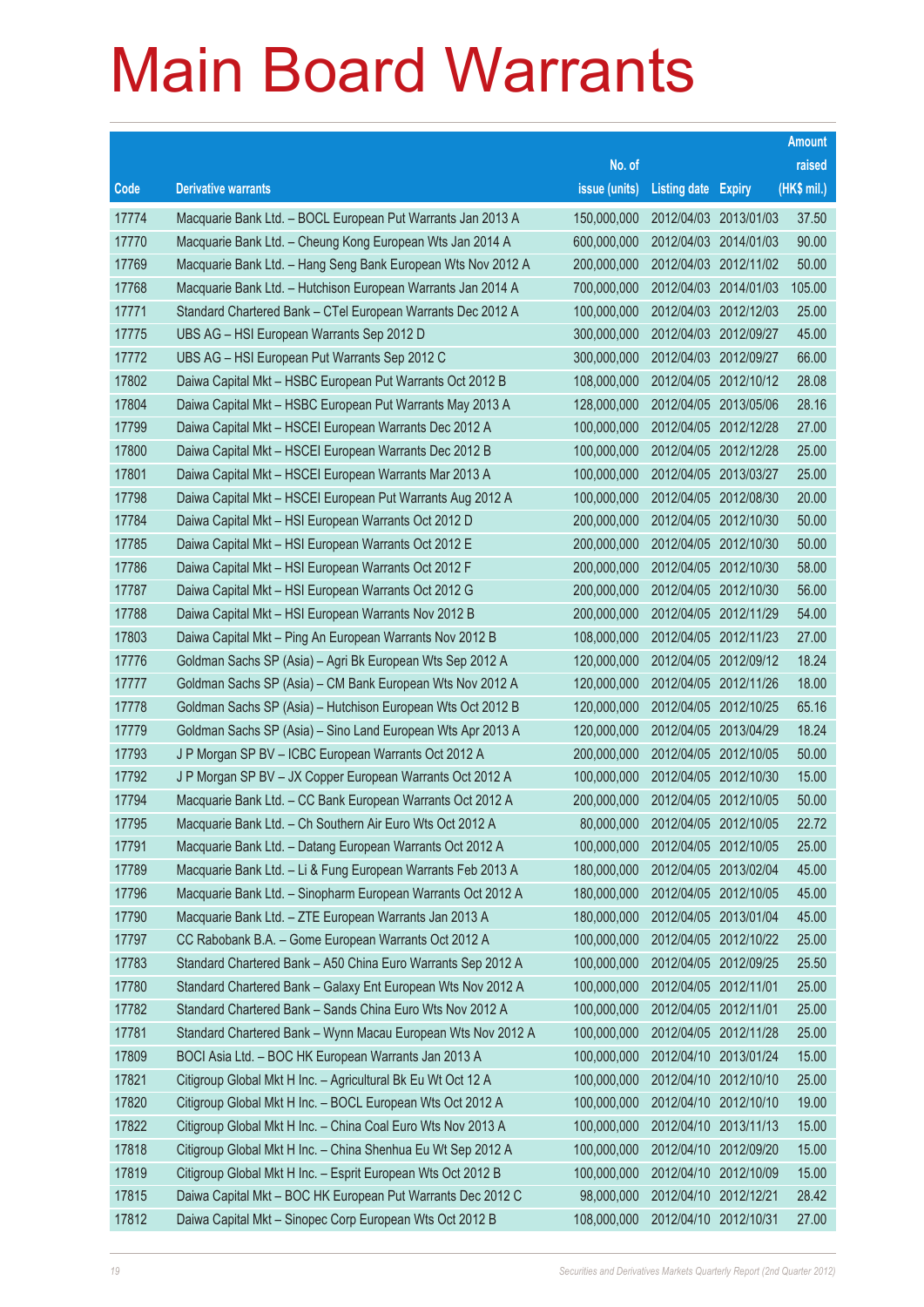|       |                                                              |               |                            |                       | <b>Amount</b> |
|-------|--------------------------------------------------------------|---------------|----------------------------|-----------------------|---------------|
|       |                                                              | No. of        |                            |                       | raised        |
| Code  | <b>Derivative warrants</b>                                   | issue (units) | <b>Listing date Expiry</b> |                       | (HK\$ mil.)   |
| 17811 | Daiwa Capital Mkt - HSCEI European Put Warrants Dec 2012 C   | 100,000,000   |                            | 2012/04/10 2012/12/28 | 25.00         |
| 17813 | Daiwa Capital Mkt - Yanzhou Coal European Wts Oct 2012 A     | 80,000,000    |                            | 2012/04/10 2012/10/12 | 12.00         |
| 17814 | Daiwa Capital Mkt - Yanzhou Coal European Put Wts Dec 2012 A | 80,000,000    |                            | 2012/04/10 2012/12/10 | 27.20         |
| 17807 | Goldman Sachs SP (Asia) - China Mobile Euro Wts Sep 2012 C   | 200,000,000   |                            | 2012/04/10 2012/09/24 | 61.20         |
| 17806 | Goldman Sachs SP (Asia) - HSBC European Warrants Oct 2012 A  | 200,000,000   |                            | 2012/04/10 2012/10/15 | 52.00         |
| 17823 | Macquarie Bank Ltd. - China Agri European Wts Oct 2012 A     | 80,000,000    |                            | 2012/04/10 2012/10/09 | 20.00         |
| 17827 | Macquarie Bank Ltd. - CNBM European Warrants Nov 2012 A      | 180,000,000   |                            | 2012/04/10 2012/11/09 | 27.00         |
| 17826 | Macquarie Bank Ltd. - Comba European Warrants Oct 2012 A     | 80,000,000    |                            | 2012/04/10 2012/10/09 | 29.28         |
| 17825 | Macquarie Bank Ltd. - CQRC Bank European Warrants Oct 2012 A | 80,000,000    |                            | 2012/04/10 2012/10/09 | 23.52         |
| 17824 | Macquarie Bank Ltd. - China Res Gas European Wts Jun 2013 A  | 150,000,000   |                            | 2012/04/10 2013/06/03 | 51.15         |
| 17828 | Macquarie Bank Ltd. - Tracker Fund European Wts Dec 2012 A   | 150,000,000   |                            | 2012/04/10 2012/12/04 | 22.50         |
| 17805 | Merrill Lynch Int'l & Co. C.V. - HSI Euro Put Wts Sep 2012 G | 100,000,000   |                            | 2012/04/10 2012/09/27 | 17.50         |
| 17808 | Standard Chartered Bank - Geely Auto European Wts May 2013 A | 100,000,000   |                            | 2012/04/10 2013/05/06 | 36.00         |
| 17816 | UBS AG - ICBC European Warrants Aug 2012 C                   | 100,000,000   | 2012/04/10 2012/08/31      |                       | 20.80         |
| 17817 | UBS AG - Tencent Holdings European Warrants Oct 2012 B       | 100,000,000   |                            | 2012/04/10 2012/10/24 | 16.00         |
| 17876 | Credit Suisse AG - Anhui Conch European Warrants Sep 2012 A  | 70,000,000    | 2012/04/11                 | 2012/09/28            | 12.60         |
| 17877 | Credit Suisse AG - Agricultural Bank European Wts Aug 2012 A | 100,000,000   | 2012/04/11                 | 2012/08/31            | 15.00         |
| 17862 | Credit Suisse AG - Cheung Kong European Warrants Oct 2012 A  | 70,000,000    | 2012/04/11                 | 2012/10/31            | 31.50         |
| 17863 | Credit Suisse - Cheung Kong European Put Warrants Oct 2012 B | 70,000,000    | 2012/04/11                 | 2012/10/31            | 17.50         |
| 17879 | Credit Suisse AG - China Life European Warrants Sep 2012 A   | 100,000,000   | 2012/04/11                 | 2012/09/28            | 15.00         |
| 17871 | Credit Suisse AG - Sinopec Corp European Warrants Aug 2012 A | 80,000,000    | 2012/04/11                 | 2012/08/31            | 24.00         |
| 17874 | Credit Suisse AG - ChiUnicom European Warrants Sep 2012 A    | 100,000,000   | 2012/04/11                 | 2012/09/03            | 15.00         |
| 17875 | Credit Suisse AG - China Unicom European Put Wts Apr 2013 A  | 100,000,000   | 2012/04/11                 | 2013/04/30            | 25.00         |
| 17872 | Credit Suisse AG - HKEx European Warrants Jul 2012 A         | 100,000,000   | 2012/04/11                 | 2012/07/23            | 15.00         |
| 17873 | Credit Suisse AG - HKEx European Warrants Nov 2012 A         | 100,000,000   | 2012/04/11                 | 2012/11/30            | 16.00         |
| 17867 | Credit Suisse AG - HSBC European Wts Sep 2012 A              | 100,000,000   | 2012/04/11                 | 2012/09/28            | 15.00         |
| 17868 | Credit Suisse AG - HSBC European Wts Sep 2012 B              | 100,000,000   | 2012/04/11                 | 2012/09/24            | 30.00         |
| 17861 | Credit Suisse AG - HSI European Warrants Jul 2012 B          | 400,000,000   | 2012/04/11                 | 2012/07/30            | 80.00         |
| 17859 | Credit Suisse AG - HSI European Warrants Aug 2012 K          | 400,000,000   | 2012/04/11                 | 2012/08/30            | 60.00         |
| 17860 | Credit Suisse AG - HSI European Warrants Aug 2012 L          | 400,000,000   | 2012/04/11                 | 2012/08/30            | 62.00         |
| 17869 | Credit Suisse AG - Hutchison European Warrants Aug 2012 C    | 120,000,000   | 2012/04/11                 | 2012/08/20            | 42.00         |
| 17870 | Credit Suisse AG - Hutchison European Warrants Aug 2012 D    | 120,000,000   | 2012/04/11                 | 2012/08/20            | 30.00         |
| 17878 | Credit Suisse AG - ICBC European Warrants Sep 2012 A         | 100,000,000   | 2012/04/11                 | 2012/09/28            | 15.00         |
| 17880 | Credit Suisse AG - Ping An European Warrants Sep 2012 A      | 100,000,000   | 2012/04/11                 | 2012/09/28            | 35.00         |
| 17865 | Credit Suisse AG - SHK Ppt European Warrants Oct 2012 A      | 70,000,000    | 2012/04/11                 | 2012/10/31            | 49.00         |
| 17864 | Credit Suisse AG - SHK Ppt European Warrants Feb 2013 A      | 70,000,000    | 2012/04/11                 | 2013/02/28            | 10.85         |
| 17866 | Credit Suisse AG - SHK Ppt European Put Warrants Oct 2012 B  | 70,000,000    | 2012/04/11                 | 2012/10/31            | 35.00         |
| 17857 | Macquarie Bank Ltd. - Agricultural Bk Euro Put Wt Nov 2012 A | 100,000,000   | 2012/04/11                 | 2012/11/02            | 25.60         |
| 17854 | Macquarie Bank Ltd. - Angang Steel European Wts Nov 2012 A   | 80,000,000    | 2012/04/11                 | 2012/11/02            | 24.40         |
| 17831 | Macquarie Bank Ltd. - Avichina European Warrants Nov 2012 A  | 150,000,000   | 2012/04/11                 | 2012/11/02            | 37.80         |
| 17881 | Macquarie Bank Ltd. - BJ Ent Water European Wts May 2013 A   | 150,000,000   | 2012/04/11                 | 2013/05/03            | 38.40         |
| 17837 | Macquarie Bank Ltd. - Ch LongYuan European Wts Nov 2012 A    | 150,000,000   | 2012/04/11                 | 2012/11/02            | 65.40         |
| 17845 | Macquarie Bank Ltd. - CRCC European Warrants Jan 2013 A      | 80,000,000    | 2012/04/11                 | 2013/01/03            | 21.68         |
| 17882 | Macquarie Bank Ltd. - Ch Ship Cont European Wts Dec 2012 A   | 100,000,000   | 2012/04/11                 | 2012/12/03            | 32.30         |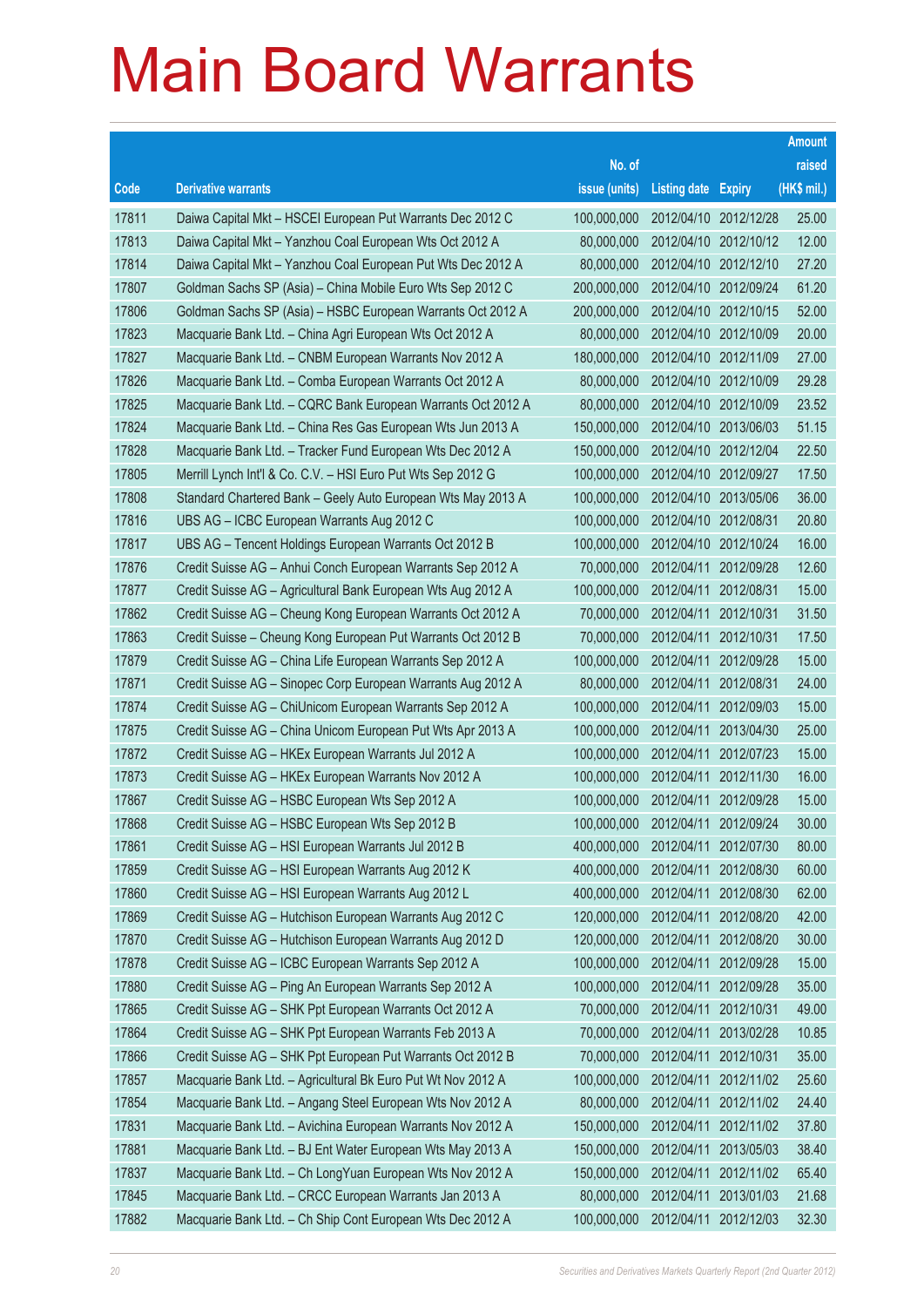|         |                                                               |               |                            |                       | <b>Amount</b> |
|---------|---------------------------------------------------------------|---------------|----------------------------|-----------------------|---------------|
|         |                                                               | No. of        |                            |                       | raised        |
| Code    | <b>Derivative warrants</b>                                    | issue (units) | <b>Listing date Expiry</b> |                       | (HK\$ mil.)   |
| 17848   | Macquarie Bank Ltd. - China Shenhua European Wts Oct 2012 A   | 150,000,000   | 2012/04/11                 | 2012/10/22            | 23.10         |
| 17846   | Macquarie Bank Ltd. - Chow Sang Sang European Wts Nov 2012 A  | 200,000,000   | 2012/04/11                 | 2012/11/02            | 63.20         |
| 17836   | Macquarie Bank Ltd. - Foxconn European Warrants Nov 2012 A    | 80,000,000    | 2012/04/11                 | 2012/11/02            | 32.08         |
| 17858   | Macquarie Bank Ltd. - A50 China European Put Wts Nov 2012 A   | 150,000,000   | 2012/04/11                 | 2012/11/02            | 39.90         |
| 17884   | Macquarie Bank Ltd. - Henganintl European Wts Nov 2012 A      | 150,000,000   | 2012/04/11                 | 2012/11/02            | 65.25         |
| 17853   | Macquarie Bank Ltd. - Huaneng Power European Wts Oct 2012 A   | 100,000,000   | 2012/04/11                 | 2012/10/04            | 18.80         |
| 17838   | Macquarie Bank Ltd. - Huaneng Power European Wts Dec 2012 A   | 80,000,000    | 2012/04/11                 | 2012/12/04            | 20.08         |
| 17834   | Macquarie Bank Ltd. - Hysan Dev European Warrants Nov 2012 A  | 150,000,000   | 2012/04/11                 | 2012/11/02            | 37.80         |
| 17847   | Macquarie Bank Ltd. - Lenovo European Warrants Oct 2014 A     | 150,000,000   | 2012/04/11                 | 2014/10/06            | 37.50         |
| 17844   | Macquarie Bank Ltd. - Luk Fook Hold European Wts Oct 2012 A   | 80,000,000    | 2012/04/11                 | 2012/10/04            | 12.24         |
| 17883   | Macquarie Bank Ltd. - Sh Electric European Wts Nov 2012 A     | 80,000,000    | 2012/04/11                 | 2012/11/02            | 22.96         |
| 17833   | Macquarie Bank Ltd. - Sh Ind H European Warrants Dec 2012 A   | 150,000,000   | 2012/04/11                 | 2012/12/04            | 41.85         |
| 17856   | Macquarie Bank Ltd. - Sh Ind H European Warrants Mar 2013 A   | 150,000,000   | 2012/04/11                 | 2013/03/04            | 38.10         |
| 17832   | Macquarie Bank Ltd. - Tingyi European Warrants Nov 2012 A     | 150,000,000   | 2012/04/11                 | 2012/11/02            | 38.10         |
| 17835   | Macquarie Bank Ltd. - Wharf European Warrants Nov 2012 A      | 150,000,000   | 2012/04/11                 | 2012/11/02            | 38.10         |
| 17849   | Macquarie Bank Ltd. - Yanzhou Coal European Wts Oct 2012 A    | 150,000,000   | 2012/04/11                 | 2012/10/15            | 22.50         |
| 17852   | Macquarie Bank Ltd. - Yanzhou Coal European Wts Feb 2013 A    | 150,000,000   | 2012/04/11                 | 2013/02/04            | 23.25         |
| 17830   | SGA Societe Generale Acceptance N.V. - CLife Eu Wt Oct 2012A  | 300,000,000   | 2012/04/11                 | 2012/10/03            | 45.00         |
| 17839   | SGA Societe Generale Acceptance N.V. - SHKP Eu Put Wt Oct13A  | 200,000,000   | 2012/04/11                 | 2013/10/02            | 30.00         |
| 17829   | SGA Societe Generale Acceptance N.V. - Tencent Eu Wt May 13 A | 200,000,000   | 2012/04/11                 | 2013/05/06            | 50.00         |
| 17842   | UBS AG - Cheung Kong European Warrants Oct 2012 A             | 100,000,000   | 2012/04/11                 | 2012/10/15            | 58.00         |
| 17843   | UBS AG - SHK Ppt European Warrants Oct 2012 A                 | 100,000,000   | 2012/04/11                 | 2012/10/15            | 72.00         |
| 17906   | BNP Paribas Arbit Issu B.V. - HSCEI European Wts Dec 2013 A   | 100,000,000   |                            | 2012/04/12 2013/12/30 | 25.00         |
| 17905   | BNP Paribas Arbit Issu B.V. - HSCEI Euro Put Wts Dec 2012 A   | 100,000,000   |                            | 2012/04/12 2012/12/28 | 25.00         |
| 17898   | BNP Paribas Arbit Issu B.V. - HSI European Wts Oct 2012 A     | 200,000,000   |                            | 2012/04/12 2012/10/30 | 30.00         |
| 17904   | BNP Paribas Arbit Issu B.V. - HSI Euro Put Wts Aug 2012 B     | 200,000,000   |                            | 2012/04/12 2012/08/30 | 30.00         |
| 17895   | BNP Paribas Arbit Issu B.V. - Hutchison Euro Put Wt Dec 12 A  | 100,000,000   |                            | 2012/04/12 2012/12/04 | 38.00         |
| 17900   | BNP Paribas Arbit Issu B.V. - PWR Assets Euro Wts Dec 2012 A  | 54,000,000    | 2012/04/12 2012/12/04      |                       | 15.66         |
| 17903   | BNP Paribas Arbit Issu B.V. - SHK Ppt Euro Wts Jan 2013 A     | 100,000,000   | 2012/04/12 2013/01/03      |                       | 64.00         |
| 17897   | BNP Paribas Arbit Issu B.V. - Sino Land Euro Wt Dec 2013 A    | 100,000,000   |                            | 2012/04/12 2013/12/03 | 25.00         |
| 17899   | BNP Paribas Arbit Issu B.V. - Swrie Pacific A Eu Wt Nov 12 A  | 44,000,000    |                            | 2012/04/12 2012/11/02 | 19.80         |
| 17901   | BNP Paribas Arbit Issu B.V. - Wharf European Wts Dec 2012 A   | 80,000,000    | 2012/04/12 2012/12/04      |                       | 24.80         |
| 17893   | Citigroup Global Mkt H Inc. - ChiUnicom Euro Wts Sep 2012 A   | 100,000,000   | 2012/04/12 2012/09/03      |                       | 15.00         |
| 17894   | Citigroup Global Mkt H Inc. - Hutchison Euro Wts Aug 2012 B   | 100,000,000   |                            | 2012/04/12 2012/08/20 | 26.00         |
| 17892   | Citigroup Global Mkt H Inc. - SHK Ppt Euro Wts Feb 2013 A     | 100,000,000   | 2012/04/12 2013/02/21      |                       | 15.00         |
| 17890   | HK Bank - BOCL European Warrants Sep 2012 A                   | 100,000,000   | 2012/04/12 2012/09/10      |                       | 15.00         |
| 17886   | HK Bank - Sinopec Corp European Warrants Oct 2012 A           | 100,000,000   | 2012/04/12 2012/10/12      |                       | 25.00         |
| 17887   | HK Bank - China Tel European Warrants Sep 2012 A              | 100,000,000   |                            | 2012/04/12 2012/09/25 | 15.00         |
| 17888   | HK Bank - China Unicom European Warrants Feb 2014 A           | 100,000,000   | 2012/04/12 2014/02/27      |                       | 25.00         |
| 17889   | HK Bank - A50 China European Warrants Oct 2012 A              | 100,000,000   |                            | 2012/04/12 2012/10/12 | 54.00         |
| 17885   | HK Bank - SHK Ppt European Warrants Oct 2012 A                | 100,000,000   | 2012/04/12 2012/10/12      |                       | 66.00         |
| 17896   | UBS AG - HSBC European Warrants Sep 2012 A                    | 200,000,000   | 2012/04/12 2012/09/10      |                       | 60.00         |
| 14846 # | UBS AG - SHK Ppt European Warrants Jan 2013                   | 200,000,000   | 2012/04/12 2013/01/28      |                       | 20.40         |
| 17927   | BNP Paribas Arbit Issu B.V. - Anhui Conch Eu Put Wt Jan 13 A  | 100,000,000   | 2012/04/13 2013/01/03      |                       | 37.00         |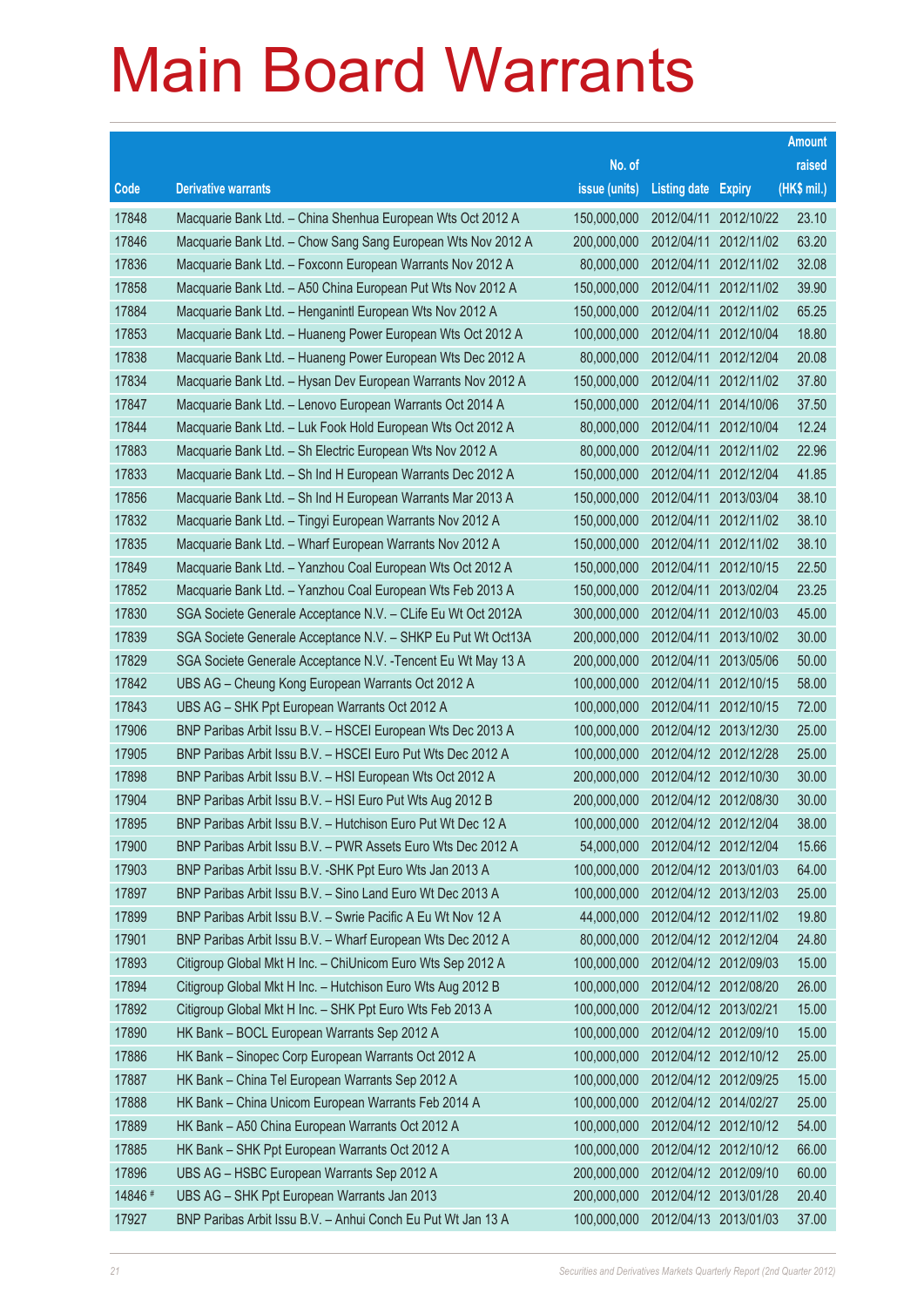|       |                                                               |               |                            | <b>Amount</b> |
|-------|---------------------------------------------------------------|---------------|----------------------------|---------------|
|       |                                                               | No. of        |                            | raised        |
| Code  | <b>Derivative warrants</b>                                    | issue (units) | <b>Listing date Expiry</b> | (HK\$ mil.)   |
| 17925 | BNP Paribas Arbit Issu B.V. - CKI Holdings Eu Wts Jan 2013 A  | 45,000,000    | 2012/04/13 2013/01/03      | 17.55         |
| 17926 | BNP Paribas Arbit Issu B.V. - Ch LongYuan Eu Wts Oct 2014 A   | 100,000,000   | 2012/04/13 2014/10/06      | 25.00         |
| 17924 | BNP Paribas Arbit Issu B.V. - Ch Shenhua Euro Wts Apr 2013 A  | 100,000,000   | 2012/04/13 2013/04/03      | 32.00         |
| 17923 | BNP Paribas Arbit Issu B.V. - Yanzhou Coal Eur Wt Apr 2013 A  | 100,000,000   | 2012/04/13 2013/04/03      | 28.00         |
| 17909 | Merrill Lynch Int'l & Co. C.V. - AIA Euro Wts Sep 2012 A      | 60,000,000    | 2012/04/13 2012/09/24      | 17.70         |
| 17910 | Merrill Lynch Int'l & Co. C.V. - AIA Euro Wts Dec 2012 A      | 80,000,000    | 2012/04/13 2012/12/24      | 12.00         |
| 17908 | Merrill Lynch Int'l & Co. C.V. - China Life Eu Wt Oct 2012 B  | 60,000,000    | 2012/04/13 2012/10/08      | 10.68         |
| 17907 | Merrill Lynch Int'l & Co. C.V. - A50 China Eur Wt Jul 2013 A  | 80,000,000    | 2012/04/13 2013/07/29      | 12.00         |
| 17912 | Merrill Lynch Int'l & Co. C.V. - Hutchison Eur Wt Sep 2012 A  | 80,000,000    | 2012/04/13 2012/09/20      | 12.00         |
| 17911 | Merrill Lynch Int'l & Co. C.V. - Hutchison Eur Wt Oct 2012 A  | 60,000,000    | 2012/04/13 2012/10/22      | 18.30         |
| 17921 | Standard Chartered Bank - China Unicom Euro Wts May 2013 A    | 100,000,000   | 2012/04/13 2013/05/30      | 25.00         |
| 17920 | Standard Chartered Bank - Geely Auto European Wts Dec 2012 A  | 100,000,000   | 2012/04/13 2012/12/03      | 25.00         |
| 17919 | Standard Chartered Bank - Galaxy Ent European Wts Aug 2013 A  | 100,000,000   | 2012/04/13 2013/08/02      | 25.00         |
| 17916 | Standard Chartered Bank - Hutchison Euro Euro Wts May 2013 A  | 200,000,000   | 2012/04/13 2013/05/29      | 50.00         |
| 17918 | Standard Chartered Bank - SHK P European Warrants Dec 2012 A  | 100,000,000   | 2012/04/13 2012/12/03      | 25.00         |
| 17917 | Standard Chartered Bank – SHK P European Warrants Feb 2013 A  | 100,000,000   | 2012/04/13 2013/02/18      | 15.00         |
| 17922 | Standard Chartered Bank – SHK P European Put Wts Mar 2013 A   | 100,000,000   | 2012/04/13 2013/03/18      | 25.00         |
| 17914 | SGA Societe Generale Acceptance N.V. - CP&CC Eu Wt Sep 12 A   | 100,000,000   | 2012/04/13 2012/09/24      | 42.00         |
| 17915 | SGA Societe Generale Acceptance N.V. - CP&CC Eu Wt Nov 14 A   | 500,000,000   | 2012/04/13 2014/11/24      | 75.00         |
| 17913 | SGA Societe Generale Acceptance N.V. - ICBC Eu Wt Sep 2012 A  | 200,000,000   | 2012/04/13 2012/09/05      | 46.00         |
| 17938 | BNP Paribas Arbit Issu B.V. - AAC Acoustic Eu Wts Jan 2013 A  | 55,000,000    | 2012/04/16 2013/01/03      | 20.90         |
| 17939 | BNP Paribas Arbit Issu B.V. - ASM Pacific Eu Wts Apr 2013 A   | 100,000,000   | 2012/04/16 2013/04/03      | 25.00         |
| 17936 | BNP Paribas Arbit Issu B.V. - Foxconn Euro Wts Oct 2015 A     | 100,000,000   | 2012/04/16 2015/10/05      | 25.00         |
| 17937 | BNP Paribas Arbit Issu B.V. - Jiangxi Copper Eu Wt Apr 2013A  | 100,000,000   | 2012/04/16 2013/04/03      | 30.00         |
| 17940 | BNP Paribas Arbit Issu B.V. - OOIL European Wts Apr 2014 A    | 100,000,000   | 2012/04/16 2014/04/02      | 25.00         |
| 17935 | Citigroup Global Mkt H Inc. - HSI European Wts Aug 2012 C     | 200,000,000   | 2012/04/16 2012/08/30      | 30.00         |
| 17934 | J P Morgan SP BV - Cheung Kong European Warrants Dec 2012 B   | 100,000,000   | 2012/04/16 2012/12/03      | 38.70         |
| 17933 | J P Morgan SP BV - HSBC European Warrants Oct 2012 A          | 200,000,000   | 2012/04/16 2012/10/16      | 59.00         |
| 17932 | J P Morgan SP BV - HSBC European Warrants Dec 2012 A          | 200,000,000   | 2012/04/16 2012/12/03      | 50.00         |
| 17931 | J P Morgan SP BV - Li & Fung European Warrants Dec 2012 A     | 100,000,000   | 2012/04/16 2012/12/24      | 25.00         |
| 17928 | SGA Societe Generale Acceptance N.V. - AGBK Eu Wt Sep 2012 A  | 200,000,000   | 2012/04/16 2012/09/03      | 32.00         |
| 17930 | SGA Societe Generale Acceptance N.V. - HSI Eur Wt Oct 2012 B  | 300,000,000   | 2012/04/16 2012/10/30      | 63.00         |
| 17929 | SGA Societe Generale Acceptance N.V. - HSI Eu Put Wt Oct 12 A | 300,000,000   | 2012/04/16 2012/10/30      | 72.00         |
| 17948 | Merrill Lynch Int'l & Co. C.V. - CC Bank Euro Wts Oct 2012 B  | 40,000,000    | 2012/04/17 2012/10/22      | 10.00         |
| 17947 | Merrill Lynch Int'l & Co. C.V. - CC Bank Eu Put Wt Oct 2012A  | 40,000,000    | 2012/04/17 2012/10/31      | 13.80         |
| 17946 | Merrill Lynch Int'l & Co. C.V. - HSBC Euro Wts Aug 2012 B     | 70,000,000    | 2012/04/17 2012/08/20      | 11.34         |
| 17945 | Merrill Lynch Int'l & Co. C.V. - Tencent Euro Wts Sep 2012 A  | 70,000,000    | 2012/04/17 2012/09/24      | 11.20         |
| 17944 | Merrill Lynch Int'l & Co. C.V. - Tencent Euro Wts Oct 2012 B  | 70,000,000    | 2012/04/17 2012/10/29      | 12.95         |
| 17941 | SGA Societe Generale Acceptance N.V. - Ch Mob Eu Wt Oct 12 B  | 200,000,000   | 2012/04/17 2012/10/03      | 40.00         |
| 17942 | UBS AG - HSBC European Warrants Aug 2012 A                    | 200,000,000   | 2012/04/17 2012/08/30      | 82.00         |
| 17943 | UBS AG - HSBC European Warrants Aug 2012 B                    | 200,000,000   | 2012/04/17 2012/08/30      | 38.00         |
| 17980 | BNP Paribas Arbit Issu B.V. - Sinopec Corp Eu Wts Dec 2012 A  | 100,000,000   | 2012/04/18 2012/12/04      | 28.00         |
| 17978 | BNP Paribas Arbit Issu B.V. - HKEx European Wts Aug 2013 A    | 100,000,000   | 2012/04/18 2013/08/02      | 16.00         |
| 17987 | BNP Paribas Arbit Issu B.V. - HSBC European Wts Oct 2012 A    | 100,000,000   | 2012/04/18 2012/10/03      | 18.00         |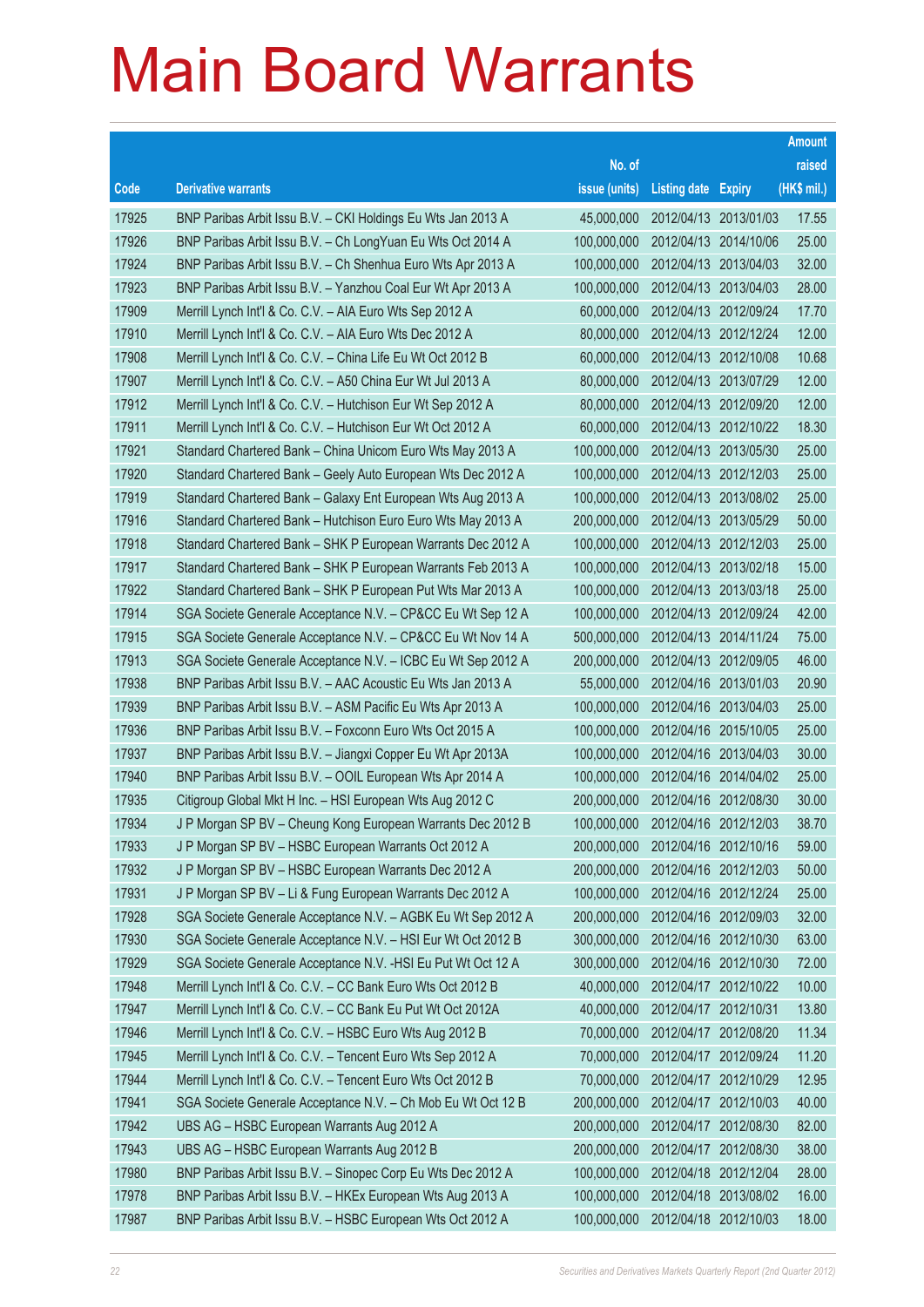|       |                                                               |               |                            |                       | <b>Amount</b> |
|-------|---------------------------------------------------------------|---------------|----------------------------|-----------------------|---------------|
|       |                                                               | No. of        |                            |                       | raised        |
| Code  | <b>Derivative warrants</b>                                    | issue (units) | <b>Listing date Expiry</b> |                       | (HK\$ mil.)   |
| 17986 | BNP Paribas Arbit Issu B.V. - HSBC European Wts May 2013 A    | 100,000,000   |                            | 2012/04/18 2013/05/03 | 18.00         |
| 17985 | BNP Paribas Arbit Issu B.V. - Hutchison Euro Wts Nov 2012 A   | 100,000,000   |                            | 2012/04/18 2012/11/02 | 18.00         |
| 17983 | BNP Paribas Arbit Issu B.V. - KECL European Wts Dec 2013 A    | 100,000,000   | 2012/04/18 2013/12/03      |                       | 25.00         |
| 17982 | BNP Paribas Arbit Issu B.V. – Ch Rongsheng Eu Wt Dec 2012 A   | 45,000,000    | 2012/04/18 2012/12/04      |                       | 13.50         |
| 17981 | BNP Paribas Arbit Issu B.V. - Tencent HIdgs Eu Wt Nov 2012 A  | 100,000,000   |                            | 2012/04/18 2012/11/02 | 17.00         |
| 17979 | BNP Paribas Arbit Issu B.V. - Yanzhou Coal Eur Wt Sep 2013 A  | 100,000,000   | 2012/04/18 2013/09/03      |                       | 25.00         |
| 17973 | Credit Suisse AG - HSI European Put Warrants Sep 2012 A       | 400,000,000   | 2012/04/18 2012/09/27      |                       | 64.00         |
| 17971 | Citigroup Global Mkt H Inc. - Cheung Kong Euro Wt Jan 2013 A  | 100,000,000   | 2012/04/18 2013/01/08      |                       | 15.00         |
| 17970 | Citigroup Global Mkt H Inc. - China Life Euro Wts Jul 2012 A  | 100,000,000   |                            | 2012/04/18 2012/07/26 | 15.00         |
| 17969 | Citigroup Global Mkt H Inc. - Jiangxi Copper Eur Wt Aug 12 A  | 100,000,000   | 2012/04/18 2012/08/29      |                       | 15.00         |
| 17972 | Citigroup Global Mkt H Inc. - PICC P&C Euro Wts Feb 2013 A    | 100,000,000   | 2012/04/18 2013/02/25      |                       | 15.00         |
| 17961 | Goldman Sachs SP (Asia) - Agri Bk European Wts Dec 2012 A     | 120,000,000   | 2012/04/18 2012/12/31      |                       | 30.24         |
| 17959 | Goldman Sachs SP (Asia) – BankComm European Wts Oct 2012 A    | 120,000,000   | 2012/04/18 2012/10/29      |                       | 38.64         |
| 17960 | Goldman Sachs SP (Asia)-Sinopec Corp European Wts Nov 2012 A  | 120,000,000   | 2012/04/18 2012/11/26      |                       | 30.72         |
| 17958 | Goldman Sachs SP (Asia) - China Tel European Wts Oct 2012 A   | 120,000,000   | 2012/04/18 2012/10/29      |                       | 30.12         |
| 17952 | HK Bank – Sinopec Corp European Warrants Oct 2012 B           | 60,000,000    | 2012/04/18 2012/10/18      |                       | 15.00         |
| 17953 | HK Bank - SHK Ppt European Warrants Feb 2013 A                | 100,000,000   |                            | 2012/04/18 2013/02/18 | 16.00         |
| 17957 | J P Morgan SP BV - China Mob European Wts Oct 2012 A          | 200,000,000   | 2012/04/18 2012/10/30      |                       | 50.00         |
| 17954 | J P Morgan SP BV - HSI European Warrants Aug 2012 E           | 300,000,000   | 2012/04/18 2012/08/30      |                       | 45.00         |
| 17956 | J P Morgan SP BV - Hutchison European Warrants Oct 2012 B     | 150,000,000   | 2012/04/18 2012/10/30      |                       | 48.00         |
| 17955 | J P Morgan SP BV - Ping An European Warrants Nov 2012 A       | 100,000,000   |                            | 2012/04/18 2012/11/02 | 25.00         |
| 17967 | Standard Chartered Bank - HSI European Warrants Aug 2012 B    | 200,000,000   | 2012/04/18 2012/08/30      |                       | 31.60         |
| 17968 | Standard Chartered Bank - SPDR Gold Trust Euro Wt Dec 2012 A  | 50,000,000    | 2012/04/18 2012/12/24      |                       | 43.00         |
| 17950 | SGA Societe Generale Acceptance N.V. - CCB Eur Wt Sep 2012 A  | 200,000,000   | 2012/04/18 2012/09/03      |                       | 52.00         |
| 17974 | SGA Societe Generale Acceptance N.V. - HSI Eur Wt Aug 2012 E  | 300,000,000   |                            | 2012/04/18 2012/08/30 | 45.00         |
| 17975 | SGA Societe Generale Acceptance N.V. - HSI Eu Put Wt Sep 12 A | 300,000,000   | 2012/04/18 2012/09/27      |                       | 51.00         |
| 17949 | SGA Societe Generale Acceptance N.V. - HWL Eur Wt Oct 2012 D  | 200,000,000   |                            | 2012/04/18 2012/10/03 | 60.00         |
| 17962 | SGA Societe Generale Acceptance NV-NewWorld Dev Eu Wt Oct12A  | 50,000,000    | 2012/04/18 2012/10/22      |                       | 29.00         |
| 17951 | SGA Societe Generale Acceptance N.V. - PICC P&C Eu Wt Feb13A  | 120,000,000   | 2012/04/18 2013/02/27      |                       | 18.00         |
| 17966 | UBS AG - CC Bank European Warrants Jul 2012 D                 | 200,000,000   | 2012/04/18 2012/07/23      |                       | 48.00         |
| 17965 | UBS AG - CC Bank European Warrants Sep 2012 A                 | 200,000,000   | 2012/04/18 2012/09/10      |                       | 30.00         |
| 17977 | UBS AG - CNOOC European Warrants Dec 2012 A                   | 200,000,000   | 2012/04/18 2012/12/28      |                       | 50.00         |
| 17976 | UBS AG - Sinopec Corp European Warrants Oct 2012 A            | 100,000,000   | 2012/04/18 2012/10/15      |                       | 21.00         |
| 17963 | UBS AG - HSCEI European Warrants Dec 2012 B                   | 100,000,000   | 2012/04/18 2012/12/28      |                       | 15.00         |
| 17964 | UBS AG - Hutchison European Warrants Sep 2012 B               | 200,000,000   |                            | 2012/04/18 2012/09/27 | 112.00        |
| 17988 | UBS AG - ICBC European Warrants Oct 2012 A                    | 100,000,000   | 2012/04/18 2012/10/22      |                       | 33.00         |
| 18011 | BNP Paribas Arbit Issu B.V. - Agricultural Bank Eu Wt Feb13A  | 100,000,000   | 2012/04/19 2013/02/04      |                       | 15.00         |
| 18016 | BNP Paribas Arbit Issu B.V. - CC Bank Euro Wts Jan 2013 A     | 200,000,000   | 2012/04/19 2013/01/03      |                       | 50.00         |
| 18015 | BNP Paribas Arbit Issu B.V. - CNOOC European Wts Feb 2013 A   | 100,000,000   | 2012/04/19 2013/02/07      |                       | 15.00         |
| 18010 | BNP Paribas Arbit Issu B.V. - Chi Res Land Eu Wts Aug 2013A   | 100,000,000   | 2012/04/19 2013/08/02      |                       | 28.00         |
| 18012 | BNP Paribas Arbit Issu B.V. - Haier Elec Euro Wts May 2013 A  | 100,000,000   | 2012/04/19                 | 2013/05/03            | 25.00         |
| 18009 | BNP Paribas Arbit Issu B.V. - Kerry Ppt Euro Wts Nov 2012 A   | 48,000,000    | 2012/04/19 2012/11/02      |                       | 12.00         |
| 18008 | BNP Paribas Arbit Issu B.V. - Li & Fung Euro Wts Jul 2013 A   | 100,000,000   | 2012/04/19 2013/07/03      |                       | 26.00         |
| 18017 | BNP Paribas Arbit Issu B.V. - SJM Holdings Eu Wts Dec 2012 A  | 100,000,000   | 2012/04/19 2012/12/04      |                       | 20.00         |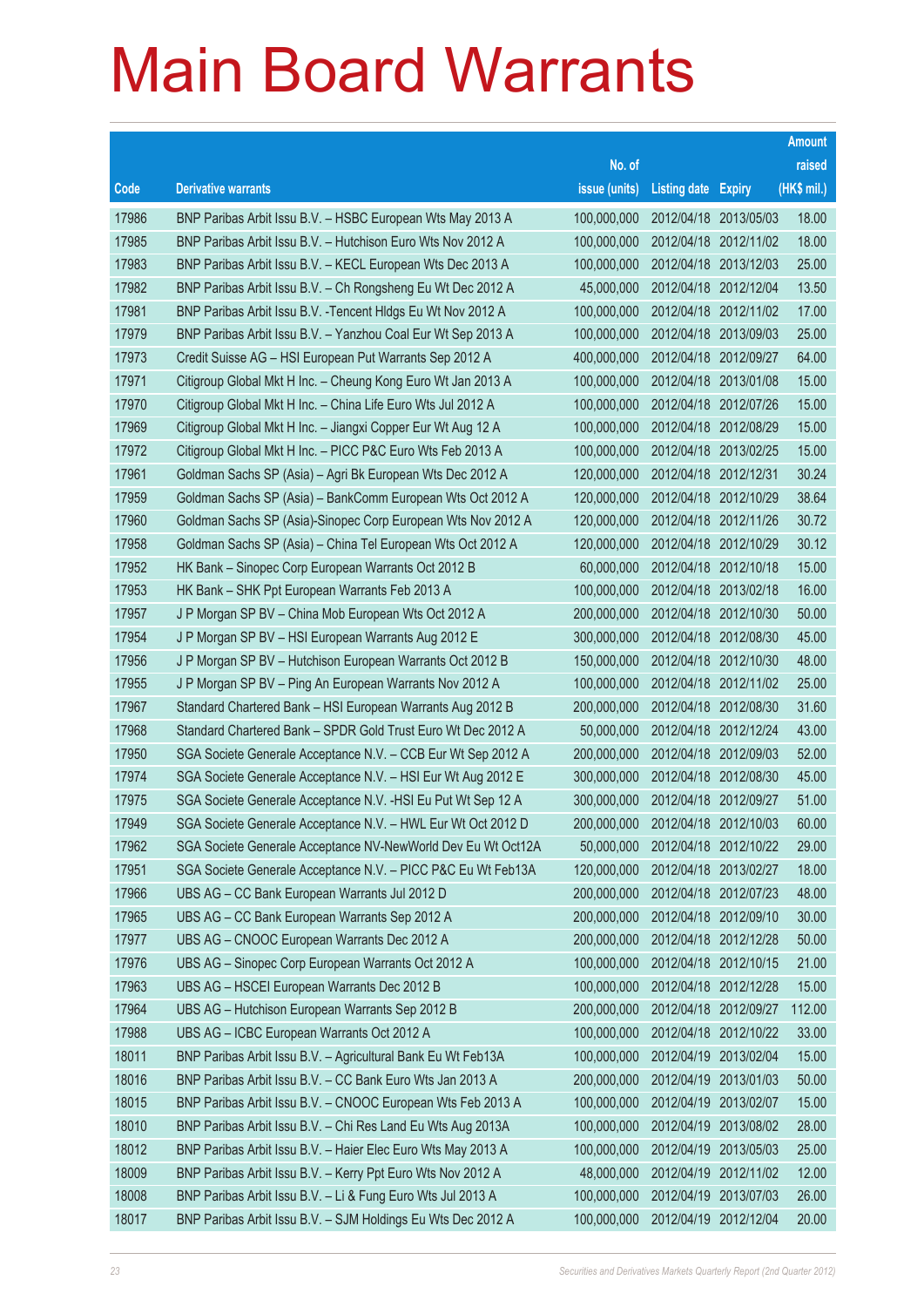|       |                                                               |               |                            |                       | <b>Amount</b> |
|-------|---------------------------------------------------------------|---------------|----------------------------|-----------------------|---------------|
|       |                                                               | No. of        |                            |                       | raised        |
| Code  | <b>Derivative warrants</b>                                    | issue (units) | <b>Listing date Expiry</b> |                       | (HK\$ mil.)   |
| 18014 | BNP Paribas Arbit Issu B.V. - Yurun Food Euro Wts Nov 2012 A  | 100,000,000   |                            | 2012/04/19 2012/11/02 | 16.00         |
| 18013 | BNP Paribas Arbit Issu B.V. - Zoomlion Euro Wts Jul 2013 A    | 100,000,000   |                            | 2012/04/19 2013/07/02 | 22.00         |
| 18018 | Goldman Sachs SP (Asia) - PICC European Warrants Feb 2013 A   | 120,000,000   | 2012/04/19 2013/02/25      |                       | 18.00         |
| 18005 | J P Morgan SP BV - Anhui Conch European Warrants Jun 2013 A   | 100,000,000   | 2012/04/19 2013/06/03      |                       | 30.20         |
| 18004 | J P Morgan SP BV - China Coal European Warrants Nov 2013 A    | 100,000,000   |                            | 2012/04/19 2013/11/13 | 15.00         |
| 17996 | J P Morgan SP BV - Ch Overseas European Warrants Feb 2013 A   | 150,000,000   |                            | 2012/04/19 2013/02/27 | 37.50         |
| 17995 | J P Morgan SP BV - Sands China European Warrants Dec 2012 A   | 100,000,000   | 2012/04/19 2012/12/10      |                       | 25.10         |
| 17993 | J P Morgan SP BV - Zijin Mining European Warrants Dec 2012 A  | 80,000,000    | 2012/04/19 2012/12/28      |                       | 20.00         |
| 18000 | CC Rabobank B.A. - Galaxy Ent European Warrants Sep 2012 A    | 100,000,000   |                            | 2012/04/19 2012/09/27 | 22.00         |
| 18003 | CC Rabobank B.A. - Gome European Warrants Oct 2012 B          | 100,000,000   |                            | 2012/04/19 2012/10/22 | 25.00         |
| 17999 | CC Rabobank B.A. - Lenovo European Warrants Oct 2012 A        | 100,000,000   |                            | 2012/04/19 2012/10/22 | 70.00         |
| 18002 | CC Rabobank B.A. - Lenovo European Put Warrants Jan 2013 A    | 100,000,000   | 2012/04/19 2013/01/14      |                       | 97.00         |
| 18001 | CC Rabobank B.A. - PICC P&C European Warrants Oct 2012 A      | 100,000,000   | 2012/04/19 2012/10/11      |                       | 17.00         |
| 17989 | SGA Societe Generale Acceptance N.V. - BOCL Eu Wt Oct 2012 A  | 100,000,000   |                            | 2012/04/19 2012/10/03 | 18.00         |
| 17990 | SGA Societe Generale Acceptance N.V. - CNOOC Eu Put Wt Oct12A | 300,000,000   | 2012/04/19 2012/10/29      |                       | 54.00         |
| 17998 | SGA Societe Generale Acceptance N.V. - HSBC Eu Wt Sep 2012 A  | 200,000,000   |                            | 2012/04/19 2012/09/12 | 42.00         |
| 18006 | UBS AG - BOCL European Warrants Sep 2012 B                    | 100,000,000   |                            | 2012/04/19 2012/09/24 | 18.20         |
| 18007 | UBS AG - Jiangxi Copper European Warrants Sep 2012 A          | 100,000,000   |                            | 2012/04/19 2012/09/24 | 16.20         |
| 18042 | Citigroup Global Mkt H Inc. - BOC HK European Wts Jul 2013 A  | 100,000,000   |                            | 2012/04/20 2013/07/02 | 25.00         |
| 18040 | Citigroup Global Mkt H Inc. - Sinopec Corp Eu Wts Oct 2012 A  | 100,000,000   |                            | 2012/04/20 2012/10/22 | 35.00         |
| 18039 | Citigroup Global Mkt H Inc. - HS Bank Euro Wts Sep 2013 A     | 100,000,000   |                            | 2012/04/20 2013/09/12 | 15.00         |
| 18041 | Citigroup Global Mkt H Inc. - Ping An Euro Wts Oct 2012 A     | 100,000,000   |                            | 2012/04/20 2012/10/22 | 28.00         |
| 18036 | Goldman Sachs SP (Asia) - CITIC Bank European Wts Nov 2012 A  | 120,000,000   | 2012/04/20 2012/11/26      |                       | 30.24         |
| 18032 | Goldman Sachs SP (Asia) - Cheung Kong Euro Wts Oct 2012 A     | 120,000,000   |                            | 2012/04/20 2012/10/22 | 39.12         |
| 18035 | Goldman Sachs SP (Asia) - China Mobile Euro Wts Nov 2012 A    | 120,000,000   |                            | 2012/04/20 2012/11/19 | 30.84         |
| 18033 | Goldman Sachs SP (Asia) - Galaxy Ent Euro Wts Nov 2012 A      | 120,000,000   | 2012/04/20 2012/11/28      |                       | 32.16         |
| 18034 | Goldman Sachs SP (Asia) – JIANC European Warrants Sep 2012 A  | 120,000,000   | 2012/04/20 2012/09/17      |                       | 21.36         |
| 18021 | HK Bank - HSI European Put Warrants Sep 2013 A                | 250,000,000   | 2012/04/20 2013/09/27      |                       | 62.50         |
| 18022 | HK Bank - HSI European Put Warrants Sep 2015 A                | 250,000,000   | 2012/04/20 2015/09/29      |                       | 62.50         |
| 18024 | J P Morgan SP BV - BEA European Warrants Dec 2012 A           | 60,000,000    | 2012/04/20 2012/12/28      |                       | 15.00         |
| 18030 | J P Morgan SP BV - Minsheng Bank European Wts Dec 2012 A      | 100,000,000   | 2012/04/20 2012/12/03      |                       | 25.00         |
| 18029 | J P Morgan SP BV - CNBM European Warrants Jun 2013 A          | 200,000,000   | 2012/04/20 2013/06/10      |                       | 50.00         |
| 18028 | J P Morgan SP BV - CPIC European Warrants Dec 2012 A          | 150,000,000   | 2012/04/20 2012/12/28      |                       | 37.50         |
| 18031 | J P Morgan SP BV - China Shenhua European Wts Dec 2012 A      | 200,000,000   | 2012/04/20 2012/12/24      |                       | 50.00         |
| 18027 | J P Morgan SP BV - Esprit European Wts Dec 2012 A             | 100,000,000   | 2012/04/20 2012/12/28      |                       | 25.00         |
| 18026 | J P Morgan Int'l Der. Ltd. - HSCEI European Wts Dec 2012 B    | 300,000,000   | 2012/04/20 2012/12/28      |                       | 46.50         |
| 18025 | J P Morgan SP BV - HSCEI European Put Warrants Dec 2012 A     | 300,000,000   | 2012/04/20 2012/12/28      |                       | 75.00         |
| 18023 | J P Morgan SP BV - HSI European Put Warrants Dec 2012 A       | 300,000,000   | 2012/04/20 2012/12/28      |                       | 45.00         |
| 18019 | SGA Societe Generale Acceptance N.V. - A50 Ch Eu Wt Oct 12 A  | 60,000,000    | 2012/04/20 2012/10/15      |                       | 11.40         |
| 18020 | SGA Societe Generale Acceptance N.V. - A50 Ch Eu Wt Jun 13 A  | 500,000,000   |                            | 2012/04/20 2013/06/10 | 110.00        |
| 18038 | UBS AG - BOC HK European Warrants Jan 2013 A                  | 100,000,000   | 2012/04/20 2013/01/21      |                       | 18.00         |
| 18037 | UBS AG - HSI European Put Warrants Nov 2012 A                 | 300,000,000   | 2012/04/20 2012/11/29      |                       | 75.00         |
| 18048 | Goldman Sachs SP (Asia) - BOC HK European Wts Oct 2013 A      | 120,000,000   | 2012/04/23 2013/10/28      |                       | 30.48         |
| 18047 | Goldman Sachs SP (Asia) - China Life Euro Wts Dec 2012 A      | 120,000,000   | 2012/04/23 2012/12/03      |                       | 30.12         |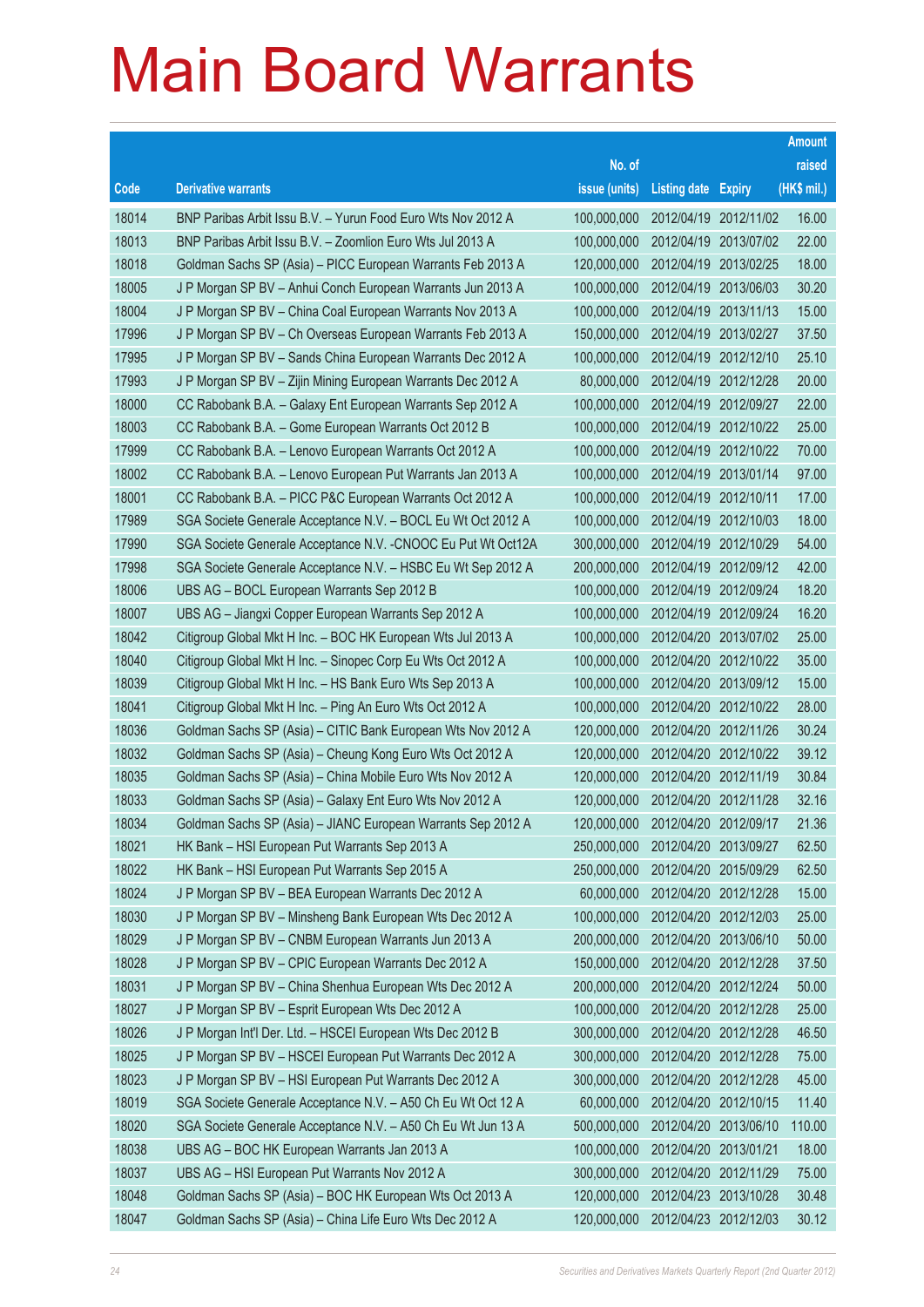|       |                                                               |               |                            |                       | <b>Amount</b> |
|-------|---------------------------------------------------------------|---------------|----------------------------|-----------------------|---------------|
|       |                                                               | No. of        |                            |                       | raised        |
| Code  | <b>Derivative warrants</b>                                    | issue (units) | <b>Listing date Expiry</b> |                       | (HK\$ mil.)   |
| 18046 | Goldman Sachs SP (Asia) - China Mobile Euro Wts Nov 2012 B    | 120,000,000   | 2012/04/23 2012/11/12      |                       | 44.16         |
| 18043 | Goldman Sachs SP (Asia) - HSBC European Warrants Oct 2012 B   | 120,000,000   |                            | 2012/04/23 2012/10/30 | 50.76         |
| 18044 | Goldman Sachs SP (Asia) - Hutchison European Wts Nov 2012 A   | 120,000,000   | 2012/04/23 2012/11/05      |                       | 52.68         |
| 18050 | HK Bank - BOCL European Warrants Oct 2012 A                   | 120,000,000   | 2012/04/23 2012/10/30      |                       | 22.80         |
| 18051 | HK Bank - China Life European Warrants Oct 2012 A             | 120,000,000   |                            | 2012/04/23 2012/10/08 | 22.80         |
| 18049 | HK Bank - China Mobile European Warrants Jul 2012 A           | 160,000,000   | 2012/04/23 2012/07/27      |                       | 38.40         |
| 18053 | HK Bank - Tencent European Warrants Oct 2012 A                | 150,000,000   |                            | 2012/04/23 2012/10/30 | 27.00         |
| 18054 | HK Bank - Tencent European Put Warrants Oct 2012 B            | 150,000,000   | 2012/04/23 2012/10/24      |                       | 37.50         |
| 18060 | J P Morgan SP BV - BOC HK European Warrants Jul 2013 A        | 150,000,000   |                            | 2012/04/23 2013/07/30 | 23.25         |
| 18067 | J P Morgan SP BV - CNOOC European Warrants Feb 2013 A         | 200,000,000   |                            | 2012/04/23 2013/02/07 | 30.00         |
| 18059 | J P Morgan SP BV - Evergrande European Warrants Dec 2012 A    | 80,000,000    | 2012/04/23 2012/12/28      |                       | 22.40         |
| 18062 | J P Morgan SP BV - GCL-Poly European Warrants Jan 2013 A      | 100,000,000   | 2012/04/23 2013/01/03      |                       | 25.20         |
| 18058 | J P Morgan SP BV - Gome European Warrants Feb 2013 A          | 100,000,000   |                            | 2012/04/23 2013/02/27 | 25.00         |
| 18066 | J P Morgan SP BV - KECL European Warrants Aug 2013 A          | 100,000,000   |                            | 2012/04/23 2013/08/30 | 25.00         |
| 18065 | J P Morgan SP BV - Prada European Warrants Sep 2015 A         | 300,000,000   | 2012/04/23 2015/09/29      |                       | 75.00         |
| 18057 | J P Morgan SP BV - Wynn Macau European Warrants Dec 2012 A    | 100,000,000   | 2012/04/23 2012/12/28      |                       | 34.00         |
| 18055 | Macquarie Bank Ltd. - ASM Pacific European Wts Mar 2013 A     | 200,000,000   |                            | 2012/04/23 2013/03/26 | 50.00         |
| 18063 | Macquarie Bank Ltd. - China Mobile Euro Put Wts Dec 2012 A    | 150,000,000   | 2012/04/23 2012/12/04      |                       | 37.50         |
| 18056 | Macquarie Bank Ltd. - OOIL European Warrants Mar 2014 A       | 200,000,000   | 2012/04/23 2014/03/26      |                       | 50.00         |
| 18061 | SGA Societe Generale Acceptance N.V. - CCB Eur Wt Sep 2012 B  | 200,000,000   | 2012/04/23 2012/09/03      |                       | 32.00         |
| 18064 | UBS AG - China Shenhua European Warrants Sep 2012 A           | 100,000,000   |                            | 2012/04/23 2012/09/24 | 15.00         |
| 18083 | BNP Paribas Arbit Issu B.V. - Angang Steel Eur Wt Dec 2012 A  | 25,000,000    |                            | 2012/04/24 2012/12/04 | 13.75         |
| 18086 | BNP Paribas Arbit Issu B.V. - Galaxy Ent Euro Wts Jan 2013 A  | 100,000,000   | 2012/04/24 2013/01/03      |                       | 34.00         |
| 18085 | BNP Paribas Arbit Issu B.V. - Hang Lung Ppt Eu Wt Jan 2013 A  | 99,000,000    | 2012/04/24 2013/01/03      |                       | 26.73         |
| 18084 | BNP Paribas Arbit Issu B.V. - Tsingtao Brew Eu Wt Dec 2012 A  | 22,000,000    |                            | 2012/04/24 2012/12/04 | 13.20         |
| 18076 | Credit Suisse AG - AIA European Warrants Sep 2012 A           | 70,000,000    | 2012/04/24 2012/09/28      |                       | 10.50         |
| 18075 | Credit Suisse AG - BYD European Warrants Aug 2012 A           | 70,000,000    | 2012/04/24 2012/08/06      |                       | 14.00         |
| 18078 | Credit Suisse AG - A50 China European Warrants Dec 2012 A     | 100,000,000   | 2012/04/24 2012/12/24      |                       | 15.00         |
| 18080 | Credit Suisse AG - HKEx European Warrants Jul 2013 A          | 100,000,000   | 2012/04/24 2013/07/31      |                       | 15.00         |
| 18077 | Credit Suisse AG - Hutchison European Warrants Jul 2012 B     | 100,000,000   | 2012/04/24 2012/07/30      |                       | 33.00         |
| 18074 | Credit Suisse AG - PetroChina European Warrants Aug 2013 A    | 70,000,000    | 2012/04/24 2013/08/30      |                       | 10.50         |
| 18073 | Credit Suisse AG - Tencent Holdings Euro Put Wts Sep 2012 B   | 70,000,000    | 2012/04/24 2012/09/28      |                       | 10.50         |
| 18072 | Credit Suisse AG - Wharf European Warrants Nov 2012 A         | 70,000,000    | 2012/04/24 2012/11/26      |                       | 28.00         |
| 18091 | Citigroup Global Mkt H Inc. - CNBM Euro Warrants Nov 2012 A   | 100,000,000   | 2012/04/24 2012/11/27      |                       | 15.00         |
| 18090 | Citigroup Global Mkt H Inc. - China Tel Euro Wts Nov 2012 A   | 100,000,000   | 2012/04/24 2012/11/26      |                       | 25.00         |
| 18087 | Citigroup Global Mkt H Inc. - Luk Fook Hold Eu Wt Jan 2013 A  | 100,000,000   | 2012/04/24 2013/01/14      |                       | 25.00         |
| 18088 | Citigroup Global Mkt H Inc. - Tencent Euro Put Wt Oct 2012 B  | 100,000,000   | 2012/04/24 2012/10/10      |                       | 18.00         |
| 18089 | Citigroup Global Mkt H Inc. - Yanzhou Coal Eur Wts Oct 2012 A | 100,000,000   | 2012/04/24 2012/10/08      |                       | 15.00         |
| 18068 | Goldman Sachs SP (Asia) - CNOOC European Warrants Jun 2013 A  | 120,000,000   | 2012/04/24 2013/06/10      |                       | 18.24         |
| 18071 | Standard Chartered Bank - BOCL European Warrants Jun 2013 A   | 100,000,000   | 2012/04/24 2013/06/04      |                       | 25.00         |
| 18070 | Standard Chartered Bank - Evergrande European Wts Dec 2013 A  | 50,000,000    | 2012/04/24 2013/12/02      |                       | 44.00         |
| 18069 | Standard Chartered Bank - Evergrande European Wts May 2015 A  | 100,000,000   | 2012/04/24 2015/05/28      |                       | 25.00         |
| 18081 | UBS AG - Sinopec Corp European Warrants Oct 2012 B            | 100,000,000   | 2012/04/24 2012/10/24      |                       | 47.00         |
| 18082 | UBS AG - Hutchison European Warrants Oct 2012 B               | 200,000,000   | 2012/04/24 2012/10/30      |                       | 76.00         |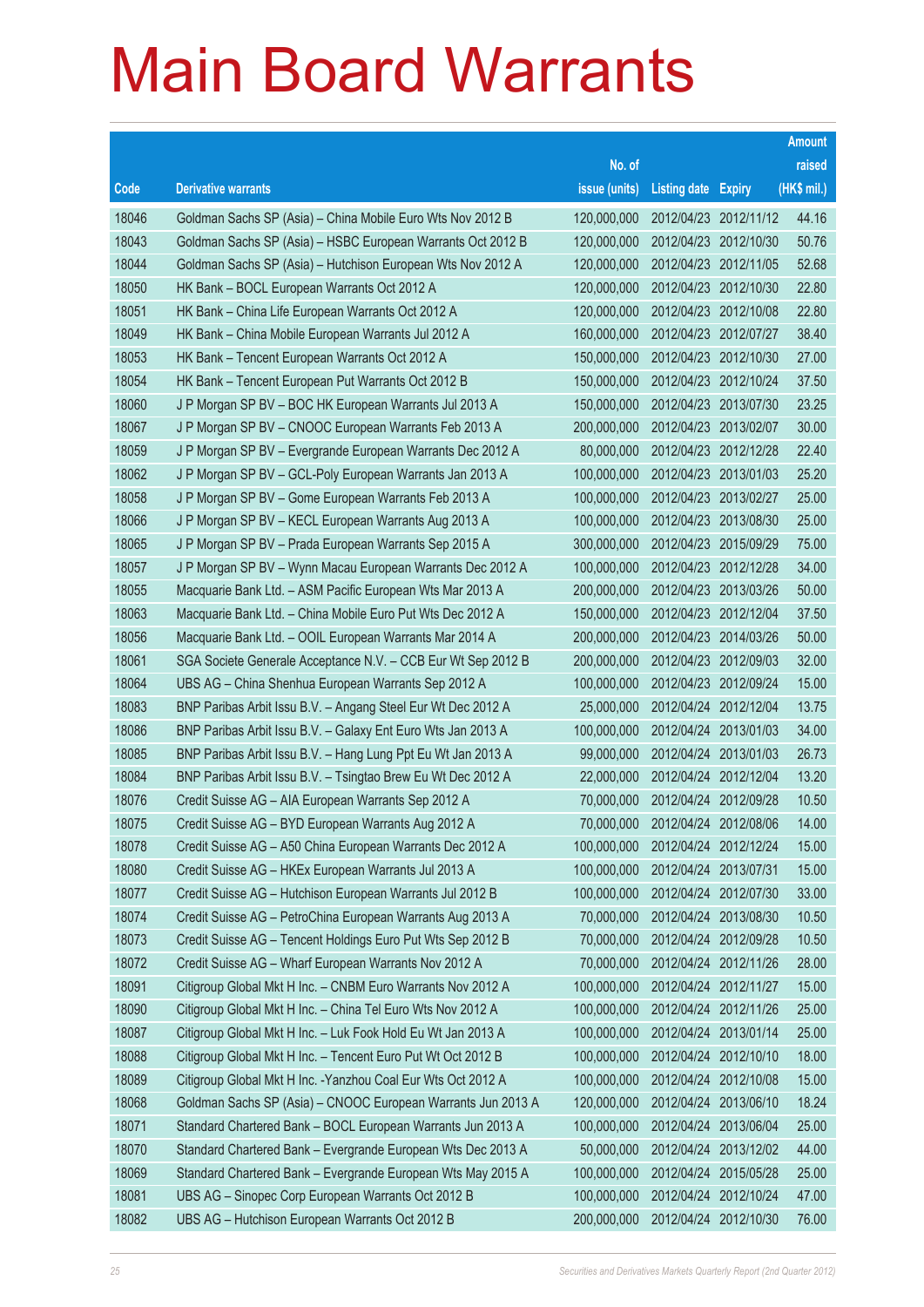|         |                                                               |               |                            | <b>Amount</b> |
|---------|---------------------------------------------------------------|---------------|----------------------------|---------------|
|         |                                                               | No. of        |                            | raised        |
| Code    | <b>Derivative warrants</b>                                    | issue (units) | <b>Listing date Expiry</b> | (HK\$ mil.)   |
| 16580 # | Merrill Lynch Int'l & Co. C.V. - HSI Euro Put Wts Jul 2012    | 200,000,000   | 2012/04/24 2012/07/30      | 10.40         |
| 18117   | Credit Suisse AG – CC Bank European Warrants Aug 2012 A       | 100,000,000   | 2012/04/25 2012/08/27      | 28.00         |
| 18115   | Credit Suisse AG - CC Bank European Warrants Sep 2012 A       | 100,000,000   | 2012/04/25 2012/09/10      | 15.00         |
| 18114   | Credit Suisse - SPDR Gold Trust European Warrants Oct 2012 A  | 70,000,000    | 2012/04/25 2012/10/31      | 28.00         |
| 18116   | Credit Suisse AG - Tencent Holdings Euro Put Wts Oct 2012 C   | 100,000,000   | 2012/04/25 2012/10/31      | 18.00         |
| 18103   | Goldman Sachs SP (Asia) – CC Bank European Wts Nov 2012 A     | 120,000,000   | 2012/04/25 2012/11/26      | 43.32         |
| 18104   | Goldman Sachs SP (Asia) – CC Bank European Wts Dec 2012 A     | 120,000,000   | 2012/04/25 2012/12/03      | 30.12         |
| 18101   | Goldman Sachs SP (Asia) – HSBC European Put Wts Jan 2013 A    | 120,000,000   | 2012/04/25 2013/01/21      | 94.80         |
| 18102   | Goldman Sachs SP (Asia) - Hutchison Euro Put Wts Nov 2012 B   | 120,000,000   | 2012/04/25 2012/11/19      | 64.68         |
| 18100   | Goldman Sachs SP (Asia) - Tencent European Put Wt Nov 2012 A  | 120,000,000   | 2012/04/25 2012/11/19      | 44.16         |
| 18106   | Macquarie Bank Ltd. - CNOOC European Put Warrants Nov 2012 A  | 200,000,000   | 2012/04/25 2012/11/02      | 31.20         |
| 18105   | Macquarie Bank Ltd. - PICC P&C European Warrants Apr 2013 A   | 200,000,000   | 2012/04/25 2013/04/16      | 30.00         |
| 18118   | Macquarie Bank Ltd. - Tencent European Warrants Jan 2013 A    | 250,000,000   | 2012/04/25 2013/01/03      | 63.00         |
| 18112   | Macquarie Bank Ltd. - Tencent European Put Wts Nov 2012 B     | 250,000,000   | 2012/04/25 2012/11/02      | 62.50         |
| 18096   | CC Rabobank B.A. - CM Bank European Warrants Feb 2013 A       | 90,000,000    | 2012/04/25 2013/02/15      | 15.30         |
| 18097   | CC Rabobank B.A. - Dongfeng Motor European Wts Mar 2013 A     | 100,000,000   | 2012/04/25 2013/03/25      | 25.00         |
| 18095   | CC Rabobank B.A. - Geely Auto European Warrants Nov 2012 A    | 80,000,000    | 2012/04/25 2012/11/27      | 29.60         |
| 18098   | CC Rabobank B.A. - Hang Lung Ppt European Wts Dec 2012 A      | 70,000,000    | 2012/04/25 2012/12/17      | 17.50         |
| 18099   | CC Rabobank B.A. – Want Want China European Wts Dec 2012 A    | 100,000,000   | 2012/04/25 2012/12/19      | 70.00         |
| 18111   | Standard Chartered Bank – CC Bank European Wts Oct 2012 A     | 100,000,000   | 2012/04/25 2012/10/15      | 23.00         |
| 18110   | Standard Chartered Bank - China Overseas Euro Wt Mar 2013 A   | 100,000,000   | 2012/04/25 2013/03/04      | 25.00         |
| 18113   | Standard Chartered Bank - HSI European Put Wts Aug 2012 C     | 200,000,000   | 2012/04/25 2012/08/30      | 30.20         |
| 18107   | Standard Chartered Bank - Hutchison Euro Euro Wts Nov 2012 B  | 100,000,000   | 2012/04/25 2012/11/06      | 25.00         |
| 18109   | Standard Chartered Bank - KECL European Warrants Jan 2013 A   | 100,000,000   | 2012/04/25 2013/01/07      | 17.00         |
| 18108   | Standard Chartered Bank - KECL European Warrants Mar 2013 A   | 100,000,000   | 2012/04/25 2013/03/08      | 25.00         |
| 18093   | SGA Societe Generale Acceptance N.V. - HKEx Eu Wt Feb 2013 A  | 200,000,000   | 2012/04/25 2013/02/18      | 30.00         |
| 18092   | SGA Societe Generale Acceptance N.V. - HKEx Eu Wt Jul 2013 A  | 200,000,000   | 2012/04/25 2013/07/29      | 34.00         |
| 18119   | UBS AG - HSI European Put Warrants Aug 2012 H                 | 300,000,000   | 2012/04/25 2012/08/30      | 45.00         |
| 18121   | UBS AG - Tencent Holdings European Warrants Jan 2013 A        | 100,000,000   | 2012/04/25 2013/01/14      | 25.00         |
| 18120   | UBS AG - Tencent Holdings European Put Warrants Oct 2012 C    | 100,000,000   | 2012/04/25 2012/10/25      | 30.00         |
| 18129   | BOCI Asia Ltd. - CC Bank European Warrants Oct 2012 A         | 100,000,000   | 2012/04/26 2012/10/05      | 16.00         |
| 18133   | BOCI Asia Ltd. - China Life European Warrants Oct 2012 A      | 100,000,000   | 2012/04/26 2012/10/10      | 15.00         |
| 18134   | BOCI Asia Ltd. - HKEx European Put Warrants Mar 2013 A        | 100,000,000   | 2012/04/26 2013/03/18      | 17.00         |
| 18130   | BOCI Asia Ltd. - SHK Ppt European Warrants Feb 2013 A         | 100,000,000   | 2012/04/26 2013/02/25      | 15.00         |
| 18128   | BOCI Asia Ltd. - Tencent Holdings European Put Wts Nov 2012 A | 100,000,000   | 2012/04/26 2012/11/01      | 20.00         |
| 18153   | BNP Paribas Arbit Issu B.V. - Air China Euro Wts Jan 2013 A   | 25,000,000    | 2012/04/26 2013/01/03      | 11.75         |
| 18143   | BNP Paribas Arbit Issu B.V. - Brilliance Chi Eur Wt Sep 13 A  | 100,000,000   | 2012/04/26 2013/09/03      | 25.00         |
| 18148   | BNP Paribas Arbit Issu B.V. - CITIC Bank Euro Wts Feb 2013 A  | 56,000,000    | 2012/04/26 2013/02/04      | 22.40         |
| 18157   | BNP Paribas Arbit Issu B.V. - Ch Railway Euro Wts Dec 2012 A  | 45,000,000    | 2012/04/26 2012/12/04      | 15.30         |
| 18150   | BNP Paribas Arbit Issu B.V. - China Taiping Eu Wt Feb 2013 A  | 45,000,000    | 2012/04/26 2013/02/04      | 11.70         |
| 18149   | BNP Paribas Arbit Issu B.V. - Datang Power Eu Wts Oct 2013 A  | 26,000,000    | 2012/04/26 2013/10/03      | 11.96         |
| 18146   | BNP Paribas Arbit Issu B.V. - Dongfang Elec Eu Wt Feb 2013 A  | 70,000,000    | 2012/04/26 2013/02/04      | 21.70         |
| 18142   | BNP Paribas Arbit Issu B.V. - Greatwall Motor Eu Wt Feb 13A   | 100,000,000   | 2012/04/26 2013/02/04      | 30.00         |
| 18151   | BNP Paribas Arbit Issu B.V. - Huaneng Euro Wts Feb 2013 A     | 35,000,000    | 2012/04/26 2013/02/04      | 13.30         |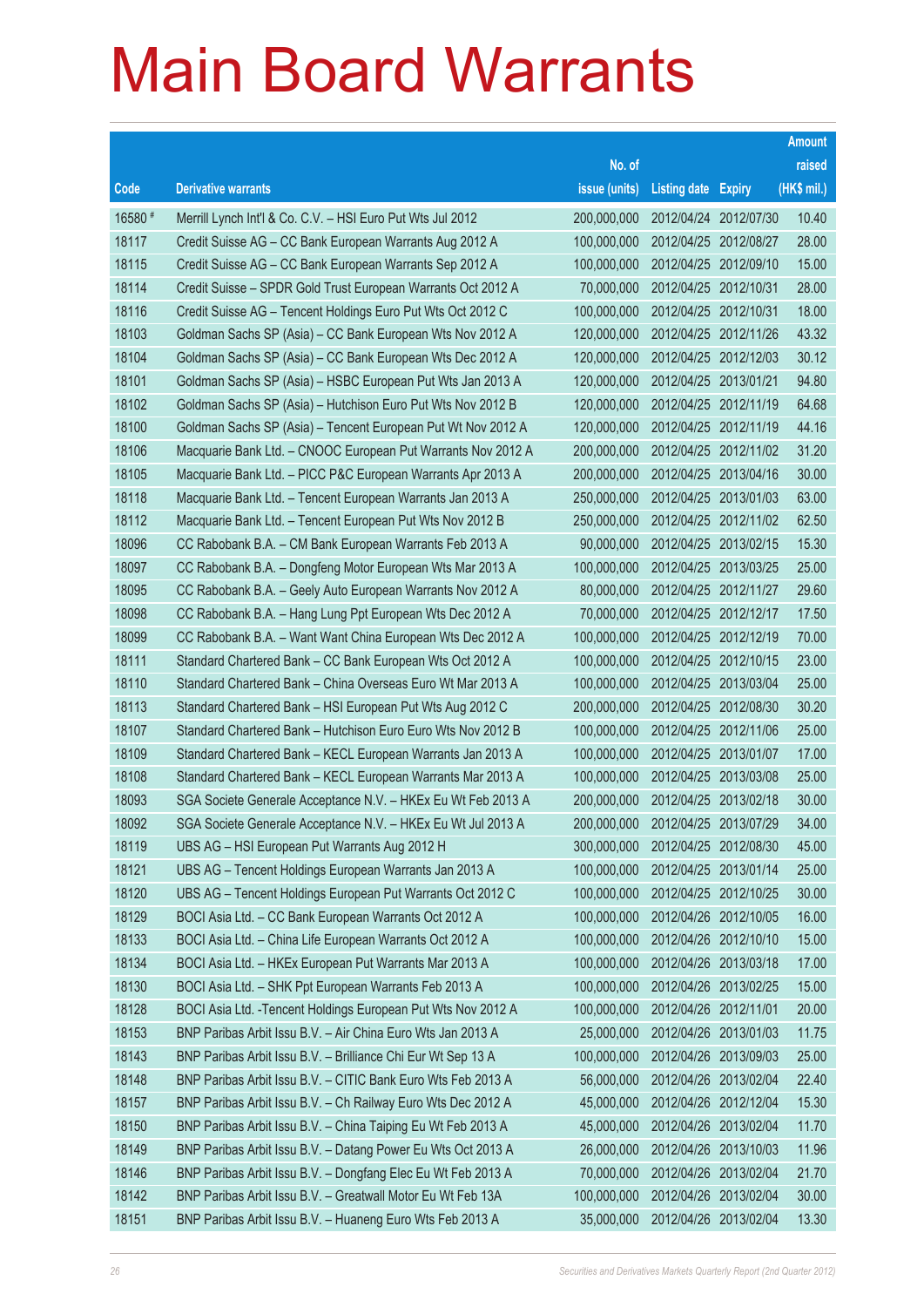|       |                                                               |               |                            | <b>Amount</b> |
|-------|---------------------------------------------------------------|---------------|----------------------------|---------------|
|       |                                                               | No. of        |                            | raised        |
| Code  | <b>Derivative warrants</b>                                    | issue (units) | <b>Listing date Expiry</b> | (HK\$ mil.)   |
| 18154 | BNP Paribas Arbit Issu B.V. - Lenovo European Wts Nov 2012 A  | 52,000,000    | 2012/04/26 2012/11/02      | 31.72         |
| 18156 | BNP Paribas Arbit Issu B.V. - Ping An Eu Put Wts Nov 2012 A   | 100,000,000   | 2012/04/26 2012/11/02      | 49.00         |
| 18147 | BNP Paribas Arbit Issu B.V. - Weigao Group Eu Wts Dec 2013 A  | 92,000,000    | 2012/04/26 2013/12/03      | 24.84         |
| 18144 | BNP Paribas Arbit Issu B.V. - Sinopharm Euro Wts Feb 2013 A   | 53,000,000    | 2012/04/26 2013/02/04      | 16.96         |
| 18155 | BNP Paribas Arbit Issu B.V. - Want Want Ch Eu Wts Feb 2015 A  | 100,000,000   | 2012/04/26 2015/02/03      | 26.00         |
| 18152 | BNP Paribas Arbit Issu B.V. - ZTE European Wts Feb 2013 A     | 100,000,000   | 2012/04/26 2013/02/04      | 25.00         |
| 18135 | Credit Suisse AG - Sands China European Warrants Aug 2012 A   | 50,000,000    | 2012/04/26 2012/08/31      | 15.00         |
| 18140 | Citigroup Global Mkt H Inc. - CPIC European Wts Oct 2012 A    | 100,000,000   | 2012/04/26 2012/10/09      | 15.00         |
| 18141 | Citigroup Global Mkt H Inc. - Evergrande Euro Wts Nov 2012 A  | 100,000,000   | 2012/04/26 2012/11/27      | 40.00         |
| 18139 | Citigroup Global Mkt H Inc. - HKEx Euro Put Wts Mar 2013 A    | 100,000,000   | 2012/04/26 2013/03/18      | 15.00         |
| 18137 | Citigroup Global Mkt H Inc. - SJM Holdings Eu Wt Jan 2013 A   | 100,000,000   | 2012/04/26 2013/01/14      | 25.00         |
| 18138 | Citigroup Global Mkt H Inc.-Tencent European Wts Jan 2013 A   | 100,000,000   | 2012/04/26 2013/01/14      | 25.00         |
| 18126 | Goldman Sachs SP (Asia) - A50 China European Wts Jul 2013 A   | 120,000,000   | 2012/04/26 2013/07/25      | 22.32         |
| 18132 | Standard Chartered Bank - ICBC European Warrants Jun 2013 A   | 100,000,000   | 2012/04/26 2013/06/03      | 35.00         |
| 18131 | Standard Chartered Bank - Tencent Hidg Euro Wts Jan 2013 A    | 100,000,000   | 2012/04/26 2013/01/04      | 25.00         |
| 18127 | SGA Societe Generale Acceptance N.V. - BOCHK Eu Wt Dec 2012B  | 200,000,000   | 2012/04/26 2012/12/10      | 30.00         |
| 18125 | SGA Societe Generale Acceptance N.V. - CNOOC Eu Wt Feb 2013A  | 300,000,000   | 2012/04/26 2013/02/13      | 54.00         |
| 18124 | SGA Societe Generale Acceptance N.V. - CNOOC Eu Wt Nov 2013A  | 300,000,000   | 2012/04/26 2013/11/11      | 48.00         |
| 18123 | SGA Societe Generale Acceptance N.V. - Tencent Eu Wt Oct 12 D | 300,000,000   | 2012/04/26 2012/10/24      | 63.00         |
| 18122 | SGA Societe Generale Acceptance N.V. - Tencent Eu Wt Mar 13 A | 300,000,000   | 2012/04/26 2013/03/11      | 75.00         |
| 18136 | UBS AG - AIA European Warrants Sep 2012 B                     | 200,000,000   | 2012/04/26 2012/09/28      | 36.00         |
| 18165 | BOCI Asia Ltd. - AIA European Warrants Nov 2012 A             | 100,000,000   | 2012/04/27 2012/11/26      | 25.00         |
| 18167 | BOCI Asia Ltd. - Sinopec Corp European Warrants Dec 2012 A    | 100,000,000   | 2012/04/27 2012/12/04      | 27.00         |
| 18166 | BOCI Asia Ltd. - HKEx European Warrants Aug 2013 A            | 100,000,000   | 2012/04/27 2013/08/01      | 17.00         |
| 18164 | BOCI Asia Ltd. - HSI European Warrants Jun 2013 A             | 100,000,000   | 2012/04/27 2013/06/27      | 18.00         |
| 18182 | Citigroup Global Mkt H Inc. - BYD European Wts Oct 2012 A     | 80,000,000    | 2012/04/27 2012/10/29      | 20.00         |
| 18179 | Citigroup Global Mkt H Inc. - China Mobile Eur Wt Oct 2012 A  | 100,000,000   | 2012/04/27 2012/10/29      | 25.00         |
| 18180 | Citigroup Global Mkt H Inc. - A50 China Eu Put Wt Nov 2012 A  | 100,000,000   | 2012/04/27 2012/11/26      | 15.00         |
| 18181 | Citigroup Global Mkt H Inc. - HSBC European Wts Sep 2012 B    | 100,000,000   | 2012/04/27 2012/09/17      | 23.00         |
| 18178 | Citigroup Global Mkt H Inc. - Yurun Food Euro Wts Oct 2012 A  | 100,000,000   | 2012/04/27 2012/10/29      | 15.00         |
| 18177 | HK Bank - Sinopec Corp European Warrants Nov 2014 A           | 120,000,000   | 2012/04/27 2014/11/21      | 18.00         |
| 18176 | HK Bank - Tencent European Warrants Dec 2012 A                | 100,000,000   | 2012/04/27 2012/12/12      | 25.00         |
| 18175 | HK Bank - Tencent European Put Warrants Oct 2012 C            | 100,000,000   | 2012/04/27 2012/10/30      | 25.00         |
| 18168 | Macquarie Bank Ltd. - Evergrande European Wts Aug 2012 A      | 100,000,000   | 2012/04/27 2012/08/20      | 17.60         |
| 18170 | Macquarie Bank Ltd. - HKEx European Warrants Feb 2013 A       | 250,000,000   | 2012/04/27 2013/02/18      | 37.50         |
| 18169 | Macquarie Bank Ltd. - HKEx European Warrants Aug 2013 A       | 250,000,000   | 2012/04/27 2013/08/02      | 39.00         |
| 18174 | CC Rabobank B.A. - A50 China European Warrants Nov 2012 A     | 150,000,000   | 2012/04/27 2012/11/19      | 54.00         |
| 18158 | CC Rabobank B.A. - Ping An European Put Warrants Nov 2012 A   | 100,000,000   | 2012/04/27 2012/11/19      | 55.00         |
| 18161 | CC Rabobank B.A. - Tencent Holdings European Wts Oct 2012 A   | 150,000,000   | 2012/04/27 2012/10/26      | 33.00         |
| 18159 | CC Rabobank B.A. - Tencent Holdings European Wts Jan 2013 A   | 150,000,000   | 2012/04/27 2013/01/21      | 37.50         |
| 18163 | CC Rabobank B.A. - Tencent Holdings Euro Put Wt Sep 2012 A    | 150,000,000   | 2012/04/27 2012/09/24      | 22.50         |
| 18162 | CC Rabobank B.A. - Tencent Holdings Euro Put Wt Nov 2012 A    | 150,000,000   | 2012/04/27 2012/11/12      | 37.50         |
| 18173 | Standard Chartered Bank-China Life European Wts Feb 2013 A    | 150,000,000   | 2012/04/27 2013/02/01      | 37.50         |
| 18172 | Standard Chartered Bank - China Mobile Euro Wts Oct 2012 B    | 100,000,000   | 2012/04/27 2012/10/22      | 37.00         |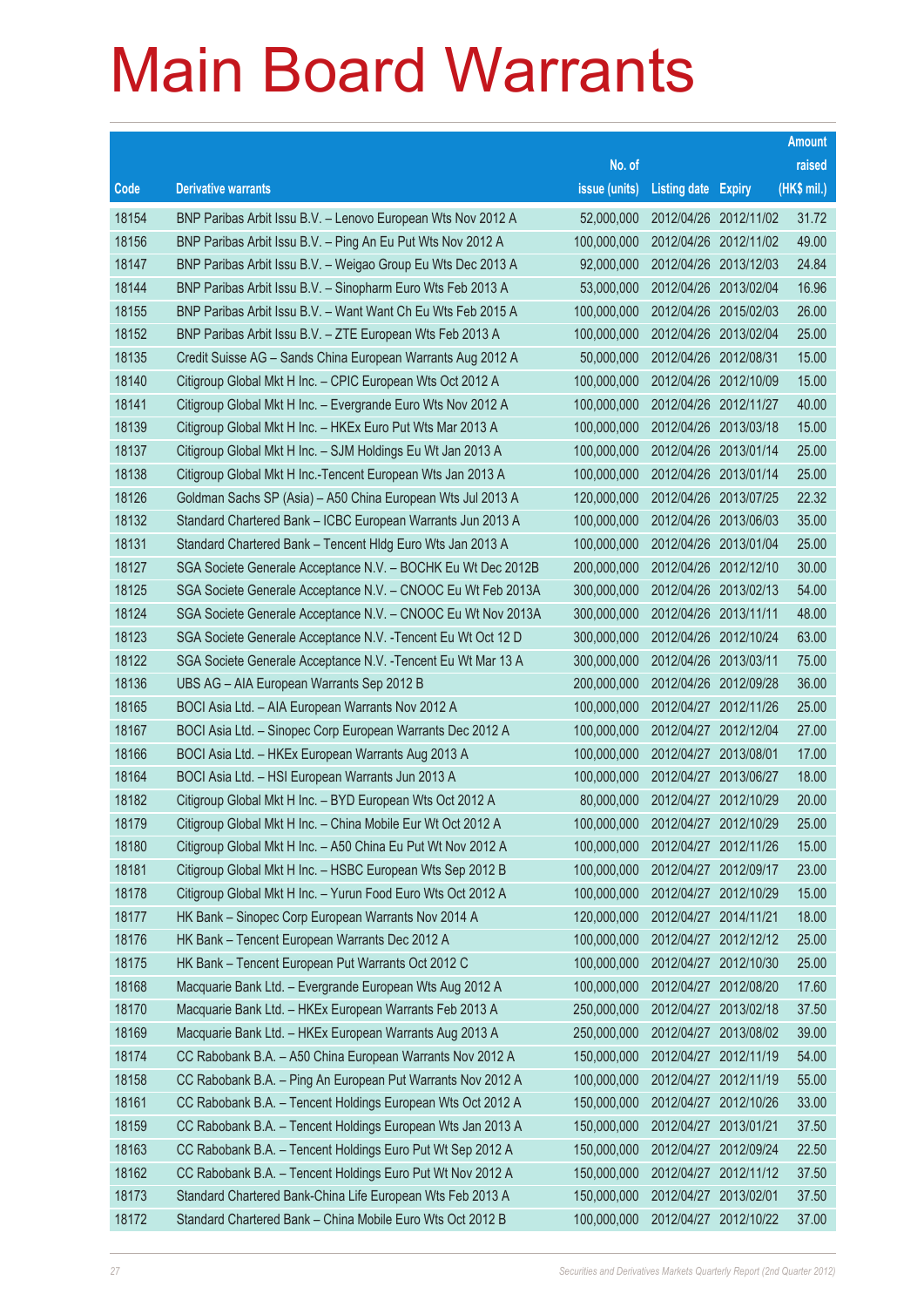|       |                                                              |               |                            | <b>Amount</b> |
|-------|--------------------------------------------------------------|---------------|----------------------------|---------------|
|       |                                                              | No. of        |                            | raised        |
| Code  | <b>Derivative warrants</b>                                   | issue (units) | <b>Listing date Expiry</b> | (HK\$ mil.)   |
| 18171 | Standard Chartered Bank – HSBC European Warrants Sep 2012 A  | 100,000,000   | 2012/04/27 2012/09/17      | 23.00         |
| 18202 | Credit Suisse AG - Sinopec Corp European Warrants Aug 2012 B | 70,000,000    | 2012/04/30 2012/08/27      | 16.80         |
| 18201 | Credit Suisse AG - Sinopec Corp European Warrants Nov 2014 A | 70,000,000    | 2012/04/30 2014/11/28      | 10.50         |
| 18206 | Credit Suisse AG - HSBC European Put Warrants Sep 2012 C     | 100,000,000   | 2012/04/30 2012/09/28      | 25.00         |
| 18203 | Credit Suisse AG - Ping An European Warrants Sep 2012 B      | 80,000,000    | 2012/04/30 2012/09/11      | 16.00         |
| 18205 | Credit Suisse AG - Ping An European Warrants Oct 2012 A      | 80,000,000    | 2012/04/30 2012/10/31      | 20.00         |
| 18204 | Credit Suisse AG - Ping An European Put Warrants Sep 2012 C  | 80,000,000    | 2012/04/30 2012/09/28      | 22.40         |
| 18187 | Citigroup Global Mkt H Inc. - AIA European Wts Oct 2012 B    | 100,000,000   | 2012/04/30 2012/10/09      | 15.00         |
| 18188 | Citigroup Global Mkt H Inc. - China Life Euro Wts Oct 2012 A | 80,000,000    | 2012/04/30 2012/10/30      | 12.00         |
| 18207 | Citigroup Global Mkt H Inc. - A50 China Euro Wts Nov 2012 B  | 100,000,000   | 2012/04/30 2012/11/06      | 15.00         |
| 18210 | Citigroup Global Mkt H Inc. - GCL-Poly Energy Eu Wt Oct 12 A | 80,000,000    | 2012/04/30 2012/10/30      | 20.00         |
| 18209 | Citigroup Global Mkt H Inc. - Hutchison Euro Wts Oct 2012 A  | 100,000,000   | 2012/04/30 2012/10/30      | 30.00         |
| 18208 | Citigroup Global Mkt H Inc. - ICBC European Wts Oct 2012 A   | 100,000,000   | 2012/04/30 2012/10/10      | 26.00         |
| 18194 | Macquarie Bank Ltd. - Melco Int'l Dev Euro Wts Aug 2013 A    | 180,000,000   | 2012/04/30 2013/08/02      | 45.00         |
| 18193 | Macquarie Bank Ltd. - U Presid China European Wts Oct 2012 A | 100,000,000   | 2012/04/30 2012/10/30      | 44.70         |
| 18186 | Merrill Lynch Int'l & Co. C.V. - HSI Euro Put Wts Oct 2012 C | 100,000,000   | 2012/04/30 2012/10/30      | 25.00         |
| 18184 | Merrill Lynch Int'l & Co. C.V. - HSI Euro Put Wts Nov 2012 A | 100,000,000   | 2012/04/30 2012/11/29      | 26.00         |
| 18185 | Merrill Lynch Int'l & Co. C.V. - HSI Euro Put Wts Nov 2012 B | 100,000,000   | 2012/04/30 2012/11/29      | 25.00         |
| 18183 | Merrill Lynch Int'l & Co. C.V. - Tencent Eu Put Wt Sep 2012B | 80,000,000    | 2012/04/30 2012/09/24      | 12.00         |
| 18197 | CC Rabobank B.A. - Anhui Conch European Warrants Sep 2012 A  | 80,000,000    | 2012/04/30 2012/09/25      | 16.00         |
| 18198 | CC Rabobank B.A. - AIA European Warrants Sep 2012 A          | 150,000,000   | 2012/04/30 2012/09/24      | 22.50         |
| 18195 | CC Rabobank B.A. - Belle Int'l European Warrants Feb 2013 A  | 100,000,000   | 2012/04/30 2013/02/18      | 25.00         |
| 18199 | CC Rabobank B.A. - CNBM European Put Warrants Oct 2012 A     | 80,000,000    | 2012/04/30 2012/10/17      | 16.00         |
| 18196 | CC Rabobank B.A. – CSR Times European Warrants Nov 2012 A    | 80,000,000    | 2012/04/30 2012/11/05      | 20.00         |
| 18190 | Standard Chartered Bank - BOCL European Warrants Jan 2013 A  | 100,000,000   | 2012/04/30 2013/01/02      | 34.50         |
| 18191 | Standard Chartered Bank - BOCL European Warrants Sep 2013 A  | 100,000,000   | 2012/04/30 2013/09/19      | 17.80         |
| 18189 | Standard Chartered Bank - ICBC European Warrants Nov 2012 A  | 100,000,000   | 2012/04/30 2012/11/28      | 25.00         |
| 18192 | Standard Chartered Bank - PetroChina European Wts Jan 2014 A | 100,000,000   | 2012/04/30 2014/01/02      | 25.00         |
| 18200 | UBS AG - HSI European Warrants Jul 2012 D                    | 300,000,000   | 2012/04/30 2012/07/30      | 78.00         |
| 18223 | Credit Suisse AG - Chow Tai Fook European Wts Nov 2012 A     | 50,000,000    | 2012/05/02 2012/11/02      | 43.00         |
| 18233 | Citigroup Global Mkt H Inc. - Agricultural Bk Eu Wt Nov 12 A | 100,000,000   | 2012/05/02 2012/11/05      | 25.00         |
| 18232 | Citigroup Global Mkt H Inc. - CC Bank European Wt Nov 2012 A | 100,000,000   | 2012/05/02 2012/11/05      | 28.00         |
| 18225 | Citigroup Global Mkt H Inc. - CITIC Sec Euro Wts Nov 2012 A  | 100,000,000   | 2012/05/02 2012/11/05      | 25.00         |
| 18228 | Citigroup Global Mkt H Inc. - Datang European Wts Nov 2012 A | 100,000,000   | 2012/05/02 2012/11/05      | 25.00         |
| 18226 | Citigroup Global Mkt H Inc. - Dongfeng Euro Wts Sep 2012 A   | 100,000,000   | 2012/05/02 2012/09/17      | 15.00         |
| 18229 | Citigroup Global Mkt H Inc. - Geely Auto Euro Wts Nov 2012 A | 80,000,000    | 2012/05/02 2012/11/05      | 20.00         |
| 18247 | Citigroup Global Mkt H Inc. - HKEx European Wts Feb 2013 A   | 100,000,000   | 2012/05/02 2013/02/20      | 15.00         |
| 18246 | Citigroup Global Mkt H Inc. - HSI European Wts Aug 2012 E    | 200,000,000   | 2012/05/02 2012/08/30      | 30.00         |
| 18245 | Citigroup Global Mkt H Inc. - HSI European Put Wt Aug 2012 D | 200,000,000   | 2012/05/02 2012/08/30      | 36.00         |
| 18244 | Citigroup Global Mkt H Inc. - HSI European Put Wt Sep 2012 A | 200,000,000   | 2012/05/02 2012/09/27      | 30.00         |
| 18227 | Citigroup Global Mkt H Inc. - Li & Fung Euro Wt Jan 2013 A   | 100,000,000   | 2012/05/02 2013/01/03      | 15.00         |
| 18231 | Citigroup Global Mkt H Inc. - Ch Rongsheng Eur Wt Nov 2012 A | 80,000,000    | 2012/05/02 2012/11/05      | 20.00         |
| 18242 | Bank of East Asia - CITIC Pacific European Wts Aug 2013 A    | 90,000,000    | 2012/05/02 2013/08/23      | 13.50         |
| 18238 | Bank of East Asia - Esprit European Warrants Feb 2013 A      | 80,000,000    | 2012/05/02 2013/02/28      | 20.00         |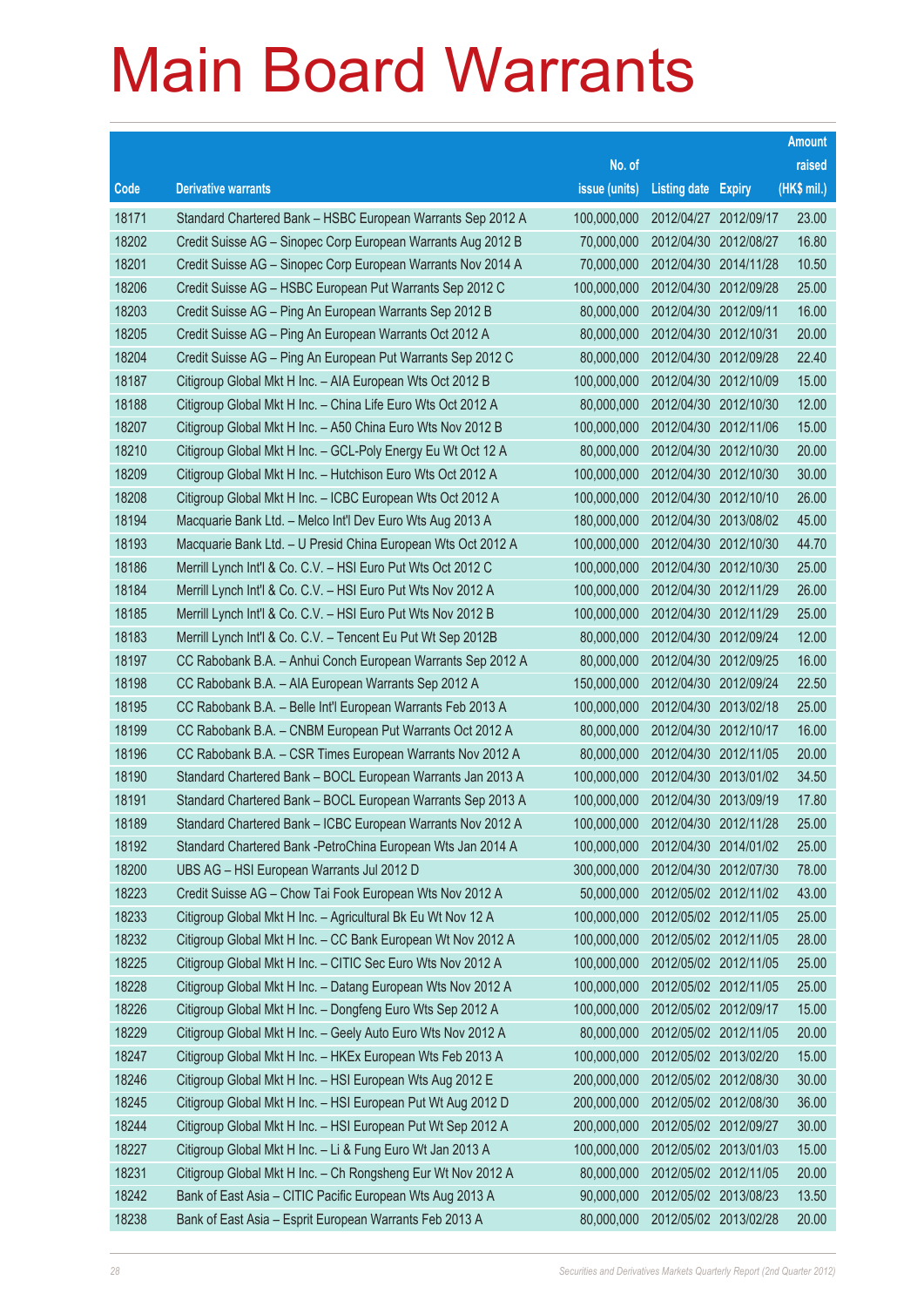|       |                                                               |               |                            | <b>Amount</b> |
|-------|---------------------------------------------------------------|---------------|----------------------------|---------------|
|       |                                                               | No. of        |                            | raised        |
| Code  | <b>Derivative warrants</b>                                    | issue (units) | <b>Listing date Expiry</b> | (HK\$ mil.)   |
| 18241 | Bank of East Asia - HKEx European Put Warrants Sep 2013 A     | 120,000,000   | 2012/05/02 2013/09/23      | 30.00         |
| 18234 | Bank of East Asia - Lenovo European Warrants May 2014 A       | 230,000,000   | 2012/05/02 2014/05/30      | 57.50         |
| 18237 | Bank of East Asia - Tencent Holdings European Wts Jan 2013 A  | 60,000,000    | 2012/05/02 2013/01/23      | 15.00         |
| 18236 | Bank of East Asia - Wynn Macau European Warrants Nov 2012 A   | 55,000,000    | 2012/05/02 2012/11/23      | 13.75         |
| 18216 | Merrill Lynch Int'l & Co. C.V. - Ch Mobile Eur Wt Oct 2012 A  | 80,000,000    | 2012/05/02 2012/10/29      | 12.16         |
| 18217 | Merrill Lynch Int'l & Co. C.V. - Ch Mobile Eur Wt Nov 2012 A  | 80,000,000    | 2012/05/02 2012/11/12      | 15.60         |
| 18211 | Merrill Lynch Int'l & Co. C.V. - Sinopec Euro Wts Nov 2014 A  | 80,000,000    | 2012/05/02 2014/11/21      | 12.08         |
| 18212 | Merrill Lynch Int'l & Co. C.V. - HKEx Euro Wts Jul 2013 A     | 80,000,000    | 2012/05/02 2013/07/25      | 12.24         |
| 18215 | Merrill Lynch Int'l & Co. C.V. - Hutchison Eu Put Wt Nov 12 A | 80,000,000    | 2012/05/02 2012/11/05      | 33.20         |
| 18214 | Merrill Lynch Int'l & Co. C.V. - SHK Ppt Euro Wts Feb 2013 A  | 80,000,000    | 2012/05/02 2013/02/18      | 12.00         |
| 18213 | Merrill Lynch Int'l & Co. C.V. - SHK Ppt Eu Put Wt Sep 2013A  | 80,000,000    | 2012/05/02 2013/09/26      | 12.32         |
| 18219 | CC Rabobank B.A. - AAC Acoustic European Warrants Nov 2012 A  | 60,000,000    | 2012/05/02 2012/11/05      | 18.00         |
| 18221 | CC Rabobank B.A. - China EB Ltd European Warrants Oct 2012 A  | 100,000,000   | 2012/05/02 2012/10/26      | 17.00         |
| 18222 | CC Rabobank B.A. - GCL-Poly Energy European Wts Nov 2012 A    | 120,000,000   | 2012/05/02 2012/11/02      | 30.00         |
| 18220 | CC Rabobank B.A. - Zhaojin Mining European Wts May 2013 A     | 80,000,000    | 2012/05/02 2013/05/27      | 20.00         |
| 18224 | CC Rabobank B.A. - ZTE European Warrants Nov 2012 A           | 80,000,000    | 2012/05/02 2012/11/05      | 20.00         |
| 18218 | SGA Societe Generale Acceptance N.V. - ICBC Eu Wt Oct 2012 B  | 200,000,000   | 2012/05/02 2012/10/03      | 36.00         |
| 18243 | UBS AG - China Life European Warrants Sep 2012 C              | 200,000,000   | 2012/05/02 2012/09/24      | 30.00         |
| 18268 | BNP Paribas Arbit Issu B.V. - CHALCO European Wts Jan 2013 A  | 41,000,000    | 2012/05/03 2013/01/03      | 19.27         |
| 18266 | BNP Paribas Arbit Issu B.V. - CNOOC European Wts Jan 2013 A   | 93,000,000    | 2012/05/03 2013/01/03      | 52.08         |
| 18269 | BNP Paribas Arbit Issu B.V. - Ping An Eur Put Wts Dec 2012 A  | 100,000,000   | 2012/05/03 2012/12/04      | 64.00         |
| 18271 | BNP Paribas Arbit Issu B.V. - Tencent HIdgs Eu Wt Jul 2013 A  | 100,000,000   | 2012/05/03 2013/07/04      | 25.00         |
| 18270 | BNP Paribas Arbit Issu B.V. - Tencent Eu Put Wt Dec 2012 A    | 100,000,000   | 2012/05/03 2012/12/04      | 30.00         |
| 18272 | Bank of East Asia - Chow Tai Fook European Wts Nov 2012 A     | 30,000,000    | 2012/05/03 2012/11/05      | 18.60         |
| 18273 | Bank of East Asia - Chow Tai Fook European Wts May 2013 A     | 150,000,000   | 2012/05/03 2013/05/02      | 37.50         |
| 18260 | Goldman Sachs SP (Asia) - Angang Steel Euro Wts Dec 2012 A    | 120,000,000   | 2012/05/03 2012/12/10      | 61.20         |
| 18258 | Goldman Sachs SP (Asia) – BOCL European Warrants Sep 2012 A   | 120,000,000   | 2012/05/03 2012/09/24      | 18.00         |
| 18264 | Goldman Sachs SP (Asia) - Esprit European Wts Jan 2013 A      | 120,000,000   | 2012/05/03 2013/01/21      | 30.12         |
| 18257 | Goldman Sachs SP (Asia) - HSBC European Put Wts Sep 2012 B    | 120,000,000   | 2012/05/03 2012/09/10      | 40.32         |
| 18259 | Goldman Sachs SP (Asia) - Tencent European Wt Feb 2013 A      | 120,000,000   | 2012/05/03 2013/02/25      | 30.00         |
| 18263 | Macquarie Bank Ltd. - Chow Tai Fook European Wts Nov 2012 A   | 100,000,000   | 2012/05/03 2012/11/02      | 56.80         |
| 18250 | Merrill Lynch Int'l & Co. C.V. - CC Bank Euro Wts Nov 2012 A  | 60,000,000    | 2012/05/03 2012/11/05      | 15.60         |
| 18249 | Merrill Lynch Int'l & Co. C.V. - Sinopec Euro Wts Nov 2012 A  | 70,000,000    | 2012/05/03 2012/11/19      | 14.63         |
| 18254 | Merrill Lynch Int'l & Co. C.V. - Sinopec Eu Put Wt Sep 2014A  | 40,000,000    | 2012/05/03 2014/09/16      | 10.00         |
| 18248 | Merrill Lynch Int'l & Co. C.V. - Hutchison Eur Wt Oct 2012 B  | 60,000,000    | 2012/05/03 2012/10/24      | 18.00         |
| 18253 | Merrill Lynch Int'l & Co. C.V. - ICBC Euro Wts Aug 2012 B     | 60,000,000    | 2012/05/03 2012/08/31      | 13.68         |
| 18252 | Merrill Lynch Int'l & Co. C.V. - ICBC Euro Wts Sep 2012 A     | 60,000,000    | 2012/05/03 2012/09/27      | 10.62         |
| 18251 | Merrill Lynch Int'l & Co. C.V. - ICBC Euro Put Wt Nov 2012 A  | 40,000,000    | 2012/05/03 2012/11/05      | 10.00         |
| 18262 | Standard Chartered Bank - China Life Euro Put Wts Jun 2013 A  | 100,000,000   | 2012/05/03 2013/06/04      | 25.00         |
| 18261 | Standard Chartered Bank - A50 China Euro Warrants Aug 2012 A  | 100,000,000   | 2012/05/03 2012/08/20      | 21.50         |
| 18255 | SGA Societe Generale Acceptance N.V. - CHALCO Eu Wt Nov 12A   | 50,000,000    | 2012/05/03 2012/11/05      | 13.50         |
| 18256 | SGA Societe Generale Acceptance NV-Zijin Mining Eu Wt Nov12A  | 50,000,000    | 2012/05/03 2012/11/05      | 12.50         |
| 18276 | Macquarie Bank Ltd. - Dongfang Elec European Wts Dec 2012 A   | 180,000,000   | 2012/05/04 2012/12/04      | 45.00         |
| 18275 | Macquarie Bank Ltd. - Weigao Group European Wts Nov 2013 A    | 180,000,000   | 2012/05/04 2013/11/04      | 45.00         |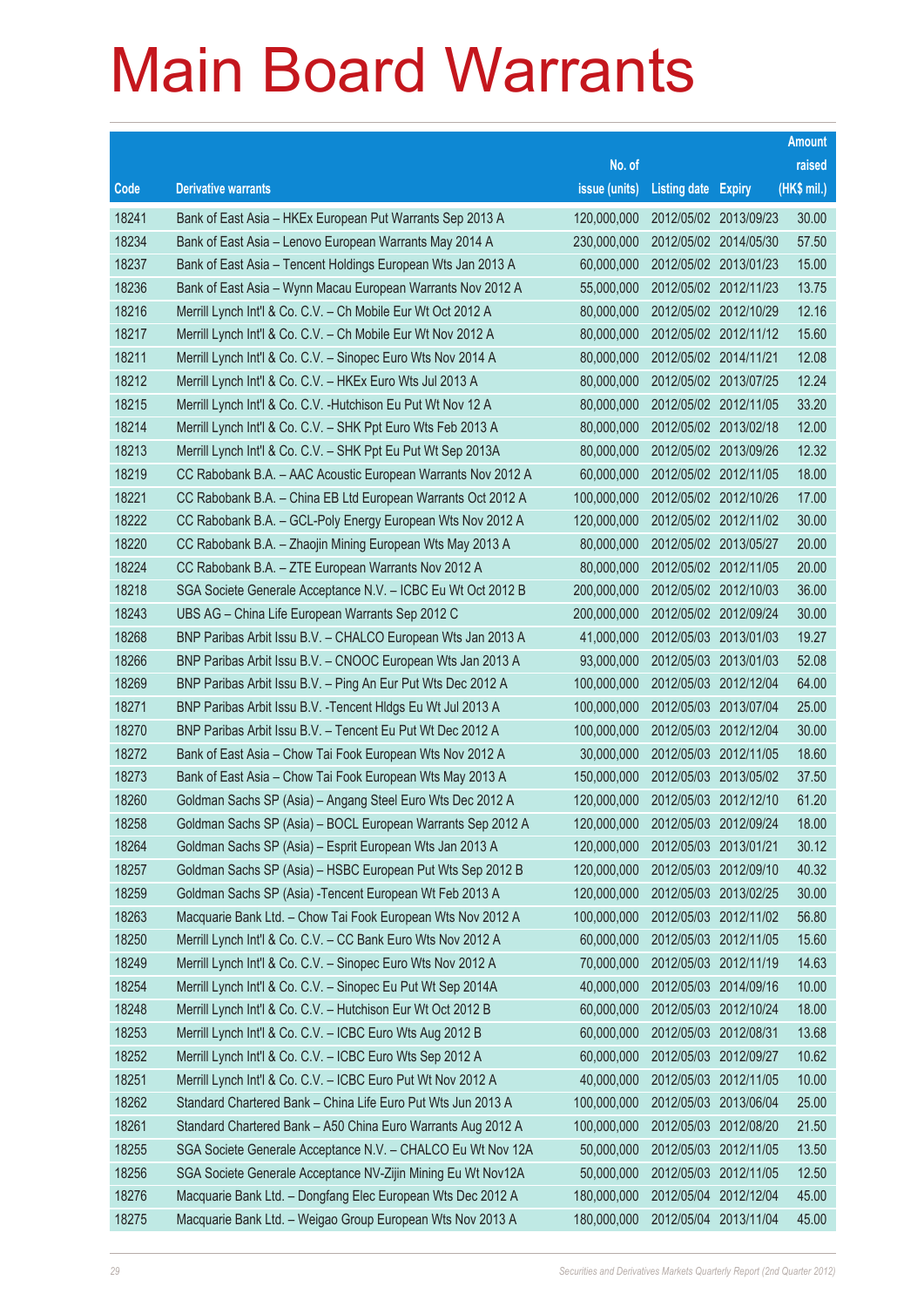|         |                                                              |               |                            |                       | <b>Amount</b> |
|---------|--------------------------------------------------------------|---------------|----------------------------|-----------------------|---------------|
|         |                                                              | No. of        |                            |                       | raised        |
| Code    | <b>Derivative warrants</b>                                   | issue (units) | <b>Listing date Expiry</b> |                       | (HK\$ mil.)   |
| 18274   | SGA Societe Generale Acceptance N.V. - HWL Eur Wt Nov 2012 A | 150,000,000   |                            | 2012/05/04 2012/11/05 | 52.50         |
| 18277   | UBS AG - CC Bank European Warrants Aug 2012 C                | 200,000,000   |                            | 2012/05/04 2012/08/13 | 44.00         |
| 18282   | Goldman Sachs SP (Asia) - CITIC Sec European Wts Dec 2012 A  | 120,000,000   |                            | 2012/05/07 2012/12/24 | 34.92         |
| 18279   | Goldman Sachs SP (Asia) - Minsheng Bank Euro Wts Nov 2012 A  | 120,000,000   |                            | 2012/05/07 2012/11/26 | 30.72         |
| 18280   | Goldman Sachs SP (Asia) - Henganintl European Wts Nov 2012 A | 120,000,000   |                            | 2012/05/07 2012/11/26 | 67.56         |
| 18278   | Goldman Sachs SP (Asia) - New World Dev Euro Wts Dec 2012 A  | 120,000,000   |                            | 2012/05/07 2012/12/10 | 70.56         |
| 18281   | Goldman Sachs SP (Asia) - Shimao Ppt European Wts Jun 2013 A | 120,000,000   |                            | 2012/05/07 2013/06/28 | 19.44         |
| 18287   | Macquarie Bank Ltd. - Gome European Warrants Feb 2013 A      | 80,000,000    |                            | 2012/05/07 2013/02/20 | 13.04         |
| 18284   | Standard Chartered Bank - ICBC European Warrants Mar 2013 A  | 100,000,000   | 2012/05/07 2013/03/01      |                       | 30.50         |
| 18286   | Standard Chartered Bank - Sands China Euro Wts Feb 2013 A    | 100,000,000   |                            | 2012/05/07 2013/02/28 | 38.00         |
| 18285   | Standard Chartered Bank - Sands China Euro Wts Aug 2013 A    | 100,000,000   | 2012/05/07 2013/08/08      |                       | 42.00         |
| 18283   | Standard Chartered Bank - Tencent Hidg Euro Wts May 2013 A   | 100,000,000   |                            | 2012/05/07 2013/05/24 | 25.00         |
| 18288   | Standard Chartered Bank - Zijin Mining Euro Wts Feb 2013 A   | 100,000,000   |                            | 2012/05/07 2013/02/04 | 25.00         |
| 16582 # | Merrill Lynch Int'l & Co. C.V. - HSI Euro Put Wts Aug 2012   | 200,000,000   |                            | 2012/05/07 2012/08/30 | 18.00         |
| 17211 # | Merrill Lynch Int'l & Co. C.V. - HSI European Wts Aug 2012 A | 200,000,000   |                            | 2012/05/07 2012/08/30 | 15.00         |
| 18297   | Credit Suisse AG - Tencent Holdings European Wts Dec 2012 B  | 100,000,000   | 2012/05/08 2012/12/05      |                       | 20.00         |
| 18298   | Credit Suisse AG - Tencent Holdings Euro Put Wts Oct 2012 D  | 100,000,000   | 2012/05/08 2012/10/31      |                       | 20.00         |
| 18299   | Goldman Sachs SP (Asia) - China Life Euro Wts Jan 2013 A     | 120,000,000   |                            | 2012/05/08 2013/01/30 | 25.44         |
| 18294   | Goldman Sachs SP (Asia) - Foxconn European Wts Dec 2012 A    | 120,000,000   |                            | 2012/05/08 2012/12/24 | 33.48         |
| 18290   | Goldman Sachs SP (Asia) - HSI European Warrants Sep 2012 C   | 200,000,000   |                            | 2012/05/08 2012/09/27 | 30.60         |
| 18291   | Goldman Sachs SP (Asia) - HSI European Warrants Oct 2012 A   | 200,000,000   |                            | 2012/05/08 2012/10/30 | 40.00         |
| 18289   | Goldman Sachs SP (Asia) - HSI European Put Wts Sep 2012 B    | 200,000,000   |                            | 2012/05/08 2012/09/27 | 46.60         |
| 18293   | SGA Societe Generale Acceptance N.V. - CLife Eu Wt Oct 2012B | 300,000,000   | 2012/05/08 2012/10/03      |                       | 66.00         |
| 18292   | SGA Societe Generale Acceptance N.V. - Ch Mob Eu Wt Aug 12 A | 200,000,000   |                            | 2012/05/08 2012/08/29 | 52.00         |
| 18295   | UBS AG - Agricultural Bank European Warrants Sep 2012 A      | 100,000,000   |                            | 2012/05/08 2012/09/28 | 15.00         |
| 18296   | UBS AG - CPIC European Warrants Sep 2012 A                   | 100,000,000   |                            | 2012/05/08 2012/09/24 | 15.00         |
| 18303   | BNP Paribas Arbit Issu B.V. - HSBC European Wts Jan 2013 A   | 200,000,000   | 2012/05/09 2013/01/28      |                       | 44.00         |
| 18316   | Credit Suisse AG - Agricultural Bank European Wts Nov 2012 A | 60,000,000    | 2012/05/09 2012/11/19      |                       | 15.00         |
| 18310   | Credit Suisse AG - CC Bank European Warrants Oct 2012 A      | 80,000,000    | 2012/05/09 2012/10/29      |                       | 20.00         |
| 18319   | Credit Suisse AG - CITIC Sec European Warrants Nov 2012 A    | 60,000,000    | 2012/05/09 2012/11/19      |                       | 15.00         |
| 18314   | Credit Suisse AG - Minsheng Bank European Wts Nov 2012 A     | 60,000,000    | 2012/05/09 2012/11/19      |                       | 24.00         |
| 18317   | Credit Suisse AG - China Tel European Warrants Nov 2012 A    | 60,000,000    | 2012/05/09 2012/11/19      |                       | 15.00         |
| 18312   | Credit Suisse AG - HKEx European Warrants Feb 2013 A         | 80,000,000    | 2012/05/09 2013/02/25      |                       | 12.00         |
| 18320   | Credit Suisse AG - HSI European Put Warrants Aug 2012 M      | 300,000,000   |                            | 2012/05/09 2012/08/30 | 48.00         |
| 18321   | Credit Suisse AG - HSI European Put Warrants Aug 2012 N      | 300,000,000   |                            | 2012/05/09 2012/08/30 | 57.00         |
| 18311   | Credit Suisse AG - Hutchison European Warrants Oct 2012 B    | 80,000,000    | 2012/05/09 2012/10/31      |                       | 24.00         |
| 18318   | Credit Suisse AG - PetroChina European Warrants Nov 2012 A   | 60,000,000    | 2012/05/09 2012/11/19      |                       | 18.00         |
| 18313   | Credit Suisse AG - PICC European Warrants Apr 2013 A         | 80,000,000    | 2012/05/09 2013/04/29      |                       | 12.00         |
| 18315   | Credit Suisse AG - Ping An European Warrants Nov 2012 A      | 80,000,000    | 2012/05/09 2012/11/30      |                       | 20.00         |
| 18307   | Goldman Sachs SP (Asia) - China Life Euro Put Wts Sep 2012 B | 120,000,000   | 2012/05/09 2012/09/18      |                       | 18.24         |
| 18306   | Goldman Sachs SP (Asia) - China Mobile Eu Put Wts Nov 2012 C | 120,000,000   | 2012/05/09 2012/11/27      |                       | 18.72         |
| 18300   | Merrill Lynch Int'l & Co. C.V. - Tencent Eu Put Wt Oct 2012C | 80,000,000    | 2012/05/09 2012/10/03      |                       | 12.00         |
| 18304   | SGA Societe Generale Acceptance N.V. - CK(H) Eu Wt Feb 2013A | 300,000,000   | 2012/05/09 2013/02/27      |                       | 45.00         |
| 18301   | SGA Societe Generale Acceptance N.V. - CP&CC Eu Wt Oct 2012A | 100,000,000   | 2012/05/09 2012/10/08      |                       | 21.00         |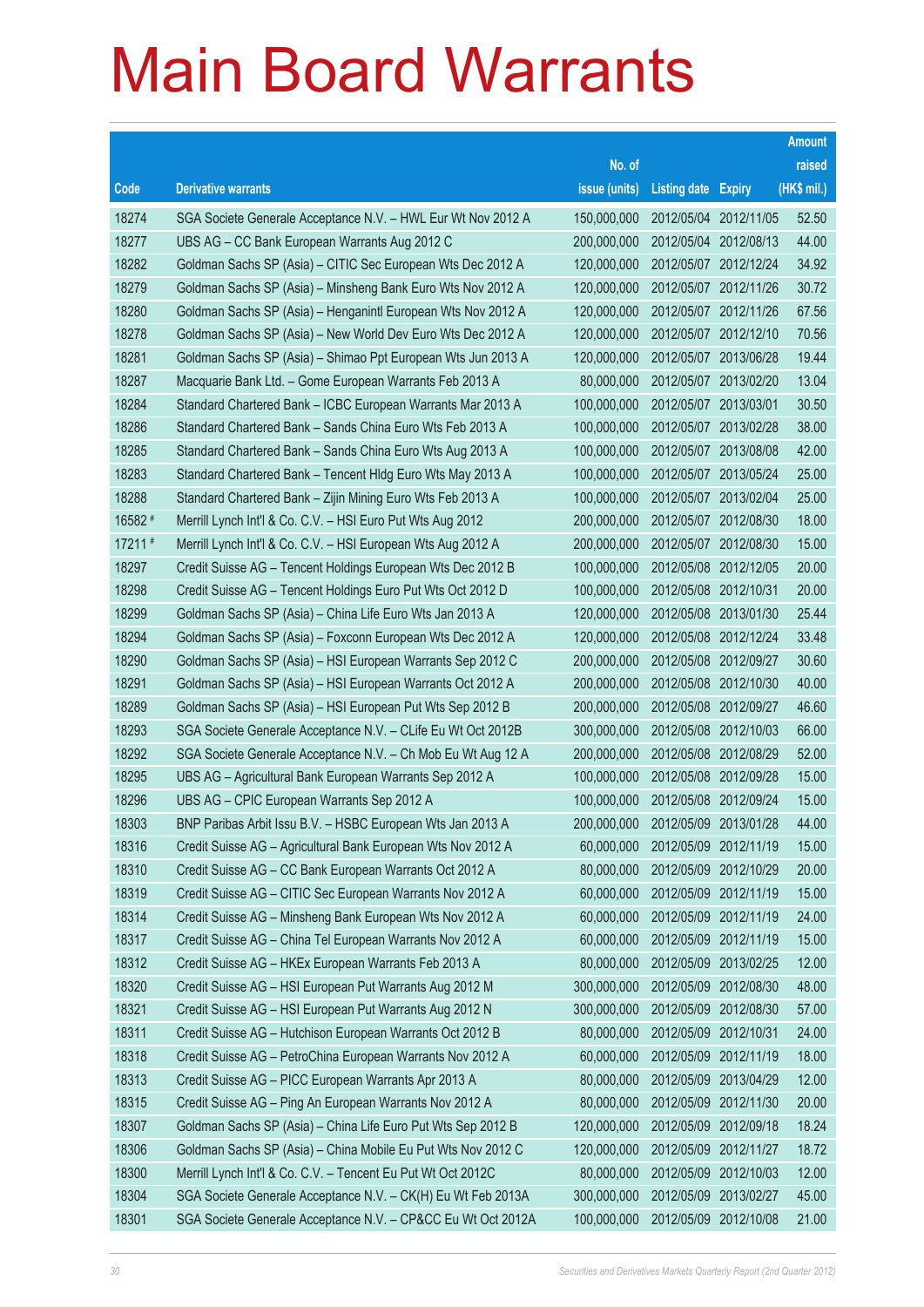|         |                                                              |               |                            |            | <b>Amount</b> |
|---------|--------------------------------------------------------------|---------------|----------------------------|------------|---------------|
|         |                                                              | No. of        |                            |            | raised        |
| Code    | <b>Derivative warrants</b>                                   | issue (units) | <b>Listing date Expiry</b> |            | (HK\$ mil.)   |
| 18302   | SGA Societe Generale Acceptance N.V. - A50 Ch Eu Wt Nov 12 B | 50,000,000    | 2012/05/09 2012/11/12      |            | 14.00         |
| 18305   | SGA Societe Generale Acceptance N.V. - HSI Eur Wt Oct 2012 C | 300,000,000   | 2012/05/09 2012/10/30      |            | 45.00         |
| 18309   | UBS AG - CC Bank European Warrants Sep 2012 B                | 200,000,000   | 2012/05/09 2012/09/03      |            | 30.00         |
| 18308   | UBS AG - HSBC European Warrants Sep 2012 B                   | 200,000,000   | 2012/05/09 2012/09/24      |            | 32.00         |
| 18332   | BNP Paribas Arbit Issu B.V. - CC Bank Euro Wts Apr 2013 A    | 200,000,000   | 2012/05/10 2013/04/03      |            | 76.00         |
| 18325   | BNP Paribas Arbit Issu B.V. - Tencent HIdgs Eu Wt Jan 2013 A | 100,000,000   | 2012/05/10 2013/01/03      |            | 25.00         |
| 18331   | BNP Paribas Arbit Issu B.V. - Wynn Macau Euro Wts Jan 2013 A | 100,000,000   | 2012/05/10 2013/01/03      |            | 31.00         |
| 18328   | Credit Suisse AG - CC Bank European Put Warrants Aug 2012 B  | 80,000,000    | 2012/05/10 2012/08/31      |            | 12.00         |
| 18326   | Credit Suisse AG - China Mobile European Warrants Sep 2012 C | 80,000,000    | 2012/05/10 2012/09/28      |            | 12.00         |
| 18327   | Credit Suisse AG - China Mobile European Put Wts Aug 2012 A  | 80,000,000    | 2012/05/10 2012/08/31      |            | 12.00         |
| 18329   | Credit Suisse AG - Jiangxi Copper Euro Put Wts Nov 2012 A    | 80,000,000    | 2012/05/10 2012/11/30      |            | 20.00         |
| 18323   | Standard Chartered Bank - AIA European Warrants Jan 2013 A   | 100,000,000   | 2012/05/10 2013/01/04      |            | 25.00         |
| 18322   | Standard Chartered Bank - China Mobile Euro Wts Jan 2013 A   | 100,000,000   | 2012/05/10 2013/01/04      |            | 35.50         |
| 18324   | Standard Chartered Bank - A50 China Euro Warrants May 2014 A | 100,000,000   | 2012/05/10 2014/05/07      |            | 25.00         |
| 18330   | UBS AG - A50 China European Warrants Aug 2014 A              | 200,000,000   | 2012/05/10 2014/08/04      |            | 30.00         |
| 14518 # | CC Rabobank B.A. - CNBM European Warrants Sep 2012           | 200,000,000   | 2012/05/10 2012/09/19      |            | 10.20         |
| 16503 # | Merrill Lynch Int'l & Co. C.V. - CC Bank Euro Wts Jul 2012   | 300,000,000   | 2012/05/10 2012/07/31      |            | 11.40         |
| 16601 # | UBS AG - HSCEI European Warrants Sep 2012 A                  | 300,000,000   | 2012/05/10 2012/09/27      |            | 10.50         |
| 18336   | Goldman Sachs SP (Asia) - Agri Bk European Wts Jan 2013 A    | 120,000,000   | 2012/05/11                 | 2013/01/28 | 30.12         |
| 18351   | Goldman Sachs SP (Asia) - HSCEI European Put Wts Nov 2012 A  | 100,000,000   | 2012/05/11 2012/11/29      |            | 25.20         |
| 18352   | Goldman Sachs SP (Asia) - HSCEI European Put Wts Nov 2012 B  | 100,000,000   | 2012/05/11                 | 2012/11/29 | 29.10         |
| 18335   | Goldman Sachs SP (Asia) - Ping An European Wts Nov 2012 A    | 120,000,000   | 2012/05/11                 | 2012/11/19 | 35.04         |
| 18334   | Goldman Sachs SP (Asia) - Tencent European Wt Apr 2013 A     | 120,000,000   | 2012/05/11                 | 2013/04/29 | 31.44         |
| 18345   | Macquarie Bank Ltd. - Agile Ppt European Warrants May 2014 A | 180,000,000   | 2012/05/11 2014/05/02      |            | 45.00         |
| 18354   | Macquarie Bank Ltd. - China Tel European Warrants Jan 2013 A | 100,000,000   | 2012/05/11                 | 2013/01/03 | 25.00         |
| 18353   | Macquarie Bank Ltd. - China Unicom Euro Put Wts Sep 2013 A   | 200,000,000   | 2012/05/11                 | 2013/09/03 | 37.60         |
| 18342   | Macquarie Bank Ltd. - Galaxy Ent European Wts Nov 2012 A     | 180,000,000   | 2012/05/11 2012/11/16      |            | 37.26         |
| 18343   | Macquarie Bank Ltd. - Melco Int'l Dev Euro Wts May 2014 A    | 180,000,000   | 2012/05/11 2014/05/02      |            | 45.00         |
| 18355   | Macquarie Bank Ltd. - Ch Rongsheng Euro Warrants Nov 2012 A  | 80,000,000    | 2012/05/11                 | 2012/11/12 | 20.00         |
| 18341   | Macquarie Bank Ltd. - SJM Holdings European Wts Feb 2013 A   | 180,000,000   | 2012/05/11                 | 2013/02/21 | 27.00         |
| 18356   | Macquarie Bank Ltd. - Tencent European Put Wts Nov 2012 C    | 250,000,000   | 2012/05/11                 | 2012/11/05 | 62.00         |
| 18338   | CC Rabobank B.A. - Angang Steel European Warrants Nov 2012 A | 80,000,000    | 2012/05/11                 | 2012/11/12 | 51.20         |
| 18350   | CC Rabobank B.A. - BOC HK European Warrants Nov 2012 A       | 150,000,000   | 2012/05/11                 | 2012/11/27 | 22.50         |
| 18339   | CC Rabobank B.A. - Chow Tai Fook European Wts Oct 2012 A     | 50,000,000    | 2012/05/11                 | 2012/10/26 | 26.50         |
| 18340   | CC Rabobank B.A. - Evergrande European Warrants Nov 2012 A   | 100,000,000   | 2012/05/11                 | 2012/11/12 | 42.00         |
| 18337   | CC Rabobank B.A. - Foxconn European Warrants Nov 2012 A      | 80,000,000    | 2012/05/11                 | 2012/11/12 | 33.60         |
| 18347   | Standard Chartered Bank - Agricultural Bk Euro Wts Jan 2013A | 100,000,000   | 2012/05/11                 | 2013/01/24 | 15.00         |
| 18349   | Standard Chartered Bank - BOCL European Warrants Sep 2012 B  | 100,000,000   | 2012/05/11                 | 2012/09/24 | 15.00         |
| 18348   | Standard Chartered Bank - BOCL European Put Wts Jun 2013 B   | 100,000,000   | 2012/05/11                 | 2013/06/03 | 30.00         |
| 18346   | Standard Chartered Bank - CC Bank European Wts Jun 2013 A    | 100,000,000   | 2012/05/11                 | 2013/06/20 | 38.00         |
| 18333   | UBS AG - Esprit European Warrants Dec 2012 A                 | 100,000,000   | 2012/05/11                 | 2012/12/24 | 25.00         |
| 16545 # | Merrill Lynch Int'l & Co. C.V. - HSCEI Euro Put Wt Aug 2012  | 60,000,000    | 2012/05/11                 | 2012/08/30 | 11.10         |
| 18373   | BNP Paribas Arbit Issu B.V. - CC Bank Euro Put Wts Jan 2013B | 200,000,000   | 2012/05/14                 | 2013/01/03 | 70.00         |
| 18358   | BNP Paribas Arbit Issu B.V. - Ch Mobile Euro Wts Apr 2013 A  | 100,000,000   | 2012/05/14                 | 2013/04/03 | 26.00         |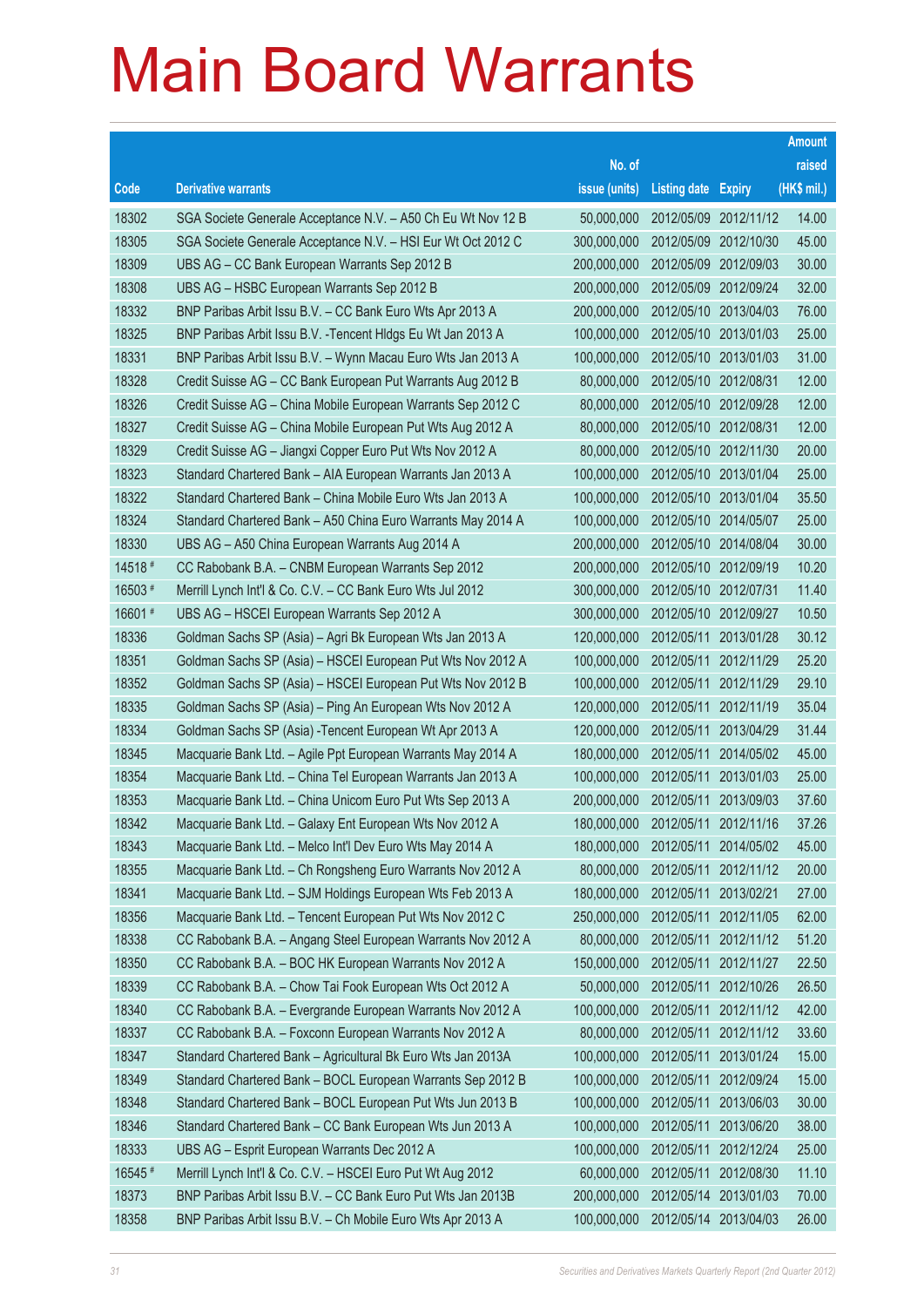|        |                                                               |               |                            |                       | <b>Amount</b> |
|--------|---------------------------------------------------------------|---------------|----------------------------|-----------------------|---------------|
|        |                                                               | No. of        |                            |                       | raised        |
| Code   | <b>Derivative warrants</b>                                    | issue (units) | <b>Listing date Expiry</b> |                       | (HK\$ mil.)   |
| 18359  | BNP Paribas Arbit Issu B.V. - China Overseas Eu Wt Apr 2013A  | 100,000,000   | 2012/05/14                 | 2013/04/03            | 25.00         |
| 18369  | BNP Paribas Arbit Issu B.V. - Ch Ship Cont Eur Wt Feb 2013 A  | 90,000,000    | 2012/05/14 2013/02/04      |                       | 27.90         |
| 18361  | BNP Paribas Arbit Issu B.V. - Dongyue Gp Euro Wts Apr 2015 A  | 100,000,000   | 2012/05/14                 | 2015/04/02            | 25.00         |
| 18366  | BNP Paribas Arbit Issu B.V. - Gome European Wts Jan 2013 A    | 100,000,000   |                            | 2012/05/14 2013/01/03 | 25.00         |
| 18370  | BNP Paribas Arbit Issu B.V. - R&F Ppt Euro Wts Mar 2014 A     | 100,000,000   |                            | 2012/05/14 2014/03/04 | 25.00         |
| 18372  | BNP Paribas Arbit Issu B.V. - ICBC Euro Put Wts Jan 2013 A    | 200,000,000   |                            | 2012/05/14 2013/01/03 | 50.00         |
| 18360  | BNP Paribas Arbit Issu B.V. - Luk Fook Hold Eu Wt Jan 2013A   | 60,000,000    | 2012/05/14                 | 2013/01/03            | 19.80         |
| 18371  | BNP Paribas Arbit Issu B.V. - Shimao Ppt Euro Wts Jan 2014 A  | 100,000,000   | 2012/05/14 2014/01/03      |                       | 25.00         |
| 18368  | Credit Suisse AG - ICBC European Warrants Oct 2012 A          | 70,000,000    |                            | 2012/05/14 2012/10/08 | 10.50         |
| 18357  | Goldman Sachs SP (Asia) - SHK Ppt European Wts Jan 2013 A     | 120,000,000   | 2012/05/14 2013/01/28      |                       | 30.12         |
| 18365  | Macquarie Bank Ltd. - CC Bank European Warrants Jan 2013 A    | 200,000,000   | 2012/05/14                 | 2013/01/03            | 52.00         |
| 18362  | Macquarie Bank Ltd. - Hutchison European Warrants Dec 2012 A  | 200,000,000   | 2012/05/14 2012/12/04      |                       | 52.40         |
| 18364  | Macquarie Bank Ltd. - ICBC European Warrants Jan 2013 A       | 200,000,000   |                            | 2012/05/14 2013/01/03 | 51.40         |
| 18363  | Macquarie Bank Ltd. - Zijin Mining European Wts Dec 2012 A    | 200,000,000   | 2012/05/14 2012/12/04      |                       | 51.80         |
| 18374  | UBS AG - BOCL European Warrants Dec 2012 A                    | 100,000,000   | 2012/05/14 2012/12/21      |                       | 22.00         |
| 18375  | UBS AG – CC Bank European Warrants Nov 2012 A                 | 200,000,000   | 2012/05/14 2012/11/14      |                       | 50.00         |
| 18367  | UBS AG - HKEx European Warrants Jul 2013 A                    | 300,000,000   | 2012/05/14 2013/07/29      |                       | 45.00         |
| 18376  | UBS AG - HSI European Warrants Dec 2012 D                     | 300,000,000   | 2012/05/14 2012/12/28      |                       | 45.00         |
| 18396  | BNP Paribas Arbit Issu B.V. - HSI European Wts Nov 2012 C     | 200,000,000   | 2012/05/15 2012/11/29      |                       | 50.00         |
| 18392  | BNP Paribas Arbit Issu B.V. - HSI European Wts Jan 2013 A     | 200,000,000   | 2012/05/15 2013/01/30      |                       | 50.00         |
| 18398  | BNP Paribas Arbit Issu B.V. - HSI Euro Put Wts Aug 2012 C     | 200,000,000   |                            | 2012/05/15 2012/08/30 | 34.00         |
| 18397  | BNP Paribas Arbit Issu B.V. - HSI Euro Put Wts Oct 2012 B     | 200,000,000   |                            | 2012/05/15 2012/10/30 | 54.00         |
| 18394  | BNP Paribas Arbit Issu B.V. - HSI Euro Put Wts Nov 2012 B     | 200,000,000   | 2012/05/15 2012/11/29      |                       | 50.00         |
| 18388  | Macquarie Bank Ltd. - CPIC European Warrants Mar 2013 A       | 180,000,000   | 2012/05/15 2013/03/04      |                       | 45.00         |
| 18386  | Macquarie Bank Ltd. - Dongyue Group European Wts Mar 2014 A   | 150,000,000   |                            | 2012/05/15 2014/03/04 | 37.50         |
| 18387  | Macquarie Bank Ltd. - GCL-Poly Energy European Wts Nov 2012 A | 100,000,000   | 2012/05/15 2012/11/02      |                       | 15.00         |
| 18382  | Merrill Lynch Int'l & Co. C.V. - HSCEI Euro Wts Nov 2012 C    | 100,000,000   | 2012/05/15 2012/11/29      |                       | 25.00         |
| 18381  | Merrill Lynch Int'l & Co. C.V. - HSCEI Euro Wts Dec 2012 B    | 100,000,000   | 2012/05/15 2012/12/28      |                       | 15.10         |
| 18380  | Merrill Lynch Int'l & Co. C.V. - HSCEI Euro Wts Mar 2013 A    | 100,000,000   | 2012/05/15 2013/03/27      |                       | 15.00         |
| 18377  | Merrill Lynch Int'l & Co. C.V. - HSCEI Euro Put Wt Nov 2012A  | 100,000,000   | 2012/05/15 2012/11/29      |                       | 25.00         |
| 18379  | Merrill Lynch Int'l & Co. C.V. - HSCEI Euro Put Wt Nov 2012B  | 100,000,000   | 2012/05/15 2012/11/29      |                       | 25.00         |
| 18378  | Merrill Lynch Int'l & Co. C.V. - HSCEI Euro Put Wt Dec 2012A  | 100,000,000   | 2012/05/15 2012/12/28      |                       | 18.80         |
| 18399  | Standard Chartered Bank - CC Bank European Wts Sep 2012 B     | 100,000,000   | 2012/05/15 2012/09/24      |                       | 17.60         |
| 18389  | Standard Chartered Bank - CNOOC European Warrants Sep 2012 A  | 100,000,000   | 2012/05/15 2012/09/24      |                       | 17.00         |
| 18390  | Standard Chartered Bank - CNOOC European Warrants Feb 2013 A  | 100,000,000   | 2012/05/15 2013/02/06      |                       | 15.00         |
| 18391  | Standard Chartered Bank - CNOOC European Warrants Nov 2013 A  | 100,000,000   | 2012/05/15 2013/11/08      |                       | 15.00         |
| 18400  | Standard Chartered Bank - CNOOC European Warrants May 2014 A  | 100,000,000   | 2012/05/15 2014/05/29      |                       | 25.00         |
| 18385  | SGA Societe Generale Acceptance N.V. - AIA Euro Wt Nov 2012A  | 100,000,000   | 2012/05/15 2012/11/26      |                       | 17.00         |
| 18384  | SGA Societe Generale Acceptance N.V. - CCB Eur Wt Nov 2012 A  | 150,000,000   | 2012/05/15 2012/11/28      |                       | 57.00         |
| 18383  | SGA Societe Generale Acceptance N.V. - HWL Eur Wt Sep 2012 A  | 150,000,000   | 2012/05/15 2012/09/26      |                       | 70.50         |
| 18401  | UBS AG - HKEx European Warrants Sep 2012 A                    | 300,000,000   | 2012/05/15 2012/09/24      |                       | 45.00         |
| 17817# | UBS AG - Tencent Holdings European Warrants Oct 2012 B        | 100,000,000   | 2012/05/15 2012/10/24      |                       | 11.50         |
| 18404  | BNP Paribas Arbit Issu B.V. - Chow Tai Fook Eu Wt Sep 2014 A  | 100,000,000   | 2012/05/16 2014/09/02      |                       | 25.00         |
| 18406  | BNP Paribas Arbit Issu B.V. - Link REIT Euro Wts Sep 2013 A   | 86,000,000    | 2012/05/16 2013/09/03      |                       | 21.50         |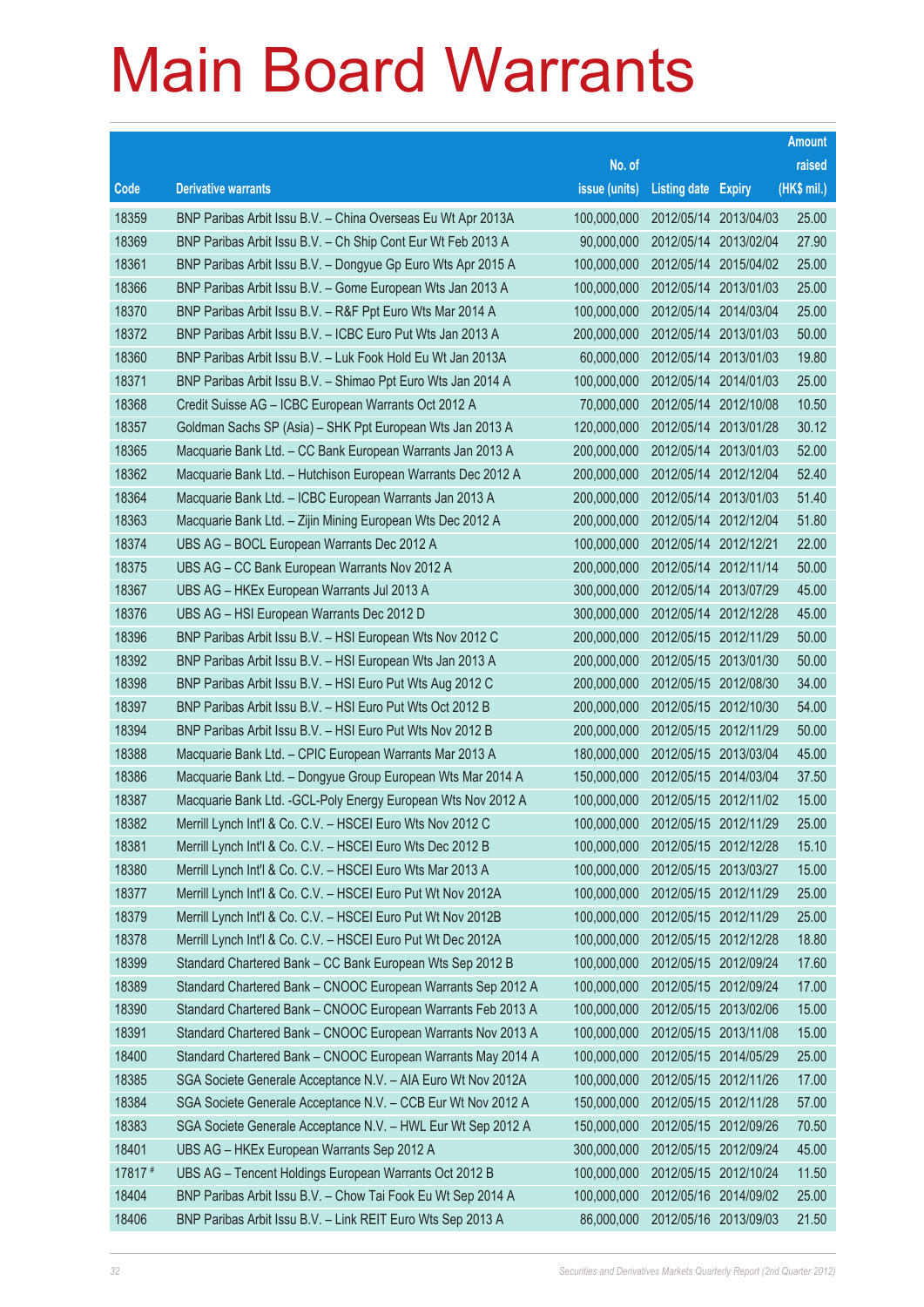|       |                                                              |               |                            | <b>Amount</b> |
|-------|--------------------------------------------------------------|---------------|----------------------------|---------------|
|       |                                                              | No. of        |                            | raised        |
| Code  | <b>Derivative warrants</b>                                   | issue (units) | <b>Listing date Expiry</b> | (HK\$ mil.)   |
| 18405 | BNP Paribas Arbit Issu B.V. - NCI European Wts Jan 2013 A    | 41,000,000    | 2012/05/16 2013/01/03      | 16.81         |
| 18408 | BNP Paribas Arbit Issu B.V. - Shanghai Electric Eu Wt Jan13A | 31,000,000    | 2012/05/16 2013/01/03      | 10.54         |
| 18407 | BNP Paribas Arbit Issu B.V. - Zijin Mining Eu Wts Sep 2013 A | 68,000,000    | 2012/05/16 2013/09/03      | 17.68         |
| 18419 | Credit Suisse AG – CNOOC European Warrants Nov 2012 A        | 80,000,000    | 2012/05/16 2012/11/09      | 12.00         |
| 18420 | Credit Suisse AG - CNOOC European Warrants Nov 2012 B        | 80,000,000    | 2012/05/16 2012/11/26      | 12.00         |
| 18417 | Credit Suisse AG - HSI European Warrants Sep 2012 B          | 300,000,000   | 2012/05/16 2012/09/27      | 51.00         |
| 18416 | Credit Suisse AG - HSI European Warrants Oct 2012 C          | 300,000,000   | 2012/05/16 2012/10/30      | 45.00         |
| 18418 | Credit Suisse AG - HSI European Put Warrants Nov 2012 A      | 300,000,000   | 2012/05/16 2012/11/29      | 48.00         |
| 18410 | Goldman Sachs SP (Asia) – AIA European Warrants Nov 2012 A   | 120,000,000   | 2012/05/16 2012/11/19      | 18.84         |
| 18412 | Goldman Sachs SP (Asia) - China Coal European Wts Nov 2013 A | 120,000,000   | 2012/05/16 2013/11/18      | 18.00         |
| 18411 | Goldman Sachs SP (Asia) - Yanzhou Coal Euro Wts Aug 2013 A   | 120,000,000   | 2012/05/16 2013/08/28      | 18.12         |
| 18409 | Macquarie Bank Ltd. - Ping An European Warrants Dec 2012 B   | 200,000,000   | 2012/05/16 2012/12/04      | 73.80         |
| 18403 | SGA Societe Generale Acceptance N.V. - CTel Eu Wt Nov 2012 A | 100,000,000   | 2012/05/16 2012/11/19      | 34.00         |
| 18402 | SGA Societe Generale Acceptance NV-Yanzhou Coal Eu Wt Apr13A | 100,000,000   | 2012/05/16 2013/04/03      | 20.00         |
| 18413 | UBS AG - China Tel European Warrants Nov 2012 A              | 100,000,000   | 2012/05/16 2012/11/19      | 30.00         |
| 18414 | UBS AG - SPDR Gold Trust European Warrants Dec 2012 A        | 100,000,000   | 2012/05/16 2012/12/10      | 56.00         |
| 18415 | UBS AG - Zijin Mining European Warrants Nov 2012 A           | 100,000,000   | 2012/05/16 2012/11/26      | 26.00         |
| 18424 | BNP Paribas Arbit Issu B.V. - Agricultural Bank Eu Wt Dec12A | 100,000,000   | 2012/05/17 2012/12/04      | 33.00         |
| 18425 | BNP Paribas Arbit Issu B.V. - HSBC Euro Put Wts Dec 2012 A   | 100,000,000   | 2012/05/17 2012/12/04      | 26.00         |
| 18423 | BNP Paribas Arbit Issu B.V. - ICBC European Wts Feb 2013 A   | 200,000,000   | 2012/05/17 2013/02/04      | 50.00         |
| 18422 | BNP Paribas Arbit Issu B.V. - Ping An European Wt Dec 2012 B | 100,000,000   | 2012/05/17 2012/12/04      | 26.00         |
| 18429 | Credit Suisse AG - Hutchison European Warrants Sep 2012 B    | 80,000,000    | 2012/05/17 2012/09/28      | 28.00         |
| 18430 | Credit Suisse AG - Yanzhou Coal European Warrants Mar 2013 A | 80,000,000    | 2012/05/17 2013/03/25      | 12.00         |
| 18432 | Daiwa Capital Mkt - China Life European Warrants Oct 2012 B  | 138,000,000   | 2012/05/17 2012/10/08      | 20.70         |
| 18428 | Macquarie Bank Ltd. - NCI European Warrants Nov 2012 A       | 150,000,000   | 2012/05/17 2012/11/19      | 38.70         |
| 18426 | Standard Chartered Bank - SHK P European Warrants Dec 2013 A | 100,000,000   | 2012/05/17 2013/12/06      | 25.00         |
| 18427 | Standard Chartered Bank - SHK P European Put Wts Dec 2012 B  | 100,000,000   | 2012/05/17 2012/12/18      | 25.00         |
| 18421 | SGA Societe Generale Acceptance N.V. - A50 Ch Eu Wt Sep 14 A | 500,000,000   | 2012/05/17 2014/09/15      | 90.00         |
| 18431 | UBS AG - CNOOC European Warrants Nov 2012 D                  | 200,000,000   | 2012/05/17 2012/11/19      | 30.00         |
| 18465 | BNP Paribas Arbit Issu B.V. - PetroCh Euro Wts Jan 2014 A    | 200,000,000   | 2012/05/18 2014/01/03      | 30.00         |
| 18475 | Credit Suisse AG - BOCL European Warrants Dec 2012 A         | 80,000,000    | 2012/05/18 2012/12/24      | 20.00         |
| 18477 | Credit Suisse AG - CC Bank European Warrants Nov 2012 B      | 80,000,000    | 2012/05/18 2012/11/30      | 22.40         |
| 18478 | Credit Suisse AG - HKEx European Warrants Sep 2012 B         | 80,000,000    | 2012/05/18 2012/09/28      | 12.00         |
| 18476 | Credit Suisse AG - ICBC European Warrants Nov 2012 B         | 80,000,000    | 2012/05/18 2012/11/30      | 20.00         |
| 18470 | Daiwa Capital Mkt - CCB European Warrants Nov 2012 C         | 128,000,000   | 2012/05/18 2012/11/19      | 32.00         |
| 18469 | Daiwa Capital Mkt - Hutchison European Warrants Oct 2012 C   | 128,000,000   | 2012/05/18 2012/10/22      | 30.72         |
| 18468 | Daiwa Capital Mkt - Hutchison European Put Wts Oct 2012 B    | 80,000,000    | 2012/05/18 2012/10/12      | 20.00         |
| 18457 | Goldman Sachs SP (Asia) - HSI European Warrants Oct 2012 B   | 200,000,000   | 2012/05/18 2012/10/30      | 32.60         |
| 18459 | Goldman Sachs SP (Asia) - Prada European Warrants Mar 2013 A | 120,000,000   | 2012/05/18 2013/03/04      | 57.00         |
| 18458 | Goldman Sachs SP (Asia) - ZTE European Warrants Dec 2012 A   | 120,000,000   | 2012/05/18 2012/12/24      | 30.12         |
| 18436 | Merrill Lynch Int'l & Co. C.V. - CK(H) Euro Wts Nov 2012 A   | 40,000,000    | 2012/05/18 2012/11/19      | 13.80         |
| 18439 | Merrill Lynch Int'l & Co. C.V. - China Life Eu Wt Nov 2012 A | 70,000,000    | 2012/05/18 2012/11/26      | 12.39         |
| 18440 | Merrill Lynch Int'l & Co. C.V. - China Life Eu Wt Jan 2013 A | 70,000,000    | 2012/05/18 2013/01/25      | 10.99         |
| 18438 | Merrill Lynch Int'l & Co. C.V. - A50 China Eur Wt Oct 2014 A | 70,000,000    | 2012/05/18 2014/10/28      | 12.39         |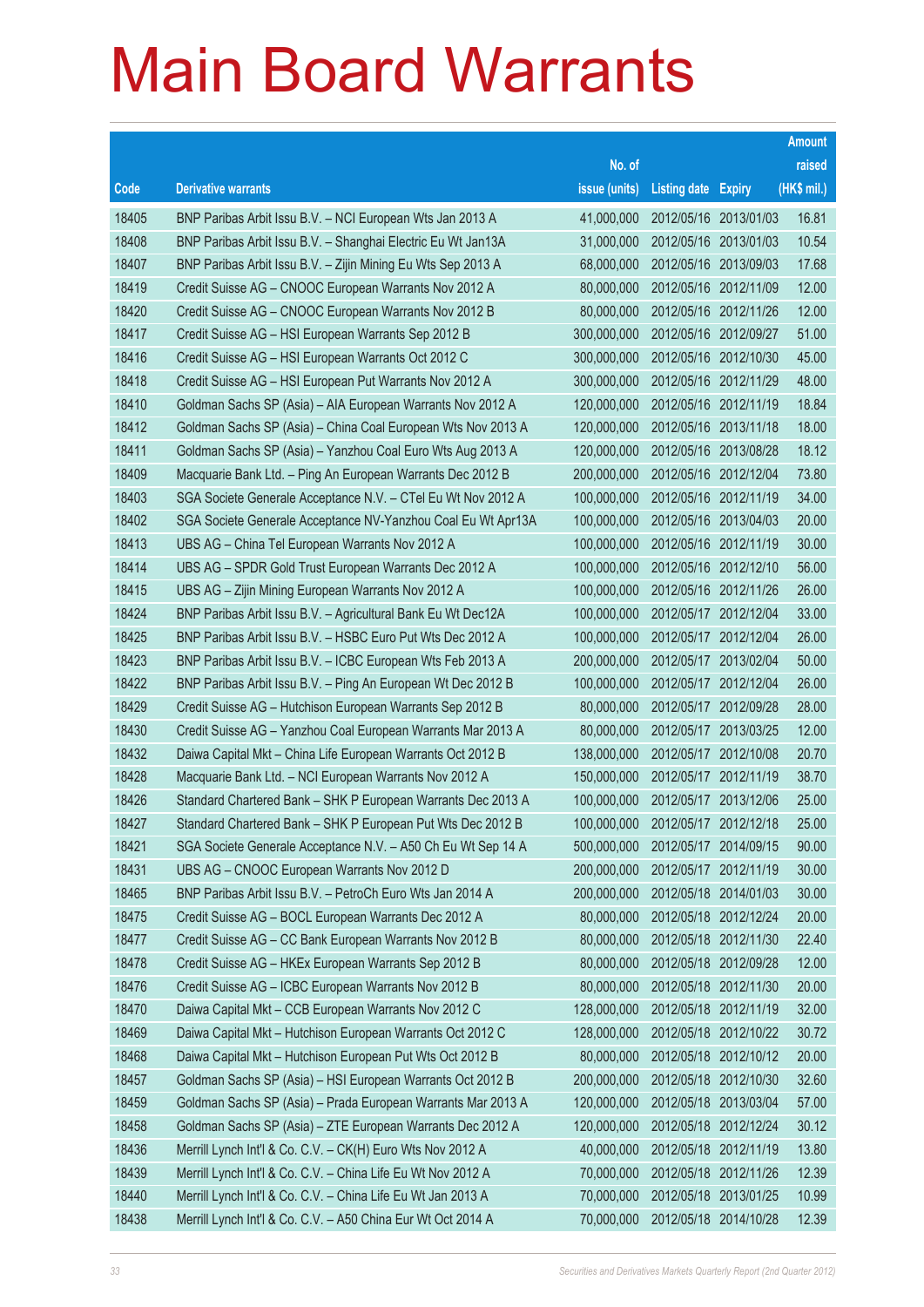|       |                                                              |               |                       |            | <b>Amount</b> |
|-------|--------------------------------------------------------------|---------------|-----------------------|------------|---------------|
|       |                                                              | No. of        |                       |            | raised        |
| Code  | <b>Derivative warrants</b>                                   | issue (units) | Listing date Expiry   |            | (HK\$ mil.)   |
| 18437 | Merrill Lynch Int'l & Co. C.V. - A50 China Eu Put Wt Dec 14A | 40,000,000    | 2012/05/18 2014/12/08 |            | 10.00         |
| 18433 | Merrill Lynch Int'l & Co. C.V. - HSBC Euro Put Wt Nov 2012 B | 40,000,000    | 2012/05/18 2012/11/19 |            | 12.40         |
| 18434 | Merrill Lynch Int'l & Co. C.V. - HSBC Euro Put Wt Mar 2014 A | 80,000,000    | 2012/05/18 2014/03/31 |            | 12.16         |
| 18435 | Merrill Lynch Int'l & Co. C.V. - SHK Ppt Euro Wts Nov 2012 A | 40,000,000    | 2012/05/18 2012/11/19 |            | 17.60         |
| 18446 | Nomura Int'l plc – BYD European Warrants Nov 2012 A          | 100,000,000   | 2012/05/18 2012/11/30 |            | 25.00         |
| 18448 | Nomura Int'l plc - China Life European Warrants Oct 2012 A   | 100,000,000   | 2012/05/18 2012/10/08 |            | 15.00         |
| 18445 | Nomura Int'l plc - CNOOC European Warrants Feb 2013 A        | 100,000,000   | 2012/05/18 2013/02/25 |            | 15.00         |
| 18447 | Nomura Int'l plc - Chow Tai Fook European Wts Oct 2012 A     | 50,000,000    | 2012/05/18 2012/10/26 |            | 24.00         |
| 18442 | Nomura Int'l plc - Dongyue Gp European Warrants Mar 2014 A   | 100,000,000   | 2012/05/18 2014/03/10 |            | 25.00         |
| 18449 | Nomura Int'l plc - A50 China European Warrants Oct 2014 A    | 100,000,000   | 2012/05/18 2014/10/31 |            | 15.50         |
| 18444 | Nomura Int'l plc - HKEx European Warrants Jun 2014 A         | 100,000,000   | 2012/05/18 2014/06/30 |            | 15.00         |
| 18441 | Nomura Int'l plc - Hutchison European Warrants Nov 2012 A    | 100,000,000   | 2012/05/18 2012/11/30 |            | 25.50         |
| 18443 | Nomura Int'l plc - JIANC European Warrants Mar 2013 A        | 100,000,000   | 2012/05/18 2013/03/28 |            | 25.00         |
| 18450 | Nomura Int'l plc - Zijin Mining European Warrants Dec 2012 A | 50,000,000    | 2012/05/18 2012/12/24 |            | 12.50         |
| 18463 | CC Rabobank B.A. - BYD European Warrants Nov 2012 A          | 80,000,000    | 2012/05/18 2012/11/12 |            | 20.00         |
| 18464 | CC Rabobank B.A. - KECL European Warrants Oct 2013 A         | 90,000,000    | 2012/05/18 2013/10/28 |            | 17.10         |
| 18462 | CC Rabobank B.A. - NCI European Warrants Nov 2012 A          | 80,000,000    | 2012/05/18 2012/11/19 |            | 20.00         |
| 18460 | CC Rabobank B.A. - Ch Rongsheng European Warrants Oct 2012 A | 80,000,000    | 2012/05/18 2012/10/29 |            | 17.60         |
| 18461 | CC Rabobank B.A. - Zijin Mining European Warrants Nov 2012 A | 70,000,000    | 2012/05/18 2012/11/19 |            | 17.50         |
| 18452 | Standard Chartered Bank-China Life European Wts Oct 2012 B   | 100,000,000   | 2012/05/18 2012/10/08 |            | 15.00         |
| 18454 | Standard Chartered Bank-China Life European Wts Jan 2013 A   | 100,000,000   | 2012/05/18 2013/01/04 |            | 25.00         |
| 18453 | Standard Chartered Bank – China Mobile Euro Wts Nov 2012 B   | 100,000,000   | 2012/05/18 2012/11/06 |            | 16.00         |
| 18456 | Standard Chartered Bank - China Mobile Euro Wts May 2014 A   | 200,000,000   | 2012/05/18 2014/05/23 |            | 50.00         |
| 18455 | Standard Chartered Bank - China Unicom Euro Wts Oct 2013 A   | 100,000,000   | 2012/05/18 2013/10/04 |            | 25.00         |
| 18451 | SGA Societe Generale Acceptance N.V. - CCB Eur Wt Oct 2012 A | 200,000,000   | 2012/05/18 2012/10/03 |            | 32.00         |
| 18466 | SGA Societe Generale Acceptance N.V. - CP&CC Eu Wt Oct 2012B | 100,000,000   | 2012/05/18 2012/10/17 |            | 27.00         |
| 18467 | UBS AG – CC Bank European Warrants Nov 2012 B                | 200,000,000   | 2012/05/18 2012/11/19 |            | 50.00         |
| 18493 | Credit Suisse AG - Agricultural Bank European Wts Oct 2012 A | 80,000,000    | 2012/05/21 2012/10/03 |            | 13.60         |
| 18495 | Credit Suisse AG - CC Bank European Warrants Nov 2012 C      | 80,000,000    | 2012/05/21            | 2012/11/29 | 28.00         |
| 18494 | Credit Suisse AG - ICBC European Warrants Oct 2012 B         | 80,000,000    | 2012/05/21 2012/10/31 |            | 21.60         |
| 18484 | Daiwa Capital Mkt - BOCL European Warrants Dec 2012 A        | 108,000,000   | 2012/05/21            | 2012/12/12 | 27.00         |
| 18485 | Daiwa Capital Mkt - CNOOC European Warrants Jan 2013 A       | 108,000,000   | 2012/05/21 2013/01/07 |            | 20.52         |
| 18482 | Daiwa Capital Mkt - HSBC European Warrants Oct 2012 C        | 128,000,000   | 2012/05/21            | 2012/10/05 | 67.84         |
| 18492 | Daiwa Capital Mkt - HSCEI European Put Warrants Dec 2012 D   | 100,000,000   | 2012/05/21 2012/12/28 |            | 33.00         |
| 18491 | Daiwa Capital Mkt - HSCEI European Put Warrants Mar 2013 B   | 100,000,000   | 2012/05/21            | 2013/03/27 | 25.00         |
| 18490 | Daiwa Capital Mkt - HSI European Put Warrants Dec 2012 C     | 200,000,000   | 2012/05/21 2012/12/28 |            | 50.00         |
| 18483 | Daiwa Capital Mkt - SHK Ppt European Warrants Nov 2012 A     | 80,000,000    | 2012/05/21            | 2012/11/21 | 40.80         |
| 18486 | Daiwa Capital Mkt - SHK Ppt European Put Warrants Sep 2013 A | 80,000,000    | 2012/05/21 2013/09/25 |            | 12.00         |
| 18480 | Goldman Sachs SP (Asia) - China Life Euro Wts Oct 2012 A     | 120,000,000   | 2012/05/21            | 2012/10/03 | 18.00         |
| 18481 | Goldman Sachs SP (Asia) - Hutchison European Wts Dec 2012 A  | 120,000,000   | 2012/05/21            | 2012/12/03 | 44.64         |
| 18479 | SGA Societe Generale Acceptance N.V. - AGBK Eu Wt Oct 2012 A | 200,000,000   | 2012/05/21            | 2012/10/10 | 46.00         |
| 18488 | UBS AG - CC Bank European Warrants Nov 2012 C                | 200,000,000   | 2012/05/21 2012/11/26 |            | 50.00         |
| 18487 | UBS AG - China Mobile European Warrants Nov 2012 A           | 200,000,000   | 2012/05/21            | 2012/11/12 | 84.00         |
| 18489 | UBS AG - HSCEI European Warrants Dec 2012 C                  | 100,000,000   | 2012/05/21            | 2012/12/28 | 15.00         |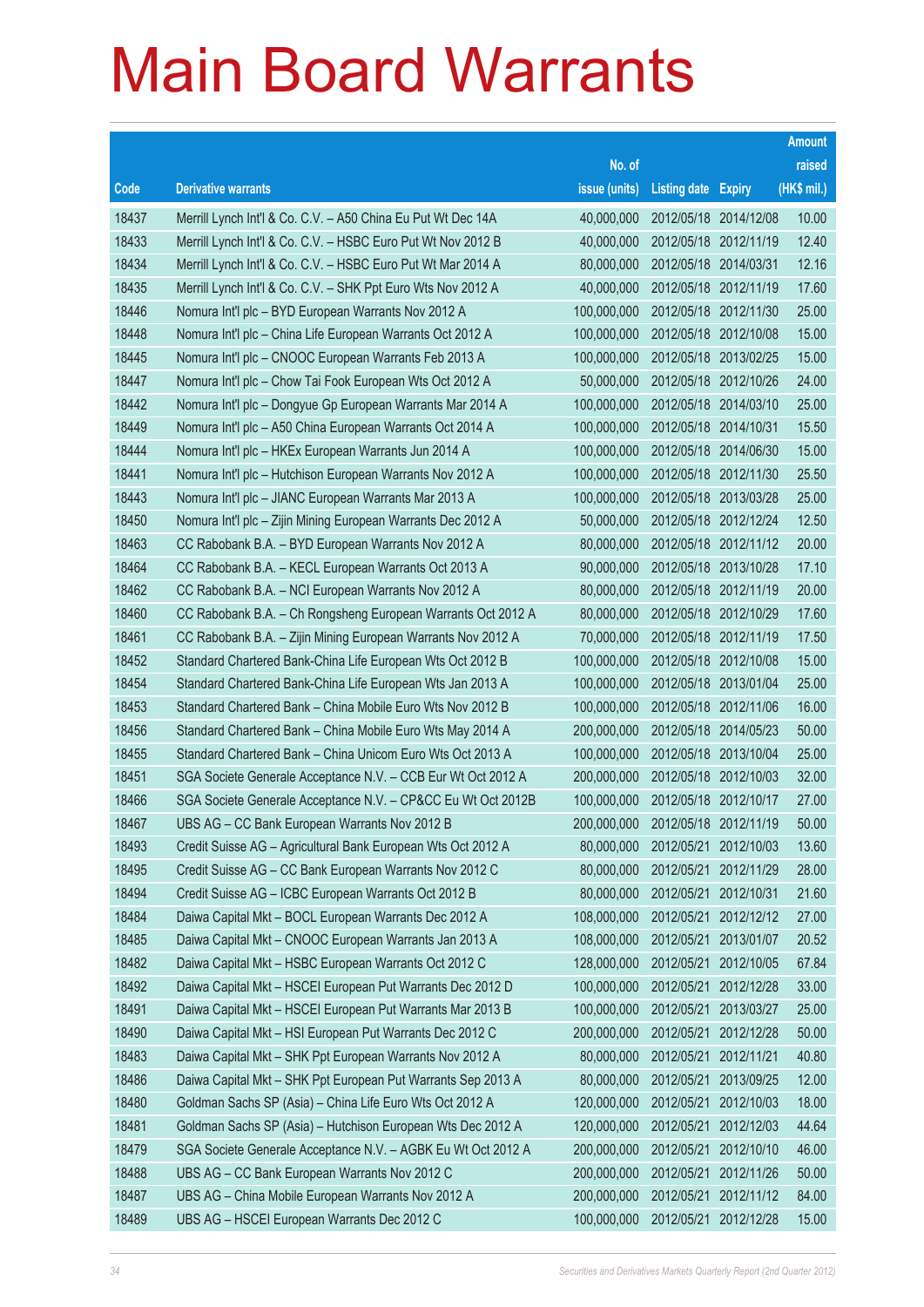|       |                                                              |               |                            | <b>Amount</b> |
|-------|--------------------------------------------------------------|---------------|----------------------------|---------------|
|       |                                                              | No. of        |                            | raised        |
| Code  | <b>Derivative warrants</b>                                   | issue (units) | <b>Listing date Expiry</b> | (HK\$ mil.)   |
| 18517 | Credit Suisse AG - BYD European Warrants Sep 2012 A          | 70,000,000    | 2012/05/22 2012/09/28      | 10.50         |
| 18514 | Credit Suisse AG - CNBM European Warrants Dec 2012 A         | 70,000,000    | 2012/05/22 2012/12/10      | 10.50         |
| 18518 | Credit Suisse AG - ChiUnicom European Warrants Dec 2012 A    | 70,000,000    | 2012/05/22 2012/12/03      | 12.60         |
| 18515 | Credit Suisse AG - ICBC European Warrants Aug 2012 B         | 70,000,000    | 2012/05/22 2012/08/31      | 17.50         |
| 18516 | Credit Suisse AG - ICBC European Put Warrants Oct 2012 C     | 70,000,000    | 2012/05/22 2012/10/11      | 10.50         |
| 18520 | Daiwa Capital Mkt - HSI European Warrants Mar 2013 B         | 200,000,000   | 2012/05/22 2013/03/27      | 56.00         |
| 18521 | Daiwa Capital Mkt - HSI European Warrants Mar 2013 C         | 200,000,000   | 2012/05/22 2013/03/27      | 70.00         |
| 18519 | Daiwa Capital Mkt - HSI European Put Warrants Dec 2012 D     | 200,000,000   | 2012/05/22 2012/12/28      | 50.00         |
| 18502 | Macquarie Bank Ltd. - Ch LongYuan European Wts Nov 2012 B    | 100,000,000   | 2012/05/22 2012/11/22      | 39.90         |
| 18503 | Macquarie Bank Ltd. - Yurun Food European Warrants Feb 2014A | 180,000,000   | 2012/05/22 2014/02/04      | 45.00         |
| 18498 | Merrill Lynch Int'l & Co. C.V. - CC Bank Euro Wts Nov 2012 B | 40,000,000    | 2012/05/22 2012/11/26      | 10.00         |
| 18500 | Merrill Lynch Int'l & Co. C.V. - CC Bank Euro Wts Dec 2012 A | 80,000,000    | 2012/05/22 2012/12/24      | 12.00         |
| 18497 | Merrill Lynch Int'l & Co. C.V. - HSBC Euro Wts Sep 2012 B    | 80,000,000    | 2012/05/22 2012/09/18      | 12.00         |
| 18496 | Merrill Lynch Int'l & Co. C.V. - HSI Euro Put Wts Feb 2013 A | 200,000,000   | 2012/05/22 2013/02/27      | 50.00         |
| 18499 | Merrill Lynch Int'l & Co. C.V. - ICBC Euro Wts Oct 2012 A    | 80,000,000    | 2012/05/22 2012/10/08      | 12.00         |
| 18509 | CC Rabobank B.A. - China Shenhua European Warrants Jan 2013A | 80,000,000    | 2012/05/22 2013/01/30      | 20.00         |
| 18512 | CC Rabobank B.A. - Gome European Warrants Dec 2012 A         | 100,000,000   | 2012/05/22 2012/12/27      | 23.00         |
| 18510 | CC Rabobank B.A. - Henderson Land Dev Euro Wts Dec 2012 A    | 70,000,000    | 2012/05/22 2012/12/28      | 21.70         |
| 18508 | CC Rabobank B.A. - Jiangxi Copper European Wts Mar 2013 A    | 100,000,000   | 2012/05/22 2013/03/27      | 25.00         |
| 18511 | CC Rabobank B.A. - Li & Fung European Warrants Jul 2013 A    | 100,000,000   | 2012/05/22 2013/07/30      | 25.00         |
| 18501 | Standard Chartered Bank - HSI European Warrants Sep 2012 B   | 200,000,000   | 2012/05/22 2012/09/27      | 30.40         |
| 18505 | UBS AG - BYD European Warrants Nov 2012 A                    | 100,000,000   | 2012/05/22 2012/11/26      | 25.00         |
| 18506 | UBS AG - CC Bank European Warrants Nov 2012 D                | 200,000,000   | 2012/05/22 2012/11/30      | 50.00         |
| 18504 | UBS AG - China Life European Warrants Sep 2012 D             | 200,000,000   | 2012/05/22 2012/09/17      | 30.00         |
| 18513 | UBS AG - China Shenhua European Warrants Jan 2013 A          | 100,000,000   | 2012/05/22 2013/01/14      | 25.00         |
| 18507 | UBS AG - GCL-Poly Energy European Warrants Dec 2012 A        | 100,000,000   | 2012/05/22 2012/12/17      | 25.00         |
| 18557 | BNP Paribas Arbit Issu B.V. - China Life Euro Wts Apr 2013 A | 200,000,000   | 2012/05/23 2013/04/02      | 50.00         |
| 18530 | Credit Suisse AG - Anhui Conch European Warrants Sep 2012 B  | 80,000,000    | 2012/05/23 2012/09/28      | 12.00         |
| 18549 | Credit Suisse AG - China Mobile European Warrants Sep 2012 D | 80,000,000    | 2012/05/23 2012/09/28      | 16.00         |
| 18551 | Credit Suisse AG - Sinopec Corp European Warrants Nov 2012 A | 80,000,000    | 2012/05/23 2012/11/30      | 20.00         |
| 18550 | Credit Suisse AG - China Tel European Warrants Oct 2012 A    | 80,000,000    | 2012/05/23 2012/10/11      | 16.00         |
| 18552 | Credit Suisse AG - HSI European Warrants Oct 2012 D          | 300,000,000   | 2012/05/23 2012/10/30      | 45.00         |
| 18553 | Credit Suisse AG - HSI European Warrants Oct 2012 E          | 300,000,000   | 2012/05/23 2012/10/30      | 45.00         |
| 18548 | Credit Suisse AG - Jiangxi Copper European Wts Mar 2013 A    | 80,000,000    | 2012/05/23 2013/03/28      | 12.00         |
| 18528 | Daiwa Capital Mkt - CCB European Warrants Oct 2012 A         | 128,000,000   | 2012/05/23 2012/10/09      | 44.80         |
| 18527 | Daiwa Capital Mkt - CNOOC European Put Warrants Nov 2012 A   | 80,000,000    | 2012/05/23 2012/11/21      | 12.00         |
| 18529 | Daiwa Capital Mkt - HSI European Warrants Jan 2013 A         | 200,000,000   | 2012/05/23 2013/01/30      | 50.00         |
| 18526 | Goldman Sachs SP (Asia) - CC Bank European Wts Dec 2012 B    | 120,000,000   | 2012/05/23 2012/12/24      | 40.08         |
| 18525 | Goldman Sachs SP (Asia) - HKEx European Warrants Nov 2013 A  | 120,000,000   | 2012/05/23 2013/11/28      | 23.04         |
| 18523 | Goldman Sachs SP (Asia) - HSI European Warrants Sep 2012 D   | 200,000,000   | 2012/05/23 2012/09/27      | 35.20         |
| 18524 | Goldman Sachs SP (Asia) - HSI European Put Wts Nov 2012 A    | 200,000,000   | 2012/05/23 2012/11/29      | 50.00         |
| 18532 | Goldman Sachs SP (Asia) - Tencent European Put Wt Sep 2012 B | 120,000,000   | 2012/05/23 2012/09/25      | 18.24         |
| 18534 | Macquarie Bank Ltd.-Agricultural Bk Euro Warrants Nov 2012 B | 150,000,000   | 2012/05/23 2012/11/23      | 39.00         |
| 18533 | Macquarie Bank Ltd. - CC Bank European Warrants Dec 2012 A   | 150,000,000   | 2012/05/23 2012/12/04      | 26.40         |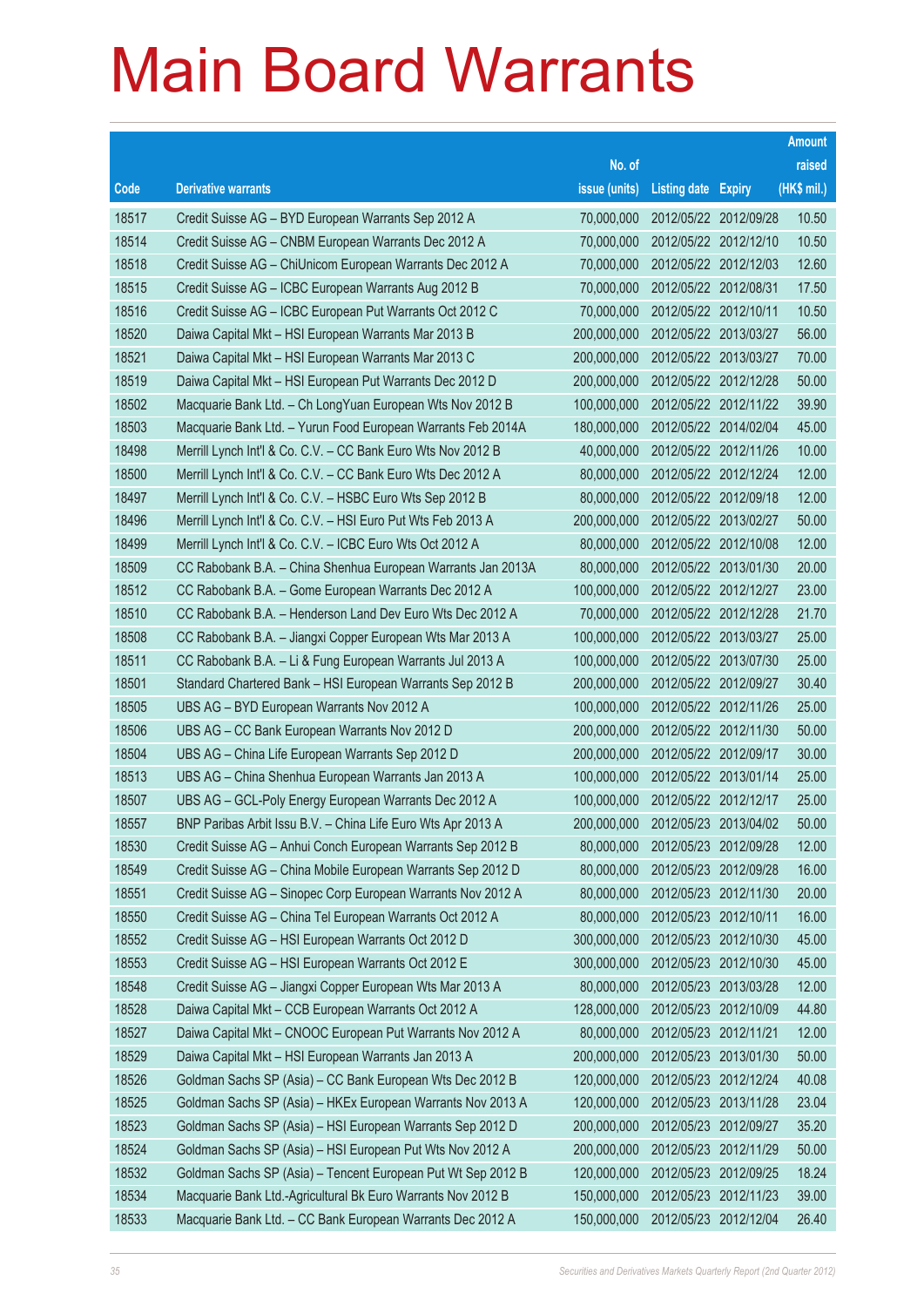|       |                                                               |               |                            | <b>Amount</b> |
|-------|---------------------------------------------------------------|---------------|----------------------------|---------------|
|       |                                                               | No. of        |                            | raised        |
| Code  | <b>Derivative warrants</b>                                    | issue (units) | <b>Listing date Expiry</b> | (HK\$ mil.)   |
| 18540 | Macquarie Bank Ltd. - Minsheng Bank European Wts Dec 2012 A   | 120,000,000   | 2012/05/23 2012/12/04      | 41.16         |
| 18536 | Macquarie Bank Ltd. - CNBM European Warrants Dec 2012 A       | 180,000,000   | 2012/05/23 2012/12/04      | 27.00         |
| 18542 | Macquarie Bank Ltd. - China Unicom European Wts Apr 2013 A    | 200,000,000   | 2012/05/23 2013/04/03      | 50.00         |
| 18541 | Macquarie Bank Ltd. - China Unicom European Wts Sep 2013 B    | 200,000,000   | 2012/05/23 2013/09/03      | 50.00         |
| 18535 | Macquarie Bank Ltd. - Foxconn European Warrants Nov 2012 B    | 100,000,000   | 2012/05/23 2012/11/05      | 27.60         |
| 18537 | Macquarie Bank Ltd. - ICBC European Warrants Dec 2012 B       | 150,000,000   | 2012/05/23 2012/12/04      | 37.50         |
| 18539 | Macquarie Bank Ltd. - New World Dev European Wts Dec 2012 A   | 100,000,000   | 2012/05/23 2012/12/04      | 36.60         |
| 18538 | Macquarie Bank Ltd. - Yanzhou Coal European Wts Jun 2013 A    | 180,000,000   | 2012/05/23 2013/06/04      | 45.00         |
| 18561 | Merrill Lynch Int'l & Co. C.V. - CC Bank Euro Wts Dec 2012 B  | 40,000,000    | 2012/05/23 2012/12/03      | 10.80         |
| 18558 | Merrill Lynch Int'l & Co. C.V. - HSBC Euro Wts Sep 2012 C     | 70,000,000    | 2012/05/23 2012/09/13      | 15.96         |
| 18559 | Merrill Lynch Int'l & Co. C.V. - Tencent Euro Wts Nov 2012 A  | 70,000,000    | 2012/05/23 2012/11/26      | 14.84         |
| 18560 | Merrill Lynch Int'l & Co. C.V. - Tencent Euro Wts Dec 2012 A  | 70,000,000    | 2012/05/23 2012/12/03      | 11.41         |
| 18554 | SGA Societe Generale Acceptance N.V. - CCB Eur Wt Dec 2012 A  | 200,000,000   | 2012/05/23 2012/12/03      | 70.00         |
| 18522 | SGA Societe Generale Acceptance N.V. - HSI Eur Wt Oct 2012 D  | 300,000,000   | 2012/05/23 2012/10/30      | 45.00         |
| 18556 | SGA Societe Generale Acceptance N.V. - HSI Eur Wt Oct 2012 E  | 300,000,000   | 2012/05/23 2012/10/30      | 45.00         |
| 18555 | SGA Societe Generale Acceptance N.V. - ICBC Eu Wt Oct 2012 C  | 200,000,000   | 2012/05/23 2012/10/22      | 40.00         |
| 18564 | UBS AG - Agricultural Bank European Warrants Oct 2012 A       | 100,000,000   | 2012/05/23 2012/10/03      | 16.00         |
| 18567 | UBS AG - CC Bank European Warrants Sep 2012 C                 | 200,000,000   | 2012/05/23 2012/09/24      | 52.00         |
| 18547 | UBS AG - China Life European Warrants Nov 2012 A              | 300,000,000   | 2012/05/23 2012/11/26      | 75.00         |
| 18562 | UBS AG - CNOOC European Warrants Apr 2013 A                   | 200,000,000   | 2012/05/23 2013/04/29      | 50.00         |
| 18565 | UBS AG - Sinopec Corp European Warrants Nov 2012 A            | 100,000,000   | 2012/05/23 2012/11/26      | 33.00         |
| 18563 | UBS AG - China Tel European Warrants Nov 2012 B               | 100,000,000   | 2012/05/23 2012/11/26      | 25.00         |
| 18543 | UBS AG - HKEx European Warrants Dec 2012 B                    | 300,000,000   | 2012/05/23 2012/12/11      | 48.00         |
| 18544 | UBS AG - HKEx European Warrants Mar 2013 A                    | 300,000,000   | 2012/05/23 2013/03/28      | 75.00         |
| 18545 | UBS AG - HSI European Warrants Oct 2012 B                     | 300,000,000   | 2012/05/23 2012/10/30      | 48.00         |
| 18546 | UBS AG - HSI European Warrants Oct 2012 C                     | 300,000,000   | 2012/05/23 2012/10/30      | 45.00         |
| 18568 | UBS AG - HSI European Put Warrants Dec 2012 E                 | 300,000,000   | 2012/05/23 2012/12/28      | 75.00         |
| 18566 | UBS AG - Hutchison European Warrants Nov 2012 A               | 200,000,000   | 2012/05/23 2012/11/26      | 94.00         |
| 18571 | Goldman Sachs SP (Asia) - BOCL European Warrants Dec 2012 A   | 120,000,000   | 2012/05/24 2012/12/24      | 18.00         |
| 18569 | Goldman Sachs SP (Asia) - CNOOC European Warrants Aug 2012 A  | 120,000,000   | 2012/05/24 2012/08/27      | 18.00         |
| 18570 | Goldman Sachs SP (Asia) - China Shenhua Euro Wts Mar 2013 A   | 120,000,000   | 2012/05/24 2013/03/25      | 18.60         |
| 18572 | Goldman Sachs SP (Asia) - HSBC European Warrants Sep 2012 C   | 120,000,000   | 2012/05/24 2012/09/10      | 57.96         |
| 18579 | Macquarie Bank Ltd. - China Life European Wts Dec 2012 A      | 200,000,000   | 2012/05/24 2012/12/04      | 30.00         |
| 18581 | Macquarie Bank Ltd. - China Unicom Euro Put Wts Jun 2013 A    | 200,000,000   | 2012/05/24 2013/06/04      | 50.00         |
| 18580 | Standard Chartered Bank - ICBC European Warrants Oct 2012 A   | 100,000,000   | 2012/05/24 2012/10/25      | 26.00         |
| 18577 | SGA Societe Generale Acceptance N.V. - BOCL Eu Wt Oct 2012 B  | 100,000,000   | 2012/05/24 2012/10/10      | 15.00         |
| 18576 | SGA Societe Generale Acceptance N.V. - Shenhua Eu Wt Jan 13 A | 100,000,000   | 2012/05/24 2013/01/30      | 25.00         |
| 18575 | SGA Societe Generale Acceptance N.V.-ChiUnicom Eu Wts May13A  | 150,000,000   | 2012/05/24 2013/05/29      | 24.00         |
| 18573 | SGA Societe Generale Acceptance N.V. - HKEx Eu Wt Dec 2012 A  | 300,000,000   | 2012/05/24 2012/12/12      | 45.00         |
| 18578 | SGA Societe Generale Acceptance N.V. - HKEx Eu Wt Nov 2013 A  | 300,000,000   | 2012/05/24 2013/11/27      | 57.00         |
| 18574 | SGA Societe Generale Acceptance N.V. - Tencent Eu Wt Dec 12 B | 300,000,000   | 2012/05/24 2012/12/10      | 78.00         |
| 18583 | UBS AG - AIA European Warrants Sep 2012 C                     | 200,000,000   | 2012/05/24 2012/09/17      | 30.00         |
| 18584 | UBS AG - HSI European Warrants Oct 2012 D                     | 300,000,000   | 2012/05/24 2012/10/30      | 45.00         |
| 18582 | UBS AG - SPDR Gold Trust European Warrants Nov 2012 A         | 100,000,000   | 2012/05/24 2012/11/26      | 72.00         |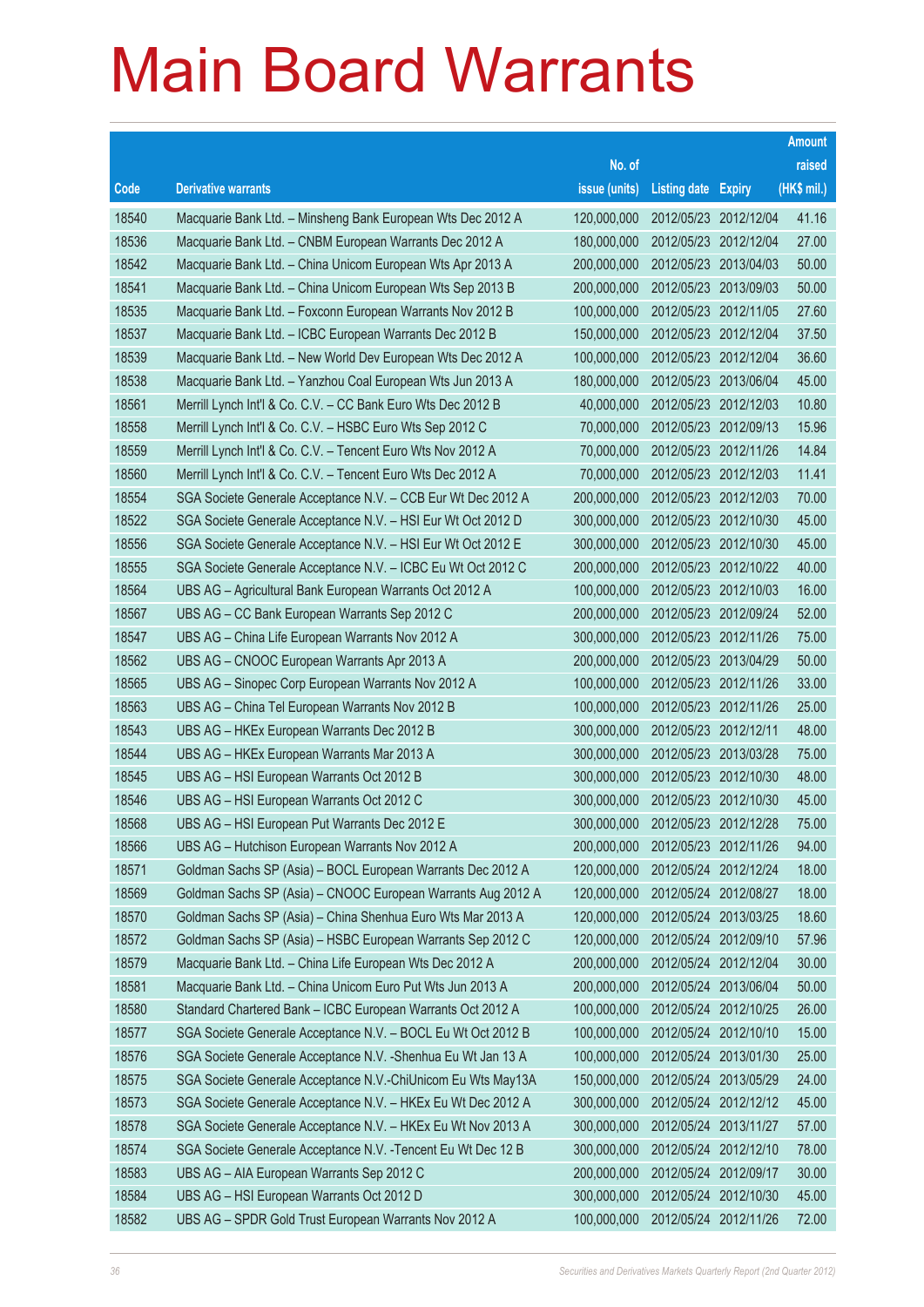|         |                                                               |               |                            | <b>Amount</b> |
|---------|---------------------------------------------------------------|---------------|----------------------------|---------------|
|         |                                                               | No. of        |                            | raised        |
| Code    | <b>Derivative warrants</b>                                    | issue (units) | <b>Listing date Expiry</b> | (HK\$ mil.)   |
| 18604   | BNP Paribas Arbit Issu B.V. - BOCL European Wts Jan 2013 A    | 200,000,000   | 2012/05/25 2013/01/03      | 30.00         |
| 18599   | Daiwa Capital Mkt - China Life European Warrants Sep 2012 C   | 138,000,000   | 2012/05/25 2012/09/24      | 20.70         |
| 18600   | Daiwa Capital Mkt - China Life European Warrants Oct 2012 C   | 138,000,000   | 2012/05/25 2012/10/22      | 34.50         |
| 18612   | Daiwa Capital Mkt - HSCEI European Put Warrants Dec 2012 E    | 100,000,000   | 2012/05/25 2012/12/28      | 15.00         |
| 18613   | Daiwa Capital Mkt - HSI European Put Warrants Dec 2012 E      | 200,000,000   | 2012/05/25 2012/12/28      | 50.00         |
| 18614   | Daiwa Capital Mkt - HSI European Put Warrants Mar 2013 D      | 200,000,000   | 2012/05/25 2013/03/27      | 50.00         |
| 18585   | Goldman Sachs SP (Asia) - China Life Euro Wts Sep 2012 C      | 120,000,000   | 2012/05/25 2012/09/24      | 18.00         |
| 18593   | Macquarie Bank Ltd. - China Coal European Wts Dec 2012 A      | 100,000,000   | 2012/05/25 2012/12/04      | 25.00         |
| 18594   | Macquarie Bank Ltd. - Cheung Kong European Wts Dec 2012 A     | 200,000,000   | 2012/05/25 2012/12/04      | 78.40         |
| 18601   | Macquarie Bank Ltd. - China Shenhua European Wts Feb 2013 A   | 180,000,000   | 2012/05/25 2013/02/04      | 45.00         |
| 18586   | Macquarie Bank Ltd. - Evergrande European Wts Nov 2012 A      | 100,000,000   | 2012/05/25 2012/11/26      | 25.00         |
| 18592   | Macquarie Bank Ltd. - HSBC European Warrants Jan 2013 A       | 200,000,000   | 2012/05/25 2013/01/03      | 50.00         |
| 18591   | Macquarie Bank Ltd. - Hutchison European Warrants Dec 2012 B  | 180,000,000   | 2012/05/25 2012/12/04      | 46.44         |
| 18590   | Macquarie Bank Ltd. - Ping An European Warrants Dec 2012 C    | 180,000,000   | 2012/05/25 2012/12/04      | 61.20         |
| 18595   | Macquarie Bank Ltd. - SHK Ppt European Warrants Dec 2012 A    | 200,000,000   | 2012/05/25 2012/12/04      | 97.00         |
| 18607   | Merrill Lynch Int'l & Co. C.V. - BOCL European Wt Dec 2012 A  | 70,000,000    | 2012/05/25 2012/12/17      | 10.78         |
| 18610   | Merrill Lynch Int'l & Co. C.V. - CC Bank Euro Wts Sep 2012 B  | 60,000,000    | 2012/05/25 2012/09/24      | 13.32         |
| 18611   | Merrill Lynch Int'l & Co. C.V. - HSBC Euro Wts Sep 2012 D     | 80,000,000    | 2012/05/25 2012/09/03      | 18.96         |
| 18605   | Merrill Lynch Int'l & Co. C.V. - HSBC Euro Put Wt Nov 2012 C  | 60,000,000    | 2012/05/25 2012/11/26      | 15.30         |
| 18606   | Merrill Lynch Int'l & Co. C.V. - HSI Euro Put Wts Aug 2012 E  | 100,000,000   | 2012/05/25 2012/08/30      | 15.00         |
| 18609   | Merrill Lynch Int'l & Co. C.V. - ICBC Euro Wts Oct 2012 B     | 70,000,000    | 2012/05/25 2012/10/15      | 10.92         |
| 18608   | Merrill Lynch Int'l & Co. C.V. - ICBC Euro Wts Nov 2012 B     | 60,000,000    | 2012/05/25 2012/11/26      | 11.40         |
| 18615   | Merrill Lynch Int'l & Co. C.V. - Tencent Eu Put Wt Mar 2013A  | 80,000,000    | 2012/05/25 2013/03/04      | 20.00         |
| 18587   | Standard Chartered Bank - HSBC European Warrants Dec 2012 A   | 100,000,000   | 2012/05/25 2012/12/28      | 25.00         |
| 18597   | Standard Chartered Bank - HSI European Warrants Dec 2012 A    | 200,000,000   | 2012/05/25 2012/12/28      | 50.00         |
| 18588   | Standard Chartered Bank - Ping An European Wts Feb 2013 A     | 100,000,000   | 2012/05/25 2013/02/06      | 32.00         |
| 18602   | SGA Societe Generale Acceptance N.V. - CLife Eu Wt Sep 2012A  | 300,000,000   | 2012/05/25 2012/09/26      | 45.00         |
| 18603   | SGA Societe Generale Acceptance N.V. - HSBC Eu Wt Sep 2012 B  | 300,000,000   | 2012/05/25 2012/09/05      | 66.00         |
| 18596   | SGA Societe Generale Acceptance N.V. - HSI Eur Wt Oct 2012 F  | 300,000,000   | 2012/05/25 2012/10/30      | 48.00         |
| 18589   | SGA Societe Generale Acceptance N.V. - HSI Eu Put Wt Nov 12 A | 300,000,000   | 2012/05/25 2012/11/29      | 84.00         |
| 18620   | UBS AG - CC Bank European Warrants Dec 2012 A                 | 200,000,000   | 2012/05/25 2012/12/10      | 74.00         |
| 18616   | UBS AG - China Life European Warrants Dec 2012 C              | 300,000,000   | 2012/05/25 2012/12/10      | 75.00         |
| 18624   | UBS AG - China Mobile European Warrants Oct 2012 C            | 200,000,000   | 2012/05/25 2012/10/22      | 52.00         |
| 18625   | UBS AG - Evergrande European Warrants Sep 2012 A              | 100,000,000   | 2012/05/25 2012/09/10      | 28.00         |
| 18618   | UBS AG - HSBC European Warrants Sep 2012 C                    | 200,000,000   | 2012/05/25 2012/09/24      | 66.00         |
| 18623   | UBS AG - HSCEI European Put Warrants Dec 2012 D               | 100,000,000   | 2012/05/25 2012/12/28      | 15.00         |
| 18622   | UBS AG - HSI European Warrants Oct 2012 E                     | 300,000,000   | 2012/05/25 2012/10/30      | 79.50         |
| 18598   | UBS AG - HSI European Warrants Nov 2012 B                     | 300,000,000   | 2012/05/25 2012/11/29      | 75.00         |
| 18621   | UBS AG - HSI European Put Warrants Aug 2012 I                 | 300,000,000   | 2012/05/25 2012/08/30      | 45.00         |
| 18619   | UBS AG - ICBC European Warrants Aug 2012 D                    | 100,000,000   | 2012/05/25 2012/08/28      | 15.00         |
| 23045 # | CC Rabobank B.A. - CC Bank European Warrants Nov 2012         | 600,000,000   | 2012/05/25 2012/11/05      | 10.20         |
| 18631   | Credit Suisse AG - HSI European Put Warrants Dec 2012 A       | 300,000,000   | 2012/05/28 2012/12/28      | 75.00         |
| 18632   | Credit Suisse AG - HSI European Put Warrants Dec 2012 B       | 300,000,000   | 2012/05/28 2012/12/28      | 45.00         |
| 18633   | Daiwa Capital Mkt - CCB European Put Warrants Sep 2012 E      | 80,000,000    | 2012/05/28 2012/09/10      | 28.00         |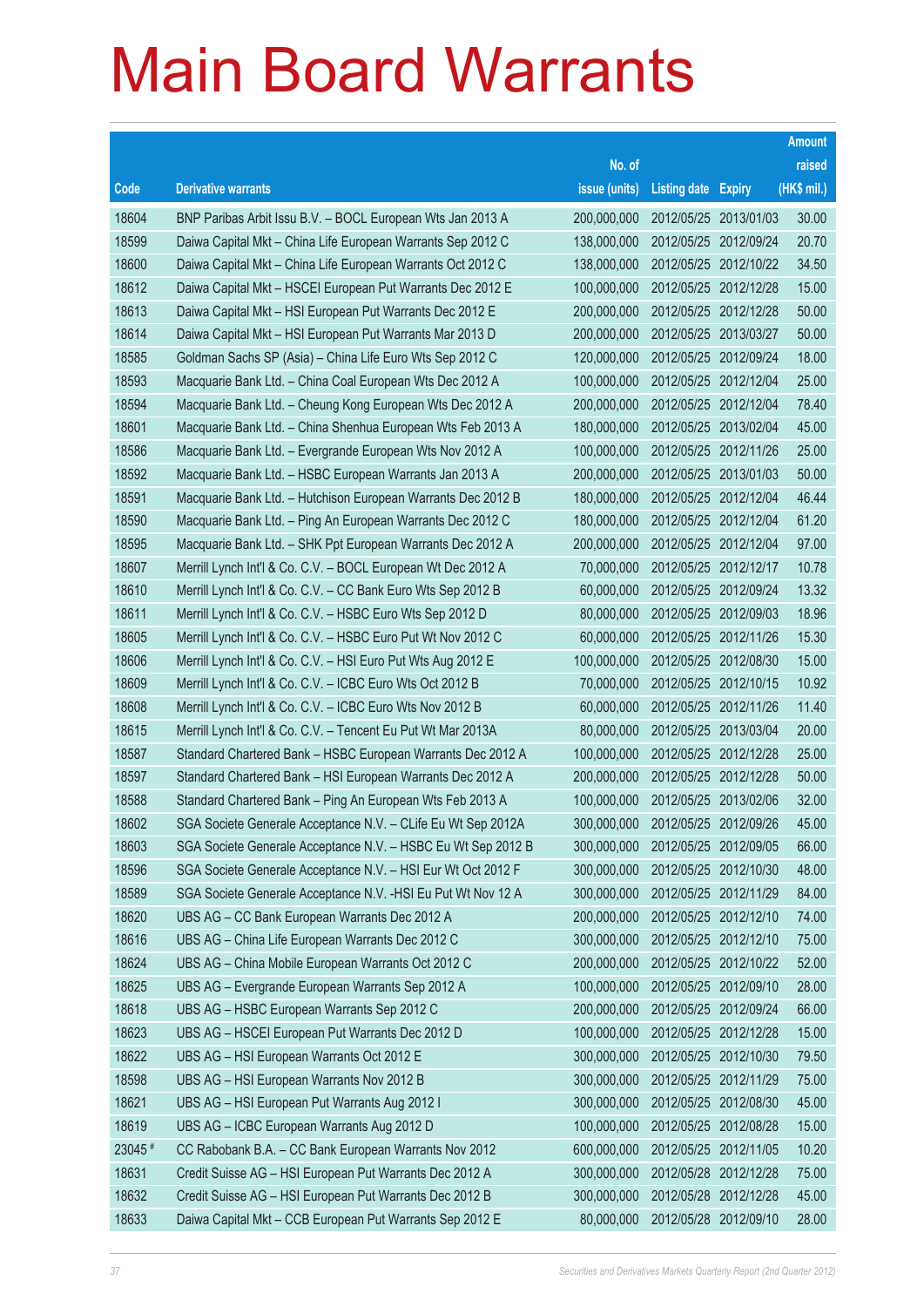|         |                                                               |               |                            |            | <b>Amount</b> |
|---------|---------------------------------------------------------------|---------------|----------------------------|------------|---------------|
|         |                                                               | No. of        |                            |            | raised        |
| Code    | <b>Derivative warrants</b>                                    | issue (units) | <b>Listing date Expiry</b> |            | (HK\$ mil.)   |
| 18634   | Daiwa Capital Mkt - HSBC European Put Warrants Dec 2012 B     | 98,000,000    | 2012/05/28 2012/12/03      |            | 24.50         |
| 18636   | Goldman Sachs SP (Asia) - BYD European Warrants Sep 2012 A    | 120,000,000   | 2012/05/28 2012/09/24      |            | 18.24         |
| 18637   | Goldman Sachs SP (Asia)-Sinopec Corp European Wts Oct 2012 A  | 120,000,000   | 2012/05/28 2012/10/22      |            | 26.16         |
| 18638   | Goldman Sachs SP (Asia) - China Shenhua Euro Wts Jan 2013 A   | 120,000,000   | 2012/05/28 2013/01/28      |            | 30.72         |
| 18628   | Goldman Sachs SP (Asia) - HKEx European Put Wts Dec 2013 A    | 120,000,000   | 2012/05/28 2013/12/09      |            | 24.84         |
| 18627   | Goldman Sachs SP (Asia) - HSBC European Put Wts Sep 2012 D    | 120,000,000   | 2012/05/28 2012/09/03      |            | 23.76         |
| 18626   | Standard Chartered Bank - HSI European Put Wts Dec 2012 B     | 200,000,000   | 2012/05/28 2012/12/28      |            | 50.00         |
| 18629   | SGA Societe Generale Acceptance N.V. - A50 Ch Eu Wt Jul 13 A  | 300,000,000   | 2012/05/28 2013/07/29      |            | 45.00         |
| 18630   | SGA Societe Generale Acceptance N.V. - Petch Eu Wt Oct 2013A  | 500,000,000   | 2012/05/28 2013/10/28      |            | 80.00         |
| 18635   | SGA Societe Generale Acceptance N.V. - Petch Eu Wt Dec 2013A  | 500,000,000   | 2012/05/28 2013/12/23      |            | 75.00         |
| 18642   | BOCI Asia Ltd. - BOCL European Warrants Jan 2013 A            | 100,000,000   | 2012/05/29 2013/01/09      |            | 15.00         |
| 18643   | BOCI Asia Ltd. - CC Bank European Warrants Dec 2012 A         | 100,000,000   | 2012/05/29 2012/12/05      |            | 16.00         |
| 18640   | BOCI Asia Ltd. - China Life European Warrants Jan 2013 A      | 100,000,000   | 2012/05/29 2013/01/04      |            | 16.00         |
| 18639   | BOCI Asia Ltd. - China Mobile European Warrants Dec 2012 A    | 100,000,000   | 2012/05/29 2012/12/24      |            | 22.50         |
| 18641   | BOCI Asia Ltd. - ICBC European Warrants Dec 2012 A            | 100,000,000   | 2012/05/29 2012/12/03      |            | 25.00         |
| 18657   | Credit Suisse AG - China Mobile European Warrants Aug 2012 B  | 100,000,000   | 2012/05/29 2012/08/31      |            | 23.00         |
| 18658   | Credit Suisse AG - China Mobile European Put Wts Oct 2012 B   | 100,000,000   | 2012/05/29 2012/10/26      |            | 17.00         |
| 18655   | Credit Suisse AG - HSBC European Wts Oct 2012 A               | 100,000,000   | 2012/05/29 2012/10/31      |            | 25.00         |
| 18656   | Credit Suisse AG - HSBC European Put Warrants Sep 2012 D      | 100,000,000   | 2012/05/29                 | 2012/09/10 | 21.00         |
| 18661   | Credit Suisse AG - HSI European Warrants Dec 2012 D           | 300,000,000   | 2012/05/29 2012/12/28      |            | 75.00         |
| 18649   | Credit Suisse AG - HSI European Put Warrants Dec 2012 C       | 300,000,000   | 2012/05/29 2012/12/28      |            | 75.00         |
| 18660   | Credit Suisse AG - Tencent Holdings European Wts Dec 2012 C   | 100,000,000   | 2012/05/29 2012/12/24      |            | 20.00         |
| 18659   | Credit Suisse AG - Tencent Holdings European Wts Jan 2013 A   | 100,000,000   | 2012/05/29                 | 2013/01/31 | 22.00         |
| 18662   | Credit Suisse AG - Tencent Holdings Euro Put Wts Oct 2012 E   | 100,000,000   | 2012/05/29 2012/10/08      |            | 15.00         |
| 18650   | Goldman Sachs SP (Asia) - Angang Steel Euro Wts Jan 2013 A    | 120,000,000   | 2012/05/29 2013/01/21      |            | 38.76         |
| 18653   | Goldman Sachs SP (Asia) - Ch COSCO European Wts Dec 2012 A    | 120,000,000   | 2012/05/29 2012/12/24      |            | 35.76         |
| 18651   | Goldman Sachs SP (Asia) - CITIC Bank European Wts Apr 2013 A  | 120,000,000   | 2012/05/29                 | 2013/04/29 | 36.24         |
| 18654   | Goldman Sachs SP (Asia) - Galaxy Ent Euro Wts Jan 2013 A      | 120,000,000   | 2012/05/29 2013/01/28      |            | 31.68         |
| 18652   | Goldman Sachs SP (Asia) - Yurun Food European Wts Dec 2013 A  | 120,000,000   | 2012/05/29 2013/12/23      |            | 30.00         |
| 18648   | Standard Chartered Bank - China Shenhua Euro Wts Mar 2013 A   | 100,000,000   | 2012/05/29 2013/03/04      |            | 25.00         |
| 18647   | Standard Chartered Bank - CTel European Warrants Nov 2012 A   | 100,000,000   | 2012/05/29 2012/11/12      |            | 15.00         |
| 18646   | SGA Societe Generale Acceptance N.V. - CNOOC Eu Wt Dec 2012A  | 300,000,000   | 2012/05/29 2012/12/19      |            | 45.00         |
| 18645   | SGA Societe Generale Acceptance N.V. - CNOOC Eu Wt Mar 2013A  | 300,000,000   | 2012/05/29 2013/03/04      |            | 75.00         |
| 18644   | SGA Societe Generale Acceptance N.V. - HSI Eu Put Wt Nov 12 B | 300,000,000   | 2012/05/29 2012/11/29      |            | 75.00         |
| 17047 # | Daiwa Capital Mkt - Tencent Holdings Euro Put Wts Sep 2012    | 128,000,000   | 2012/05/29 2012/09/03      |            | 14.98         |
| 18675   | BOCI Asia Ltd. - Anhui Conch European Warrants Dec 2012 A     | 100,000,000   | 2012/05/30 2012/12/10      |            | 18.00         |
| 18676   | BOCI Asia Ltd. - Ch Overseas European Warrants Feb 2013 A     | 100,000,000   | 2012/05/30 2013/02/21      |            | 15.00         |
| 18674   | BOCI Asia Ltd. - Ping An European Warrants Oct 2012 A         | 100,000,000   | 2012/05/30 2012/10/03      |            | 22.00         |
| 18666   | Goldman Sachs SP (Asia) - Anhui Conch European Wts Jan 2013A  | 120,000,000   | 2012/05/30 2013/01/14      |            | 34.56         |
| 18664   | Goldman Sachs SP (Asia) - CC Bank European Wts Dec 2012 C     | 120,000,000   | 2012/05/30 2012/12/10      |            | 37.56         |
| 18663   | Goldman Sachs Sp (Asia) - ICBC European Warrants Sep 2012 A   | 120,000,000   | 2012/05/30 2012/09/03      |            | 26.40         |
| 18665   | Goldman Sachs Sp (Asia) - ICBC European Warrants Jan 2013 A   | 120,000,000   | 2012/05/30 2013/01/14      |            | 30.48         |
| 18667   | Goldman Sachs SP (Asia) - ZTE European Warrants Jun 2013 A    | 120,000,000   | 2012/05/30 2013/06/24      |            | 32.04         |
| 18668   | HK Bank - HSI European Warrants Oct 2012 A                    | 200,000,000   | 2012/05/30 2012/10/30      |            | 30.00         |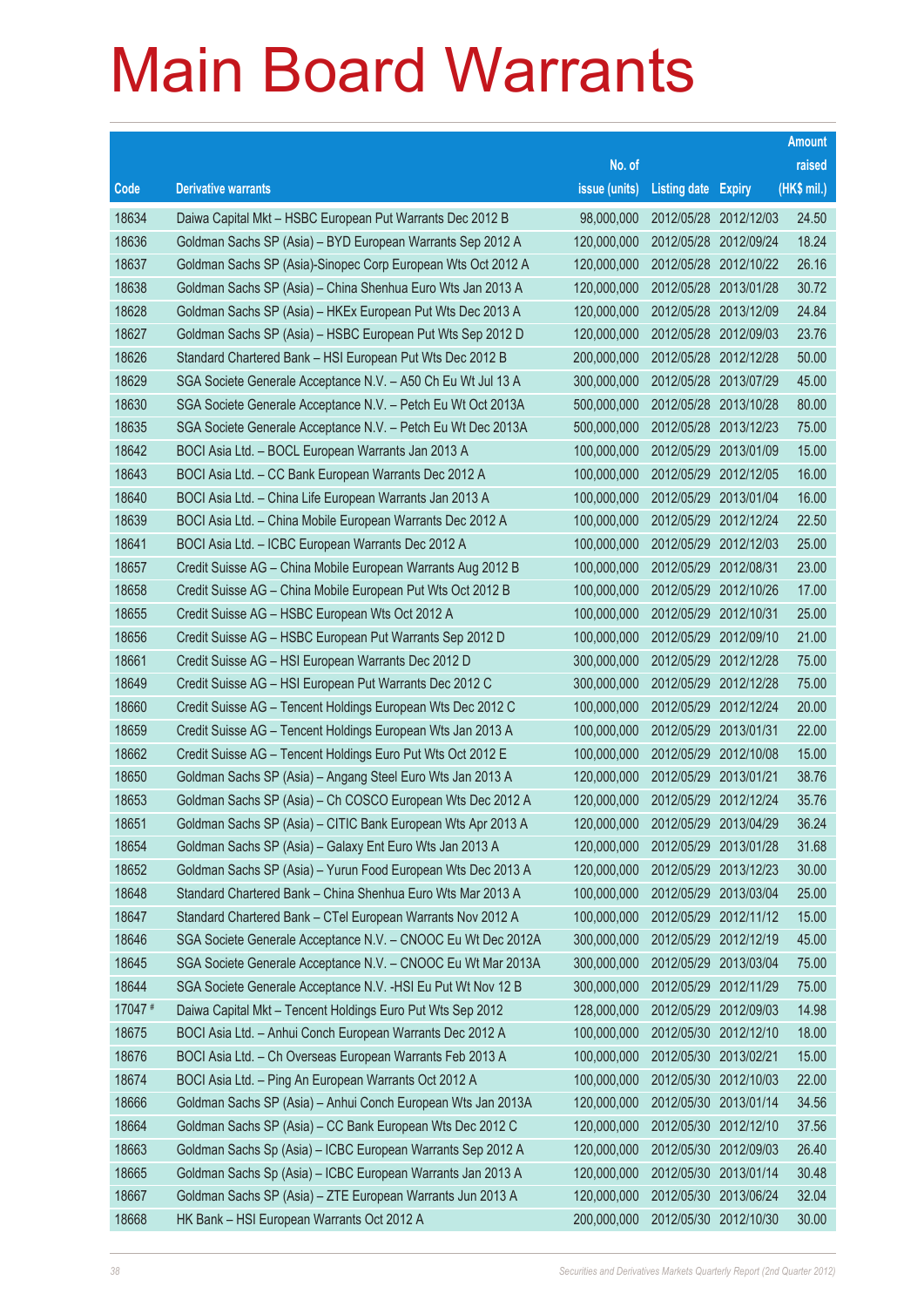|       |                                                               |               |                            |            | <b>Amount</b> |
|-------|---------------------------------------------------------------|---------------|----------------------------|------------|---------------|
|       |                                                               | No. of        |                            |            | raised        |
| Code  | <b>Derivative warrants</b>                                    | issue (units) | <b>Listing date Expiry</b> |            | (HK\$ mil.)   |
| 18669 | HK Bank - HSI European Warrants Dec 2012 D                    | 200,000,000   | 2012/05/30 2012/12/28      |            | 30.00         |
| 18670 | HK Bank - HSI European Put Warrants Dec 2012 E                | 200,000,000   | 2012/05/30 2012/12/28      |            | 30.00         |
| 18683 | Macquarie Bank Ltd. - Galaxy Ent European Wts Dec 2012 A      | 180,000,000   | 2012/05/30 2012/12/04      |            | 45.00         |
| 18682 | Macquarie Bank Ltd. - Sands China European Wts Dec 2012 A     | 180,000,000   | 2012/05/30 2012/12/04      |            | 45.00         |
| 18680 | CC Rabobank B.A. - Anhui Conch European Warrants Dec 2012 A   | 80,000,000    | 2012/05/30 2012/12/10      |            | 20.00         |
| 18681 | CC Rabobank B.A. - Ch Comm Cons European Warrants Dec 2012 A  | 80,000,000    | 2012/05/30 2012/12/10      |            | 40.00         |
| 18677 | CC Rabobank B.A. - Sinopec Corp European Warrants Dec 2012 A  | 80,000,000    | 2012/05/30 2012/12/17      |            | 24.00         |
| 18679 | CC Rabobank B.A. - China Tel European Warrants Oct 2012 A     | 80,000,000    | 2012/05/30 2012/10/11      |            | 12.00         |
| 18678 | CC Rabobank B.A. - GAC European Warrants Dec 2012 A           | 50,000,000    | 2012/05/30 2012/12/03      |            | 30.00         |
| 18671 | Standard Chartered Bank - China Coal European Wts Apr 2013 A  | 50,000,000    | 2012/05/30 2013/04/12      |            | 22.00         |
| 18672 | Standard Chartered Bank - YZ Coal European Warrants Aug 2013A | 100,000,000   | 2012/05/30 2013/08/27      |            | 15.00         |
| 18673 | Standard Chartered Bank - YZ Coal European Warrants Dec 2013A | 100,000,000   | 2012/05/30 2013/12/03      |            | 25.00         |
| 18687 | SGA Societe Generale Acceptance N.V. - HWL Eur Wt Dec 2012 A  | 150,000,000   | 2012/05/30 2012/12/03      |            | 66.00         |
| 18689 | UBS AG - Minsheng Bank European Warrants Nov 2012 A           | 100,000,000   | 2012/05/30 2012/11/30      |            | 36.00         |
| 18684 | UBS AG - A50 China European Warrants Sep 2014 A               | 300,000,000   | 2012/05/30 2014/09/15      |            | 51.00         |
| 18688 | UBS AG - HSCEI European Warrants Nov 2012 A                   | 100,000,000   | 2012/05/30 2012/11/29      |            | 15.00         |
| 18685 | UBS AG - ICBC European Warrants Oct 2012 B                    | 100,000,000   | 2012/05/30 2012/10/08      |            | 15.00         |
| 18686 | UBS AG - PetroChina European Warrants Dec 2013 A              | 200,000,000   | 2012/05/30 2013/12/20      |            | 30.00         |
| 18690 | UBS AG - Yanzhou Coal European Wts Jun 2013 A                 | 100,000,000   | 2012/05/30 2013/06/17      |            | 25.00         |
| 18698 | BOCI Asia Ltd. - China Shenhua European Warrants Apr 2013 A   | 100,000,000   | 2012/05/31 2013/04/03      |            | 18.00         |
| 18697 | BOCI Asia Ltd. - Li & Fung European Warrants Jul 2013 A       | 100,000,000   | 2012/05/31                 | 2013/07/02 | 25.00         |
| 18714 | Credit Suisse AG - AIA European Warrants Oct 2012 C           | 100,000,000   | 2012/05/31 2012/10/29      |            | 20.00         |
| 18716 | Credit Suisse AG - China Mobile European Warrants Sep 2012 E  | 100,000,000   | 2012/05/31                 | 2012/09/28 | 32.00         |
| 18715 | Credit Suisse AG - China Shenhua European Wts Jan 2013 A      | 100,000,000   | 2012/05/31 2013/01/07      |            | 15.00         |
| 18713 | Credit Suisse AG - Ping An European Warrants Oct 2012 B       | 100,000,000   | 2012/05/31                 | 2012/10/29 | 15.00         |
| 18702 | Goldman Sachs SP (Asia) - China Mobile Euro Wts Sep 2012 D    | 120,000,000   | 2012/05/31 2012/09/24      |            | 52.32         |
| 18700 | Goldman Sachs SP (Asia) – CPIC European Warrants Dec 2012 A   | 120,000,000   | 2012/05/31 2012/12/17      |            | 30.24         |
| 18699 | Goldman Sachs SP (Asia) - China Tel European Wts Dec 2012 A   | 120,000,000   | 2012/05/31 2012/12/24      |            | 32.16         |
| 18701 | Goldman Sachs SP (Asia) - Hutchison European Wts Dec 2012 B   | 120,000,000   | 2012/05/31                 | 2012/12/31 | 59.76         |
| 18703 | Goldman Sachs SP (Asia) - Sands China Eur Put Wts Dec 2012 A  | 120,000,000   | 2012/05/31 2012/12/27      |            | 51.24         |
| 18696 | Macquarie Bank Ltd. - Want Want China European Wts Apr 2014 B | 180,000,000   | 2012/05/31                 | 2014/04/02 | 45.00         |
| 18710 | CC Rabobank B.A. - China Railway European Wts Dec 2012 A      | 80,000,000    | 2012/05/31 2012/12/03      |            | 20.00         |
| 18709 | CC Rabobank B.A. - GCL-Poly Energy European Wts Dec 2012 A    | 100,000,000   | 2012/05/31                 | 2012/12/10 | 21.00         |
| 18707 | CC Rabobank B.A. - Galaxy Ent European Warrants Dec 2012 B    | 100,000,000   | 2012/05/31 2012/12/03      |            | 25.00         |
| 18706 | CC Rabobank B.A. - Galaxy Ent European Put Wts Dec 2012 A     | 100,000,000   | 2012/05/31                 | 2012/12/03 | 25.00         |
| 18708 | CC Rabobank B.A. - SJM Holdings European Warrants May 2013 A  | 100,000,000   | 2012/05/31                 | 2013/05/13 | 25.00         |
| 18704 | Standard Chartered Bank - BOC HK European Wts Jul 2013 A      | 100,000,000   | 2012/05/31                 | 2013/07/02 | 17.00         |
| 18711 | Standard Chartered Bank - Ch Comm Cons Eur Wts Feb 2013 A     | 100,000,000   | 2012/05/31 2013/02/28      |            | 50.00         |
| 18712 | Standard Chartered Bank - Ch Comm Cons Eur Wts Dec 2013 A     | 100,000,000   | 2012/05/31                 | 2013/12/20 | 15.00         |
| 18705 | Standard Chartered Bank - Hutchison Euro Euro Wts Mar 2013 B  | 100,000,000   | 2012/05/31                 | 2013/03/28 | 40.00         |
| 18693 | SGA Societe Generale Acceptance N.V-Anhui Conch Eu Wt Dec12A  | 100,000,000   | 2012/05/31                 | 2012/12/03 | 25.00         |
| 18694 | SGA Societe Generale Acceptance N.V-Anhui Conch Eu Wt Feb13A  | 100,000,000   | 2012/05/31                 | 2013/02/27 | 25.00         |
| 18695 | SGA Societe Generale Acceptance N.V. - AIA Eur Wt Oct 2012 A  | 100,000,000   | 2012/05/31                 | 2012/10/03 | 15.00         |
| 18692 | SGA Societe Generale Acceptance N.V. - CNBM Eu Wt Dec 2012 B  | 150,000,000   | 2012/05/31 2012/12/03      |            | 22.50         |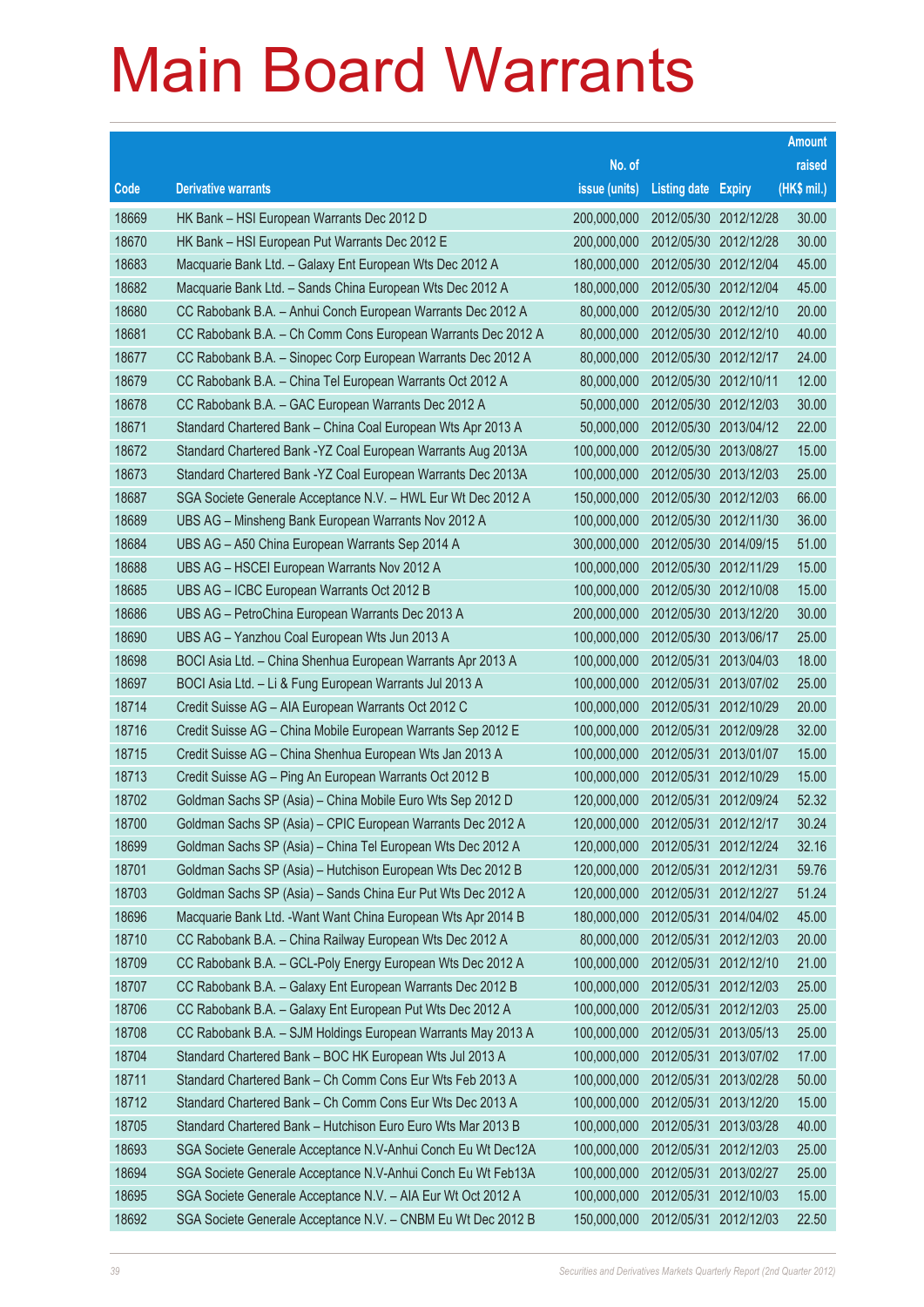|         |                                                               |               |                            |                       | <b>Amount</b> |
|---------|---------------------------------------------------------------|---------------|----------------------------|-----------------------|---------------|
|         |                                                               | No. of        |                            |                       | raised        |
| Code    | <b>Derivative warrants</b>                                    | issue (units) | <b>Listing date Expiry</b> |                       | (HK\$ mil.)   |
| 18691   | SGA Societe Generale Acceptance N.V. - JIANC Eu Wt Apr 2013A  | 100,000,000   | 2012/05/31                 | 2013/04/03            | 15.00         |
| 18719   | UBS AG - Galaxy Ent European Warrants Dec 2012 A              | 100,000,000   |                            | 2012/05/31 2012/12/10 | 26.00         |
| 18720   | UBS AG - Sands China European Warrants Dec 2012 A             | 100,000,000   | 2012/05/31                 | 2012/12/10            | 30.00         |
| 18718   | UBS AG - Tencent Holdings European Warrants Oct 2012 D        | 100,000,000   |                            | 2012/05/31 2012/10/24 | 15.00         |
| 18717   | UBS AG - Wynn Macau European Warrants Dec 2012 A              | 100,000,000   | 2012/05/31                 | 2012/12/17            | 27.00         |
| 16579 # | Merrill Lynch Int'l & Co. C.V. - HSI Euro Put Wts Sep 2012 D  | 150,000,000   |                            | 2012/05/31 2012/09/27 | 12.45         |
| 18737   | Bank of East Asia - Belle European Warrants Sep 2013 A        | 110,000,000   | 2012/06/01                 | 2013/09/26            | 27.50         |
| 18736   | Bank of East Asia - China COSCO European Warrants Dec 2012 A  | 45,000,000    |                            | 2012/06/01 2012/12/21 | 11.25         |
| 18721   | Goldman Sachs SP (Asia) - CITIC Pacific Euro Wts Apr 2013 A   | 120,000,000   | 2012/06/01                 | 2013/04/29            | 18.60         |
| 18725   | Macquarie Bank Ltd. - Anhui Conch European Wts Dec 2012 A     | 200,000,000   | 2012/06/01                 | 2012/12/04            | 50.00         |
| 18730   | Macquarie Bank Ltd. - BOCL European Warrants Jun 2013 A       | 100,000,000   | 2012/06/01                 | 2013/06/03            | 25.00         |
| 18724   | Macquarie Bank Ltd. - CITIC Bank European Warrants Dec 2012A  | 100,000,000   |                            | 2012/06/01 2012/12/04 | 25.00         |
| 18722   | Macquarie Bank Ltd. - China Unicom European Wts Sep 2013 C    | 200,000,000   | 2012/06/01                 | 2013/09/03            | 50.00         |
| 18731   | Macquarie Bank Ltd. - NVC Lighting Euro Warrants Dec 2012 A   | 80,000,000    | 2012/06/01                 | 2012/12/04            | 20.00         |
| 18723   | Macquarie Bank Ltd. - Stanchart European Warrants Nov 2013 A  | 200,000,000   | 2012/06/01                 | 2013/11/04            | 50.00         |
| 18727   | Standard Chartered Bank - Cheung Kong European Wts Jul 2016A  | 200,000,000   | 2012/06/01                 | 2016/07/28            | 50.00         |
| 18726   | Standard Chartered Bank - Jiangxi Copper Euro Wts Mar 2013 A  | 100,000,000   | 2012/06/01                 | 2013/03/21            | 15.00         |
| 18729   | SGA Societe Generale Acceptance N.V. - CHALCO Eu Wt Dec 12 A  | 50,000,000    | 2012/06/01                 | 2012/12/03            | 12.50         |
| 18728   | SGA Societe Generale Acceptance N.V. - CPIC Euro Wts Apr 13 A | 100,000,000   | 2012/06/01                 | 2013/04/29            | 25.00         |
| 18735   | UBS AG - AIA European Warrants Oct 2012 B                     | 100,000,000   |                            | 2012/06/01 2012/10/29 | 19.00         |
| 18732   | UBS AG - BankComm European Warrants Dec 2012 A                | 100,000,000   | 2012/06/01                 | 2012/12/10            | 37.00         |
| 18734   | UBS AG - China Mobile European Warrants Sep 2012 C            | 200,000,000   | 2012/06/01                 | 2012/09/24            | 64.00         |
| 18733   | UBS AG - HSI European Put Warrants Dec 2012 F                 | 300,000,000   | 2012/06/01                 | 2012/12/28            | 63.00         |
| 18746   | BNP Paribas Arbit Issu B.V. - China Tel Euro Wts Apr 2013 A   | 94,000,000    |                            | 2012/06/04 2013/04/02 | 23.50         |
| 18747   | BNP Paribas Arbit Issu B.V. - China Unicom Euro Wt Oct 2014A  | 100,000,000   |                            | 2012/06/04 2014/10/06 | 25.00         |
| 18744   | Goldman Sachs SP (Asia) - HSI European Put Wts Dec 2012 A     | 200,000,000   |                            | 2012/06/04 2012/12/28 | 50.20         |
| 18742   | CC Rabobank B.A. - AIA European Warrants Mar 2013 A           | 120,000,000   |                            | 2012/06/04 2013/03/11 | 30.00         |
| 18738   | CC Rabobank B.A. - CITIC Pacific European Wts Apr 2013 A      | 100,000,000   |                            | 2012/06/04 2013/04/25 | 16.00         |
| 18739   | CC Rabobank B.A. - Esprit European Warrants Mar 2013 A        | 100,000,000   |                            | 2012/06/04 2013/03/18 | 15.00         |
| 18740   | CC Rabobank B.A. - Hutchison European Warrants Dec 2012 A     | 120,000,000   |                            | 2012/06/04 2012/12/04 | 30.00         |
| 18741   | CC Rabobank B.A. - Weichai Power European Wts Dec 2012 A      | 100,000,000   |                            | 2012/06/04 2012/12/04 | 25.00         |
| 18745   | SGA Societe Generale Acceptance N.V. - Ch Mob Eu Wt Oct 12 C  | 200,000,000   |                            | 2012/06/04 2012/10/03 | 48.00         |
| 18743   | SGA Societe Generale Acceptance N.V. - CNBM Eu Wt Jun 2013 A  | 150,000,000   | 2012/06/04                 | 2013/06/03            | 22.50         |
| 18781   | Daiwa Capital Mkt - BOC HK European Warrants Jul 2013 A       | 108,000,000   |                            | 2012/06/05 2013/07/09 | 21.60         |
| 18782   | Daiwa Capital Mkt - Sinopec Corp European Put Wts Dec 2012 A  | 80,000,000    |                            | 2012/06/05 2012/12/05 | 20.00         |
| 18786   | Bank of East Asia - CITIC Pacific European Wts Apr 2013 A     | 120,000,000   |                            | 2012/06/05 2013/04/26 | 18.00         |
| 18789   | Bank of East Asia - China Overseas Euro Warrants Jun 2013 A   | 80,000,000    |                            | 2012/06/05 2013/06/26 | 20.00         |
| 18788   | Bank of East Asia - Dongfeng European Warrants Mar 2013 A     | 100,000,000   |                            | 2012/06/05 2013/03/26 | 25.00         |
| 18784   | Bank of East Asia - Galaxy Ent European Warrants Dec 2012 A   | 80,000,000    |                            | 2012/06/05 2012/12/27 | 12.00         |
| 18787   | Bank of East Asia - HKEx European Warrants Dec 2013 A         | 150,000,000   |                            | 2012/06/05 2013/12/23 | 37.50         |
| 18753   | Goldman Sachs SP (Asia) - HSI European Warrants Dec 2012 C    | 200,000,000   |                            | 2012/06/05 2012/12/28 | 50.00         |
| 18752   | Goldman Sachs SP (Asia) - HSI European Put Wts Dec 2012 B     | 200,000,000   |                            | 2012/06/05 2012/12/28 | 40.20         |
| 18779   | HK Bank - HSCEI European Warrants Sep 2013 A                  | 150,000,000   |                            | 2012/06/05 2013/09/27 | 37.50         |
| 18780   | HK Bank - HSCEI European Put Warrants Sep 2013 B              | 150,000,000   |                            | 2012/06/05 2013/09/27 | 37.50         |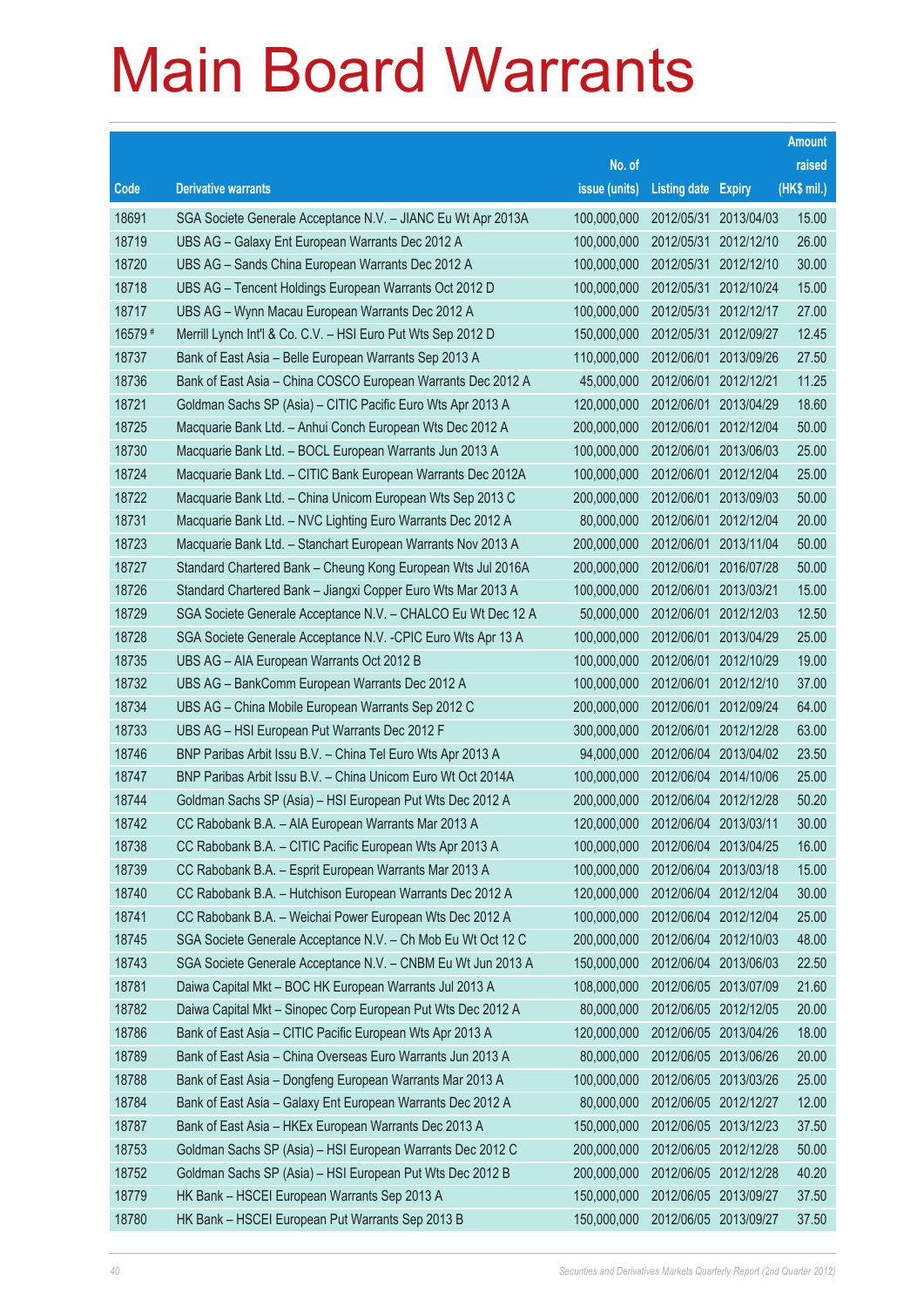|       |                                                              |               |                            | <b>Amount</b> |
|-------|--------------------------------------------------------------|---------------|----------------------------|---------------|
|       |                                                              | No. of        |                            | raised        |
| Code  | <b>Derivative warrants</b>                                   | issue (units) | <b>Listing date Expiry</b> | (HK\$ mil.)   |
| 18762 | HK Bank - HSI European Warrants Dec 2012 F                   | 200,000,000   | 2012/06/05 2012/12/28      | 42.00         |
| 18763 | HK Bank - HSI European Warrants Dec 2012 G                   | 200,000,000   | 2012/06/05 2012/12/28      | 50.00         |
| 18776 | HK Bank - HSI European Warrants Dec 2012 J                   | 200,000,000   | 2012/06/05 2012/12/28      | 50.00         |
| 18764 | HK Bank - HSI European Put Warrants Dec 2012 H               | 200,000,000   | 2012/06/05 2012/12/28      | 50.00         |
| 18765 | HK Bank - HSI European Put Warrants Dec 2012 I               | 200,000,000   | 2012/06/05 2012/12/28      | 50.00         |
| 18778 | Macquarie Bank Ltd. - BYD European Warrants Nov 2012 A       | 180,000,000   | 2012/06/05 2012/11/12      | 27.00         |
| 18766 | Macquarie Bank Ltd. - Ch State Con European Wts May 2014 A   | 150,000,000   | 2012/06/05 2014/05/05      | 37.50         |
| 18761 | Macquarie Bank Ltd. - Geely Auto European Wts Nov 2012 A     | 100,000,000   | 2012/06/05 2012/11/27      | 15.70         |
| 18749 | Merrill Lynch Int'l & Co. C.V. - HSI European Wts Oct 2012 D | 100,000,000   | 2012/06/05 2012/10/30      | 15.10         |
| 18750 | Merrill Lynch Int'l & Co. C.V. - HSI European Wts Nov 2012 C | 100,000,000   | 2012/06/05 2012/11/29      | 15.10         |
| 18751 | Merrill Lynch Int'l & Co. C.V. - Hutchison Eur Wt Sep 2012 B | 80,000,000    | 2012/06/05 2012/09/19      | 12.24         |
| 18760 | Nomura Int'l plc - CNBM European Warrants Dec 2012 A         | 100,000,000   | 2012/06/05 2012/12/31      | 15.00         |
| 18759 | Nomura Int'l plc - A50 China European Warrants Sep 2014 A    | 100,000,000   | 2012/06/05 2014/09/15      | 15.00         |
| 18756 | Nomura Int'l plc -Jiangxi Copper European Put Wts Dec 2012 A | 100,000,000   | 2012/06/05 2012/12/31      | 25.00         |
| 18758 | Nomura Int'l plc - NVC Lighting European Warrants Dec 2012 A | 50,000,000    | 2012/06/05 2012/12/05      | 12.50         |
| 18757 | Nomura Int'l plc - Tencent Holdings Euro Put Wts Oct 2012 A  | 100,000,000   | 2012/06/05 2012/10/11      | 15.00         |
| 18777 | CC Rabobank B.A. - CHALCO European Warrants Dec 2012 A       | 80,000,000    | 2012/06/05 2012/12/10      | 20.00         |
| 18772 | CC Rabobank B.A. - China Oilfield European Wts Dec 2013 A    | 100,000,000   | 2012/06/05 2013/12/27      | 25.00         |
| 18775 | CC Rabobank B.A. - ChiUnicom European Warrants Apr 2014 A    | 100,000,000   | 2012/06/05 2014/04/29      | 25.00         |
| 18774 | CC Rabobank B.A. - Luk Fook Hold European Wts Jan 2013 A     | 80,000,000    | 2012/06/05 2013/01/21      | 20.00         |
| 18773 | CC Rabobank B.A. - Sany Int'l European Warrants Dec 2012 A   | 80,000,000    | 2012/06/05 2012/12/10      | 40.00         |
| 18769 | Standard Chartered Bank - CC Bank European Wts Dec 2012 A    | 100,000,000   | 2012/06/05 2012/12/05      | 43.00         |
| 18770 | Standard Chartered Bank - CC Bank European Wts Feb 2013 A    | 100,000,000   | 2012/06/05 2013/02/05      | 27.00         |
| 18771 | Standard Chartered Bank - CC Bank European Wts Aug 2013 A    | 100,000,000   | 2012/06/05 2013/08/08      | 29.00         |
| 18768 | Standard Chartered Bank - Lenovo European Wts Feb 2013 A     | 100,000,000   | 2012/06/05 2013/02/05      | 35.50         |
| 18767 | Standard Chartered Bank - Lenovo European Wts May 2014 A     | 100,000,000   | 2012/06/05 2014/05/23      | 15.90         |
| 18755 | SGA Societe Generale Acceptance N.V. - BOCL Eu Wt Dec 2012 A | 100,000,000   | 2012/06/05 2012/12/24      | 15.00         |
| 18754 | SGA Societe Generale Acceptance N.V-Tencent Eu Put Wt Feb13A | 300,000,000   | 2012/06/05 2013/02/04      | 75.00         |
| 18797 | Credit Suisse AG - China Life European Warrants Dec 2012 A   | 80,000,000    | 2012/06/06 2012/12/10      | 12.00         |
| 18801 | Credit Suisse AG - CNOOC European Warrants Dec 2012 A        | 80,000,000    | 2012/06/06 2012/12/21      | 12.00         |
| 18809 | Daiwa Capital Mkt - Agricultural Bank Euro Put Wt Jan 2013 A | 80,000,000    | 2012/06/06 2013/01/02      | 20.00         |
| 18802 | Goldman Sachs SP (Asia) - China Unicom Euro Wts Apr 2013 A   | 120,000,000   | 2012/06/06 2013/04/02      | 18.12         |
| 18790 | Goldman Sachs SP (Asia) - HSCEI European Warrants Nov 2012 C | 100,000,000   | 2012/06/06 2012/11/29      | 15.20         |
| 18799 | Goldman Sachs SP (Asia) - Lenovo European Wts Feb 2013 A     | 120,000,000   | 2012/06/06 2013/02/25      | 90.24         |
| 18800 | Goldman Sachs SP (Asia) - PetroChina European Wts Oct 2013 A | 120,000,000   | 2012/06/06 2013/10/25      | 18.24         |
| 18792 | HK Bank - China Mobile European Warrants Dec 2012 A          | 120,000,000   | 2012/06/06 2012/12/10      | 30.00         |
| 18793 | HK Bank - China Mobile European Warrants Dec 2012 B          | 120,000,000   | 2012/06/06 2012/12/10      | 42.00         |
| 18791 | HK Bank - HSI European Put Warrants Dec 2012 K               | 200,000,000   | 2012/06/06 2012/12/28      | 50.00         |
| 18804 | HK Bank - HWL European Warrants Oct 2012 A                   | 120,000,000   | 2012/06/06 2012/10/22      | 19.20         |
| 18803 | HK Bank - HWL European Warrants Dec 2012 A                   | 120,000,000   | 2012/06/06 2012/12/03      | 18.00         |
| 18805 | HK Bank - HWL European Warrants Dec 2012 B                   | 120,000,000   | 2012/06/06 2012/12/10      | 30.00         |
| 18798 | Macquarie Bank Ltd. - Gome European Warrants May 2013 A      | 80,000,000    | 2012/06/06 2013/05/03      | 20.00         |
| 18806 | SGA Societe Generale Acceptance N.V. - Ch Mob Eu Wt Nov 12 A | 200,000,000   | 2012/06/06 2012/11/05      | 84.00         |
| 18807 | SGA Societe Generale Acceptance N.V. - Ch Mob Eu Wt Nov 12 B | 200,000,000   | 2012/06/06 2012/11/07      | 38.00         |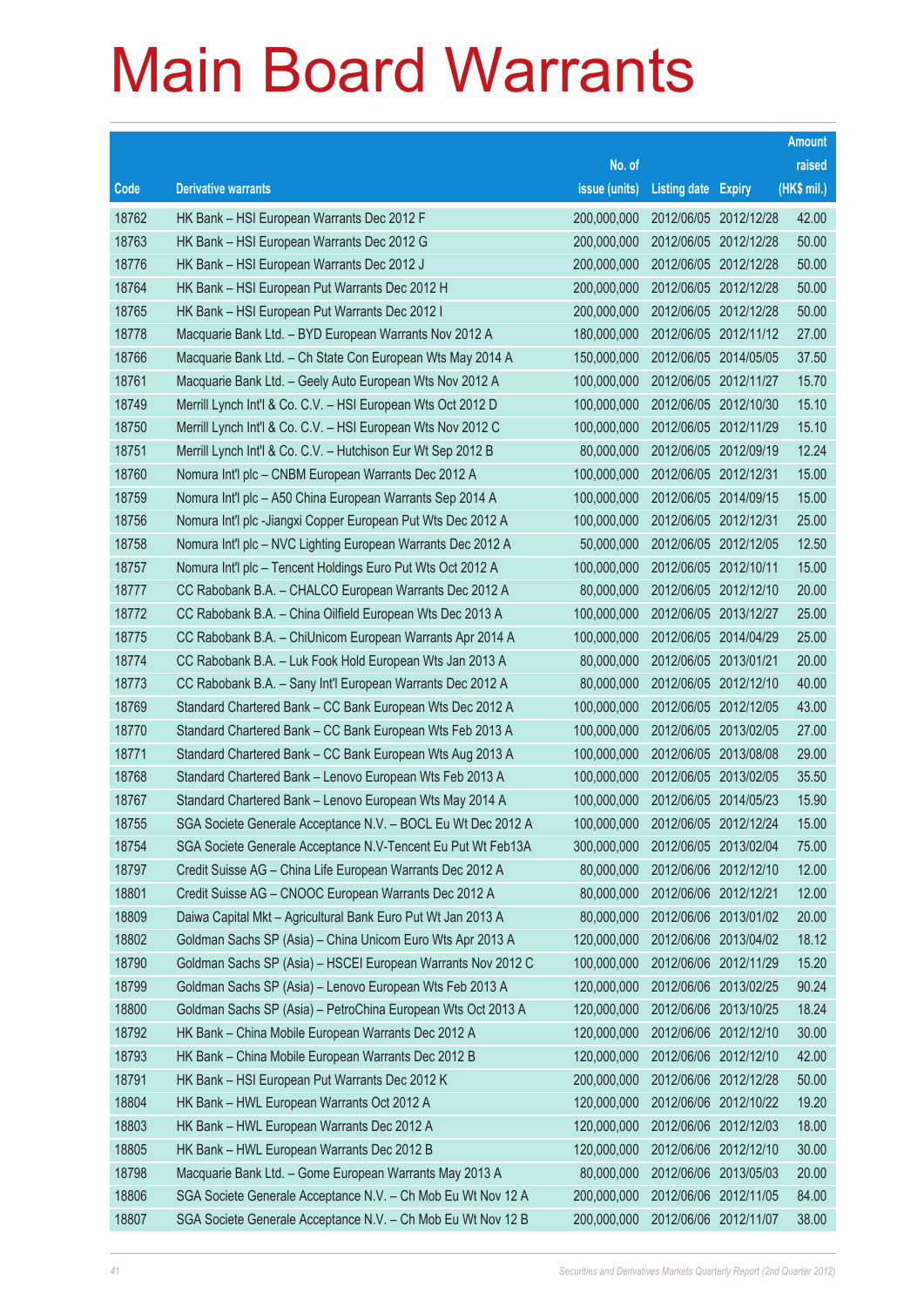|         |                                                              |               |                            |                       | <b>Amount</b> |
|---------|--------------------------------------------------------------|---------------|----------------------------|-----------------------|---------------|
|         |                                                              | No. of        |                            |                       | raised        |
| Code    | <b>Derivative warrants</b>                                   | issue (units) | <b>Listing date Expiry</b> |                       | (HK\$ mil.)   |
| 18808   | SGA Societe Generale Acceptance N.V. - Ch Mob Eu Wt Nov 12 C | 200,000,000   | 2012/06/06 2012/11/19      |                       | 30.00         |
| 16577 # | Merrill Lynch Int'l & Co. C.V. - HSI European Wts Aug 2012   | 220,000,000   |                            | 2012/06/06 2012/08/30 | 10.78         |
| 18813   | BOCI Asia Ltd. - HSI European Put Warrants Mar 2013 A        | 100,000,000   | 2012/06/07 2013/03/27      |                       | 25.00         |
| 18812   | BOCI Asia Ltd. - Hutchison European Warrants Dec 2012 A      | 100,000,000   | 2012/06/07 2012/12/04      |                       | 25.00         |
| 18811   | Daiwa Capital Mkt -Agricultural Bank European Wts Dec 2012 B | 128,000,000   | 2012/06/07 2012/12/18      |                       | 32.00         |
| 18822   | HK Bank - AIA European Warrants Dec 2012 A                   | 120,000,000   | 2012/06/07 2012/12/28      |                       | 18.00         |
| 18823   | HK Bank - AIA European Warrants Dec 2012 B                   | 120,000,000   |                            | 2012/06/07 2012/12/10 | 30.00         |
| 18824   | HK Bank - AIA European Put Warrants Dec 2012 C               | 80,000,000    | 2012/06/07 2012/12/10      |                       | 13.60         |
| 18820   | HK Bank - CC Bank European Warrants Nov 2012 A               | 80,000,000    |                            | 2012/06/07 2012/11/26 | 16.80         |
| 18821   | HK Bank - CC Bank European Warrants Mar 2013 A               | 80,000,000    | 2012/06/07 2013/03/25      |                       | 12.00         |
| 18817   | HK Bank - China Life European Warrants Dec 2012 A            | 120,000,000   | 2012/06/07 2012/12/10      |                       | 30.00         |
| 18818   | HK Bank - China Life European Warrants Dec 2012 B            | 120,000,000   | 2012/06/07 2012/12/28      |                       | 19.20         |
| 18819   | HK Bank - CNOOC European Warrants Dec 2012 A                 | 100,000,000   | 2012/06/07 2012/12/21      |                       | 16.00         |
| 18833   | J P Morgan Int'l Der. Ltd. - HSCEI European Wts Sep 2013 A   | 300,000,000   |                            | 2012/06/07 2013/09/27 | 75.00         |
| 18832   | J P Morgan Int'l Der. Ltd. - HSCEI European Wts Dec 2013 A   | 300,000,000   |                            | 2012/06/07 2013/12/30 | 47.40         |
| 18830   | J P Morgan SP BV - HSCEI European Put Warrants Dec 2012 C    | 300,000,000   | 2012/06/07 2012/12/28      |                       | 75.00         |
| 18831   | J P Morgan SP BV - HSCEI European Put Warrants Jun 2013 A    | 300,000,000   |                            | 2012/06/07 2013/06/27 | 75.00         |
| 18828   | J P Morgan SP BV - HSI European Warrants Dec 2012 B          | 300,000,000   |                            | 2012/06/07 2012/12/28 | 52.50         |
| 18829   | J P Morgan SP BV - HSI European Put Warrants Dec 2012 C      | 300,000,000   | 2012/06/07 2012/12/28      |                       | 58.80         |
| 18827   | J P Morgan SP BV - HSI European Put Warrants Mar 2013 A      | 300,000,000   | 2012/06/07 2013/03/27      |                       | 75.00         |
| 18814   | Macquarie Bank Ltd. - China Life European Wts Nov 2012 A     | 200,000,000   | 2012/06/07 2012/11/19      |                       | 40.60         |
| 18815   | Macquarie Bank Ltd. - China Mobile European Wts Jan 2013 A   | 200,000,000   | 2012/06/07 2013/01/03      |                       | 97.40         |
| 18816   | Macquarie Bank Ltd. - China Mobile European Wts Jan 2013 B   | 200,000,000   | 2012/06/07 2013/01/03      |                       | 67.00         |
| 18825   | Macquarie Bank Ltd. - HKEx European Warrants Apr 2013 A      | 200,000,000   |                            | 2012/06/07 2013/04/02 | 36.40         |
| 18810   | Merrill Lynch Int'l & Co. C.V. - Ch Mobile Eur Wt Oct 2012 B | 80,000,000    |                            | 2012/06/07 2012/10/22 | 12.40         |
| 18826   | UBS AG - China Mobile European Warrants Oct 2012 D           | 200,000,000   | 2012/06/07 2012/10/26      |                       | 84.00         |
| 18869   | Credit Suisse AG - HSI European Warrants Nov 2012 B          | 300,000,000   | 2012/06/08 2012/11/29      |                       | 60.00         |
| 18870   | Credit Suisse AG - HSI European Warrants Dec 2012 F          | 300,000,000   | 2012/06/08 2012/12/28      |                       | 45.00         |
| 18868   | Credit Suisse AG - HSI European Put Warrants Dec 2012 E      | 300,000,000   | 2012/06/08 2012/12/28      |                       | 54.00         |
| 18867   | Credit Suisse AG - Hutchison European Warrants Dec 2012 A    | 70,000,000    | 2012/06/08 2012/12/10      |                       | 17.50         |
| 18866   | Credit Suisse AG - Sands China European Warrants Nov 2012 A  | 70,000,000    | 2012/06/08 2012/11/09      |                       | 14.00         |
| 18877   | Daiwa Capital Mkt - HKEx European Warrants Mar 2013 A        | 128,000,000   | 2012/06/08 2013/03/15      |                       | 32.00         |
| 18837   | Goldman Sachs SP (Asia) - Galaxy Ent Euro Wts Dec 2012 A     | 120,000,000   | 2012/06/08 2012/12/17      |                       | 31.68         |
| 18835   | Goldman Sachs SP (Asia) - HSBC European Put Wts Jan 2013 B   | 120,000,000   | 2012/06/08 2013/01/14      |                       | 32.28         |
| 18834   | Goldman Sachs SP (Asia) - HSI European Warrants Dec 2012 D   | 120,000,000   | 2012/06/08 2012/12/28      |                       | 30.24         |
| 18838   | Goldman Sachs SP (Asia) - Ping An European Wts Dec 2012 A    | 120,000,000   |                            | 2012/06/08 2012/12/24 | 56.52         |
| 18836   | Goldman Sachs SP (Asia) - Sands China Euro Wts Dec 2012 B    | 120,000,000   | 2012/06/08 2012/12/17      |                       | 31.92         |
| 18860   | HK Bank - Agricultural Bank European Warrants Dec 2012 A     | 60,000,000    | 2012/06/08 2012/12/10      |                       | 15.00         |
| 18862   | HK Bank - BOC HK European Warrants Dec 2014 A                | 100,000,000   |                            | 2012/06/08 2014/12/22 | 25.00         |
| 18858   | HK Bank - Cheung Kong European Warrants Dec 2012 A           | 120,000,000   | 2012/06/08 2012/12/10      |                       | 30.00         |
| 18861   | HK Bank - Minsheng Bank European Warrants Dec 2012 A         | 50,000,000    | 2012/06/08 2012/12/10      |                       | 12.50         |
| 18859   | HK Bank - China Tel European Warrants Dec 2012 A             | 60,000,000    | 2012/06/08 2012/12/10      |                       | 15.00         |
| 18863   | HK Bank - China Unicom European Warrants Sep 2013 A          | 120,000,000   | 2012/06/08 2013/09/30      |                       | 18.00         |
| 18872   | HK Bank - China Unicom European Warrants Dec 2013 A          | 120,000,000   | 2012/06/08 2013/12/27      |                       | 30.00         |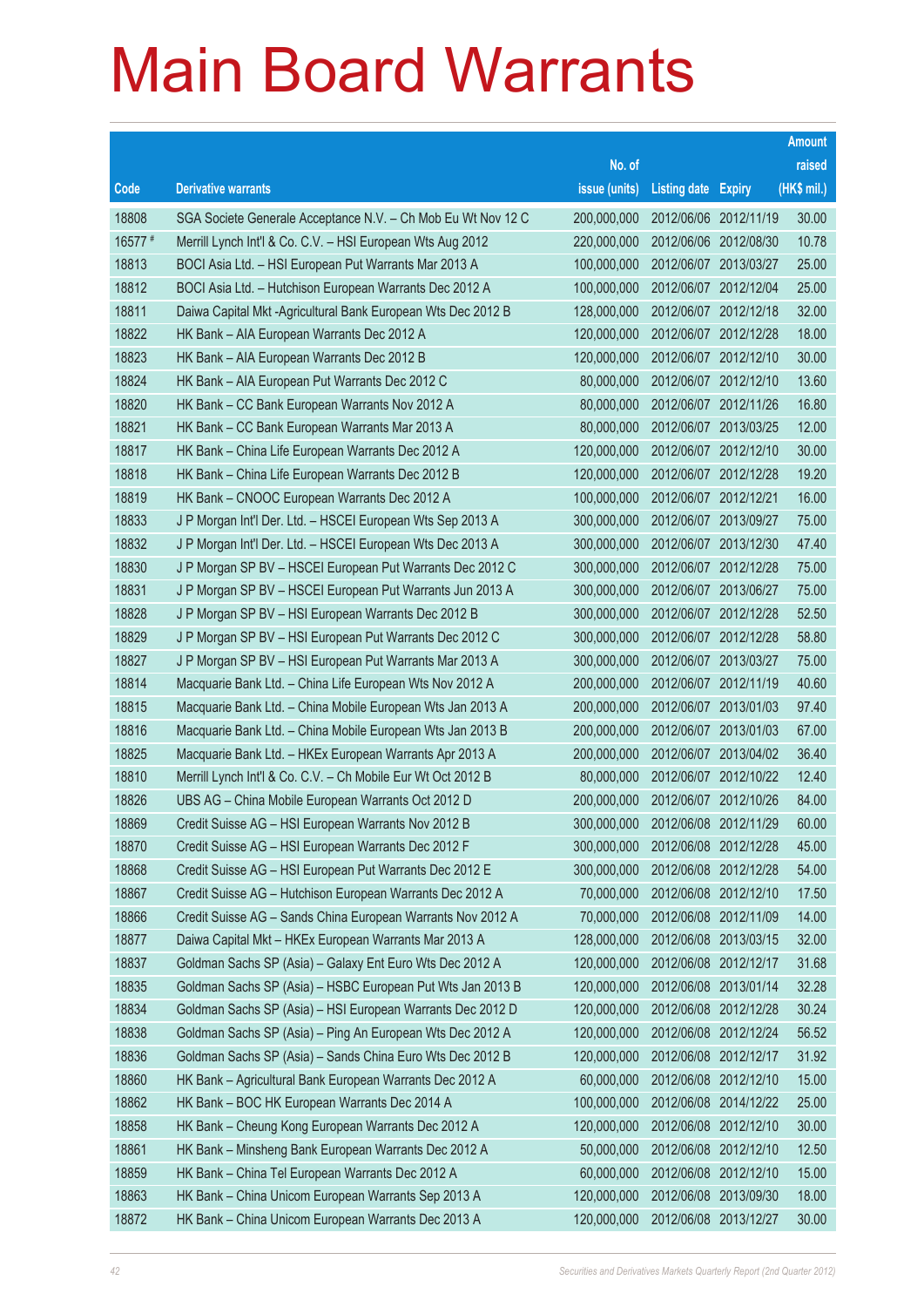|       |                                                               |               |                            |            | <b>Amount</b> |
|-------|---------------------------------------------------------------|---------------|----------------------------|------------|---------------|
|       |                                                               | No. of        |                            |            | raised        |
| Code  | <b>Derivative warrants</b>                                    | issue (units) | <b>Listing date Expiry</b> |            | (HK\$ mil.)   |
| 18854 | J P Morgan Int'l Der. Ltd. – CC Bank European Wts Dec 2012 A  | 200,000,000   | 2012/06/08 2012/12/03      |            | 59.60         |
| 18855 | J P Morgan Int'l Der. Ltd. - CC Bank European Wts Jan 2013 A  | 200,000,000   | 2012/06/08 2013/01/02      |            | 50.00         |
| 18840 | J P Morgan SP BV - China Life European Warrants Jan 2013 A    | 300,000,000   | 2012/06/08 2013/01/02      |            | 45.00         |
| 18847 | J P Morgan SP BV – China Life European Warrants Mar 2013 A    | 300,000,000   | 2012/06/08 2013/03/04      |            | 75.00         |
| 18871 | J P Morgan SP BV - China Life European Put Wts Mar 2013 B     | 150,000,000   | 2012/06/08 2013/03/27      |            | 37.50         |
| 18842 | J P Morgan SP BV - China Mob European Wts Dec 2012 A          | 150,000,000   | 2012/06/08 2012/12/10      |            | 44.25         |
| 18839 | J P Morgan SP BV - China Mob European Put Wts Jan 2013 A      | 100,000,000   | 2012/06/08 2013/01/02      |            | 47.70         |
| 18846 | J P Morgan SP BV - CNOOC European Warrants Dec 2012 A         | 200,000,000   | 2012/06/08 2012/12/19      |            | 30.00         |
| 18857 | J P Morgan SP BV - HSBC European Warrants Dec 2012 B          | 200,000,000   | 2012/06/08 2012/12/03      |            | 30.00         |
| 18875 | J P Morgan Int'l Der. Ltd. - HSCEI European Wts Sep 2014 A    | 300,000,000   | 2012/06/08 2014/09/29      |            | 75.00         |
| 18874 | J P Morgan SP BV - HSI European Warrants Sep 2014 A           | 300,000,000   | 2012/06/08 2014/09/29      |            | 75.00         |
| 18843 | J P Morgan SP BV - Hutchison European Warrants Jan 2013 A     | 150,000,000   | 2012/06/08 2013/01/02      |            | 51.00         |
| 18844 | J P Morgan SP BV - Hutchison European Warrants Jan 2013 B     | 150,000,000   | 2012/06/08 2013/01/02      |            | 37.50         |
| 18853 | J P Morgan SP BV - ICBC European Warrants Jan 2013 A          | 200,000,000   | 2012/06/08 2013/01/02      |            | 50.00         |
| 18856 | J P Morgan SP BV - PetroChina European Warrants Jan 2014 A    | 388,000,000   | 2012/06/08 2014/01/02      |            | 58.20         |
| 18845 | J P Morgan SP BV - Tencent European Warrants Dec 2012 B       | 200,000,000   | 2012/06/08 2012/12/24      |            | 50.00         |
| 18852 | CC Rabobank B.A. - China Coal European Warrants Dec 2012 A    | 80,000,000    | 2012/06/08 2012/12/10      |            | 28.00         |
| 18848 | CC Rabobank B.A. - CITIC Bank European Warrants Nov 2012 A    | 100,000,000   | 2012/06/08 2012/11/27      |            | 16.00         |
| 18851 | CC Rabobank B.A. - Minsheng Bank European Wts Dec 2012 A      | 80,000,000    | 2012/06/08 2012/12/10      |            | 22.40         |
| 18849 | CC Rabobank B.A. - Datang European Warrants Jan 2013 A        | 80,000,000    | 2012/06/08 2013/01/21      |            | 20.00         |
| 18850 | CC Rabobank B.A. - Yanzhou Coal European Warrants Sep 2013 A  | 120,000,000   | 2012/06/08 2013/09/23      |            | 30.00         |
| 18865 | Standard Chartered Bank - China Mobile Euro Wts Feb 2013 A    | 65,000,000    | 2012/06/08 2013/02/28      |            | 27.95         |
| 18864 | Standard Chartered Bank - China Unicom Euro Wts Oct 2014 A    | 50,000,000    | 2012/06/08 2014/10/30      |            | 12.50         |
| 18873 | Standard Chartered Bank - NCI European Warrants Nov 2013 A    | 50,000,000    | 2012/06/08 2013/11/01      |            | 17.50         |
| 18909 | BNP Paribas Arbit Issu B.V. - Ch Mobile Euro Wts Nov 2012 B   | 200,000,000   | 2012/06/11 2012/11/02      |            | 30.00         |
| 18905 | BNP Paribas Arbit Issu B.V. - HSI European Wts Dec 2012 B     | 200,000,000   | 2012/06/11 2012/12/28      |            | 32.00         |
| 18906 | BNP Paribas Arbit Issu B.V. – HSI Euro Put Wts Dec 2012 C     | 200,000,000   | 2012/06/11 2012/12/28      |            | 50.00         |
| 18907 | BNP Paribas Arbit Issu B.V. - Hutchison Euro Wts Jan 2013 A   | 120,000,000   | 2012/06/11 2013/01/03      |            | 30.00         |
| 18908 | BNP Paribas Arbit Issu B.V. - Hutchison Euro Put Wt Feb 13 A  | 120,000,000   | 2012/06/11                 | 2013/02/04 | 30.00         |
| 18927 | Credit Suisse AG - A50 China European Warrants Jun 2013 A     | 80,000,000    | 2012/06/11                 | 2013/06/07 | 12.00         |
| 18925 | Credit Suisse AG - HKEx European Warrants Nov 2012 B          | 80,000,000    | 2012/06/11                 | 2012/11/30 | 12.00         |
| 18924 | Credit Suisse AG - HKEx European Warrants Mar 2013 A          | 80,000,000    | 2012/06/11                 | 2013/03/28 | 12.00         |
| 18926 | Credit Suisse AG - HKEx European Warrants Nov 2013 A          | 80,000,000    | 2012/06/11                 | 2013/11/29 | 12.00         |
| 18928 | Credit Suisse AG - HSI European Warrants Sep 2012 C           | 300,000,000   | 2012/06/11                 | 2012/09/27 | 45.00         |
| 18921 | Credit Suisse AG - Jiangxi Copper European Wts Mar 2013 B     | 80,000,000    | 2012/06/11                 | 2013/03/28 | 14.40         |
| 18922 | Credit Suisse AG - PetroChina European Warrants Jan 2013 A    | 80,000,000    | 2012/06/11                 | 2013/01/31 | 12.00         |
| 18923 | Credit Suisse AG - Ping An European Warrants Dec 2012 C       | 80,000,000    | 2012/06/11                 | 2012/12/14 | 32.00         |
| 18920 | Credit Suisse AG - SHK Ppt European Warrants Nov 2013 A       | 80,000,000    | 2012/06/11                 | 2013/11/29 | 14.40         |
| 18912 | Goldman Sachs SP (Asia) - China Life Euro Wts Oct 2012 B      | 120,000,000   | 2012/06/11                 | 2012/10/22 | 24.00         |
| 18913 | Goldman Sachs SP (Asia) - China Mobile Euro Wts Dec 2012 A    | 120,000,000   | 2012/06/11                 | 2012/12/17 | 50.64         |
| 18914 | Goldman Sachs SP (Asia) - Ch Overseas European Wts Oct 2012 A | 120,000,000   | 2012/06/11                 | 2012/10/30 | 18.12         |
| 18911 | Goldman Sachs SP (Asia) - HSBC European Warrants Dec 2012 A   | 120,000,000   | 2012/06/11                 | 2012/12/17 | 61.56         |
| 18910 | Goldman Sachs SP (Asia) - Hutchison European Wts Jan 2013 A   | 120,000,000   | 2012/06/11                 | 2013/01/28 | 79.08         |
| 18930 | J P Morgan SP BV - BOCL European Warrants Dec 2012 A          | 200,000,000   | 2012/06/11                 | 2012/12/21 | 30.00         |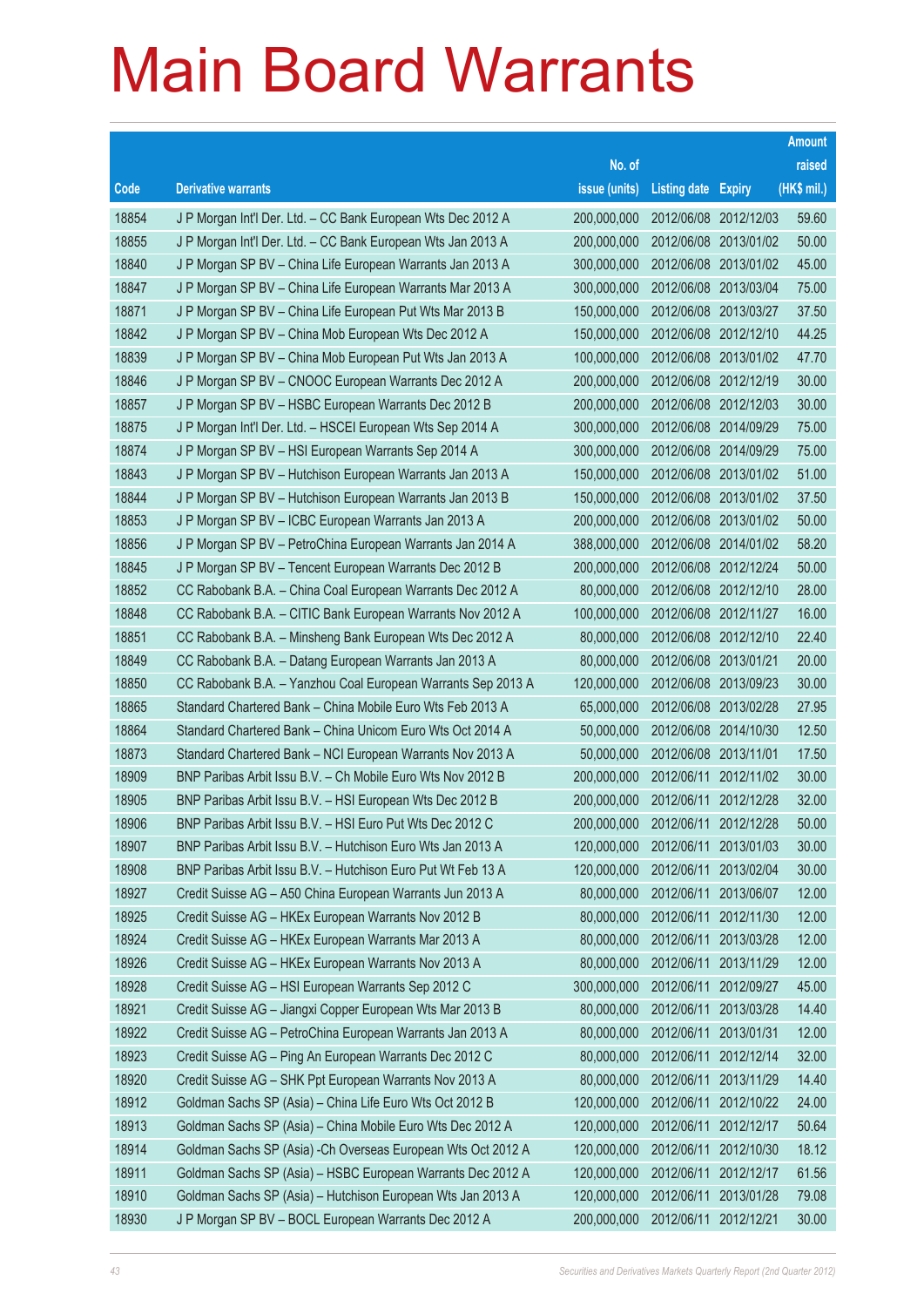|       |                                                               |               |                            |            | <b>Amount</b> |
|-------|---------------------------------------------------------------|---------------|----------------------------|------------|---------------|
|       |                                                               | No. of        |                            |            | raised        |
| Code  | <b>Derivative warrants</b>                                    | issue (units) | <b>Listing date Expiry</b> |            | (HK\$ mil.)   |
| 18896 | J P Morgan SP BV - China Life European Warrants Dec 2012 A    | 300,000,000   | 2012/06/11                 | 2012/12/28 | 78.00         |
| 18929 | J P Morgan SP BV - A50 China European Warrants Dec 2012 A     | 100,000,000   | 2012/06/11                 | 2012/12/31 | 52.00         |
| 18894 | J P Morgan Int'l Der. Ltd. - HSCEI European Wts Mar 2013 A    | 300,000,000   | 2012/06/11                 | 2013/03/27 | 75.00         |
| 18895 | J P Morgan SP BV - HSI European Warrants Dec 2012 D           | 300,000,000   | 2012/06/11                 | 2012/12/28 | 75.00         |
| 18902 | Macquarie Bank Ltd. - CHALCO European Warrants Jan 2013 A     | 60,000,000    | 2012/06/11                 | 2013/01/03 | 15.84         |
| 18901 | Macquarie Bank Ltd. - China Unicom European Wts Nov 2013 A    | 200,000,000   | 2012/06/11                 | 2013/11/04 | 50.20         |
| 18903 | Macquarie Bank Ltd. - Jiangxi Copper European Wts Mar 2013 A  | 150,000,000   | 2012/06/11                 | 2013/03/21 | 26.85         |
| 18891 | Standard Chartered Bank - Anhui Conch Euro Wts Jun 2013 A     | 50,000,000    | 2012/06/11                 | 2013/06/26 | 12.50         |
| 18893 | Standard Chartered Bank - HSI European Warrants Sep 2012 C    | 200,000,000   | 2012/06/11                 | 2012/09/27 | 35.00         |
| 18892 | Standard Chartered Bank - Tencent Hidg Euro Wts Jan 2013 B    | 65,000,000    | 2012/06/11                 | 2013/01/30 | 16.25         |
| 18915 | SGA Societe Generale Acceptance N.V. - AGBK Eu Wt Dec 2012 A  | 200,000,000   | 2012/06/11                 | 2012/12/12 | 52.00         |
| 18878 | SGA Societe Generale Acceptance N.V. - AGBK Eu Wt Jan 2013 A  | 200,000,000   | 2012/06/11                 | 2013/01/02 | 30.00         |
| 18890 | SGA Societe Generale Acceptance N.V. - BOCHK Eu Wt Jun 2013A  | 100,000,000   | 2012/06/11                 | 2013/06/26 | 16.00         |
| 18879 | SGA Societe Generale Acceptance N.V. - CLife Eu Wt Oct 2012C  | 300,000,000   | 2012/06/11                 | 2012/10/31 | 75.00         |
| 18880 | SGA Societe Generale Acceptance N.V. - CLife Eu Wt Nov 2012A  | 300,000,000   | 2012/06/11                 | 2012/11/28 | 66.00         |
| 18881 | SGA Societe Generale Acceptance N.V. - CLife Eu Wt Dec 2012A  | 300,000,000   | 2012/06/11                 | 2012/12/03 | 45.00         |
| 18882 | SGA Societe Generale Acceptance N.V-Ch Overseas Eu Wt Feb13A  | 100,000,000   | 2012/06/11                 | 2013/02/27 | 17.00         |
| 18916 | SGA Societe Generale Acceptance N.V. - HKEx Eu Wt Dec 2012 B  | 300,000,000   | 2012/06/11                 | 2012/12/05 | 45.00         |
| 18884 | SGA Societe Generale Acceptance N.V. - HKEx Eu Wt Mar 2013 A  | 300,000,000   | 2012/06/11                 | 2013/03/25 | 51.00         |
| 18883 | SGA Societe Generale Acceptance N.V. - HKEx Eu Wt Jul 2013 B  | 300,000,000   | 2012/06/11                 | 2013/07/08 | 75.00         |
| 18918 | SGA Societe Generale Acceptance N.V. - HSI Eur Wt Nov 2012 C  | 300,000,000   | 2012/06/11                 | 2012/11/29 | 57.00         |
| 18919 | SGA Societe Generale Acceptance N.V. - HSI Eu Put Wt Dec 12 A | 300,000,000   | 2012/06/11                 | 2012/12/28 | 75.00         |
| 18885 | SGA Societe Generale Acceptance N.V. - ICBC Eu Wt Dec 2012 A  | 200,000,000   | 2012/06/11                 | 2012/12/03 | 30.00         |
| 18886 | SGA Societe Generale Acceptance N.V. - JIANC Eu Wt Jan 2013A  | 100,000,000   | 2012/06/11                 | 2013/01/30 | 25.00         |
| 18917 | SGA Societe Generale Acceptance N.V. - Tencent Eu Wt Dec 12 C | 300,000,000   | 2012/06/11                 | 2012/12/17 | 78.00         |
| 18887 | UBS AG - China Tel European Warrants Dec 2012 A               | 100,000,000   | 2012/06/11                 | 2012/12/17 | 28.00         |
| 18888 | UBS AG – China Unicom European Warrants Aug 2013 A            | 100,000,000   | 2012/06/11 2013/08/27      |            | 16.30         |
| 18898 | UBS AG - HKEx European Warrants Nov 2012 C                    | 300,000,000   | 2012/06/11 2012/11/28      |            | 48.00         |
| 18904 | UBS AG - HSI European Warrants Sep 2012 E                     | 300,000,000   | 2012/06/11                 | 2012/09/27 | 52.50         |
| 18899 | UBS AG - HSI European Warrants Nov 2012 C                     | 300,000,000   | 2012/06/11 2012/11/29      |            | 45.00         |
| 18897 | UBS AG - Hutchison European Warrants Dec 2012 A               | 200,000,000   | 2012/06/11                 | 2012/12/17 | 100.00        |
| 18889 | UBS AG - Lenovo European Warrants Dec 2012 A                  | 100,000,000   | 2012/06/11 2012/12/11      |            | 50.00         |
| 18900 | UBS AG - PetroChina European Warrants Dec 2012 A              | 100,000,000   | 2012/06/11                 | 2012/12/17 | 40.00         |
| 18945 | BOCI Asia Ltd. - China Life European Put Warrants Mar 2013 A  | 100,000,000   | 2012/06/12 2013/03/04      |            | 25.00         |
| 18946 | BOCI Asia Ltd. - Sinopec Corp European Warrants Jan 2013 A    | 100,000,000   | 2012/06/12 2013/01/07      |            | 25.00         |
| 18953 | BOCI Asia Ltd. - Tracker Fund European Put Warrants Apr 13 A  | 100,000,000   | 2012/06/12 2013/04/15      |            | 25.00         |
| 18957 | BNP Paribas Arbit Issu B.V. - China Coal Euro Wts Jul 2013 A  | 35,000,000    | 2012/06/12 2013/07/03      |            | 19.60         |
| 18958 | BNP Paribas Arbit Issu B.V.-Dongfeng Motor Eur Wt Jul 2013 A  | 100,000,000   | 2012/06/12 2013/07/03      |            | 25.00         |
| 18959 | BNP Paribas Arbit Issu B.V. - Esprit European Wts Jul 2013 A  | 100,000,000   | 2012/06/12 2013/07/03      |            | 25.00         |
| 18956 | BNP Paribas Arbit Issu B.V. - GCL-Poly Euro Wts Apr 2013 A    | 100,000,000   | 2012/06/12 2013/04/02      |            | 33.00         |
| 18951 | Goldman Sachs SP (Asia) - AIA European Warrants Dec 2012 A    | 120,000,000   | 2012/06/12 2012/12/24      |            | 30.00         |
| 18952 | Goldman Sachs SP (Asia) - China Mobile Eu Put Wts Dec 2012 B  | 120,000,000   | 2012/06/12 2012/12/24      |            | 30.12         |
| 18941 | Goldman Sachs SP (Asia) - Ch Overseas Euro Put Wt Jun 2013 A  | 120,000,000   | 2012/06/12 2013/06/24      |            | 33.48         |
| 18940 | Goldman Sachs SP (Asia)-Sinopec Corp European Wts Dec 2012 A  | 120,000,000   | 2012/06/12 2012/12/28      |            | 56.04         |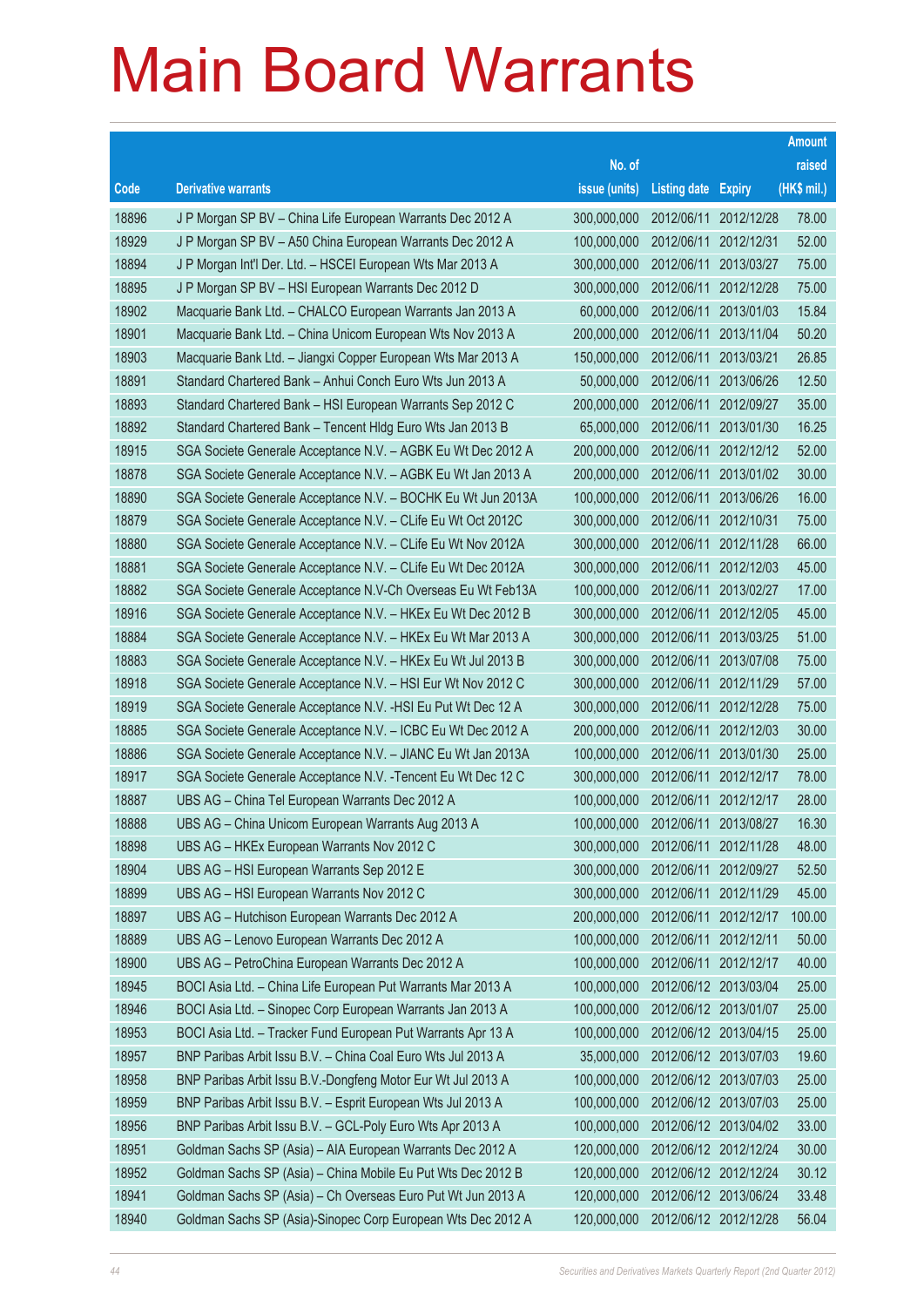|         |                                                               |               |                            |                       | <b>Amount</b> |
|---------|---------------------------------------------------------------|---------------|----------------------------|-----------------------|---------------|
|         |                                                               | No. of        |                            |                       | raised        |
| Code    | <b>Derivative warrants</b>                                    | issue (units) | <b>Listing date Expiry</b> |                       | (HK\$ mil.)   |
| 18943   | Goldman Sachs SP (Asia) - Ping An European Wts Oct 2012 B     | 120,000,000   |                            | 2012/06/12 2012/10/22 | 61.56         |
| 18950   | HK Bank - Evergrande European Warrants Dec 2012 A             | 50,000,000    |                            | 2012/06/12 2012/12/17 | 12.50         |
| 18948   | HK Bank - Galaxy Ent European Warrants Dec 2012 A             | 80,000,000    |                            | 2012/06/12 2012/12/17 | 20.00         |
| 18949   | HK Bank - Sands China European Warrants Dec 2012 A            | 80,000,000    |                            | 2012/06/12 2012/12/17 | 20.00         |
| 18947   | Macquarie Bank Ltd. - HKEx European Put Warrants Dec 2013 A   | 200,000,000   |                            | 2012/06/12 2013/12/03 | 50.40         |
| 18933   | Merrill Lynch Int'l & Co. C.V. - AIA Euro Wts Oct 2012 B      | 60,000,000    |                            | 2012/06/12 2012/10/29 | 11.40         |
| 18935   | Merrill Lynch Int'l & Co. C.V. - China Life Eu Wt Nov 2012 B  | 80,000,000    |                            | 2012/06/12 2012/11/19 | 12.80         |
| 18937   | Merrill Lynch Int'l & Co. C.V. - HKEx Euro Wts Nov 2013 A     | 80,000,000    |                            | 2012/06/12 2013/11/26 | 12.08         |
| 18936   | Merrill Lynch Int'l & Co. C.V. - HSBC Euro Wts Dec 2012 A     | 40,000,000    |                            | 2012/06/12 2012/12/17 | 17.00         |
| 18938   | Merrill Lynch Int'l & Co. C.V. - HSI European Wts Oct 2012 E  | 100,000,000   |                            | 2012/06/12 2012/10/30 | 23.60         |
| 18932   | Merrill Lynch Int'l & Co. C.V. - HSI European Wts Nov 2012 D  | 100,000,000   |                            | 2012/06/12 2012/11/29 | 18.80         |
| 18931   | Merrill Lynch Int'l & Co. C.V. - HSI Euro Put Wts Dec 2012 B  | 100,000,000   |                            | 2012/06/12 2012/12/28 | 25.00         |
| 18944   | Merrill Lynch Int'l & Co. C.V. - Hutchison Eur Wt Nov 2012 B  | 40,000,000    |                            | 2012/06/12 2012/11/19 | 11.60         |
| 18934   | Merrill Lynch Int'l & Co. C.V. - Ping An Euro Wts Dec 2012 B  | 40,000,000    |                            | 2012/06/12 2012/12/14 | 18.40         |
| 18939   | SGA Societe Generale Acceptance N.V. - Ping An Eu Wt Dec 12 A | 100,000,000   |                            | 2012/06/12 2012/12/12 | 41.00         |
| 18954   | UBS AG - CITIC Sec European Warrants Dec 2012 A               | 100,000,000   |                            | 2012/06/12 2012/12/24 | 25.00         |
| 18955   | UBS AG - Tencent Holdings European Put Warrants Oct 2012 E    | 100,000,000   |                            | 2012/06/12 2012/10/08 | 15.00         |
| 11332 # | J P Morgan SP BV - HSBC European Warrants Mar 2016            | 700,000,000   |                            | 2012/06/12 2016/03/30 | 44.10         |
| 18961   | BOCI Asia Ltd. - HSBC European Warrants Jan 2013 A            | 100,000,000   |                            | 2012/06/13 2013/01/03 | 17.00         |
| 18968   | BNP Paribas Arbit Issu B.V. - BOCHK European Wts Jan 2014 A   | 100,000,000   |                            | 2012/06/13 2014/01/03 | 25.00         |
| 18972   | BNP Paribas Arbit Issu B.V. - MTRC European Wts Jan 2014 A    | 33,000,000    |                            | 2012/06/13 2014/01/03 | 10.23         |
| 18971   | BNP Paribas Arbit Issu B.V. - Ting Yi European Wts Jan 2013 A | 100,000,000   |                            | 2012/06/13 2013/01/03 | 25.00         |
| 18969   | BNP Paribas Arbit Issu B.V. - Zhaojin Mining Eu Wt Oct 2013A  | 90,000,000    |                            | 2012/06/13 2013/10/03 | 22.50         |
| 18970   | BNP Paribas Arbit Issu B.V. - ZTE European Wts Apr 2013 A     | 100,000,000   |                            | 2012/06/13 2013/04/03 | 25.00         |
| 18963   | CC Rabobank B.A. - Chi Res Land European Warrants Apr 2013 A  | 100,000,000   |                            | 2012/06/13 2013/04/15 | 25.00         |
| 18964   | CC Rabobank B.A. - MGM China European Warrants Feb 2013 A     | 100,000,000   |                            | 2012/06/13 2013/02/25 | 25.00         |
| 18962   | CC Rabobank B.A. - New World Dev European Warrants Dec 2012A  | 60,000,000    | 2012/06/13 2012/12/21      |                       | 33.00         |
| 18966   | Standard Chartered Bank - HKEx European Warrants Nov 2013 A   | 80,000,000    |                            | 2012/06/13 2013/11/26 | 12.00         |
| 18965   | Standard Chartered Bank - Tencent Hidg Euro Wts May 2013 B    | 50,000,000    |                            | 2012/06/13 2013/05/10 | 18.00         |
| 18967   | Standard Chartered Bank - Zijin Mining Euro Wts Jul 2013 A    | 50,000,000    |                            | 2012/06/13 2013/07/30 | 22.50         |
| 18960   | SGA Societe Generale Acceptance NV-Yanzhou Coal Eu Wt Jun13A  | 100,000,000   |                            | 2012/06/13 2013/06/10 | 16.00         |
| 18974   | UBS AG - HSBC European Warrants Dec 2012 A                    | 200,000,000   |                            | 2012/06/13 2012/12/17 | 80.00         |
| 18975   | UBS AG - Hutchison European Warrants May 2013 A               | 300,000,000   |                            | 2012/06/13 2013/05/29 | 45.00         |
| 18973   | UBS AG - Ping An European Warrants Dec 2012 A                 | 100,000,000   |                            | 2012/06/13 2012/12/17 | 40.00         |
| 18986   | Credit Suisse AG - HSI European Warrants Sep 2012 D           | 300,000,000   |                            | 2012/06/14 2012/09/27 | 45.00         |
| 18987   | Credit Suisse AG - Hutchison European Warrants Mar 2013 A     | 80,000,000    |                            | 2012/06/14 2013/03/28 | 12.00         |
| 18980   | Goldman Sachs SP (Asia) - CC Bank Euro Put Wts Dec 2012 D     | 120,000,000   |                            | 2012/06/14 2012/12/27 | 52.44         |
| 18992   | Goldman Sachs SP (Asia) - Cheung Kong Euro Wts Dec 2012 A     | 120,000,000   |                            | 2012/06/14 2012/12/27 | 57.24         |
| 18979   | Goldman Sachs SP (Asia) - China Res Gas European Wt Jun 13 A  | 120,000,000   |                            | 2012/06/14 2013/06/10 | 31.20         |
| 18993   | Goldman Sachs SP (Asia) - Hutchison European Wts Nov 2012 C   | 120,000,000   |                            | 2012/06/14 2012/11/19 | 35.28         |
| 18981   | Goldman Sachs SP (Asia) - Hutchison Euro Put Wts Dec 2012 C   | 120,000,000   |                            | 2012/06/14 2012/12/27 | 63.12         |
| 18978   | HK Bank - PetroChina European Warrants Dec 2013 A             | 120,000,000   |                            | 2012/06/14 2013/12/23 | 18.00         |
| 18996   | J P Morgan SP BV - HKEx European Put Wts Dec 2012 A           | 200,000,000   | 2012/06/14 2012/12/21      |                       | 30.00         |
| 18988   | CC Rabobank B.A. - Dongfang Elec European Wts Jan 2013 A      | 80,000,000    | 2012/06/14 2013/01/21      |                       | 20.00         |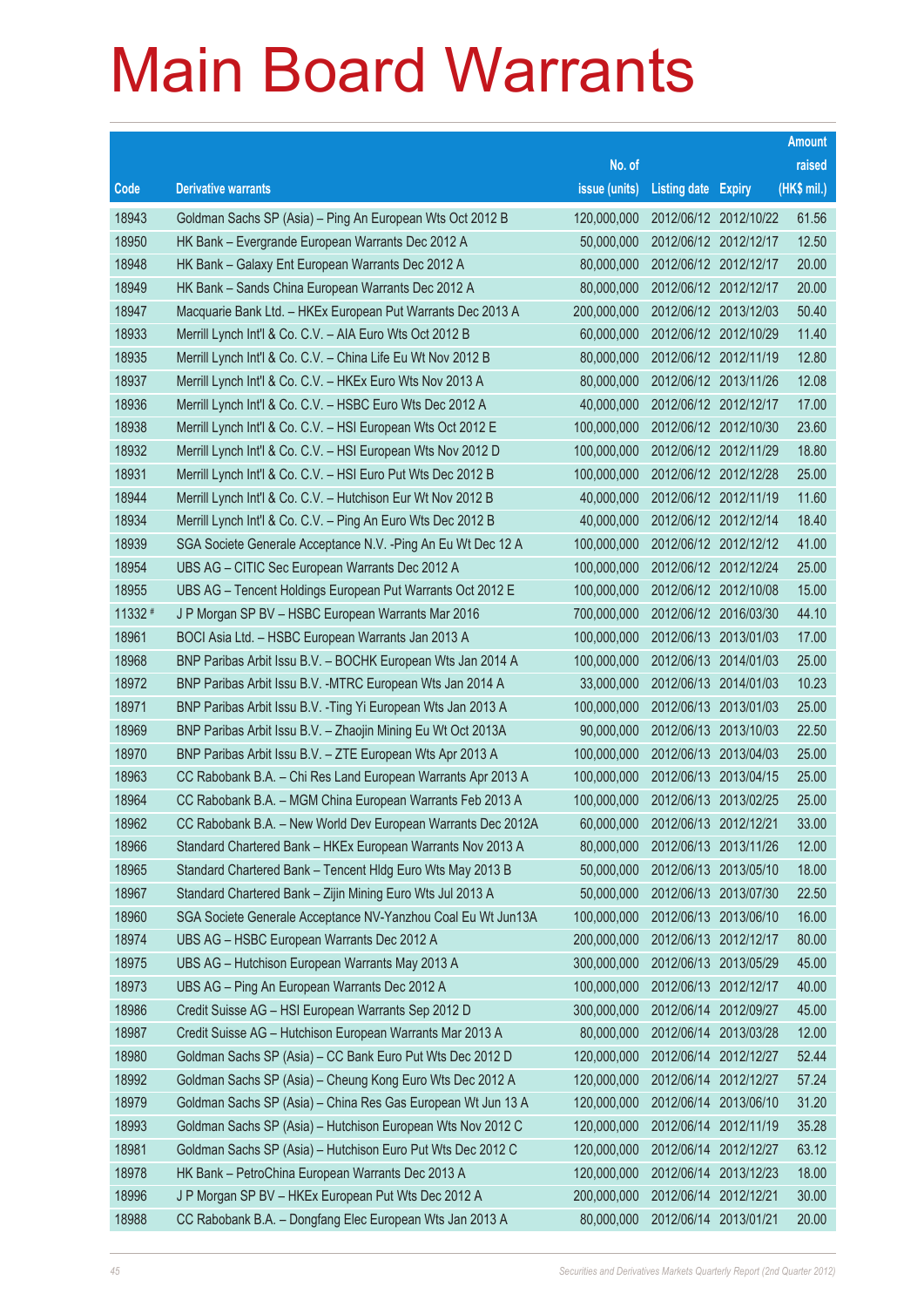|         |                                                               |               |                            | <b>Amount</b> |
|---------|---------------------------------------------------------------|---------------|----------------------------|---------------|
|         |                                                               | No. of        |                            | raised        |
| Code    | <b>Derivative warrants</b>                                    | issue (units) | <b>Listing date Expiry</b> | (HK\$ mil.)   |
| 18989   | CC Rabobank B.A. - Shanghai Electric European Wts Dec 2012 A  | 80,000,000    | 2012/06/14 2012/12/17      | 24.00         |
| 18990   | CC Rabobank B.A. - ZTE European Warrants Jun 2013 A           | 80,000,000    | 2012/06/14 2013/06/03      | 20.00         |
| 18984   | Standard Chartered Bank - CC Bank European Wts Nov 2012 A     | 100,000,000   | 2012/06/14 2012/11/12      | 18.00         |
| 18983   | Standard Chartered Bank - ICBC European Warrants Feb 2013 A   | 100,000,000   | 2012/06/14 2013/02/01      | 30.00         |
| 18982   | Standard Chartered Bank - Wynn Macau European Wts Jul 2013 A  | 50,000,000    | 2012/06/14 2013/07/05      | 12.50         |
| 18977   | SGA Societe Generale Acceptance N.V. - Shenhua Eu Wt Jan 13 B | 100,000,000   | 2012/06/14 2013/01/07      | 25.00         |
| 18976   | SGA Societe Generale Acceptance N.V-Sands China Eu Wt Nov12A  | 100,000,000   | 2012/06/14 2012/11/14      | 24.00         |
| 18994   | UBS AG - ICBC European Warrants Nov 2012 A                    | 100,000,000   | 2012/06/14 2012/11/21      | 15.00         |
| 18995   | UBS AG - ICBC European Warrants Nov 2012 B                    | 100,000,000   | 2012/06/14 2012/11/28      | 15.00         |
| 18985   | UBS AG - Tencent Holdings European Put Warrants Jan 2013 B    | 100,000,000   | 2012/06/14 2013/01/28      | 22.00         |
| 18606 # | Merrill Lynch Int'l & Co. C.V. - HSI Euro Put Wts Aug 2012 E  | 100,000,000   | 2012/06/14 2012/08/30      | 11.10         |
| 19004   | Goldman Sachs SP (Asia) - Belle Int'l Euro Wts Jun 2013 A     | 120,000,000   | 2012/06/15 2013/06/28      | 23.16         |
| 19005   | Goldman Sachs SP (Asia) - A50 China Euro Put Wts Sep 2013 A   | 120,000,000   | 2012/06/15 2013/09/23      | 21.96         |
| 19003   | Goldman Sachs SP (Asia) - Henganintl European Wts Nov 2012 B  | 120,000,000   | 2012/06/15 2012/11/05      | 29.88         |
| 19001   | Goldman Sachs SP (Asia) - SHK Ppt European Wts Nov 2012 A     | 120,000,000   | 2012/06/15 2012/11/12      | 45.36         |
| 19002   | Goldman Sachs SP (Asia) - SJM Holdings Euro Wts Jun 2013 A    | 120,000,000   | 2012/06/15 2013/06/10      | 31.20         |
| 19010   | J P Morgan SP BV - CITIC Sec European Warrants May 2013 A     | 100,000,000   | 2012/06/15 2013/05/02      | 25.00         |
| 18999   | Macquarie Bank Ltd. - CQRC Bank European Warrants Jan 2013 A  | 150,000,000   | 2012/06/15 2013/01/03      | 50.40         |
| 18998   | Macquarie Bank Ltd. - Chow Tai Fook European Wts Jan 2013 A   | 150,000,000   | 2012/06/15 2013/01/03      | 129.15        |
| 19000   | Macquarie Bank Ltd. - ICBC European Warrants Jan 2013 B       | 150,000,000   | 2012/06/15 2013/01/03      | 42.75         |
| 18997   | Merrill Lynch Int'l & Co. C.V. - HSCEI Euro Wts Dec 2012 C    | 80,000,000    | 2012/06/15 2012/12/28      | 12.00         |
| 19009   | SGA Societe Generale Acceptance N.V. - CCB Eur Wt Dec 2012 B  | 150,000,000   | 2012/06/15 2012/12/17      | 73.50         |
| 19008   | SGA Societe Generale Acceptance N.V. - ICBC Eu Wt Dec 2012 B  | 150,000,000   | 2012/06/15 2012/12/17      | 54.00         |
| 19006   | UBS AG - BOCL European Warrants Oct 2012 A                    | 200,000,000   | 2012/06/15 2012/10/05      | 34.00         |
| 19007   | UBS AG - HSI European Warrants Dec 2012 G                     | 200,000,000   | 2012/06/15 2012/12/28      | 50.00         |
| 19012   | BNP Paribas Arbit Issu B.V.-BOCL European Put Wts Jan 2013 B  | 200,000,000   | 2012/06/18 2013/01/03      | 32.00         |
| 19011   | HK Bank - ICBC European Warrants Dec 2012 A                   | 100,000,000   | 2012/06/18 2012/12/21      | 25.00         |
| 19013   | UBS AG - Agricultural Bank European Warrants Dec 2012 A       | 100,000,000   | 2012/06/18 2012/12/05      | 26.00         |
| 19014   | UBS AG - China Life European Warrants Dec 2012 D              | 300,000,000   | 2012/06/18 2012/12/27      | 51.00         |
| 19024   | Goldman Sachs SP (Asia) - HSI European Warrants Nov 2012 B    | 150,000,000   | 2012/06/19 2012/11/29      | 22.65         |
| 19026   | Goldman Sachs SP (Asia) - HSI European Warrants Nov 2012 D    | 150,000,000   | 2012/06/19 2012/11/29      | 22.50         |
| 19027   | Goldman Sachs SP (Asia) - HSI European Warrants Nov 2012 E    | 150,000,000   | 2012/06/19 2012/11/29      | 36.15         |
| 19025   | Goldman Sachs SP (Asia) - HSI European Put Wts Nov 2012 C     | 150,000,000   | 2012/06/19 2012/11/29      | 44.25         |
| 19021   | HK Bank - BOCL European Warrants Dec 2012 A                   | 80,000,000    | 2012/06/19 2012/12/17      | 15.20         |
| 19023   | HK Bank - HSI European Put Warrants Dec 2012 L                | 200,000,000   | 2012/06/19 2012/12/28      | 30.00         |
| 19022   | HK Bank - HWL European Warrants May 2013 A                    | 200,000,000   | 2012/06/19 2013/05/27      | 30.00         |
| 19020   | Macquarie Bank Ltd. - Belle Int'l European Wts Nov 2013 A     | 200,000,000   | 2012/06/19 2013/11/04      | 50.00         |
| 19016   | Macquarie Bank Ltd. - BankComm European Warrants Jan 2013 A   | 100,000,000   | 2012/06/19 2013/01/03      | 26.00         |
| 19028   | Macquarie Bank Ltd. - Ch Comm Cons European Wts Dec 2013 A    | 200,000,000   | 2012/06/19 2013/12/20      | 30.00         |
| 19015   | Macquarie Bank Ltd. - CM Bank European Warrants Oct 2013 A    | 200,000,000   | 2012/06/19 2013/10/03      | 50.00         |
| 19018   | CC Rabobank B.A. - CPIC European Warrants May 2013 A          | 80,000,000    | 2012/06/19 2013/05/13      | 20.00         |
| 19017   | CC Rabobank B.A. - China Tel European Warrants Dec 2012 A     | 50,000,000    | 2012/06/19 2012/12/19      | 12.50         |
| 19019   | CC Rabobank B.A. - ChiUnicom European Put Wts Feb 2014 A      | 120,000,000   | 2012/06/19 2014/02/27      | 30.00         |
| 19029   | UBS AG - HSBC European Warrants Oct 2012 A                    | 200,000,000   | 2012/06/19 2012/10/22      | 52.00         |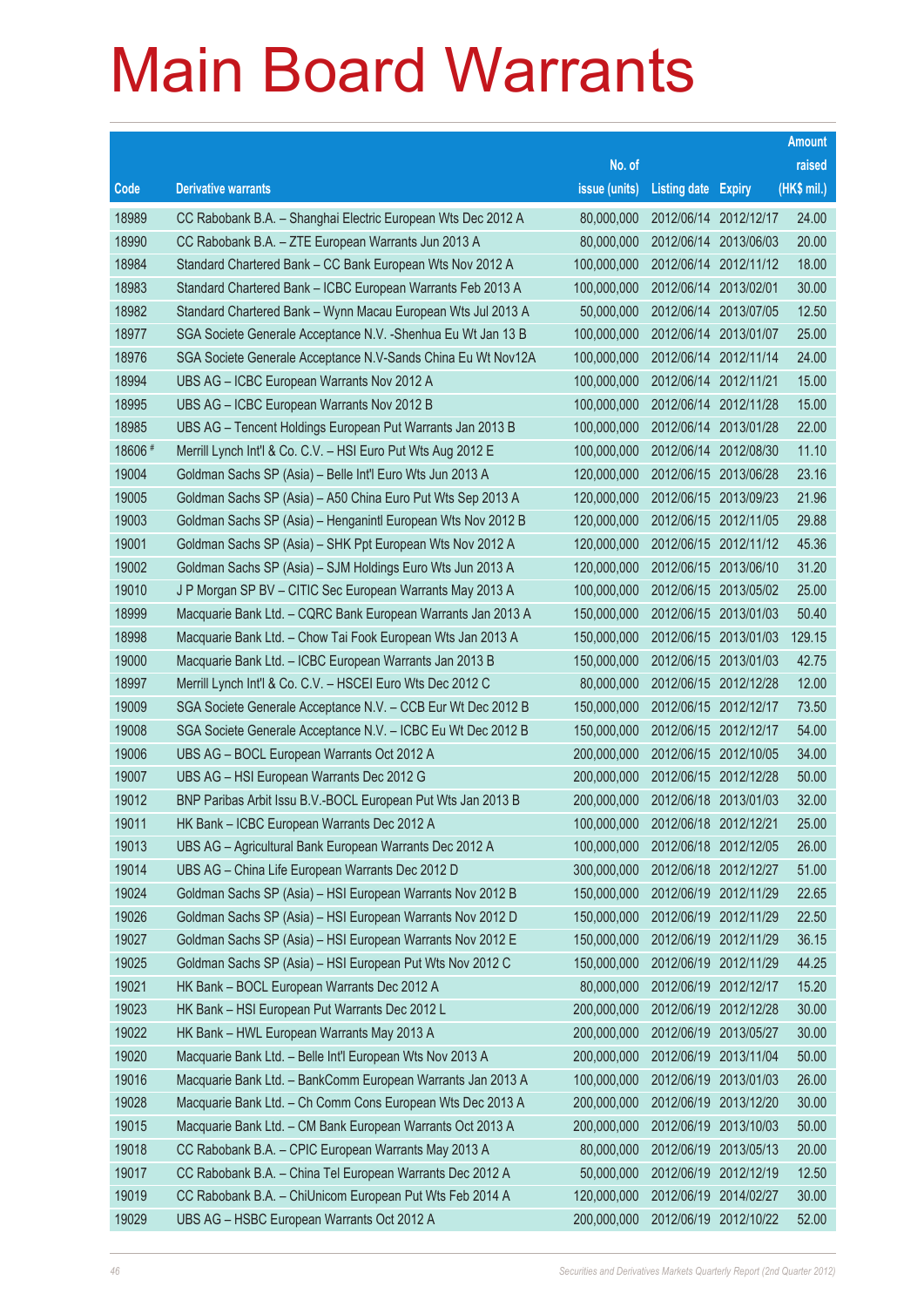|       |                                                               |               |                            |                       | <b>Amount</b> |
|-------|---------------------------------------------------------------|---------------|----------------------------|-----------------------|---------------|
|       |                                                               | No. of        |                            |                       | raised        |
| Code  | <b>Derivative warrants</b>                                    | issue (units) | <b>Listing date Expiry</b> |                       | (HK\$ mil.)   |
| 19049 | Credit Suisse AG - Agricultural Bank European Wts Dec 2012 A  | 80,000,000    |                            | 2012/06/20 2012/12/03 | 12.00         |
| 19050 | Credit Suisse AG - HKEx European Put Warrants Dec 2012 A      | 80,000,000    | 2012/06/20 2012/12/24      |                       | 58.40         |
| 19048 | Credit Suisse AG - HSI European Put Warrants Dec 2012 G       | 300,000,000   | 2012/06/20 2012/12/28      |                       | 45.00         |
| 19044 | Goldman Sachs SP (Asia) - AIA European Warrants Jun 2013 A    | 120,000,000   |                            | 2012/06/20 2013/06/24 | 30.00         |
| 19043 | Goldman Sachs SP (Asia) - Minsheng Bank Euro Wts Jan 2013 A   | 120,000,000   |                            | 2012/06/20 2013/01/14 | 38.16         |
| 19045 | Goldman Sachs SP (Asia) - HKEx European Warrants Mar 2013 A   | 120,000,000   |                            | 2012/06/20 2013/03/25 | 22.20         |
| 19046 | Goldman Sachs SP (Asia) - Lenovo European Wts Mar 2013 A      | 120,000,000   | 2012/06/20 2013/03/25      |                       | 68.88         |
| 19040 | HK Bank - Lenovo European Warrants Sep 2014 A                 | 150,000,000   | 2012/06/20 2014/09/25      |                       | 22.50         |
| 19052 | J P Morgan SP BV - China Shenhua European Wts Mar 2013 A      | 200,000,000   |                            | 2012/06/20 2013/03/12 | 50.00         |
| 19051 | Macquarie Bank Ltd. - Digital China European Wts Nov 2012 A   | 150,000,000   |                            | 2012/06/20 2012/11/23 | 22.50         |
| 19030 | Macquarie Bank Ltd. - Evergrande European Wts Dec 2012 A      | 100,000,000   |                            | 2012/06/20 2012/12/20 | 39.80         |
| 19042 | Standard Chartered Bank - CC Bank European Wts Jan 2013 A     | 100,000,000   | 2012/06/20 2013/01/30      |                       | 75.00         |
| 19041 | Standard Chartered Bank - ICBC European Warrants Jan 2013 A   | 100,000,000   |                            | 2012/06/20 2013/01/04 | 65.00         |
| 19034 | SGA Societe Generale Acceptance N.V. - CITIC Pac Eu Wt Apr13A | 200,000,000   |                            | 2012/06/20 2013/04/29 | 30.00         |
| 19035 | SGA Societe Generale Acceptance N.V. - CLife Eu Wt Jan 2013A  | 300,000,000   | 2012/06/20 2013/01/28      |                       | 45.00         |
| 19036 | SGA Societe Generale Acceptance N.V. - CLife Eu Wt Jan 2013B  | 300,000,000   |                            | 2012/06/20 2013/01/02 | 51.00         |
| 19037 | SGA Societe Generale Acceptance N.V. - A50 Ch Eu Wt Oct 14 A  | 300,000,000   |                            | 2012/06/20 2014/10/29 | 45.00         |
| 19033 | SGA Societe Generale Acceptance N.V. - HSBC Eu Wt Nov 2012 A  | 300,000,000   |                            | 2012/06/20 2012/11/05 | 54.00         |
| 19039 | SGA Societe Generale Acceptance N.V. - HWL Eur Wt Dec 2012 B  | 150,000,000   | 2012/06/20 2012/12/03      |                       | 34.50         |
| 19032 | SGA Societe Generale Acceptance N.V. - ICBC Eu Wt Dec 2012 C  | 150,000,000   |                            | 2012/06/20 2012/12/24 | 63.00         |
| 19031 | SGA Societe Generale Acceptance N.V. - Tencent Eu Wt Dec 12 D | 200,000,000   |                            | 2012/06/20 2012/12/24 | 30.00         |
| 19047 | UBS AG - Esprit European Warrants Dec 2012 B                  | 100,000,000   |                            | 2012/06/20 2012/12/24 | 25.00         |
| 19066 | Goldman Sachs SP (Asia) - BOCL European Warrants May 2013 A   | 120,000,000   | 2012/06/21                 | 2013/05/27            | 19.20         |
| 19067 | Goldman Sachs SP (Asia) - CPIC European Warrants Feb 2013 A   | 120,000,000   |                            | 2012/06/21 2013/02/25 | 22.92         |
| 19065 | Goldman Sachs Sp (Asia) - ICBC European Warrants Dec 2012 A   | 50,000,000    | 2012/06/21                 | 2012/12/31            | 12.85         |
| 19069 | HK Bank - China Life European Warrants Jan 2013 A             | 120,000,000   | 2012/06/21                 | 2013/01/28            | 18.00         |
| 19070 | HK Bank – Esprit European Warrants Feb 2013 A                 | 80,000,000    | 2012/06/21                 | 2013/02/22            | 20.00         |
| 19068 | Macquarie Bank Ltd. - Esprit European Warrants Aug 2013 A     | 200,000,000   | 2012/06/21 2013/08/02      |                       | 50.00         |
| 19057 | Merrill Lynch Int'l & Co. C.V. - AIA Euro Wts Dec 2012 B      | 80,000,000    | 2012/06/21                 | 2012/12/27            | 12.64         |
| 19061 | Merrill Lynch Int'l & Co. C.V. - CK(H) Euro Wts Dec 2012 E    | 40,000,000    | 2012/06/21 2012/12/31      |                       | 22.00         |
| 19055 | Merrill Lynch Int'l & Co. C.V. - Ch Mobile Eur Wt Dec 2012 A  | 40,000,000    | 2012/06/21                 | 2012/12/24            | 13.80         |
| 19059 | Merrill Lynch Int'l & Co. C.V. - ChiUnicom Eu Wts Dec 2012 A  | 40,000,000    | 2012/06/21                 | 2012/12/24            | 28.80         |
| 19058 | Merrill Lynch Int'l & Co. C.V. - ChiUnicom Eu Wts Aug 2013 A  | 80,000,000    | 2012/06/21                 | 2013/08/27            | 15.68         |
| 19063 | Merrill Lynch Int'l & Co. C.V. - HKEx Euro Wts Dec 2012 A     | 40,000,000    | 2012/06/21                 | 2012/12/24            | 22.40         |
| 19054 | Merrill Lynch Int'l & Co. C.V. - HSI Euro Put Wts Nov 2012 E  | 100,000,000   | 2012/06/21                 | 2012/11/29            | 19.70         |
| 19053 | Merrill Lynch Int'l & Co. C.V. - HSI Euro Put Wts Dec 2012 C  | 100,000,000   | 2012/06/21                 | 2012/12/28            | 20.60         |
| 19062 | Merrill Lynch Int'l & Co. C.V. - ICBC Euro Wts Dec 2012 A     | 40,000,000    | 2012/06/21                 | 2012/12/24            | 11.00         |
| 19056 | Merrill Lynch Int'l & Co. C.V. - Ping An Euro Wts Dec 2012 C  | 40,000,000    | 2012/06/21                 | 2012/12/27            | 22.40         |
| 19060 | Merrill Lynch Int'l & Co. C.V. - SHK Ppt Euro Wts Dec 2012 B  | 80,000,000    | 2012/06/21                 | 2012/12/24            | 12.72         |
| 19073 | UBS AG - China Life European Warrants Dec 2012 E              | 300,000,000   | 2012/06/21 2012/12/21      |                       | 75.00         |
| 19071 | UBS AG - HSBC European Warrants Oct 2012 B                    | 200,000,000   | 2012/06/21                 | 2012/10/03            | 30.00         |
| 19072 | UBS AG - Hutchison European Warrants Dec 2012 B               | 200,000,000   | 2012/06/21                 | 2012/12/03            | 36.00         |
| 19064 | UBS AG - PetroChina European Warrants Aug 2013 A              | 200,000,000   | 2012/06/21                 | 2013/08/30            | 30.00         |
| 19074 | Macquarie Bank Ltd. - Lenovo European Warrants Jan 2013 A     | 100,000,000   | 2012/06/22 2013/01/03      |                       | 35.90         |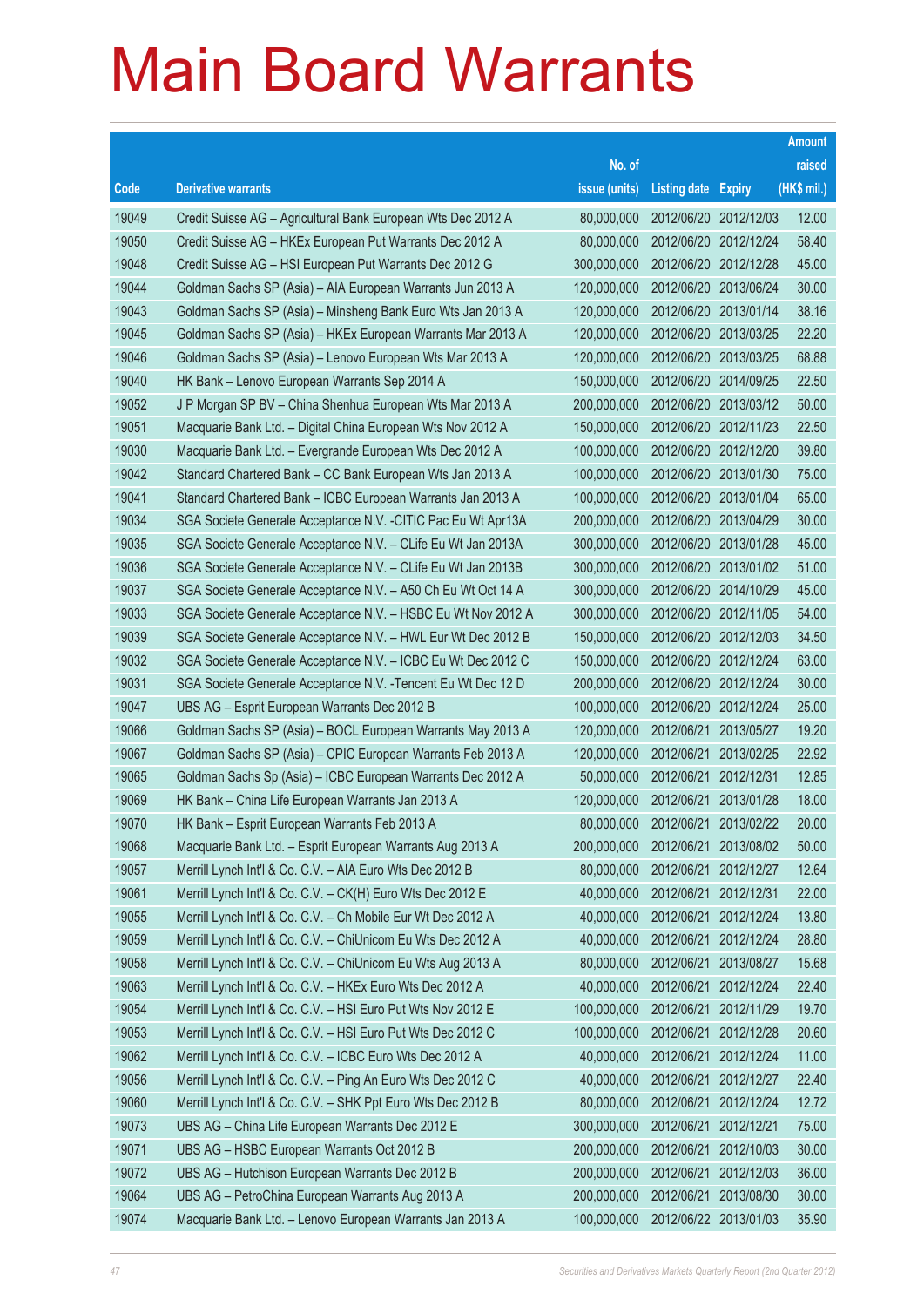|         |                                                               |               |                            |            | <b>Amount</b> |
|---------|---------------------------------------------------------------|---------------|----------------------------|------------|---------------|
|         |                                                               | No. of        |                            |            | raised        |
| Code    | <b>Derivative warrants</b>                                    | issue (units) | <b>Listing date Expiry</b> |            | (HK\$ mil.)   |
| 18606 # | Merrill Lynch Int'l & Co. C.V. - HSI Euro Put Wts Aug 2012 E  | 180,000,000   | 2012/06/22 2012/08/30      |            | 10.62         |
| 19078   | BNP Paribas Arbit Issu B.V. - HKEx Euro Put Wts Jan 2013 A    | 59,000,000    | 2012/06/25 2013/01/03      |            | 15.93         |
| 19079   | Macquarie Bank Ltd. - BOCHK European Warrants Dec 2012 A      | 200,000,000   | 2012/06/25 2012/12/04      |            | 30.00         |
| 19077   | Macquarie Bank Ltd. - CNOOC European Warrants Feb 2013 A      | 200,000,000   | 2012/06/25 2013/02/06      |            | 30.00         |
| 19076   | Macquarie Bank Ltd. - China Overseas European Wts Mar 2013 A  | 180,000,000   | 2012/06/25 2013/03/04      |            | 45.00         |
| 19081   | Macquarie Bank Ltd. - Lenovo European Warrants Jan 2013 B     | 100,000,000   | 2012/06/25 2013/01/03      |            | 25.20         |
| 19080   | Macquarie Bank Ltd. - Yurun Food European Wts Dec 2013 A      | 200,000,000   | 2012/06/25 2013/12/16      |            | 30.00         |
| 19075   | SGA Societe Generale Acceptance N.V-Anhui Conch Eu Wt Dec12B  | 100,000,000   | 2012/06/25 2012/12/10      |            | 15.00         |
| 19083   | SGA Societe Generale Acceptance N.V. - ICBC Eu Wt Nov 2012 A  | 150,000,000   | 2012/06/25 2012/11/28      |            | 24.00         |
| 19082   | SGA Societe Generale Acceptance N.V-Tencent Eu Put Wt Dec12E  | 300,000,000   | 2012/06/25 2012/12/03      |            | 69.00         |
| 19084   | UBS AG - Tencent Holdings European Put Warrants Oct 2012 F    | 100,000,000   | 2012/06/25 2012/10/17      |            | 16.00         |
| 12367 # | Merrill Lynch Int'l & Co. C.V. - BOC HK Euro Wts Sep 2012     | 340,000,000   | 2012/06/25 2012/09/28      |            | 10.20         |
| 19095   | Credit Suisse AG - HKEx European Put Warrants Dec 2012 B      | 80,000,000    | 2012/06/26 2012/12/28      |            | 37.60         |
| 19098   | Goldman Sachs SP (Asia) – China Life Euro Put Wts Mar 2013 A  | 80,000,000    | 2012/06/26 2013/03/18      |            | 20.00         |
| 19087   | Goldman Sachs SP (Asia) - Ch Overseas European Wts Apr 2013 A | 120,000,000   | 2012/06/26 2013/04/15      |            | 30.00         |
| 19097   | Goldman Sachs SP (Asia) - Chow Tai Fook Euro Wts Mar 2013 A   | 80,000,000    | 2012/06/26 2013/03/18      |            | 54.56         |
| 19086   | Goldman Sachs SP (Asia) - Tencent European Wt Jan 2013 A      | 120,000,000   | 2012/06/26 2013/01/21      |            | 26.88         |
| 19099   | Goldman Sachs SP (Asia) – Tencent European Put Wt Mar 2013 A  | 100,000,000   | 2012/06/26 2013/03/18      |            | 25.10         |
| 19089   | HK Bank – HKEx European Warrants Mar 2013 A                   | 200,000,000   | 2012/06/26 2013/03/21      |            | 36.00         |
| 19088   | HK Bank – HKEx European Put Warrants Dec 2012 A               | 100,000,000   | 2012/06/26 2012/12/28      |            | 25.00         |
| 19096   | Macquarie Bank Ltd. - Avichina European Warrants Dec 2012 A   | 100,000,000   | 2012/06/26 2012/12/27      |            | 25.00         |
| 19093   | Macquarie Bank Ltd. - ZTE European Warrants Jun 2013 A        | 150,000,000   | 2012/06/26 2013/06/17      |            | 28.95         |
| 19085   | Merrill Lynch Int'l & Co. C.V. - BOC HK Euro Wts Mar 2014 A   | 40,000,000    | 2012/06/26 2014/03/24      |            | 10.00         |
| 19094   | CC Rabobank B.A. - CNBM European Put Warrants Dec 2012 B      | 80,000,000    | 2012/06/26 2012/12/27      |            | 68.00         |
| 19091   | CC Rabobank B.A. - HSBC European Warrants Dec 2012 A          | 150,000,000   | 2012/06/26 2012/12/28      |            | 37.50         |
| 19092   | CC Rabobank B.A. - HSBC European Put Warrants Dec 2012 B      | 150,000,000   | 2012/06/26 2012/12/28      |            | 45.00         |
| 19090   | CC Rabobank B.A. – Lonking European Warrants Jan 2013 A       | 70,000,000    | 2012/06/26 2013/01/07      |            | 17.50         |
| 19115   | Citigroup Global Mkt H Inc. - BOCL European Wts Dec 2012 A    | 100,000,000   | 2012/06/27 2012/12/12      |            | 24.00         |
| 19116   | Citigroup Global Mkt H Inc. - CC Bank European Wt Dec 2012 A  | 100,000,000   | 2012/06/27 2012/12/27      |            | 38.00         |
| 19119   | Citigroup Global Mkt H Inc. - China Life Euro Wts Oct 2012 B  | 100,000,000   | 2012/06/27 2012/10/22      |            | 15.00         |
| 19111   | Citigroup Global Mkt H Inc. - China Mobile Eur Wt Oct 2012 B  | 100,000,000   | 2012/06/27 2012/10/03      |            | 36.00         |
| 19117   | Citigroup Global Mkt H Inc. - CNOOC European Wts Nov 2012 A   | 100,000,000   | 2012/06/27 2012/11/19      |            | 16.00         |
| 19113   | Citigroup Global Mkt H Inc. - HKEx European Wts Nov 2013 A    | 100,000,000   | 2012/06/27 2013/11/26      |            | 15.00         |
| 19112   | Citigroup Global Mkt H Inc. - HSBC European Wts Dec 2012 A    | 100,000,000   | 2012/06/27 2012/12/27      |            | 35.00         |
| 19122   | Citigroup Global Mkt H Inc. - HSI European Wts Oct 2012 A     | 200,000,000   | 2012/06/27 2012/10/30      |            | 30.00         |
| 19120   | Citigroup Global Mkt H Inc. - HSI European Wts Dec 2012 A     | 200,000,000   | 2012/06/27 2012/12/28      |            | 50.00         |
| 19121   | Citigroup Global Mkt H Inc. - HSI European Put Wt Dec 2012 B  | 200,000,000   | 2012/06/27 2012/12/28      |            | 34.00         |
| 19110   | Citigroup Global Mkt H Inc. - Hutchison Euro Wts Dec 2012 A   | 100,000,000   | 2012/06/27 2012/12/27      |            | 30.00         |
| 19114   | Citigroup Global Mkt H Inc. - ICBC European Wts Oct 2012 B    | 100,000,000   | 2012/06/27 2012/10/25      |            | 18.00         |
| 19118   | Citigroup Global Mkt H Inc. - Ping An Euro Wts Nov 2012 A     | 100,000,000   | 2012/06/27 2012/11/02      |            | 33.00         |
| 19106   | Daiwa Capital Mkt - BOC HK European Warrants Sep 2013 A       | 158,000,000   | 2012/06/27 2013/09/03      |            | 39.50         |
| 19100   | Merrill Lynch Int'l & Co. C.V. - HSI European Wts Jan 2013 A  | 100,000,000   | 2012/06/27 2013/01/30      |            | 17.80         |
| 19103   | Nomura Int'l plc - Ch LongYuan European Warrants Mar 2013 A   | 100,000,000   | 2012/06/27                 | 2013/03/28 | 40.70         |
| 19105   | Nomura Int'l plc - Evergrande European Warrants Dec 2012 A    | 50,000,000    | 2012/06/27 2012/12/19      |            | 18.05         |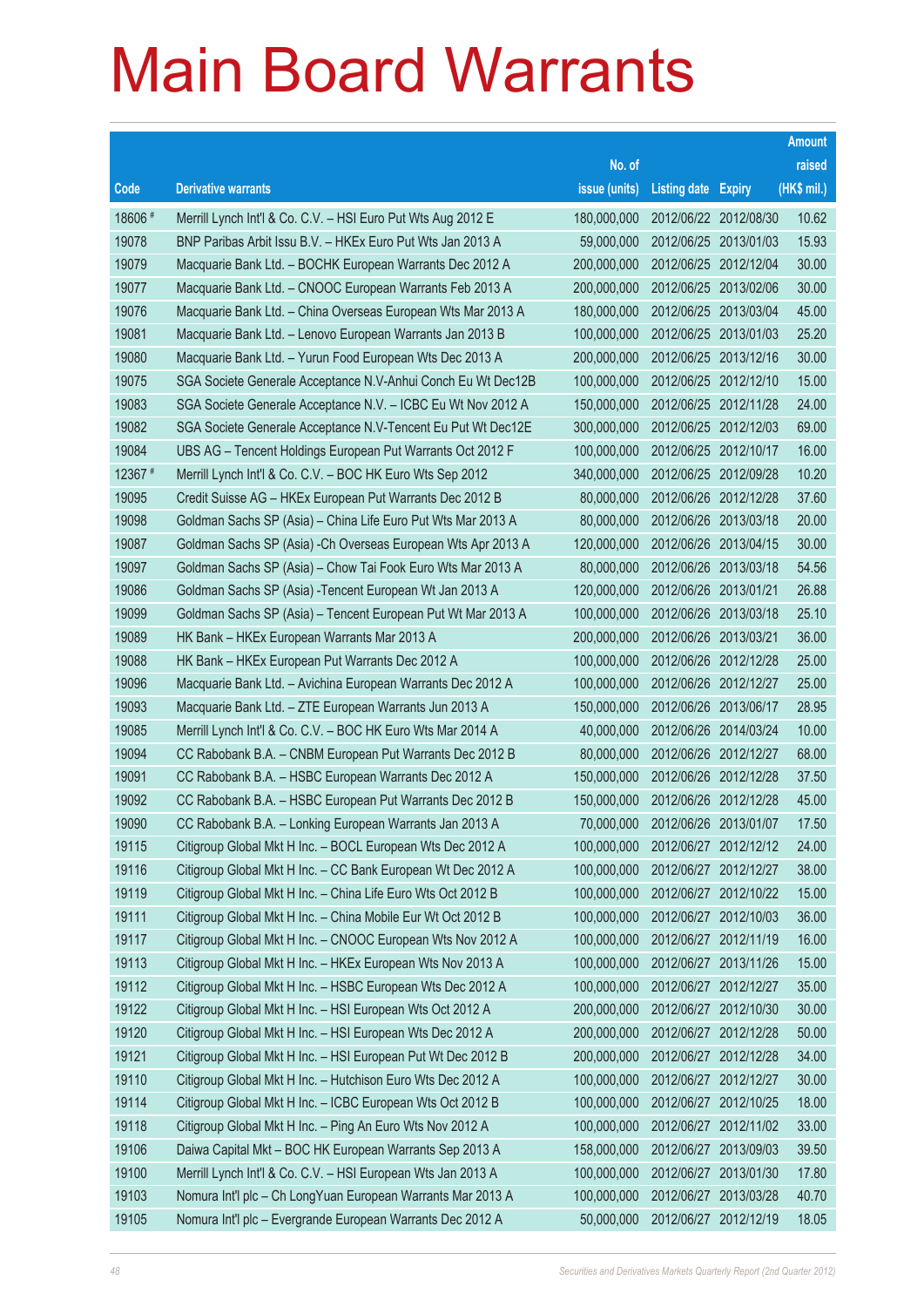|         |                                                              |               |                       |                       | <b>Amount</b> |
|---------|--------------------------------------------------------------|---------------|-----------------------|-----------------------|---------------|
|         |                                                              | No. of        |                       |                       | raised        |
| Code    | <b>Derivative warrants</b>                                   | issue (units) | Listing date Expiry   |                       | (HK\$ mil.)   |
| 19101   | Nomura Int'l plc - Gome European Warrants Apr 2013 A         | 100,000,000   | 2012/06/27            | 2013/04/26            | 15.20         |
| 19102   | Nomura Int'l plc - Link REIT European Warrants Mar 2013 A    | 50,000,000    | 2012/06/27            | 2013/03/28            | 12.55         |
| 19104   | Nomura Int'l plc - Sh Electric European Warrants Mar 2013 A  | 100,000,000   | 2012/06/27            | 2013/03/28            | 25.60         |
| 19109   | CC Rabobank B.A. - AIA European Warrants Dec 2012 A          | 120,000,000   | 2012/06/27            | 2012/12/27            | 18.00         |
| 19108   | CC Rabobank B.A. – Ch LongYuan European Warrants Feb 2013 A  | 60,000,000    |                       | 2012/06/27 2013/02/25 | 27.00         |
| 19107   | CC Rabobank B.A. - MTRC European Warrants Mar 2013 A         | 60,000,000    |                       | 2012/06/27 2013/03/25 | 15.00         |
| 23616 # | Merrill Lynch Int'l & Co. C.V. - ICBC European Wts Dec 2012  | 800,000,000   |                       | 2012/06/27 2012/12/10 | 12.00         |
| 19133   | BOCI Asia Ltd. – BOC HK European Put Warrants Dec 2012 A     | 100,000,000   | 2012/06/28 2012/12/21 |                       | 17.00         |
| 19129   | Citigroup Global Mkt H Inc. - Agricultural Bk Eu Wt Dec 12 A | 100,000,000   |                       | 2012/06/28 2012/12/28 | 25.00         |
| 19142   | Citigroup Global Mkt H Inc. - CC Bank Euro Put Wt Dec 2012 B | 70,000,000    |                       | 2012/06/28 2012/12/20 | 23.80         |
| 19128   | Citigroup Global Mkt H Inc. – Sinopec Corp Eu Wts Oct 2012 B | 100,000,000   |                       | 2012/06/28 2012/10/24 | 15.00         |
| 19125   | Citigroup Global Mkt H Inc. – China Tel Euro Wts Dec 2012 A  | 100,000,000   |                       | 2012/06/28 2012/12/24 | 15.00         |
| 19127   | Citigroup Global Mkt H Inc. - ChiUnicom Euro Wts Dec 2013 A  | 100,000,000   |                       | 2012/06/28 2013/12/27 | 16.00         |
| 19141   | Citigroup Global Mkt H Inc. - HKEx Euro Put Wts Dec 2013 A   | 70,000,000    |                       | 2012/06/28 2013/12/27 | 17.50         |
| 19143   | Citigroup Global Mkt H Inc. - HSBC Euro Put Wts Dec 2012 B   | 70,000,000    |                       | 2012/06/28 2012/12/28 | 28.00         |
| 19137   | Citigroup Global Mkt H Inc. - HSI European Put Wt Dec 2012 C | 200,000,000   |                       | 2012/06/28 2012/12/28 | 50.00         |
| 19126   | Citigroup Global Mkt H Inc. - PetroChina Euro Wts Dec 2013 A | 100,000,000   |                       | 2012/06/28 2013/12/24 | 15.00         |
| 19144   | Citigroup Global Mkt H Inc. - Ping An Euro Put Wt Dec 2012 A | 70,000,000    |                       | 2012/06/28 2012/12/28 | 28.00         |
| 19145   | Citigroup Global Mkt H Inc. - Tencent Euro Put Wt Jun 2013 A | 70,000,000    |                       | 2012/06/28 2013/06/24 | 17.50         |
| 19132   | J P Morgan SP BV - China Unicom European Warrants Sep 2013 A | 200,000,000   |                       | 2012/06/28 2013/09/03 | 30.20         |
| 19131   | J P Morgan SP BV – HSI European Warrants Jan 2013 A          | 300,000,000   |                       | 2012/06/28 2013/01/30 | 75.00         |
| 19130   | J P Morgan SP BV – HSI European Put Warrants Dec 2012 E      | 300,000,000   |                       | 2012/06/28 2012/12/28 | 75.00         |
| 19124   | Merrill Lynch Int'l & Co. C.V. - CC Bank Euro Wts Nov 2012 C | 40,000,000    |                       | 2012/06/28 2012/11/22 | 14.80         |
| 19123   | Merrill Lynch Int'l & Co. C.V. - HSBC Euro Wts Dec 2012 B    | 60,000,000    |                       | 2012/06/28 2012/12/24 | 11.70         |
| 19138   | UBS AG - China Unicom European Warrants Oct 2013 A           | 100,000,000   |                       | 2012/06/28 2013/10/28 | 20.00         |
| 19140   | UBS AG - Evergrande European Warrants Nov 2012 A             | 100,000,000   |                       | 2012/06/28 2012/11/19 | 40.00         |
| 19139   | UBS AG – Evergrande European Warrants May 2015 A             | 200,000,000   | 2012/06/28 2015/05/21 |                       | 34.00         |
| 19147   | BNP Paribas Arbit Issu B.V. - GCL-Poly Euro Wts Jan 2013 A   | 100,000,000   | 2012/06/29 2013/01/03 |                       | 25.00         |
| 19146   | Standard Chartered Bank – China Unicom Euro Wts Dec 2014 A   | 50,000,000    | 2012/06/29 2014/12/31 |                       | 12.50         |
| 17988 # | UBS AG - ICBC European Warrants Oct 2012 A                   | 200,000,000   |                       | 2012/06/29 2012/10/22 | 12.20         |
| Total   |                                                              |               |                       |                       | 44,256.44     |

# Further issue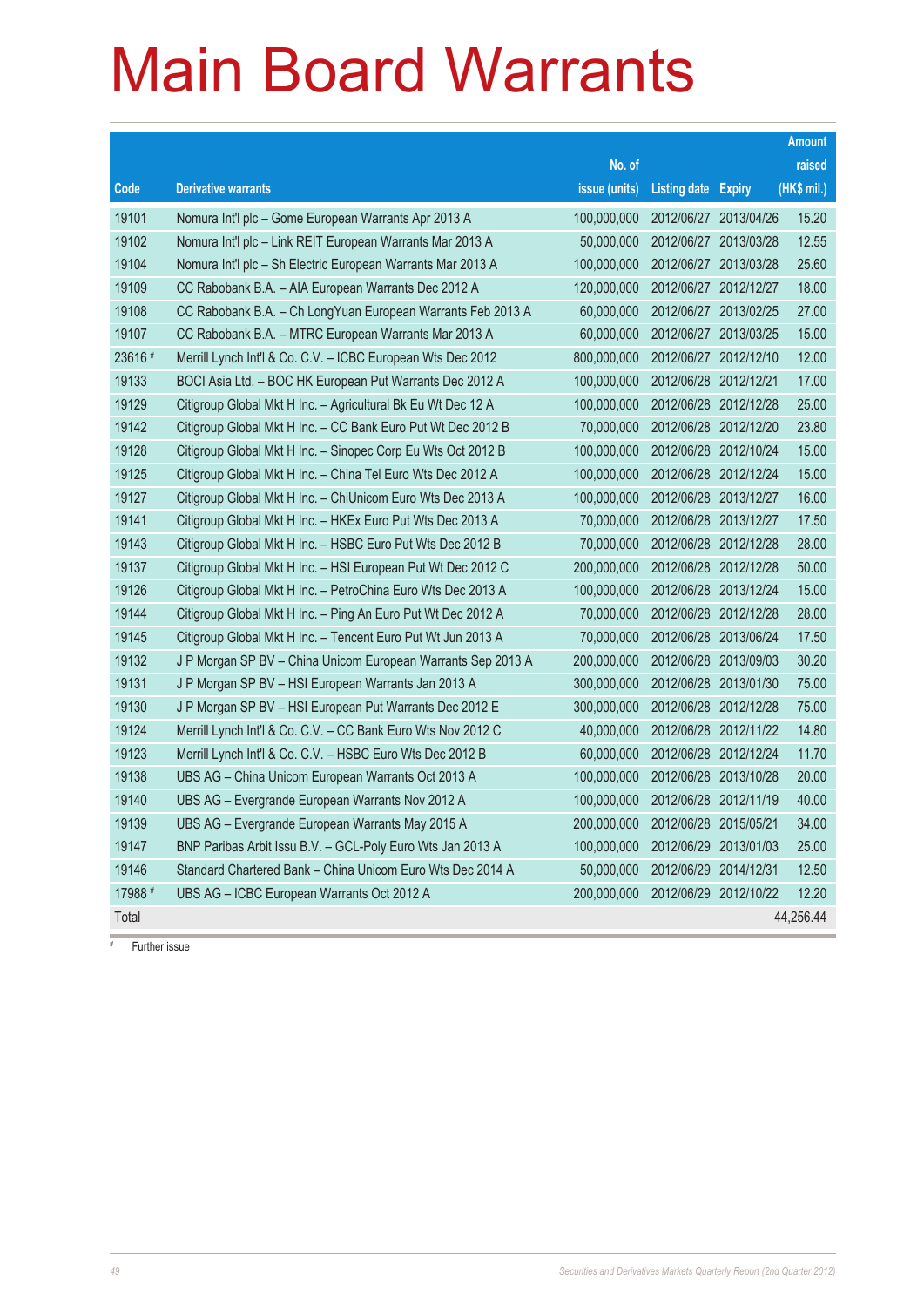# Main Board Debt Securities

#### **Debt Securities Trading Statistics**

|      |                |                                | <b>Turnover value</b>   |
|------|----------------|--------------------------------|-------------------------|
|      |                | Exchange fund notes (HK\$ mil) | Market total (HK\$ mil) |
| 2011 | Q <sub>2</sub> | -                              | 0.60                    |
|      | Q <sub>3</sub> | -                              | 611.11                  |
|      | Q4             | -                              | 229.59                  |
| 2012 | Q1             | -                              | 390.38                  |
|      | Q2             | -                              | 1,069.72                |

### **Debt Securities Nominal Value**

|      |    | No. of issues | Nominal value (HK\$ mil.) |
|------|----|---------------|---------------------------|
| 2011 | Q2 | 173           | 523,451.54                |
|      | Q3 | 183           | 558,876.03                |
|      | Q4 | 192           | 588,875.47                |
| 2012 | Q1 | 209           | 651,849.26                |
|      | Q2 | 231           | 754,232.63                |

### **New Listing Statistics – Debt Securities**

|      |    | No. of newly listed debt securities | Amount raised (HK\$ mil.) |
|------|----|-------------------------------------|---------------------------|
| 2011 | Q2 | 13                                  | 43,572.09                 |
|      | Q3 | 16                                  | 47,230.33                 |
|      | Q4 | 14                                  | 36,727.82                 |
| 2012 | Q1 | 24                                  | 69,041.82*                |
|      | Q2 | 30                                  | 113,905.00                |

Revised figure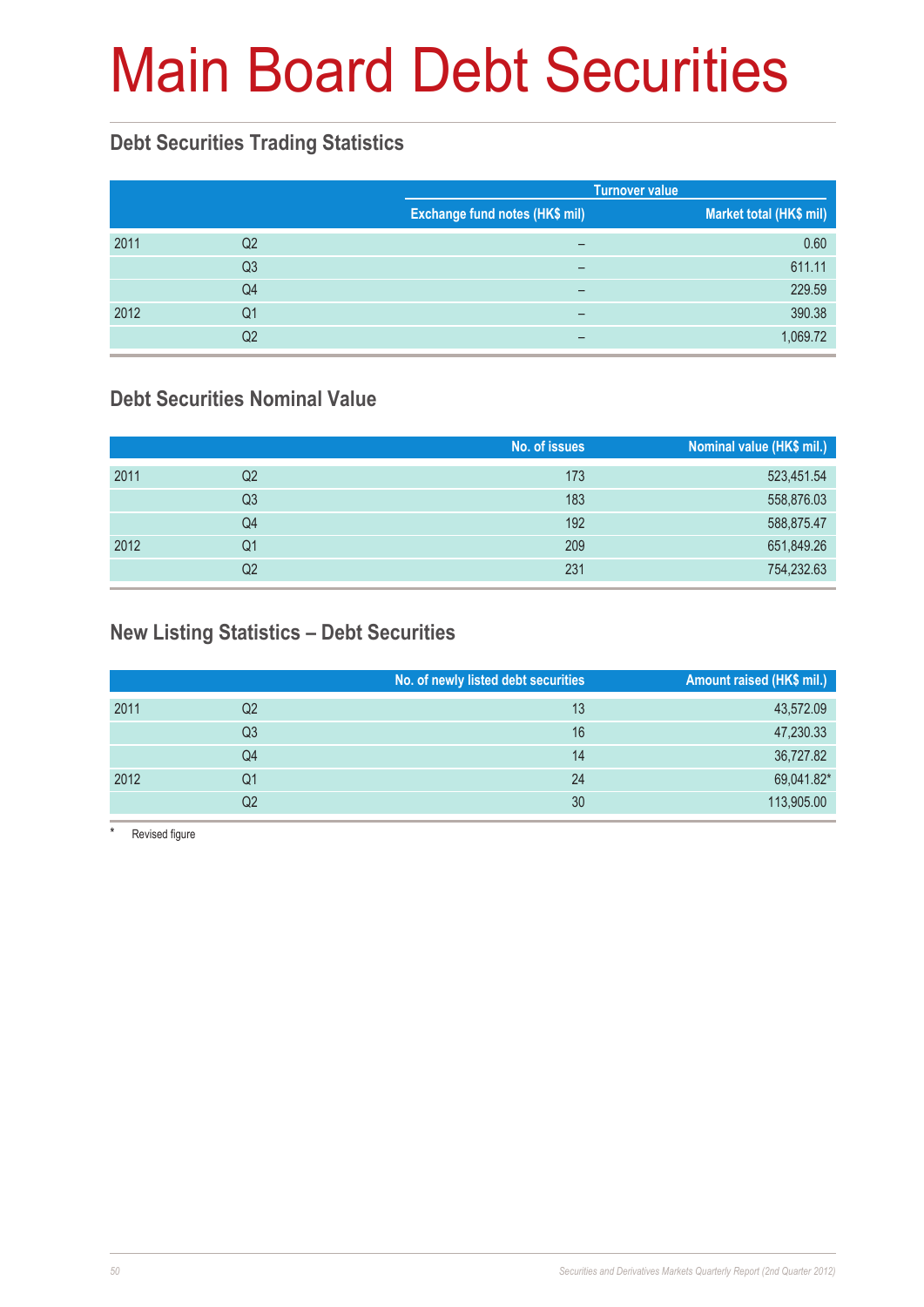# Main Board Debt Securities

#### **Newly Listed Debt Securities**

for 2nd quarter 2012

|           |                                                                   |                  |                |                     |                 | <b>Amount raised</b> |
|-----------|-------------------------------------------------------------------|------------------|----------------|---------------------|-----------------|----------------------|
| Code      | <b>Debt securities</b>                                            | <b>Principal</b> |                | <b>Listing date</b> | <b>Maturity</b> | (HK\$ mil.)          |
| 86021     | New World China Land Ltd. 8.50% CNY Bonds 2015                    | <b>RMB</b>       | 2,800,000,000  | 2012/04/12          | 2015/04/11      | 3,444.28             |
| 04541     | MTR Corporation (C.I.) Ltd. 2.0% Fixed Rate Notes 2017            | <b>USD</b>       | 300,000,000    | 2012/04/13          | 2017/04/12      | 2,320.70             |
| 04543     | CNPC General Capital Ltd. 2.75% Guaranteed Senior Notes 2017      | <b>USD</b>       | 650,000,000    | 2012/04/20          | 2017/04/19      | 5,069.55             |
| 04544     | CNPC General Capital Ltd. 3.95% Guaranteed Senior Notes 2022      | <b>USD</b>       | 500,000,000    | 2012/04/20          | 2022/04/19      | 3,895.21             |
| 86021#    | New World China Land Ltd. 8.50% CNY Bonds 2015                    | <b>RMB</b>       | 1,500,000,000  | 2012/04/20          | 2015/04/11      | 1,864.46             |
| 04542     | Shenzhen International Holdings Ltd. 4.375% Senior Notes 2017     | <b>USD</b>       | 300,000,000    | 2012/04/23          | 2017/04/20      | 2,330.55             |
| 04545     | The Hong Kong Mortgage Corporation Ltd., The FR Notes Apr 2013B   | <b>USD</b>       | 50,000,000     | 2012/04/27          | 2013/04/26      | 390.00               |
| 86022     | ITNL Offshore Pte. Ltd. 5.75% CNY Guaranteed Bonds 2015           | <b>RMB</b>       | 630,000,000    | 2012/04/27          | 2015/04/26      | 775.28               |
| 04539#    | CITIC Pacific Ltd. 6.875% Notes 2018                              | <b>USD</b>       | 350,000,000    | 2012/04/27          | 2018/01/21      | 2,730.11             |
| 04546     | CNOOC Finance (2012) Ltd. 3.875% Guaranteed Notes 2022            | <b>USD</b>       | 1,500,000,000  | 2012/05/03          | 2022/05/02      | 11,684.67            |
| 04547     | CNOOC Finance (2012) Ltd. 5.00% Guaranteed Notes 2042             | <b>USD</b>       | 500,000,000    | 2012/05/03          | 2042/05/02      | 3,870.05             |
| 04548     | China Merchants Finance Co. Ltd. 5.00% Guaranteed Notes 2022      | <b>USD</b>       | 500,000,000    | 2012/05/07          | 2022/05/04      | 3,856.21             |
| 04549     | K. Wah Int'l Financial Services Ltd. 5.375% Guaranteed Notes 2017 | <b>USD</b>       | 200,000,000    | 2012/05/07          | 2017/05/04      | 1,560.00             |
| 04550     | Hong Kong Mortgage Corporation Ltd., The FR Notes Nov 2013        | GBP              | 200,000,000    | 2012/05/10          | 2013/11/30      | 2,510.99             |
| 04213     | The Govt of the HKSAR of the PRC 0.46% Bonds 2015                 | <b>HKD</b>       | 3,000,000,000  | 2012/05/11          | 2015/05/11      | 2,989.50             |
| 86023     | The Bank of East Asia (China) Ltd. 3.65% CNY Bonds 2015           | <b>RMB</b>       | 1,000,000,000  | 2012/05/14          | 2015/05/11      | 1,230.00             |
| 04551     | Yancoal Int'l Res Dev Co., Ltd. 4.461% Guaranteed Notes 2017      | <b>USD</b>       | 450,000,000    | 2012/05/17          | 2017/05/16      | 3,510.00             |
| 04552     | Yancoal Int'l Res Dev Co., Ltd. 5.73% Guaranteed Notes 2022       | <b>USD</b>       | 550,000,000    | 2012/05/17          | 2022/05/16      | 4,290.00             |
| 04026     | Hong Kong Monetary Authority 0.23% Exchange Fund Notes 2014       | <b>HKD</b>       | 1,200,000,000  | 2012/05/18          | 2014/05/19      | 1,199.04             |
| 04553     | Sinopec Gp Overseas Dev (2012) Ltd. 2.75% Senior Notes 2017       | <b>USD</b>       | 1,000,000,000  | 2012/05/18          | 2017/05/17      | 7,777.93             |
| 04554     | Sinopec Gp Overseas Dev (2012) Ltd. 3.90% Senior Notes 2022       | <b>USD</b>       | 1,000,000,000  | 2012/05/18          | 2022/05/17      | 7,776.37             |
| 04555     | Sinopec Gp Overseas Dev (2012) Ltd. 4.875% Senior Notes 2042      | <b>USD</b>       | 1,000,000,000  | 2012/05/18          | 2022/05/17      | 7,774.42             |
| 04211#    | The Government of the HKSAR of the PRC 0.97% Bonds 2016           | <b>HKD</b>       | 1,500,000,000  | 2012/06/07          | 2016/12/08      | 1,509.15             |
| 04556     | Cheung Kong Finance (MTN) Ltd. FR Guaranteed Notes 2015           | <b>USD</b>       | 500,000,000    | 2012/06/18          | 2015/06/15      | 3,900.00             |
| 86024     | China Datang Overseas (HK) Co., Ltd. 4.5% Guar. CNY Bonds2015     | <b>RMB</b>       | 1,000,000,000  | 2012/06/18          | 2015/06/15      | 1,217.60             |
| $04003$ # | Hong Kong Monetary Authority 1.65% Exchange Fund Notes 2015       | <b>HKD</b>       | 1,200,000,000  | 2012/06/18          | 2015/06/15      | 1,249.08             |
| 04027     | Hong Kong Monetary Authority 0.44% Exchange Fund Notes 2017       | <b>HKD</b>       | 1,000,000,000  | 2012/06/19          | 2017/06/19      | 997.50               |
| 04557     | Swire Properties MTN Financing Ltd. 4.375% Guaranteed Notes 2022  | <b>USD</b>       | 500,000,000    | 2012/06/19          | 2022/06/18      | 3,883.47             |
| 04028     | Hong Kong Monetary Authority 0.97% Exchange Fund Notes 2022       | <b>HKD</b>       | 800,000,000    | 2012/06/20          | 2022/06/20      | 797.92               |
| 04214     | The Govt of the HKSAR of the PRC iBonds 2015                      | <b>HKD</b>       | 10,000,000,000 | 2012/06/25          | 2015/06/22      | 10,000.00            |
| 86025     | Agricultural Development Bank of China 2.98% CNY Bonds 2014       | <b>RMB</b>       | 1,500,000,000  | 2012/06/25          | 2014/06/23      | 1,828.50             |
| 86026     | Agricultural Development Bank of China 3.20% CNY Bonds 2015       | <b>RMB</b>       | 1,000,000,000  | 2012/06/25          | 2015/06/22      | 1,219.00             |
| 86027     | Agricultural Development Bank of China 3.35% CNY Bonds 2017       | <b>RMB</b>       | 500,000,000    | 2012/06/25          | 2017/06/22      | 609.50               |
| 04558     | HLP Finance Ltd. 4.75% Guaranteed Notes 2022                      | <b>USD</b>       | 500,000,000    | 2012/06/26          | 2022/06/25      | 3,844.00             |
| Total     |                                                                   |                  |                |                     |                 | 113,905.00           |

# Further issue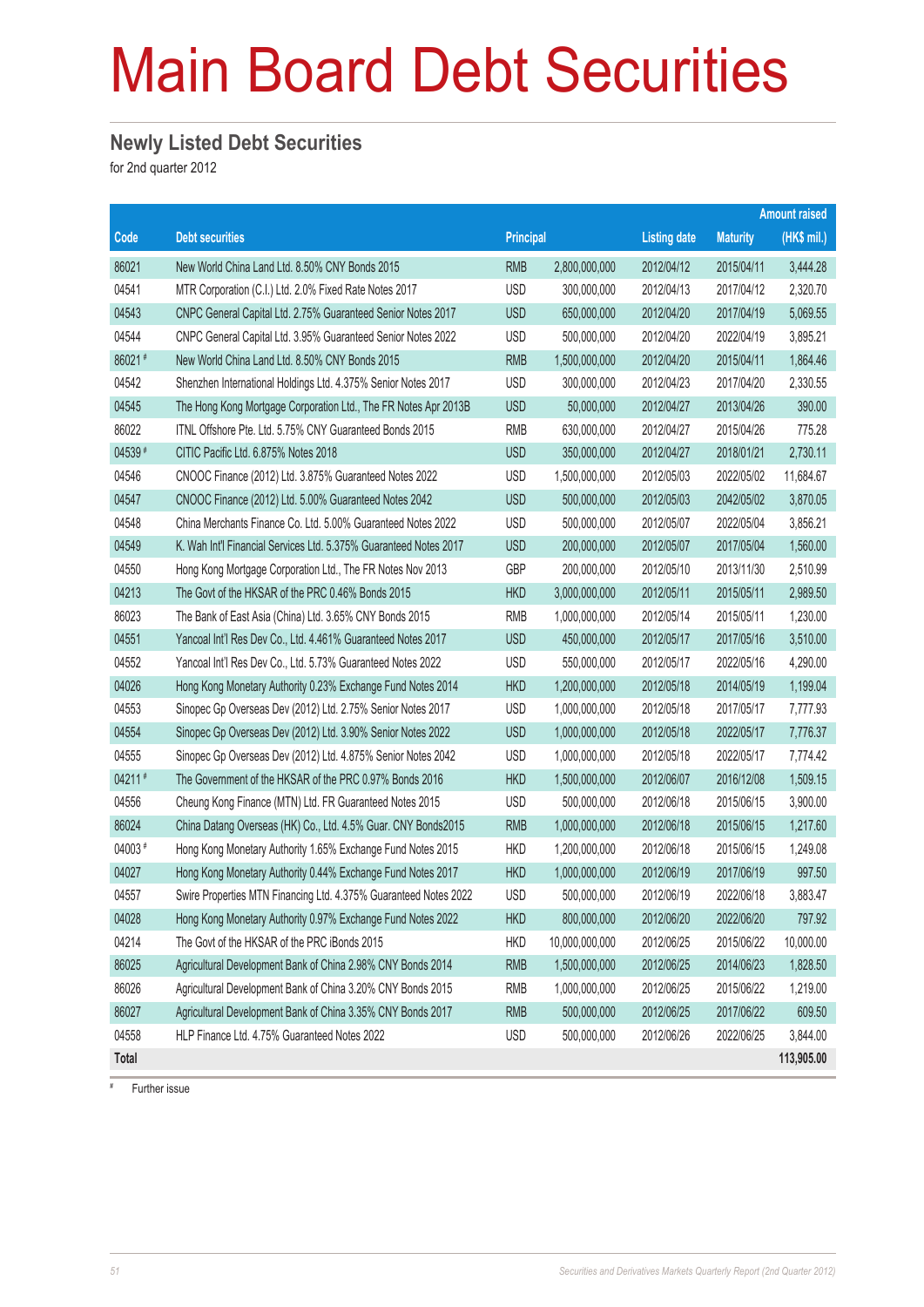# Main Board Unit Trusts and Mutual Funds

### **Unit Trusts and Mutual Funds Trading Statistics**

|      |                | <b>Exchange</b><br><b>Traded</b><br>Fund (ETF)<br>(HK\$ mil.) | <b>Real Estate</b><br><b>Investment</b><br><b>Trusts (REITs)</b><br>(HK\$ mil.) | <b>Others</b><br>(HK\$ mil.) | <b>Total</b><br>(HK\$ mil.) | $%$ of<br>market total |
|------|----------------|---------------------------------------------------------------|---------------------------------------------------------------------------------|------------------------------|-----------------------------|------------------------|
| 2011 | Q <sub>2</sub> | 127,347.26                                                    | 16,652.86                                                                       | 105.65                       | 144,105.78                  | 3.45                   |
|      | Q <sub>3</sub> | 153,336.68                                                    | 13,347.77                                                                       | 93.94                        | 166,778.38                  | 3.66                   |
|      | Q4             | 106,330.42                                                    | 11,900.43                                                                       | 78.91                        | 118,309.77                  | 3.22                   |
| 2012 | Q <sub>1</sub> | 115,613.41                                                    | 13,420.51                                                                       | 82.93                        | 129,116.85                  | 3.36                   |
|      | Q <sub>2</sub> | 92,849.35                                                     | 16,848.41                                                                       | 66.55                        | 109,764.32                  | 3.59                   |

### **Unit Trusts and Mutual Funds Market Value**

|      |                | No. of<br>issues. | <b>Exchange</b><br><b>Traded</b><br><b>Funds (ETF)</b><br>(HK\$ mil.) | No. of<br><b>issues</b> | <b>Real Estate</b><br><b>Investment</b><br><b>Trusts</b><br>(REITs)<br>(HK\$ mil.) | No. of<br><b>issues</b> | <b>Others</b><br>(HK\$ mil.) | No. of<br><b>issues</b> | <b>Total</b><br>(HK\$ mil.) |
|------|----------------|-------------------|-----------------------------------------------------------------------|-------------------------|------------------------------------------------------------------------------------|-------------------------|------------------------------|-------------------------|-----------------------------|
| 2011 | Q <sub>2</sub> | 76                | 712,469.72                                                            | 9                       | 137,043.45                                                                         | $\overline{2}$          | 2,987.22                     | 87                      | 852,500.38                  |
|      | Q <sub>3</sub> | 76                | 711,192.27                                                            | 9                       | 110,532.56                                                                         | $\overline{2}$          | 2,032.40                     | 87                      | 823,757.23                  |
|      | Q4             | 77                | 712,137.75                                                            | 9                       | 123,990.18                                                                         | $\overline{2}$          | 2,210.02                     | 88                      | 838,337.95                  |
| 2012 | Q <sub>1</sub> | 89                | 759.673.29                                                            | 9                       | 131,556.21                                                                         | $\overline{2}$          | 2,391.86                     | 100                     | 893,621.36                  |
|      | Q <sub>2</sub> | 92                | 711,788.89                                                            | 9                       | 136, 167.04                                                                        | $\overline{2}$          | 2,367.38                     | 103                     | 850,323.31                  |

### **New Listing Unit Trust and Mutual Funds Statistics**

|      |                | No. of newly listed<br>unit trust and mutual funds | <b>Funds raised</b><br>(HK\$ mil.) |
|------|----------------|----------------------------------------------------|------------------------------------|
| 2011 | Q2             | b                                                  | 12,507.88                          |
|      | Q <sub>3</sub> | –                                                  |                                    |
|      | Q4             |                                                    |                                    |
| 2012 | Q1             | 24                                                 | 136.80                             |
|      | Q2             | ∩                                                  |                                    |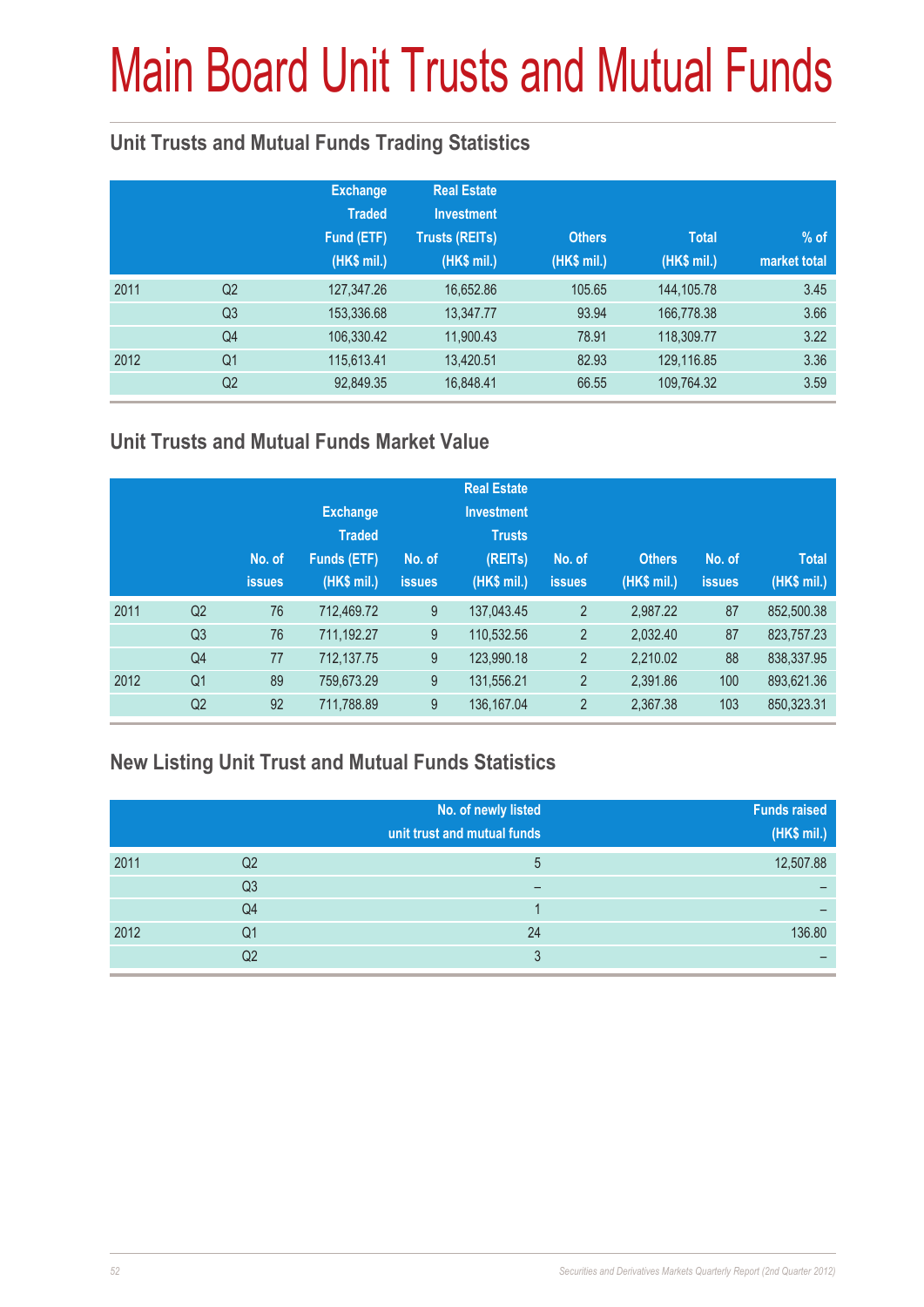# Main Board Unit Trusts and Mutual Funds

#### **Newly Listed Unit Trust and Mutual Funds**

for 2nd quarter 2012

|       |                                    |                                                |                           | <b>Amount raised</b> |              |
|-------|------------------------------------|------------------------------------------------|---------------------------|----------------------|--------------|
| Code  | <b>Unit trust and Mutual funds</b> | <b>Fund manager</b>                            | <b>Issue price (HK\$)</b> | $(HK\$ mil)          | Listing date |
| 03041 | Value Korea ETF                    | Sensible Asset Management<br>Hong Kong Limited | n.a.                      | n.a.                 | 2012/05/28   |
| 03060 | Value Taiwan ETF                   | Sensible Asset Management<br>Hong Kong Limited | n.a.                      | n.a.                 | 2012/05/28   |
| 03084 | Value Japan ETF                    | Sensible Asset Management<br>Hong Kong Limited | n.a.                      | n.a.                 | 2012/05/28   |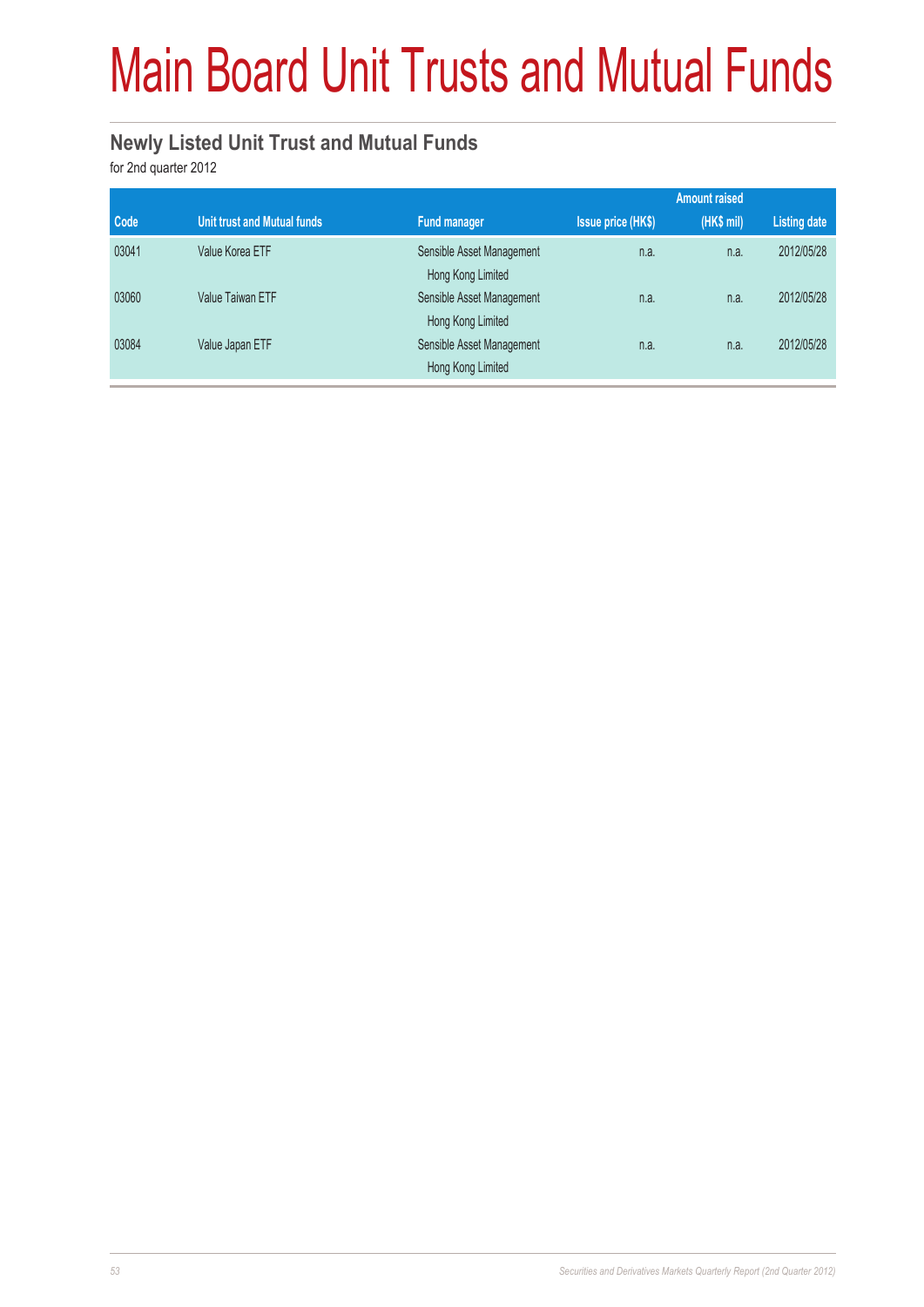### **Callable Bull/Bear Contracts Trading Statistics**

|      |    | <b>Number</b> | Market value (HK\$ mil.) | Turnover value (HK\$ mil.) |
|------|----|---------------|--------------------------|----------------------------|
| 2011 | Q2 | 711           | 32,550.52                | 325,829.26                 |
|      | Q3 | 642           | 45, 153.85               | 518,147.45                 |
|      | Q4 | 901           | 43,598.79                | 641,062.38                 |
| 2012 | Q1 | 1,097         | 55,092.13                | 464,351.29                 |
|      | Q2 | 1.021         | 46,730.67                | 385,316.23                 |

#### **New Listings Callable Bull/Bear Contracts Statistics**

|      |                | No. of newly listed CBBC | Amount raised (HK\$ mil.) |
|------|----------------|--------------------------|---------------------------|
| 2011 | Q2             | 931                      | 54,073.65                 |
|      | Q <sub>3</sub> | 1.401                    | 85,334.38                 |
|      | Q4             | 1,553                    | 90,461.98                 |
| 2012 | Q1             | 1.419                    | 82,599.66                 |
|      | Q2             | 1,530                    | 91,955.65                 |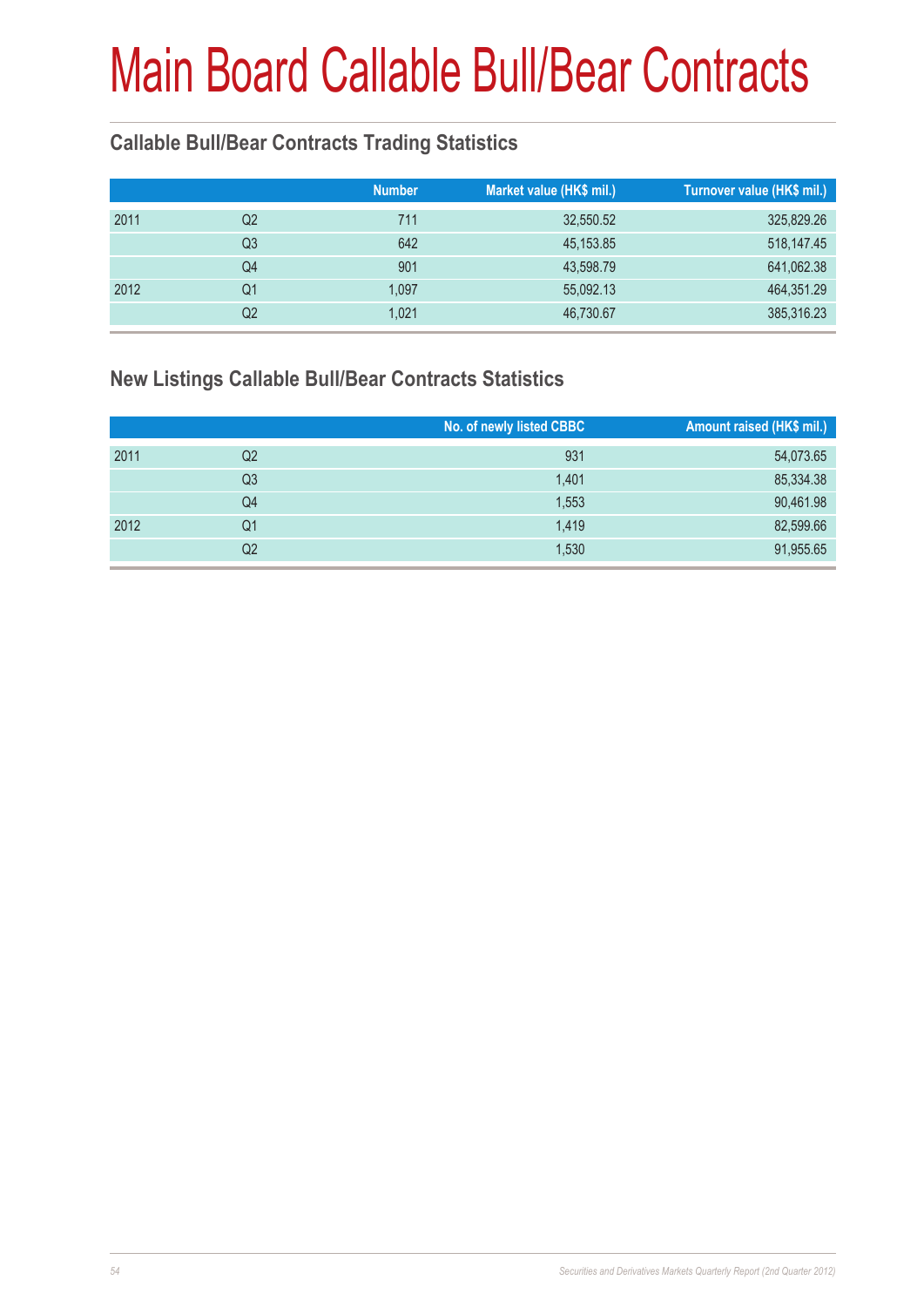#### **Newly Listed Callable Bull/Bear Contracts**

for 2nd quarter 2012

|       |                                                                | No. of        |                     |               | <b>Amount raised</b> |
|-------|----------------------------------------------------------------|---------------|---------------------|---------------|----------------------|
| Code  | <b>Callable Bull/Bear Contracts</b>                            | issue (units) | <b>Listing date</b> | <b>Expiry</b> | $(HK$$ mil.)         |
| 61365 | BNP Paribas Arbit Issu B.V. - HSCEI R Bull CBBC Dec 2012 F     | 200,000,000   | 2012/04/02          | 2012/12/28    | 50.00                |
| 61364 | BNP Paribas Arbit Issu B.V. - HSCEI R Bear CBBC Dec 2012 C     | 200,000,000   | 2012/04/02          | 2012/12/28    | 50.00                |
| 61363 | BNP Paribas Arbit Issu B.V. - HSI R Bull CBBC Mar 2013 T       | 200,000,000   | 2012/04/02          | 2013/03/27    | 50.00                |
| 61359 | Credit Suisse AG - HSI R Bull CBBC Jul 2012 G                  | 400,000,000   | 2012/04/02          | 2012/07/30    | 100.00               |
| 61360 | Credit Suisse AG - HSI R Bear CBBC Jul 2012 K                  | 400,000,000   | 2012/04/02          | 2012/07/30    | 100.00               |
| 61362 | UBS AG - HSI R Bull CBBC Nov 2012 Z                            | 300,000,000   | 2012/04/02          | 2012/11/29    | 75.00                |
| 61361 | UBS AG - HSI R Bear CBBC Sep 2012 X                            | 300,000,000   | 2012/04/02          | 2012/09/27    | 75.00                |
| 61377 | BNP Paribas Arbit Issu B.V. - HSI R Bull CBBC Mar 2013 U       | 200,000,000   | 2012/04/03          | 2013/03/27    | 50.00                |
| 61378 | BNP Paribas Arbit Issu B.V. - HSI R Bull CBBC Mar 2013 V       | 200,000,000   | 2012/04/03          | 2013/03/27    | 50.00                |
| 61375 | Credit Suisse AG - HSI R Bull CBBC Jul 2012 K                  | 400,000,000   | 2012/04/03          | 2012/07/30    | 100.00               |
| 61369 | Credit Suisse AG - HSI R Bear CBBC Jul 2012 Z                  | 400,000,000   | 2012/04/03          | 2012/07/30    | 100.00               |
| 61376 | Daiwa Capital Mkt - HSI R Bull CBBC Jul 2012 O                 | 208,000,000   | 2012/04/03          | 2012/07/30    | 52.00                |
| 61368 | HK Bank - A50 R Bear CBBC Nov 2012 A                           | 100,000,000   | 2012/04/03          | 2012/11/28    | 25.00                |
| 61372 | SGA Societe Generale Acceptance N.V. - HSI R Bull CBBC Nov 12N | 200,000,000   | 2012/04/03          | 2012/11/29    | 50.00                |
| 61373 | SGA Societe Generale Acceptance N.V. - HSI R Bull CBBC Nov 120 | 200,000,000   | 2012/04/03          | 2012/11/29    | 50.00                |
| 61366 | SGA Societe Generale Acceptance N.V. - HSI R Bear CBBC Jul 12J | 200,000,000   | 2012/04/03          | 2012/07/30    | 50.00                |
| 61367 | SGA Societe Generale Acceptance N.V. - HSI R Bear CBBC Jul 12K | 200,000,000   | 2012/04/03          | 2012/07/30    | 50.00                |
| 61379 | UBS AG - HSI R Bull CBBC Oct 2012 M                            | 300,000,000   | 2012/04/03          | 2012/10/30    | 75.00                |
| 61371 | UBS AG - HSI R Bear CBBC Aug 2012 B                            | 300,000,000   | 2012/04/03          | 2012/08/30    | 75.00                |
| 61370 | UBS AG - HSI R Bear CBBC Oct 2012 V                            | 300,000,000   | 2012/04/03          | 2012/10/30    | 75.00                |
| 61380 | UBS AG - Ping An R Bull CBBC Jul 2012 F                        | 100,000,000   | 2012/04/03          | 2012/07/23    | 25.00                |
| 61395 | Credit Suisse AG - HSI R Bull CBBC Jul 2012 C                  | 400,000,000   | 2012/04/05          | 2012/07/30    | 100.00               |
| 61399 | Credit Suisse AG - HSI R Bull CBBC Jul 2012 J                  | 400,000,000   | 2012/04/05          | 2012/07/30    | 100.00               |
| 61397 | Credit Suisse AG - HSI R Bear CBBC Jul 2012 C                  | 400,000,000   | 2012/04/05          | 2012/07/30    | 100.00               |
| 61394 | Daiwa Capital Mkt - HSI R Bull CBBC Jul 2012 P                 | 208,000,000   | 2012/04/05          | 2012/07/30    | 52.00                |
| 61400 | Daiwa Capital Mkt - HSI R Bear CBBC Jul 2012 W                 | 208,000,000   | 2012/04/05          | 2012/07/30    | 52.00                |
| 61403 | Daiwa Capital Mkt - HSI R Bear CBBC Jul 2012 X                 | 208,000,000   | 2012/04/05          | 2012/07/30    | 52.00                |
| 61383 | HK Bank - China Mobile R Bull CBBC Dec 2012 B                  | 200,000,000   | 2012/04/05          | 2012/12/12    | 50.00                |
| 61384 | HK Bank - China Mobile R Bull CBBC Dec 2012 C                  | 200,000,000   | 2012/04/05          | 2012/12/12    | 50.00                |
| 61385 | HK Bank - Sinopec Corp R Bull CBBC Dec 2012 B                  | 80,000,000    | 2012/04/05          | 2012/12/18    | 20.00                |
| 61386 | HK Bank - Sinopec Corp R Bull CBBC Dec 2012 C                  | 80,000,000    | 2012/04/05          | 2012/12/18    | 20.00                |
| 61387 | HK Bank - Sinopec Corp R Bear CBBC Dec 2012 A                  | 80,000,000    | 2012/04/05          | 2012/12/18    | 20.00                |
| 61388 | HK Bank - A50 R Bull CBBC Jan 2013 B                           | 100,000,000   | 2012/04/05          | 2013/01/18    | 25.00                |
| 61381 | HK Bank - A50 R Bear CBBC Nov 2012 B                           | 100,000,000   | 2012/04/05          | 2012/11/28    | 25.00                |
| 61382 | HK Bank - A50 R Bear CBBC Nov 2012 C                           | 100,000,000   | 2012/04/05          | 2012/11/28    | 25.00                |
| 61398 | SGA Societe Generale Acceptance N.V. - HSI R Bear CBBC Jul 12C | 200,000,000   | 2012/04/05          | 2012/07/30    | 50.00                |
| 61402 | UBS AG - HSI R Bull CBBC Sep 2012 V                            | 300,000,000   | 2012/04/05          | 2012/09/27    | 75.00                |
| 61396 | UBS AG - HSI R Bull CBBC Dec 2012 Q                            | 300,000,000   | 2012/04/05          | 2012/12/28    | 75.00                |
| 61401 | UBS AG - HSI R Bear CBBC Oct 2012 W                            | 300,000,000   | 2012/04/05          | 2012/10/30    | 75.00                |
| 61405 | Credit Suisse AG - HSI R Bull CBBC Jul 2012 Q                  | 400,000,000   | 2012/04/10          | 2012/07/30    | 100.00               |
| 61406 | Credit Suisse AG - HSI R Bull CBBC Jul 2012 Z                  | 400,000,000   | 2012/04/10          | 2012/07/30    | 100.00               |
| 61409 | Credit Suisse AG - HSI R Bear CBBC Jul 2012 J                  | 400,000,000   | 2012/04/10          | 2012/07/30    | 100.00               |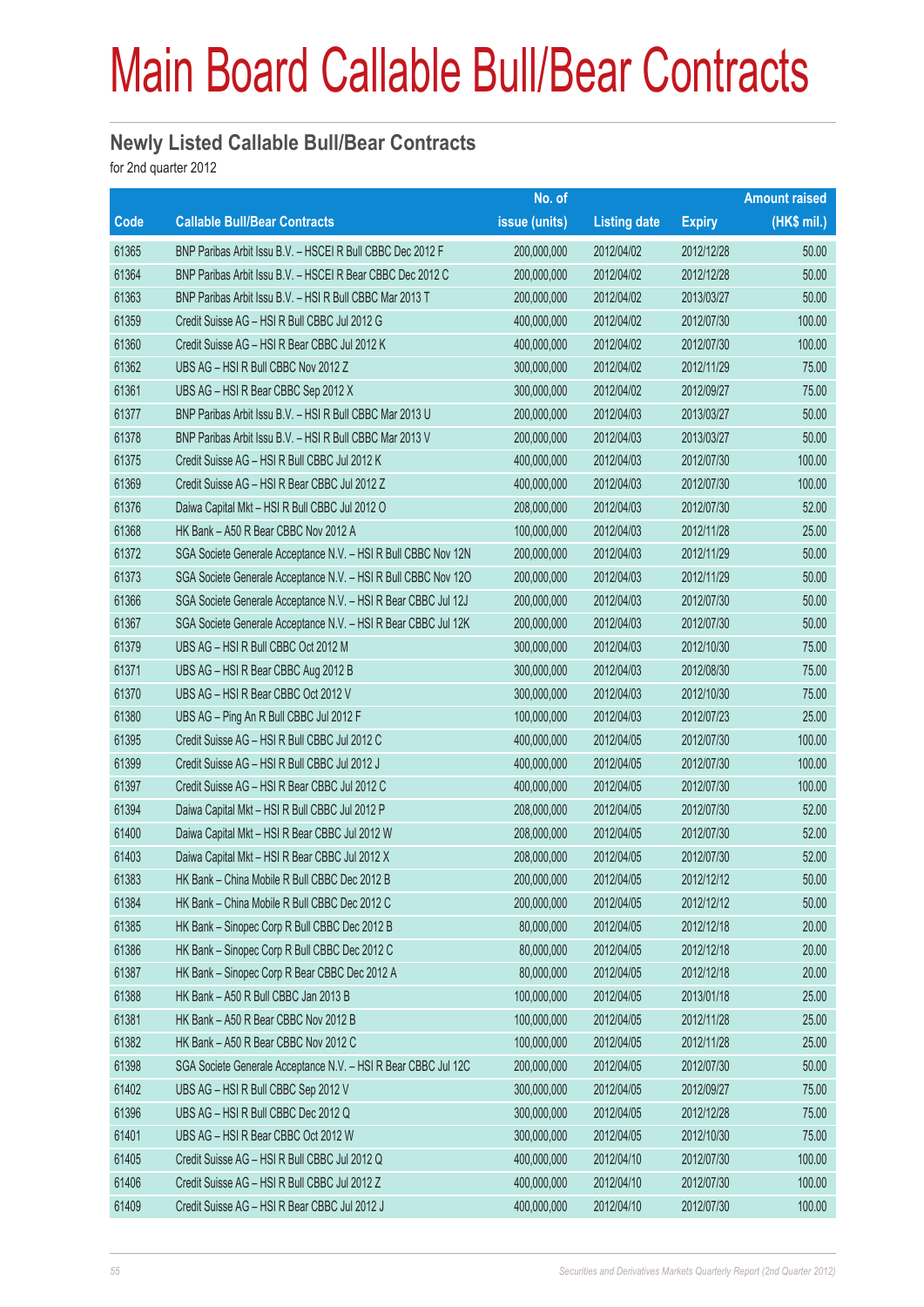|       |                                                                | No. of        |                     |               | <b>Amount raised</b> |
|-------|----------------------------------------------------------------|---------------|---------------------|---------------|----------------------|
| Code  | <b>Callable Bull/Bear Contracts</b>                            | issue (units) | <b>Listing date</b> | <b>Expiry</b> | $(HK$$ mil.)         |
| 61417 | Credit Suisse AG - HSI R Bear CBBC Jul 2012 Q                  | 400,000,000   | 2012/04/10          | 2012/07/30    | 100.00               |
| 61410 | Daiwa Capital Mkt - A50 China R Bull CBBC Dec 2012 A           | 80,000,000    | 2012/04/10          | 2012/12/05    | 20.00                |
| 61413 | Daiwa Capital Mkt - A50 China R Bull CBBC Dec 2012 B           | 80,000,000    | 2012/04/10          | 2012/12/10    | 20.00                |
| 61414 | Daiwa Capital Mkt - A50 China R Bull CBBC Dec 2012 C           | 80,000,000    | 2012/04/10          | 2012/12/31    | 20.00                |
| 61411 | Daiwa Capital Mkt - A50 China R Bear CBBC Dec 2012 A           | 80,000,000    | 2012/04/10          | 2012/12/05    | 20.00                |
| 61412 | Daiwa Capital Mkt - A50 China R Bear CBBC Dec 2012 B           | 80,000,000    | 2012/04/10          | 2012/12/10    | 20.00                |
| 61415 | Daiwa Capital Mkt - A50 China R Bear CBBC Dec 2012 C           | 80,000,000    | 2012/04/10          | 2012/12/31    | 20.00                |
| 61404 | SGA Societe Generale Acceptance N.V. - HSI R Bull CBBC Nov 12P | 200,000,000   | 2012/04/10          | 2012/11/29    | 50.00                |
| 61416 | SGA Societe Generale Acceptance N.V. - HSI R Bull CBBC Nov 12Q | 200,000,000   | 2012/04/10          | 2012/11/29    | 50.00                |
| 61426 | UBS AG - CNOOC R Bear CBBC Jul 2012 G                          | 100,000,000   | 2012/04/10          | 2012/07/30    | 28.00                |
| 61422 | UBS AG - A50 China R Bear CBBC Sep 2012 A                      | 100,000,000   | 2012/04/10          | 2012/09/03    | 25.00                |
| 61421 | UBS AG - HSCEI R Bear CBBC Aug 2012 A                          | 100,000,000   | 2012/04/10          | 2012/08/30    | 25.00                |
| 61408 | UBS AG - HSI R Bull CBBC Nov 2012 I                            | 300,000,000   | 2012/04/10          | 2012/11/29    | 75.00                |
| 61407 | UBS AG - HSI R Bull CBBC Dec 2012 R                            | 300,000,000   | 2012/04/10          | 2012/12/28    | 75.00                |
| 61420 | UBS AG - HSI R Bear CBBC Jul 2012 R                            | 300,000,000   | 2012/04/10          | 2012/07/30    | 75.00                |
| 61419 | UBS AG - HSI R Bear CBBC Sep 2012 Y                            | 300,000,000   | 2012/04/10          | 2012/09/27    | 75.00                |
| 61418 | UBS AG - Hutchison R Bear CBBC Aug 2012 E                      | 100,000,000   | 2012/04/10          | 2012/08/13    | 25.00                |
| 61425 | UBS AG - ICBC R Bear CBBC Aug 2012 C                           | 100,000,000   | 2012/04/10          | 2012/08/20    | 25.00                |
| 61423 | UBS AG - Ping An R Bear CBBC Sep 2012 A                        | 100,000,000   | 2012/04/10          | 2012/09/17    | 25.00                |
| 61449 | BNP Paribas Arbit Issu B.V. - HSI R Bull CBBC Mar 2013 W       | 200,000,000   | 2012/04/11          | 2013/03/27    | 50.00                |
| 61450 | BNP Paribas Arbit Issu B.V. - HSI R Bull CBBC Mar 2013 X       | 200,000,000   | 2012/04/11          | 2013/03/27    | 50.00                |
| 61439 | BNP Paribas Arbit Issu B.V. - HSI R Bear CBBC Jul 2012 V       | 200,000,000   | 2012/04/11          | 2012/07/30    | 50.00                |
| 61440 | BNP Paribas Arbit Issu B.V. - HSI R Bear CBBC Jul 2012 W       | 200,000,000   | 2012/04/11          | 2012/07/30    | 50.00                |
| 61437 | Credit Suisse AG - HKEx R Bear CBBC Sep 2012 A                 | 60,000,000    | 2012/04/11          | 2012/09/28    | 15.00                |
| 61429 | Credit Suisse AG - HSI R Bull CBBC Jul 2012 I                  | 400,000,000   | 2012/04/11          | 2012/07/30    | 100.00               |
| 61431 | Credit Suisse AG - HSI R Bear CBBC Jul 2012 S                  | 400,000,000   | 2012/04/11          | 2012/07/30    | 100.00               |
| 61438 | Credit Suisse AG - Hutchison R Bear CBBC Sep 2012 A            | 60,000,000    | 2012/04/11          | 2012/09/28    | 15.00                |
| 61434 | Credit Suisse AG - TCH R Bear CBBC Sep 2012 D                  | 60,000,000    | 2012/04/11          | 2012/09/28    | 15.00                |
| 61436 | Credit Suisse AG - TCH R Bear CBBC Sep 2012 E                  | 60,000,000    | 2012/04/11          | 2012/09/28    | 15.00                |
| 61447 | Citigroup Global Mkt H Inc. - HSI R Bull CBBC Sep 2012 A       | 200,000,000   | 2012/04/11          | 2012/09/27    | 50.00                |
| 61448 | Citigroup Global Mkt H Inc. - HSI R Bear CBBC Jul 2012 A       | 200,000,000   | 2012/04/11          | 2012/07/30    | 50.00                |
| 61427 | HK Bank - HSI R Bear CBBC Dec 2012 K                           | 200,000,000   | 2012/04/11          | 2012/12/28    | 50.00                |
| 61428 | SGA Societe Generale Acceptance N.V. - HSI R Bull CBBC Nov 12R | 200,000,000   | 2012/04/11          | 2012/11/29    | 50.00                |
| 61432 | SGA Societe Generale Acceptance N.V. - HSI R Bear CBBC Jul 12L | 200,000,000   | 2012/04/11          | 2012/07/30    | 50.00                |
| 61433 | SGA Societe Generale Acceptance N.V. - HSI R Bear CBBC Jul 12M | 200,000,000   | 2012/04/11          | 2012/07/30    | 50.00                |
| 61430 | UBS AG - HSI R Bull CBBC Sep 2012 X                            | 300,000,000   | 2012/04/11          | 2012/09/27    | 75.00                |
| 61442 | UBS AG - HSI R Bear CBBC Jul 2012 O                            | 300,000,000   | 2012/04/11          | 2012/07/30    | 75.00                |
| 61445 | UBS AG - SHK Ppt R Bull CBBC Aug 2012 A                        | 100,000,000   | 2012/04/11          | 2012/08/06    | 25.00                |
| 61446 | UBS AG - SHK Ppt R Bull CBBC Sep 2012 A                        | 100,000,000   | 2012/04/11          | 2012/09/03    | 25.00                |
| 61441 | UBS AG - SHK Ppt R Bear CBBC Aug 2012 B                        | 100,000,000   | 2012/04/11          | 2012/08/20    | 25.00                |
| 61444 | UBS AG - TCH R Bear CBBC Aug 2012 D                            | 100,000,000   | 2012/04/11          | 2012/08/20    | 25.00                |
| 61467 | BNP Paribas Arbit Issu B.V. - HSI R Bear CBBC Jul 2012 X       | 200,000,000   | 2012/04/12          | 2012/07/30    | 50.00                |
| 61454 | Credit Suisse AG - HSI R Bull CBBC Jul 2012 S                  | 400,000,000   | 2012/04/12          | 2012/07/30    | 100.00               |
| 61459 | Credit Suisse AG - HSI R Bear CBBC Jul 2012 F                  | 400,000,000   | 2012/04/12          | 2012/07/30    | 100.00               |
| 61451 | HK Bank - HSI R Bear CBBC Dec 2012 L                           | 250,000,000   | 2012/04/12          | 2012/12/28    | 62.50                |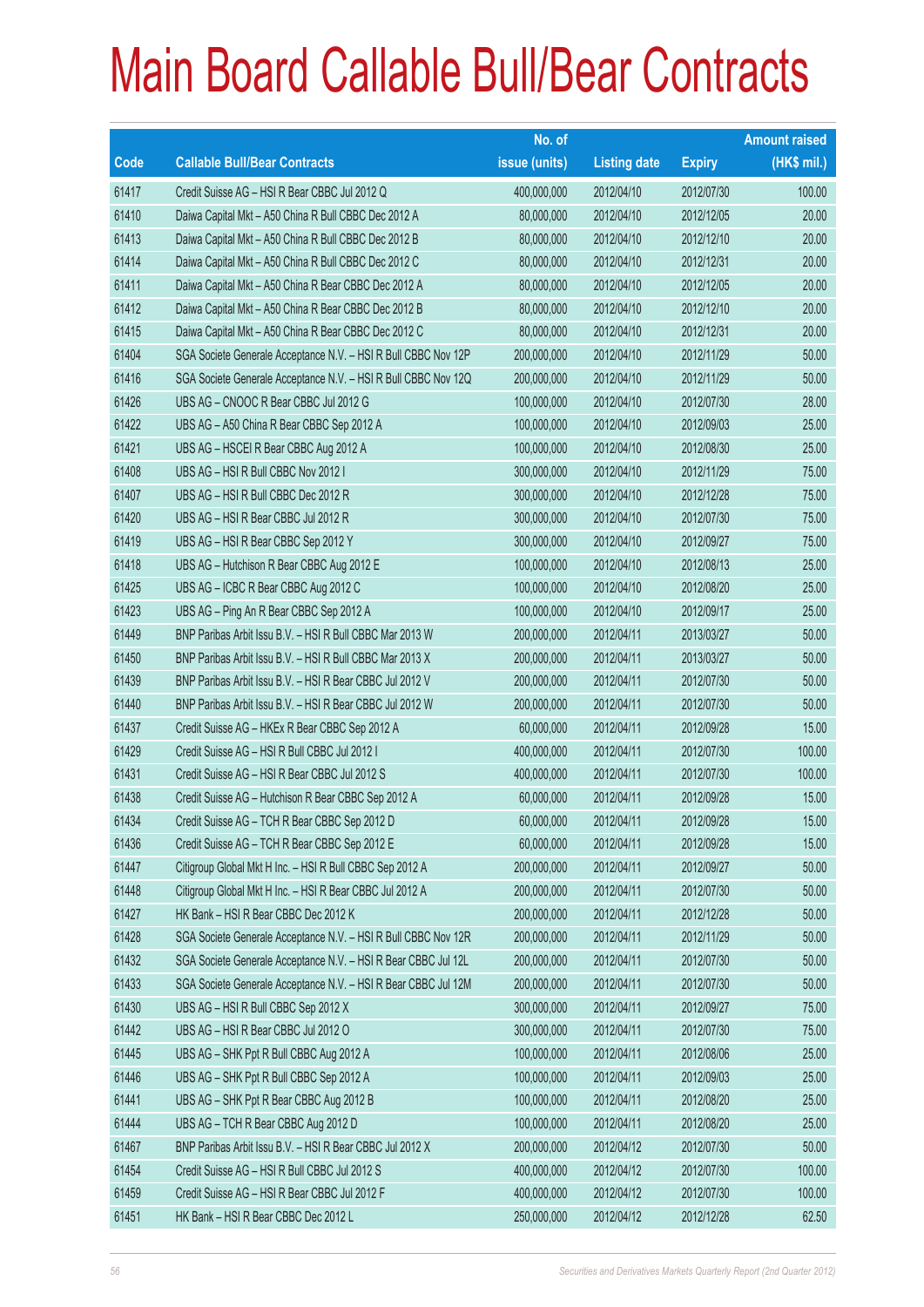|       |                                                                | No. of        |                     |               | <b>Amount raised</b> |
|-------|----------------------------------------------------------------|---------------|---------------------|---------------|----------------------|
| Code  | <b>Callable Bull/Bear Contracts</b>                            | issue (units) | <b>Listing date</b> | <b>Expiry</b> | $(HK$$ mil.)         |
| 61466 | J P Morgan SP BV - HSI R Bull CBBC Sep 2012 A                  | 300,000,000   | 2012/04/12          | 2012/09/27    | 75.00                |
| 61460 | J P Morgan SP BV - HSI R Bear CBBC Aug 2012 Q                  | 300,000,000   | 2012/04/12          | 2012/08/30    | 75.00                |
| 61461 | J P Morgan SP BV - HSI R Bear CBBC Aug 2012 R                  | 300,000,000   | 2012/04/12          | 2012/08/30    | 75.00                |
| 61462 | J P Morgan SP BV - HSI R Bear CBBC Aug 2012 U                  | 300,000,000   | 2012/04/12          | 2012/08/30    | 75.00                |
| 61463 | J P Morgan SP BV - HSI R Bear CBBC Sep 2012 A                  | 300,000,000   | 2012/04/12          | 2012/09/27    | 75.00                |
| 61464 | J P Morgan SP BV - HSI R Bear CBBC Sep 2012 B                  | 300,000,000   | 2012/04/12          | 2012/09/27    | 75.00                |
| 61458 | UBS AG - HKEx R Bear CBBC Sep 2012 A                           | 100,000,000   | 2012/04/12          | 2012/09/17    | 25.00                |
| 61457 | UBS AG - HSI R Bull CBBC Oct 2012 K                            | 300,000,000   | 2012/04/12          | 2012/10/30    | 75.00                |
| 61452 | UBS AG - HSI R Bull CBBC Oct 2012 W                            | 300,000,000   | 2012/04/12          | 2012/10/30    | 75.00                |
| 61453 | UBS AG - HSI R Bull CBBC Nov 2012 J                            | 300,000,000   | 2012/04/12          | 2012/11/29    | 75.00                |
| 61456 | UBS AG - HSI R Bull CBBC Nov 2012 K                            | 300,000,000   | 2012/04/12          | 2012/11/29    | 75.00                |
| 61455 | UBS AG - HSI R Bear CBBC Sep 2012 Z                            | 300,000,000   | 2012/04/12          | 2012/09/27    | 75.00                |
| 61481 | BNP Paribas Arbit Issu B.V. - HSI R Bull CBBC Mar 2013 Y       | 200,000,000   | 2012/04/13          | 2013/03/27    | 50.00                |
| 61471 | Credit Suisse AG - HSI R Bull CBBC Jul 2012 F                  | 400,000,000   | 2012/04/13          | 2012/07/30    | 100.00               |
| 61475 | Credit Suisse AG - HSI R Bull CBBC Jul 2012 G                  | 400,000,000   | 2012/04/13          | 2012/07/30    | 100.00               |
| 61477 | Credit Suisse AG - HSI R Bull CBBC Jul 2012 K                  | 400,000,000   | 2012/04/13          | 2012/07/30    | 100.00               |
| 61478 | Credit Suisse AG - HSI R Bull CBBC Jul 2012 P                  | 400,000,000   | 2012/04/13          | 2012/07/30    | 100.00               |
| 61474 | Credit Suisse AG - HSI R Bull CBBC Jul 2012 W                  | 400,000,000   | 2012/04/13          | 2012/07/30    | 100.00               |
| 61476 | Credit Suisse AG - HSI R Bear CBBC Jul 2012 A                  | 400,000,000   | 2012/04/13          | 2012/07/30    | 100.00               |
| 61472 | Credit Suisse AG - HSI R Bear CBBC Jul 2012 K                  | 400,000,000   | 2012/04/13          | 2012/07/30    | 100.00               |
| 61473 | Credit Suisse AG - HSI R Bear CBBC Jul 2012 W                  | 400,000,000   | 2012/04/13          | 2012/07/30    | 100.00               |
| 61482 | J P Morgan SP BV - HSI R Bull CBBC Sep 2012 B                  | 300,000,000   | 2012/04/13          | 2012/09/27    | 75.00                |
| 61468 | SGA Societe Generale Acceptance N.V. - HSI R Bear CBBC Jul 12G | 200,000,000   | 2012/04/13          | 2012/07/30    | 50.00                |
| 61480 | UBS AG - HSI R Bull CBBC Nov 2012 L                            | 300,000,000   | 2012/04/13          | 2012/11/29    | 75.00                |
| 61470 | UBS AG - HSI R Bear CBBC Jul 2012 J                            | 300,000,000   | 2012/04/13          | 2012/07/30    | 75.00                |
| 61469 | UBS AG - HSI R Bear CBBC Oct 2012 X                            | 300,000,000   | 2012/04/13          | 2012/10/30    | 75.00                |
| 61489 | Credit Suisse AG - HSI R Bear CBBC Jul 2012 B                  | 400,000,000   | 2012/04/16          | 2012/07/30    | 100.00               |
| 61487 | Merrill Lynch Int'l & Co. C.V. - HSI R Bear CBBC Nov 2012 A    | 40,000,000    | 2012/04/16          | 2012/11/29    | 10.00                |
| 61488 | Merrill Lynch Int'l & Co. C.V. - HSI R Bear CBBC Nov 2012 B    | 40,000,000    | 2012/04/16          | 2012/11/29    | 10.00                |
| 61483 | SGA Societe Generale Acceptance N.V. - HSI R Bull CBBC Nov 12S | 200,000,000   | 2012/04/16          | 2012/11/29    | 50.00                |
| 61485 | SGA Societe Generale Acceptance N.V. - HSI R Bear CBBC Jul 12Z | 200,000,000   | 2012/04/16          | 2012/07/30    | 50.00                |
| 61490 | UBS AG - Sinopec Corp R Bear CBBC Aug 2012 A                   | 100,000,000   | 2012/04/16          | 2012/08/06    | 25.00                |
| 61486 | UBS AG - HSI R Bull CBBC Dec 2012 S                            | 300,000,000   | 2012/04/16          | 2012/12/28    | 75.00                |
| 61491 | UBS AG - HSI R Bear CBBC Sep 2012 C                            | 300,000,000   | 2012/04/16          | 2012/09/27    | 75.00                |
| 61501 | BNP Paribas Arbit Issu B.V. - HSI R Bear CBBC Jul 2012 H       | 200,000,000   | 2012/04/17          | 2012/07/30    | 50.00                |
| 61498 | BNP Paribas Arbit Issu B.V. - HSI R Bear CBBC Jul 2012 Y       | 200,000,000   | 2012/04/17          | 2012/07/30    | 50.00                |
| 61500 | BNP Paribas Arbit Issu B.V. - HSI R Bear CBBC Jul 2012 Z       | 200,000,000   | 2012/04/17          | 2012/07/30    | 50.00                |
| 61493 | Credit Suisse AG - HSI R Bull CBBC Jul 2012 C                  | 400,000,000   | 2012/04/17          | 2012/07/30    | 100.00               |
| 61494 | Credit Suisse AG - HSI R Bull CBBC Jul 2012 J                  | 400,000,000   | 2012/04/17          | 2012/07/30    | 100.00               |
| 61495 | Credit Suisse AG - HSI R Bull CBBC Sep 2012 X                  | 400,000,000   | 2012/04/17          | 2012/09/27    | 100.00               |
| 61497 | Credit Suisse AG - HSI R Bear CBBC Jul 2012 D                  | 400,000,000   | 2012/04/17          | 2012/07/30    | 100.00               |
| 61496 | Credit Suisse AG - HSI R Bear CBBC Sep 2012 Z                  | 400,000,000   | 2012/04/17          | 2012/09/27    | 100.00               |
| 61506 | UBS AG - CC Bank R Bear CBBC Sep 2012 A                        | 100,000,000   | 2012/04/17          | 2012/09/03    | 25.00                |
| 61504 | UBS AG - A50 China R Bull CBBC Sep 2012 A                      | 100,000,000   | 2012/04/17          | 2012/09/24    | 25.00                |
| 61505 | UBS AG - A50 China R Bull CBBC Sep 2012 B                      | 100,000,000   | 2012/04/17          | 2012/09/10    | 25.00                |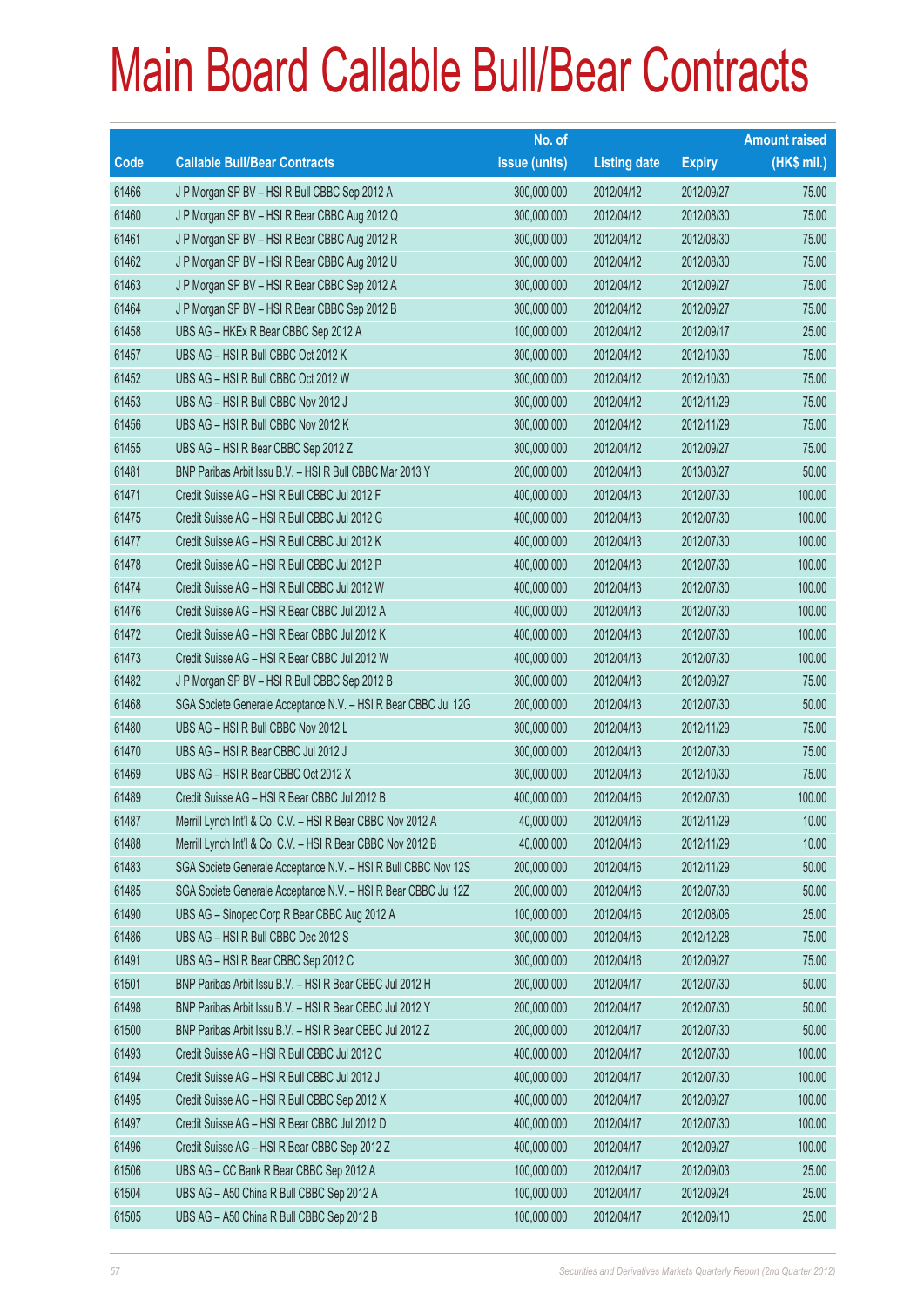|       |                                                                | No. of        |                     |               | <b>Amount raised</b> |
|-------|----------------------------------------------------------------|---------------|---------------------|---------------|----------------------|
| Code  | <b>Callable Bull/Bear Contracts</b>                            | issue (units) | <b>Listing date</b> | <b>Expiry</b> | (HK\$ mil.)          |
| 61503 | UBS AG - HSI R Bull CBBC Oct 2012 O                            | 300,000,000   | 2012/04/17          | 2012/10/30    | 75.00                |
| 61492 | UBS AG - HSI R Bull CBBC Dec 2012 T                            | 300,000,000   | 2012/04/17          | 2012/12/28    | 75.00                |
| 61502 | UBS AG - HSI R Bear CBBC Aug 2012 C                            | 300,000,000   | 2012/04/17          | 2012/08/30    | 75.00                |
| 61522 | BNP Paribas Arbit Issu B.V. - HSI R Bull CBBC Mar 2013 A       | 200,000,000   | 2012/04/18          | 2013/03/27    | 50.00                |
| 61523 | BNP Paribas Arbit Issu B.V. - HSI R Bull CBBC Mar 2013 B       | 200,000,000   | 2012/04/18          | 2013/03/27    | 50.00                |
| 61521 | BNP Paribas Arbit Issu B.V. - HSI R Bull CBBC Mar 2013 Z       | 200,000,000   | 2012/04/18          | 2013/03/27    | 50.00                |
| 61542 | BNP Paribas Arbit Issu B.V. - HSI R Bear CBBC Jul 2012 I       | 200,000,000   | 2012/04/18          | 2012/07/30    | 50.00                |
| 61543 | BNP Paribas Arbit Issu B.V. - HSI R Bear CBBC Jul 2012 J       | 200,000,000   | 2012/04/18          | 2012/07/30    | 50.00                |
| 61544 | BNP Paribas Arbit Issu B.V. - HSI R Bear CBBC Jul 2012 K       | 200,000,000   | 2012/04/18          | 2012/07/30    | 50.00                |
| 61516 | Credit Suisse AG - HSI R Bull CBBC Jul 2012 Q                  | 400,000,000   | 2012/04/18          | 2012/07/30    | 100.00               |
| 61517 | Credit Suisse AG - HSI R Bull CBBC Jul 2012 Z                  | 400,000,000   | 2012/04/18          | 2012/07/30    | 100.00               |
| 61533 | Credit Suisse AG - HSI R Bull CBBC Sep 2012 B                  | 400,000,000   | 2012/04/18          | 2012/09/27    | 100.00               |
| 61518 | Credit Suisse AG - HSI R Bull CBBC Sep 2012 Y                  | 400,000,000   | 2012/04/18          | 2012/09/27    | 100.00               |
| 61532 | Credit Suisse AG - HSI R Bull CBBC Sep 2012 Z                  | 400,000,000   | 2012/04/18          | 2012/09/27    | 100.00               |
| 61534 | Credit Suisse AG - HSI R Bear CBBC Jul 2012 E                  | 400,000,000   | 2012/04/18          | 2012/07/30    | 100.00               |
| 61535 | Credit Suisse AG - HSI R Bear CBBC Jul 2012 H                  | 400,000,000   | 2012/04/18          | 2012/07/30    | 100.00               |
| 61536 | Credit Suisse AG - HSI R Bear CBBC Jul 2012 I                  | 400,000,000   | 2012/04/18          | 2012/07/30    | 100.00               |
| 61524 | Goldman Sachs SP (Asia) - HSI R Bear CBBC Jul 2012 A           | 150,000,000   | 2012/04/18          | 2012/07/30    | 40.80                |
| 61525 | Goldman Sachs SP (Asia) - HSI R Bear CBBC Jul 2012 B           | 150,000,000   | 2012/04/18          | 2012/07/30    | 40.50                |
| 61526 | Goldman Sachs SP (Asia) - HSI R Bear CBBC Jul 2012 C           | 150,000,000   | 2012/04/18          | 2012/07/30    | 38.40                |
| 61527 | Goldman Sachs SP (Asia) - HSI R Bear CBBC Jul 2012 D           | 150,000,000   | 2012/04/18          | 2012/07/30    | 38.25                |
| 61512 | HK Bank - China Mobile R Bear CBBC Dec 2012 B                  | 200,000,000   | 2012/04/18          | 2012/12/18    | 50.00                |
| 61513 | HK Bank - SHK Ppt R Bull CBBC Jan 2013 A                       | 200,000,000   | 2012/04/18          | 2013/01/18    | 50.00                |
| 61511 | HK Bank - SHK Ppt R Bear CBBC Nov 2012 A                       | 200,000,000   | 2012/04/18          | 2012/11/08    | 50.00                |
| 61507 | J P Morgan SP BV - HSI R Bear CBBC Sep 2012 C                  | 300,000,000   | 2012/04/18          | 2012/09/27    | 75.00                |
| 61508 | J P Morgan SP BV - HSI R Bear CBBC Sep 2012 D                  | 300,000,000   | 2012/04/18          | 2012/09/27    | 75.00                |
| 61509 | J P Morgan SP BV - HSI R Bear CBBC Sep 2012 E                  | 300,000,000   | 2012/04/18          | 2012/09/27    | 75.00                |
| 61510 | J P Morgan SP BV - HSI R Bear CBBC Sep 2012 F                  | 300,000,000   | 2012/04/18          | 2012/09/27    | 75.00                |
| 61515 | SGA Societe Generale Acceptance N.V. - HSI R Bull CBBC Jul 12C | 300,000,000   | 2012/04/18          | 2012/07/30    | 75.00                |
| 61514 | SGA Societe Generale Acceptance N.V. - HSI R Bull CBBC Jul 12X | 300,000,000   | 2012/04/18          | 2012/07/30    | 75.00                |
| 61528 | SGA Societe Generale Acceptance N.V. - HSI R Bear CBBC Jul 12D | 300,000,000   | 2012/04/18          | 2012/07/30    | 75.00                |
| 61530 | SGA Societe Generale Acceptance N.V. - HSI R Bear CBBC Jul 12F | 300,000,000   | 2012/04/18          | 2012/07/30    | 75.00                |
| 61531 | SGA Societe Generale Acceptance N.V. - HSI R Bear CBBC Jul 121 | 300,000,000   | 2012/04/18          | 2012/07/30    | 75.00                |
| 61519 | UBS AG - HSI R Bull CBBC Sep 2012 A                            | 300,000,000   | 2012/04/18          | 2012/09/27    | 75.00                |
| 61520 | UBS AG - HSI R Bull CBBC Nov 2012 F                            | 300,000,000   | 2012/04/18          | 2012/11/29    | 75.00                |
| 61538 | UBS AG - HSI R Bear CBBC Jul 2012 A                            | 300,000,000   | 2012/04/18          | 2012/07/30    | 75.00                |
| 61539 | UBS AG - HSI R Bear CBBC Sep 2012 U                            | 300,000,000   | 2012/04/18          | 2012/09/27    | 75.00                |
| 61540 | UBS AG - HSI R Bear CBBC Sep 2012 X                            | 300,000,000   | 2012/04/18          | 2012/09/27    | 75.00                |
| 61541 | UBS AG - HSI R Bear CBBC Oct 2012 Y                            | 300,000,000   | 2012/04/18          | 2012/10/30    | 75.00                |
| 61550 | Credit Suisse AG - HSI R Bull CBBC Jul 2012 I                  | 400,000,000   | 2012/04/19          | 2012/07/30    | 100.00               |
| 61551 | Credit Suisse AG - HSI R Bear CBBC Jul 2012 L                  | 400,000,000   | 2012/04/19          | 2012/07/30    | 100.00               |
| 61545 | Goldman Sachs SP (Asia) - HSI R Bull CBBC Jul 2012 A           | 150,000,000   | 2012/04/19          | 2012/07/30    | 37.95                |
| 61546 | Goldman Sachs SP (Asia) - HSI R Bull CBBC Jul 2012 B           | 150,000,000   | 2012/04/19          | 2012/07/30    | 37.95                |
| 61547 | Goldman Sachs SP (Asia) - HSI R Bull CBBC Jul 2012 C           | 150,000,000   | 2012/04/19          | 2012/07/30    | 37.65                |
| 61548 | Goldman Sachs SP (Asia) - HSI R Bull CBBC Jul 2012 D           | 150,000,000   | 2012/04/19          | 2012/07/30    | 37.50                |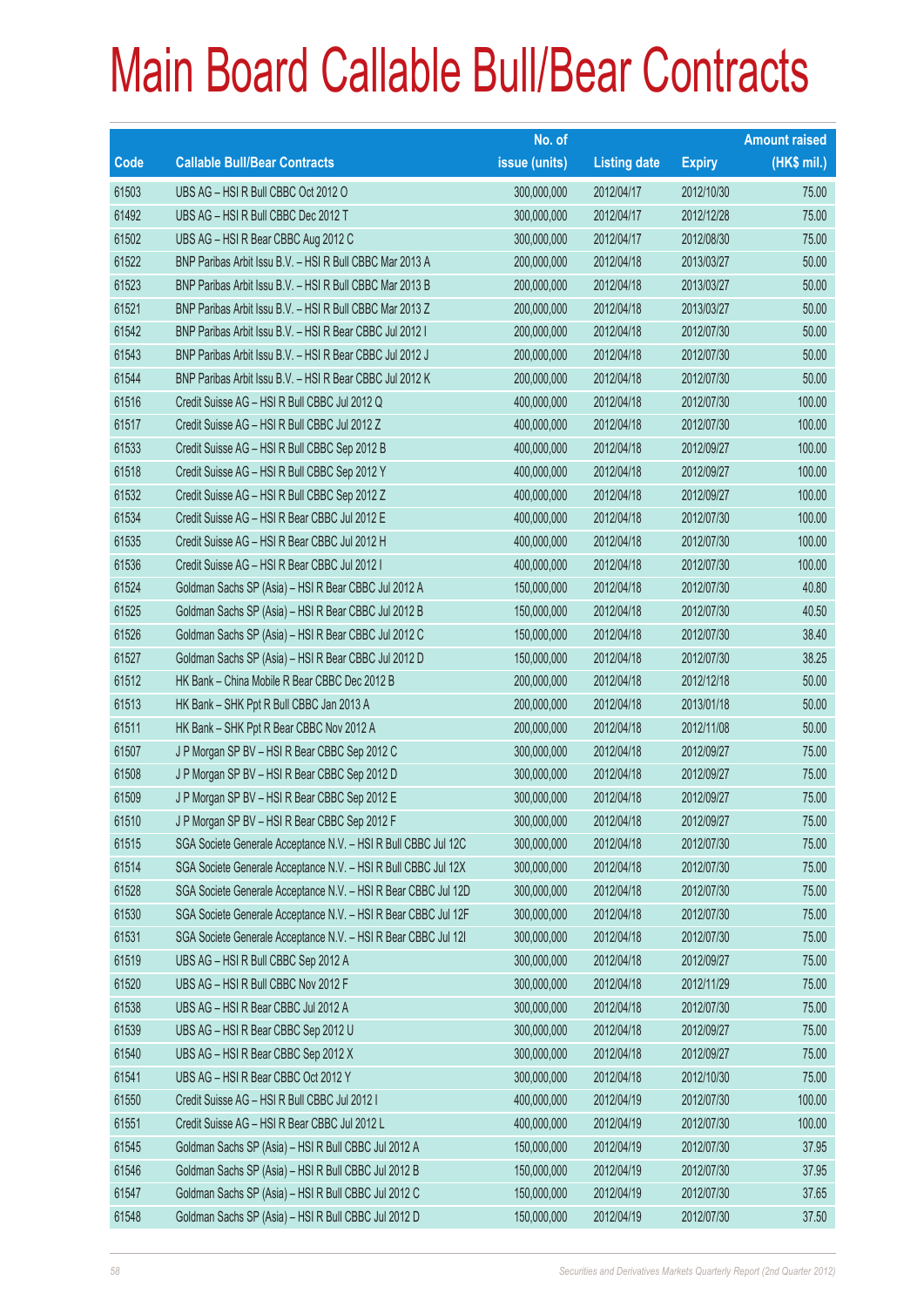|       |                                                                | No. of        |                     |               | <b>Amount raised</b> |
|-------|----------------------------------------------------------------|---------------|---------------------|---------------|----------------------|
| Code  | <b>Callable Bull/Bear Contracts</b>                            | issue (units) | <b>Listing date</b> | <b>Expiry</b> | $(HK$$ mil.)         |
| 61556 | J P Morgan SP BV - HSI R Bull CBBC Sep 2012 C                  | 300,000,000   | 2012/04/19          | 2012/09/27    | 75.00                |
| 61557 | J P Morgan SP BV - HSI R Bull CBBC Sep 2012 D                  | 300,000,000   | 2012/04/19          | 2012/09/27    | 75.00                |
| 61552 | SGA Societe Generale Acceptance N.V. - HSI R Bear CBBC Jul 120 | 200,000,000   | 2012/04/19          | 2012/07/30    | 50.00                |
| 61555 | UBS AG - A50 China R Bull CBBC Oct 2012 A                      | 100,000,000   | 2012/04/19          | 2012/10/08    | 25.00                |
| 61554 | UBS AG - HSI R Bull CBBC Oct 2012 P                            | 300,000,000   | 2012/04/19          | 2012/10/30    | 75.00                |
| 61553 | UBS AG - HSI R Bull CBBC Nov 2012 G                            | 300,000,000   | 2012/04/19          | 2012/11/29    | 75.00                |
| 61549 | UBS AG - HSI R Bear CBBC Oct 2012 Z                            | 300,000,000   | 2012/04/19          | 2012/10/30    | 75.00                |
| 61578 | BNP Paribas Arbit Issu B.V. - HSCEI R Bull CBBC Mar 2013 C     | 200,000,000   | 2012/04/20          | 2013/03/27    | 50.00                |
| 61579 | BNP Paribas Arbit Issu B.V. - HSI R Bull CBBC Mar 2013 C       | 200,000,000   | 2012/04/20          | 2013/03/27    | 50.00                |
| 61580 | BNP Paribas Arbit Issu B.V. - HSI R Bull CBBC Mar 2013 D       | 200,000,000   | 2012/04/20          | 2013/03/27    | 50.00                |
| 61581 | BNP Paribas Arbit Issu B.V. - HSI R Bull CBBC Mar 2013 E       | 200,000,000   | 2012/04/20          | 2013/03/27    | 50.00                |
| 61573 | Credit Suisse AG - HSI R Bull CBBC Jul 2012 G                  | 400,000,000   | 2012/04/20          | 2012/07/30    | 100.00               |
| 61583 | Credit Suisse AG - HSI R Bull CBBC Jul 2012 K                  | 400,000,000   | 2012/04/20          | 2012/07/30    | 100.00               |
| 61571 | Credit Suisse AG - HSI R Bull CBBC Jul 2012 S                  | 400,000,000   | 2012/04/20          | 2012/07/30    | 100.00               |
| 61569 | Credit Suisse AG - HSI R Bear CBBC Jul 2012 F                  | 400,000,000   | 2012/04/20          | 2012/07/30    | 100.00               |
| 61570 | Credit Suisse AG - HSI R Bear CBBC Jul 2012 Q                  | 400,000,000   | 2012/04/20          | 2012/07/30    | 100.00               |
| 61558 | HK Bank - China Life R Bull CBBC Dec 2012 A                    | 80,000,000    | 2012/04/20          | 2012/12/12    | 24.00                |
| 61559 | HK Bank - China Life R Bear CBBC Dec 2012 C                    | 80,000,000    | 2012/04/20          | 2012/12/18    | 24.00                |
| 61562 | HK Bank - HKEx R Bear CBBC Dec 2012 A                          | 100,000,000   | 2012/04/20          | 2012/12/24    | 25.00                |
| 61563 | HK Bank - HSI R Bear CBBC Dec 2012 M                           | 250,000,000   | 2012/04/20          | 2012/12/28    | 62.50                |
| 61574 | SGA Societe Generale Acceptance N.V. - HSI R Bull CBBC Aug 12A | 200,000,000   | 2012/04/20          | 2012/08/30    | 50.00                |
| 61575 | SGA Societe Generale Acceptance N.V. - HSI R Bull CBBC Aug 12B | 200,000,000   | 2012/04/20          | 2012/08/30    | 50.00                |
| 61577 | SGA Societe Generale Acceptance N.V. - HSI R Bull CBBC Aug 12C | 200,000,000   | 2012/04/20          | 2012/08/30    | 50.00                |
| 61566 | SGA Societe Generale Acceptance N.V. - HSI R Bear CBBC Jul 12B | 200,000,000   | 2012/04/20          | 2012/07/30    | 50.00                |
| 61564 | SGA Societe Generale Acceptance N.V. - HSI R Bear CBBC Jul 12P | 200,000,000   | 2012/04/20          | 2012/07/30    | 50.00                |
| 61565 | SGA Societe Generale Acceptance N.V. - HSI R Bear CBBC Jul 12X | 200,000,000   | 2012/04/20          | 2012/07/30    | 50.00                |
| 61585 | UBS AG - HSI R Bull CBBC Oct 2012 R                            | 300,000,000   | 2012/04/20          | 2012/10/30    | 75.00                |
| 61584 | UBS AG - HSI R Bull CBBC Oct 2012 Y                            | 300,000,000   | 2012/04/20          | 2012/10/30    | 75.00                |
| 61582 | UBS AG - HSI R Bear CBBC Jul 2012 J                            | 300,000,000   | 2012/04/20          | 2012/07/30    | 75.00                |
| 61567 | UBS AG - HSI R Bear CBBC Jul 2012 O                            | 300,000,000   | 2012/04/20          | 2012/07/30    | 75.00                |
| 61568 | UBS AG - HSI R Bear CBBC Oct 2012 Q                            | 300,000,000   | 2012/04/20          | 2012/10/30    | 75.00                |
| 61604 | Credit Suisse AG - A50 China R Bull CBBC Sep 2012 A            | 50,000,000    | 2012/04/23          | 2012/09/24    | 12.50                |
| 61606 | Credit Suisse AG - A50 China R Bull CBBC Sep 2012 B            | 50,000,000    | 2012/04/23          | 2012/09/24    | 12.50                |
| 61607 | Credit Suisse AG - A50 China R Bull CBBC Sep 2012 C            | 50,000,000    | 2012/04/23          | 2012/09/24    | 12.50                |
| 61608 | Credit Suisse AG - A50 China R Bear CBBC Sep 2012 A            | 50,000,000    | 2012/04/23          | 2012/09/24    | 12.50                |
| 61602 | Credit Suisse AG - HSI R Bull CBBC Aug 2012 D                  | 400,000,000   | 2012/04/23          | 2012/08/30    | 100.00               |
| 61601 | Credit Suisse AG - HSI R Bull CBBC Aug 2012 Z                  | 400,000,000   | 2012/04/23          | 2012/08/30    | 100.00               |
| 61603 | Credit Suisse AG - HSI R Bear CBBC Aug 2012 A                  | 400,000,000   | 2012/04/23          | 2012/08/30    | 100.00               |
| 61594 | HK Bank - CUni R Bull CBBC Dec 2012 A                          | 80,000,000    | 2012/04/23          | 2012/12/24    | 28.00                |
| 61595 | HK Bank - CUni R Bear CBBC Dec 2012 A                          | 80,000,000    | 2012/04/23          | 2012/12/24    | 32.00                |
| 61597 | HK Bank - TCH R Bear CBBC Dec 2012 C                           | 200,000,000   | 2012/04/23          | 2012/12/24    | 50.00                |
| 61590 | J P Morgan SP BV - HSI R Bull CBBC Sep 2012 E                  | 300,000,000   | 2012/04/23          | 2012/09/27    | 75.00                |
| 61591 | J P Morgan SP BV - HSI R Bull CBBC Sep 2012 F                  | 300,000,000   | 2012/04/23          | 2012/09/27    | 75.00                |
| 61592 | J P Morgan SP BV - HSI R Bull CBBC Sep 2012 G                  | 300,000,000   | 2012/04/23          | 2012/09/27    | 75.00                |
| 61593 | J P Morgan SP BV - HSI R Bull CBBC Sep 2012 H                  | 300,000,000   | 2012/04/23          | 2012/09/27    | 75.00                |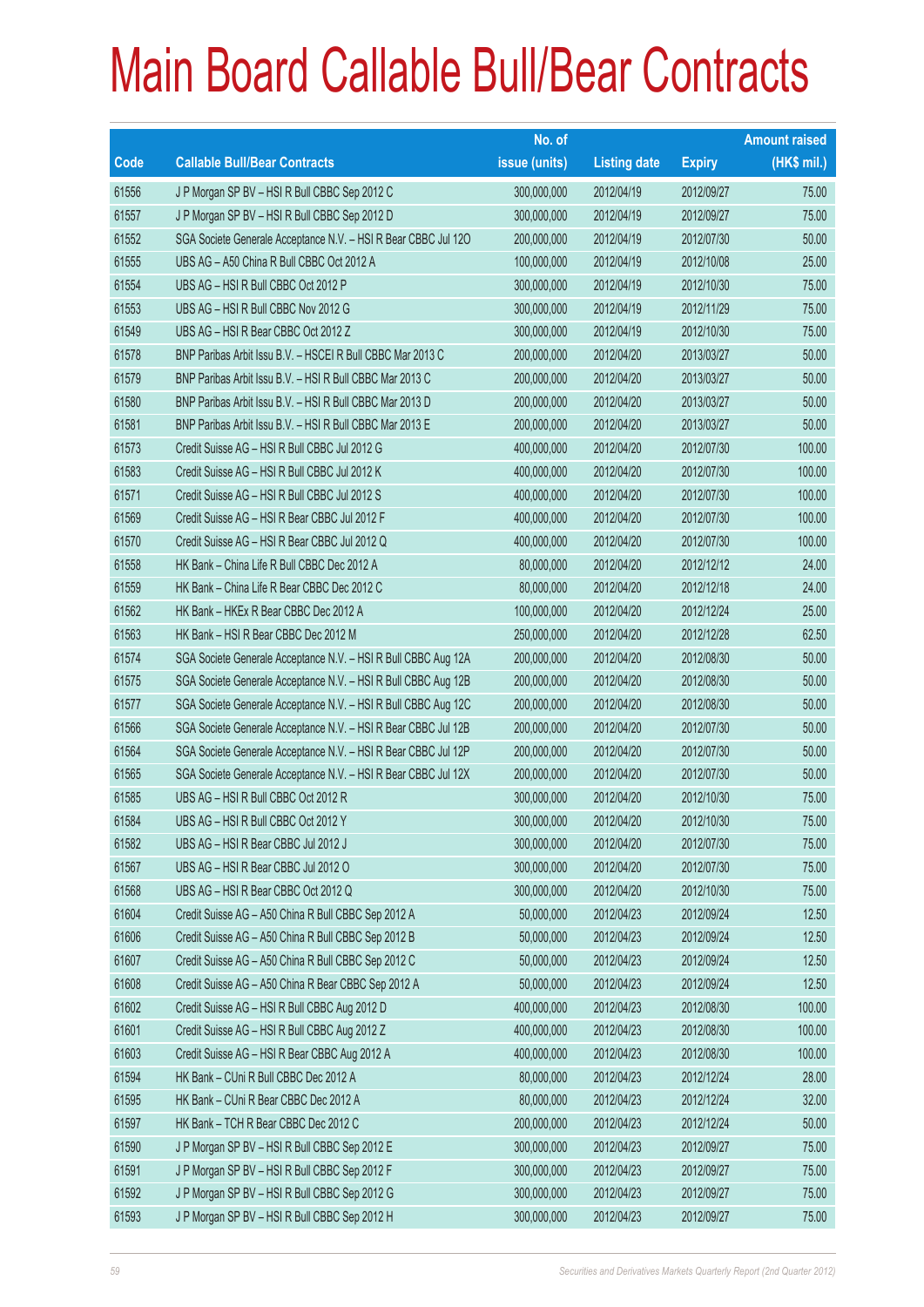|       |                                                                | No. of        |                     |               | <b>Amount raised</b> |
|-------|----------------------------------------------------------------|---------------|---------------------|---------------|----------------------|
| Code  | <b>Callable Bull/Bear Contracts</b>                            | issue (units) | <b>Listing date</b> | <b>Expiry</b> | $(HK$$ mil.)         |
| 61587 | SGA Societe Generale Acceptance N.V. - HSI R Bear CBBC Aug 120 | 200,000,000   | 2012/04/23          | 2012/08/30    | 50.00                |
| 61588 | SGA Societe Generale Acceptance N.V. - HSI R Bear CBBC Aug 12P | 200,000,000   | 2012/04/23          | 2012/08/30    | 50.00                |
| 61589 | SGA Societe Generale Acceptance N.V. - HSI R Bear CBBC Aug 12Q | 200,000,000   | 2012/04/23          | 2012/08/30    | 50.00                |
| 61611 | UBS AG - China Life R Bull CBBC Oct 2012 A                     | 100,000,000   | 2012/04/23          | 2012/10/15    | 25.00                |
| 61612 | UBS AG - CNOOC R Bull CBBC Aug 2012 A                          | 100,000,000   | 2012/04/23          | 2012/08/13    | 26.00                |
| 61614 | UBS AG - HSCEI R Bull CBBC Oct 2012 C                          | 100,000,000   | 2012/04/23          | 2012/10/30    | 25.00                |
| 61599 | UBS AG - HSI R Bull CBBC Nov 2012 M                            | 300,000,000   | 2012/04/23          | 2012/11/29    | 75.00                |
| 61600 | UBS AG - HSI R Bull CBBC Nov 2012 N                            | 300,000,000   | 2012/04/23          | 2012/11/29    | 75.00                |
| 61610 | UBS AG - HSI R Bear CBBC Sep 2012 Y                            | 300,000,000   | 2012/04/23          | 2012/09/27    | 75.00                |
| 61609 | UBS AG - HSI R Bear CBBC Oct 2012 V                            | 300,000,000   | 2012/04/23          | 2012/10/30    | 75.00                |
| 61613 | UBS AG - TCH R Bull CBBC Sep 2012 B                            | 100,000,000   | 2012/04/23          | 2012/09/17    | 25.00                |
| 61623 | BNP Paribas Arbit Issu B.V. - HSI R Bear CBBC Jul 2012 C       | 200,000,000   | 2012/04/24          | 2012/07/30    | 50.00                |
| 61617 | Credit Suisse AG - HSI R Bull CBBC Jul 2012 P                  | 400,000,000   | 2012/04/24          | 2012/07/30    | 100.00               |
| 61618 | Credit Suisse AG - HSI R Bear CBBC Jul 2012 A                  | 400,000,000   | 2012/04/24          | 2012/07/30    | 100.00               |
| 61619 | Credit Suisse AG - TCH R Bull CBBC Oct 2012 A                  | 70,000,000    | 2012/04/24          | 2012/10/31    | 17.50                |
| 61620 | Credit Suisse AG - TCH R Bull CBBC Oct 2012 B                  | 70,000,000    | 2012/04/24          | 2012/10/31    | 17.50                |
| 61621 | Credit Suisse AG - TCH R Bear CBBC Oct 2012 A                  | 70,000,000    | 2012/04/24          | 2012/10/31    | 28.35                |
| 61615 | UBS AG - HSI R Bull CBBC Dec 2012 U                            | 300,000,000   | 2012/04/24          | 2012/12/28    | 75.00                |
| 61616 | UBS AG - HSI R Bull CBBC Dec 2012 V                            | 300,000,000   | 2012/04/24          | 2012/12/28    | 75.00                |
| 61622 | UBS AG - HSI R Bear CBBC Oct 2012 X                            | 300,000,000   | 2012/04/24          | 2012/10/30    | 75.00                |
| 61628 | BNP Paribas Arbit Issu B.V. - HSI R Bear CBBC Jul 2012 A       | 200,000,000   | 2012/04/25          | 2012/07/30    | 50.00                |
| 61627 | BNP Paribas Arbit Issu B.V. - HSI R Bear CBBC Jul 2012 B       | 200,000,000   | 2012/04/25          | 2012/07/30    | 50.00                |
| 61632 | Credit Suisse AG - HSI R Bull CBBC Aug 2012 V                  | 400,000,000   | 2012/04/25          | 2012/08/30    | 100.00               |
| 61626 | Credit Suisse AG - HSI R Bear CBBC Aug 2012 D                  | 400,000,000   | 2012/04/25          | 2012/08/30    | 100.00               |
| 61625 | Credit Suisse AG - HSI R Bear CBBC Aug 2012 V                  | 400,000,000   | 2012/04/25          | 2012/08/30    | 100.00               |
| 61624 | Merrill Lynch Int'l & Co. C.V. - HSI R Bull CBBC Nov 2012 A    | 40,000,000    | 2012/04/25          | 2012/11/29    | 10.00                |
| 61629 | SGA Societe Generale Acceptance N.V. - HSI R Bull CBBC Aug 12D | 200,000,000   | 2012/04/25          | 2012/08/30    | 50.00                |
| 61636 | UBS AG - HSI R Bull CBBC Dec 2012 W                            | 300,000,000   | 2012/04/25          | 2012/12/28    | 75.00                |
| 61633 | UBS AG - HSI R Bull CBBC Jan 2013 E                            | 300,000,000   | 2012/04/25          | 2013/01/30    | 75.00                |
| 61631 | UBS AG - HSI R Bear CBBC Sep 2012 Z                            | 300,000,000   | 2012/04/25          | 2012/09/27    | 75.00                |
| 61630 | UBS AG - HSI R Bear CBBC Oct 2012 Y                            | 300,000,000   | 2012/04/25          | 2012/10/30    | 75.00                |
| 61637 | UBS AG - TCH R Bull CBBC Sep 2012 C                            | 100,000,000   | 2012/04/25          | 2012/09/03    | 25.00                |
| 61638 | UBS AG - TCH R Bear CBBC Oct 2012 A                            | 100,000,000   | 2012/04/25          | 2012/10/08    | 41.50                |
| 61643 | BNP Paribas Arbit Issu B.V. - HSI R Bull CBBC Mar 2013 F       | 200,000,000   | 2012/04/26          | 2013/03/27    | 50.00                |
| 61644 | BNP Paribas Arbit Issu B.V. - HSI R Bull CBBC Mar 2013 G       | 200,000,000   | 2012/04/26          | 2013/03/27    | 50.00                |
| 61654 | BNP Paribas Arbit Issu B.V. - HSI R Bull CBBC Mar 2013 J       | 200,000,000   | 2012/04/26          | 2013/03/27    | 50.00                |
| 61642 | Credit Suisse AG - HSI R Bull CBBC Aug 2012 F                  | 400,000,000   | 2012/04/26          | 2012/08/30    | 100.00               |
| 61653 | Credit Suisse AG - HSI R Bull CBBC Aug 2012 L                  | 400,000,000   | 2012/04/26          | 2012/08/30    | 100.00               |
| 61641 | Credit Suisse AG - HSI R Bear CBBC Aug 2012 Q                  | 400,000,000   | 2012/04/26          | 2012/08/30    | 100.00               |
| 61651 | Credit Suisse AG - HSI R Bear CBBC Aug 2012 S                  | 400,000,000   | 2012/04/26          | 2012/08/30    | 100.00               |
| 61646 | Credit Suisse AG - TCH R Bull CBBC Sep 2012 C                  | 100,000,000   | 2012/04/26          | 2012/09/28    | 25.00                |
| 61647 | Credit Suisse AG - TCH R Bull CBBC Sep 2012 D                  | 100,000,000   | 2012/04/26          | 2012/09/28    | 25.00                |
| 61648 | Credit Suisse AG - TCH R Bear CBBC Sep 2012 F                  | 100,000,000   | 2012/04/26          | 2012/09/28    | 38.00                |
| 61649 | Credit Suisse AG - TCH R Bear CBBC Sep 2012 G                  | 100,000,000   | 2012/04/26          | 2012/09/28    | 50.00                |
| 61639 | Merrill Lynch Int'l & Co. C.V. - HSI R Bull CBBC Nov 2012 B    | 40,000,000    | 2012/04/26          | 2012/11/29    | 10.00                |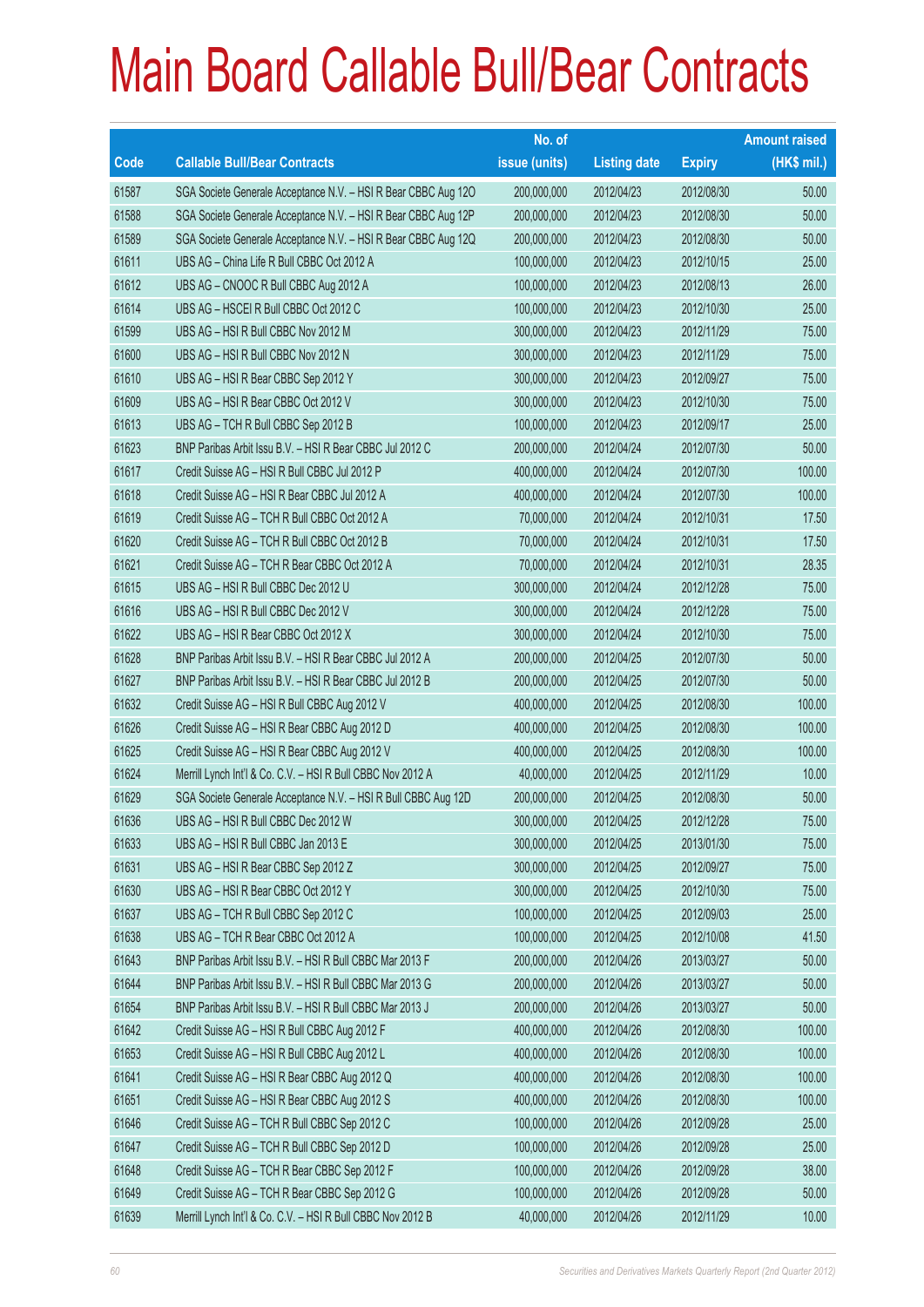|       |                                                                | No. of        |                     |               | <b>Amount raised</b> |
|-------|----------------------------------------------------------------|---------------|---------------------|---------------|----------------------|
| Code  | <b>Callable Bull/Bear Contracts</b>                            | issue (units) | <b>Listing date</b> | <b>Expiry</b> | $(HK$$ mil.)         |
| 61640 | SGA Societe Generale Acceptance N.V. - HSI R Bull CBBC Aug 12E | 200,000,000   | 2012/04/26          | 2012/08/30    | 50.00                |
| 61650 | SGA Societe Generale Acceptance N.V. - HSI R Bull CBBC Aug 12F | 200,000,000   | 2012/04/26          | 2012/08/30    | 50.00                |
| 61655 | UBS AG - HSI R Bull CBBC Nov 2012 O                            | 300,000,000   | 2012/04/26          | 2012/11/29    | 75.00                |
| 61656 | UBS AG - HSI R Bull CBBC Dec 2012 X                            | 300,000,000   | 2012/04/26          | 2012/12/28    | 75.00                |
| 61652 | UBS AG - HSI R Bear CBBC Jul 2012 A                            | 300,000,000   | 2012/04/26          | 2012/07/30    | 75.00                |
| 61676 | BNP Paribas Arbit Issu B.V. - HSI R Bull CBBC Mar 2013 K       | 200,000,000   | 2012/04/27          | 2013/03/27    | 50.00                |
| 61662 | Credit Suisse AG - China Life R Bull CBBC Sep 2012 A           | 60,000,000    | 2012/04/27          | 2012/09/28    | 15.00                |
| 61663 | Credit Suisse AG - China Life R Bull CBBC Sep 2012 B           | 60,000,000    | 2012/04/27          | 2012/09/28    | 15.00                |
| 61664 | Credit Suisse AG - China Life R Bull CBBC Sep 2012 C           | 60,000,000    | 2012/04/27          | 2012/09/28    | 15.60                |
| 61665 | Credit Suisse AG - China Life R Bear CBBC Sep 2012 A           | 60,000,000    | 2012/04/27          | 2012/09/28    | 35.40                |
| 61658 | Credit Suisse AG - HSI R Bull CBBC Aug 2012 J                  | 400,000,000   | 2012/04/27          | 2012/08/30    | 100.00               |
| 61672 | Credit Suisse AG - HSI R Bull CBBC Aug 2012 K                  | 400,000,000   | 2012/04/27          | 2012/08/30    | 100.00               |
| 61659 | Credit Suisse AG - HSI R Bear CBBC Aug 2012 B                  | 400,000,000   | 2012/04/27          | 2012/08/30    | 100.00               |
| 61661 | Credit Suisse AG - HSI R Bear CBBC Aug 2012 C                  | 400,000,000   | 2012/04/27          | 2012/08/30    | 100.00               |
| 61668 | HK Bank - HSI R Bull CBBC Oct 2012 F                           | 200,000,000   | 2012/04/27          | 2012/10/30    | 50.00                |
| 61670 | HK Bank - HSI R Bull CBBC Oct 2012 G                           | 200,000,000   | 2012/04/27          | 2012/10/30    | 50.00                |
| 61666 | HK Bank - TCH R Bull CBBC Oct 2012 A                           | 100,000,000   | 2012/04/27          | 2012/10/29    | 33.00                |
| 61667 | HK Bank - TCH R Bear CBBC Oct 2012 B                           | 100,000,000   | 2012/04/27          | 2012/10/29    | 28.00                |
| 61657 | SGA Societe Generale Acceptance N.V. - HSI R Bull CBBC Aug 12G | 200,000,000   | 2012/04/27          | 2012/08/30    | 50.00                |
| 61660 | SGA Societe Generale Acceptance N.V. - HSI R Bear CBBC Sep 12U | 200,000,000   | 2012/04/27          | 2012/09/27    | 50.00                |
| 61673 | UBS AG - HKEx R Bull CBBC Sep 2012 B                           | 100,000,000   | 2012/04/27          | 2012/09/24    | 25.00                |
| 61675 | UBS AG - HSI R Bull CBBC Nov 2012 P                            | 300,000,000   | 2012/04/27          | 2012/11/29    | 75.00                |
| 61677 | UBS AG - HSI R Bull CBBC Jan 2013 F                            | 300,000,000   | 2012/04/27          | 2013/01/30    | 75.00                |
| 61671 | UBS AG - HSI R Bear CBBC Aug 2012 C                            | 300,000,000   | 2012/04/27          | 2012/08/30    | 75.00                |
| 61687 | BNP Paribas Arbit Issu B.V. - HSI R Bear CBBC Jul 2012 R       | 200,000,000   | 2012/04/30          | 2012/07/30    | 50.00                |
| 61688 | BNP Paribas Arbit Issu B.V. - HSI R Bear CBBC Jul 2012 T       | 200,000,000   | 2012/04/30          | 2012/07/30    | 50.00                |
| 61689 | Credit Suisse AG - HSI R Bull CBBC Aug 2012 E                  | 400,000,000   | 2012/04/30          | 2012/08/30    | 100.00               |
| 61684 | Credit Suisse AG - HSI R Bull CBBC Aug 2012 Y                  | 400,000,000   | 2012/04/30          | 2012/08/30    | 100.00               |
| 61686 | Credit Suisse AG - HSI R Bear CBBC Aug 2012 A                  | 400,000,000   | 2012/04/30          | 2012/08/30    | 100.00               |
| 61691 | Credit Suisse AG - HSI R Bear CBBC Aug 2012 E                  | 400,000,000   | 2012/04/30          | 2012/08/30    | 100.00               |
| 61679 | Goldman Sachs SP (Asia) - HSI R Bull CBBC Jul 2012 E           | 150,000,000   | 2012/04/30          | 2012/07/30    | 38.10                |
| 61680 | Goldman Sachs SP (Asia) - HSI R Bull CBBC Jul 2012 F           | 150,000,000   | 2012/04/30          | 2012/07/30    | 37.95                |
| 61681 | Goldman Sachs SP (Asia) - HSI R Bull CBBC Jul 2012 G           | 150,000,000   | 2012/04/30          | 2012/07/30    | 37.95                |
| 61682 | Goldman Sachs SP (Asia) - HSI R Bear CBBC Jul 2012 E           | 150,000,000   | 2012/04/30          | 2012/07/30    | 38.10                |
| 61683 | Goldman Sachs SP (Asia) - HSI R Bear CBBC Jul 2012 F           | 150,000,000   | 2012/04/30          | 2012/07/30    | 37.80                |
| 61678 | SGA Societe Generale Acceptance N.V. - HSI R Bull CBBC Aug 12H | 200,000,000   | 2012/04/30          | 2012/08/30    | 50.00                |
| 61695 | UBS AG - CC Bank R Bull CBBC Sep 2012 A                        | 100,000,000   | 2012/04/30          | 2012/09/17    | 25.00                |
| 61690 | UBS AG - HSI R Bull CBBC Oct 2012 S                            | 300,000,000   | 2012/04/30          | 2012/10/30    | 75.00                |
| 61685 | UBS AG - HSI R Bull CBBC Oct 2012 Z                            | 300,000,000   | 2012/04/30          | 2012/10/30    | 75.00                |
| 61694 | UBS AG - HSI R Bear CBBC Jul 2012 J                            | 300,000,000   | 2012/04/30          | 2012/07/30    | 75.00                |
| 61692 | UBS AG - HSI R Bear CBBC Jul 2012 R                            | 300,000,000   | 2012/04/30          | 2012/07/30    | 75.00                |
| 61696 | UBS AG - TCH R Bear CBBC Oct 2012 B                            | 100,000,000   | 2012/04/30          | 2012/10/15    | 52.00                |
| 61701 | BNP Paribas Arbit Issu B.V. - HSI R Bull CBBC Mar 2013 L       | 200,000,000   | 2012/05/02          | 2013/03/27    | 50.00                |
| 61703 | Credit Suisse AG - HSI R Bull CBBC Aug 2012 Z                  | 400,000,000   | 2012/05/02          | 2012/08/30    | 100.00               |
| 61704 | Credit Suisse AG - HSI R Bear CBBC Aug 2012 F                  | 400,000,000   | 2012/05/02          | 2012/08/30    | 100.00               |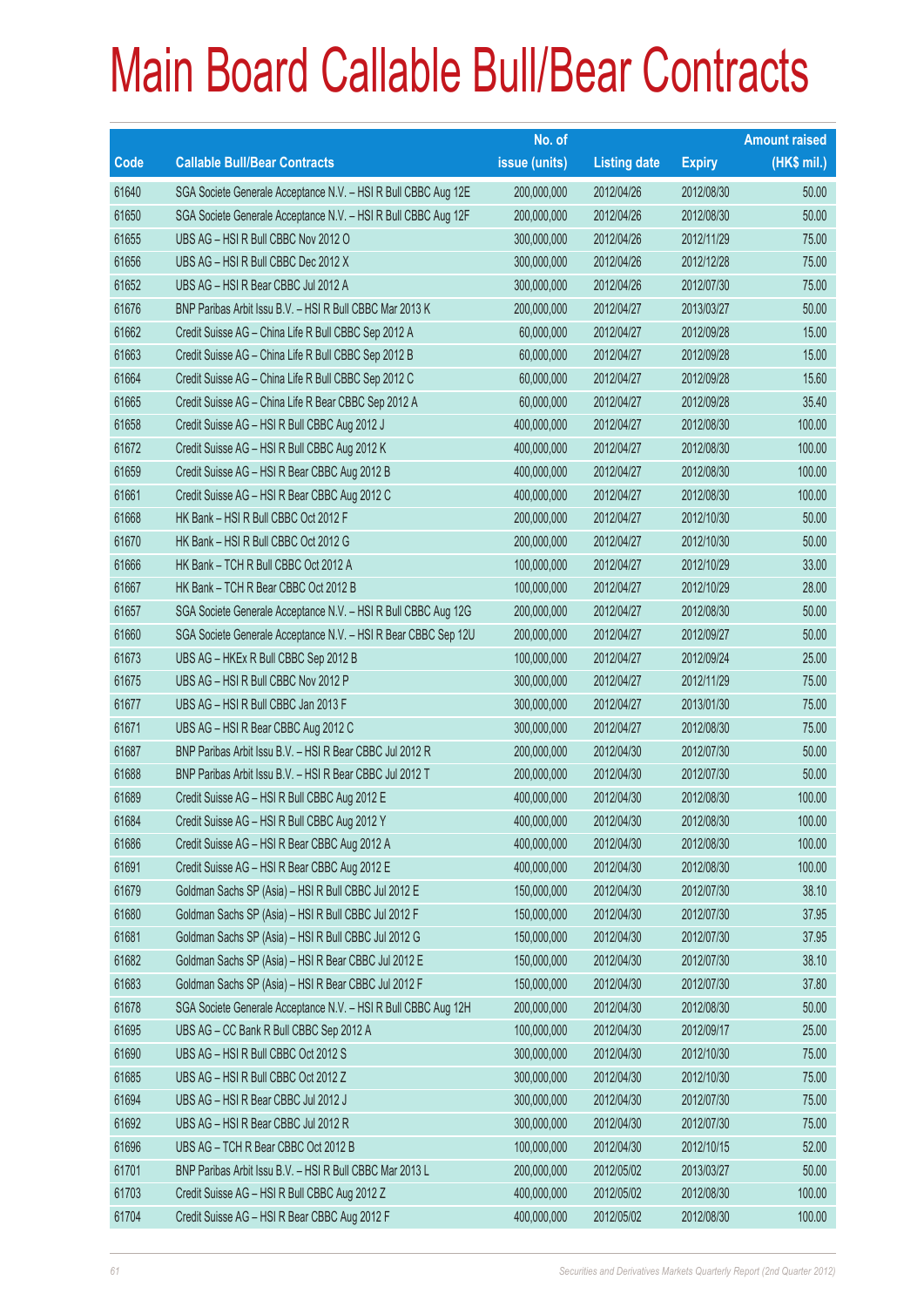|       |                                                                | No. of        |                     |               | <b>Amount raised</b> |
|-------|----------------------------------------------------------------|---------------|---------------------|---------------|----------------------|
| Code  | <b>Callable Bull/Bear Contracts</b>                            | issue (units) | <b>Listing date</b> | <b>Expiry</b> | (HK\$ mil.)          |
| 61708 | Citigroup Global Mkt H Inc. - HSI R Bull CBBC Sep 2012 B       | 200,000,000   | 2012/05/02          | 2012/09/27    | 50.00                |
| 61709 | Citigroup Global Mkt H Inc. - HSI R Bull CBBC Sep 2012 C       | 200,000,000   | 2012/05/02          | 2012/09/27    | 50.00                |
| 61706 | Citigroup Global Mkt H Inc. - HSI R Bear CBBC Aug 2012 A       | 200,000,000   | 2012/05/02          | 2012/08/30    | 50.00                |
| 61707 | Citigroup Global Mkt H Inc. - HSI R Bear CBBC Aug 2012 B       | 200,000,000   | 2012/05/02          | 2012/08/30    | 50.00                |
| 61700 | SGA Societe Generale Acceptance N.V. - HSI R Bull CBBC Nov 12T | 200,000,000   | 2012/05/02          | 2012/11/29    | 50.00                |
| 61714 | SGA Societe Generale Acceptance N.V. - HSI R Bull CBBC Nov 12U | 200,000,000   | 2012/05/02          | 2012/11/29    | 50.00                |
| 61697 | SGA Societe Generale Acceptance N.V. - HSI R Bear CBBC Aug 12R | 200,000,000   | 2012/05/02          | 2012/08/30    | 50.00                |
| 61698 | SGA Societe Generale Acceptance N.V. - HSI R Bear CBBC Aug 12S | 200,000,000   | 2012/05/02          | 2012/08/30    | 50.00                |
| 61699 | SGA Societe Generale Acceptance N.V. - HSI R Bear CBBC Aug 12T | 200,000,000   | 2012/05/02          | 2012/08/30    | 50.00                |
| 61705 | SGA Societe Generale Acceptance N.V. - HSI R Bear CBBC Aug 12U | 200,000,000   | 2012/05/02          | 2012/08/30    | 50.00                |
| 61702 | UBS AG - HSI R Bull CBBC Nov 2012 Q                            | 300,000,000   | 2012/05/02          | 2012/11/29    | 75.00                |
| 61713 | UBS AG - HSI R Bear CBBC Sep 2012 C                            | 300,000,000   | 2012/05/02          | 2012/09/27    | 75.00                |
| 61710 | UBS AG - HSI R Bear CBBC Oct 2012 W                            | 300,000,000   | 2012/05/02          | 2012/10/30    | 75.00                |
| 61711 | UBS AG - HSI R Bear CBBC Oct 2012 Z                            | 300,000,000   | 2012/05/02          | 2012/10/30    | 75.00                |
| 61723 | BNP Paribas Arbit Issu B.V. - HSI R Bear CBBC Aug 2012 A       | 200,000,000   | 2012/05/03          | 2012/08/30    | 50.00                |
| 61716 | Credit Suisse AG - HSI R Bull CBBC Aug 2012 Q                  | 400,000,000   | 2012/05/03          | 2012/08/30    | 100.00               |
| 61715 | Credit Suisse AG - HSI R Bull CBBC Aug 2012 V                  | 400,000,000   | 2012/05/03          | 2012/08/30    | 100.00               |
| 61717 | Credit Suisse AG - HSI R Bear CBBC Aug 2012 V                  | 400,000,000   | 2012/05/03          | 2012/08/30    | 100.00               |
| 61721 | UBS AG - China Tel R Bull CBBC Nov 2012 A                      | 100,000,000   | 2012/05/03          | 2012/11/05    | 25.00                |
| 61720 | UBS AG - China Tel R Bear CBBC Sep 2012 A                      | 100,000,000   | 2012/05/03          | 2012/09/03    | 25.00                |
| 61719 | UBS AG - HSI R Bull CBBC Dec 2012 Y                            | 300,000,000   | 2012/05/03          | 2012/12/28    | 75.00                |
| 61718 | UBS AG - HSI R Bull CBBC Jan 2013 G                            | 300,000,000   | 2012/05/03          | 2013/01/30    | 75.00                |
| 61722 | UBS AG - HSI R Bear CBBC Sep 2012 U                            | 300,000,000   | 2012/05/03          | 2012/09/27    | 75.00                |
| 61736 | BNP Paribas Arbit Issu B.V. - HSI R Bull CBBC Mar 2013 M       | 200,000,000   | 2012/05/04          | 2013/03/27    | 50.00                |
| 61737 | BNP Paribas Arbit Issu B.V. - HSI R Bull CBBC Mar 2013 N       | 200,000,000   | 2012/05/04          | 2013/03/27    | 50.00                |
| 61725 | Credit Suisse AG - China Life R Bear CBBC Oct 2012 A           | 60,000,000    | 2012/05/04          | 2012/10/31    | 15.00                |
| 61727 | Credit Suisse AG - HKEx R Bear CBBC Oct 2012 A                 | 60,000,000    | 2012/05/04          | 2012/10/31    | 15.00                |
| 61728 | Credit Suisse AG - HSI R Bull CBBC Aug 2012 F                  | 400,000,000   | 2012/05/04          | 2012/08/30    | 100.00               |
| 61734 | Credit Suisse AG - HSI R Bull CBBC Aug 2012 L                  | 400,000,000   | 2012/05/04          | 2012/08/30    | 100.00               |
| 61729 | Credit Suisse AG - HSI R Bear CBBC Aug 2012 G                  | 400,000,000   | 2012/05/04          | 2012/08/30    | 100.00               |
| 61730 | Credit Suisse AG - HSI R Bear CBBC Aug 2012 H                  | 400,000,000   | 2012/05/04          | 2012/08/30    | 100.00               |
| 61726 | Credit Suisse AG - TCH R Bear CBBC Oct 2012 B                  | 60,000,000    | 2012/05/04          | 2012/10/31    | 15.00                |
| 61738 | SGA Societe Generale Acceptance N.V. - HSI R Bull CBBC Nov12V  | 200,000,000   | 2012/05/04          | 2012/11/29    | 50.00                |
| 61739 | SGA Societe Generale Acceptance N.V. - HSI R Bull CBBC Nov12W  | 200,000,000   | 2012/05/04          | 2012/11/29    | 50.00                |
| 61724 | SGA Societe Generale Acceptance N.V. - HSI R Bear CBBC Oct12G  | 200,000,000   | 2012/05/04          | 2012/10/30    | 50.00                |
| 61732 | UBS AG - HKEx R Bull CBBC Oct 2012 A                           | 100,000,000   | 2012/05/04          | 2012/10/08    | 25.00                |
| 61735 | UBS AG - HSI R Bull CBBC Nov 2012 R                            | 300,000,000   | 2012/05/04          | 2012/11/29    | 75.00                |
| 61731 | UBS AG - HSI R Bull CBBC Dec 2012 Z                            | 300,000,000   | 2012/05/04          | 2012/12/28    | 75.00                |
| 61733 | UBS AG - HSI R Bear CBBC Aug 2012 B                            | 300,000,000   | 2012/05/04          | 2012/08/30    | 75.00                |
| 61743 | BNP Paribas Arbit Issu B.V. - HSI R Bull CBBC Mar 2013 O       | 200,000,000   | 2012/05/07          | 2013/03/27    | 50.00                |
| 61755 | BNP Paribas Arbit Issu B.V. - HSI R Bear CBBC Aug 2012 B       | 200,000,000   | 2012/05/07          | 2012/08/30    | 50.00                |
| 61742 | Credit Suisse AG - HSI R Bull CBBC Aug 2012 J                  | 400,000,000   | 2012/05/07          | 2012/08/30    | 100.00               |
| 61740 | Credit Suisse AG - HSI R Bear CBBC Aug 2012 D                  | 400,000,000   | 2012/05/07          | 2012/08/30    | 100.00               |
| 61744 | SGA Societe Generale Acceptance N.V. - HSI R Bull CBBC Nov 12X | 200,000,000   | 2012/05/07          | 2012/11/29    | 50.00                |
| 61748 | UBS AG - China Life R Bull CBBC Sep 2012 A                     | 100,000,000   | 2012/05/07          | 2012/09/24    | 25.00                |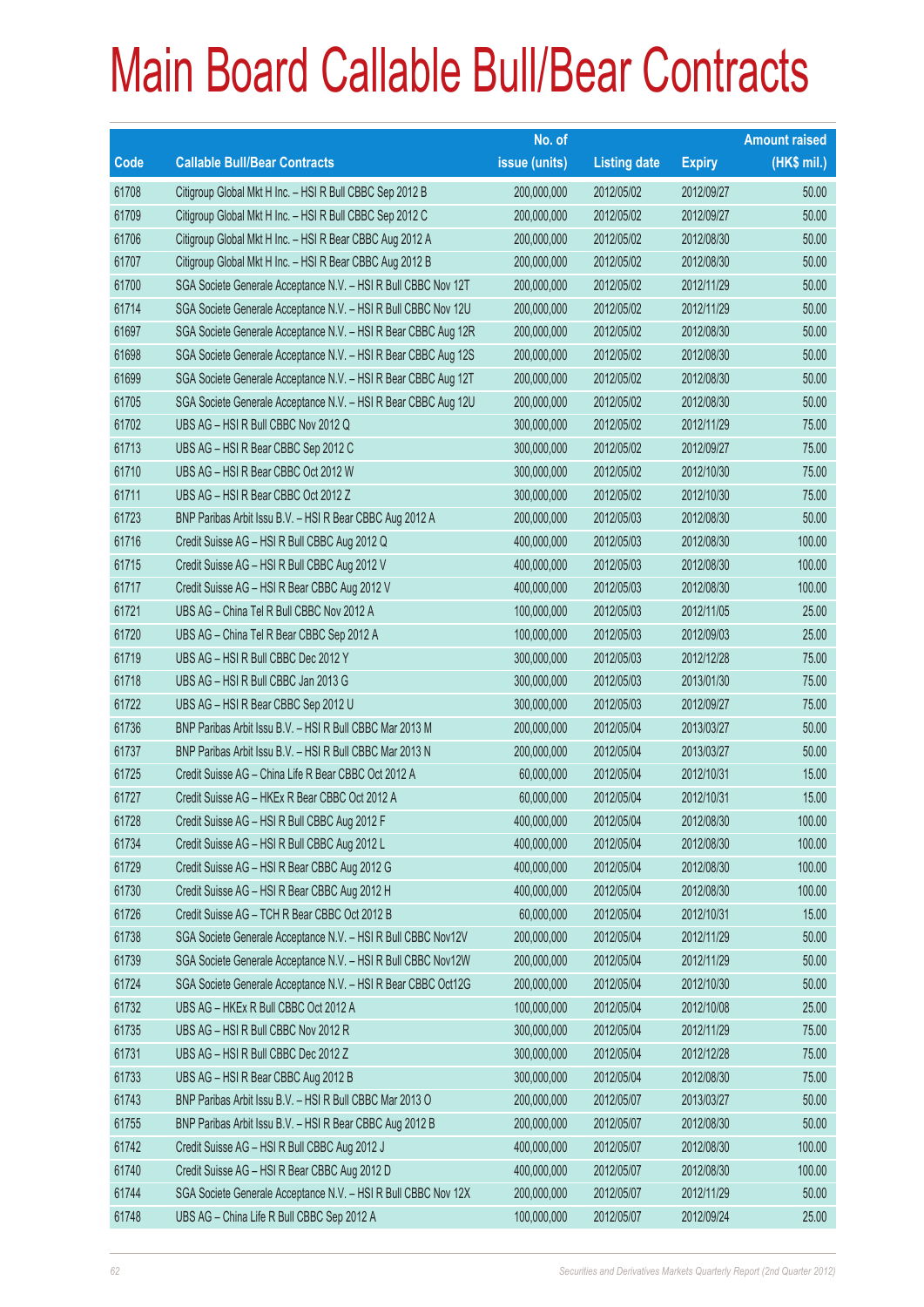|       |                                                                | No. of        |                     |               | <b>Amount raised</b> |
|-------|----------------------------------------------------------------|---------------|---------------------|---------------|----------------------|
| Code  | <b>Callable Bull/Bear Contracts</b>                            | issue (units) | <b>Listing date</b> | <b>Expiry</b> | $(HK$$ mil.)         |
| 61747 | UBS AG - China Life R Bear CBBC Oct 2012 A                     | 100,000,000   | 2012/05/07          | 2012/10/08    | 25.00                |
| 61745 | UBS AG - HSI R Bull CBBC Nov 2012 S                            | 300,000,000   | 2012/05/07          | 2012/11/29    | 75.00                |
| 61741 | UBS AG - HSI R Bear CBBC Sep 2012 X                            | 300,000,000   | 2012/05/07          | 2012/09/27    | 75.00                |
| 61749 | UBS AG - TCH R Bear CBBC Sep 2012 C                            | 100,000,000   | 2012/05/07          | 2012/09/24    | 25.00                |
| 61777 | BNP Paribas Arbit Issu B.V. - HSI R Bull CBBC Mar 2013 P       | 200,000,000   | 2012/05/08          | 2013/03/27    | 50.00                |
| 61757 | BNP Paribas Arbit Issu B.V. - HSI R Bear CBBC Aug 2012 C       | 200,000,000   | 2012/05/08          | 2012/08/30    | 50.00                |
| 61758 | BNP Paribas Arbit Issu B.V. - HSI R Bear CBBC Aug 2012 D       | 200,000,000   | 2012/05/08          | 2012/08/30    | 50.00                |
| 61766 | Credit Suisse AG - HSI R Bull CBBC Aug 2012 K                  | 400,000,000   | 2012/05/08          | 2012/08/30    | 100.00               |
| 61768 | Credit Suisse AG - HSI R Bull CBBC Aug 2012 Y                  | 400,000,000   | 2012/05/08          | 2012/08/30    | 100.00               |
| 61760 | Credit Suisse AG - HSI R Bear CBBC Aug 2012 A                  | 400,000,000   | 2012/05/08          | 2012/08/30    | 100.00               |
| 61765 | Credit Suisse AG - HSI R Bear CBBC Aug 2012 B                  | 400,000,000   | 2012/05/08          | 2012/08/30    | 100.00               |
| 61759 | Credit Suisse AG - HSI R Bear CBBC Aug 2012 S                  | 400,000,000   | 2012/05/08          | 2012/08/30    | 100.00               |
| 61769 | Credit Suisse AG - TCH R Bull CBBC Oct 2012 C                  | 60,000,000    | 2012/05/08          | 2012/10/31    | 15.00                |
| 61770 | Credit Suisse AG - TCH R Bull CBBC Oct 2012 D                  | 60,000,000    | 2012/05/08          | 2012/10/31    | 15.00                |
| 61771 | Credit Suisse AG - TCH R Bear CBBC Oct 2012 C                  | 60,000,000    | 2012/05/08          | 2012/10/31    | 32.40                |
| 61761 | SGA Societe Generale Acceptance N.V. - HSI R Bear CBBC Aug 12V | 200,000,000   | 2012/05/08          | 2012/08/30    | 50.00                |
| 61762 | SGA Societe Generale Acceptance N.V. - HSI R Bear CBBC Aug 12W | 200,000,000   | 2012/05/08          | 2012/08/30    | 50.00                |
| 61774 | UBS AG - HKEx R Bull CBBC Oct 2012 B                           | 100,000,000   | 2012/05/08          | 2012/10/15    | 30.50                |
| 61775 | UBS AG - HSI R Bull CBBC Oct 2012 T                            | 300,000,000   | 2012/05/08          | 2012/10/30    | 75.00                |
| 61776 | UBS AG - HSI R Bull CBBC Jan 2013 H                            | 300,000,000   | 2012/05/08          | 2013/01/30    | 75.00                |
| 61763 | UBS AG - HSI R Bear CBBC Aug 2012 C                            | 300,000,000   | 2012/05/08          | 2012/08/30    | 75.00                |
| 61764 | UBS AG - HSI R Bear CBBC Oct 2012 Q                            | 300,000,000   | 2012/05/08          | 2012/10/30    | 75.00                |
| 61773 | UBS AG - Ping An R Bull CBBC Sep 2012 A                        | 100,000,000   | 2012/05/08          | 2012/09/17    | 25.00                |
| 61772 | UBS AG - TCH R Bull CBBC Sep 2012 D                            | 100,000,000   | 2012/05/08          | 2012/09/10    | 25.00                |
| 61797 | BNP Paribas Arbit Issu B.V. - HSI R Bull CBBC Mar 2013 H       | 200,000,000   | 2012/05/09          | 2013/03/27    | 50.00                |
| 61798 | BNP Paribas Arbit Issu B.V. - HSI R Bull CBBC Mar 2013 I       | 200,000,000   | 2012/05/09          | 2013/03/27    | 50.00                |
| 61796 | BNP Paribas Arbit Issu B.V. - HSI R Bull CBBC Mar 2013 Q       | 200,000,000   | 2012/05/09          | 2013/03/27    | 50.00                |
| 61778 | BNP Paribas Arbit Issu B.V. - HSI R Bear CBBC Aug 2012 E       | 200,000,000   | 2012/05/09          | 2012/08/30    | 50.00                |
| 61779 | BNP Paribas Arbit Issu B.V. - HSI R Bear CBBC Aug 2012 F       | 200,000,000   | 2012/05/09          | 2012/08/30    | 50.00                |
| 61780 | BNP Paribas Arbit Issu B.V. - HSI R Bear CBBC Aug 2012 G       | 200,000,000   | 2012/05/09          | 2012/08/30    | 50.00                |
| 61792 | Credit Suisse AG - HSI R Bull CBBC Aug 2012 R                  | 400,000,000   | 2012/05/09          | 2012/08/30    | 100.00               |
| 61793 | Credit Suisse AG - HSI R Bull CBBC Aug 2012 S                  | 400,000,000   | 2012/05/09          | 2012/08/30    | 100.00               |
| 61807 | Credit Suisse AG - HSI R Bull CBBC Aug 2012 T                  | 400,000,000   | 2012/05/09          | 2012/08/30    | 100.00               |
| 61781 | Credit Suisse AG - HSI R Bear CBBC Aug 2012 C                  | 400,000,000   | 2012/05/09          | 2012/08/30    | 100.00               |
| 61782 | Credit Suisse AG - HSI R Bear CBBC Aug 2012 E                  | 400,000,000   | 2012/05/09          | 2012/08/30    | 100.00               |
| 61794 | Goldman Sachs SP (Asia) - HSI R Bull CBBC Aug 2012 C           | 150,000,000   | 2012/05/09          | 2012/08/30    | 39.90                |
| 61795 | Goldman Sachs SP (Asia) - HSI R Bull CBBC Aug 2012 D           | 150,000,000   | 2012/05/09          | 2012/08/30    | 38.10                |
| 61799 | SGA Societe Generale Acceptance N.V. - HSI R Bull CBBC Aug 121 | 200,000,000   | 2012/05/09          | 2012/08/30    | 50.00                |
| 61800 | SGA Societe Generale Acceptance N.V. - HSI R Bull CBBC Aug 12J | 200,000,000   | 2012/05/09          | 2012/08/30    | 50.00                |
| 61801 | SGA Societe Generale Acceptance N.V. - HSI R Bull CBBC Aug 12K | 200,000,000   | 2012/05/09          | 2012/08/30    | 50.00                |
| 61802 | SGA Societe Generale Acceptance N.V. - HSI R Bull CBBC Aug 12L | 200,000,000   | 2012/05/09          | 2012/08/30    | 50.00                |
| 61803 | SGA Societe Generale Acceptance N.V. - HSI R Bull CBBC Aug 12M | 200,000,000   | 2012/05/09          | 2012/08/30    | 50.00                |
| 61804 | SGA Societe Generale Acceptance N.V. - HSI R Bull CBBC Aug 12N | 200,000,000   | 2012/05/09          | 2012/08/30    | 50.00                |
| 61805 | SGA Societe Generale Acceptance N.V. - HSI R Bull CBBC Aug 120 | 200,000,000   | 2012/05/09          | 2012/08/30    | 50.00                |
| 61806 | SGA Societe Generale Acceptance N.V. - HSI R Bull CBBC Aug 12P | 200,000,000   | 2012/05/09          | 2012/08/30    | 50.00                |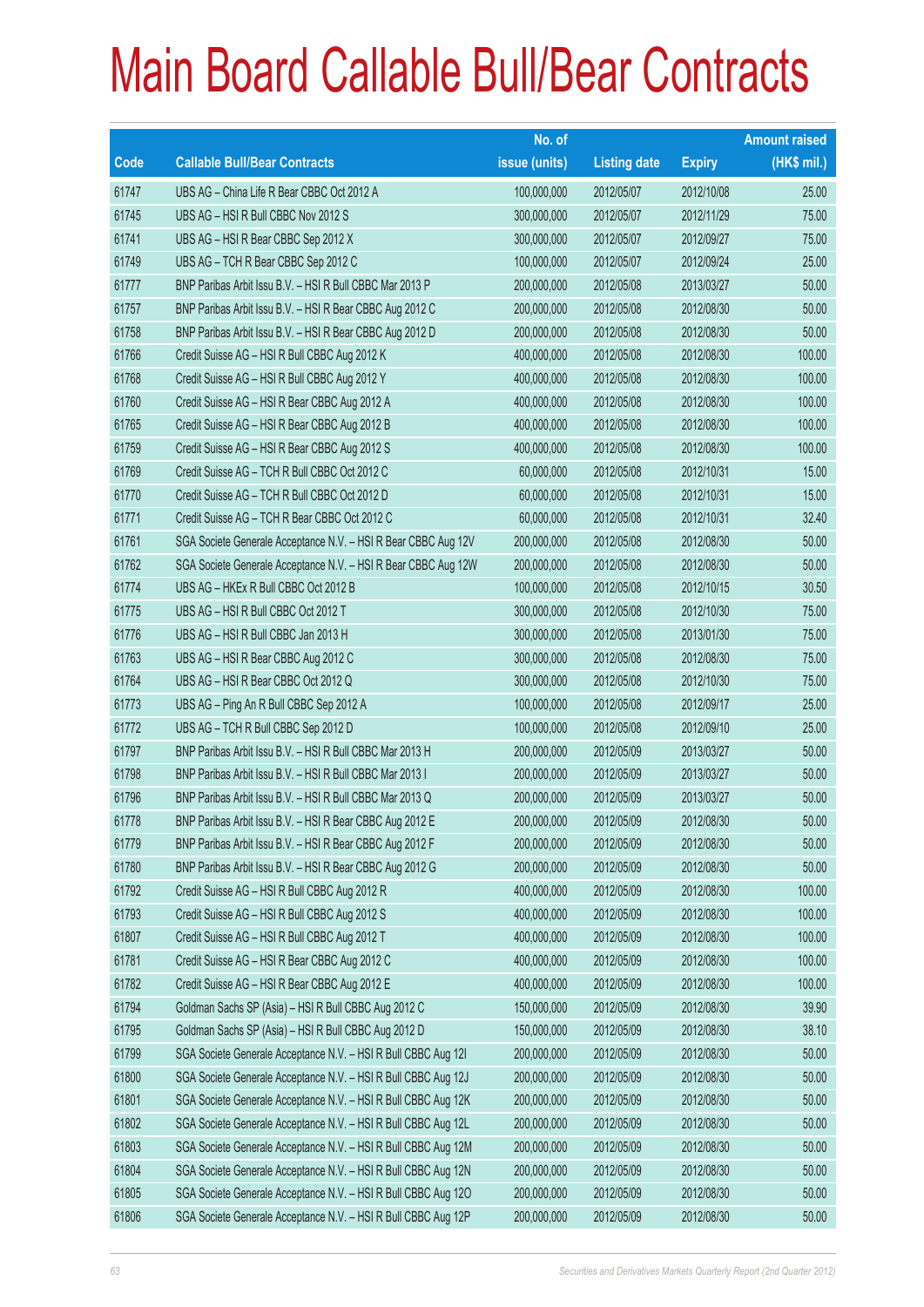|       |                                                                | No. of        |                     |               | <b>Amount raised</b> |
|-------|----------------------------------------------------------------|---------------|---------------------|---------------|----------------------|
| Code  | <b>Callable Bull/Bear Contracts</b>                            | issue (units) | <b>Listing date</b> | <b>Expiry</b> | $(HK$$ mil.)         |
| 61786 | SGA Societe Generale Acceptance N.V. - HSI R Bear CBBC Sep 12V | 200,000,000   | 2012/05/09          | 2012/09/27    | 50.00                |
| 61788 | SGA Societe Generale Acceptance N.V. - HSI R Bear CBBC Sep 12W | 200,000,000   | 2012/05/09          | 2012/09/27    | 50.00                |
| 61789 | SGA Societe Generale Acceptance N.V. - HSI R Bear CBBC Sep 12X | 200,000,000   | 2012/05/09          | 2012/09/27    | 50.00                |
| 61790 | SGA Societe Generale Acceptance N.V. - HSI R Bear CBBC Sep 12Y | 200,000,000   | 2012/05/09          | 2012/09/27    | 50.00                |
| 61791 | SGA Societe Generale Acceptance N.V. - HSI R Bear CBBC Sep 12Z | 200,000,000   | 2012/05/09          | 2012/09/27    | 50.00                |
| 61813 | UBS AG - China Mobile R Bull CBBC Oct 2012 A                   | 100,000,000   | 2012/05/09          | 2012/10/08    | 25.00                |
| 61814 | UBS AG - HSBC R Bull CBBC Sep 2012 A                           | 100,000,000   | 2012/05/09          | 2012/09/10    | 25.00                |
| 61808 | UBS AG - HSI R Bull CBBC Nov 2012 T                            | 300,000,000   | 2012/05/09          | 2012/11/29    | 75.00                |
| 61811 | UBS AG - HSI R Bull CBBC Dec 2012 C                            | 300,000,000   | 2012/05/09          | 2012/12/28    | 75.00                |
| 61812 | UBS AG - HSI R Bull CBBC Dec 2012 D                            | 300,000,000   | 2012/05/09          | 2012/12/28    | 75.00                |
| 61785 | UBS AG - HSI R Bear CBBC Sep 2012 W                            | 300,000,000   | 2012/05/09          | 2012/09/27    | 75.00                |
| 61810 | UBS AG - HSI R Bear CBBC Sep 2012 Y                            | 300,000,000   | 2012/05/09          | 2012/09/27    | 75.00                |
| 61783 | UBS AG - HSI R Bear CBBC Oct 2012 X                            | 300,000,000   | 2012/05/09          | 2012/10/30    | 75.00                |
| 61815 | Credit Suisse AG - HSI R Bull CBBC Sep 2012 R                  | 400,000,000   | 2012/05/10          | 2012/09/27    | 100.00               |
| 61816 | Credit Suisse AG - HSI R Bull CBBC Sep 2012 S                  | 400,000,000   | 2012/05/10          | 2012/09/27    | 100.00               |
| 61817 | Credit Suisse AG - HSI R Bull CBBC Sep 2012 T                  | 400,000,000   | 2012/05/10          | 2012/09/27    | 100.00               |
| 61819 | Credit Suisse AG - HSI R Bear CBBC Sep 2012 E                  | 400,000,000   | 2012/05/10          | 2012/09/27    | 100.00               |
| 61818 | UBS AG - HSI R Bull CBBC Oct 2012 J                            | 300,000,000   | 2012/05/10          | 2012/10/30    | 75.00                |
| 61821 | UBS AG - HSI R Bull CBBC Dec 2012 E                            | 300,000,000   | 2012/05/10          | 2012/12/28    | 75.00                |
| 61822 | UBS AG - HSI R Bear CBBC Oct 2012 Y                            | 300,000,000   | 2012/05/10          | 2012/10/30    | 75.00                |
| 61825 | Credit Suisse AG - HSI R Bull CBBC Sep 2012 U                  | 400,000,000   | 2012/05/11          | 2012/09/27    | 100.00               |
| 61828 | Credit Suisse AG - HSI R Bear CBBC Sep 2012 S                  | 400,000,000   | 2012/05/11          | 2012/09/27    | 100.00               |
| 61833 | SGA Societe Generale Acceptance N.V. - HSI R Bear CBBC Sep 12E | 200,000,000   | 2012/05/11          | 2012/09/27    | 50.00                |
| 61834 | SGA Societe Generale Acceptance N.V. - HSI R Bear CBBC Sep 12U | 200,000,000   | 2012/05/11          | 2012/09/27    | 50.00                |
| 61824 | UBS AG - HSI R Bull CBBC Nov 2012 V                            | 300,000,000   | 2012/05/11          | 2012/11/29    | 75.00                |
| 61823 | UBS AG - HSI R Bull CBBC Dec 2012 F                            | 300,000,000   | 2012/05/11          | 2012/12/28    | 75.00                |
| 61831 | UBS AG - HSI R Bear CBBC Aug 2012 H                            | 300,000,000   | 2012/05/11          | 2012/08/30    | 75.00                |
| 61829 | UBS AG - HSI R Bear CBBC Sep 2012 Z                            | 300,000,000   | 2012/05/11          | 2012/09/27    | 75.00                |
| 61840 | BNP Paribas Arbit Issu B.V. - HSI R Bull CBBC Mar 2013 R       | 200,000,000   | 2012/05/14          | 2013/03/27    | 50.00                |
| 61841 | BNP Paribas Arbit Issu B.V. - HSI R Bull CBBC Mar 2013 S       | 200,000,000   | 2012/05/14          | 2013/03/27    | 50.00                |
| 61842 | BNP Paribas Arbit Issu B.V. - HSI R Bull CBBC Mar 2013 T       | 200,000,000   | 2012/05/14          | 2013/03/27    | 50.00                |
| 61846 | BNP Paribas Arbit Issu B.V. - HSI R Bull CBBC Mar 2013 U       | 200,000,000   | 2012/05/14          | 2013/03/27    | 50.00                |
| 61890 | BNP Paribas Arbit Issu B.V. - HSI R Bull CBBC Mar 2013 V       | 200,000,000   | 2012/05/14          | 2013/03/27    | 50.00                |
| 61872 | BNP Paribas Arbit Issu B.V. - HSI R Bear CBBC Aug 2012 H       | 200,000,000   | 2012/05/14          | 2012/08/30    | 50.00                |
| 61873 | BNP Paribas Arbit Issu B.V. - HSI R Bear CBBC Aug 2012 I       | 200,000,000   | 2012/05/14          | 2012/08/30    | 50.00                |
| 61860 | Credit Suisse AG - China Mobile R Bull CBBC Oct 2012 A         | 60,000,000    | 2012/05/14          | 2012/10/31    | 15.00                |
| 61861 | Credit Suisse AG - China Mobile R Bull CBBC Oct 2012 B         | 60,000,000    | 2012/05/14          | 2012/10/31    | 15.00                |
| 61862 | Credit Suisse AG - China Mobile R Bull CBBC Oct 2012 C         | 60,000,000    | 2012/05/14          | 2012/10/31    | 15.00                |
| 61863 | Credit Suisse AG - China Mobile R Bear CBBC Oct 2012 A         | 60,000,000    | 2012/05/14          | 2012/10/31    | 15.00                |
| 61864 | Credit Suisse AG - China Mobile R Bear CBBC Oct 2012 B         | 60,000,000    | 2012/05/14          | 2012/10/31    | 15.00                |
| 61865 | Credit Suisse AG - China Mobile R Bear CBBC Oct 2012 C         | 60,000,000    | 2012/05/14          | 2012/10/31    | 15.00                |
| 61847 | Credit Suisse AG - HSI R Bull CBBC Aug 2012 E                  | 400,000,000   | 2012/05/14          | 2012/08/30    | 100.00               |
| 61848 | Credit Suisse AG - HSI R Bull CBBC Aug 2012 F                  | 400,000,000   | 2012/05/14          | 2012/08/30    | 100.00               |
| 61849 | Credit Suisse AG - HSI R Bull CBBC Aug 2012 J                  | 400,000,000   | 2012/05/14          | 2012/08/30    | 100.00               |
| 61868 | Credit Suisse AG - HSI R Bear CBBC Aug 2012 F                  | 400,000,000   | 2012/05/14          | 2012/08/30    | 100.00               |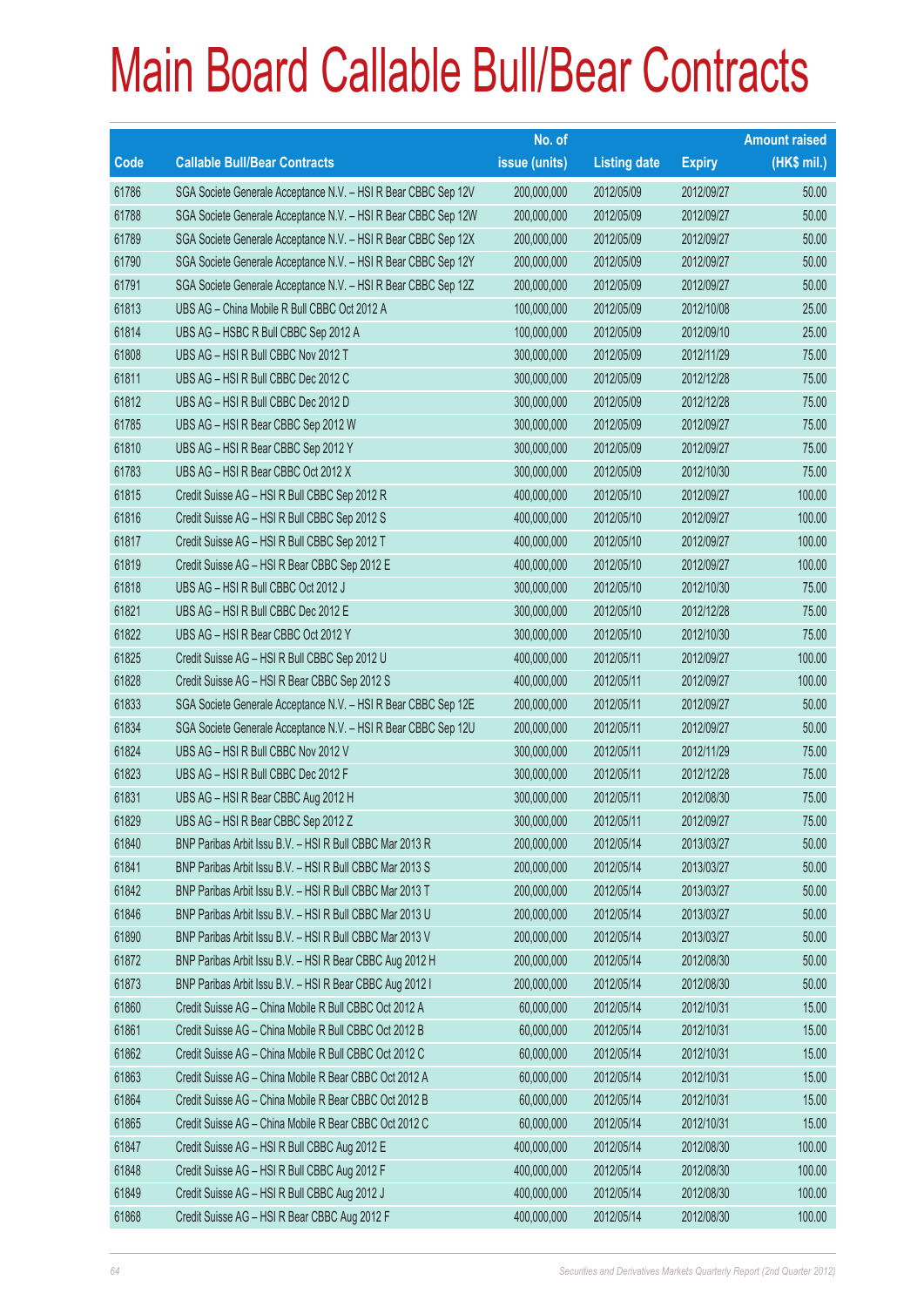|       |                                                                | No. of        |                     |               | <b>Amount raised</b> |
|-------|----------------------------------------------------------------|---------------|---------------------|---------------|----------------------|
| Code  | <b>Callable Bull/Bear Contracts</b>                            | issue (units) | <b>Listing date</b> | <b>Expiry</b> | (HK\$ mil.)          |
| 61871 | Credit Suisse AG - HSI R Bear CBBC Aug 2012 G                  | 400,000,000   | 2012/05/14          | 2012/08/30    | 100.00               |
| 61869 | Credit Suisse AG - HSI R Bear CBBC Aug 2012 Q                  | 400,000,000   | 2012/05/14          | 2012/08/30    | 100.00               |
| 61870 | Credit Suisse AG - HSI R Bear CBBC Aug 2012 V                  | 400,000,000   | 2012/05/14          | 2012/08/30    | 100.00               |
| 61866 | Credit Suisse AG - TCH R Bear CBBC Oct 2012 D                  | 60,000,000    | 2012/05/14          | 2012/10/31    | 15.00                |
| 61867 | Credit Suisse AG - TCH R Bear CBBC Oct 2012 E                  | 60,000,000    | 2012/05/14          | 2012/10/31    | 15.00                |
| 61838 | Goldman Sachs SP (Asia) - HSI R Bull CBBC Aug 2012 E           | 150,000,000   | 2012/05/14          | 2012/08/30    | 44.25                |
| 61839 | Goldman Sachs SP (Asia) - HSI R Bull CBBC Aug 2012 F           | 150,000,000   | 2012/05/14          | 2012/08/30    | 37.50                |
| 61836 | Goldman Sachs SP (Asia) - HSI R Bear CBBC Aug 2012 B           | 150,000,000   | 2012/05/14          | 2012/08/30    | 42.45                |
| 61837 | Goldman Sachs SP (Asia) - HSI R Bear CBBC Aug 2012 C           | 150,000,000   | 2012/05/14          | 2012/08/30    | 46.05                |
| 61879 | SGA Societe Generale Acceptance N.V. - HSI R Bull CBBC Sep 12D | 200,000,000   | 2012/05/14          | 2012/09/27    | 50.00                |
| 61880 | SGA Societe Generale Acceptance N.V. - HSI R Bull CBBC Sep 12E | 200,000,000   | 2012/05/14          | 2012/09/27    | 50.00                |
| 61857 | SGA Societe Generale Acceptance N.V. - HSI R Bull CBBC Nov 12D | 200,000,000   | 2012/05/14          | 2012/11/29    | 50.00                |
| 61856 | SGA Societe Generale Acceptance N.V. - HSI R Bull CBBC Nov 12E | 200,000,000   | 2012/05/14          | 2012/11/29    | 50.00                |
| 61881 | SGA Societe Generale Acceptance N.V. - HSI R Bull CBBC Nov 12K | 200,000,000   | 2012/05/14          | 2012/11/29    | 50.00                |
| 61882 | SGA Societe Generale Acceptance N.V. - HSI R Bull CBBC Nov 12N | 200,000,000   | 2012/05/14          | 2012/11/29    | 50.00                |
| 61883 | SGA Societe Generale Acceptance N.V. - HSI R Bull CBBC Nov 120 | 200,000,000   | 2012/05/14          | 2012/11/29    | 50.00                |
| 61852 | SGA Societe Generale Acceptance N.V. - HSI R Bull CBBC Nov 12Y | 200,000,000   | 2012/05/14          | 2012/11/29    | 50.00                |
| 61853 | SGA Societe Generale Acceptance N.V. - HSI R Bull CBBC Nov 12Z | 200,000,000   | 2012/05/14          | 2012/11/29    | 50.00                |
| 61878 | SGA Societe Generale Acceptance N.V. - HSI R Bear CBBC Aug 12A | 200,000,000   | 2012/05/14          | 2012/08/30    | 50.00                |
| 61874 | SGA Societe Generale Acceptance N.V. - HSI R Bear CBBC Aug 12X | 200,000,000   | 2012/05/14          | 2012/08/30    | 50.00                |
| 61875 | SGA Societe Generale Acceptance N.V. - HSI R Bear CBBC Aug 12Y | 200,000,000   | 2012/05/14          | 2012/08/30    | 50.00                |
| 61877 | SGA Societe Generale Acceptance N.V. - HSI R Bear CBBC Aug 12Z | 200,000,000   | 2012/05/14          | 2012/08/30    | 50.00                |
| 61892 | UBS AG - China Life R Bull CBBC Sep 2012 B                     | 100,000,000   | 2012/05/14          | 2012/09/17    | 27.00                |
| 61894 | UBS AG - Sinopec Corp R Bear CBBC Oct 2012 A                   | 100,000,000   | 2012/05/14          | 2012/10/22    | 25.00                |
| 61887 | UBS AG - HSI R Bull CBBC Oct 2012 V                            | 300,000,000   | 2012/05/14          | 2012/10/30    | 75.00                |
| 61859 | UBS AG - HSI R Bull CBBC Nov 2012 U                            | 300,000,000   | 2012/05/14          | 2012/11/29    | 75.00                |
| 61858 | UBS AG - HSI R Bull CBBC Nov 2012 W                            | 300,000,000   | 2012/05/14          | 2012/11/29    | 75.00                |
| 61889 | UBS AG - HSI R Bear CBBC Sep 2012 C                            | 300,000,000   | 2012/05/14          | 2012/09/27    | 75.00                |
| 61891 | UBS AG - HSI R Bear CBBC Sep 2012 V                            | 300,000,000   | 2012/05/14          | 2012/09/27    | 75.00                |
| 61897 | UBS AG - Hutchison R Bull CBBC Oct 2012 A                      | 100,000,000   | 2012/05/14          | 2012/10/15    | 25.00                |
| 61893 | UBS AG - ICBC R Bull CBBC Nov 2012 A                           | 100,000,000   | 2012/05/14          | 2012/11/05    | 25.00                |
| 61896 | UBS AG - SHK Ppt R Bull CBBC Oct 2012 A                        | 100,000,000   | 2012/05/14          | 2012/10/08    | 25.00                |
| 61895 | UBS AG - SHK Ppt R Bear CBBC Sep 2012 A                        | 100,000,000   | 2012/05/14          | 2012/09/17    | 25.00                |
| 61941 | BNP Paribas Arbit Issu B.V. - HSCEI R Bull CBBC Mar 2013 D     | 100,000,000   | 2012/05/15          | 2013/03/27    | 25.00                |
| 61939 | BNP Paribas Arbit Issu B.V. - HSI R Bull CBBC Mar 2013 W       | 200,000,000   | 2012/05/15          | 2013/03/27    | 50.00                |
| 61940 | BNP Paribas Arbit Issu B.V. - HSI R Bear CBBC Aug 2012 J       | 200,000,000   | 2012/05/15          | 2012/08/30    | 50.00                |
| 61922 | Credit Suisse AG - China Life R Bull CBBC Oct 2012 A           | 70,000,000    | 2012/05/15          | 2012/10/31    | 17.50                |
| 61923 | Credit Suisse AG - China Life R Bull CBBC Oct 2012 B           | 70,000,000    | 2012/05/15          | 2012/10/31    | 24.50                |
| 61914 | Credit Suisse AG - HKEx R Bull CBBC Oct 2012 A                 | 70,000,000    | 2012/05/15          | 2012/10/31    | 17.50                |
| 61915 | Credit Suisse AG - HKEx R Bull CBBC Oct 2012 B                 | 70,000,000    | 2012/05/15          | 2012/10/31    | 17.50                |
| 61916 | Credit Suisse AG - HKEx R Bull CBBC Oct 2012 C                 | 70,000,000    | 2012/05/15          | 2012/10/31    | 17.50                |
| 61917 | Credit Suisse AG - HKEx R Bull CBBC Oct 2012 D                 | 70,000,000    | 2012/05/15          | 2012/10/31    | 19.60                |
| 61918 | Credit Suisse AG - HKEx R Bear CBBC Oct 2012 B                 | 70,000,000    | 2012/05/15          | 2012/10/31    | 17.50                |
| 61913 | Credit Suisse AG - HSI R Bull CBBC Sep 2012 K                  | 400,000,000   | 2012/05/15          | 2012/09/27    | 100.00               |
| 61924 | Credit Suisse AG - HSI R Bull CBBC Sep 2012 L                  | 400,000,000   | 2012/05/15          | 2012/09/27    | 100.00               |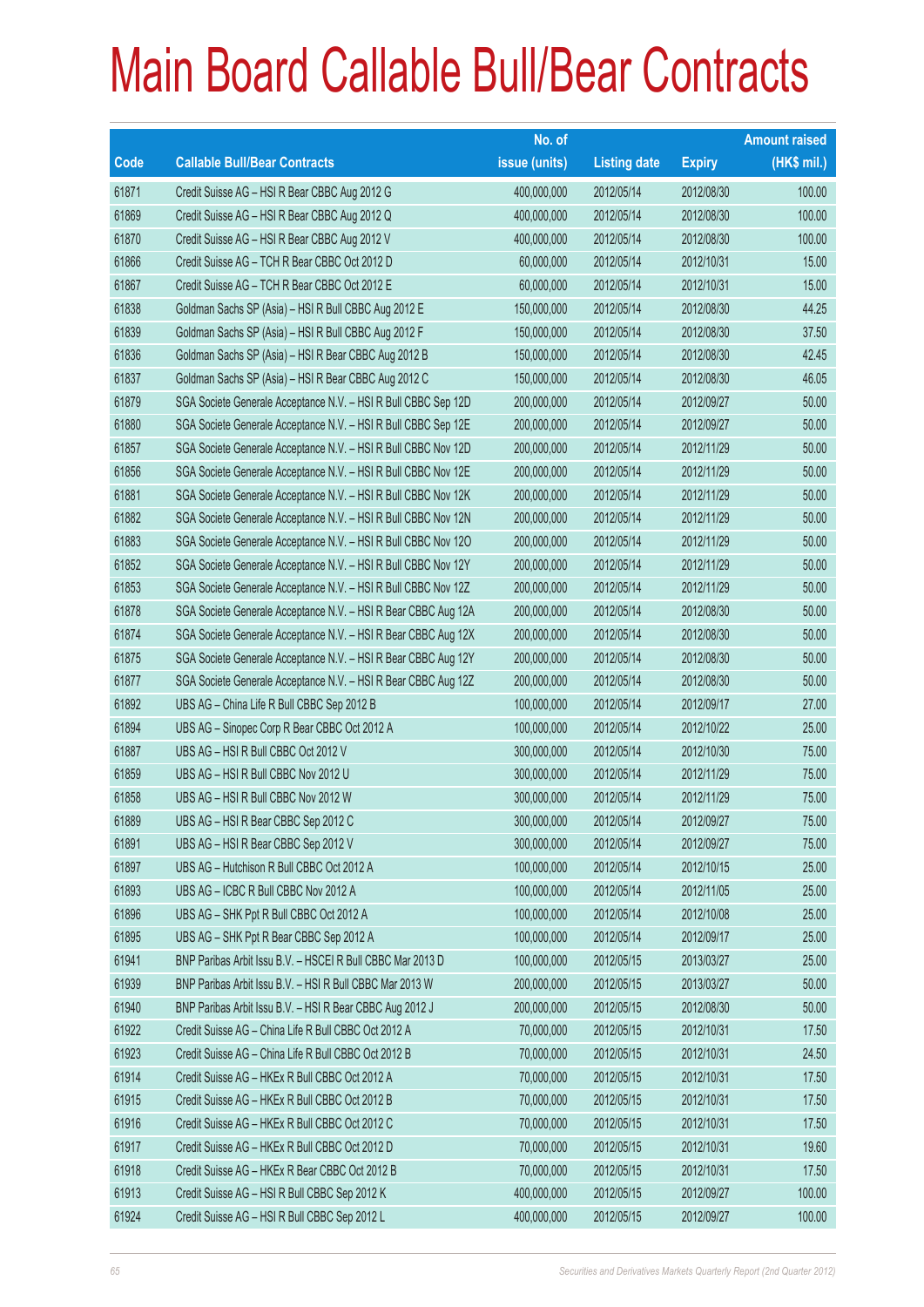|       |                                                                | No. of        |                     |               | <b>Amount raised</b> |
|-------|----------------------------------------------------------------|---------------|---------------------|---------------|----------------------|
| Code  | <b>Callable Bull/Bear Contracts</b>                            | issue (units) | <b>Listing date</b> | <b>Expiry</b> | $(HK$$ mil.)         |
| 61910 | Credit Suisse AG - HSI R Bull CBBC Sep 2012 V                  | 400,000,000   | 2012/05/15          | 2012/09/27    | 100.00               |
| 61909 | Credit Suisse AG - HSI R Bull CBBC Sep 2012 W                  | 400,000,000   | 2012/05/15          | 2012/09/27    | 100.00               |
| 61911 | Credit Suisse AG - HSI R Bear CBBC Sep 2012 U                  | 400,000,000   | 2012/05/15          | 2012/09/27    | 100.00               |
| 61927 | Credit Suisse AG - HSI R Bear CBBC Sep 2012 V                  | 400,000,000   | 2012/05/15          | 2012/09/27    | 100.00               |
| 61928 | Credit Suisse AG - HSI R Bear CBBC Sep 2012 W                  | 400,000,000   | 2012/05/15          | 2012/09/27    | 100.00               |
| 61931 | Credit Suisse AG - HSI R Bear CBBC Sep 2012 X                  | 400,000,000   | 2012/05/15          | 2012/09/27    | 100.00               |
| 61919 | Credit Suisse AG - Hutchison R Bull CBBC Oct 2012 A            | 70,000,000    | 2012/05/15          | 2012/10/31    | 17.50                |
| 61920 | Credit Suisse AG - Hutchison R Bull CBBC Oct 2012 B            | 70,000,000    | 2012/05/15          | 2012/10/31    | 17.50                |
| 61906 | Goldman Sachs SP (Asia) - HSI R Bear CBBC Aug 2012 D           | 150,000,000   | 2012/05/15          | 2012/08/30    | 38.40                |
| 61907 | Goldman Sachs SP (Asia) - HSI R Bear CBBC Aug 2012 E           | 150,000,000   | 2012/05/15          | 2012/08/30    | 39.15                |
| 61908 | Goldman Sachs SP (Asia) - HSI R Bear CBBC Aug 2012 F           | 150,000,000   | 2012/05/15          | 2012/08/30    | 40.05                |
| 61904 | SGA Societe Generale Acceptance N.V. - HSI R Bull CBBC Nov12A  | 200,000,000   | 2012/05/15          | 2012/11/29    | 50.00                |
| 61901 | SGA Societe Generale Acceptance N.V. - HSI R Bull CBBC Nov12C  | 200,000,000   | 2012/05/15          | 2012/11/29    | 50.00                |
| 61902 | SGA Societe Generale Acceptance N.V. - HSI R Bull CBBC Nov12P  | 200,000,000   | 2012/05/15          | 2012/11/29    | 50.00                |
| 61903 | SGA Societe Generale Acceptance N.V. - HSI R Bull CBBC Nov12Q  | 200,000,000   | 2012/05/15          | 2012/11/29    | 50.00                |
| 61899 | SGA Societe Generale Acceptance N.V. - HSI R Bear CBBC Aug12B  | 200,000,000   | 2012/05/15          | 2012/08/30    | 50.00                |
| 61900 | SGA Societe Generale Acceptance N.V. - HSI R Bear CBBC Sep12P  | 200,000,000   | 2012/05/15          | 2012/09/27    | 50.00                |
| 61935 | UBS AG - CC Bank R Bull CBBC Nov 2012 A                        | 100,000,000   | 2012/05/15          | 2012/11/26    | 25.00                |
| 61938 | UBS AG - Cheung Kong R Bull CBBC Oct 2012 A                    | 100,000,000   | 2012/05/15          | 2012/10/22    | 25.00                |
| 61936 | UBS AG - CNOOC R Bull CBBC Nov 2012 A                          | 100,000,000   | 2012/05/15          | 2012/11/19    | 25.00                |
| 61933 | UBS AG - HSCEI R Bear CBBC Aug 2012 B                          | 100,000,000   | 2012/05/15          | 2012/08/30    | 25.00                |
| 61929 | UBS AG - HSI R Bull CBBC Nov 2012 X                            | 300,000,000   | 2012/05/15          | 2012/11/29    | 75.00                |
| 61932 | UBS AG - HSI R Bear CBBC Aug 2012 B                            | 300,000,000   | 2012/05/15          | 2012/08/30    | 75.00                |
| 61942 | UBS AG - HSI R Bear CBBC Aug 2012 D                            | 300,000,000   | 2012/05/15          | 2012/08/30    | 75.00                |
| 61937 | UBS AG - Hutchison R Bull CBBC Oct 2012 B                      | 100,000,000   | 2012/05/15          | 2012/10/15    | 25.00                |
| 61934 | UBS AG - ICBC R Bull CBBC Nov 2012 B                           | 100,000,000   | 2012/05/15          | 2012/11/26    | 25.00                |
| 61949 | BNP Paribas Arbit Issu B.V. - HSI R Bull CBBC Mar 2013 X       | 200,000,000   | 2012/05/16          | 2013/03/27    | 50.00                |
| 61961 | BNP Paribas Arbit Issu B.V. - HSI R Bear CBBC Aug 2012 K       | 200,000,000   | 2012/05/16          | 2012/08/30    | 50.00                |
| 61962 | BNP Paribas Arbit Issu B.V. - HSI R Bear CBBC Aug 2012 L       | 200,000,000   | 2012/05/16          | 2012/08/30    | 50.00                |
| 61946 | Credit Suisse AG - HSI R Bull CBBC Aug 2012 L                  | 400,000,000   | 2012/05/16          | 2012/08/30    | 100.00               |
| 61947 | Credit Suisse AG - HSI R Bull CBBC Aug 2012 Q                  | 400,000,000   | 2012/05/16          | 2012/08/30    | 100.00               |
| 61948 | Credit Suisse AG - HSI R Bear CBBC Aug 2012 H                  | 400,000,000   | 2012/05/16          | 2012/08/30    | 100.00               |
| 61958 | Credit Suisse AG - HSI R Bear CBBC Aug 2012 I                  | 400,000,000   | 2012/05/16          | 2012/08/30    | 100.00               |
| 61959 | Credit Suisse AG - HSI R Bear CBBC Nov 2012 P                  | 400,000,000   | 2012/05/16          | 2012/11/29    | 100.00               |
| 61960 | Credit Suisse AG - HSI R Bear CBBC Nov 2012 Q                  | 400,000,000   | 2012/05/16          | 2012/11/29    | 100.00               |
| 61957 | Goldman Sachs SP (Asia) - HSI R Bull CBBC Aug 2012 G           | 150,000,000   | 2012/05/16          | 2012/08/30    | 45.15                |
| 61956 | Goldman Sachs SP (Asia) - HSI R Bear CBBC Aug 2012 G           | 150,000,000   | 2012/05/16          | 2012/08/30    | 46.80                |
| 61944 | SGA Societe Generale Acceptance N.V. - HSI R Bull CBBC Nov 12B | 200,000,000   | 2012/05/16          | 2012/11/29    | 50.00                |
| 61945 | SGA Societe Generale Acceptance N.V. - HSI R Bull CBBC Nov 12J | 200,000,000   | 2012/05/16          | 2012/11/29    | 50.00                |
| 61943 | SGA Societe Generale Acceptance N.V. - HSI R Bear CBBC Aug 12C | 200,000,000   | 2012/05/16          | 2012/08/30    | 50.00                |
| 61952 | SGA Societe Generale Acceptance N.V. - HSI R Bear CBBC Aug 12D | 200,000,000   | 2012/05/16          | 2012/08/30    | 50.00                |
| 61955 | SGA Societe Generale Acceptance N.V. - HSI R Bear CBBC Aug 12E | 200,000,000   | 2012/05/16          | 2012/08/30    | 50.00                |
| 61971 | UBS AG - China Mobile R Bear CBBC Dec 2012 A                   | 100,000,000   | 2012/05/16          | 2012/12/03    | 25.00                |
| 61972 | UBS AG - CC Bank R Bull CBBC Dec 2012 A                        | 100,000,000   | 2012/05/16          | 2012/12/10    | 25.00                |
| 61975 | UBS AG - Sinopec Corp R Bull CBBC Oct 2012 A                   | 100,000,000   | 2012/05/16          | 2012/10/22    | 25.00                |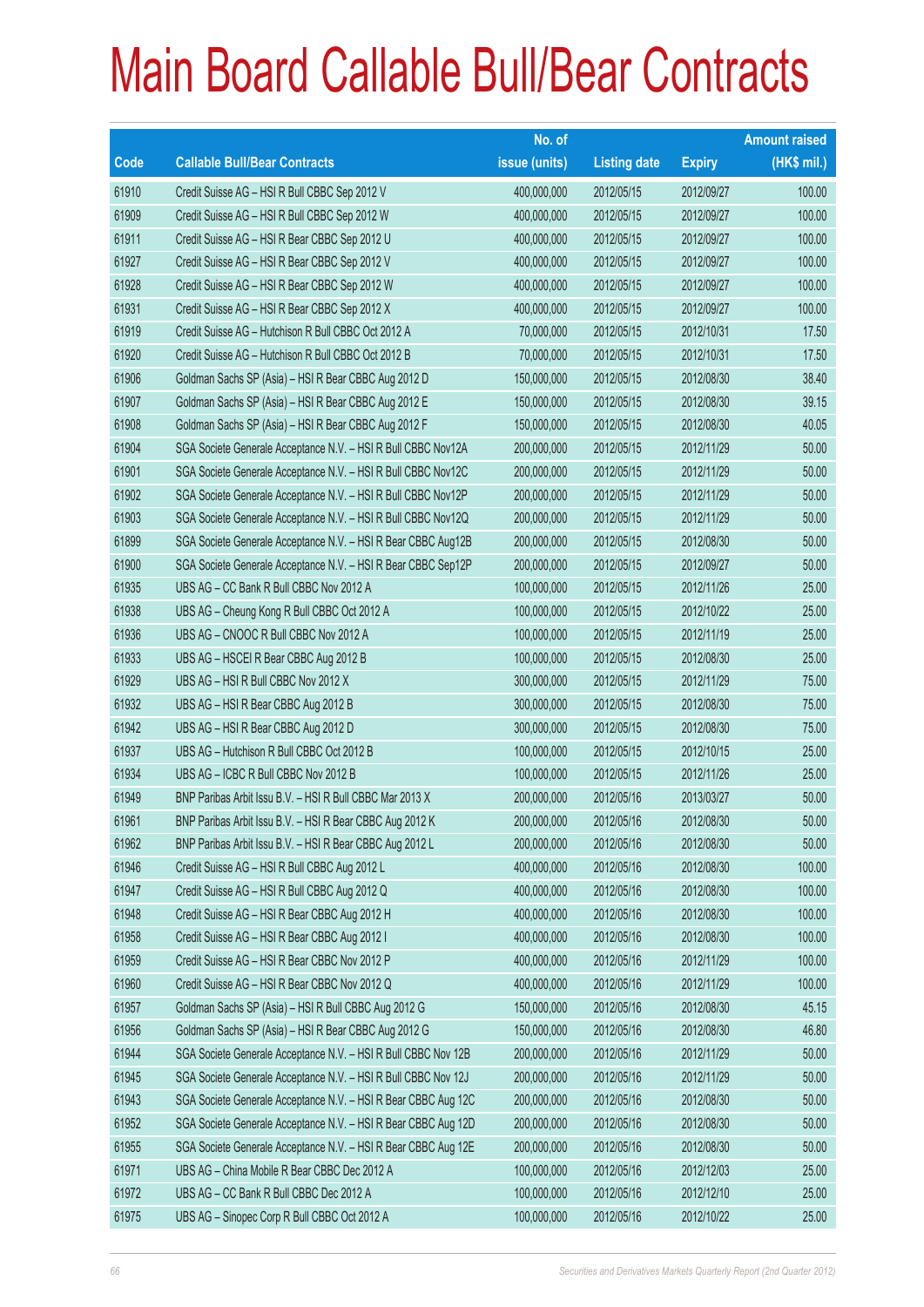|       |                                                                | No. of        |                     |               | <b>Amount raised</b> |
|-------|----------------------------------------------------------------|---------------|---------------------|---------------|----------------------|
| Code  | <b>Callable Bull/Bear Contracts</b>                            | issue (units) | <b>Listing date</b> | <b>Expiry</b> | $(HK$$ mil.)         |
| 61974 | UBS AG - Sinopec Corp R Bull CBBC Nov 2012 A                   | 100,000,000   | 2012/05/16          | 2012/11/26    | 25.00                |
| 61973 | UBS AG - HKEx R Bull CBBC Dec 2012 A                           | 100,000,000   | 2012/05/16          | 2012/12/03    | 35.00                |
| 61977 | UBS AG - HSBC R Bull CBBC Nov 2012 A                           | 100,000,000   | 2012/05/16          | 2012/11/26    | 25.00                |
| 61976 | UBS AG - HSBC R Bear CBBC Nov 2012 A                           | 100,000,000   | 2012/05/16          | 2012/11/05    | 25.00                |
| 61968 | UBS AG - HSCEI R Bull CBBC Nov 2012 A                          | 100,000,000   | 2012/05/16          | 2012/11/29    | 25.00                |
| 61950 | UBS AG - HSI R Bull CBBC Oct 2012 X                            | 300,000,000   | 2012/05/16          | 2012/10/30    | 75.00                |
| 61951 | UBS AG - HSI R Bull CBBC Dec 2012 G                            | 300,000,000   | 2012/05/16          | 2012/12/28    | 75.00                |
| 61963 | UBS AG - HSI R Bear CBBC Aug 2012 E                            | 300,000,000   | 2012/05/16          | 2012/08/30    | 75.00                |
| 61965 | UBS AG - HSI R Bear CBBC Sep 2012 U                            | 300,000,000   | 2012/05/16          | 2012/09/27    | 75.00                |
| 61970 | UBS AG - ICBC R Bull CBBC Dec 2012 A                           | 100,000,000   | 2012/05/16          | 2012/12/10    | 25.00                |
| 61983 | BNP Paribas Arbit Issu B.V. - HSI R Bull CBBC Mar 2013 C       | 200,000,000   | 2012/05/17          | 2013/03/27    | 50.00                |
| 61982 | BNP Paribas Arbit Issu B.V. - HSI R Bull CBBC Mar 2013 Y       | 200,000,000   | 2012/05/17          | 2013/03/27    | 50.00                |
| 61985 | BNP Paribas Arbit Issu B.V. - HSI R Bear CBBC Aug 2012 M       | 200,000,000   | 2012/05/17          | 2012/08/30    | 50.00                |
| 62002 | Credit Suisse AG - HSI R Bull CBBC Sep 2012 D                  | 400,000,000   | 2012/05/17          | 2012/09/27    | 100.00               |
| 61997 | Credit Suisse AG - HSI R Bull CBBC Sep 2012 P                  | 400,000,000   | 2012/05/17          | 2012/09/27    | 100.00               |
| 61998 | Credit Suisse AG - HSI R Bull CBBC Sep 2012 R                  | 400,000,000   | 2012/05/17          | 2012/09/27    | 100.00               |
| 61999 | Credit Suisse AG - HSI R Bull CBBC Sep 2012 S                  | 400,000,000   | 2012/05/17          | 2012/09/27    | 100.00               |
| 62000 | Credit Suisse AG - HSI R Bull CBBC Sep 2012 T                  | 400,000,000   | 2012/05/17          | 2012/09/27    | 100.00               |
| 62004 | Credit Suisse AG - HSI R Bear CBBC Sep 2012 Y                  | 400,000,000   | 2012/05/17          | 2012/09/27    | 100.00               |
| 62003 | Credit Suisse AG - HSI R Bear CBBC Sep 2012 Z                  | 400,000,000   | 2012/05/17          | 2012/09/27    | 100.00               |
| 62014 | Daiwa Capital Mkt - HSI R Bear CBBC Aug 2012 I                 | 158,000,000   | 2012/05/17          | 2012/08/30    | 39.50                |
| 62018 | Daiwa Capital Mkt - HSI R Bear CBBC Aug 2012 J                 | 158,000,000   | 2012/05/17          | 2012/08/30    | 39.50                |
| 62019 | Daiwa Capital Mkt - HSI R Bear CBBC Aug 2012 K                 | 158,000,000   | 2012/05/17          | 2012/08/30    | 39.50                |
| 62020 | Daiwa Capital Mkt - HSI R Bear CBBC Aug 2012 L                 | 158,000,000   | 2012/05/17          | 2012/08/30    | 39.50                |
| 62021 | Daiwa Capital Mkt - HSI R Bear CBBC Sep 2012 B                 | 158,000,000   | 2012/05/17          | 2012/09/27    | 39.50                |
| 61978 | SGA Societe Generale Acceptance N.V. - HSI R Bull CBBC Aug 12Q | 200,000,000   | 2012/05/17          | 2012/08/30    | 50.00                |
| 61979 | SGA Societe Generale Acceptance N.V. - HSI R Bull CBBC Aug 12R | 200,000,000   | 2012/05/17          | 2012/08/30    | 50.00                |
| 61981 | SGA Societe Generale Acceptance N.V. - HSI R Bull CBBC Aug 12S | 200,000,000   | 2012/05/17          | 2012/08/30    | 50.00                |
| 61989 | SGA Societe Generale Acceptance N.V. - HSI R Bull CBBC Aug 12T | 200,000,000   | 2012/05/17          | 2012/08/30    | 50.00                |
| 61990 | SGA Societe Generale Acceptance N.V. - HSI R Bull CBBC Nov 12R | 200,000,000   | 2012/05/17          | 2012/11/29    | 50.00                |
| 61991 | SGA Societe Generale Acceptance N.V. - HSI R Bull CBBC Nov 12S | 200,000,000   | 2012/05/17          | 2012/11/29    | 50.00                |
| 61992 | SGA Societe Generale Acceptance N.V. - HSI R Bull CBBC Nov 12T | 200,000,000   | 2012/05/17          | 2012/11/29    | 50.00                |
| 61993 | SGA Societe Generale Acceptance N.V. - HSI R Bull CBBC Nov 12V | 200,000,000   | 2012/05/17          | 2012/11/29    | 50.00                |
| 61986 | SGA Societe Generale Acceptance N.V. - HSI R Bear CBBC Aug 12F | 200,000,000   | 2012/05/17          | 2012/08/30    | 50.00                |
| 61987 | SGA Societe Generale Acceptance N.V. - HSI R Bear CBBC Aug 12L | 200,000,000   | 2012/05/17          | 2012/08/30    | 50.00                |
| 61984 | UBS AG - HSI R Bull CBBC Nov 2012 Y                            | 300,000,000   | 2012/05/17          | 2012/11/29    | 75.00                |
| 62013 | UBS AG - HSI R Bear CBBC Aug 2012 F                            | 300,000,000   | 2012/05/17          | 2012/08/30    | 75.00                |
| 62008 | UBS AG - HSI R Bear CBBC Sep 2012 A                            | 300,000,000   | 2012/05/17          | 2012/09/27    | 75.00                |
| 62006 | UBS AG - HSI R Bear CBBC Oct 2012 V                            | 300,000,000   | 2012/05/17          | 2012/10/30    | 75.00                |
| 62043 | BNP Paribas Arbit Issu B.V. - HSCEI R Bull CBBC Dec 2012 G     | 200,000,000   | 2012/05/18          | 2012/12/28    | 50.00                |
| 62042 | BNP Paribas Arbit Issu B.V. - HSCEI R Bear CBBC Dec 2012 D     | 200,000,000   | 2012/05/18          | 2012/12/28    | 50.00                |
| 62044 | BNP Paribas Arbit Issu B.V. - HSI R Bull CBBC Mar 2013 F       | 200,000,000   | 2012/05/18          | 2013/03/27    | 50.00                |
| 62050 | BNP Paribas Arbit Issu B.V. - HSI R Bear CBBC Aug 2012 N       | 200,000,000   | 2012/05/18          | 2012/08/30    | 50.00                |
| 62051 | BNP Paribas Arbit Issu B.V. - HSI R Bear CBBC Aug 2012 O       | 200,000,000   | 2012/05/18          | 2012/08/30    | 50.00                |
| 62040 | Credit Suisse AG - HSI R Bull CBBC Aug 2012 D                  | 400,000,000   | 2012/05/18          | 2012/08/30    | 100.00               |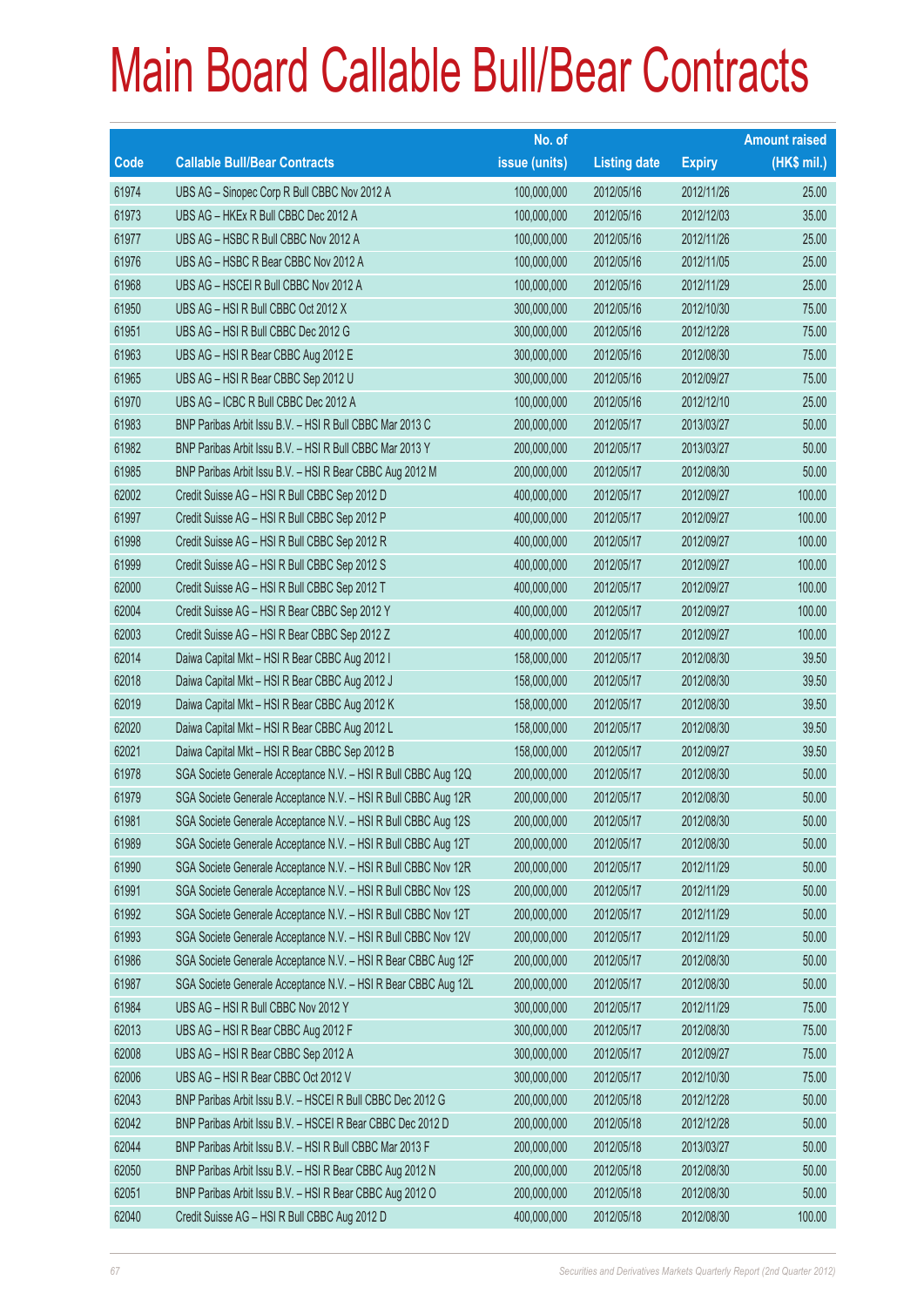|             |                                                                | No. of        |                     |               | <b>Amount raised</b> |
|-------------|----------------------------------------------------------------|---------------|---------------------|---------------|----------------------|
| <b>Code</b> | <b>Callable Bull/Bear Contracts</b>                            | issue (units) | <b>Listing date</b> | <b>Expiry</b> | (HK\$ mil.)          |
| 62039       | Credit Suisse AG - HSI R Bull CBBC Aug 2012 Z                  | 400,000,000   | 2012/05/18          | 2012/08/30    | 100.00               |
| 62071       | Credit Suisse AG - HSI R Bull CBBC Oct 2012 L                  | 400,000,000   | 2012/05/18          | 2012/10/30    | 100.00               |
| 62072       | Credit Suisse AG - HSI R Bull CBBC Oct 2012 M                  | 400,000,000   | 2012/05/18          | 2012/10/30    | 100.00               |
| 62073       | Credit Suisse AG - HSI R Bull CBBC Oct 2012 N                  | 400,000,000   | 2012/05/18          | 2012/10/30    | 100.00               |
| 62074       | Credit Suisse AG - HSI R Bull CBBC Oct 2012 O                  | 400,000,000   | 2012/05/18          | 2012/10/30    | 100.00               |
| 62077       | Credit Suisse AG - HSI R Bull CBBC Oct 2012 P                  | 400,000,000   | 2012/05/18          | 2012/10/30    | 100.00               |
| 62078       | Credit Suisse AG - HSI R Bull CBBC Oct 2012 Q                  | 400,000,000   | 2012/05/18          | 2012/10/30    | 100.00               |
| 62079       | Credit Suisse AG - HSI R Bull CBBC Oct 2012 R                  | 400,000,000   | 2012/05/18          | 2012/10/30    | 100.00               |
| 62080       | Credit Suisse AG - HSI R Bull CBBC Oct 2012 S                  | 400,000,000   | 2012/05/18          | 2012/10/30    | 100.00               |
| 62081       | Credit Suisse AG - HSI R Bull CBBC Oct 2012 T                  | 400,000,000   | 2012/05/18          | 2012/10/30    | 100.00               |
| 62041       | Credit Suisse AG - HSI R Bear CBBC Aug 2012 J                  | 400,000,000   | 2012/05/18          | 2012/08/30    | 100.00               |
| 62045       | Credit Suisse AG - HSI R Bear CBBC Aug 2012 K                  | 400,000,000   | 2012/05/18          | 2012/08/30    | 100.00               |
| 62047       | Credit Suisse AG - HSI R Bear CBBC Aug 2012 L                  | 400,000,000   | 2012/05/18          | 2012/08/30    | 100.00               |
| 62070       | Credit Suisse AG - HSI R Bear CBBC Oct 2012 S                  | 400,000,000   | 2012/05/18          | 2012/10/30    | 100.00               |
| 62035       | Daiwa Capital Mkt - HSCEI R Bear CBBC Dec 2012 A               | 80,000,000    | 2012/05/18          | 2012/12/28    | 20.00                |
| 62038       | Daiwa Capital Mkt - HSCEI R Bear CBBC Dec 2012 B               | 80,000,000    | 2012/05/18          | 2012/12/28    | 20.00                |
| 62030       | Daiwa Capital Mkt - HSI R Bull CBBC Sep 2012 A                 | 158,000,000   | 2012/05/18          | 2012/09/27    | 39.50                |
| 62032       | Daiwa Capital Mkt - HSI R Bull CBBC Sep 2012 B                 | 158,000,000   | 2012/05/18          | 2012/09/27    | 39.50                |
| 62033       | Daiwa Capital Mkt - HSI R Bull CBBC Sep 2012 C                 | 158,000,000   | 2012/05/18          | 2012/09/27    | 39.50                |
| 62066       | Daiwa Capital Mkt - HSI R Bull CBBC Sep 2012 D                 | 158,000,000   | 2012/05/18          | 2012/09/27    | 39.50                |
| 62026       | Daiwa Capital Mkt - HSI R Bear CBBC Aug 2012 M                 | 158,000,000   | 2012/05/18          | 2012/08/30    | 39.50                |
| 62027       | Daiwa Capital Mkt - HSI R Bear CBBC Sep 2012 C                 | 158,000,000   | 2012/05/18          | 2012/09/27    | 39.50                |
| 62028       | Daiwa Capital Mkt - HSI R Bear CBBC Sep 2012 D                 | 158,000,000   | 2012/05/18          | 2012/09/27    | 39.50                |
| 62029       | Daiwa Capital Mkt - HSI R Bear CBBC Sep 2012 E                 | 158,000,000   | 2012/05/18          | 2012/09/27    | 39.50                |
| 62069       | Daiwa Capital Mkt - HSI R Bear CBBC Sep 2012 F                 | 158,000,000   | 2012/05/18          | 2012/09/27    | 39.50                |
| 62034       | Daiwa Capital Mkt - HSI R Bear CBBC Oct 2012 A                 | 158,000,000   | 2012/05/18          | 2012/10/30    | 39.50                |
| 62024       | Goldman Sachs SP (Asia) - HSI R Bull CBBC Aug 2012 H           | 120,000,000   | 2012/05/18          | 2012/08/30    | 36.60                |
| 62025       | Goldman Sachs SP (Asia) - HSI R Bull CBBC Aug 2012 I           | 120,000,000   | 2012/05/18          | 2012/08/30    | 36.12                |
| 62022       | Merrill Lynch Int'l & Co. C.V. - HSI R Bear CBBC Dec 2012 A    | 40,000,000    | 2012/05/18          | 2012/12/28    | 10.00                |
| 62023       | Merrill Lynch Int'l & Co. C.V. - HSI R Bear CBBC Dec 2012 B    | 40,000,000    | 2012/05/18          | 2012/12/28    | 10.00                |
| 62054       | SGA Societe Generale Acceptance N.V. - HSI R Bear CBBC Aug 12N | 200,000,000   | 2012/05/18          | 2012/08/30    | 50.00                |
| 62084       | UBS AG - China Mobile R Bull CBBC Dec 2012 A                   | 100,000,000   | 2012/05/18          | 2012/12/17    | 25.00                |
| 62086       | UBS AG - CC Bank R Bull CBBC Dec 2012 B                        | 100,000,000   | 2012/05/18          | 2012/12/17    | 25.00                |
| 62082       | UBS AG - China Life R Bull CBBC Dec 2012 A                     | 100,000,000   | 2012/05/18          | 2012/12/17    | 39.50                |
| 62091       | UBS AG - CNOOC R Bull CBBC Dec 2012 A                          | 100,000,000   | 2012/05/18          | 2012/12/10    | 28.50                |
| 62095       | UBS AG - Sinopec Corp R Bull CBBC Dec 2012 A                   | 100,000,000   | 2012/05/18          | 2012/12/03    | 25.00                |
| 62096       | UBS AG - HSBC R Bull CBBC Dec 2012 A                           | 100,000,000   | 2012/05/18          | 2012/12/10    | 25.00                |
| 62062       | UBS AG - HSI R Bull CBBC Oct 2012 H                            | 300,000,000   | 2012/05/18          | 2012/10/30    | 75.00                |
| 62049       | UBS AG - HSI R Bull CBBC Oct 2012 M                            | 300,000,000   | 2012/05/18          | 2012/10/30    | 75.00                |
| 62048       | UBS AG - HSI R Bull CBBC Nov 2012 D                            | 300,000,000   | 2012/05/18          | 2012/11/29    | 75.00                |
| 62061       | UBS AG - HSI R Bull CBBC Nov 2012 I                            | 300,000,000   | 2012/05/18          | 2012/11/29    | 75.00                |
| 62064       | UBS AG - HSI R Bull CBBC Nov 2012 J                            | 300,000,000   | 2012/05/18          | 2012/11/29    | 75.00                |
| 62058       | UBS AG - HSI R Bull CBBC Nov 2012 Z                            | 300,000,000   | 2012/05/18          | 2012/11/29    | 75.00                |
| 62059       | UBS AG - HSI R Bull CBBC Dec 2012 K                            | 300,000,000   | 2012/05/18          | 2012/12/28    | 75.00                |
| 62060       | UBS AG - HSI R Bull CBBC Dec 2012 L                            | 300,000,000   | 2012/05/18          | 2012/12/28    | 75.00                |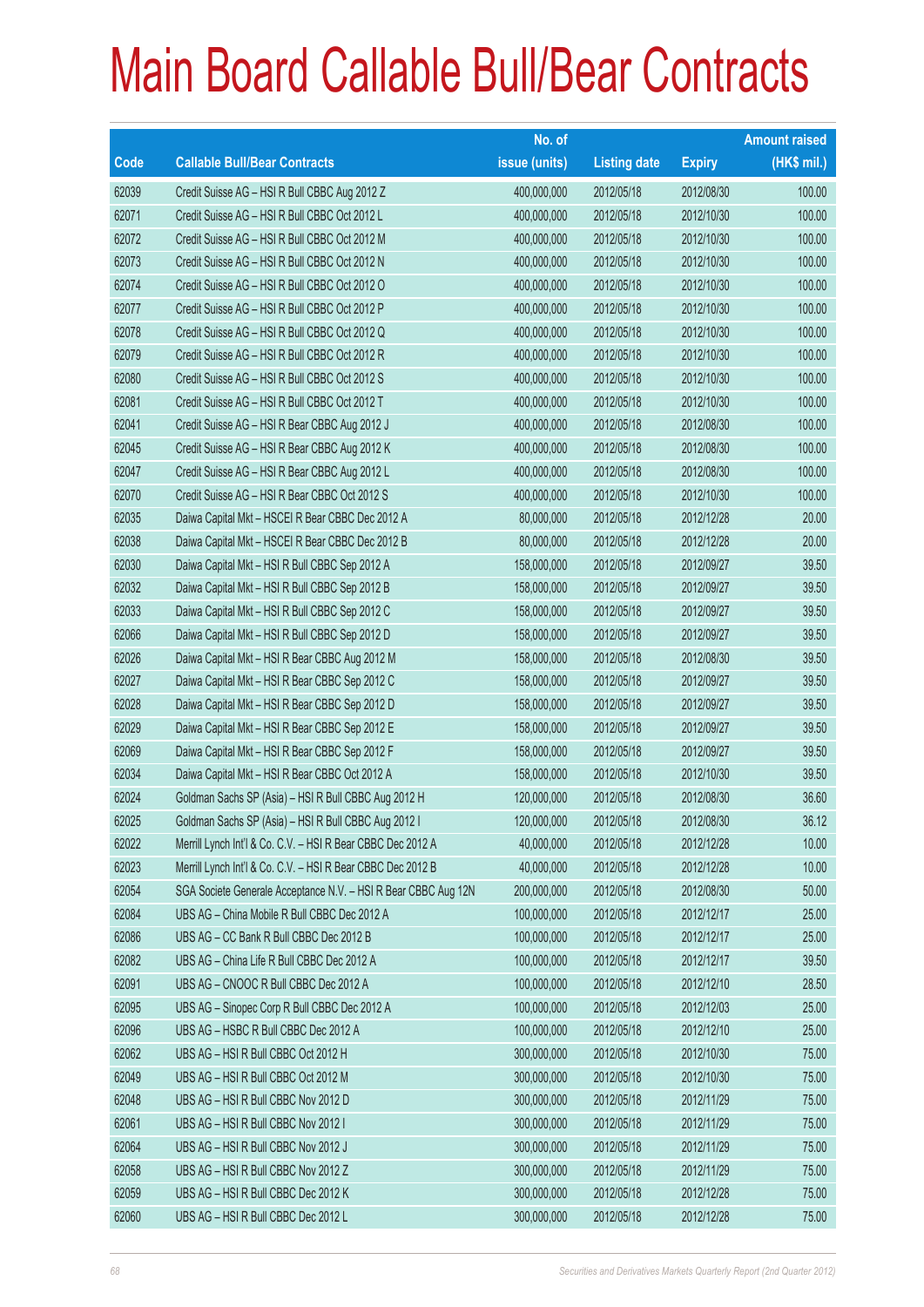|       |                                                                | No. of        |                     |               | <b>Amount raised</b> |
|-------|----------------------------------------------------------------|---------------|---------------------|---------------|----------------------|
| Code  | <b>Callable Bull/Bear Contracts</b>                            | issue (units) | <b>Listing date</b> | <b>Expiry</b> | $(HK$$ mil.)         |
| 62063 | UBS AG - HSI R Bull CBBC Dec 2012 M                            | 300,000,000   | 2012/05/18          | 2012/12/28    | 75.00                |
| 62065 | UBS AG - HSI R Bull CBBC Dec 2012 N                            | 300,000,000   | 2012/05/18          | 2012/12/28    | 75.00                |
| 62057 | UBS AG - HSI R Bear CBBC Aug 2012 G                            | 300,000,000   | 2012/05/18          | 2012/08/30    | 75.00                |
| 62055 | UBS AG - HSI R Bear CBBC Oct 2012 W                            | 300,000,000   | 2012/05/18          | 2012/10/30    | 75.00                |
| 62101 | BNP Paribas Arbit Issu B.V. - HSI R Bull CBBC Mar 2013 G       | 200,000,000   | 2012/05/21          | 2013/03/27    | 50.00                |
| 62138 | BNP Paribas Arbit Issu B.V. - HSI R Bull CBBC Mar 2013 J       | 200,000,000   | 2012/05/21          | 2013/03/27    | 50.00                |
| 62150 | BNP Paribas Arbit Issu B.V. - HSI R Bear CBBC Aug 2012 P       | 200,000,000   | 2012/05/21          | 2012/08/30    | 50.00                |
| 62151 | BNP Paribas Arbit Issu B.V. - HSI R Bear CBBC Aug 2012 Q       | 200,000,000   | 2012/05/21          | 2012/08/30    | 50.00                |
| 62115 | Credit Suisse AG - A50 China R Bull CBBC Oct 2012 A            | 60,000,000    | 2012/05/21          | 2012/10/31    | 15.00                |
| 62117 | Credit Suisse AG - A50 China R Bear CBBC Oct 2012 A            | 60,000,000    | 2012/05/21          | 2012/10/31    | 15.00                |
| 62111 | Credit Suisse AG - HSI R Bull CBBC Aug 2012 K                  | 400,000,000   | 2012/05/21          | 2012/08/30    | 100.00               |
| 62135 | Credit Suisse AG - HSI R Bull CBBC Aug 2012 V                  | 400,000,000   | 2012/05/21          | 2012/08/30    | 100.00               |
| 62105 | Credit Suisse AG - HSI R Bear CBBC Aug 2012 M                  | 400,000,000   | 2012/05/21          | 2012/08/30    | 100.00               |
| 62108 | Credit Suisse AG - HSI R Bear CBBC Aug 2012 N                  | 400,000,000   | 2012/05/21          | 2012/08/30    | 100.00               |
| 62110 | Credit Suisse AG - HSI R Bear CBBC Aug 2012 O                  | 400,000,000   | 2012/05/21          | 2012/08/30    | 100.00               |
| 62112 | Credit Suisse AG - HSI R Bear CBBC Aug 2012 P                  | 400,000,000   | 2012/05/21          | 2012/08/30    | 100.00               |
| 62147 | Credit Suisse AG - HSI R Bear CBBC Aug 2012 W                  | 400,000,000   | 2012/05/21          | 2012/08/30    | 100.00               |
| 62148 | Credit Suisse AG - HSI R Bear CBBC Aug 2012 X                  | 400,000,000   | 2012/05/21          | 2012/08/30    | 100.00               |
| 62146 | Daiwa Capital Mkt - HSI R Bull CBBC Sep 2012 E                 | 158,000,000   | 2012/05/21          | 2012/09/27    | 39.50                |
| 62118 | Daiwa Capital Mkt - HSI R Bull CBBC Oct 2012 A                 | 158,000,000   | 2012/05/21          | 2012/10/30    | 39.50                |
| 62120 | Daiwa Capital Mkt - HSI R Bull CBBC Oct 2012 B                 | 158,000,000   | 2012/05/21          | 2012/10/30    | 39.50                |
| 62119 | Daiwa Capital Mkt - HSI R Bull CBBC Nov 2012 A                 | 158,000,000   | 2012/05/21          | 2012/11/29    | 39.50                |
| 62123 | Daiwa Capital Mkt - HSI R Bull CBBC Nov 2012 B                 | 158,000,000   | 2012/05/21          | 2012/11/29    | 39.50                |
| 62152 | Daiwa Capital Mkt - HSI R Bear CBBC Aug 2012 N                 | 158,000,000   | 2012/05/21          | 2012/08/30    | 39.50                |
| 62126 | Goldman Sachs SP (Asia) - HSI R Bull CBBC Aug 2012 J           | 150,000,000   | 2012/05/21          | 2012/08/30    | 38.10                |
| 62125 | Goldman Sachs SP (Asia) - HSI R Bear CBBC Aug 2012 H           | 150,000,000   | 2012/05/21          | 2012/08/30    | 39.30                |
| 62097 | SGA Societe Generale Acceptance N.V. - HSI R Bull CBBC Aug 12U | 200,000,000   | 2012/05/21          | 2012/08/30    | 50.00                |
| 62102 | SGA Societe Generale Acceptance N.V. - HSI R Bull CBBC Aug 12V | 200,000,000   | 2012/05/21          | 2012/08/30    | 50.00                |
| 62100 | SGA Societe Generale Acceptance N.V. - HSI R Bull CBBC Nov 12U | 200,000,000   | 2012/05/21          | 2012/11/29    | 50.00                |
| 62098 | SGA Societe Generale Acceptance N.V. - HSI R Bull CBBC Nov 12W | 200,000,000   | 2012/05/21          | 2012/11/29    | 50.00                |
| 62099 | SGA Societe Generale Acceptance N.V. - HSI R Bull CBBC Nov 12X | 200,000,000   | 2012/05/21          | 2012/11/29    | 50.00                |
| 62128 | SGA Societe Generale Acceptance N.V. - HSI R Bear CBBC Sep 12R | 200,000,000   | 2012/05/21          | 2012/09/27    | 50.00                |
| 62129 | SGA Societe Generale Acceptance N.V. - HSI R Bear CBBC Sep 12S | 200,000,000   | 2012/05/21          | 2012/09/27    | 50.00                |
| 62131 | SGA Societe Generale Acceptance N.V. - HSI R Bear CBBC Oct 12H | 200,000,000   | 2012/05/21          | 2012/10/30    | 50.00                |
| 62134 | SGA Societe Generale Acceptance N.V. - HSI R Bear CBBC Oct 121 | 200,000,000   | 2012/05/21          | 2012/10/30    | 50.00                |
| 62139 | SGA Societe Generale Acceptance N.V. - HSI R Bear CBBC Oct 12J | 200,000,000   | 2012/05/21          | 2012/10/30    | 50.00                |
| 62140 | UBS AG - HKEx R Bear CBBC Oct 2012 A                           | 100,000,000   | 2012/05/21          | 2012/10/29    | 25.00                |
| 62104 | UBS AG - HSI R Bull CBBC Oct 2012 W                            | 300,000,000   | 2012/05/21          | 2012/10/30    | 75.00                |
| 62142 | UBS AG - HSI R Bull CBBC Nov 2012 L                            | 300,000,000   | 2012/05/21          | 2012/11/29    | 75.00                |
| 62154 | UBS AG - HSI R Bull CBBC Nov 2012 N                            | 300,000,000   | 2012/05/21          | 2012/11/29    | 75.00                |
| 62145 | UBS AG - HSI R Bull CBBC Dec 2012 H                            | 300,000,000   | 2012/05/21          | 2012/12/28    | 75.00                |
| 62149 | UBS AG - HSI R Bear CBBC Aug 2012 I                            | 300,000,000   | 2012/05/21          | 2012/08/30    | 75.00                |
| 62103 | UBS AG - HSI R Bear CBBC Sep 2012 B                            | 300,000,000   | 2012/05/21          | 2012/09/27    | 75.00                |
| 62143 | UBS AG - Hutchison R Bear CBBC Dec 2012 A                      | 100,000,000   | 2012/05/21          | 2012/12/03    | 25.00                |
| 62174 | BNP Paribas Arbit Issu B.V. - HSCEI R Bull CBBC Dec 2012 H     | 200,000,000   | 2012/05/22          | 2012/12/28    | 50.00                |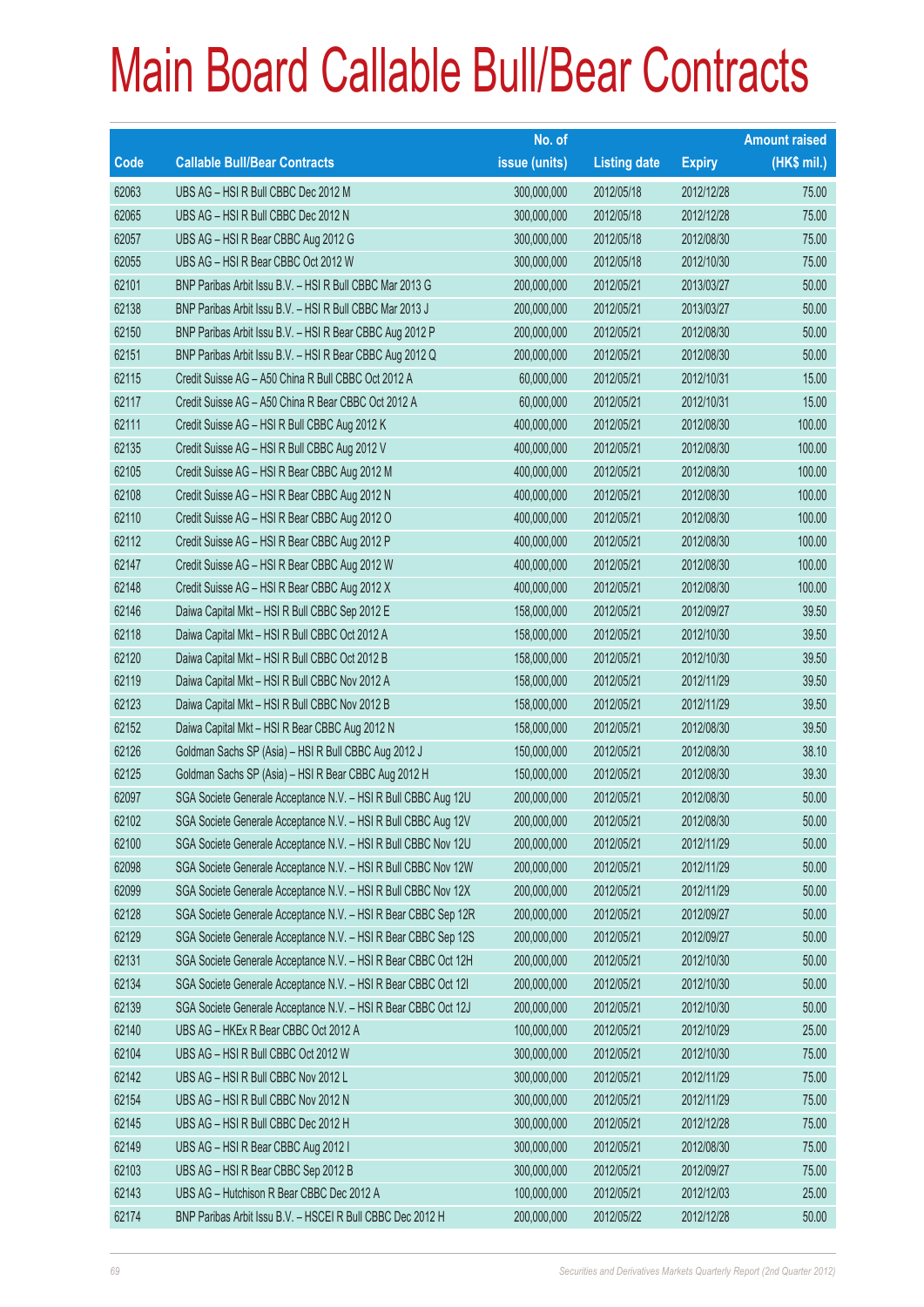|             |                                                                | No. of        |                     |               | <b>Amount raised</b> |
|-------------|----------------------------------------------------------------|---------------|---------------------|---------------|----------------------|
| <b>Code</b> | <b>Callable Bull/Bear Contracts</b>                            | issue (units) | <b>Listing date</b> | <b>Expiry</b> | $(HK$$ mil.)         |
| 62173       | BNP Paribas Arbit Issu B.V. - HSI R Bull CBBC Mar 2013 K       | 200,000,000   | 2012/05/22          | 2013/03/27    | 50.00                |
| 62181       | Credit Suisse AG - HSI R Bull CBBC Sep 2012 B                  | 400,000,000   | 2012/05/22          | 2012/09/27    | 100.00               |
| 62184       | Credit Suisse AG - HSI R Bull CBBC Sep 2012 U                  | 400,000,000   | 2012/05/22          | 2012/09/27    | 100.00               |
| 62182       | Credit Suisse AG - HSI R Bear CBBC Sep 2012 A                  | 400,000,000   | 2012/05/22          | 2012/09/27    | 100.00               |
| 62183       | Credit Suisse AG - HSI R Bear CBBC Sep 2012 B                  | 400,000,000   | 2012/05/22          | 2012/09/27    | 100.00               |
| 62172       | Merrill Lynch Int'l & Co. C.V. - HSI R Bear CBBC Dec 2012 C    | 40,000,000    | 2012/05/22          | 2012/12/28    | 10.00                |
| 62166       | SGA Societe Generale Acceptance N.V. - HSI R Bull CBBC Nov 12D | 200,000,000   | 2012/05/22          | 2012/11/29    | 50.00                |
| 62167       | SGA Societe Generale Acceptance N.V. - HSI R Bull CBBC Nov 12E | 200,000,000   | 2012/05/22          | 2012/11/29    | 53.00                |
| 62171       | SGA Societe Generale Acceptance N.V. - HSI R Bull CBBC Nov 12G | 200,000,000   | 2012/05/22          | 2012/11/29    | 55.00                |
| 62180       | SGA Societe Generale Acceptance N.V. - HSI R Bull CBBC Nov 12H | 200,000,000   | 2012/05/22          | 2012/11/29    | 50.00                |
| 62165       | SGA Societe Generale Acceptance N.V. - HSI R Bull CBBC Nov 121 | 200,000,000   | 2012/05/22          | 2012/11/29    | 50.00                |
| 62159       | SGA Societe Generale Acceptance N.V. - HSI R Bear CBBC Aug 12M | 200,000,000   | 2012/05/22          | 2012/08/30    | 50.00                |
| 62155       | SGA Societe Generale Acceptance N.V. - HSI R Bear CBBC Aug 12P | 200,000,000   | 2012/05/22          | 2012/08/30    | 50.00                |
| 62157       | SGA Societe Generale Acceptance N.V. - HSI R Bear CBBC Aug 12Q | 200,000,000   | 2012/05/22          | 2012/08/30    | 50.00                |
| 62161       | SGA Societe Generale Acceptance N.V. - HSI R Bear CBBC Oct 12K | 200,000,000   | 2012/05/22          | 2012/10/30    | 50.00                |
| 62162       | SGA Societe Generale Acceptance N.V. - HSI R Bear CBBC Oct 12L | 200,000,000   | 2012/05/22          | 2012/10/30    | 50.00                |
| 62164       | SGA Societe Generale Acceptance N.V. - HSI R Bear CBBC Oct 12M | 200,000,000   | 2012/05/22          | 2012/10/30    | 50.00                |
| 62179       | UBS AG - HSI R Bull CBBC Oct 2012 R                            | 300,000,000   | 2012/05/22          | 2012/10/30    | 75.00                |
| 62185       | UBS AG - HSI R Bull CBBC Nov 2012 O                            | 300,000,000   | 2012/05/22          | 2012/11/29    | 75.00                |
| 62177       | UBS AG - HSI R Bear CBBC Sep 2012 D                            | 300,000,000   | 2012/05/22          | 2012/09/27    | 75.00                |
| 62178       | UBS AG - HSI R Bear CBBC Oct 2012 Z                            | 300,000,000   | 2012/05/22          | 2012/10/30    | 75.00                |
| 62189       | BNP Paribas Arbit Issu B.V. - HSI R Bull CBBC Mar 2013 D       | 200,000,000   | 2012/05/23          | 2013/03/27    | 50.00                |
| 62190       | BNP Paribas Arbit Issu B.V. - HSI R Bull CBBC Mar 2013 L       | 200,000,000   | 2012/05/23          | 2013/03/27    | 50.00                |
| 62191       | BNP Paribas Arbit Issu B.V. - HSI R Bull CBBC Mar 2013 M       | 200,000,000   | 2012/05/23          | 2013/03/27    | 50.00                |
| 62239       | BNP Paribas Arbit Issu B.V. - HSI R Bull CBBC Mar 2013 N       | 200,000,000   | 2012/05/23          | 2013/03/27    | 50.00                |
| 62245       | BNP Paribas Arbit Issu B.V. - HSI R Bull CBBC Mar 2013 O       | 200,000,000   | 2012/05/23          | 2013/03/27    | 50.00                |
| 62221       | BNP Paribas Arbit Issu B.V. - HSI R Bear CBBC Aug 2012 R       | 200,000,000   | 2012/05/23          | 2012/08/30    | 50.00                |
| 62222       | BNP Paribas Arbit Issu B.V. - HSI R Bear CBBC Aug 2012 S       | 200,000,000   | 2012/05/23          | 2012/08/30    | 50.00                |
| 62225       | BNP Paribas Arbit Issu B.V. - HSI R Bear CBBC Aug 2012 T       | 200,000,000   | 2012/05/23          | 2012/08/30    | 50.00                |
| 62226       | BNP Paribas Arbit Issu B.V. - HSI R Bear CBBC Aug 2012 U       | 200,000,000   | 2012/05/23          | 2012/08/30    | 50.00                |
| 62255       | BNP Paribas Arbit Issu B.V. - HSI R Bear CBBC Aug 2012 V       | 200,000,000   | 2012/05/23          | 2012/08/30    | 50.00                |
| 62196       | Credit Suisse AG - HSI R Bull CBBC Aug 2012 R                  | 400,000,000   | 2012/05/23          | 2012/08/30    | 100.00               |
| 62197       | Credit Suisse AG - HSI R Bull CBBC Aug 2012 S                  | 400,000,000   | 2012/05/23          | 2012/08/30    | 100.00               |
| 62198       | Credit Suisse AG - HSI R Bull CBBC Aug 2012 T                  | 400,000,000   | 2012/05/23          | 2012/08/30    | 100.00               |
| 62205       | Credit Suisse AG - HSI R Bull CBBC Nov 2012 P                  | 400,000,000   | 2012/05/23          | 2012/11/29    | 100.00               |
| 62206       | Credit Suisse AG - HSI R Bull CBBC Nov 2012 Q                  | 400,000,000   | 2012/05/23          | 2012/11/29    | 100.00               |
| 62207       | Credit Suisse AG - HSI R Bull CBBC Nov 2012 R                  | 400,000,000   | 2012/05/23          | 2012/11/29    | 100.00               |
| 62208       | Credit Suisse AG - HSI R Bull CBBC Nov 2012 S                  | 400,000,000   | 2012/05/23          | 2012/11/29    | 102.00               |
| 62209       | Credit Suisse AG - HSI R Bull CBBC Nov 2012 T                  | 400,000,000   | 2012/05/23          | 2012/11/29    | 106.00               |
| 62215       | Credit Suisse AG - HSI R Bull CBBC Dec 2012 I                  | 400,000,000   | 2012/05/23          | 2012/12/28    | 100.00               |
| 62216       | Credit Suisse AG - HSI R Bull CBBC Dec 2012 J                  | 400,000,000   | 2012/05/23          | 2012/12/28    | 100.00               |
| 62217       | Credit Suisse AG - HSI R Bull CBBC Dec 2012 K                  | 400,000,000   | 2012/05/23          | 2012/12/28    | 100.00               |
| 62218       | Credit Suisse AG - HSI R Bull CBBC Dec 2012 L                  | 400,000,000   | 2012/05/23          | 2012/12/28    | 100.00               |
| 62219       | Credit Suisse AG - HSI R Bull CBBC Dec 2012 M                  | 400,000,000   | 2012/05/23          | 2012/12/28    | 100.00               |
| 62220       | Credit Suisse AG - HSI R Bull CBBC Dec 2012 N                  | 400,000,000   | 2012/05/23          | 2012/12/28    | 100.00               |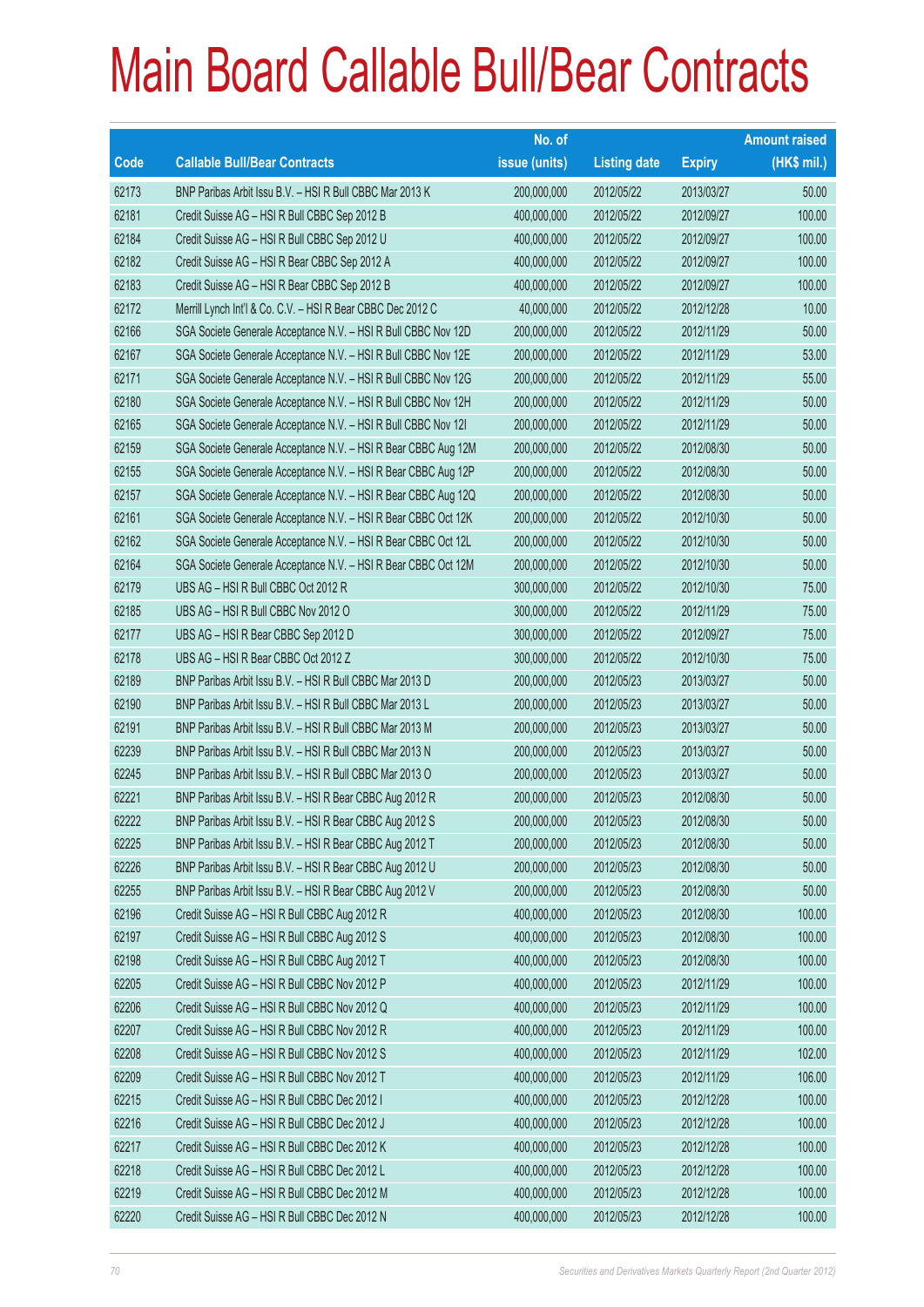|       |                                                                | No. of        |                     |               | <b>Amount raised</b> |
|-------|----------------------------------------------------------------|---------------|---------------------|---------------|----------------------|
| Code  | <b>Callable Bull/Bear Contracts</b>                            | issue (units) | <b>Listing date</b> | <b>Expiry</b> | $(HK$$ mil.)         |
| 62210 | Credit Suisse AG - HSI R Bear CBBC Sep 2012 C                  | 400,000,000   | 2012/05/23          | 2012/09/27    | 100.00               |
| 62211 | Credit Suisse AG - HSI R Bear CBBC Sep 2012 K                  | 400,000,000   | 2012/05/23          | 2012/09/27    | 100.00               |
| 62212 | Credit Suisse AG - HSI R Bear CBBC Sep 2012 L                  | 400,000,000   | 2012/05/23          | 2012/09/27    | 100.00               |
| 62213 | Credit Suisse AG - HSI R Bear CBBC Sep 2012 M                  | 400,000,000   | 2012/05/23          | 2012/09/27    | 100.00               |
| 62214 | Credit Suisse AG - HSI R Bear CBBC Sep 2012 P                  | 400,000,000   | 2012/05/23          | 2012/09/27    | 100.00               |
| 62246 | Credit Suisse AG - HSI R Bear CBBC Sep 2012 R                  | 400,000,000   | 2012/05/23          | 2012/09/27    | 100.00               |
| 62252 | Daiwa Capital Mkt - HSCEI R Bull CBBC Dec 2012 A               | 80,000,000    | 2012/05/23          | 2012/12/28    | 20.00                |
| 62253 | Daiwa Capital Mkt - HSCEI R Bull CBBC Dec 2012 B               | 80,000,000    | 2012/05/23          | 2012/12/28    | 20.00                |
| 62254 | Daiwa Capital Mkt - HSCEI R Bull CBBC Mar 2013 A               | 80,000,000    | 2012/05/23          | 2013/03/27    | 20.00                |
| 62249 | Daiwa Capital Mkt - HSI R Bull CBBC Sep 2012 F                 | 158,000,000   | 2012/05/23          | 2012/09/27    | 39.50                |
| 62250 | Daiwa Capital Mkt - HSI R Bull CBBC Oct 2012 C                 | 158,000,000   | 2012/05/23          | 2012/10/30    | 39.50                |
| 62251 | Daiwa Capital Mkt - HSI R Bull CBBC Oct 2012 D                 | 158,000,000   | 2012/05/23          | 2012/10/30    | 39.50                |
| 62247 | Daiwa Capital Mkt - HSI R Bear CBBC Aug 2012 O                 | 158,000,000   | 2012/05/23          | 2012/08/30    | 39.50                |
| 62248 | Daiwa Capital Mkt - HSI R Bear CBBC Sep 2012 G                 | 158,000,000   | 2012/05/23          | 2012/09/27    | 39.50                |
| 62227 | Goldman Sachs SP (Asia) - HSI R Bull CBBC Aug 2012 K           | 150,000,000   | 2012/05/23          | 2012/08/30    | 42.90                |
| 62228 | Goldman Sachs SP (Asia) - HSI R Bull CBBC Aug 2012 L           | 150,000,000   | 2012/05/23          | 2012/08/30    | 43.20                |
| 62229 | Goldman Sachs SP (Asia) - HSI R Bear CBBC Aug 2012 I           | 150,000,000   | 2012/05/23          | 2012/08/30    | 37.80                |
| 62230 | Goldman Sachs SP (Asia) - HSI R Bear CBBC Aug 2012 J           | 150,000,000   | 2012/05/23          | 2012/08/30    | 40.35                |
| 62231 | Goldman Sachs SP (Asia) - HSI R Bear CBBC Aug 2012 K           | 150,000,000   | 2012/05/23          | 2012/08/30    | 38.10                |
| 62200 | SGA Societe Generale Acceptance N.V. - HSI R Bull CBBC Aug 12W | 200,000,000   | 2012/05/23          | 2012/08/30    | 50.00                |
| 62187 | SGA Societe Generale Acceptance N.V. - HSI R Bull CBBC Oct 12H | 200,000,000   | 2012/05/23          | 2012/10/30    | 50.00                |
| 62238 | SGA Societe Generale Acceptance N.V. - HSI R Bull CBBC Nov 12F | 200,000,000   | 2012/05/23          | 2012/11/29    | 61.00                |
| 62188 | SGA Societe Generale Acceptance N.V. - HSI R Bull CBBC Nov 12K | 200,000,000   | 2012/05/23          | 2012/11/29    | 50.00                |
| 62201 | SGA Societe Generale Acceptance N.V. - HSI R Bull CBBC Nov 12N | 200,000,000   | 2012/05/23          | 2012/11/29    | 50.00                |
| 62202 | SGA Societe Generale Acceptance N.V. - HSI R Bull CBBC Nov 120 | 200,000,000   | 2012/05/23          | 2012/11/29    | 50.00                |
| 62236 | SGA Societe Generale Acceptance N.V. - HSI R Bull CBBC Nov 12Y | 200,000,000   | 2012/05/23          | 2012/11/29    | 67.00                |
| 62237 | SGA Societe Generale Acceptance N.V. - HSI R Bull CBBC Nov 12Z | 200,000,000   | 2012/05/23          | 2012/11/29    | 64.00                |
| 62233 | SGA Societe Generale Acceptance N.V. - HSI R Bear CBBC Aug 12H | 200,000,000   | 2012/05/23          | 2012/08/30    | 50.00                |
| 62235 | SGA Societe Generale Acceptance N.V. - HSI R Bear CBBC Aug 121 | 200,000,000   | 2012/05/23          | 2012/08/30    | 50.00                |
| 62232 | SGA Societe Generale Acceptance N.V. - HSI R Bear CBBC Aug 120 | 200,000,000   | 2012/05/23          | 2012/08/30    | 50.00                |
| 62186 | SGA Societe Generale Acceptance N.V. - HSI R Bear CBBC Oct 12N | 200,000,000   | 2012/05/23          | 2012/10/30    | 50.00                |
| 62256 | UBS AG - HKEx R Bear CBBC Nov 2012 A                           | 100,000,000   | 2012/05/23          | 2012/11/12    | 25.00                |
| 62240 | UBS AG - HSI R Bull CBBC Oct 2012 Z                            | 300,000,000   | 2012/05/23          | 2012/10/30    | 75.00                |
| 62194 | UBS AG - HSI R Bull CBBC Nov 2012 P                            | 300,000,000   | 2012/05/23          | 2012/11/29    | 75.00                |
| 62195 | UBS AG - HSI R Bull CBBC Nov 2012 Q                            | 300,000,000   | 2012/05/23          | 2012/11/29    | 75.00                |
| 62241 | UBS AG - HSI R Bull CBBC Nov 2012 R                            | 300,000,000   | 2012/05/23          | 2012/11/29    | 75.00                |
| 62242 | UBS AG - HSI R Bull CBBC Nov 2012 S                            | 300,000,000   | 2012/05/23          | 2012/11/29    | 75.00                |
| 62243 | UBS AG - HSI R Bull CBBC Jan 2013 I                            | 300,000,000   | 2012/05/23          | 2013/01/30    | 78.00                |
| 62244 | UBS AG - HSI R Bull CBBC Jan 2013 J                            | 300,000,000   | 2012/05/23          | 2013/01/30    | 75.00                |
| 62260 | UBS AG - HSI R Bull CBBC Jan 2013 K                            | 300,000,000   | 2012/05/23          | 2013/01/30    | 87.00                |
| 62261 | UBS AG - HSI R Bull CBBC Feb 2013 B                            | 300,000,000   | 2012/05/23          | 2013/02/27    | 75.00                |
| 62264 | UBS AG - HSI R Bear CBBC Aug 2012 J                            | 300,000,000   | 2012/05/23          | 2012/08/30    | 75.00                |
| 62265 | UBS AG - HSI R Bear CBBC Aug 2012 L                            | 300,000,000   | 2012/05/23          | 2012/08/30    | 75.00                |
| 62263 | UBS AG - HSI R Bear CBBC Oct 2012 A                            | 300,000,000   | 2012/05/23          | 2012/10/30    | 75.00                |
| 62258 | UBS AG - ICBC R Bull CBBC Nov 2012 C                           | 100,000,000   | 2012/05/23          | 2012/11/19    | 25.00                |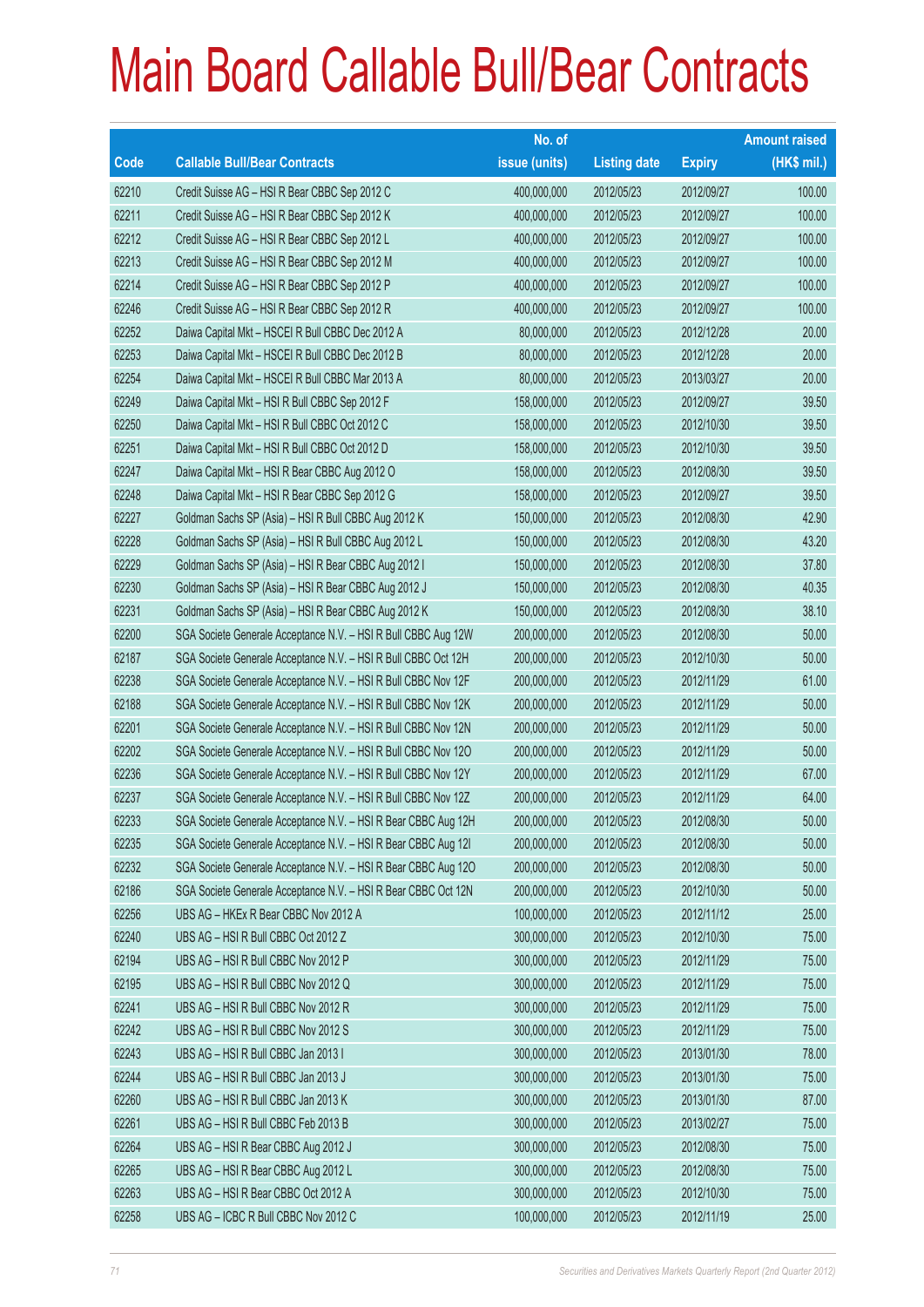|       |                                                                | No. of        |                     |               | <b>Amount raised</b> |
|-------|----------------------------------------------------------------|---------------|---------------------|---------------|----------------------|
| Code  | <b>Callable Bull/Bear Contracts</b>                            | issue (units) | <b>Listing date</b> | <b>Expiry</b> | $(HK$$ mil.)         |
| 62286 | Credit Suisse AG - China Life R Bear CBBC Nov 2012 A           | 60,000,000    | 2012/05/24          | 2012/11/30    | 15.00                |
| 62282 | Credit Suisse AG - HKEx R Bull CBBC Nov 2012 A                 | 60,000,000    | 2012/05/24          | 2012/11/30    | 15.00                |
| 62283 | Credit Suisse AG - HKEx R Bear CBBC Nov 2012 A                 | 60,000,000    | 2012/05/24          | 2012/11/30    | 15.00                |
| 62289 | Credit Suisse AG - HSI R Bull CBBC Oct 2012 U                  | 400,000,000   | 2012/05/24          | 2012/10/30    | 100.00               |
| 62274 | Credit Suisse AG - HSI R Bear CBBC Oct 2012 T                  | 400,000,000   | 2012/05/24          | 2012/10/30    | 100.00               |
| 62275 | Credit Suisse AG - HSI R Bear CBBC Oct 2012 U                  | 400,000,000   | 2012/05/24          | 2012/10/30    | 100.00               |
| 62276 | Credit Suisse AG - HSI R Bear CBBC Oct 2012 V                  | 400,000,000   | 2012/05/24          | 2012/10/30    | 100.00               |
| 62292 | Credit Suisse AG - HSI R Bear CBBC Oct 2012 W                  | 400,000,000   | 2012/05/24          | 2012/10/30    | 100.00               |
| 62285 | Credit Suisse AG - Hutchison R Bear CBBC Nov 2012 A            | 60,000,000    | 2012/05/24          | 2012/11/30    | 15.00                |
| 62280 | Credit Suisse AG - TCH R Bull CBBC Nov 2012 A                  | 60,000,000    | 2012/05/24          | 2012/11/30    | 15.00                |
| 62272 | Merrill Lynch Int'l & Co. C.V. - HSI R Bear CBBC Dec 2012 D    | 40,000,000    | 2012/05/24          | 2012/12/28    | 10.00                |
| 62273 | Merrill Lynch Int'l & Co. C.V. - HSI R Bear CBBC Dec 2012 E    | 40,000,000    | 2012/05/24          | 2012/12/28    | 10.00                |
| 62267 | SGA Societe Generale Acceptance N.V. - HSI R Bull CBBC Oct12 I | 200,000,000   | 2012/05/24          | 2012/10/30    | 50.00                |
| 62268 | SGA Societe Generale Acceptance N.V. - HSI R Bull CBBC Oct12 J | 200,000,000   | 2012/05/24          | 2012/10/30    | 50.00                |
| 62269 | SGA Societe Generale Acceptance N.V. - HSI R Bull CBBC Oct12 K | 200,000,000   | 2012/05/24          | 2012/10/30    | 50.00                |
| 62270 | SGA Societe Generale Acceptance N.V. - HSI R Bull CBBC Oct12 L | 200,000,000   | 2012/05/24          | 2012/10/30    | 50.00                |
| 62271 | SGA Societe Generale Acceptance N.V. - HSI R Bull CBBC Nov12 A | 200,000,000   | 2012/05/24          | 2012/11/29    | 50.00                |
| 62290 | SGA Societe Generale Acceptance N.V. - HSI R Bull CBBC Nov12 B | 200,000,000   | 2012/05/24          | 2012/11/29    | 50.00                |
| 62266 | SGA Societe Generale Acceptance N.V. - HSI R Bear CBBC Aug12 R | 200,000,000   | 2012/05/24          | 2012/08/30    | 50.00                |
| 62295 | UBS AG - CC Bank R Bull CBBC Dec 2012 C                        | 100,000,000   | 2012/05/24          | 2012/12/03    | 25.00                |
| 62293 | UBS AG - HSCEI R Bear CBBC Sep 2012 A                          | 100,000,000   | 2012/05/24          | 2012/09/27    | 25.00                |
| 62291 | UBS AG - HSI R Bull CBBC Nov 2012 M                            | 300,000,000   | 2012/05/24          | 2012/11/29    | 75.00                |
| 62277 | UBS AG - HSI R Bear CBBC Sep 2012 E                            | 300,000,000   | 2012/05/24          | 2012/09/27    | 75.00                |
| 62279 | UBS AG - HSI R Bear CBBC Sep 2012 F                            | 300,000,000   | 2012/05/24          | 2012/09/27    | 75.00                |
| 62294 | UBS AG - HSI R Bear CBBC Oct 2012 D                            | 300,000,000   | 2012/05/24          | 2012/10/30    | 75.00                |
| 62336 | BNP Paribas Arbit Issu B.V. - HSI R Bull CBBC Mar 2013 A       | 200,000,000   | 2012/05/25          | 2013/03/27    | 50.00                |
| 62337 | BNP Paribas Arbit Issu B.V. - HSI R Bull CBBC Mar 2013 B       | 200,000,000   | 2012/05/25          | 2013/03/27    | 50.00                |
| 62301 | BNP Paribas Arbit Issu B.V. - HSI R Bull CBBC Mar 2013 E       | 200,000,000   | 2012/05/25          | 2013/03/27    | 50.00                |
| 62303 | BNP Paribas Arbit Issu B.V. - HSI R Bull CBBC Mar 2013 H       | 200,000,000   | 2012/05/25          | 2013/03/27    | 50.00                |
| 62332 | BNP Paribas Arbit Issu B.V. - HSI R Bull CBBC Mar 2013 I       | 200,000,000   | 2012/05/25          | 2013/03/27    | 50.00                |
| 62302 | BNP Paribas Arbit Issu B.V. - HSI R Bull CBBC Mar 2013 P       | 200,000,000   | 2012/05/25          | 2013/03/27    | 50.00                |
| 62334 | BNP Paribas Arbit Issu B.V. - HSI R Bull CBBC Mar 2013 Q       | 200,000,000   | 2012/05/25          | 2013/03/27    | 50.00                |
| 62370 | BNP Paribas Arbit Issu B.V. - HSI R Bull CBBC Mar 2013 R       | 200,000,000   | 2012/05/25          | 2013/03/27    | 50.00                |
| 62335 | BNP Paribas Arbit Issu B.V. - HSI R Bull CBBC Mar 2013 Z       | 200,000,000   | 2012/05/25          | 2013/03/27    | 50.00                |
| 62365 | BNP Paribas Arbit Issu B.V. - HSI R Bear CBBC Aug 2012 W       | 200,000,000   | 2012/05/25          | 2012/08/30    | 50.00                |
| 62368 | BNP Paribas Arbit Issu B.V. - HSI R Bear CBBC Aug 2012 X       | 200,000,000   | 2012/05/25          | 2012/08/30    | 50.00                |
| 62369 | BNP Paribas Arbit Issu B.V. - HSI R Bear CBBC Aug 2012 Y       | 200,000,000   | 2012/05/25          | 2012/08/30    | 50.00                |
| 62317 | Credit Suisse AG - HSI R Bull CBBC Aug 2012 E                  | 400,000,000   | 2012/05/25          | 2012/08/30    | 100.00               |
| 62318 | Credit Suisse AG - HSI R Bull CBBC Aug 2012 F                  | 400,000,000   | 2012/05/25          | 2012/08/30    | 100.00               |
| 62316 | Credit Suisse AG - HSI R Bull CBBC Aug 2012 H                  | 400,000,000   | 2012/05/25          | 2012/08/30    | 100.00               |
| 62319 | Credit Suisse AG - HSI R Bull CBBC Aug 2012 J                  | 400,000,000   | 2012/05/25          | 2012/08/30    | 100.00               |
| 62342 | Credit Suisse AG - HSI R Bull CBBC Dec 2012 O                  | 400,000,000   | 2012/05/25          | 2012/12/28    | 100.00               |
| 62343 | Credit Suisse AG - HSI R Bull CBBC Dec 2012 P                  | 400,000,000   | 2012/05/25          | 2012/12/28    | 100.00               |
| 62344 | Credit Suisse AG - HSI R Bull CBBC Dec 2012 Q                  | 400,000,000   | 2012/05/25          | 2012/12/28    | 100.00               |
| 62345 | Credit Suisse AG - HSI R Bull CBBC Dec 2012 R                  | 400,000,000   | 2012/05/25          | 2012/12/28    | 100.00               |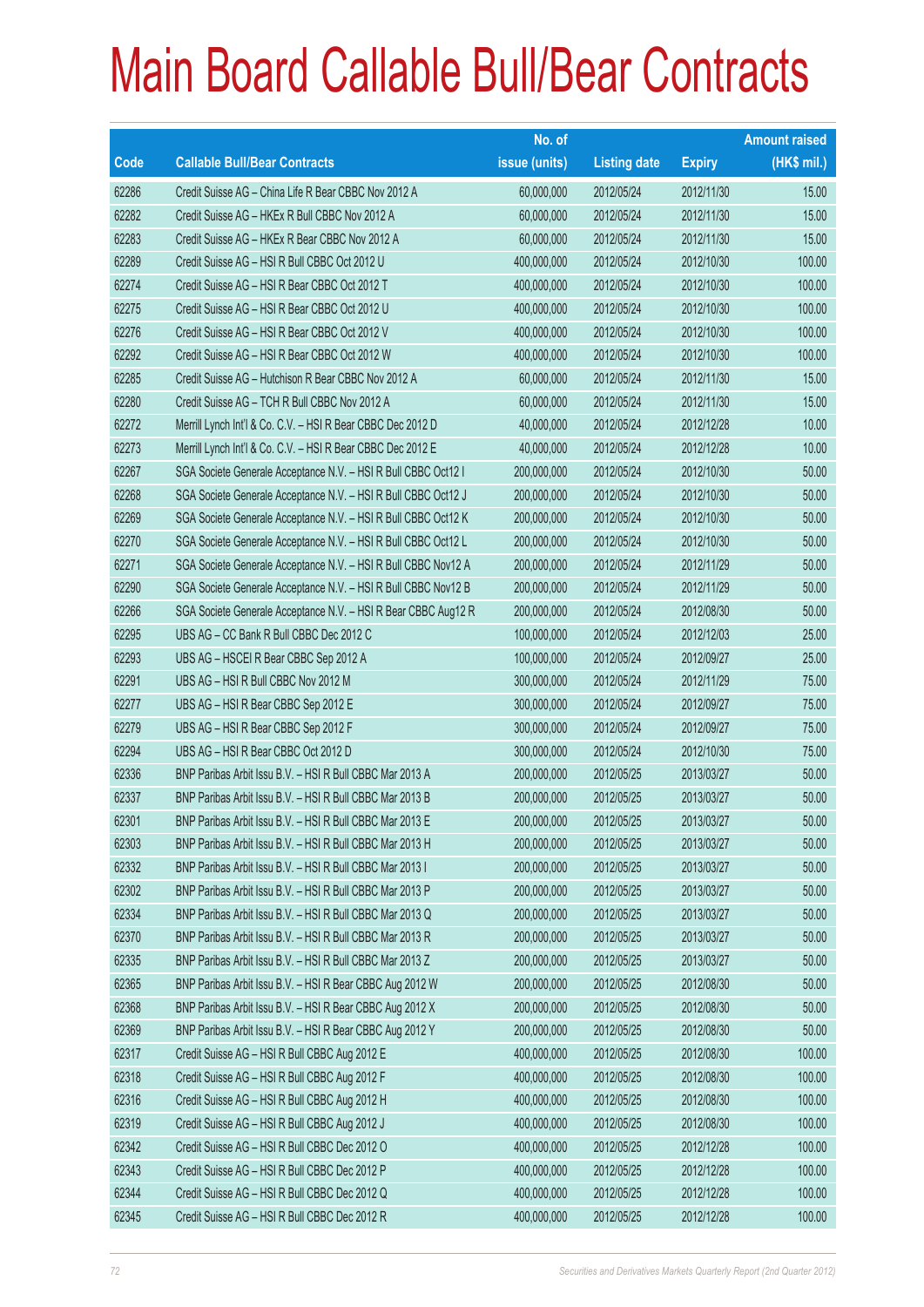|             |                                                                | No. of        |                     |               | <b>Amount raised</b> |
|-------------|----------------------------------------------------------------|---------------|---------------------|---------------|----------------------|
| <b>Code</b> | <b>Callable Bull/Bear Contracts</b>                            | issue (units) | <b>Listing date</b> | <b>Expiry</b> | (HK\$ mil.)          |
| 62346       | Credit Suisse AG - HSI R Bull CBBC Dec 2012 S                  | 400,000,000   | 2012/05/25          | 2012/12/28    | 102.00               |
| 62347       | Credit Suisse AG - HSI R Bull CBBC Dec 2012 T                  | 400,000,000   | 2012/05/25          | 2012/12/28    | 106.00               |
| 62348       | Credit Suisse AG - HSI R Bull CBBC Dec 2012 U                  | 400,000,000   | 2012/05/25          | 2012/12/28    | 114.00               |
| 62349       | Credit Suisse AG - HSI R Bull CBBC Dec 2012 V                  | 400,000,000   | 2012/05/25          | 2012/12/28    | 122.00               |
| 62353       | Credit Suisse AG - HSI R Bull CBBC Dec 2012 W                  | 400,000,000   | 2012/05/25          | 2012/12/28    | 118.00               |
| 62372       | Credit Suisse AG - HSI R Bear CBBC Oct 2012 A                  | 400,000,000   | 2012/05/25          | 2012/10/30    | 100.00               |
| 62371       | Credit Suisse AG - HSI R Bear CBBC Oct 2012 R                  | 400,000,000   | 2012/05/25          | 2012/10/30    | 100.00               |
| 62350       | Credit Suisse AG - HSI R Bear CBBC Oct 2012 X                  | 400,000,000   | 2012/05/25          | 2012/10/30    | 100.00               |
| 62351       | Credit Suisse AG - HSI R Bear CBBC Oct 2012 Y                  | 400,000,000   | 2012/05/25          | 2012/10/30    | 100.00               |
| 62352       | Credit Suisse AG - HSI R Bear CBBC Oct 2012 Z                  | 400,000,000   | 2012/05/25          | 2012/10/30    | 100.00               |
| 62373       | Credit Suisse AG - HSI R Bear CBBC Dec 2012 G                  | 400,000,000   | 2012/05/25          | 2012/12/28    | 100.00               |
| 62374       | Credit Suisse AG - HSI R Bear CBBC Dec 2012 H                  | 400,000,000   | 2012/05/25          | 2012/12/28    | 100.00               |
| 62341       | Daiwa Capital Mkt - HSI R Bull CBBC Sep 2012 G                 | 158,000,000   | 2012/05/25          | 2012/09/27    | 39.50                |
| 62298       | Goldman Sachs SP (Asia) - HSI R Bull CBBC Sep 2012 A           | 200,000,000   | 2012/05/25          | 2012/09/27    | 52.00                |
| 62300       | Goldman Sachs SP (Asia) - HSI R Bull CBBC Sep 2012 B           | 200,000,000   | 2012/05/25          | 2012/09/27    | 52.40                |
| 62296       | Goldman Sachs SP (Asia) - HSI R Bear CBBC Aug 2012 L           | 200,000,000   | 2012/05/25          | 2012/08/30    | 50.80                |
| 62297       | Goldman Sachs SP (Asia) - HSI R Bear CBBC Aug 2012 M           | 200,000,000   | 2012/05/25          | 2012/08/30    | 50.20                |
| 62307       | HK Bank - HSI R Bear CBBC Dec 2012 N                           | 250,000,000   | 2012/05/25          | 2012/12/28    | 62.50                |
| 62308       | HK Bank - HSI R Bear CBBC Dec 2012 O                           | 250,000,000   | 2012/05/25          | 2012/12/28    | 62.50                |
| 62309       | HK Bank - HSI R Bear CBBC Dec 2012 P                           | 250,000,000   | 2012/05/25          | 2012/12/28    | 62.50                |
| 62310       | HK Bank - HSI R Bear CBBC Dec 2012 Q                           | 300,000,000   | 2012/05/25          | 2012/12/28    | 75.00                |
| 62311       | HK Bank - HSI R Bear CBBC Jan 2013 A                           | 250,000,000   | 2012/05/25          | 2013/01/30    | 62.50                |
| 62312       | HK Bank - HSI R Bear CBBC Jan 2013 B                           | 250,000,000   | 2012/05/25          | 2013/01/30    | 62.50                |
| 62314       | HK Bank - HSI R Bear CBBC Jan 2013 C                           | 250,000,000   | 2012/05/25          | 2013/01/30    | 62.50                |
| 62315       | HK Bank - HSI R Bear CBBC Jan 2013 D                           | 250,000,000   | 2012/05/25          | 2013/01/30    | 62.50                |
| 62321       | SGA Societe Generale Acceptance N.V. - HSI R Bull CBBC Sep 12F | 200,000,000   | 2012/05/25          | 2012/09/27    | 50.00                |
| 62322       | SGA Societe Generale Acceptance N.V. - HSI R Bull CBBC Sep 12G | 200,000,000   | 2012/05/25          | 2012/09/27    | 50.00                |
| 62305       | SGA Societe Generale Acceptance N.V. - HSI R Bull CBBC Oct 12M | 200,000,000   | 2012/05/25          | 2012/10/30    | 50.00                |
| 62330       | SGA Societe Generale Acceptance N.V. - HSI R Bull CBBC Nov 12C | 200,000,000   | 2012/05/25          | 2012/11/29    | 70.00                |
| 62306       | SGA Societe Generale Acceptance N.V. - HSI R Bull CBBC Nov 12J | 200,000,000   | 2012/05/25          | 2012/11/29    | 50.00                |
| 62325       | SGA Societe Generale Acceptance N.V. - HSI R Bull CBBC Nov 12L | 200,000,000   | 2012/05/25          | 2012/11/29    | 50.00                |
| 62326       | SGA Societe Generale Acceptance N.V. - HSI R Bull CBBC Nov 12M | 200,000,000   | 2012/05/25          | 2012/11/29    | 50.00                |
| 62329       | SGA Societe Generale Acceptance N.V. - HSI R Bull CBBC Nov 12P | 200,000,000   | 2012/05/25          | 2012/11/29    | 73.00                |
| 62328       | SGA Societe Generale Acceptance N.V. - HSI R Bull CBBC Nov 12Q | 200,000,000   | 2012/05/25          | 2012/11/29    | 50.00                |
| 62331       | SGA Societe Generale Acceptance N.V. - HSI R Bull CBBC Nov 12R | 200,000,000   | 2012/05/25          | 2012/11/29    | 64.00                |
| 62359       | SGA Societe Generale Acceptance N.V. - HSI R Bull CBBC Dec 12A | 200,000,000   | 2012/05/25          | 2012/12/28    | 90.00                |
| 62360       | SGA Societe Generale Acceptance N.V. - HSI R Bull CBBC Dec 12B | 200,000,000   | 2012/05/25          | 2012/12/28    | 84.00                |
| 62361       | SGA Societe Generale Acceptance N.V. - HSI R Bull CBBC Dec 12C | 200,000,000   | 2012/05/25          | 2012/12/28    | 78.00                |
| 62362       | SGA Societe Generale Acceptance N.V. - HSI R Bull CBBC Dec 12D | 200,000,000   | 2012/05/25          | 2012/12/28    | 71.00                |
| 62364       | SGA Societe Generale Acceptance N.V. - HSI R Bull CBBC Dec 12E | 200,000,000   | 2012/05/25          | 2012/12/28    | 65.00                |
| 62320       | SGA Societe Generale Acceptance N.V. - HSI R Bear CBBC Aug 12S | 200,000,000   | 2012/05/25          | 2012/08/30    | 50.00                |
| 62354       | SGA Societe Generale Acceptance N.V. - HSI R Bear CBBC Aug 12T | 200,000,000   | 2012/05/25          | 2012/08/30    | 50.00                |
| 62355       | SGA Societe Generale Acceptance N.V. - HSI R Bear CBBC Aug 12U | 200,000,000   | 2012/05/25          | 2012/08/30    | 50.00                |
| 62304       | SGA Societe Generale Acceptance N.V. - HSI R Bear CBBC Oct 120 | 200,000,000   | 2012/05/25          | 2012/10/30    | 50.00                |
| 62356       | SGA Societe Generale Acceptance N.V. - HSI R Bear CBBC Oct 12P | 200,000,000   | 2012/05/25          | 2012/10/30    | 50.00                |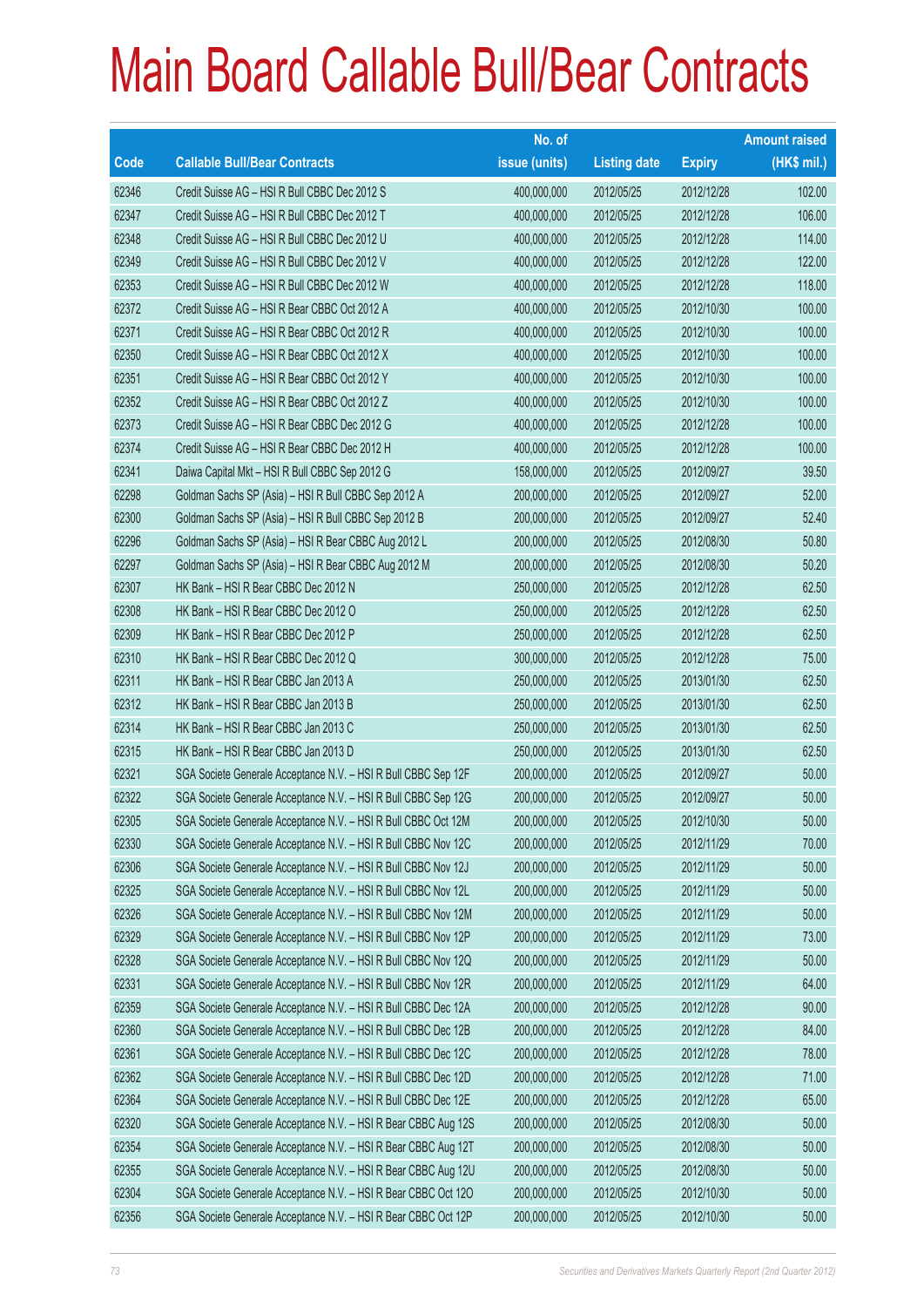|       |                                                                | No. of        |                     |               | <b>Amount raised</b> |
|-------|----------------------------------------------------------------|---------------|---------------------|---------------|----------------------|
| Code  | <b>Callable Bull/Bear Contracts</b>                            | issue (units) | <b>Listing date</b> | <b>Expiry</b> | $(HK$$ mil.)         |
| 62357 | SGA Societe Generale Acceptance N.V. - HSI R Bear CBBC Oct 12Q | 200,000,000   | 2012/05/25          | 2012/10/30    | 50.00                |
| 62384 | UBS AG - China Mobile R Bull CBBC Nov 2012 A                   | 100,000,000   | 2012/05/25          | 2012/11/26    | 25.00                |
| 62390 | UBS AG - China Life R Bull CBBC Dec 2012 B                     | 100,000,000   | 2012/05/25          | 2012/12/03    | 34.00                |
| 62389 | UBS AG - China Life R Bear CBBC Nov 2012 A                     | 100,000,000   | 2012/05/25          | 2012/11/26    | 26.50                |
| 62386 | UBS AG - Sinopec Corp R Bull CBBC Dec 2012 B                   | 100,000,000   | 2012/05/25          | 2012/12/17    | 25.00                |
| 62387 | UBS AG - A50 China R Bull CBBC Nov 2012 A                      | 100,000,000   | 2012/05/25          | 2012/11/12    | 25.00                |
| 62338 | UBS AG - HSI R Bull CBBC Oct 2012 S                            | 300,000,000   | 2012/05/25          | 2012/10/30    | 75.00                |
| 62339 | UBS AG - HSI R Bull CBBC Nov 2012 F                            | 300,000,000   | 2012/05/25          | 2012/11/29    | 75.00                |
| 62380 | UBS AG - HSI R Bull CBBC Dec 2012 Q                            | 300,000,000   | 2012/05/25          | 2012/12/28    | 84.00                |
| 62381 | UBS AG - HSI R Bull CBBC Dec 2012 R                            | 300,000,000   | 2012/05/25          | 2012/12/28    | 75.00                |
| 62340 | UBS AG - HSI R Bull CBBC Jan 2013 L                            | 300,000,000   | 2012/05/25          | 2013/01/30    | 75.00                |
| 62378 | UBS AG - HSI R Bull CBBC Jan 2013 M                            | 300,000,000   | 2012/05/25          | 2013/01/30    | 105.00               |
| 62379 | UBS AG - HSI R Bull CBBC Jan 2013 N                            | 300,000,000   | 2012/05/25          | 2013/01/30    | 96.00                |
| 62376 | UBS AG - HSI R Bear CBBC Aug 2012 M                            | 300,000,000   | 2012/05/25          | 2012/08/30    | 75.00                |
| 62377 | UBS AG - HSI R Bear CBBC Sep 2012 I                            | 300,000,000   | 2012/05/25          | 2012/09/27    | 75.00                |
| 62375 | UBS AG - HSI R Bear CBBC Oct 2012 H                            | 300,000,000   | 2012/05/25          | 2012/10/30    | 75.00                |
| 62407 | Credit Suisse AG - HSI R Bull CBBC Nov 2012 U                  | 400,000,000   | 2012/05/28          | 2012/11/29    | 100.00               |
| 62408 | Credit Suisse AG - HSI R Bull CBBC Nov 2012 V                  | 400,000,000   | 2012/05/28          | 2012/11/29    | 100.00               |
| 62405 | Credit Suisse AG - HSI R Bear CBBC Nov 2012 R                  | 400,000,000   | 2012/05/28          | 2012/11/29    | 100.00               |
| 62406 | Credit Suisse AG - HSI R Bear CBBC Nov 2012 S                  | 400,000,000   | 2012/05/28          | 2012/11/29    | 100.00               |
| 62409 | Credit Suisse AG - HSI R Bear CBBC Nov 2012 T                  | 400,000,000   | 2012/05/28          | 2012/11/29    | 100.00               |
| 62393 | HK Bank - BOCL R Bull CBBC Apr 2013 A                          | 80,000,000    | 2012/05/28          | 2013/04/18    | 20.00                |
| 62392 | HK Bank - BOCL R Bear CBBC Dec 2012 A                          | 80,000,000    | 2012/05/28          | 2012/12/24    | 20.00                |
| 62394 | SGA Societe Generale Acceptance N.V. - HSI R Bull CBBC Sep 12H | 200,000,000   | 2012/05/28          | 2012/09/27    | 50.00                |
| 62396 | SGA Societe Generale Acceptance N.V. - HSI R Bull CBBC Sep 121 | 200,000,000   | 2012/05/28          | 2012/09/27    | 50.00                |
| 62398 | SGA Societe Generale Acceptance N.V. - HSI R Bull CBBC Sep 12J | 200,000,000   | 2012/05/28          | 2012/09/27    | 50.00                |
| 62399 | SGA Societe Generale Acceptance N.V. - HSI R Bull CBBC Nov 12S | 200,000,000   | 2012/05/28          | 2012/11/29    | 50.00                |
| 62400 | SGA Societe Generale Acceptance N.V. - HSI R Bull CBBC Nov 12T | 200,000,000   | 2012/05/28          | 2012/11/29    | 50.00                |
| 62415 | UBS AG - HKEx R Bull CBBC Dec 2012 B                           | 100,000,000   | 2012/05/28          | 2012/12/17    | 32.50                |
| 62412 | UBS AG - HSCEI R Bull CBBC Nov 2012 B                          | 100,000,000   | 2012/05/28          | 2012/11/29    | 25.00                |
| 62401 | UBS AG - HSI R Bull CBBC Nov 2012 T                            | 300,000,000   | 2012/05/28          | 2012/11/29    | 75.00                |
| 62402 | UBS AG - HSI R Bull CBBC Dec 2012 O                            | 300,000,000   | 2012/05/28          | 2012/12/28    | 75.00                |
| 62411 | UBS AG - HSI R Bull CBBC Dec 2012 P                            | 300,000,000   | 2012/05/28          | 2012/12/28    | 75.00                |
| 62410 | UBS AG - HSI R Bear CBBC Aug 2012 N                            | 300,000,000   | 2012/05/28          | 2012/08/30    | 75.00                |
| 62413 | UBS AG - HSI R Bear CBBC Dec 2012 C                            | 300,000,000   | 2012/05/28          | 2012/12/28    | 75.00                |
| 62414 | UBS AG - HSI R Bear CBBC Dec 2012 D                            | 300,000,000   | 2012/05/28          | 2012/12/28    | 75.00                |
| 62416 | UBS AG - Hutchison R Bull CBBC Nov 2012 A                      | 100,000,000   | 2012/05/28          | 2012/11/19    | 25.00                |
| 62462 | Credit Suisse AG - HKEx R Bear CBBC Nov 2012 B                 | 70,000,000    | 2012/05/29          | 2012/11/30    | 17.50                |
| 62433 | Credit Suisse AG - HSI R Bull CBBC Aug 2012 W                  | 400,000,000   | 2012/05/29          | 2012/08/30    | 100.00               |
| 62468 | Credit Suisse AG - HSI R Bull CBBC Aug 2012 Y                  | 400,000,000   | 2012/05/29          | 2012/08/30    | 100.00               |
| 62432 | Credit Suisse AG - HSI R Bear CBBC Aug 2012 Y                  | 400,000,000   | 2012/05/29          | 2012/08/30    | 100.00               |
| 62466 | Credit Suisse AG - Hutchison R Bear CBBC Nov 2012 B            | 70,000,000    | 2012/05/29          | 2012/11/30    | 17.50                |
| 62460 | Credit Suisse AG - TCH R Bear CBBC Nov 2012 A                  | 70,000,000    | 2012/05/29          | 2012/11/30    | 17.50                |
| 62461 | Credit Suisse AG - TCH R Bear CBBC Nov 2012 B                  | 70,000,000    | 2012/05/29          | 2012/11/30    | 18.90                |
| 62446 | Daiwa Capital Mkt - HSI R Bull CBBC Dec 2012 A                 | 158,000,000   | 2012/05/29          | 2012/12/28    | 44.24                |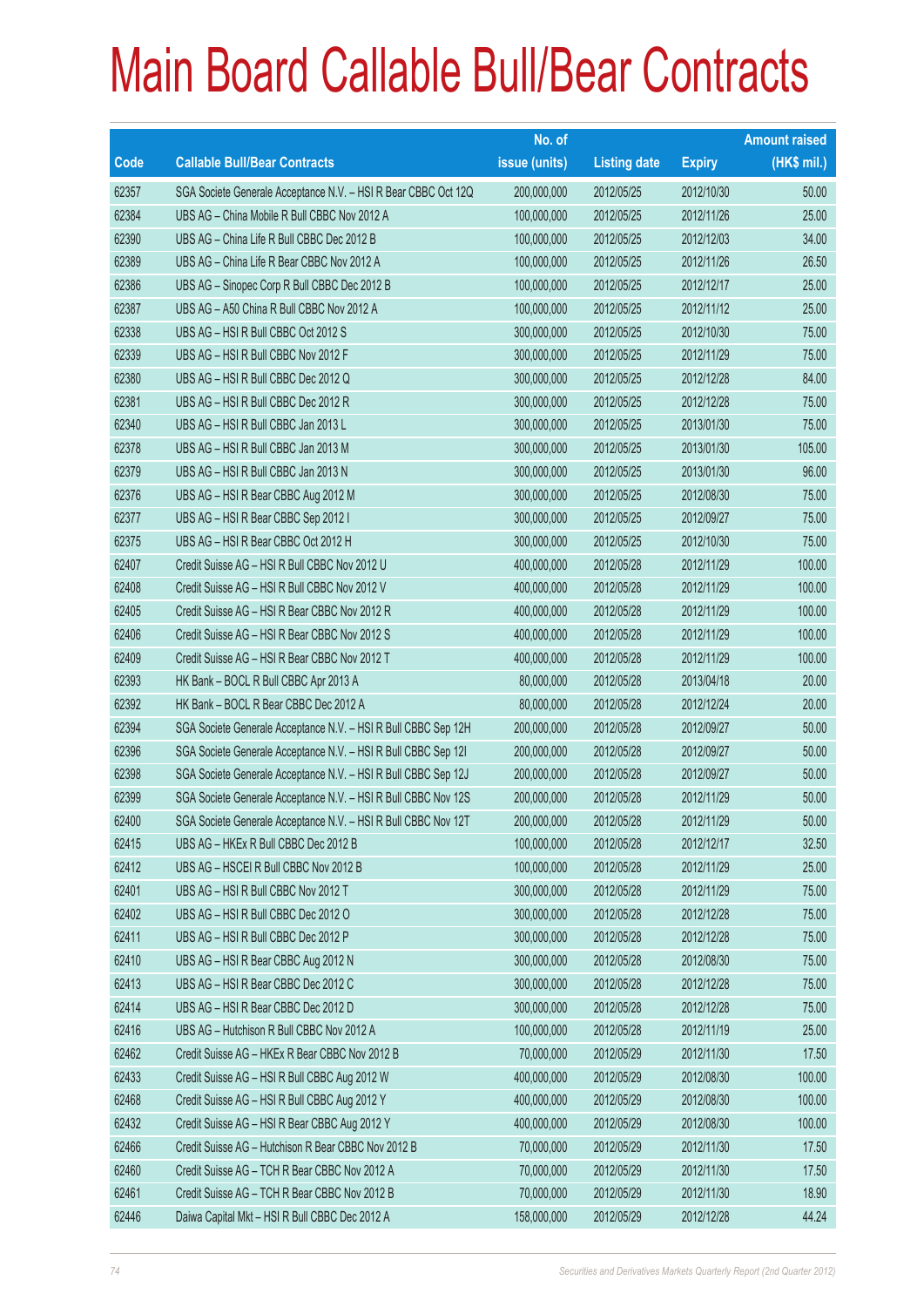|       |                                                                | No. of        |                     |               | <b>Amount raised</b> |
|-------|----------------------------------------------------------------|---------------|---------------------|---------------|----------------------|
| Code  | <b>Callable Bull/Bear Contracts</b>                            | issue (units) | <b>Listing date</b> | <b>Expiry</b> | $(HK$$ mil.)         |
| 62449 | Daiwa Capital Mkt - HSI R Bull CBBC Dec 2012 B                 | 158,000,000   | 2012/05/29          | 2012/12/28    | 52.14                |
| 62423 | HK Bank - China Mobile R Bear CBBC Dec 2012 C                  | 200,000,000   | 2012/05/29          | 2012/12/18    | 50.00                |
| 62424 | HK Bank - China Mobile R Bear CBBC Dec 2012 D                  | 200,000,000   | 2012/05/29          | 2012/12/18    | 50.00                |
| 62427 | HK Bank - China Life R Bull CBBC Dec 2012 B                    | 80,000,000    | 2012/05/29          | 2012/12/24    | 20.00                |
| 62428 | HK Bank - China Life R Bull CBBC Dec 2012 C                    | 80,000,000    | 2012/05/29          | 2012/12/24    | 30.40                |
| 62429 | HK Bank - China Life R Bear CBBC Nov 2012 A                    | 80,000,000    | 2012/05/29          | 2012/11/28    | 30.40                |
| 62430 | HK Bank - Hutchison R Bear CBBC Jan 2013 A                     | 150,000,000   | 2012/05/29          | 2013/01/16    | 37.50                |
| 62431 | HK Bank - Hutchison R Bear CBBC Jan 2013 B                     | 150,000,000   | 2012/05/29          | 2013/01/16    | 37.50                |
| 62417 | SGA Societe Generale Acceptance N.V. - HSI R Bull CBBC Oct 12N | 200,000,000   | 2012/05/29          | 2012/10/30    | 50.00                |
| 62418 | SGA Societe Generale Acceptance N.V. - HSI R Bear CBBC Oct 12R | 200,000,000   | 2012/05/29          | 2012/10/30    | 50.00                |
| 62419 | SGA Societe Generale Acceptance N.V. - HSI R Bear CBBC Oct 12S | 200,000,000   | 2012/05/29          | 2012/10/30    | 50.00                |
| 62420 | SGA Societe Generale Acceptance N.V. - HSI R Bear CBBC Oct 12T | 200,000,000   | 2012/05/29          | 2012/10/30    | 50.00                |
| 62421 | SGA Societe Generale Acceptance N.V. - HSI R Bear CBBC Oct 12U | 200,000,000   | 2012/05/29          | 2012/10/30    | 50.00                |
| 62422 | SGA Societe Generale Acceptance N.V. - HSI R Bear CBBC Oct 12V | 200,000,000   | 2012/05/29          | 2012/10/30    | 50.00                |
| 62454 | UBS AG - CUni R Bull CBBC Dec 2012 A                           | 100,000,000   | 2012/05/29          | 2012/12/10    | 26.50                |
| 62459 | UBS AG - HSBC R Bear CBBC Dec 2012 A                           | 100,000,000   | 2012/05/29          | 2012/12/03    | 25.00                |
| 62437 | UBS AG - HSI R Bull CBBC Nov 2012 G                            | 300,000,000   | 2012/05/29          | 2012/11/29    | 75.00                |
| 62445 | UBS AG - HSI R Bull CBBC Nov 2012 V                            | 300,000,000   | 2012/05/29          | 2012/11/29    | 75.00                |
| 62436 | UBS AG - HSI R Bull CBBC Dec 2012 S                            | 300,000,000   | 2012/05/29          | 2012/12/28    | 75.00                |
| 62438 | UBS AG - HSI R Bull CBBC Dec 2012 T                            | 300,000,000   | 2012/05/29          | 2012/12/28    | 75.00                |
| 62443 | UBS AG - HSI R Bull CBBC Dec 2012 U                            | 300,000,000   | 2012/05/29          | 2012/12/28    | 75.00                |
| 62441 | UBS AG - HSI R Bull CBBC Jan 2013 O                            | 300,000,000   | 2012/05/29          | 2013/01/30    | 75.00                |
| 62435 | UBS AG - HSI R Bear CBBC Nov 2012 J                            | 300,000,000   | 2012/05/29          | 2012/11/29    | 75.00                |
| 62451 | UBS AG - Ping An R Bull CBBC Dec 2012 A                        | 100,000,000   | 2012/05/29          | 2012/12/10    | 25.00                |
| 62434 | UBS AG - TCH R Bear CBBC Nov 2012 A                            | 100,000,000   | 2012/05/29          | 2012/11/12    | 25.00                |
| 62481 | Credit Suisse AG - HSI R Bull CBBC Oct 2012 V                  | 400,000,000   | 2012/05/30          | 2012/10/30    | 100.00               |
| 62482 | Credit Suisse AG - HSI R Bear CBBC Oct 2012 G                  | 400,000,000   | 2012/05/30          | 2012/10/30    | 100.00               |
| 62469 | Daiwa Capital Mkt - HSI R Bull CBBC Oct 2012 E                 | 158,000,000   | 2012/05/30          | 2012/10/30    | 39.50                |
| 62485 | Daiwa Capital Mkt - HSI R Bear CBBC Sep 2012 H                 | 158,000,000   | 2012/05/30          | 2012/09/27    | 39.50                |
| 62472 | UBS AG - HSI R Bull CBBC Dec 2012 W                            | 300,000,000   | 2012/05/30          | 2012/12/28    | 75.00                |
| 62487 | UBS AG - HSI R Bull CBBC Dec 2012 X                            | 300,000,000   | 2012/05/30          | 2012/12/28    | 75.00                |
| 62476 | UBS AG - HSI R Bull CBBC Jan 2013 P                            | 300,000,000   | 2012/05/30          | 2013/01/30    | 75.00                |
| 62483 | UBS AG - HSI R Bear CBBC Aug 2012 O                            | 300,000,000   | 2012/05/30          | 2012/08/30    | 75.00                |
| 62484 | UBS AG - HSI R Bear CBBC Sep 2012 J                            | 300,000,000   | 2012/05/30          | 2012/09/27    | 75.00                |
| 62488 | UBS AG - TCH R Bear CBBC Dec 2012 A                            | 100,000,000   | 2012/05/30          | 2012/12/03    | 28.50                |
| 62501 | Credit Suisse AG - HSI R Bull CBBC Nov 2012 W                  | 400,000,000   | 2012/05/31          | 2012/11/29    | 100.00               |
| 62499 | Credit Suisse AG - HSI R Bear CBBC Nov 2012 V                  | 400,000,000   | 2012/05/31          | 2012/11/29    | 100.00               |
| 62505 | Credit Suisse AG - HSI R Bear CBBC Nov 2012 W                  | 400,000,000   | 2012/05/31          | 2012/11/29    | 100.00               |
| 62506 | Credit Suisse AG - HSI R Bear CBBC Nov 2012 X                  | 400,000,000   | 2012/05/31          | 2012/11/29    | 100.00               |
| 62493 | Daiwa Capital Mkt - HSI R Bear CBBC Sep 2012 I                 | 158,000,000   | 2012/05/31          | 2012/09/27    | 39.50                |
| 62489 | SGA Societe Generale Acceptance N.V. - HSI R Bull CBBC Dec 12F | 200,000,000   | 2012/05/31          | 2012/12/28    | 50.00                |
| 62494 | SGA Societe Generale Acceptance N.V. - HSI R Bear CBBC Oct 12W | 200,000,000   | 2012/05/31          | 2012/10/30    | 50.00                |
| 62511 | UBS AG - AIA R Bull CBBC Dec 2012 A                            | 100,000,000   | 2012/05/31          | 2012/12/10    | 30.50                |
| 62508 | UBS AG - Cheung Kong R Bull CBBC Dec 2012 A                    | 100,000,000   | 2012/05/31          | 2012/12/17    | 25.00                |
| 62492 | UBS AG - HSCEI R Bull CBBC Nov 2012 C                          | 100,000,000   | 2012/05/31          | 2012/11/29    | 25.00                |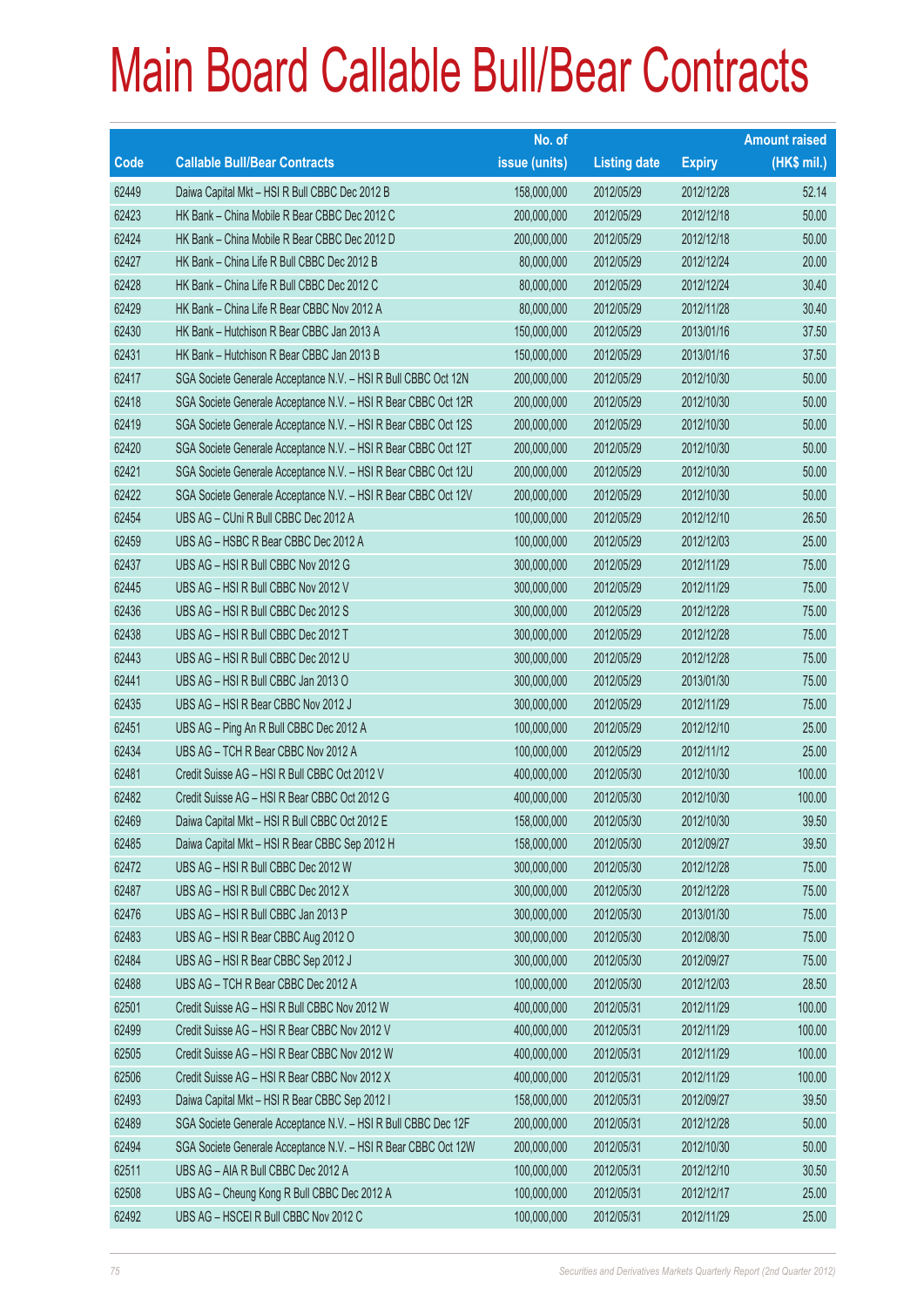|       |                                                          | No. of        |                     |               | <b>Amount raised</b> |
|-------|----------------------------------------------------------|---------------|---------------------|---------------|----------------------|
| Code  | <b>Callable Bull/Bear Contracts</b>                      | issue (units) | <b>Listing date</b> | <b>Expiry</b> | $(HK$$ mil.)         |
| 62490 | UBS AG - HSCEI R Bull CBBC Dec 2012 A                    | 100,000,000   | 2012/05/31          | 2012/12/28    | 25.00                |
| 62504 | UBS AG - HSCEI R Bear CBBC Oct 2012 A                    | 100,000,000   | 2012/05/31          | 2012/10/30    | 25.00                |
| 62503 | UBS AG - HSI R Bull CBBC Nov 2012 B                      | 300,000,000   | 2012/05/31          | 2012/11/29    | 75.00                |
| 62502 | UBS AG - HSI R Bear CBBC Sep 2012 L                      | 300,000,000   | 2012/05/31          | 2012/09/27    | 75.00                |
| 62510 | UBS AG - Hutchison R Bull CBBC Dec 2012 A                | 100,000,000   | 2012/05/31          | 2012/12/03    | 25.00                |
| 62507 | UBS AG - Ping An R Bear CBBC Dec 2012 A                  | 100,000,000   | 2012/05/31          | 2012/12/03    | 25.00                |
| 62518 | BNP Paribas Arbit Issu B.V. - HSI R Bear CBBC Sep 2012 M | 200,000,000   | 2012/06/01          | 2012/09/27    | 50.00                |
| 62515 | BNP Paribas Arbit Issu B.V. - HSI R Bear CBBC Sep 2012 P | 200,000,000   | 2012/06/01          | 2012/09/27    | 50.00                |
| 62517 | BNP Paribas Arbit Issu B.V. - HSI R Bear CBBC Sep 2012 Z | 200,000,000   | 2012/06/01          | 2012/09/27    | 50.00                |
| 62523 | Credit Suisse AG - HSI R Bull CBBC Nov 2012 X            | 400,000,000   | 2012/06/01          | 2012/11/29    | 100.00               |
| 62530 | Credit Suisse AG - HSI R Bear CBBC Nov 2012 Y            | 400,000,000   | 2012/06/01          | 2012/11/29    | 100.00               |
| 62527 | HK Bank - A50 R Bull CBBC Feb 2013 A                     | 150,000,000   | 2012/06/01          | 2013/02/26    | 37.50                |
| 62529 | HK Bank - A50 R Bull CBBC Feb 2013 B                     | 150,000,000   | 2012/06/01          | 2013/02/26    | 37.50                |
| 62526 | HK Bank - A50 R Bear CBBC Jan 2013 A                     | 150,000,000   | 2012/06/01          | 2013/01/28    | 37.50                |
| 62513 | HK Bank - HSI R Bear CBBC Dec 2012 R                     | 250,000,000   | 2012/06/01          | 2012/12/28    | 62.50                |
| 62514 | HK Bank - HSI R Bear CBBC Dec 2012 S                     | 250,000,000   | 2012/06/01          | 2012/12/28    | 62.50                |
| 62538 | UBS AG - China Mobile R Bear CBBC Dec 2012 B             | 100,000,000   | 2012/06/01          | 2012/12/03    | 25.00                |
| 62524 | UBS AG - HSI R Bull CBBC Oct 2012 Y                      | 300,000,000   | 2012/06/01          | 2012/10/30    | 75.00                |
| 62535 | UBS AG - HSI R Bull CBBC Dec 2012 Y                      | 300,000,000   | 2012/06/01          | 2012/12/28    | 75.00                |
| 62536 | UBS AG - HSI R Bull CBBC Dec 2012 Z                      | 300,000,000   | 2012/06/01          | 2012/12/28    | 75.00                |
| 62537 | UBS AG - HSI R Bull CBBC Feb 2013 C                      | 300,000,000   | 2012/06/01          | 2013/02/27    | 75.00                |
| 62531 | UBS AG - HSI R Bear CBBC Nov 2012 K                      | 300,000,000   | 2012/06/01          | 2012/11/29    | 75.00                |
| 62533 | UBS AG - HSI R Bear CBBC Dec 2012 E                      | 300,000,000   | 2012/06/01          | 2012/12/28    | 75.00                |
| 62534 | UBS AG - HSI R Bear CBBC Dec 2012 F                      | 300,000,000   | 2012/06/01          | 2012/12/28    | 75.00                |
| 62572 | BNP Paribas Arbit Issu B.V. - HSI R Bull CBBC Mar 2013 S | 200,000,000   | 2012/06/04          | 2013/03/27    | 50.00                |
| 62573 | BNP Paribas Arbit Issu B.V. - HSI R Bull CBBC Mar 2013 T | 200,000,000   | 2012/06/04          | 2013/03/27    | 50.00                |
| 62571 | BNP Paribas Arbit Issu B.V. - HSI R Bear CBBC Sep 2012 Q | 200,000,000   | 2012/06/04          | 2012/09/27    | 50.00                |
| 62552 | Credit Suisse AG - HSI R Bull CBBC Oct 2012 K            | 400,000,000   | 2012/06/04          | 2012/10/30    | 100.00               |
| 62548 | Credit Suisse AG - HSI R Bull CBBC Oct 2012 W            | 400,000,000   | 2012/06/04          | 2012/10/30    | 100.00               |
| 62549 | Credit Suisse AG - HSI R Bull CBBC Oct 2012 X            | 400,000,000   | 2012/06/04          | 2012/10/30    | 100.00               |
| 62550 | Credit Suisse AG - HSI R Bull CBBC Oct 2012 Y            | 400,000,000   | 2012/06/04          | 2012/10/30    | 100.00               |
| 62551 | Credit Suisse AG - HSI R Bull CBBC Oct 2012 Z            | 400,000,000   | 2012/06/04          | 2012/10/30    | 100.00               |
| 62567 | Credit Suisse AG - HSI R Bull CBBC Dec 2012 X            | 400,000,000   | 2012/06/04          | 2012/12/28    | 100.00               |
| 62553 | Credit Suisse AG - HSI R Bear CBBC Dec 2012 I            | 400,000,000   | 2012/06/04          | 2012/12/28    | 100.00               |
| 62554 | Credit Suisse AG - HSI R Bear CBBC Dec 2012 J            | 400,000,000   | 2012/06/04          | 2012/12/28    | 122.00               |
| 62556 | Credit Suisse AG - HSI R Bear CBBC Dec 2012 K            | 400,000,000   | 2012/06/04          | 2012/12/28    | 126.00               |
| 62557 | Credit Suisse AG - HSI R Bear CBBC Dec 2012 L            | 400,000,000   | 2012/06/04          | 2012/12/28    | 128.00               |
| 62561 | Credit Suisse AG - Hutchison R Bull CBBC Nov 2012 A      | 70,000,000    | 2012/06/04          | 2012/11/30    | 17.50                |
| 62562 | Credit Suisse AG - Hutchison R Bull CBBC Nov 2012 B      | 70,000,000    | 2012/06/04          | 2012/11/30    | 17.50                |
| 62564 | Credit Suisse AG - Hutchison R Bull CBBC Nov 2012 C      | 70,000,000    | 2012/06/04          | 2012/11/30    | 17.50                |
| 62566 | Credit Suisse AG - TCH R Bull CBBC Nov 2012 B            | 70,000,000    | 2012/06/04          | 2012/11/30    | 17.50                |
| 62546 | HK Bank - Cheung Kong R Bull CBBC Dec 2012 A             | 150,000,000   | 2012/06/04          | 2012/12/12    | 37.50                |
| 62547 | HK Bank - Cheung Kong R Bear CBBC Dec 2012 A             | 150,000,000   | 2012/06/04          | 2012/12/12    | 45.00                |
| 62542 | HK Bank - SHK Ppt R Bull CBBC Jan 2013 B                 | 150,000,000   | 2012/06/04          | 2013/01/18    | 37.50                |
| 62543 | HK Bank - SHK Ppt R Bull CBBC Jan 2013 C                 | 150,000,000   | 2012/06/04          | 2013/01/18    | 37.50                |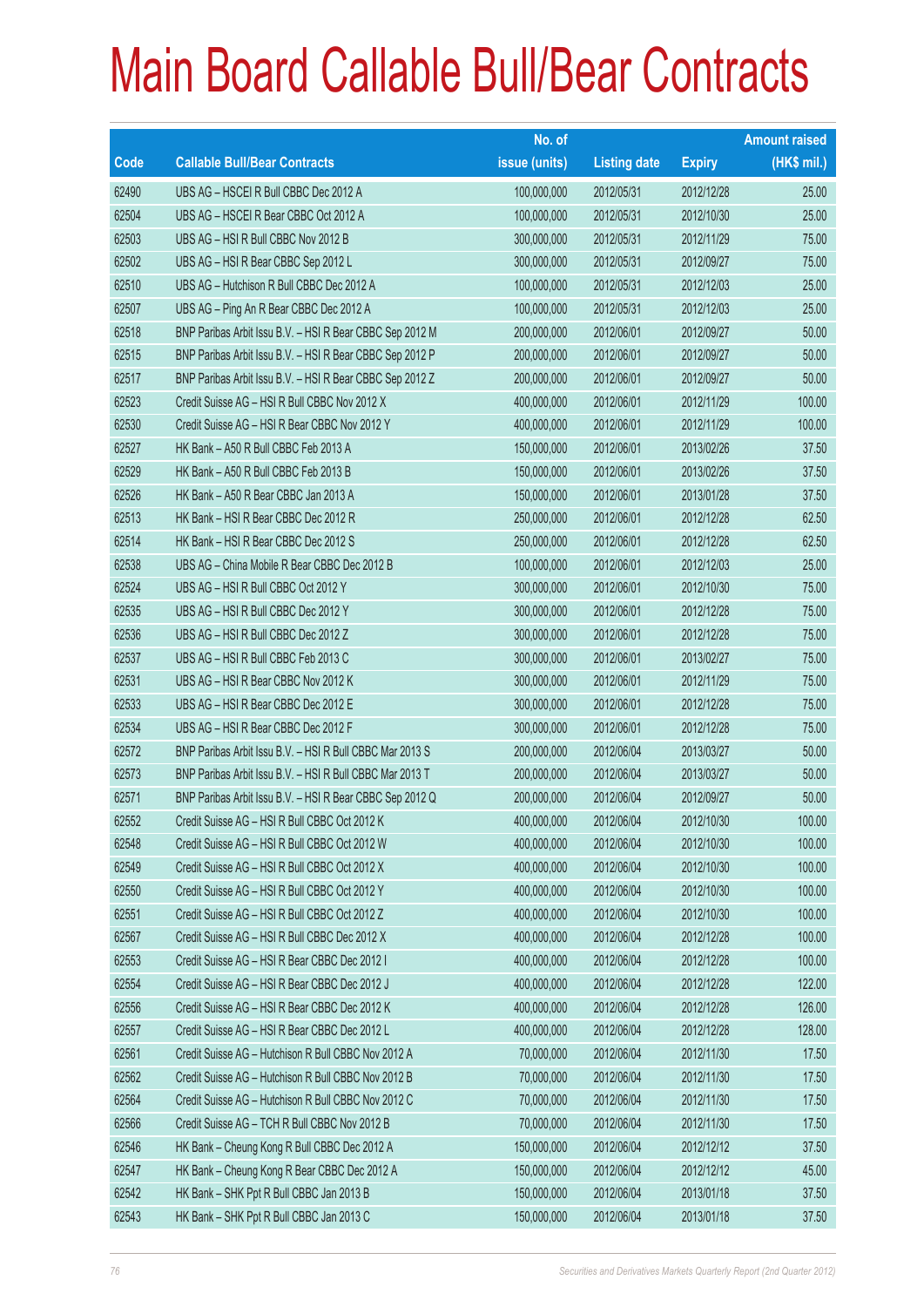|       |                                                                | No. of        |                     |               | <b>Amount raised</b> |
|-------|----------------------------------------------------------------|---------------|---------------------|---------------|----------------------|
| Code  | <b>Callable Bull/Bear Contracts</b>                            | issue (units) | <b>Listing date</b> | <b>Expiry</b> | $(HK$$ mil.)         |
| 62544 | HK Bank - SHK Ppt R Bear CBBC Jan 2013 A                       | 150,000,000   | 2012/06/04          | 2013/01/18    | 37.50                |
| 62545 | HK Bank - TCH R Bear CBBC Feb 2013 A                           | 150,000,000   | 2012/06/04          | 2013/02/06    | 52.50                |
| 62569 | SGA Societe Generale Acceptance N.V. - HSI R Bull CBBC Nov 12V | 200,000,000   | 2012/06/04          | 2012/11/29    | 50.00                |
| 62568 | SGA Societe Generale Acceptance N.V. - HSI R Bear CBBC Oct 12X | 200,000,000   | 2012/06/04          | 2012/10/30    | 50.00                |
| 62574 | UBS AG - HSI R Bull CBBC Oct 2012 T                            | 300,000,000   | 2012/06/04          | 2012/10/30    | 75.00                |
| 62570 | UBS AG - HSI R Bear CBBC Oct 2012 H                            | 300,000,000   | 2012/06/04          | 2012/10/30    | 75.00                |
| 62575 | UBS AG - SHK Ppt R Bull CBBC Nov 2012 A                        | 100,000,000   | 2012/06/04          | 2012/11/12    | 25.00                |
| 62591 | BNP Paribas Arbit Issu B.V. - HSI R Bull CBBC Mar 2013 U       | 200,000,000   | 2012/06/05          | 2013/03/27    | 50.00                |
| 62611 | BNP Paribas Arbit Issu B.V. - HSI R Bull CBBC Mar 2013 V       | 200,000,000   | 2012/06/05          | 2013/03/27    | 50.00                |
| 62612 | BNP Paribas Arbit Issu B.V. - HSI R Bull CBBC Mar 2013 W       | 200,000,000   | 2012/06/05          | 2013/03/27    | 50.00                |
| 62590 | BNP Paribas Arbit Issu B.V. - HSI R Bear CBBC Sep 2012 A       | 200,000,000   | 2012/06/05          | 2012/09/27    | 50.00                |
| 62587 | Credit Suisse AG - HSI R Bull CBBC Oct 2012 L                  | 400,000,000   | 2012/06/05          | 2012/10/30    | 100.00               |
| 62598 | Credit Suisse AG - HSI R Bull CBBC Oct 2012 M                  | 400,000,000   | 2012/06/05          | 2012/10/30    | 100.00               |
| 62599 | Credit Suisse AG - HSI R Bull CBBC Oct 2012 N                  | 400,000,000   | 2012/06/05          | 2012/10/30    | 100.00               |
| 62600 | Credit Suisse AG - HSI R Bull CBBC Oct 2012 O                  | 400,000,000   | 2012/06/05          | 2012/10/30    | 100.00               |
| 62603 | Credit Suisse AG - HSI R Bear CBBC Oct 2012 A                  | 400,000,000   | 2012/06/05          | 2012/10/30    | 100.00               |
| 62586 | Credit Suisse AG - HSI R Bear CBBC Oct 2012 R                  | 400,000,000   | 2012/06/05          | 2012/10/30    | 100.00               |
| 62595 | Daiwa Capital Mkt - HSI R Bull CBBC Oct 2012 F                 | 158,000,000   | 2012/06/05          | 2012/10/30    | 39.50                |
| 62576 | Merrill Lynch Int'l & Co. C.V. - HSI R Bull CBBC Dec 2012 A    | 100,000,000   | 2012/06/05          | 2012/12/28    | 28.00                |
| 62577 | Merrill Lynch Int'l & Co. C.V. - HSI R Bull CBBC Dec 2012 B    | 100,000,000   | 2012/06/05          | 2012/12/28    | 26.00                |
| 62578 | Merrill Lynch Int'l & Co. C.V. - HSI R Bull CBBC Dec 2012 C    | 100,000,000   | 2012/06/05          | 2012/12/28    | 25.00                |
| 62583 | Merrill Lynch Int'l & Co. C.V. - HSI R Bear CBBC Dec 2012 F    | 40,000,000    | 2012/06/05          | 2012/12/28    | 10.00                |
| 62584 | Merrill Lynch Int'l & Co. C.V. - HSI R Bear CBBC Dec 2012 G    | 40,000,000    | 2012/06/05          | 2012/12/28    | 10.00                |
| 62589 | SGA Societe Generale Acceptance N.V. - HSI R Bull CBBC Nov 12H | 200,000,000   | 2012/06/05          | 2012/11/29    | 50.00                |
| 62607 | UBS AG - China Mobile R Bull CBBC Nov 2012 B                   | 100,000,000   | 2012/06/05          | 2012/11/19    | 25.00                |
| 62606 | UBS AG - HSI R Bull CBBC Oct 2012 O                            | 300,000,000   | 2012/06/05          | 2012/10/30    | 75.00                |
| 62593 | UBS AG - HSI R Bull CBBC Nov 2012 U                            | 300,000,000   | 2012/06/05          | 2012/11/29    | 75.00                |
| 62594 | UBS AG - HSI R Bear CBBC Oct 2012 I                            | 300,000,000   | 2012/06/05          | 2012/10/30    | 75.00                |
| 62629 | BNP Paribas Arbit Issu B.V. - HSI R Bull CBBC Mar 2013 C       | 200,000,000   | 2012/06/06          | 2013/03/27    | 50.00                |
| 62628 | BNP Paribas Arbit Issu B.V. - HSI R Bull CBBC Mar 2013 X       | 200,000,000   | 2012/06/06          | 2013/03/27    | 50.00                |
| 62618 | Credit Suisse AG - HSI R Bull CBBC Nov 2012 O                  | 400,000,000   | 2012/06/06          | 2012/11/29    | 100.00               |
| 62616 | Credit Suisse AG - HSI R Bull CBBC Nov 2012 Y                  | 400,000,000   | 2012/06/06          | 2012/11/29    | 100.00               |
| 62617 | Credit Suisse AG - HSI R Bull CBBC Nov 2012 Z                  | 400,000,000   | 2012/06/06          | 2012/11/29    | 100.00               |
| 62625 | Credit Suisse AG - HSI R Bear CBBC Nov 2012 O                  | 400,000,000   | 2012/06/06          | 2012/11/29    | 100.00               |
| 62630 | Credit Suisse AG - HSI R Bear CBBC Nov 2012 U                  | 400,000,000   | 2012/06/06          | 2012/11/29    | 100.00               |
| 62624 | Credit Suisse AG - HSI R Bear CBBC Nov 2012 Z                  | 400,000,000   | 2012/06/06          | 2012/11/29    | 100.00               |
| 62615 | HK Bank - CC Bank R Bear CBBC Dec 2012 A                       | 100,000,000   | 2012/06/06          | 2012/12/20    | 25.00                |
| 62613 | SGA Societe Generale Acceptance N.V. - HSI R Bull CBBC Nov 12K | 200,000,000   | 2012/06/06          | 2012/11/29    | 50.00                |
| 62614 | SGA Societe Generale Acceptance N.V. - HSI R Bull CBBC Nov 12N | 200,000,000   | 2012/06/06          | 2012/11/29    | 50.00                |
| 62623 | SGA Societe Generale Acceptance N.V. - HSI R Bull CBBC Nov 12O | 200,000,000   | 2012/06/06          | 2012/11/29    | 50.00                |
| 62626 | SGA Societe Generale Acceptance N.V. - HSI R Bear CBBC Oct 12Y | 200,000,000   | 2012/06/06          | 2012/10/30    | 50.00                |
| 62627 | SGA Societe Generale Acceptance N.V. - HSI R Bear CBBC Oct 12Z | 200,000,000   | 2012/06/06          | 2012/10/30    | 50.00                |
| 62621 | UBS AG - HSI R Bull CBBC Nov 2012 W                            | 300,000,000   | 2012/06/06          | 2012/11/29    | 75.00                |
| 62620 | UBS AG - HSI R Bull CBBC Dec 2012 C                            | 300,000,000   | 2012/06/06          | 2012/12/28    | 75.00                |
| 62622 | UBS AG - HSI R Bull CBBC Dec 2012 D                            | 300,000,000   | 2012/06/06          | 2012/12/28    | 75.00                |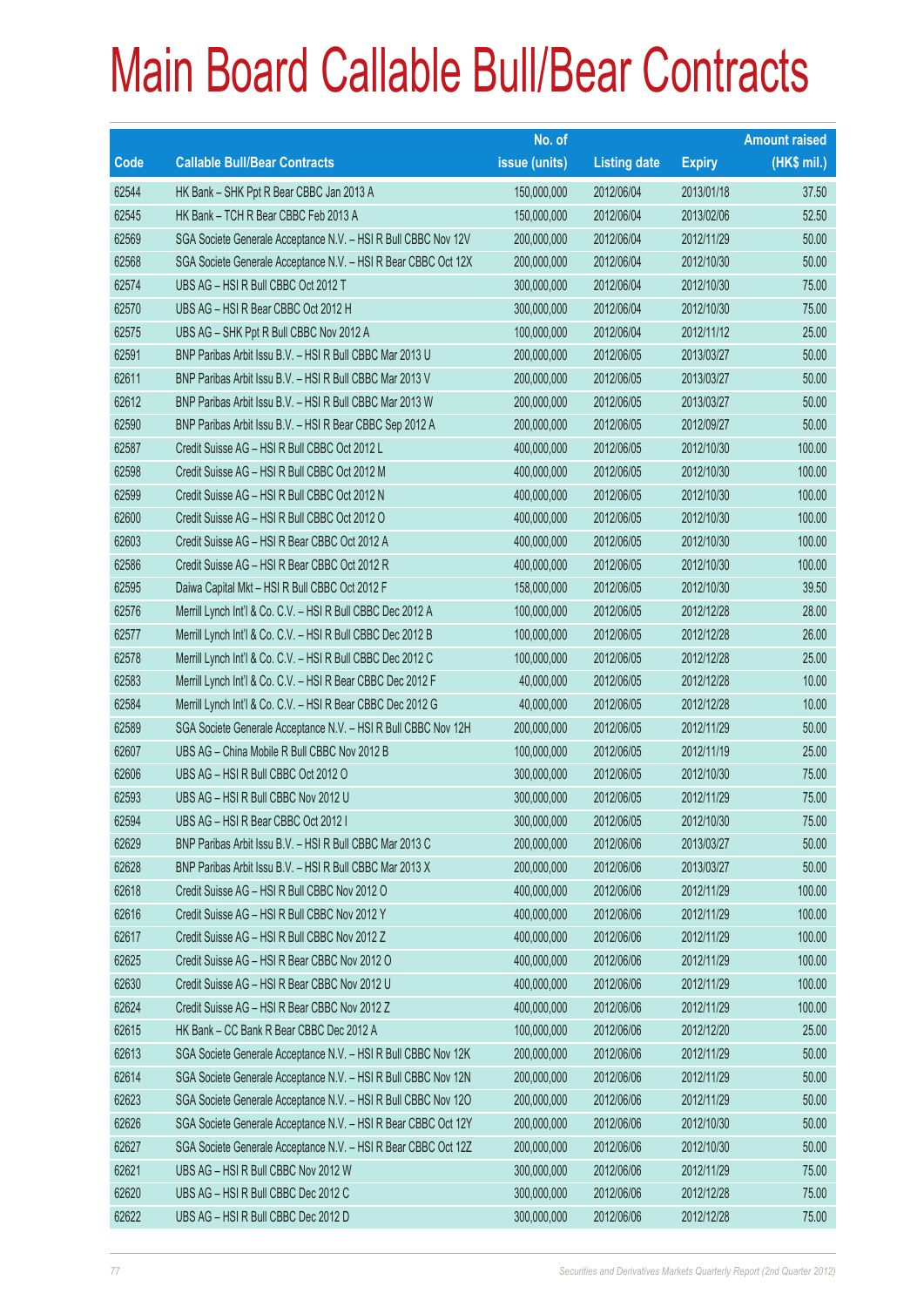|       |                                                          | No. of        |                     |               | <b>Amount raised</b> |
|-------|----------------------------------------------------------|---------------|---------------------|---------------|----------------------|
| Code  | <b>Callable Bull/Bear Contracts</b>                      | issue (units) | <b>Listing date</b> | <b>Expiry</b> | $(HK$$ mil.)         |
| 62631 | UBS AG - HSI R Bear CBBC Oct 2012 J                      | 300,000,000   | 2012/06/06          | 2012/10/30    | 75.00                |
| 62633 | UBS AG - Petrochina R Bull CBBC Dec 2012 A               | 100,000,000   | 2012/06/06          | 2012/12/10    | 25.00                |
| 62632 | UBS AG - Petrochina R Bear CBBC Nov 2012 A               | 100,000,000   | 2012/06/06          | 2012/11/19    | 25.00                |
| 62652 | BNP Paribas Arbit Issu B.V. - HSI R Bull CBBC Mar 2013 D | 200,000,000   | 2012/06/07          | 2013/03/27    | 50.00                |
| 62648 | BNP Paribas Arbit Issu B.V. - HSI R Bull CBBC Mar 2013 F | 200,000,000   | 2012/06/07          | 2013/03/27    | 50.00                |
| 62649 | BNP Paribas Arbit Issu B.V. - HSI R Bull CBBC Mar 2013 G | 200,000,000   | 2012/06/07          | 2013/03/27    | 50.00                |
| 62650 | BNP Paribas Arbit Issu B.V. - HSI R Bull CBBC Mar 2013 J | 200,000,000   | 2012/06/07          | 2013/03/27    | 50.00                |
| 62651 | BNP Paribas Arbit Issu B.V. - HSI R Bull CBBC Mar 2013 K | 200,000,000   | 2012/06/07          | 2013/03/27    | 50.00                |
| 62647 | BNP Paribas Arbit Issu B.V. - HSI R Bull CBBC Mar 2013 Y | 200,000,000   | 2012/06/07          | 2013/03/27    | 50.00                |
| 62659 | BNP Paribas Arbit Issu B.V. - HSI R Bear CBBC Sep 2012 B | 200,000,000   | 2012/06/07          | 2012/09/27    | 50.00                |
| 62660 | BNP Paribas Arbit Issu B.V. - HSI R Bear CBBC Sep 2012 C | 200,000,000   | 2012/06/07          | 2012/09/27    | 50.00                |
| 62653 | Credit Suisse AG - HSI R Bull CBBC Nov 2012 G            | 400,000,000   | 2012/06/07          | 2012/11/29    | 100.00               |
| 62654 | Credit Suisse AG - HSI R Bull CBBC Nov 2012 U            | 400,000,000   | 2012/06/07          | 2012/11/29    | 100.00               |
| 62657 | Credit Suisse AG - HSI R Bear CBBC Nov 2012 B            | 400,000,000   | 2012/06/07          | 2012/11/29    | 100.00               |
| 62658 | Credit Suisse AG - HSI R Bear CBBC Nov 2012 C            | 400,000,000   | 2012/06/07          | 2012/11/29    | 100.00               |
| 62656 | Credit Suisse AG - HSI R Bear CBBC Nov 2012 T            | 400,000,000   | 2012/06/07          | 2012/11/29    | 100.00               |
| 62697 | Daiwa Capital Mkt - HSI R Bull CBBC Oct 2012 G           | 158,000,000   | 2012/06/07          | 2012/10/30    | 39.50                |
| 62685 | Daiwa Capital Mkt - HSI R Bear CBBC Oct 2012 B           | 158,000,000   | 2012/06/07          | 2012/10/30    | 39.50                |
| 62634 | Goldman Sachs SP (Asia) - HSI R Bull CBBC Sep 2012 C     | 150,000,000   | 2012/06/07          | 2012/09/27    | 37.80                |
| 62635 | Goldman Sachs SP (Asia) - HSI R Bull CBBC Sep 2012 D     | 150,000,000   | 2012/06/07          | 2012/09/27    | 38.10                |
| 62636 | Goldman Sachs SP (Asia) - HSI R Bull CBBC Sep 2012 E     | 150,000,000   | 2012/06/07          | 2012/09/27    | 38.85                |
| 62637 | Goldman Sachs SP (Asia) - HSI R Bear CBBC Sep 2012 A     | 150,000,000   | 2012/06/07          | 2012/09/27    | 38.55                |
| 62638 | Goldman Sachs SP (Asia) - HSI R Bear CBBC Sep 2012 B     | 150,000,000   | 2012/06/07          | 2012/09/27    | 38.55                |
| 62643 | HK Bank - ABC R Bull CBBC May 2013 A                     | 80,000,000    | 2012/06/07          | 2013/05/28    | 20.00                |
| 62644 | HK Bank - ABC R Bear CBBC Jan 2013 A                     | 80,000,000    | 2012/06/07          | 2013/01/28    | 20.00                |
| 62642 | HK Bank - CNOOC R Bear CBBC Dec 2012 A                   | 80,000,000    | 2012/06/07          | 2012/12/28    | 30.40                |
| 62645 | HK Bank - HSCEI R Bull CBBC Dec 2012 A                   | 150,000,000   | 2012/06/07          | 2012/12/28    | 37.50                |
| 62646 | HK Bank - HSCEI R Bear CBBC Dec 2012 A                   | 150,000,000   | 2012/06/07          | 2012/12/28    | 37.50                |
| 62641 | HK Bank - Hutchison R Bull CBBC Feb 2013 A               | 150,000,000   | 2012/06/07          | 2013/02/26    | 37.50                |
| 62674 | J P Morgan SP BV - HSI R Bull CBBC Nov 2012 A            | 300,000,000   | 2012/06/07          | 2012/11/29    | 75.00                |
| 62677 | J P Morgan SP BV - HSI R Bull CBBC Nov 2012 B            | 300,000,000   | 2012/06/07          | 2012/11/29    | 75.00                |
| 62679 | J P Morgan SP BV - HSI R Bull CBBC Nov 2012 C            | 300,000,000   | 2012/06/07          | 2012/11/29    | 75.00                |
| 62680 | J P Morgan SP BV - HSI R Bull CBBC Nov 2012 D            | 300,000,000   | 2012/06/07          | 2012/11/29    | 75.00                |
| 62676 | J P Morgan SP BV - HSI R Bull CBBC Dec 2012 A            | 300,000,000   | 2012/06/07          | 2012/12/28    | 75.00                |
| 62678 | J P Morgan SP BV - HSI R Bull CBBC Dec 2012 B            | 300,000,000   | 2012/06/07          | 2012/12/28    | 75.00                |
| 62681 | J P Morgan SP BV - HSI R Bull CBBC Dec 2012 C            | 300,000,000   | 2012/06/07          | 2012/12/28    | 75.00                |
| 62682 | J P Morgan SP BV - HSI R Bull CBBC Dec 2012 D            | 300,000,000   | 2012/06/07          | 2012/12/28    | 75.00                |
| 62683 | J P Morgan SP BV - HSI R Bull CBBC Dec 2012 E            | 300,000,000   | 2012/06/07          | 2012/12/28    | 75.00                |
| 62675 | J P Morgan SP BV - HSI R Bull CBBC Jan 2013 A            | 300,000,000   | 2012/06/07          | 2013/01/30    | 75.00                |
| 62684 | J P Morgan SP BV - HSI R Bull CBBC Jan 2013 B            | 300,000,000   | 2012/06/07          | 2013/01/30    | 75.00                |
| 62669 | J P Morgan SP BV - HSI R Bear CBBC Oct 2012 A            | 300,000,000   | 2012/06/07          | 2012/10/30    | 75.00                |
| 62671 | J P Morgan SP BV - HSI R Bear CBBC Oct 2012 B            | 300,000,000   | 2012/06/07          | 2012/10/30    | 75.00                |
| 62673 | J P Morgan SP BV - HSI R Bear CBBC Oct 2012 C            | 300,000,000   | 2012/06/07          | 2012/10/30    | 75.00                |
| 62668 | J P Morgan SP BV - HSI R Bear CBBC Nov 2012 A            | 300,000,000   | 2012/06/07          | 2012/11/29    | 75.00                |
| 62670 | J P Morgan SP BV - HSI R Bear CBBC Nov 2012 B            | 300,000,000   | 2012/06/07          | 2012/11/29    | 75.00                |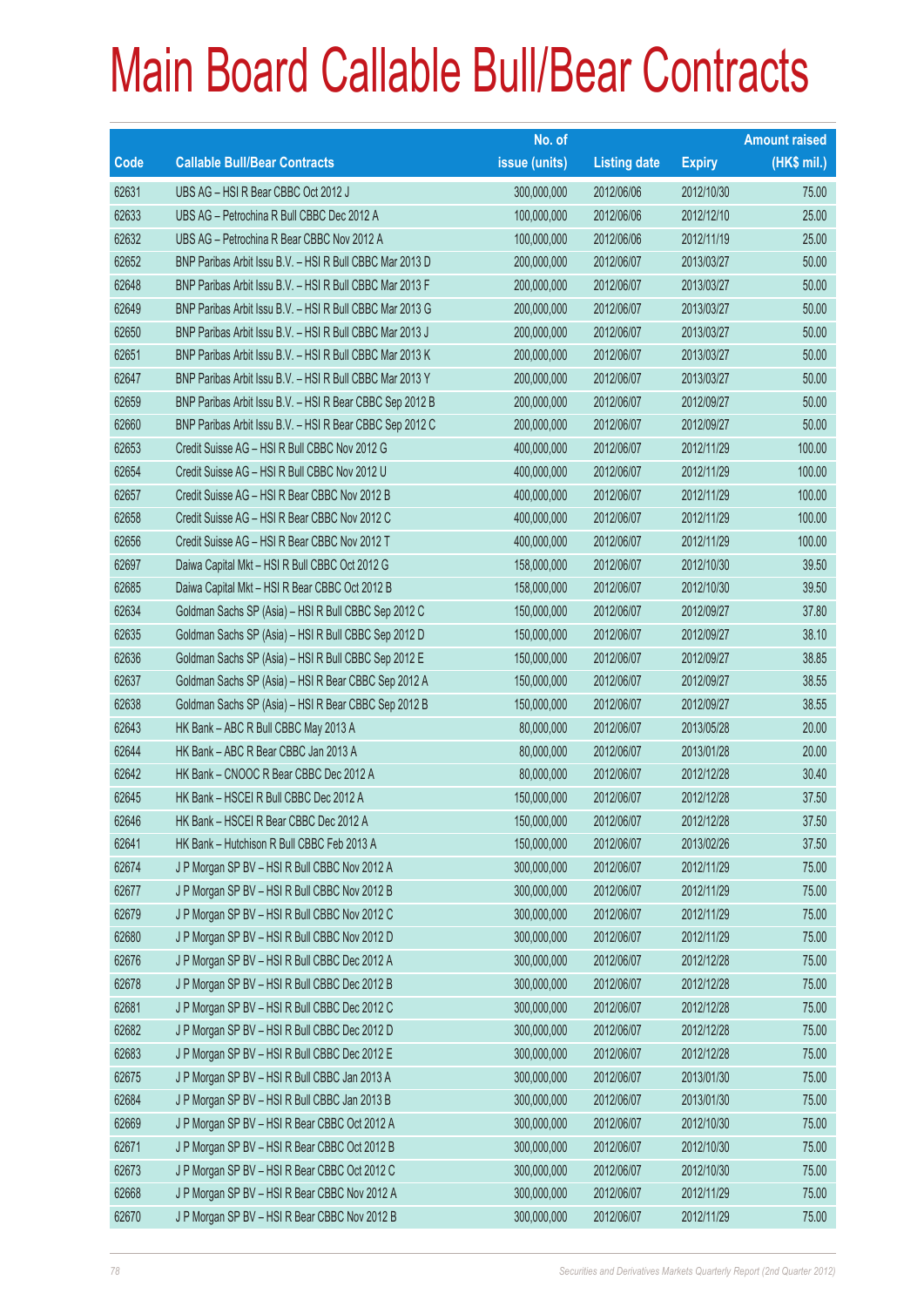|       |                                                                | No. of        |                     |               | <b>Amount raised</b> |
|-------|----------------------------------------------------------------|---------------|---------------------|---------------|----------------------|
| Code  | <b>Callable Bull/Bear Contracts</b>                            | issue (units) | <b>Listing date</b> | <b>Expiry</b> | (HK\$ mil.)          |
| 62672 | J P Morgan SP BV - HSI R Bear CBBC Nov 2012 C                  | 300,000,000   | 2012/06/07          | 2012/11/29    | 75.00                |
| 62665 | J P Morgan SP BV - HSI R Bear CBBC Dec 2012 A                  | 300,000,000   | 2012/06/07          | 2012/12/28    | 75.00                |
| 62666 | J P Morgan SP BV - HSI R Bear CBBC Dec 2012 B                  | 300,000,000   | 2012/06/07          | 2012/12/28    | 75.00                |
| 62667 | J P Morgan SP BV - HSI R Bear CBBC Dec 2012 C                  | 300,000,000   | 2012/06/07          | 2012/12/28    | 75.00                |
| 62663 | J P Morgan SP BV - HSI R Bear CBBC Jan 2013 A                  | 300,000,000   | 2012/06/07          | 2013/01/30    | 75.00                |
| 62664 | J P Morgan SP BV - HSI R Bear CBBC Jan 2013 B                  | 300,000,000   | 2012/06/07          | 2013/01/30    | 75.00                |
| 62639 | SGA Societe Generale Acceptance N.V. - HSI R Bull CBBC Nov 12A | 200,000,000   | 2012/06/07          | 2012/11/29    | 50.00                |
| 62640 | SGA Societe Generale Acceptance N.V. - HSI R Bull CBBC Nov 12B | 200,000,000   | 2012/06/07          | 2012/11/29    | 50.00                |
| 62662 | SGA Societe Generale Acceptance N.V. - HSI R Bear CBBC Oct 12P | 200,000,000   | 2012/06/07          | 2012/10/30    | 50.00                |
| 62661 | SGA Societe Generale Acceptance N.V. - HSI R Bear CBBC Oct 12Q | 200,000,000   | 2012/06/07          | 2012/10/30    | 50.00                |
| 62686 | UBS AG - China Mobile R Bull CBBC Jan 2013 A                   | 100,000,000   | 2012/06/07          | 2013/01/21    | 25.00                |
| 62655 | UBS AG - HSI R Bull CBBC Nov 2012 X                            | 300,000,000   | 2012/06/07          | 2012/11/29    | 75.00                |
| 62689 | UBS AG - HSI R Bull CBBC May 2013 A                            | 300,000,000   | 2012/06/07          | 2013/05/30    | 126.00               |
| 62691 | UBS AG - HSI R Bull CBBC May 2013 B                            | 300,000,000   | 2012/06/07          | 2013/05/30    | 99.00                |
| 62688 | UBS AG - HSI R Bull CBBC Jun 2013 A                            | 300,000,000   | 2012/06/07          | 2013/06/27    | 141.00               |
| 62690 | UBS AG - HSI R Bull CBBC Jun 2013 B                            | 300,000,000   | 2012/06/07          | 2013/06/27    | 111.00               |
| 62693 | UBS AG - HSI R Bull CBBC Jun 2013 C                            | 300,000,000   | 2012/06/07          | 2013/06/27    | 75.00                |
| 62694 | UBS AG - HSI R Bull CBBC Jun 2013 D                            | 300,000,000   | 2012/06/07          | 2013/06/27    | 75.00                |
| 62695 | UBS AG - HSI R Bull CBBC Jun 2013 E                            | 300,000,000   | 2012/06/07          | 2013/06/27    | 75.00                |
| 62692 | UBS AG - HSI R Bull CBBC Jul 2013 A                            | 300,000,000   | 2012/06/07          | 2013/07/30    | 75.00                |
| 62696 | UBS AG - HSI R Bull CBBC Jul 2013 B                            | 300,000,000   | 2012/06/07          | 2013/07/30    | 75.00                |
| 62687 | UBS AG - HSI R Bear CBBC Sep 2012 M                            | 300,000,000   | 2012/06/07          | 2012/09/27    | 75.00                |
| 62702 | BNP Paribas Arbit Issu B.V. - HSI R Bull CBBC Mar 2013 E       | 200,000,000   | 2012/06/08          | 2013/03/27    | 60.00                |
| 62698 | BNP Paribas Arbit Issu B.V. - HSI R Bull CBBC Mar 2013 L       | 200,000,000   | 2012/06/08          | 2013/03/27    | 100.00               |
| 62699 | BNP Paribas Arbit Issu B.V. - HSI R Bull CBBC Mar 2013 M       | 200,000,000   | 2012/06/08          | 2013/03/27    | 80.00                |
| 62700 | BNP Paribas Arbit Issu B.V. - HSI R Bull CBBC Mar 2013 N       | 200,000,000   | 2012/06/08          | 2013/03/27    | 70.00                |
| 62701 | BNP Paribas Arbit Issu B.V. - HSI R Bull CBBC Mar 2013 O       | 200,000,000   | 2012/06/08          | 2013/03/27    | 60.00                |
| 62706 | BNP Paribas Arbit Issu B.V. - HSI R Bear CBBC Sep 2012 P       | 200,000,000   | 2012/06/08          | 2012/09/27    | 50.00                |
| 62703 | Credit Suisse AG - HSI R Bull CBBC Oct 2012 P                  | 400,000,000   | 2012/06/08          | 2012/10/30    | 100.00               |
| 62705 | Credit Suisse AG - HSI R Bull CBBC Oct 2012 Q                  | 400,000,000   | 2012/06/08          | 2012/10/30    | 100.00               |
| 62711 | Credit Suisse AG - HSI R Bear CBBC Oct 2012 G                  | 400,000,000   | 2012/06/08          | 2012/10/30    | 100.00               |
| 62704 | Credit Suisse AG - HSI R Bear CBBC Oct 2012 X                  | 400,000,000   | 2012/06/08          | 2012/10/30    | 100.00               |
| 62713 | Daiwa Capital Mkt - HSI R Bear CBBC Oct 2012 C                 | 158,000,000   | 2012/06/08          | 2012/10/30    | 39.50                |
| 62708 | UBS AG - HSI R Bull CBBC Oct 2012 J                            | 300,000,000   | 2012/06/08          | 2012/10/30    | 75.00                |
| 62709 | UBS AG - HSI R Bull CBBC Dec 2012 E                            | 300,000,000   | 2012/06/08          | 2012/12/28    | 75.00                |
| 62710 | UBS AG - HSI R Bull CBBC Jan 2013 Q                            | 300,000,000   | 2012/06/08          | 2013/01/30    | 75.00                |
| 62712 | UBS AG - HSI R Bear CBBC Oct 2012 K                            | 300,000,000   | 2012/06/08          | 2012/10/30    | 75.00                |
| 62718 | BNP Paribas Arbit Issu B.V. - HSI R Bull CBBC Apr 2013 A       | 200,000,000   | 2012/06/11          | 2013/04/29    | 50.00                |
| 62719 | BNP Paribas Arbit Issu B.V. - HSI R Bull CBBC Apr 2013 B       | 200,000,000   | 2012/06/11          | 2013/04/29    | 50.00                |
| 62720 | BNP Paribas Arbit Issu B.V. - HSI R Bull CBBC Apr 2013 C       | 200,000,000   | 2012/06/11          | 2013/04/29    | 50.00                |
| 62721 | BNP Paribas Arbit Issu B.V. - HSI R Bull CBBC Apr 2013 D       | 200,000,000   | 2012/06/11          | 2013/04/29    | 100.00               |
| 62739 | BNP Paribas Arbit Issu B.V. - HSI R Bear CBBC Sep 2012 D       | 200,000,000   | 2012/06/11          | 2012/09/27    | 50.00                |
| 62740 | BNP Paribas Arbit Issu B.V. - HSI R Bear CBBC Sep 2012 N       | 200,000,000   | 2012/06/11          | 2012/09/27    | 50.00                |
| 62741 | BNP Paribas Arbit Issu B.V. - HSI R Bear CBBC Sep 2012 O       | 200,000,000   | 2012/06/11          | 2012/09/27    | 50.00                |
| 62722 | Credit Suisse AG - HSI R Bull CBBC Oct 2012 R                  | 400,000,000   | 2012/06/11          | 2012/10/30    | 100.00               |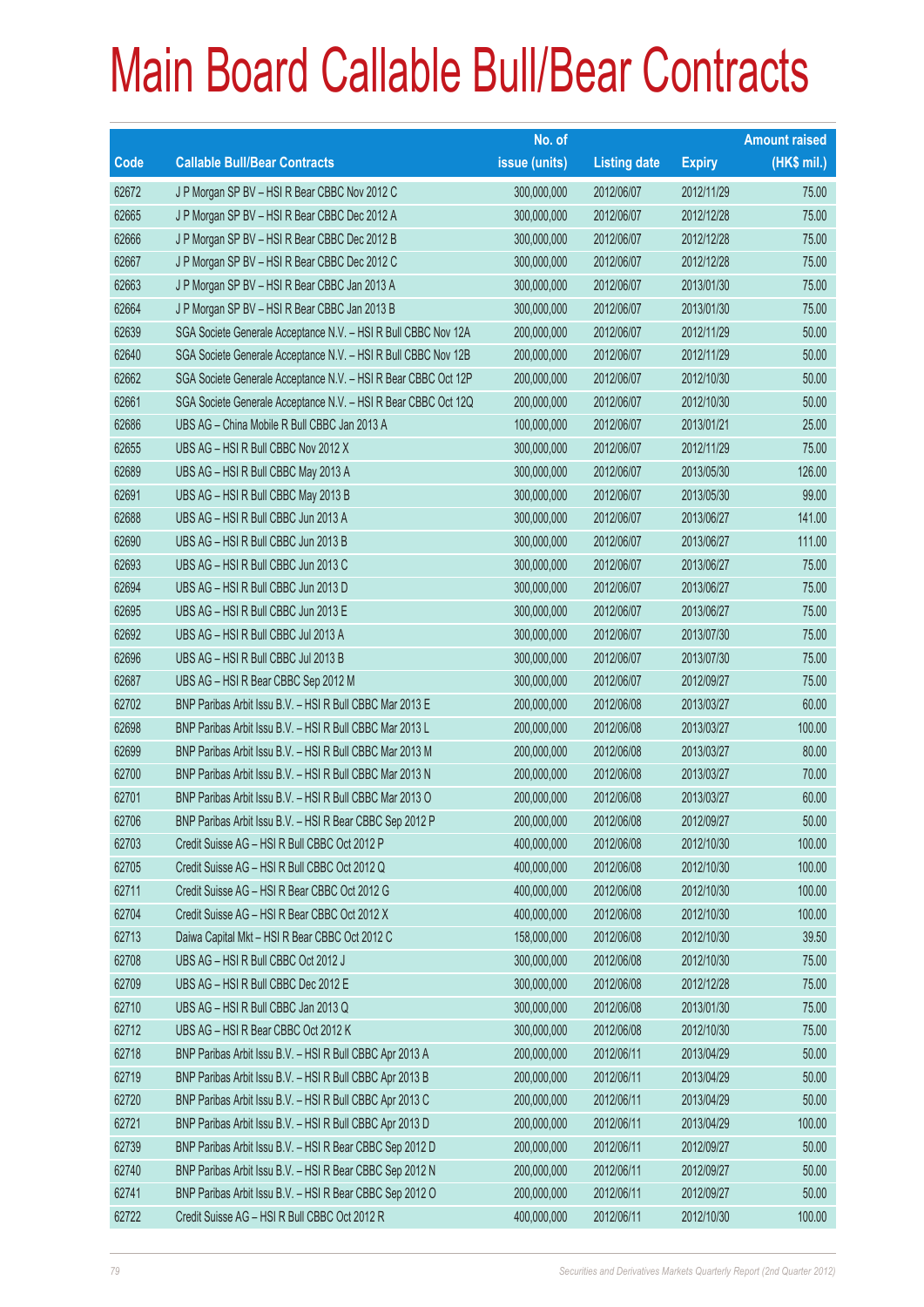|       |                                                                | No. of        |                     |               | <b>Amount raised</b> |
|-------|----------------------------------------------------------------|---------------|---------------------|---------------|----------------------|
| Code  | <b>Callable Bull/Bear Contracts</b>                            | issue (units) | <b>Listing date</b> | <b>Expiry</b> | (HK\$ mil.)          |
| 62723 | Credit Suisse AG - HSI R Bull CBBC Oct 2012 S                  | 400,000,000   | 2012/06/11          | 2012/10/30    | 100.00               |
| 62725 | Credit Suisse AG - HSI R Bull CBBC Oct 2012 U                  | 400,000,000   | 2012/06/11          | 2012/10/30    | 100.00               |
| 62749 | Credit Suisse AG - HSI R Bull CBBC Jan 2013 A                  | 400,000,000   | 2012/06/11          | 2013/01/30    | 102.00               |
| 62750 | Credit Suisse AG - HSI R Bull CBBC Jan 2013 B                  | 400,000,000   | 2012/06/11          | 2013/01/30    | 106.00               |
| 62751 | Credit Suisse AG - HSI R Bull CBBC Jan 2013 C                  | 400,000,000   | 2012/06/11          | 2013/01/30    | 110.00               |
| 62752 | Credit Suisse AG - HSI R Bull CBBC Jan 2013 D                  | 400,000,000   | 2012/06/11          | 2013/01/30    | 114.00               |
| 62753 | Credit Suisse AG - HSI R Bull CBBC Jan 2013 E                  | 400,000,000   | 2012/06/11          | 2013/01/30    | 118.00               |
| 62754 | Credit Suisse AG - HSI R Bull CBBC Feb 2013 A                  | 400,000,000   | 2012/06/11          | 2013/02/27    | 122.00               |
| 62755 | Credit Suisse AG - HSI R Bull CBBC Feb 2013 B                  | 400,000,000   | 2012/06/11          | 2013/02/27    | 126.00               |
| 62756 | Credit Suisse AG - HSI R Bull CBBC Feb 2013 C                  | 400,000,000   | 2012/06/11          | 2013/02/27    | 130.00               |
| 62757 | Credit Suisse AG - HSI R Bull CBBC Feb 2013 D                  | 400,000,000   | 2012/06/11          | 2013/02/27    | 134.00               |
| 62758 | Credit Suisse AG - HSI R Bull CBBC Feb 2013 E                  | 400,000,000   | 2012/06/11          | 2013/02/27    | 138.00               |
| 62772 | Credit Suisse AG - HSI R Bear CBBC Oct 2012 K                  | 400,000,000   | 2012/06/11          | 2012/10/30    | 100.00               |
| 62773 | Credit Suisse AG - HSI R Bear CBBC Nov 2012 G                  | 400,000,000   | 2012/06/11          | 2012/11/29    | 100.00               |
| 62746 | Credit Suisse AG - HSI R Bear CBBC Nov 2012 W                  | 400,000,000   | 2012/06/11          | 2012/11/29    | 100.00               |
| 62747 | Credit Suisse AG - HSI R Bear CBBC Nov 2012 X                  | 400,000,000   | 2012/06/11          | 2012/11/29    | 100.00               |
| 62759 | Credit Suisse AG - HSI R Bear CBBC Nov 2012 Y                  | 400,000,000   | 2012/06/11          | 2012/11/29    | 100.00               |
| 62768 | Daiwa Capital Mkt - HSCEI R Bear CBBC Feb 2013 A               | 80,000,000    | 2012/06/11          | 2013/02/27    | 20.00                |
| 62760 | Daiwa Capital Mkt - HSI R Bull CBBC Jan 2013 A                 | 158,000,000   | 2012/06/11          | 2013/01/30    | 39.50                |
| 62764 | Daiwa Capital Mkt - HSI R Bull CBBC Feb 2013 A                 | 158,000,000   | 2012/06/11          | 2013/02/27    | 39.50                |
| 62761 | Daiwa Capital Mkt - HSI R Bull CBBC Mar 2013 A                 | 158,000,000   | 2012/06/11          | 2013/03/27    | 44.24                |
| 62762 | Daiwa Capital Mkt - HSI R Bull CBBC Mar 2013 B                 | 158,000,000   | 2012/06/11          | 2013/03/27    | 53.72                |
| 62763 | Daiwa Capital Mkt - HSI R Bull CBBC Jun 2013 A                 | 158,000,000   | 2012/06/11          | 2013/06/27    | 60.04                |
| 62769 | Daiwa Capital Mkt - HSI R Bear CBBC Oct 2012 D                 | 158,000,000   | 2012/06/11          | 2012/10/30    | 39.50                |
| 62714 | HK Bank - HSI R Bull CBBC Feb 2013 A                           | 250,000,000   | 2012/06/11          | 2013/02/27    | 62.50                |
| 62715 | HK Bank - HSI R Bull CBBC Feb 2013 B                           | 250,000,000   | 2012/06/11          | 2013/02/27    | 62.50                |
| 62716 | HK Bank - HSI R Bull CBBC Feb 2013 C                           | 250,000,000   | 2012/06/11          | 2013/02/27    | 62.50                |
| 62717 | HK Bank - HSI R Bear CBBC Feb 2013 A                           | 250,000,000   | 2012/06/11          | 2013/02/27    | 62.50                |
| 62726 | SGA Societe Generale Acceptance N.V. - HSI R Bull CBBC Nov 12J | 200,000,000   | 2012/06/11          | 2012/11/29    | 50.00                |
| 62727 | SGA Societe Generale Acceptance N.V. - HSI R Bull CBBC Nov 12L | 200,000,000   | 2012/06/11          | 2012/11/29    | 50.00                |
| 62728 | SGA Societe Generale Acceptance N.V. - HSI R Bull CBBC Nov 12M | 200,000,000   | 2012/06/11          | 2012/11/29    | 50.00                |
| 62729 | SGA Societe Generale Acceptance N.V. - HSI R Bull CBBC Dec 12G | 200,000,000   | 2012/06/11          | 2012/12/28    | 106.00               |
| 62730 | SGA Societe Generale Acceptance N.V. - HSI R Bull CBBC Dec 12H | 200,000,000   | 2012/06/11          | 2012/12/28    | 100.00               |
| 62731 | SGA Societe Generale Acceptance N.V. - HSI R Bull CBBC Dec 121 | 200,000,000   | 2012/06/11          | 2012/12/28    | 94.00                |
| 62732 | SGA Societe Generale Acceptance N.V. - HSI R Bull CBBC Dec 12J | 200,000,000   | 2012/06/11          | 2012/12/28    | 88.00                |
| 62733 | SGA Societe Generale Acceptance N.V. - HSI R Bull CBBC Dec 12K | 200,000,000   | 2012/06/11          | 2012/12/28    | 75.00                |
| 62734 | SGA Societe Generale Acceptance N.V. - HSI R Bull CBBC Dec 12L | 200,000,000   | 2012/06/11          | 2012/12/28    | 69.00                |
| 62735 | SGA Societe Generale Acceptance N.V. - HSI R Bull CBBC Dec 12M | 200,000,000   | 2012/06/11          | 2012/12/28    | 62.00                |
| 62742 | SGA Societe Generale Acceptance N.V. - HSI R Bear CBBC Oct 12A | 200,000,000   | 2012/06/11          | 2012/10/30    | 50.00                |
| 62743 | SGA Societe Generale Acceptance N.V. - HSI R Bear CBBC Oct 12B | 200,000,000   | 2012/06/11          | 2012/10/30    | 50.00                |
| 62744 | SGA Societe Generale Acceptance N.V. - HSI R Bear CBBC Nov 12A | 200,000,000   | 2012/06/11          | 2012/11/29    | 50.00                |
| 62745 | SGA Societe Generale Acceptance N.V. - HSI R Bear CBBC Nov 12B | 200,000,000   | 2012/06/11          | 2012/11/29    | 50.00                |
| 62784 | UBS AG - China Life R Bull CBBC Jan 2013 A                     | 100,000,000   | 2012/06/11          | 2013/01/21    | 32.00                |
| 62781 | UBS AG - CNOOC R Bull CBBC Jan 2013 A                          | 100,000,000   | 2012/06/11          | 2013/01/21    | 25.00                |
| 62778 | UBS AG - Sinopec Corp R Bull CBBC Jan 2013 A                   | 100,000,000   | 2012/06/11          | 2013/01/14    | 25.00                |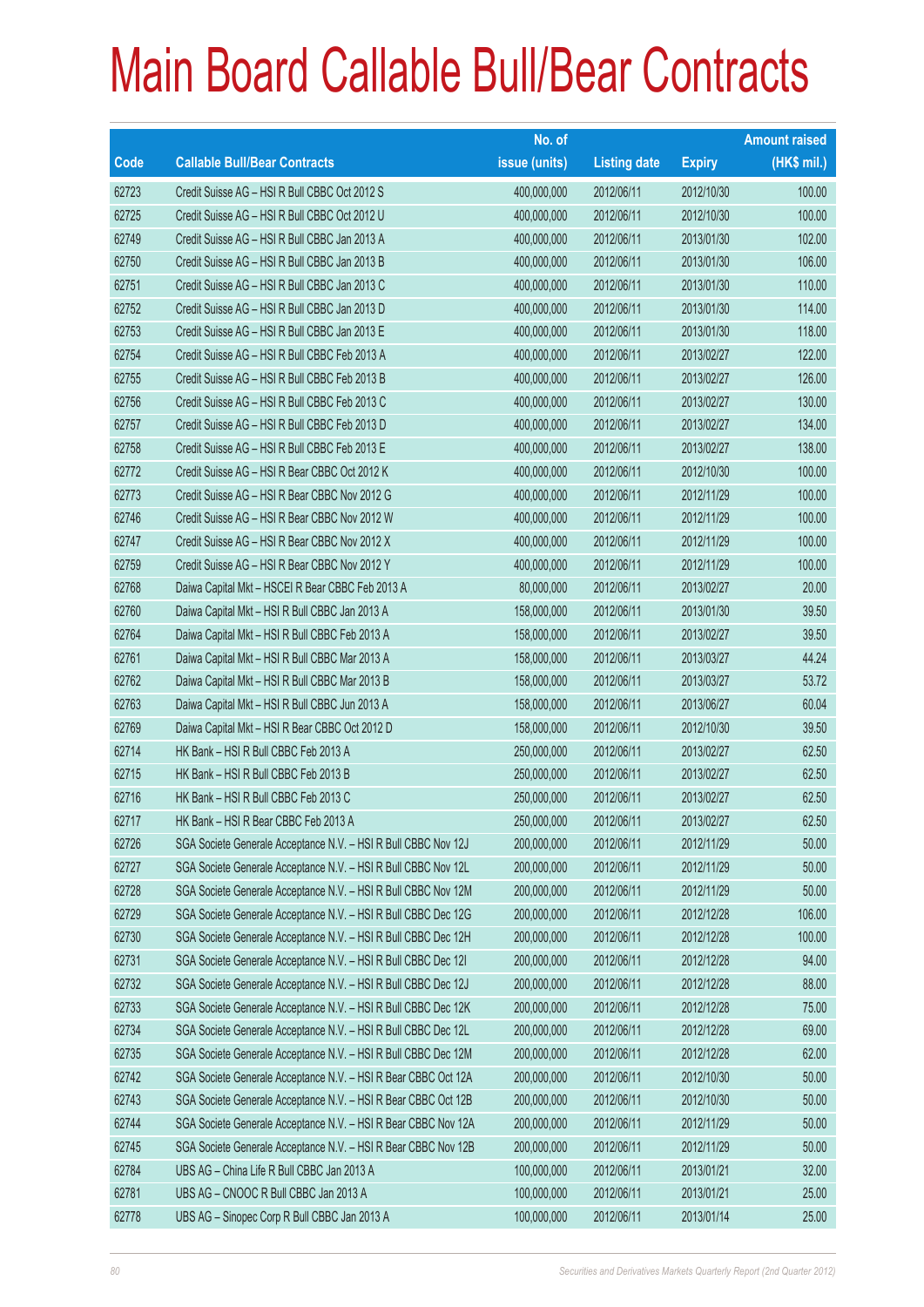|       |                                                      | No. of        |                     |               | <b>Amount raised</b> |
|-------|------------------------------------------------------|---------------|---------------------|---------------|----------------------|
| Code  | <b>Callable Bull/Bear Contracts</b>                  | issue (units) | <b>Listing date</b> | <b>Expiry</b> | (HK\$ mil.)          |
| 62779 | UBS AG - HKEx R Bull CBBC Nov 2012 A                 | 100,000,000   | 2012/06/11          | 2012/11/26    | 25.00                |
| 62776 | UBS AG - HSBC R Bull CBBC Jan 2013 A                 | 100,000,000   | 2012/06/11          | 2013/01/21    | 25.00                |
| 62737 | UBS AG - HSI R Bull CBBC Nov 2012 Y                  | 300,000,000   | 2012/06/11          | 2012/11/29    | 75.00                |
| 62738 | UBS AG - HSI R Bull CBBC Dec 2012 V                  | 300,000,000   | 2012/06/11          | 2012/12/28    | 75.00                |
| 62736 | UBS AG - HSI R Bull CBBC Jan 2013 R                  | 300,000,000   | 2012/06/11          | 2013/01/30    | 75.00                |
| 62767 | UBS AG - HSI R Bear CBBC Sep 2012 L                  | 300,000,000   | 2012/06/11          | 2012/09/27    | 75.00                |
| 62766 | UBS AG - HSI R Bear CBBC Oct 2012 M                  | 300,000,000   | 2012/06/11          | 2012/10/30    | 75.00                |
| 62765 | UBS AG - HSI R Bear CBBC Nov 2012 L                  | 300,000,000   | 2012/06/11          | 2012/11/29    | 75.00                |
| 62777 | UBS AG - Hutchison R Bull CBBC Jan 2013 A            | 100,000,000   | 2012/06/11          | 2013/01/14    | 25.00                |
| 62783 | UBS AG - Ping An R Bull CBBC Nov 2012 A              | 100,000,000   | 2012/06/11          | 2012/11/19    | 25.00                |
| 62782 | UBS AG - Sands China R Bear CBBC Dec 2012 A          | 50,000,000    | 2012/06/11          | 2012/12/17    | 24.25                |
| 62780 | UBS AG - TCH R Bull CBBC Jan 2013 A                  | 100,000,000   | 2012/06/11          | 2013/01/14    | 27.00                |
| 62801 | Credit Suisse AG - HSI R Bull CBBC Dec 2012 Y        | 400,000,000   | 2012/06/12          | 2012/12/28    | 100.00               |
| 62802 | Credit Suisse AG - HSI R Bull CBBC Dec 2012 Z        | 400,000,000   | 2012/06/12          | 2012/12/28    | 100.00               |
| 62797 | Credit Suisse AG - HSI R Bear CBBC Dec 2012 M        | 400,000,000   | 2012/06/12          | 2012/12/28    | 100.00               |
| 62789 | Goldman Sachs SP (Asia) - HSI R Bull CBBC Sep 2012 F | 150,000,000   | 2012/06/12          | 2012/09/27    | 38.40                |
| 62790 | Goldman Sachs SP (Asia) - HSI R Bull CBBC Sep 2012 G | 150,000,000   | 2012/06/12          | 2012/09/27    | 38.40                |
| 62785 | Goldman Sachs SP (Asia) - HSI R Bear CBBC Sep 2012 C | 150,000,000   | 2012/06/12          | 2012/09/27    | 38.40                |
| 62786 | Goldman Sachs SP (Asia) - HSI R Bear CBBC Sep 2012 D | 150,000,000   | 2012/06/12          | 2012/09/27    | 37.80                |
| 62787 | Goldman Sachs SP (Asia) - HSI R Bear CBBC Sep 2012 E | 150,000,000   | 2012/06/12          | 2012/09/27    | 38.70                |
| 62793 | HK Bank - China Mobile R Bull CBBC Dec 2012 D        | 200,000,000   | 2012/06/12          | 2012/12/12    | 50.00                |
| 62794 | HK Bank - China Mobile R Bear CBBC Dec 2012 E        | 200,000,000   | 2012/06/12          | 2012/12/12    | 50.00                |
| 62791 | HK Bank - HSI R Bear CBBC Dec 2012 T                 | 250,000,000   | 2012/06/12          | 2012/12/28    | 62.50                |
| 62792 | HK Bank - HSI R Bear CBBC Dec 2012 U                 | 250,000,000   | 2012/06/12          | 2012/12/28    | 62.50                |
| 62795 | HK Bank - Sands China R Bull CBBC Aug 2013 A         | 100,000,000   | 2012/06/12          | 2013/08/28    | 25.00                |
| 62799 | UBS AG - HSI R Bull CBBC Oct 2012 P                  | 300,000,000   | 2012/06/12          | 2012/10/30    | 75.00                |
| 62804 | UBS AG - HSI R Bull CBBC Oct 2012 V                  | 300,000,000   | 2012/06/12          | 2012/10/30    | 75.00                |
| 62803 | UBS AG - HSI R Bull CBBC Jan 2013 S                  | 300,000,000   | 2012/06/12          | 2013/01/30    | 75.00                |
| 62800 | UBS AG - HSI R Bull CBBC Feb 2013 D                  | 300,000,000   | 2012/06/12          | 2013/02/27    | 75.00                |
| 62798 | UBS AG - HSI R Bear CBBC Nov 2012 M                  | 300,000,000   | 2012/06/12          | 2012/11/29    | 75.00                |
| 62805 | UBS AG - HSI R Bear CBBC Nov 2012 N                  | 300,000,000   | 2012/06/12          | 2012/11/29    | 75.00                |
| 62820 | Credit Suisse AG - HSI R Bull CBBC Dec 2012 G        | 400,000,000   | 2012/06/13          | 2012/12/28    | 100.00               |
| 62821 | Credit Suisse AG - HSI R Bull CBBC Dec 2012 I        | 400,000,000   | 2012/06/13          | 2012/12/28    | 100.00               |
| 62819 | Credit Suisse AG - HSI R Bear CBBC Dec 2012 N        | 400,000,000   | 2012/06/13          | 2012/12/28    | 100.00               |
| 62822 | Goldman Sachs SP (Asia) - HSI R Bull CBBC Sep 2012 H | 150,000,000   | 2012/06/13          | 2012/09/27    | 38.85                |
| 62823 | Goldman Sachs SP (Asia) - HSI R Bull CBBC Sep 2012 I | 150,000,000   | 2012/06/13          | 2012/09/27    | 38.85                |
| 62814 | HK Bank - AIA R Bull CBBC Jan 2013 A                 | 80,000,000    | 2012/06/13          | 2013/01/28    | 33.60                |
| 62817 | HK Bank - AIA R Bear CBBC Jan 2013 A                 | 80,000,000    | 2012/06/13          | 2013/01/28    | 28.00                |
| 62810 | HK Bank - China Life R Bull CBBC Jan 2013 A          | 80,000,000    | 2012/06/13          | 2013/01/18    | 28.00                |
| 62811 | HK Bank - China Life R Bear CBBC Dec 2012 D          | 80,000,000    | 2012/06/13          | 2012/12/20    | 28.00                |
| 62812 | HK Bank - Hutchison R Bull CBBC Feb 2013 B           | 150,000,000   | 2012/06/13          | 2013/02/20    | 37.50                |
| 62813 | HK Bank - Hutchison R Bear CBBC Feb 2013 A           | 150,000,000   | 2012/06/13          | 2013/02/20    | 37.50                |
| 62831 | J P Morgan SP BV - HSI R Bull CBBC Mar 2013 A        | 300,000,000   | 2012/06/13          | 2013/03/27    | 75.00                |
| 62832 | J P Morgan SP BV - HSI R Bull CBBC Mar 2013 B        | 300,000,000   | 2012/06/13          | 2013/03/27    | 75.00                |
| 62833 | J P Morgan SP BV - HSI R Bull CBBC Mar 2013 C        | 300,000,000   | 2012/06/13          | 2013/03/27    | 75.00                |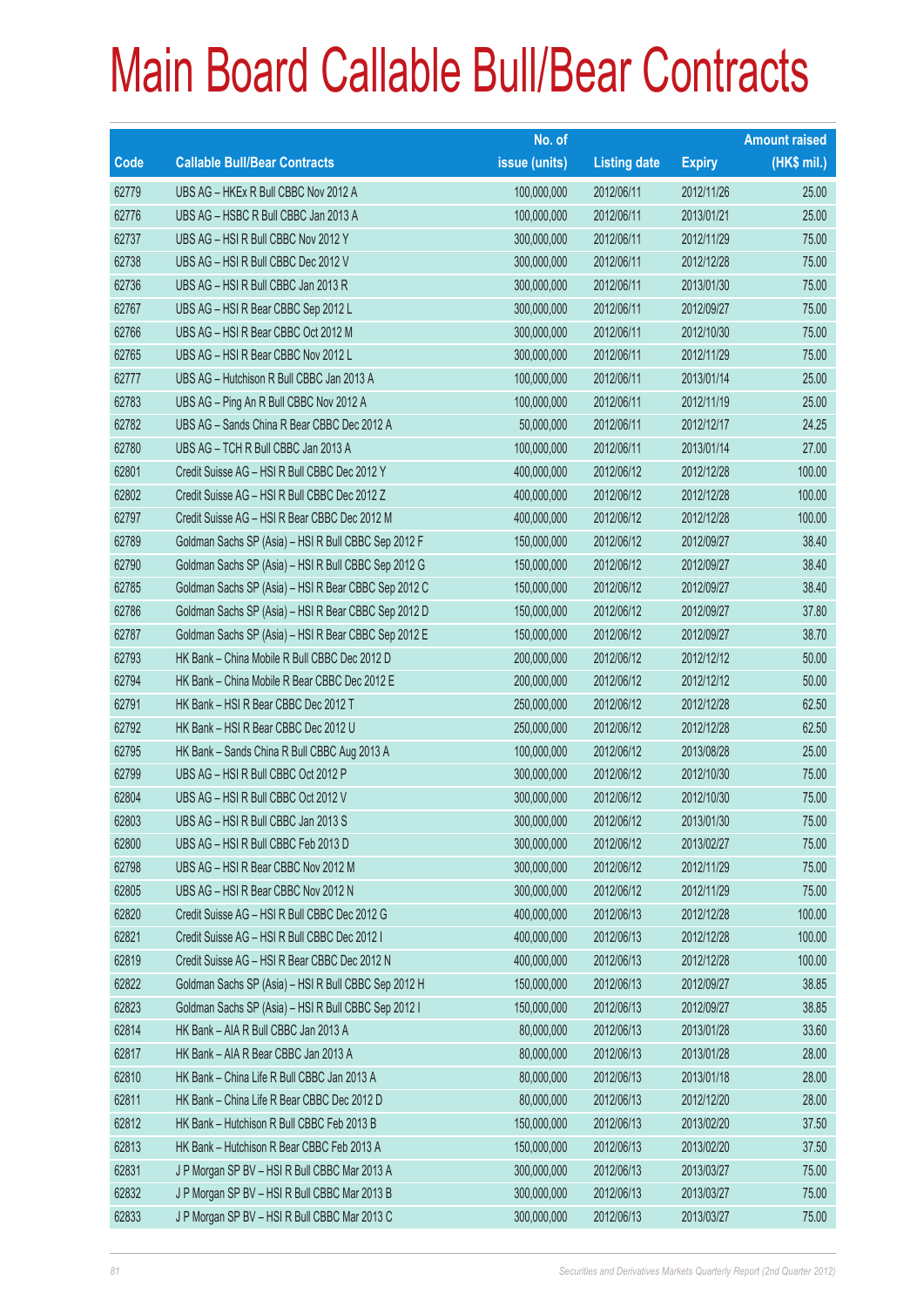|       |                                                                | No. of        |                     |               | <b>Amount raised</b> |
|-------|----------------------------------------------------------------|---------------|---------------------|---------------|----------------------|
| Code  | <b>Callable Bull/Bear Contracts</b>                            | issue (units) | <b>Listing date</b> | <b>Expiry</b> | (HK\$ mil.)          |
| 62835 | J P Morgan SP BV - HSI R Bull CBBC Mar 2013 D                  | 300,000,000   | 2012/06/13          | 2013/03/27    | 75.00                |
| 62836 | J P Morgan SP BV - HSI R Bull CBBC Mar 2013 E                  | 300,000,000   | 2012/06/13          | 2013/03/27    | 75.00                |
| 62826 | J P Morgan SP BV - HSI R Bear CBBC Jan 2013 C                  | 300,000,000   | 2012/06/13          | 2013/01/30    | 75.00                |
| 62827 | J P Morgan SP BV - HSI R Bear CBBC Jan 2013 D                  | 300,000,000   | 2012/06/13          | 2013/01/30    | 75.00                |
| 62828 | J P Morgan SP BV - HSI R Bear CBBC Jan 2013 E                  | 300,000,000   | 2012/06/13          | 2013/01/30    | 75.00                |
| 62829 | J P Morgan SP BV - HSI R Bear CBBC Jan 2013 F                  | 300,000,000   | 2012/06/13          | 2013/01/30    | 75.00                |
| 62830 | J P Morgan SP BV - HSI R Bear CBBC Jan 2013 G                  | 300,000,000   | 2012/06/13          | 2013/01/30    | 75.00                |
| 62806 | Merrill Lynch Int'l & Co. C.V. - HSI R Bear CBBC Dec 2012 H    | 40,000,000    | 2012/06/13          | 2012/12/28    | 10.00                |
| 62807 | Merrill Lynch Int'l & Co. C.V. - HSI R Bear CBBC Dec 2012 I    | 40,000,000    | 2012/06/13          | 2012/12/28    | 10.00                |
| 62808 | SGA Societe Generale Acceptance N.V. - HSI R Bull CBBC Mar 13A | 200,000,000   | 2012/06/13          | 2013/03/27    | 84.00                |
| 62809 | SGA Societe Generale Acceptance N.V. - HSI R Bull CBBC Mar 13B | 200,000,000   | 2012/06/13          | 2013/03/27    | 69.00                |
| 62825 | UBS AG - HSI R Bull CBBC Oct 2012 I                            | 300,000,000   | 2012/06/13          | 2012/10/30    | 75.00                |
| 62824 | UBS AG - HSI R Bull CBBC Jan 2013 T                            | 300,000,000   | 2012/06/13          | 2013/01/30    | 75.00                |
| 62818 | UBS AG - HSI R Bear CBBC Sep 2012 N                            | 300,000,000   | 2012/06/13          | 2012/09/27    | 75.00                |
| 62856 | BNP Paribas Arbit Issu B.V. - HSI R Bull CBBC Apr 2013 E       | 200,000,000   | 2012/06/14          | 2013/04/29    | 50.00                |
| 62857 | BNP Paribas Arbit Issu B.V. - HSI R Bull CBBC Apr 2013 F       | 200,000,000   | 2012/06/14          | 2013/04/29    | 50.00                |
| 62837 | BNP Paribas Arbit Issu B.V. - HSI R Bear CBBC Sep 2012 B       | 200,000,000   | 2012/06/14          | 2012/09/27    | 50.00                |
| 62849 | Credit Suisse AG - HKEx R Bull CBBC Dec 2012 A                 | 100,000,000   | 2012/06/14          | 2012/12/24    | 25.00                |
| 62850 | Credit Suisse AG - HKEx R Bull CBBC Dec 2012 B                 | 100,000,000   | 2012/06/14          | 2012/12/24    | 25.00                |
| 62851 | Credit Suisse AG - HKEx R Bear CBBC Dec 2012 A                 | 100,000,000   | 2012/06/14          | 2012/12/24    | 25.00                |
| 62854 | Credit Suisse AG - HSI R Bull CBBC Nov 2012 V                  | 400,000,000   | 2012/06/14          | 2012/11/29    | 100.00               |
| 62855 | Credit Suisse AG - HSI R Bull CBBC Nov 2012 X                  | 400,000,000   | 2012/06/14          | 2012/11/29    | 100.00               |
| 62838 | Credit Suisse AG - HSI R Bear CBBC Nov 2012 B                  | 400,000,000   | 2012/06/14          | 2012/11/29    | 100.00               |
| 62839 | Credit Suisse AG - HSI R Bear CBBC Nov 2012 T                  | 400,000,000   | 2012/06/14          | 2012/11/29    | 100.00               |
| 62845 | Credit Suisse AG - TCH R Bull CBBC Dec 2012 A                  | 100,000,000   | 2012/06/14          | 2012/12/24    | 25.00                |
| 62848 | Credit Suisse AG - TCH R Bull CBBC Dec 2012 B                  | 100,000,000   | 2012/06/14          | 2012/12/24    | 25.00                |
| 62852 | SGA Societe Generale Acceptance N.V. - HSI R Bull CBBC Nov 12Q | 200,000,000   | 2012/06/14          | 2012/11/29    | 50.00                |
| 62853 | SGA Societe Generale Acceptance N.V. - HSI R Bull CBBC Nov 12T | 200,000,000   | 2012/06/14          | 2012/11/29    | 50.00                |
| 62840 | SGA Societe Generale Acceptance N.V. - HSI R Bear CBBC Oct 12P | 200,000,000   | 2012/06/14          | 2012/10/30    | 50.00                |
| 62841 | SGA Societe Generale Acceptance N.V. - HSI R Bear CBBC Oct 12Q | 200,000,000   | 2012/06/14          | 2012/10/30    | 50.00                |
| 62842 | SGA Societe Generale Acceptance N.V. - HSI R Bear CBBC Oct 12W | 200,000,000   | 2012/06/14          | 2012/10/30    | 50.00                |
| 62860 | UBS AG - China Mobile R Bear CBBC Dec 2012 C                   | 100,000,000   | 2012/06/14          | 2012/12/10    | 25.00                |
| 62859 | UBS AG - HSI R Bull CBBC Oct 2012 D                            | 300,000,000   | 2012/06/14          | 2012/10/30    | 75.00                |
| 62858 | UBS AG - HSI R Bull CBBC Jan 2013 U                            | 300,000,000   | 2012/06/14          | 2013/01/30    | 75.00                |
| 62843 | UBS AG - HSI R Bear CBBC Oct 2012 H                            | 300,000,000   | 2012/06/14          | 2012/10/30    | 75.00                |
| 62844 | UBS AG - HSI R Bear CBBC Nov 2012 O                            | 300,000,000   | 2012/06/14          | 2012/11/29    | 75.00                |
| 62872 | BNP Paribas Arbit Issu B.V. - HSI R Bull CBBC Mar 2013 H       | 200,000,000   | 2012/06/15          | 2013/03/27    | 50.00                |
| 62863 | BNP Paribas Arbit Issu B.V. - HSI R Bear CBBC Sep 2012 C       | 200,000,000   | 2012/06/15          | 2012/09/27    | 50.00                |
| 62878 | BNP Paribas Arbit Issu B.V. - HSI R Bear CBBC Sep 2012 Q       | 200,000,000   | 2012/06/15          | 2012/09/27    | 50.00                |
| 62865 | Credit Suisse AG - HSI R Bull CBBC Nov 2012 W                  | 400,000,000   | 2012/06/15          | 2012/11/29    | 100.00               |
| 62866 | Credit Suisse AG - HSI R Bear CBBC Nov 2012 U                  | 400,000,000   | 2012/06/15          | 2012/11/29    | 100.00               |
| 62867 | Credit Suisse AG - HSI R Bear CBBC Nov 2012 Z                  | 400,000,000   | 2012/06/15          | 2012/11/29    | 100.00               |
| 62874 | Credit Suisse AG - HSI R Bear CBBC Dec 2012 O                  | 400,000,000   | 2012/06/15          | 2012/12/28    | 100.00               |
| 62873 | Daiwa Capital Mkt - HSI R Bear CBBC Oct 2012 E                 | 158,000,000   | 2012/06/15          | 2012/10/30    | 39.50                |
| 62861 | HK Bank - HSI R Bull CBBC Jan 2013 A                           | 250,000,000   | 2012/06/15          | 2013/01/30    | 62.50                |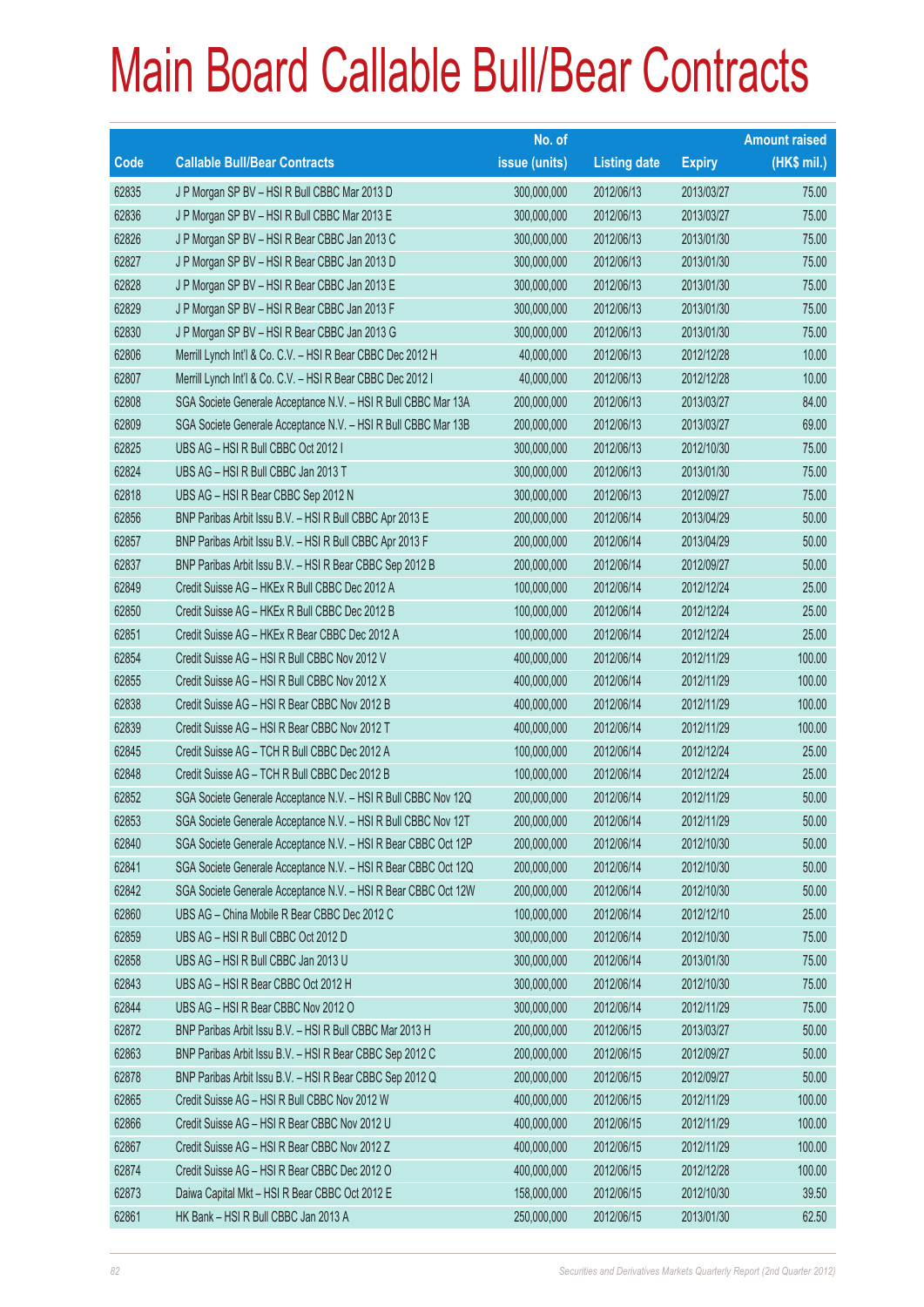|             |                                                                | No. of        |                     |               | <b>Amount raised</b> |
|-------------|----------------------------------------------------------------|---------------|---------------------|---------------|----------------------|
| <b>Code</b> | <b>Callable Bull/Bear Contracts</b>                            | issue (units) | <b>Listing date</b> | <b>Expiry</b> | $(HK$$ mil.)         |
| 62862       | HK Bank - HSI R Bull CBBC Jan 2013 B                           | 250,000,000   | 2012/06/15          | 2013/01/30    | 62.50                |
| 62868       | SGA Societe Generale Acceptance N.V. - HSI R Bull CBBC Nov 12S | 200,000,000   | 2012/06/15          | 2012/11/29    | 50.00                |
| 62864       | UBS AG - HSI R Bull CBBC Nov 2012 A                            | 300,000,000   | 2012/06/15          | 2012/11/29    | 75.00                |
| 62870       | UBS AG - HSI R Bull CBBC Nov 2012 D                            | 300,000,000   | 2012/06/15          | 2012/11/29    | 75.00                |
| 62877       | UBS AG - HSI R Bear CBBC Sep 2012 M                            | 300,000,000   | 2012/06/15          | 2012/09/27    | 75.00                |
| 62875       | UBS AG - HSI R Bear CBBC Dec 2012 G                            | 300,000,000   | 2012/06/15          | 2012/12/28    | 75.00                |
| 62871       | UBS AG - ICBC R Bull CBBC Dec 2012 B                           | 100,000,000   | 2012/06/15          | 2012/12/10    | 25.00                |
| 62904       | BNP Paribas Arbit Issu B.V. - HSI R Bull CBBC Apr 2013 G       | 200,000,000   | 2012/06/18          | 2013/04/29    | 50.00                |
| 62917       | BNP Paribas Arbit Issu B.V. - HSI R Bull CBBC Apr 2013 H       | 200,000,000   | 2012/06/18          | 2013/04/29    | 50.00                |
| 62902       | BNP Paribas Arbit Issu B.V. - HSI R Bear CBBC Sep 2012 P       | 200,000,000   | 2012/06/18          | 2012/09/27    | 50.00                |
| 62911       | Credit Suisse AG - HSI R Bull CBBC Oct 2012 G                  | 400,000,000   | 2012/06/18          | 2012/10/30    | 100.00               |
| 62907       | Credit Suisse AG - HSI R Bull CBBC Oct 2012 T                  | 400,000,000   | 2012/06/18          | 2012/10/30    | 100.00               |
| 62906       | Credit Suisse AG - HSI R Bull CBBC Oct 2012 V                  | 400,000,000   | 2012/06/18          | 2012/10/30    | 100.00               |
| 62912       | Credit Suisse AG - HSI R Bull CBBC Oct 2012 W                  | 400,000,000   | 2012/06/18          | 2012/10/30    | 100.00               |
| 62889       | Credit Suisse AG - HSI R Bear CBBC Oct 2012 G                  | 400,000,000   | 2012/06/18          | 2012/10/30    | 100.00               |
| 62892       | Credit Suisse AG - HSI R Bear CBBC Oct 2012 K                  | 400,000,000   | 2012/06/18          | 2012/10/30    | 100.00               |
| 62893       | Credit Suisse AG - HSI R Bear CBBC Oct 2012 R                  | 400,000,000   | 2012/06/18          | 2012/10/30    | 100.00               |
| 62891       | Credit Suisse AG - HSI R Bear CBBC Oct 2012 X                  | 400,000,000   | 2012/06/18          | 2012/10/30    | 100.00               |
| 62913       | Daiwa Capital Mkt - HSI R Bull CBBC Oct 2012 H                 | 158,000,000   | 2012/06/18          | 2012/10/30    | 39.50                |
| 62914       | Daiwa Capital Mkt - HSI R Bull CBBC Oct 2012 I                 | 158,000,000   | 2012/06/18          | 2012/10/30    | 39.50                |
| 62915       | Goldman Sachs SP (Asia) - HSI R Bull CBBC Sep 2012 J           | 150,000,000   | 2012/06/18          | 2012/09/27    | 38.10                |
| 62916       | Goldman Sachs SP (Asia) - HSI R Bull CBBC Sep 2012 K           | 150,000,000   | 2012/06/18          | 2012/09/27    | 38.10                |
| 62883       | HK Bank - China Mobile R Bull CBBC Jan 2013 A                  | 100,000,000   | 2012/06/18          | 2013/01/28    | 25.00                |
| 62884       | HK Bank - China Mobile R Bull CBBC Jan 2013 B                  | 100,000,000   | 2012/06/18          | 2013/01/28    | 25.00                |
| 62885       | HK Bank - China Mobile R Bull CBBC Jan 2013 C                  | 100,000,000   | 2012/06/18          | 2013/01/28    | 25.00                |
| 62882       | HK Bank - China Mobile R Bear CBBC Dec 2012 F                  | 60,000,000    | 2012/06/18          | 2012/12/18    | 15.00                |
| 62879       | HK Bank - A50 R Bear CBBC Nov 2012 D                           | 60,000,000    | 2012/06/18          | 2012/11/28    | 15.00                |
| 62880       | HK Bank - A50 R Bear CBBC Nov 2012 E                           | 60,000,000    | 2012/06/18          | 2012/11/26    | 15.00                |
| 62887       | HK Bank - ICBC R Bear CBBC Dec 2012 B                          | 50,000,000    | 2012/06/18          | 2012/12/18    | 12.50                |
| 62888       | HK Bank - ICBC R Bear CBBC Dec 2012 C                          | 50,000,000    | 2012/06/18          | 2012/12/28    | 12.50                |
| 62908       | SGA Societe Generale Acceptance N.V. - HSI R Bull CBBC Nov 12W | 200,000,000   | 2012/06/18          | 2012/11/29    | 50.00                |
| 62926       | SGA Societe Generale Acceptance N.V. - HSI R Bull CBBC Nov 12X | 200,000,000   | 2012/06/18          | 2012/11/29    | 50.00                |
| 62894       | SGA Societe Generale Acceptance N.V. - HSI R Bear CBBC Oct 12A | 200,000,000   | 2012/06/18          | 2012/10/30    | 50.00                |
| 62901       | SGA Societe Generale Acceptance N.V. - HSI R Bear CBBC Oct 12B | 200,000,000   | 2012/06/18          | 2012/10/30    | 50.00                |
| 62909       | SGA Societe Generale Acceptance N.V. - HSI R Bear CBBC Nov 12C | 200,000,000   | 2012/06/18          | 2012/11/29    | 50.00                |
| 62922       | UBS AG - China Life R Bull CBBC Nov 2012 A                     | 100,000,000   | 2012/06/18          | 2012/11/26    | 25.00                |
| 62921       | UBS AG - A50 China R Bear CBBC Nov 2012 A                      | 100,000,000   | 2012/06/18          | 2012/11/19    | 25.00                |
| 62925       | UBS AG - HSBC R Bull CBBC Nov 2012 B                           | 100,000,000   | 2012/06/18          | 2012/11/19    | 25.00                |
| 62920       | UBS AG - HSI R Bull CBBC Oct 2012 A                            | 300,000,000   | 2012/06/18          | 2012/10/30    | 75.00                |
| 62918       | UBS AG - HSI R Bull CBBC Oct 2012 X                            | 300,000,000   | 2012/06/18          | 2012/10/30    | 75.00                |
| 62919       | UBS AG - HSI R Bull CBBC Nov 2012 I                            | 300,000,000   | 2012/06/18          | 2012/11/29    | 75.00                |
| 62910       | UBS AG - HSI R Bear CBBC Sep 2012 J                            | 300,000,000   | 2012/06/18          | 2012/09/27    | 75.00                |
| 62903       | UBS AG - HSI R Bear CBBC Oct 2012 J                            | 300,000,000   | 2012/06/18          | 2012/10/30    | 75.00                |
| 62923       | UBS AG - ICBC R Bear CBBC Dec 2012 A                           | 100,000,000   | 2012/06/18          | 2012/12/03    | 25.00                |
| 62924       | UBS AG - TCH R Bull CBBC Dec 2012 A                            | 100,000,000   | 2012/06/18          | 2012/12/03    | 29.50                |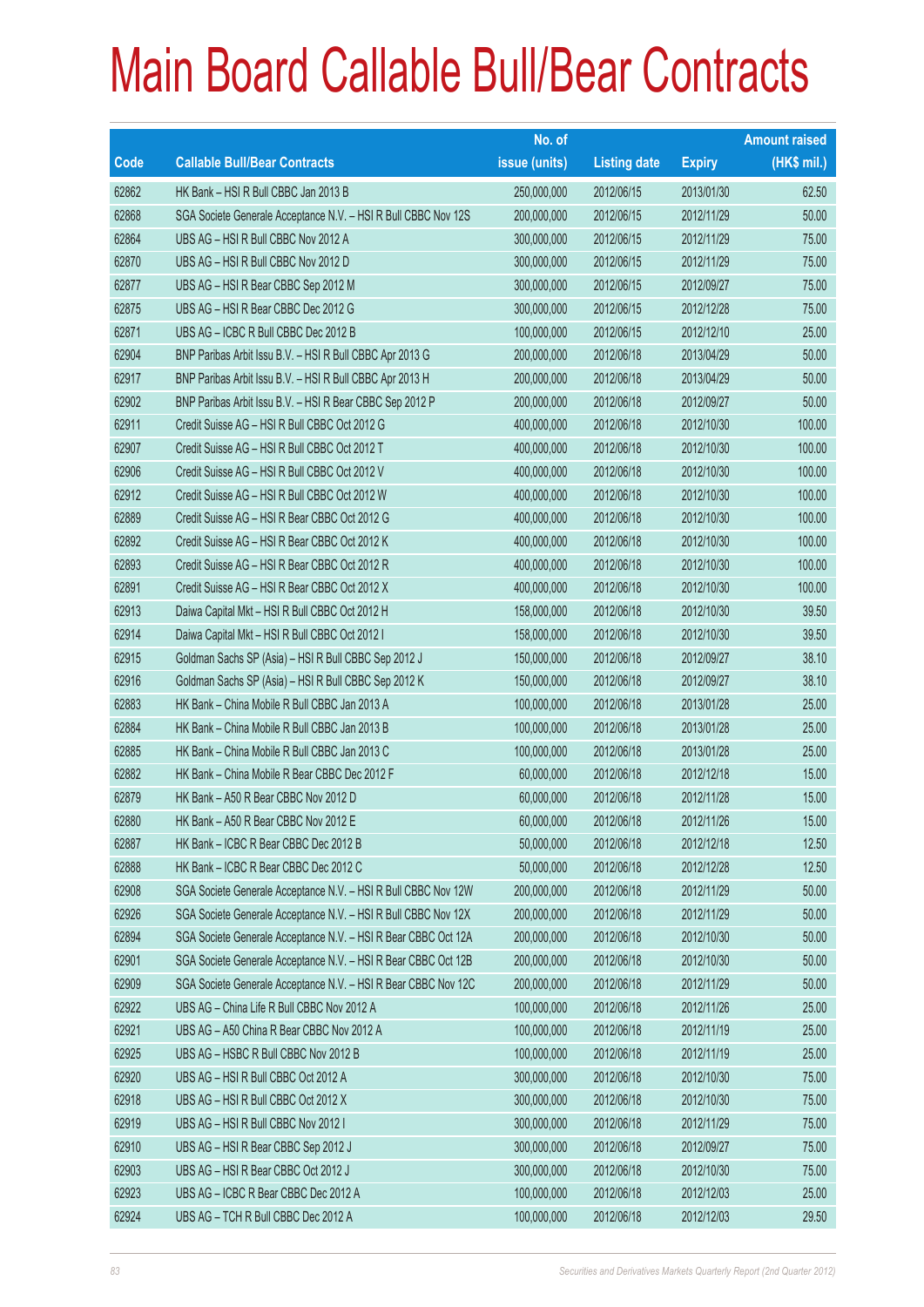|        |                                                                | No. of        |                     |               | <b>Amount raised</b> |
|--------|----------------------------------------------------------------|---------------|---------------------|---------------|----------------------|
| Code   | <b>Callable Bull/Bear Contracts</b>                            | issue (units) | <b>Listing date</b> | <b>Expiry</b> | $(HK$$ mil.)         |
| 69614# | HK Bank - BOCL R Bull CBBC Dec 2012 A                          | 150,000,000   | 2012/06/18          | 2012/12/18    | 10.65                |
| 62943  | Credit Suisse AG - HSI R Bull CBBC Nov 2012 O                  | 400,000,000   | 2012/06/19          | 2012/11/29    | 100.00               |
| 62944  | Credit Suisse AG - HSI R Bull CBBC Nov 2012 Y                  | 400,000,000   | 2012/06/19          | 2012/11/29    | 100.00               |
| 62950  | Credit Suisse AG - HSI R Bear CBBC Nov 2012 C                  | 400,000,000   | 2012/06/19          | 2012/11/29    | 100.00               |
| 62952  | Daiwa Capital Mkt - HSI R Bull CBBC Dec 2012 C                 | 158,000,000   | 2012/06/19          | 2012/12/28    | 39.50                |
| 62934  | HK Bank - CC Bank R Bear CBBC Dec 2012 B                       | 50,000,000    | 2012/06/19          | 2012/12/18    | 12.50                |
| 62937  | HK Bank – CC Bank R Bear CBBC Dec 2012 C                       | 50,000,000    | 2012/06/19          | 2012/12/21    | 12.50                |
| 62931  | HK Bank - HSI R Bull CBBC Jan 2013 C                           | 200,000,000   | 2012/06/19          | 2013/01/30    | 50.00                |
| 62940  | HK Bank - Hutchison R Bull CBBC Jan 2013 A                     | 80,000,000    | 2012/06/19          | 2013/01/28    | 20.00                |
| 62938  | HK Bank - Hutchison R Bear CBBC Dec 2012 A                     | 60,000,000    | 2012/06/19          | 2012/12/12    | 15.00                |
| 62939  | HK Bank - Hutchison R Bear CBBC Dec 2012 B                     | 60,000,000    | 2012/06/19          | 2012/12/20    | 15.00                |
| 62941  | HK Bank - TCH R Bull CBBC Jan 2013 A                           | 60,000,000    | 2012/06/19          | 2013/01/16    | 18.00                |
| 62942  | HK Bank - TCH R Bear CBBC Dec 2012 D                           | 50,000,000    | 2012/06/19          | 2012/12/21    | 15.00                |
| 62930  | J P Morgan SP BV - HSI R Bull CBBC Mar 2013 F                  | 300,000,000   | 2012/06/19          | 2013/03/27    | 75.00                |
| 62929  | J P Morgan SP BV - HSI R Bear CBBC Mar 2013 A                  | 300,000,000   | 2012/06/19          | 2013/03/27    | 75.00                |
| 62945  | UBS AG - HSI R Bull CBBC Dec 2012 F                            | 300,000,000   | 2012/06/19          | 2012/12/28    | 75.00                |
| 62948  | UBS AG - HSI R Bull CBBC Dec 2012 G                            | 300,000,000   | 2012/06/19          | 2012/12/28    | 75.00                |
| 62951  | UBS AG - HSI R Bear CBBC Nov 2012 P                            | 300,000,000   | 2012/06/19          | 2012/11/29    | 75.00                |
| 62983  | BNP Paribas Arbit Issu B.V. - HSI R Bull CBBC Apr 2013 I       | 200,000,000   | 2012/06/20          | 2013/04/29    | 50.00                |
| 62974  | Credit Suisse AG - HSI R Bull CBBC Nov 2012 A                  | 400,000,000   | 2012/06/20          | 2012/11/29    | 100.00               |
| 62975  | Credit Suisse AG - HSI R Bull CBBC Nov 2012 D                  | 400,000,000   | 2012/06/20          | 2012/11/29    | 100.00               |
| 62970  | Credit Suisse AG - HSI R Bull CBBC Nov 2012 G                  | 400,000,000   | 2012/06/20          | 2012/11/29    | 100.00               |
| 62969  | Credit Suisse AG - HSI R Bull CBBC Nov 2012 Z                  | 400,000,000   | 2012/06/20          | 2012/11/29    | 100.00               |
| 62964  | Credit Suisse AG - HSI R Bear CBBC Nov 2012 G                  | 400,000,000   | 2012/06/20          | 2012/11/29    | 100.00               |
| 62972  | Daiwa Capital Mkt - HSI R Bear CBBC Nov 2012 A                 | 158,000,000   | 2012/06/20          | 2012/11/29    | 39.50                |
| 62963  | HK Bank - Anhui Conch R Bull CBBC Jan 2013 A                   | 50,000,000    | 2012/06/20          | 2013/01/18    | 22.50                |
| 62959  | HK Bank - BOCL R Bear CBBC Mar 2013 A                          | 50,000,000    | 2012/06/20          | 2013/03/20    | 12.50                |
| 62960  | HK Bank - BOCL R Bear CBBC Mar 2013 B                          | 50,000,000    | 2012/06/20          | 2013/03/26    | 12.50                |
| 62958  | HK Bank - China Life R Bull CBBC Jan 2013 B                    | 60,000,000    | 2012/06/20          | 2013/01/10    | 15.00                |
| 62962  | HK Bank - Evergrande R Bull CBBC Apr 2013 A                    | 60,000,000    | 2012/06/20          | 2013/04/18    | 15.00                |
| 62953  | SGA Societe Generale Acceptance N.V. - HSI R Bull CBBC Dec 12N | 200,000,000   | 2012/06/20          | 2012/12/28    | 50.00                |
| 62954  | SGA Societe Generale Acceptance N.V. - HSI R Bull CBBC Dec 120 | 200,000,000   | 2012/06/20          | 2012/12/28    | 50.00                |
| 62957  | SGA Societe Generale Acceptance N.V. - HSI R Bear CBBC Oct 12X | 200,000,000   | 2012/06/20          | 2012/10/30    | 50.00                |
| 62956  | SGA Societe Generale Acceptance N.V. - HSI R Bear CBBC Nov 12D | 200,000,000   | 2012/06/20          | 2012/11/29    | 50.00                |
| 62966  | UBS AG - ABC R Bull CBBC Apr 2013 A                            | 100,000,000   | 2012/06/20          | 2013/04/15    | 25.00                |
| 62982  | UBS AG - CC Bank R Bear CBBC Dec 2012 A                        | 100,000,000   | 2012/06/20          | 2012/12/03    | 25.00                |
| 62977  | UBS AG - China Life R Bull CBBC Nov 2012 B                     | 100,000,000   | 2012/06/20          | 2012/11/05    | 25.00                |
| 62981  | UBS AG - China Shenhua R Bull CBBC Dec 2012 A                  | 100,000,000   | 2012/06/20          | 2012/12/10    | 39.00                |
| 62976  | UBS AG - HSI R Bull CBBC Nov 2012 J                            | 300,000,000   | 2012/06/20          | 2012/11/29    | 75.00                |
| 62971  | UBS AG - HSI R Bull CBBC Jan 2013 V                            | 300,000,000   | 2012/06/20          | 2013/01/30    | 75.00                |
| 62965  | UBS AG - HSI R Bear CBBC Dec 2012 H                            | 300,000,000   | 2012/06/20          | 2012/12/28    | 75.00                |
| 62968  | UBS AG - Hutchison R Bear CBBC Nov 2012 A                      | 100,000,000   | 2012/06/20          | 2012/11/19    | 25.00                |
| 62980  | UBS AG - ICBC R Bear CBBC Dec 2012 B                           | 100,000,000   | 2012/06/20          | 2012/12/03    | 25.00                |
| 62979  | UBS AG - Ping An R Bull CBBC Nov 2012 B                        | 100,000,000   | 2012/06/20          | 2012/11/26    | 25.00                |
| 62978  | UBS AG - Ping An R Bear CBBC Dec 2012 B                        | 100,000,000   | 2012/06/20          | 2012/12/24    | 25.00                |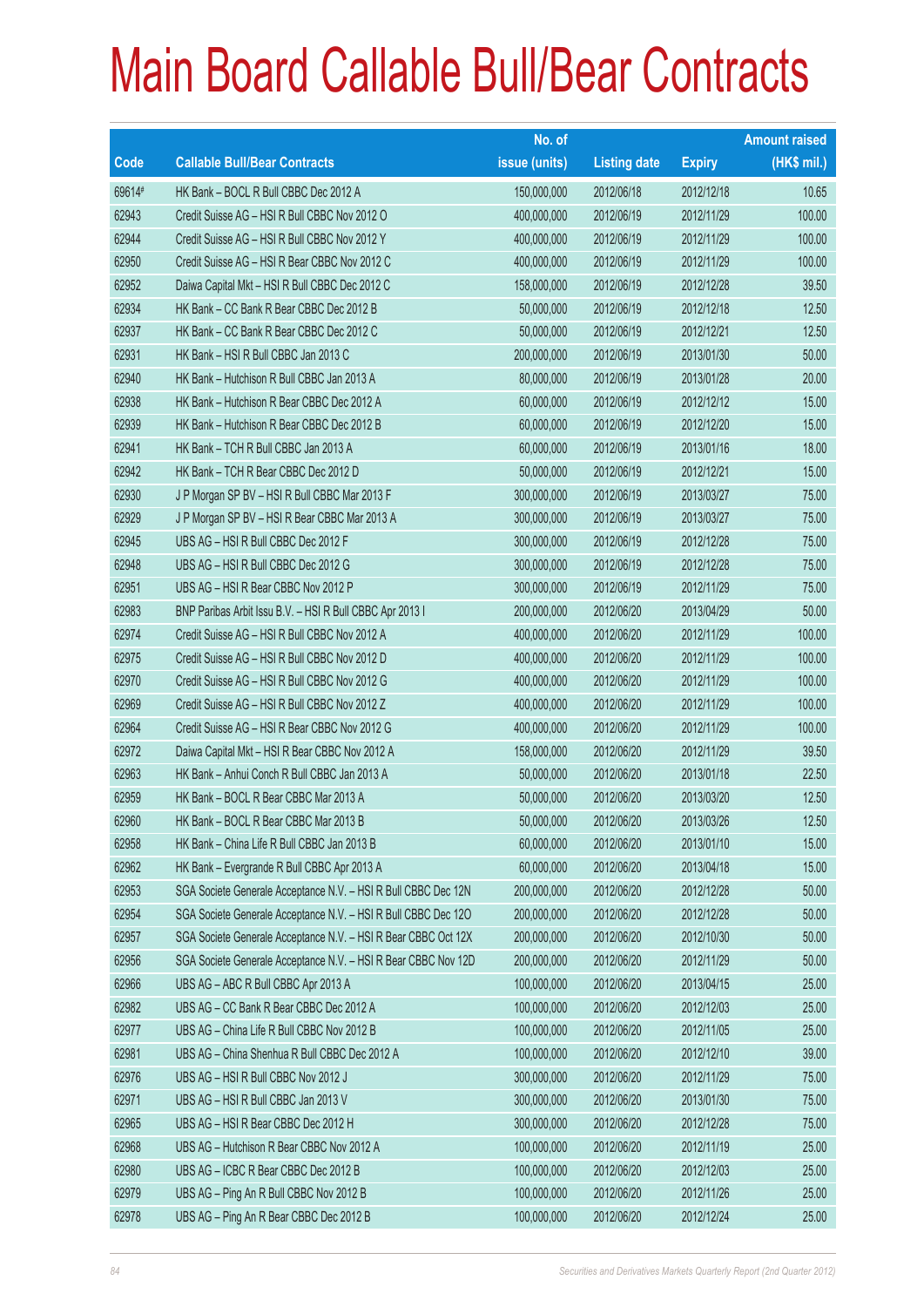|       |                                                             | No. of        |                     |               | <b>Amount raised</b> |
|-------|-------------------------------------------------------------|---------------|---------------------|---------------|----------------------|
| Code  | <b>Callable Bull/Bear Contracts</b>                         | issue (units) | <b>Listing date</b> | <b>Expiry</b> | (HK\$ mil.)          |
| 62988 | BNP Paribas Arbit Issu B.V. - HSI R Bear CBBC Sep 2012 D    | 200,000,000   | 2012/06/21          | 2012/09/27    | 50.00                |
| 62986 | Credit Suisse AG - HSI R Bull CBBC Nov 2012 E               | 400,000,000   | 2012/06/21          | 2012/11/29    | 100.00               |
| 62987 | Credit Suisse AG - HSI R Bear CBBC Nov 2012 V               | 400,000,000   | 2012/06/21          | 2012/11/29    | 100.00               |
| 62989 | Daiwa Capital Mkt - HSI R Bear CBBC Nov 2012 B              | 158,000,000   | 2012/06/21          | 2012/11/29    | 39.50                |
| 62984 | HK Bank - CNBM R Bull CBBC Jan 2013 A                       | 50,000,000    | 2012/06/21          | 2013/01/18    | 15.00                |
| 62985 | Merrill Lynch Int'l & Co. C.V. - HSI R Bull CBBC Dec 2012 D | 40,000,000    | 2012/06/21          | 2012/12/28    | 10.00                |
| 62990 | UBS AG - HSI R Bear CBBC Oct 2012 M                         | 300,000,000   | 2012/06/21          | 2012/10/30    | 75.00                |
| 63008 | BNP Paribas Arbit Issu B.V. - HSI R Bull CBBC Apr 2013 J    | 200,000,000   | 2012/06/22          | 2013/04/29    | 50.00                |
| 63010 | BNP Paribas Arbit Issu B.V. - HSI R Bull CBBC Apr 2013 K    | 200,000,000   | 2012/06/22          | 2013/04/29    | 50.00                |
| 63000 | BNP Paribas Arbit Issu B.V. - HSI R Bear CBBC Sep 2012 N    | 200,000,000   | 2012/06/22          | 2012/09/27    | 50.00                |
| 63003 | BNP Paribas Arbit Issu B.V. - HSI R Bear CBBC Sep 2012 O    | 200,000,000   | 2012/06/22          | 2012/09/27    | 50.00                |
| 63004 | Credit Suisse AG - HSI R Bull CBBC Nov 2012 F               | 400,000,000   | 2012/06/22          | 2012/11/29    | 100.00               |
| 63005 | Credit Suisse AG - HSI R Bull CBBC Nov 2012 H               | 400,000,000   | 2012/06/22          | 2012/11/29    | 100.00               |
| 63006 | Credit Suisse AG - HSI R Bull CBBC Nov 2012 I               | 400,000,000   | 2012/06/22          | 2012/11/29    | 100.00               |
| 62996 | Credit Suisse AG - HSI R Bear CBBC Nov 2012 W               | 400,000,000   | 2012/06/22          | 2012/11/29    | 100.00               |
| 62997 | Credit Suisse AG - HSI R Bear CBBC Nov 2012 X               | 400,000,000   | 2012/06/22          | 2012/11/29    | 100.00               |
| 63001 | Credit Suisse AG - HSI R Bear CBBC Nov 2012 Y               | 400,000,000   | 2012/06/22          | 2012/11/29    | 100.00               |
| 63007 | Daiwa Capital Mkt - HSI R Bull CBBC Nov 2012 C              | 158,000,000   | 2012/06/22          | 2012/11/29    | 39.50                |
| 63011 | Goldman Sachs SP (Asia) - HSI R Bull CBBC Sep 2012 L        | 150,000,000   | 2012/06/22          | 2012/09/27    | 39.60                |
| 63012 | Goldman Sachs SP (Asia) - HSI R Bull CBBC Sep 2012 M        | 150,000,000   | 2012/06/22          | 2012/09/27    | 38.85                |
| 63014 | Goldman Sachs SP (Asia) - HSI R Bull CBBC Sep 2012 N        | 150,000,000   | 2012/06/22          | 2012/09/27    | 39.15                |
| 62991 | HK Bank - ABC R Bull CBBC May 2013 B                        | 60,000,000    | 2012/06/22          | 2013/05/16    | 15.00                |
| 62993 | HK Bank - ABC R Bear CBBC Jan 2013 B                        | 50,000,000    | 2012/06/22          | 2013/01/22    | 12.50                |
| 62992 | HK Bank - ABC R Bear CBBC Mar 2013 A                        | 50,000,000    | 2012/06/22          | 2013/03/18    | 12.50                |
| 62995 | HK Bank - CC Bank R Bull CBBC Jan 2013 A                    | 60,000,000    | 2012/06/22          | 2013/01/18    | 15.00                |
| 62994 | HK Bank - ICBC R Bull CBBC Mar 2013 A                       | 60,000,000    | 2012/06/22          | 2013/03/08    | 15.00                |
| 63018 | J P Morgan SP BV - HSI R Bull CBBC Mar 2013 G               | 300,000,000   | 2012/06/22          | 2013/03/27    | 75.00                |
| 63019 | J P Morgan SP BV - HSI R Bull CBBC Mar 2013 H               | 300,000,000   | 2012/06/22          | 2013/03/27    | 75.00                |
| 63022 | J P Morgan SP BV - HSI R Bull CBBC Mar 2013 I               | 300,000,000   | 2012/06/22          | 2013/03/27    | 75.00                |
| 63017 | UBS AG - HSI R Bull CBBC Oct 2012 H                         | 300,000,000   | 2012/06/22          | 2012/10/30    | 75.00                |
| 63016 | UBS AG - HSI R Bull CBBC Dec 2012 M                         | 300,000,000   | 2012/06/22          | 2012/12/28    | 75.00                |
| 63002 | UBS AG - HSI R Bear CBBC Sep 2012 I                         | 300,000,000   | 2012/06/22          | 2012/09/27    | 75.00                |
| 62998 | UBS AG - HSI R Bear CBBC Sep 2012 L                         | 300,000,000   | 2012/06/22          | 2012/09/27    | 75.00                |
| 62999 | UBS AG - HSI R Bear CBBC Sep 2012 N                         | 300,000,000   | 2012/06/22          | 2012/09/27    | 75.00                |
| 62299 | BNP Paribas Arbit Issu B.V. - HSI R Bull CBBC Apr 2013 L    | 200,000,000   | 2012/06/25          | 2013/04/29    | 50.00                |
| 62323 | BNP Paribas Arbit Issu B.V. - HSI R Bull CBBC Apr 2013 M    | 200,000,000   | 2012/06/25          | 2013/04/29    | 50.00                |
| 62382 | BNP Paribas Arbit Issu B.V. - HSI R Bull CBBC Apr 2013 N    | 200,000,000   | 2012/06/25          | 2013/04/29    | 50.00                |
| 63024 | BNP Paribas Arbit Issu B.V. - HSI R Bear CBBC Sep 2012 A    | 200,000,000   | 2012/06/25          | 2012/09/27    | 50.00                |
| 63025 | BNP Paribas Arbit Issu B.V. - HSI R Bear CBBC Sep 2012 B    | 200,000,000   | 2012/06/25          | 2012/09/27    | 50.00                |
| 63023 | BNP Paribas Arbit Issu B.V. - HSI R Bear CBBC Sep 2012 Z    | 200,000,000   | 2012/06/25          | 2012/09/27    | 50.00                |
| 62016 | Credit Suisse AG - HSI R Bull CBBC Sep 2012 K               | 400,000,000   | 2012/06/25          | 2012/09/27    | 100.00               |
| 61966 | Credit Suisse AG - HSI R Bull CBBC Sep 2012 L               | 400,000,000   | 2012/06/25          | 2012/09/27    | 100.00               |
| 61967 | Credit Suisse AG - HSI R Bull CBBC Sep 2012 V               | 400,000,000   | 2012/06/25          | 2012/09/27    | 100.00               |
| 62015 | Credit Suisse AG - HSI R Bull CBBC Sep 2012 W               | 400,000,000   | 2012/06/25          | 2012/09/27    | 100.00               |
| 62036 | Credit Suisse AG - HSI R Bull CBBC Sep 2012 X               | 400,000,000   | 2012/06/25          | 2012/09/27    | 100.00               |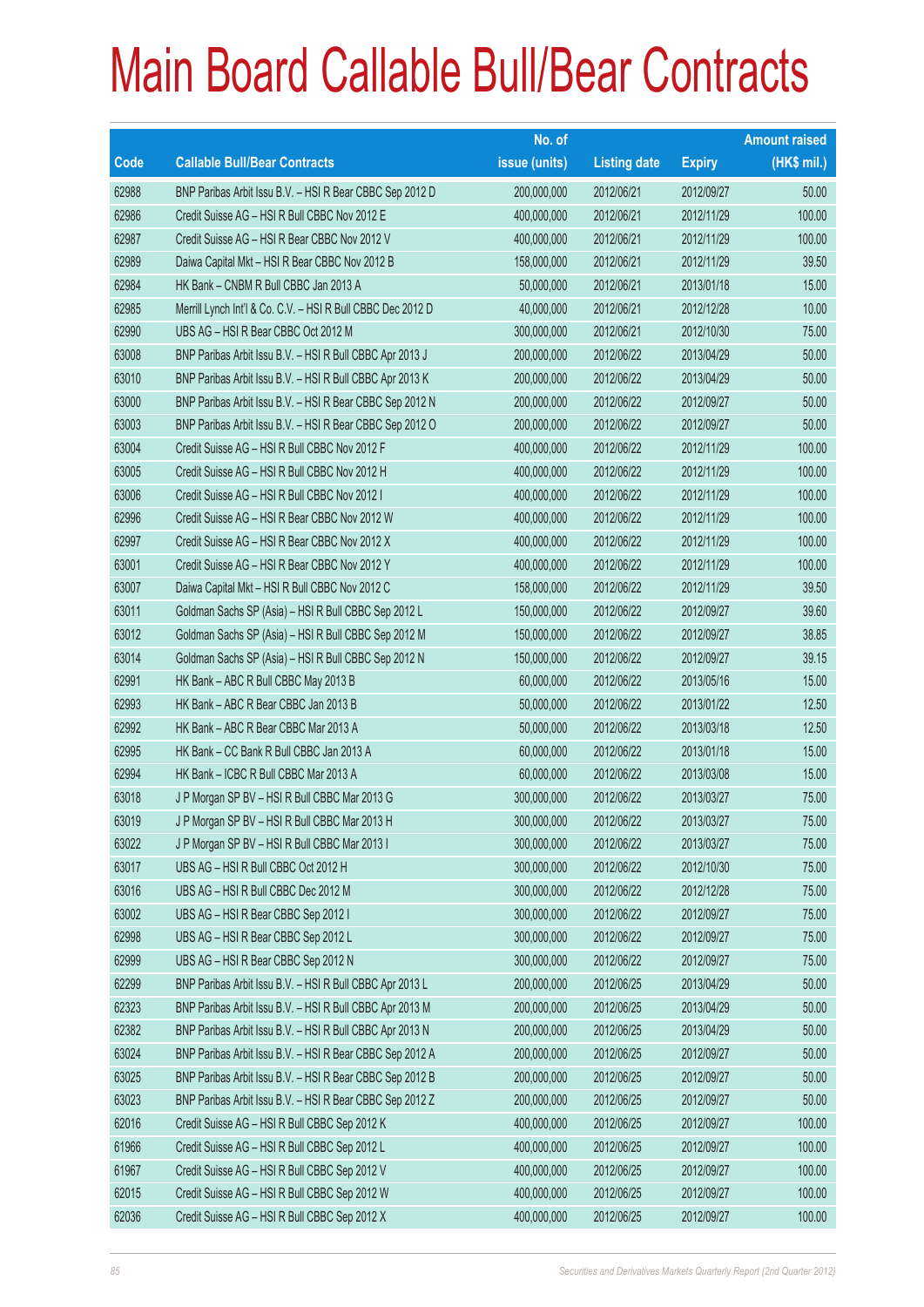|       |                                                                | No. of        |                     |               | <b>Amount raised</b> |
|-------|----------------------------------------------------------------|---------------|---------------------|---------------|----------------------|
| Code  | <b>Callable Bull/Bear Contracts</b>                            | issue (units) | <b>Listing date</b> | <b>Expiry</b> | $(HK$$ mil.)         |
| 63026 | Credit Suisse AG - HSI R Bear CBBC Sep 2012 C                  | 400,000,000   | 2012/06/25          | 2012/09/27    | 100.00               |
| 63027 | Credit Suisse AG - HSI R Bear CBBC Sep 2012 K                  | 400,000,000   | 2012/06/25          | 2012/09/27    | 100.00               |
| 63028 | Credit Suisse AG - HSI R Bear CBBC Sep 2012 R                  | 400,000,000   | 2012/06/25          | 2012/09/27    | 100.00               |
| 60706 | Daiwa Capital Mkt - HSI R Bear CBBC Nov 2012 C                 | 158,000,000   | 2012/06/25          | 2012/11/29    | 39.50                |
| 62426 | Goldman Sachs SP (Asia) - HSI R Bull CBBC Sep 2012 O           | 150,000,000   | 2012/06/25          | 2012/09/27    | 38.10                |
| 63051 | HK Bank - China Mobile R Bull CBBC Feb 2013 A                  | 100,000,000   | 2012/06/25          | 2013/02/26    | 25.00                |
| 63054 | HK Bank - CNOOC R Bull CBBC Feb 2013 A                         | 50,000,000    | 2012/06/25          | 2013/02/06    | 12.50                |
| 63053 | HK Bank - CNOOC R Bear CBBC Jan 2013 A                         | 50,000,000    | 2012/06/25          | 2013/01/16    | 20.00                |
| 62136 | HK Bank - HKEx R Bull CBBC Dec 2012 A                          | 60,000,000    | 2012/06/25          | 2012/12/28    | 15.00                |
| 62257 | HK Bank - HKEx R Bull CBBC Dec 2012 B                          | 60,000,000    | 2012/06/25          | 2012/12/28    | 15.00                |
| 62052 | HK Bank - HKEx R Bear CBBC Dec 2012 B                          | 50,000,000    | 2012/06/25          | 2012/12/28    | 15.00                |
| 62124 | HK Bank - HKEx R Bear CBBC Dec 2012 C                          | 50,000,000    | 2012/06/25          | 2012/12/28    | 12.50                |
| 63048 | HK Bank - HSI R Bull CBBC Jan 2013 D                           | 200,000,000   | 2012/06/25          | 2013/01/30    | 50.00                |
| 63049 | HK Bank - HSI R Bull CBBC Jan 2013 E                           | 200,000,000   | 2012/06/25          | 2013/01/30    | 50.00                |
| 63056 | HK Bank - PetCh R Bull CBBC Jan 2013 A                         | 50,000,000    | 2012/06/25          | 2013/01/28    | 12.50                |
| 63055 | HK Bank - PetCh R Bear CBBC Dec 2012 A                         | 50,000,000    | 2012/06/25          | 2012/12/20    | 12.50                |
| 62287 | SGA Societe Generale Acceptance N.V. - HSI R Bull CBBC Nov 12H | 200,000,000   | 2012/06/25          | 2012/11/29    | 50.00                |
| 63029 | SGA Societe Generale Acceptance N.V. - HSI R Bull CBBC Nov 121 | 200,000,000   | 2012/06/25          | 2012/11/29    | 50.00                |
| 62288 | SGA Societe Generale Acceptance N.V. - HSI R Bull CBBC Nov 12K | 200,000,000   | 2012/06/25          | 2012/11/29    | 50.00                |
| 63034 | SGA Societe Generale Acceptance N.V. - HSI R Bull CBBC Nov 12U | 200,000,000   | 2012/06/25          | 2012/11/29    | 50.00                |
| 62259 | SGA Societe Generale Acceptance N.V. - HSI R Bull CBBC Nov 12V | 200,000,000   | 2012/06/25          | 2012/11/29    | 50.00                |
| 63044 | SGA Societe Generale Acceptance N.V. - HSI R Bear CBBC Oct 12P | 200,000,000   | 2012/06/25          | 2012/10/30    | 50.00                |
| 63045 | SGA Societe Generale Acceptance N.V. - HSI R Bear CBBC Oct 12Q | 200,000,000   | 2012/06/25          | 2012/10/30    | 50.00                |
| 63042 | SGA Societe Generale Acceptance N.V. - HSI R Bear CBBC Oct 12Y | 200,000,000   | 2012/06/25          | 2012/10/30    | 50.00                |
| 62532 | UBS AG - Anhui Conch R Bull CBBC Jan 2013 A                    | 20,000,000    | 2012/06/25          | 2013/01/14    | 10.00                |
| 62447 | UBS AG - China Life R Bear CBBC Dec 2012 A                     | 100,000,000   | 2012/06/25          | 2012/12/10    | 25.00                |
| 62516 | UBS AG - CNBM R Bull CBBC Jan 2013 A                           | 50,000,000    | 2012/06/25          | 2013/01/14    | 12.50                |
| 62512 | UBS AG - CNBM R Bear CBBC Feb 2013 A                           | 50,000,000    | 2012/06/25          | 2013/02/18    | 12.50                |
| 62486 | UBS AG - Evergrande R Bull CBBC Apr 2013 A                     | 50,000,000    | 2012/06/25          | 2013/04/15    | 12.50                |
| 62385 | UBS AG - HSI R Bull CBBC Nov 2012 L                            | 300,000,000   | 2012/06/25          | 2012/11/29    | 75.00                |
| 62425 | UBS AG - HSI R Bull CBBC Nov 2012 O                            | 300,000,000   | 2012/06/25          | 2012/11/29    | 75.00                |
| 62383 | UBS AG - HSI R Bull CBBC Jan 2013 W                            | 300,000,000   | 2012/06/25          | 2013/01/30    | 75.00                |
| 60720 | UBS AG - HSI R Bear CBBC Sep 2012 M                            | 300,000,000   | 2012/06/25          | 2012/09/27    | 75.00                |
| 61905 | UBS AG - HSI R Bear CBBC Oct 2012 I                            | 300,000,000   | 2012/06/25          | 2012/10/30    | 75.00                |
| 62444 | UBS AG - TCH R Bull CBBC Dec 2012 B                            | 100,000,000   | 2012/06/25          | 2012/12/10    | 25.00                |
| 62905 | BNP Paribas Arbit Issu B.V. - HSI R Bull CBBC Apr 2013 O       | 200,000,000   | 2012/06/26          | 2013/04/29    | 50.00                |
| 62927 | BNP Paribas Arbit Issu B.V. - HSI R Bull CBBC Apr 2013 P       | 200,000,000   | 2012/06/26          | 2013/04/29    | 50.00                |
| 62771 | Credit Suisse AG - HSI R Bull CBBC Sep 2012 Y                  | 400,000,000   | 2012/06/26          | 2012/09/27    | 100.00               |
| 62748 | Credit Suisse AG - HSI R Bull CBBC Nov 2012 J                  | 400,000,000   | 2012/06/26          | 2012/11/29    | 100.00               |
| 62775 | Credit Suisse AG - HSI R Bear CBBC Sep 2012 I                  | 400,000,000   | 2012/06/26          | 2012/09/27    | 100.00               |
| 62928 | Credit Suisse AG - TCH R Bull CBBC Oct 2012 E                  | 60,000,000    | 2012/06/26          | 2012/10/31    | 15.00                |
| 62932 | Credit Suisse AG - TCH R Bull CBBC Oct 2012 F                  | 60,000,000    | 2012/06/26          | 2012/10/31    | 15.00                |
| 62933 | Credit Suisse AG - TCH R Bull CBBC Oct 2012 G                  | 60,000,000    | 2012/06/26          | 2012/10/31    | 15.00                |
| 62946 | Credit Suisse AG - TCH R Bear CBBC Oct 2012 F                  | 60,000,000    | 2012/06/26          | 2012/10/31    | 15.00                |
| 62881 | HK Bank - China Mobile R Bear CBBC Dec 2012 G                  | 50,000,000    | 2012/06/26          | 2012/12/28    | 12.50                |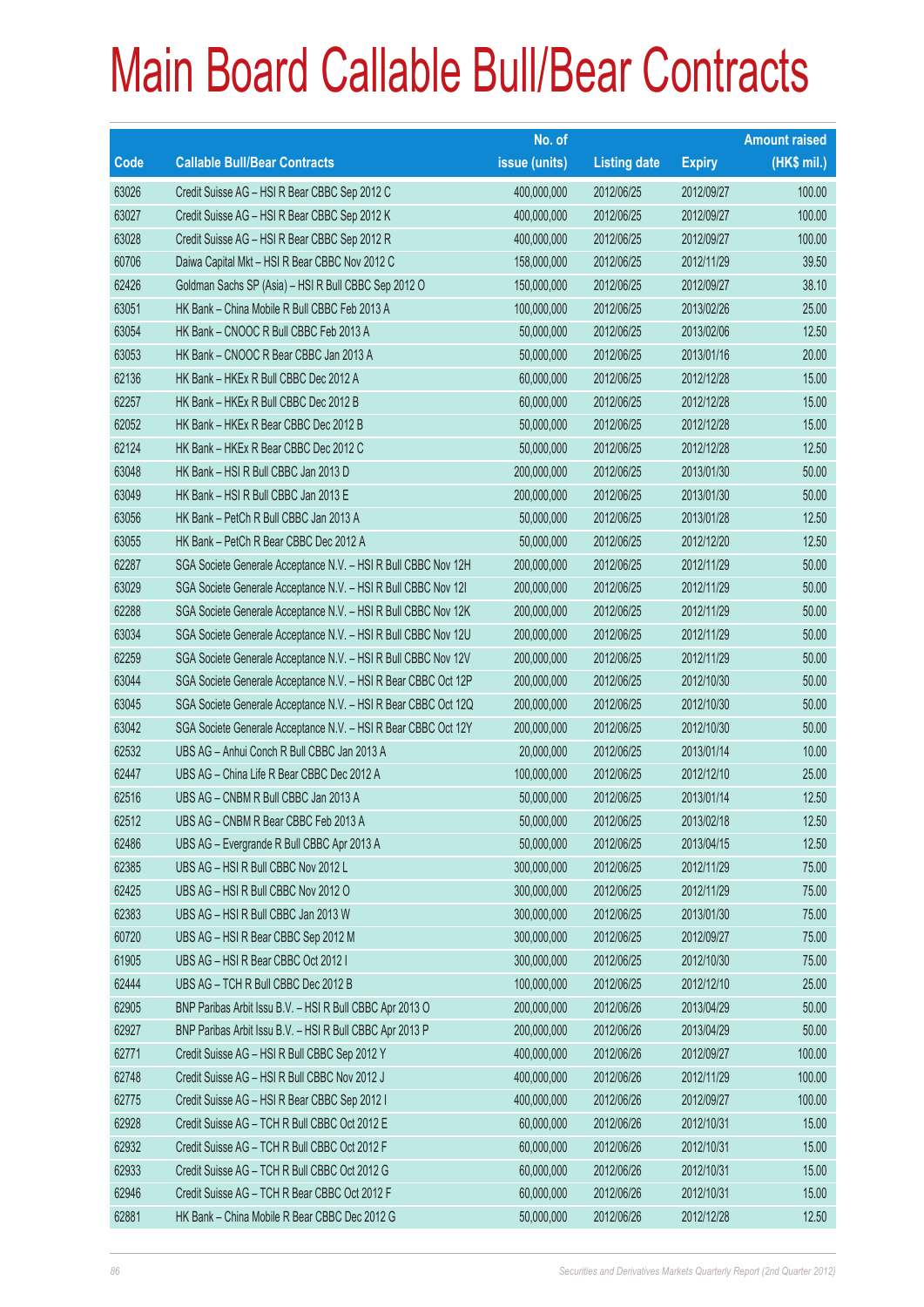|             |                                                                | No. of        |                     |               | <b>Amount raised</b> |
|-------------|----------------------------------------------------------------|---------------|---------------------|---------------|----------------------|
| <b>Code</b> | <b>Callable Bull/Bear Contracts</b>                            | issue (units) | <b>Listing date</b> | <b>Expiry</b> | (HK\$ mil.)          |
| 62796       | HK Bank – CC Bank R Bear CBBC Dec 2012 D                       | 50,000,000    | 2012/06/26          | 2012/12/28    | 12.50                |
| 62834       | HK Bank - China Life R Bear CBBC Dec 2012 E                    | 50,000,000    | 2012/06/26          | 2012/12/28    | 21.00                |
| 62815       | HK Bank - A50 R Bear CBBC Feb 2013 A                           | 50,000,000    | 2012/06/26          | 2013/02/25    | 12.50                |
| 62788       | HK Bank - HSI R Bull CBBC Jan 2013 F                           | 200,000,000   | 2012/06/26          | 2013/01/30    | 50.00                |
| 62876       | HK Bank - Hutchison R Bull CBBC Jan 2013 B                     | 80,000,000    | 2012/06/26          | 2013/01/21    | 20.00                |
| 62604       | Merrill Lynch Int'l & Co. C.V. - HSI R Bull CBBC Dec 2012 E    | 60,000,000    | 2012/06/26          | 2012/12/28    | 15.00                |
| 62605       | Merrill Lynch Int'l & Co. C.V. - HSI R Bull CBBC Dec 2012 F    | 60,000,000    | 2012/06/26          | 2012/12/28    | 15.00                |
| 62724       | Merrill Lynch Int'l & Co. C.V. - HSI R Bull CBBC Dec 2012 G    | 60,000,000    | 2012/06/26          | 2012/12/28    | 15.00                |
| 62886       | UBS AG - HSI R Bull CBBC Oct 2012 K                            | 300,000,000   | 2012/06/26          | 2012/10/30    | 75.00                |
| 62947       | UBS AG - HSI R Bear CBBC Oct 2012 K                            | 300,000,000   | 2012/06/26          | 2012/10/30    | 75.00                |
| 63281       | Credit Suisse AG - HSI R Bull CBBC Sep 2012 D                  | 400,000,000   | 2012/06/27          | 2012/09/27    | 100.00               |
| 63253       | Credit Suisse AG - HSI R Bull CBBC Sep 2012 Z                  | 400,000,000   | 2012/06/27          | 2012/09/27    | 100.00               |
| 63238       | Credit Suisse AG - HSI R Bear CBBC Sep 2012 J                  | 400,000,000   | 2012/06/27          | 2012/09/27    | 100.00               |
| 63239       | Credit Suisse AG - HSI R Bear CBBC Sep 2012 O                  | 400,000,000   | 2012/06/27          | 2012/09/27    | 100.00               |
| 63657       | Citigroup Global Mkt H Inc. - HSI R Bull CBBC Dec 2012 A       | 150,000,000   | 2012/06/27          | 2012/12/28    | 37.50                |
| 63679       | Citigroup Global Mkt H Inc. - HSI R Bull CBBC Dec 2012 B       | 150,000,000   | 2012/06/27          | 2012/12/28    | 37.50                |
| 63701       | Citigroup Global Mkt H Inc. - HSI R Bull CBBC Dec 2012 C       | 150,000,000   | 2012/06/27          | 2012/12/28    | 37.50                |
| 63765       | Citigroup Global Mkt H Inc. - HSI R Bull CBBC Dec 2012 D       | 150,000,000   | 2012/06/27          | 2012/12/28    | 37.50                |
| 63768       | Citigroup Global Mkt H Inc. - HSI R Bull CBBC Dec 2012 E       | 150,000,000   | 2012/06/27          | 2012/12/28    | 37.50                |
| 63841       | Citigroup Global Mkt H Inc. - HSI R Bear CBBC Sep 2012 A       | 150,000,000   | 2012/06/27          | 2012/09/27    | 37.50                |
| 63856       | Citigroup Global Mkt H Inc. - HSI R Bear CBBC Sep 2012 B       | 150,000,000   | 2012/06/27          | 2012/09/27    | 37.50                |
| 63859       | Citigroup Global Mkt H Inc. - HSI R Bear CBBC Sep 2012 C       | 150,000,000   | 2012/06/27          | 2012/09/27    | 37.50                |
| 63862       | Citigroup Global Mkt H Inc. - HSI R Bear CBBC Sep 2012 D       | 150,000,000   | 2012/06/27          | 2012/09/27    | 37.50                |
| 63867       | Citigroup Global Mkt H Inc. - HSI R Bear CBBC Sep 2012 E       | 150,000,000   | 2012/06/27          | 2012/09/27    | 37.50                |
| 63456       | Daiwa Capital Mkt - HSI R Bull CBBC Nov 2012 D                 | 158,000,000   | 2012/06/27          | 2012/11/29    | 39.50                |
| 63190       | HK Bank - HSI R Bear CBBC Jan 2013 E                           | 200,000,000   | 2012/06/27          | 2013/01/30    | 50.00                |
| 63161       | HK Bank - TCH R Bull CBBC Jan 2013 B                           | 50,000,000    | 2012/06/27          | 2013/01/21    | 12.50                |
| 63162       | HK Bank - TCH R Bear CBBC Dec 2012 E                           | 50,000,000    | 2012/06/27          | 2012/12/24    | 20.00                |
| 63167       | HK Bank - TCH R Bear CBBC Dec 2012 F                           | 50,000,000    | 2012/06/27          | 2012/12/24    | 24.00                |
| 62955       | SGA Societe Generale Acceptance N.V. - HSI R Bull CBBC Oct 120 | 200,000,000   | 2012/06/27          | 2012/10/30    | 59.00                |
| 63009       | SGA Societe Generale Acceptance N.V. - HSI R Bull CBBC Oct 12P | 200,000,000   | 2012/06/27          | 2012/10/30    | 57.00                |
| 63020       | SGA Societe Generale Acceptance N.V. - HSI R Bull CBBC Oct 12Q | 200,000,000   | 2012/06/27          | 2012/10/30    | 55.00                |
| 63076       | SGA Societe Generale Acceptance N.V. - HSI R Bull CBBC Oct 12R | 200,000,000   | 2012/06/27          | 2012/10/30    | 52.00                |
| 63110       | SGA Societe Generale Acceptance N.V. - HSI R Bull CBBC Oct 12S | 200,000,000   | 2012/06/27          | 2012/10/30    | 50.00                |
| 63126       | SGA Societe Generale Acceptance N.V. - HSI R Bull CBBC Oct 12T | 200,000,000   | 2012/06/27          | 2012/10/30    | 50.00                |
| 63127       | SGA Societe Generale Acceptance N.V. - HSI R Bull CBBC Oct 12U | 200,000,000   | 2012/06/27          | 2012/10/30    | 50.00                |
| 63128       | SGA Societe Generale Acceptance N.V. - HSI R Bull CBBC Oct 12V | 200,000,000   | 2012/06/27          | 2012/10/30    | 50.00                |
| 63129       | SGA Societe Generale Acceptance N.V. - HSI R Bull CBBC Oct 12W | 200,000,000   | 2012/06/27          | 2012/10/30    | 50.00                |
| 63142       | SGA Societe Generale Acceptance N.V. - HSI R Bull CBBC Oct 12X | 200,000,000   | 2012/06/27          | 2012/10/30    | 50.00                |
| 63150       | SGA Societe Generale Acceptance N.V. - HSI R Bull CBBC Oct 12Y | 200,000,000   | 2012/06/27          | 2012/10/30    | 50.00                |
| 63282       | SGA Societe Generale Acceptance N.V. - HSI R Bear CBBC Dec 12A | 200,000,000   | 2012/06/27          | 2012/12/28    | 50.00                |
| 63317       | SGA Societe Generale Acceptance N.V. - HSI R Bear CBBC Dec 12B | 200,000,000   | 2012/06/27          | 2012/12/28    | 50.00                |
| 63508       | UBS AG - HSBC R Bull CBBC Dec 2012 B                           | 100,000,000   | 2012/06/27          | 2012/12/17    | 25.00                |
| 63610       | UBS AG - HSI R Bull CBBC Dec 2012 N                            | 300,000,000   | 2012/06/27          | 2012/12/28    | 75.00                |
| 63252       | UBS AG - HSI R Bear CBBC Nov 2012 Q                            | 300,000,000   | 2012/06/27          | 2012/11/29    | 75.00                |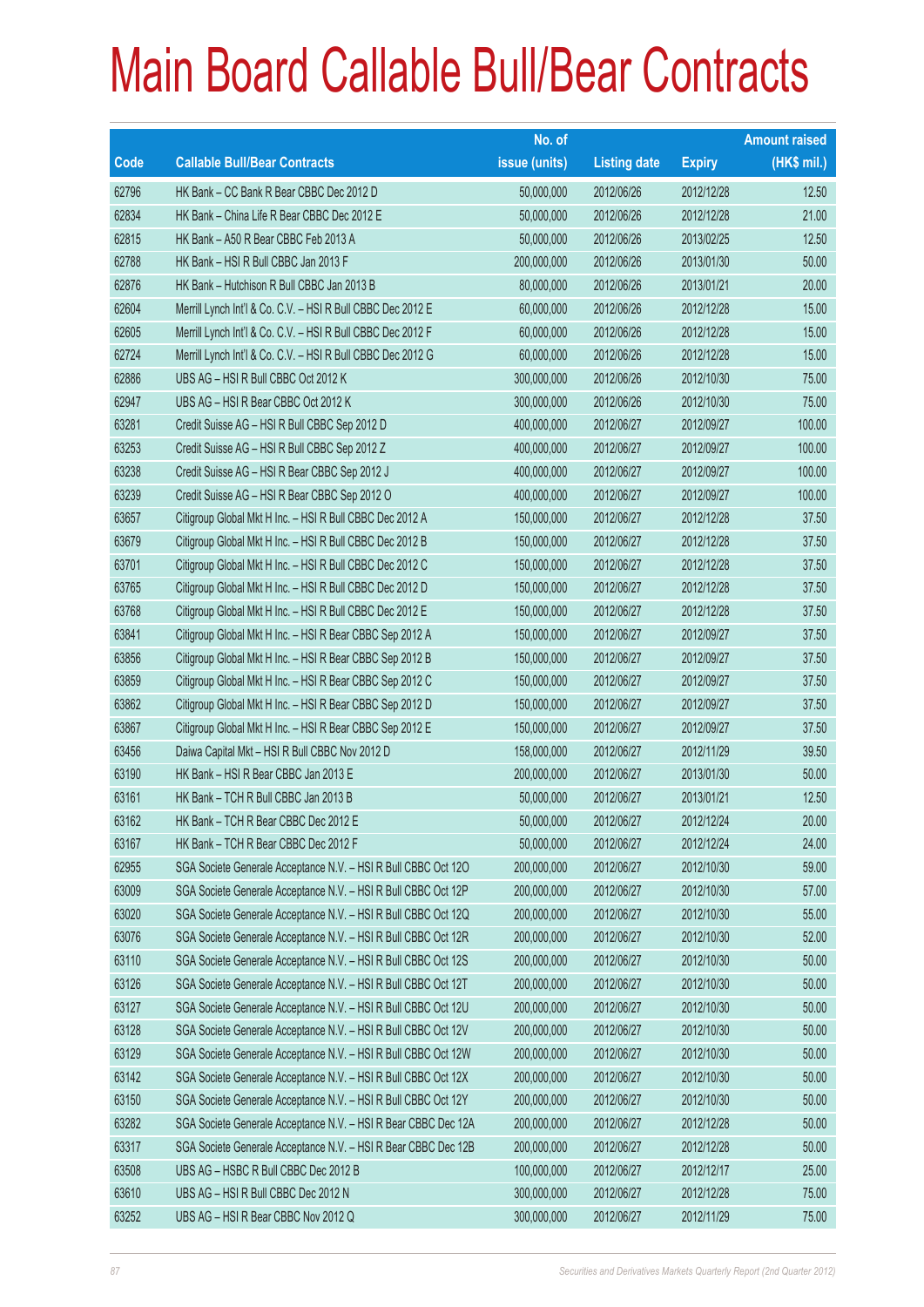|             |                                                                | No. of        |                     |               | <b>Amount raised</b> |
|-------------|----------------------------------------------------------------|---------------|---------------------|---------------|----------------------|
| <b>Code</b> | <b>Callable Bull/Bear Contracts</b>                            | issue (units) | <b>Listing date</b> | <b>Expiry</b> | $(HK$$ mil.)         |
| 63488       | UBS AG - Hutchison R Bull CBBC Dec 2012 B                      | 100,000,000   | 2012/06/27          | 2012/12/10    | 25.00                |
| 63916       | Credit Suisse AG - HSI R Bull CBBC Oct 2012 X                  | 400,000,000   | 2012/06/28          | 2012/10/30    | 100.00               |
| 63921       | Credit Suisse AG - HSI R Bear CBBC Oct 2012 A                  | 400,000,000   | 2012/06/28          | 2012/10/30    | 100.00               |
| 63953       | Credit Suisse AG - HSI R Bear CBBC Oct 2012 W                  | 400,000,000   | 2012/06/28          | 2012/10/30    | 100.00               |
| 63958       | Daiwa Capital Mkt - HSI R Bull CBBC Nov 2012 E                 | 158,000,000   | 2012/06/28          | 2012/11/29    | 39.50                |
| 63967       | Daiwa Capital Mkt - HSI R Bull CBBC Nov 2012 F                 | 158,000,000   | 2012/06/28          | 2012/11/29    | 39.50                |
| 63968       | Daiwa Capital Mkt - HSI R Bull CBBC Dec 2012 D                 | 158,000,000   | 2012/06/28          | 2012/12/28    | 39.50                |
| 63976       | Daiwa Capital Mkt - HSI R Bull CBBC Dec 2012 E                 | 158,000,000   | 2012/06/28          | 2012/12/28    | 39.50                |
| 63978       | Daiwa Capital Mkt - HSI R Bear CBBC Nov 2012 D                 | 158,000,000   | 2012/06/28          | 2012/11/29    | 39.50                |
| 63982       | Daiwa Capital Mkt - HSI R Bear CBBC Nov 2012 E                 | 158,000,000   | 2012/06/28          | 2012/11/29    | 39.50                |
| 63989       | Daiwa Capital Mkt - HSI R Bear CBBC Dec 2012 A                 | 158,000,000   | 2012/06/28          | 2012/12/28    | 39.50                |
| 63990       | Daiwa Capital Mkt - HSI R Bear CBBC Dec 2012 B                 | 158,000,000   | 2012/06/28          | 2012/12/28    | 39.50                |
| 63926       | Bank of East Asia - China Shenhua R Bull CBBC Jun 2013 A       | 60,000,000    | 2012/06/28          | 2013/06/26    | 27.00                |
| 63925       | Bank of East Asia - HKEx R Bull CBBC Mar 2013 A                | 60,000,000    | 2012/06/28          | 2013/03/22    | 15.00                |
| 63956       | Goldman Sachs SP (Asia) - HSI R Bear CBBC Oct 2012 A           | 150,000,000   | 2012/06/28          | 2012/10/30    | 39.30                |
| 63957       | Goldman Sachs SP (Asia) - HSI R Bear CBBC Oct 2012 B           | 150,000,000   | 2012/06/28          | 2012/10/30    | 37.80                |
| 63868       | HK Bank - AIA R Bull CBBC Jan 2013 B                           | 50,000,000    | 2012/06/28          | 2013/01/21    | 12.50                |
| 63874       | HK Bank - AIA R Bear CBBC Jan 2013 B                           | 50,000,000    | 2012/06/28          | 2013/01/28    | 19.00                |
| 63890       | HK Bank - A50 R Bull CBBC Dec 2012 B                           | 60,000,000    | 2012/06/28          | 2012/12/28    | 15.00                |
| 64004       | J P Morgan SP BV - HSI R Bull CBBC Mar 2013 J                  | 300,000,000   | 2012/06/28          | 2013/03/27    | 75.00                |
| 63992       | J P Morgan SP BV - HSI R Bear CBBC Feb 2013 A                  | 300,000,000   | 2012/06/28          | 2013/02/27    | 75.00                |
| 63993       | J P Morgan SP BV - HSI R Bear CBBC Feb 2013 B                  | 300,000,000   | 2012/06/28          | 2013/02/27    | 75.00                |
| 63994       | J P Morgan SP BV - HSI R Bear CBBC Feb 2013 C                  | 300,000,000   | 2012/06/28          | 2013/02/27    | 75.00                |
| 64003       | J P Morgan SP BV - HSI R Bear CBBC Feb 2013 D                  | 300,000,000   | 2012/06/28          | 2013/02/27    | 75.00                |
| 63945       | UBS AG - Evergrande R Bull CBBC Apr 2013 B                     | 50,000,000    | 2012/06/28          | 2013/04/29    | 12.50                |
| 63891       | UBS AG - HSI R Bull CBBC Jan 2013 X                            | 300,000,000   | 2012/06/28          | 2013/01/30    | 75.00                |
| 63991       | UBS AG - HSI R Bear CBBC Nov 2012 R                            | 300,000,000   | 2012/06/28          | 2012/11/29    | 75.00                |
| 64018       | BNP Paribas Arbit Issu B.V. - HSI R Bull CBBC Apr 2013 Q       | 200,000,000   | 2012/06/29          | 2013/04/29    | 50.00                |
| 64020       | BNP Paribas Arbit Issu B.V. - HSI R Bull CBBC Apr 2013 R       | 200,000,000   | 2012/06/29          | 2013/04/29    | 50.00                |
| 64131       | BNP Paribas Arbit Issu B.V. - HSI R Bear CBBC Oct 2012 I       | 200,000,000   | 2012/06/29          | 2012/10/30    | 50.00                |
| 64030       | Credit Suisse AG - HSI R Bull CBBC Oct 2012 L                  | 400,000,000   | 2012/06/29          | 2012/10/30    | 100.00               |
| 64033       | Credit Suisse AG - HSI R Bull CBBC Oct 2012 M                  | 400,000,000   | 2012/06/29          | 2012/10/30    | 100.00               |
| 64126       | Credit Suisse AG - HSI R Bear CBBC Oct 2012 G                  | 400,000,000   | 2012/06/29          | 2012/10/30    | 100.00               |
| 64128       | Credit Suisse AG - HSI R Bear CBBC Oct 2012 K                  | 400,000,000   | 2012/06/29          | 2012/10/30    | 100.00               |
| 64129       | Credit Suisse AG - HSI R Bear CBBC Oct 2012 R                  | 400,000,000   | 2012/06/29          | 2012/10/30    | 100.00               |
| 64125       | Credit Suisse AG - HSI R Bear CBBC Oct 2012 Y                  | 400,000,000   | 2012/06/29          | 2012/10/30    | 100.00               |
| 64006       | HK Bank - China Life R Bull CBBC Dec 2012 D                    | 80,000,000    | 2012/06/29          | 2012/12/28    | 20.00                |
| 64005       | HK Bank - ICBC R Bull CBBC Apr 2013 A                          | 60,000,000    | 2012/06/29          | 2013/04/18    | 15.00                |
| 64062       | SGA Societe Generale Acceptance N.V. - HSI R Bull CBBC Oct 12A | 200,000,000   | 2012/06/29          | 2012/10/30    | 50.00                |
| 64061       | SGA Societe Generale Acceptance N.V. - HSI R Bull CBBC Oct 12B | 200,000,000   | 2012/06/29          | 2012/10/30    | 50.00                |
| 64060       | SGA Societe Generale Acceptance N.V. - HSI R Bull CBBC Oct 12F | 200,000,000   | 2012/06/29          | 2012/10/30    | 50.00                |
| 64048       | SGA Societe Generale Acceptance N.V. - HSI R Bull CBBC Oct 12Z | 200,000,000   | 2012/06/29          | 2012/10/30    | 50.00                |
| 64063       | SGA Societe Generale Acceptance N.V. - HSI R Bull CBBC Dec 12P | 200,000,000   | 2012/06/29          | 2012/12/28    | 50.00                |
| 64221       | SGA Societe Generale Acceptance N.V. - HSI R Bear CBBC Oct 12A | 200,000,000   | 2012/06/29          | 2012/10/30    | 50.00                |
| 64182       | SGA Societe Generale Acceptance N.V. - HSI R Bear CBBC Oct 12W | 200,000,000   | 2012/06/29          | 2012/10/30    | 50.00                |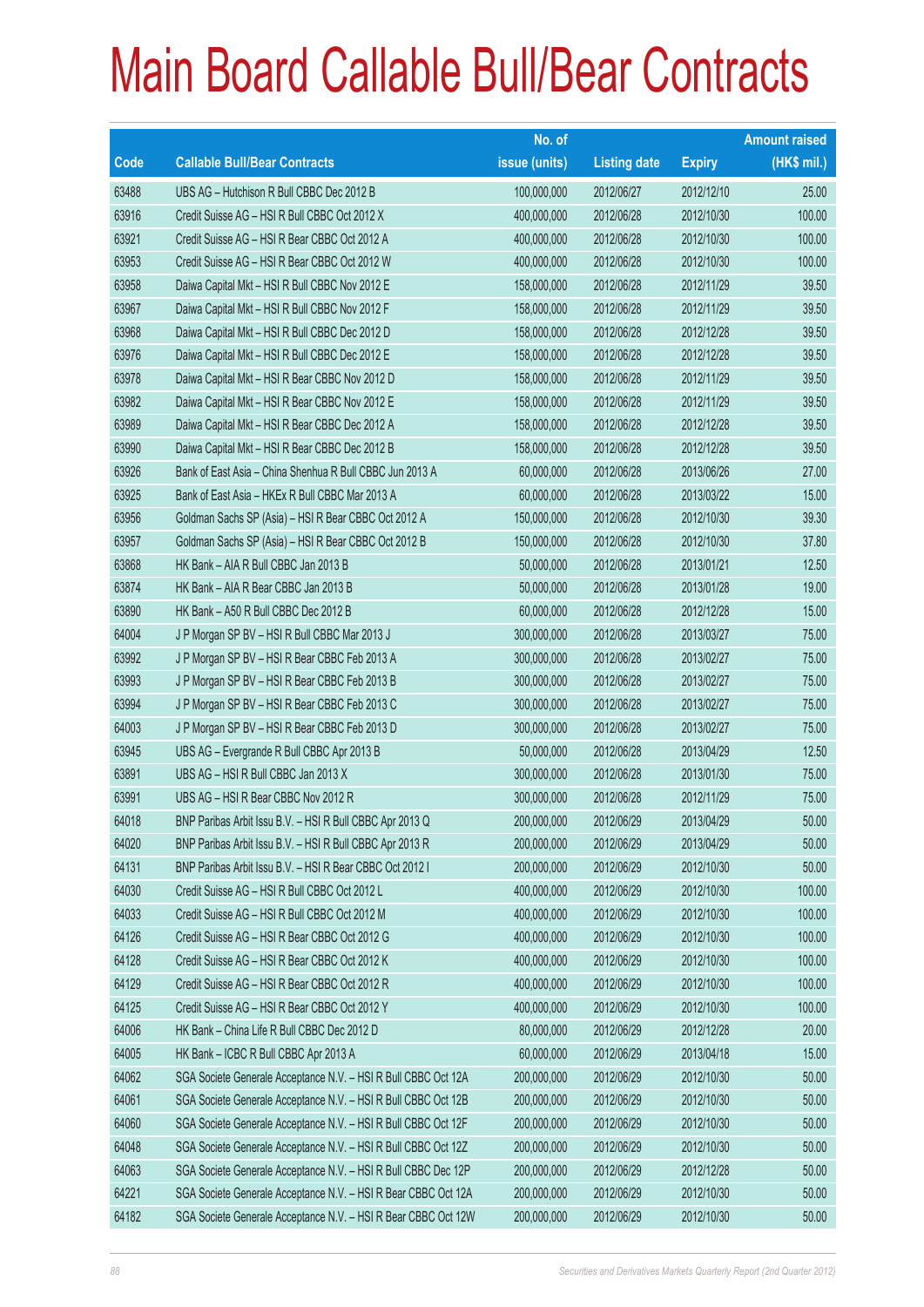|              |                                                                | No. of        |                     |               | <b>Amount raised</b> |
|--------------|----------------------------------------------------------------|---------------|---------------------|---------------|----------------------|
| <b>Code</b>  | <b>Callable Bull/Bear Contracts</b>                            | issue (units) | <b>Listing date</b> | <b>Expiry</b> | (HK\$ mil.)          |
| 64184        | SGA Societe Generale Acceptance N.V. - HSI R Bear CBBC Oct 12Z | 200,000,000   | 2012/06/29          | 2012/10/30    | 50.00                |
| 64064        | UBS AG - HSI R Bull CBBC Nov 2012 P                            | 300,000,000   | 2012/06/29          | 2012/11/29    | 75.00                |
| 64165        | UBS AG - HSI R Bear CBBC Oct 2012 H                            | 300,000,000   | 2012/06/29          | 2012/10/30    | 75.00                |
| 64145        | UBS AG - HSI R Bear CBBC Nov 2012 S                            | 300,000,000   | 2012/06/29          | 2012/11/29    | 75.00                |
| <b>Total</b> |                                                                |               |                     |               | 91,955.65            |
| #            | <b>Eurther issue</b>                                           |               |                     |               |                      |

Further issue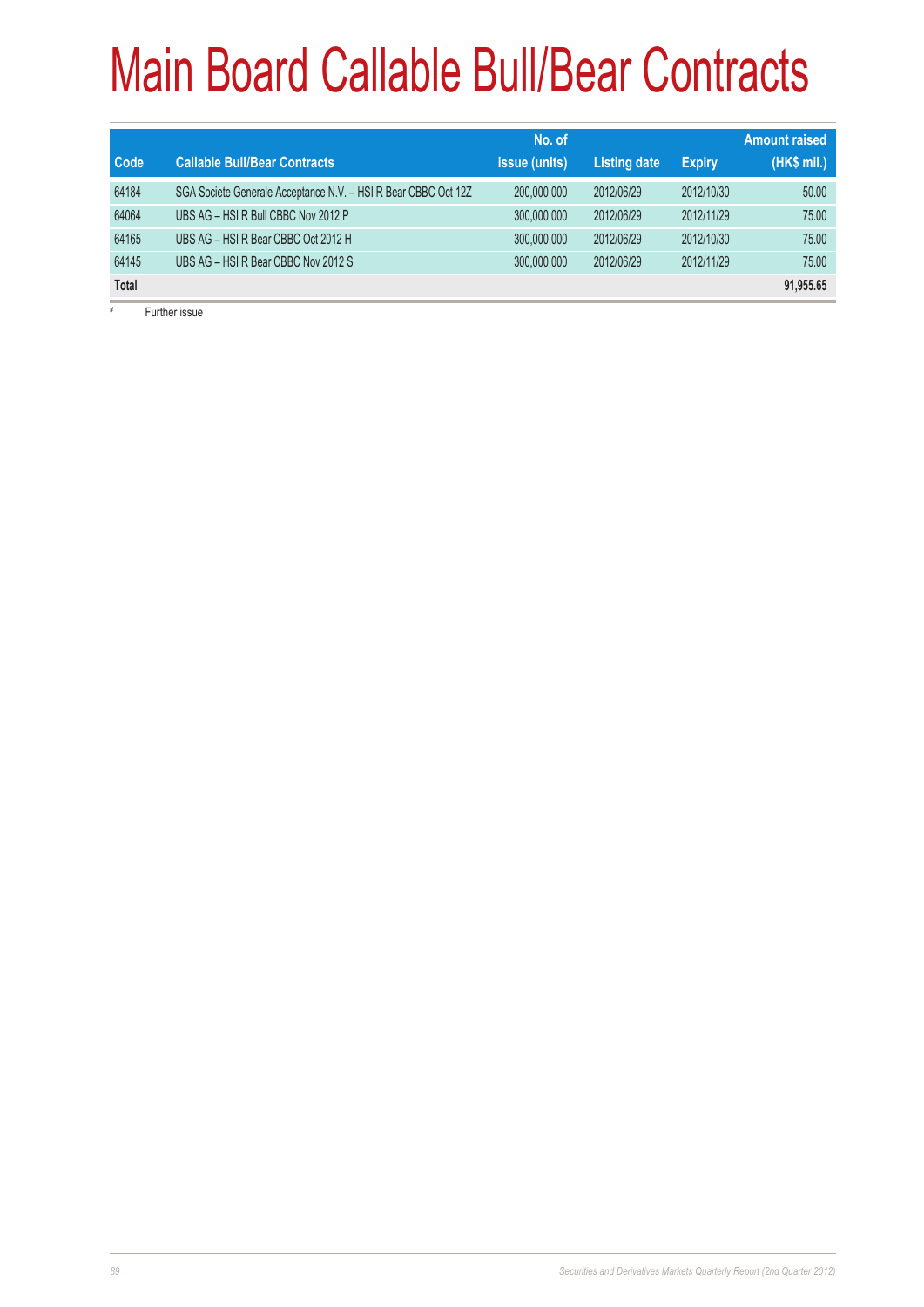# DR/ELI/Trading Only Stocks Trading Statistics

### **Depositary Receipt Trading Statistics**

|      |    | No. of issues | Turnover value (HK\$ mil.) |
|------|----|---------------|----------------------------|
| 2011 | Q2 |               | 331.18                     |
|      | Q3 |               | 62.60                      |
|      | Q4 |               | 38.72                      |
| 2012 | Q1 | 4             | 37.53                      |
|      | Q2 |               | 14.88                      |

The first DR commenced trading on 8 December 2010

### **Equity Linked Instrument Trading Statistics**

|      |    | No. of issues | Turnover value (HK\$ mil.) |
|------|----|---------------|----------------------------|
|      |    |               |                            |
| 2011 | Q2 |               |                            |
|      | Q3 |               |                            |
|      |    |               |                            |
|      | Q4 | –             |                            |
| 2012 | Q1 | –             |                            |
|      |    |               |                            |

#### **NASDAQ Stocks**

|      |                | No. of issues | Turnover value (HK\$ mil.) |
|------|----------------|---------------|----------------------------|
| 2011 | Q2             |               | 0.32                       |
|      | Q <sub>3</sub> |               | 0.13                       |
|      | Q4             |               | 0.00                       |
| 2012 | Q1             |               | 0.00                       |
|      | Q2             |               | 0.14                       |

#### **iShares**

| No. of issues | Turnover value (HK\$ mil.) |
|---------------|----------------------------|
|               |                            |
|               |                            |
|               |                            |
|               |                            |
|               |                            |
|               | Q3<br>Q4<br>Q1             |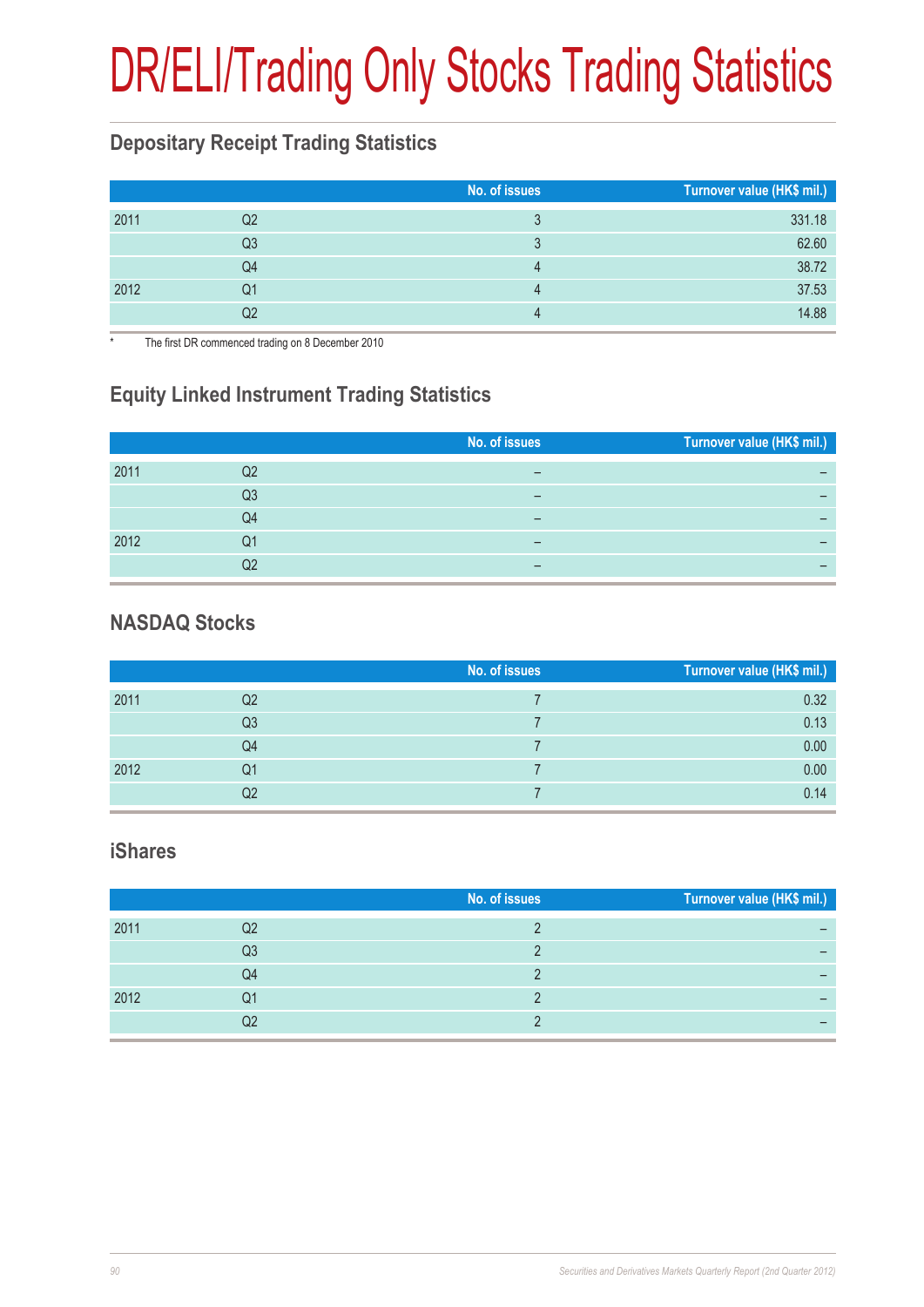### **Equity Turnover – GEM**

|      | <b>Share</b> | Value (Mil. shs) | (HK\$ mil.) | No. of deals |
|------|--------------|------------------|-------------|--------------|
| 2011 | Q2           | 79,170.20        | 20,231.96   | 507,155      |
|      | Q3           | 40,276.54        | 10,135.61   | 316,791      |
|      | Q4           | 41,259.61        | 9,971.36    | 288,715      |
| 2012 | Q1           | 41,517.67        | 12,232.86   | 343,014      |
|      | Q2           | 33,806.65        | 6,874.87    | 228,059      |

### **Equity Trading Statistics – GEM**

|      |                | No. of<br>trading days | <b>Average daily turnover</b><br>(HK\$ mil.) | Average value<br>per deal |
|------|----------------|------------------------|----------------------------------------------|---------------------------|
| 2011 | Q2             | 59                     | 342.91                                       | 39,893                    |
|      | Q <sub>3</sub> | 63                     | 160.88                                       | 31,995                    |
|      | Q4             | 62                     | 160.83                                       | 34,537                    |
| 2012 | Q <sub>1</sub> | 61                     | 200.54                                       | 35,663                    |
|      | Q2             | 61                     | 112.70                                       | 30,145                    |

#### **20 Most Advanced GEM Stocks**

for 2nd quarter 2012

|                |      |                        |                 | <b>Closing price</b> |        |
|----------------|------|------------------------|-----------------|----------------------|--------|
| Rank           | Code | <b>Stock</b>           | End of Jun 2012 | End of Mar 2012      | $%$ up |
| 1              | 8048 | <b>EXCEL TECH</b>      | 0.219           | 0.110                | 99.09  |
| $\overline{2}$ | 8112 | <b>FOCUS MEDIA</b>     | 1.530           | 0.780                | 96.15  |
| 3              | 8083 | <b>INNOVATIONPAY</b>   | 0.250           | 0.141                | 77.30  |
| 4              | 8116 | C PUBLIC HEALTH        | 0.077           | 0.044                | 75.00  |
| 5              | 8122 | <b>LIFETECH SCI</b>    | 4.660           | 2.680                | 73.88  |
| 6              | 8202 | <b>INNO-TECH HOLD</b>  | 0.485           | 0.315                | 53.97  |
| $\overline{7}$ | 8020 | <b>CHANCETON FIN</b>   | 2.300           | 1.700                | 35.29  |
| 8              | 8126 | G. A. HOLDINGS         | 0.280           | 0.208                | 34.62  |
| 9              | 8088 | <b>CROSBY CAPITAL</b>  | 1.400           | 1.050                | 33.33  |
| 10             | 8239 | <b>MING KEI HOLD</b>   | 0.455           | 0.345                | 31.88  |
| 11             | 8008 | <b>SUNEVISION</b>      | 1.340           | 1.080                | 24.07  |
| 12             | 8100 | <b>M DREAM INWORLD</b> | 0.078           | 0.064                | 21.88  |
| 13             | 8055 | <b>CHI E-LEARNING</b>  | 0.120           | 0.099                | 21.21  |
| 14             | 8165 | <b>JIAN EPAYMENT</b>   | 0.135           | 0.112                | 20.54  |
| 15             | 8028 | <b>TIMELESS</b>        | 0.150           | 0.129                | 16.28  |
| 16             | 8246 | <b>NOBLE HOUSE H</b>   | 0.730           | 0.630                | 15.87  |
| 17             | 8098 | <b>CL GROUP</b>        | 0.390           | 0.340                | 14.71  |
| 18             | 8155 | SOUTHCHINA LAND        | 0.096           | 0.085                | 12.94  |
| 19             | 8337 | <b>DIRECTEL</b>        | 0.216           | 0.195                | 10.77  |
| 20             | 8025 | <b>ACR HOLDINGS</b>    | 0.470           | 0.430                | 9.30   |
|                |      |                        |                 |                      |        |

A Adjusted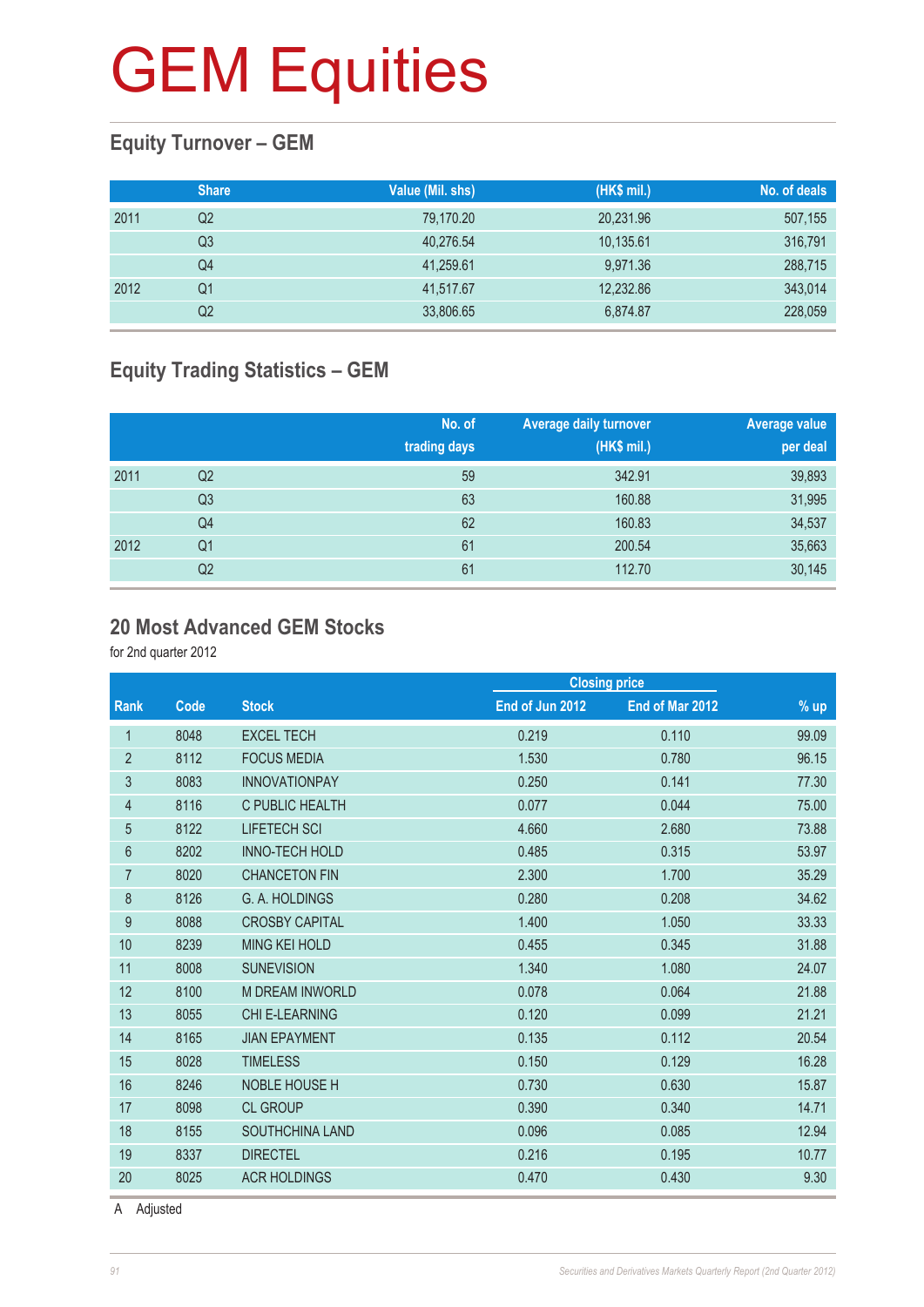#### **20 Most Declined GEM Stocks**

for 2nd quarter 2012

| Code  | <b>Stock</b>           | End of Jun 2012 | End of Mar 2012         | % down               |
|-------|------------------------|-----------------|-------------------------|----------------------|
| 08022 | <b>TLT LOTTOTAIN</b>   | 0.036           | 0.216                   | $-83.33$             |
| 08041 | LUXEY INT'L            | 0.019           | 0.093                   | $-79.57$             |
| 08078 | <b>CHINA3D DIGIT</b>   | 0.022           | 0.081<br>$\overline{A}$ | $-72.84$             |
| 08272 | C FOOD&BEV GP          | 0.015           | 0.037                   | $-59.46$             |
| 08017 | <b>LONG SUCCESS</b>    | 0.106           | 0.255                   | $-58.43$             |
| 08029 | <b>SUN INT'L</b>       | 0.670           | 1.610                   | $-58.39$             |
| 08206 | C COMM TELE SER        | 0.239           | 0.495                   | $-51.72$             |
| 08129 | <b>CH BIO CASSAVA</b>  | 0.114           | 0.236<br>$\overline{A}$ | $-51.69$             |
| 08179 | <b>GAYETY HLDGS</b>    | 0.059           | 0.119                   | $-50.42$             |
| 08156 | <b>CHINA VANGUARD</b>  | 0.070           | 0.139                   | $-49.64$             |
| 08163 | <b>MERDEKA RES</b>     | 0.016           | 0.031                   | $-48.39$             |
| 08192 | <b>GLOBAL ENERGY</b>   | 0.085           | 0.163                   | $-47.85$             |
| 08046 | <b>HENG XIN CHINA</b>  | 0.350           | 0.670                   | $-47.76$             |
| 08178 | <b>CHINA INFO TECH</b> | 0.032           | 0.061                   | $-47.54$             |
| 08087 | CHINA 33MEDIA          | 0.315           | 0.600                   | $-47.50$             |
| 08120 | <b>ORI UNICORN</b>     | 0.410           | 0.750                   | $-45.33$             |
| 08082 | <b>SAGE INT'L GP</b>   | 0.102           | 0.186<br>$\overline{A}$ | $-45.16$             |
| 08103 | <b>TAI SHING</b>       | 0.136           | 0.248                   | $-45.16$             |
| 08258 | <b>NW INDUSTRY</b>     | 0.152           | 0.260                   | $-41.54$             |
| 08198 | <b>MELCOLOT</b>        | 0.099           | 0.165                   | $-40.00$             |
|       |                        |                 |                         | <b>Closing price</b> |

A Adjusted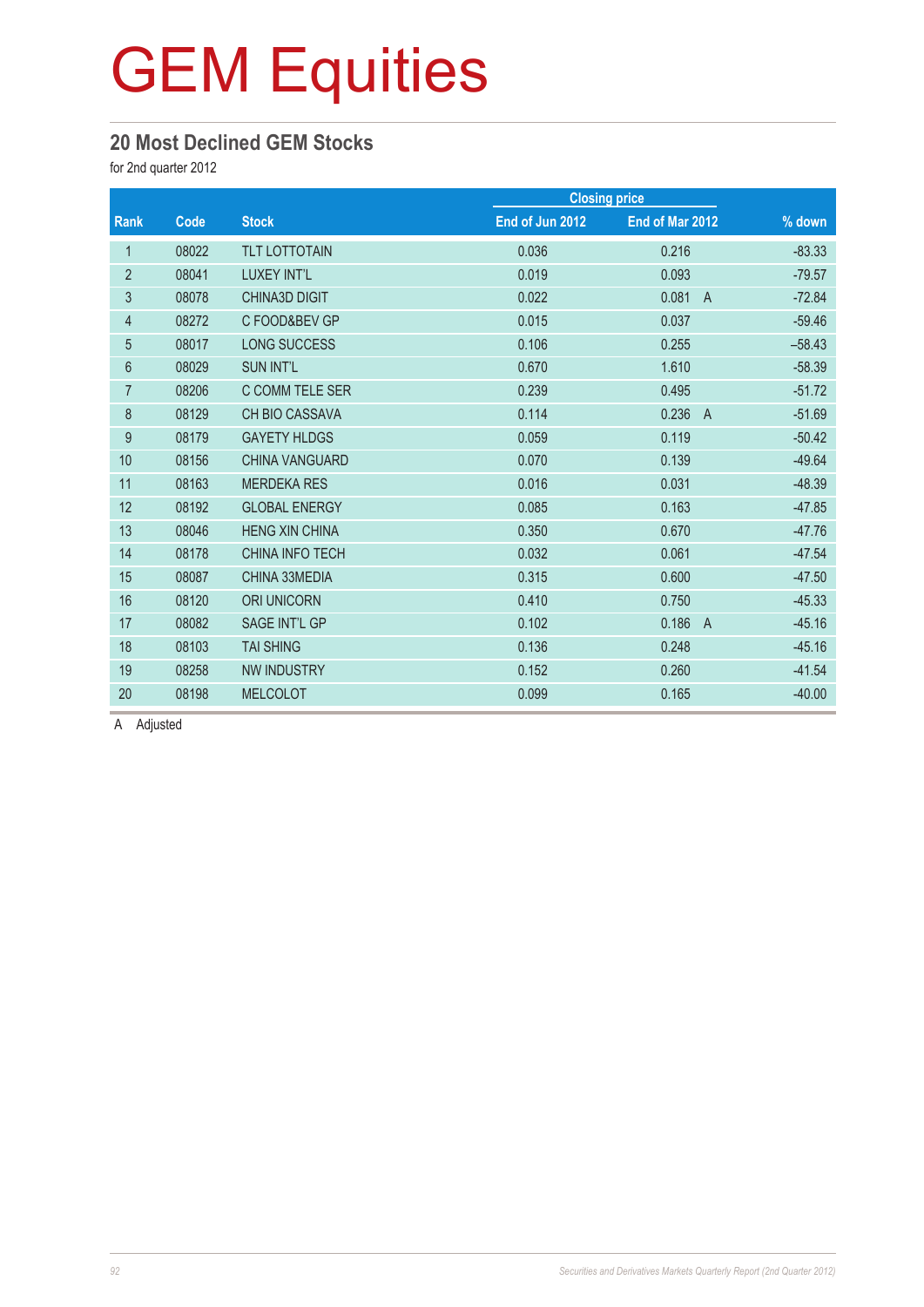### **20 Most Active GEM Stocks by Value**

for 2nd quarter 2012

| Rank             | Code  | <b>Stock</b>           | Turnover (HK\$ mil.) | % of total |
|------------------|-------|------------------------|----------------------|------------|
| $\mathbf{1}$     | 08043 | <b>ERA MINING MACH</b> | 537.94               | 7.82       |
| $\overline{2}$   | 08167 | <b>NEO TELEMEDIA</b>   | 413.89               | 6.02       |
| 3                | 08207 | <b>CREDIT CHINA</b>    | 408.57               | 5.94       |
| 4                | 08078 | <b>CHINA3D DIGIT</b>   | 348.66               | 5.07       |
| $\overline{5}$   | 08096 | RUIFENG PETRO          | 332.37               | 4.83       |
| $\boldsymbol{6}$ | 08356 | <b>CNC HOLDINGS</b>    | 295.93               | 4.30       |
| $\overline{7}$   | 08008 | <b>SUNEVISION</b>      | 208.36               | 3.03       |
| 8                | 08137 | <b>HONBRIDGE</b>       | 206.92               | 3.01       |
| $\boldsymbol{9}$ | 08228 | <b>NATIONAL ARTS</b>   | 206.68               | 3.01       |
| 10               | 08116 | C PUBLIC HEALTH        | 202.68               | 2.95       |
| 11               | 08046 | <b>HENG XIN CHINA</b>  | 173.60               | 2.53       |
| 12               | 08041 | LUXEY INT'L            | 170.37               | 2.48       |
| 13               | 08086 | <b>EPRO</b>            | 163.21               | 2.37       |
| 14               | 08085 | <b>ZMAY HOLDINGS</b>   | 155.48               | 2.26       |
| 15               | 08351 | <b>LARRY JEWELRY</b>   | 150.71               | 2.19       |
| 16               | 08083 | <b>INNOVATIONPAY</b>   | 133.20               | 1.94       |
| 17               | 08029 | <b>SUN INT'L</b>       | 124.47               | 1.81       |
| 18               | 08202 | <b>INNO-TECH HOLD</b>  | 112.11               | 1.63       |
| 19               | 08240 | <b>C CITYRAILTEC</b>   | 102.89               | 1.50       |
| 20               | 08179 | <b>GAYETY HLDGS</b>    | 100.77               | 1.47       |
| <b>Total</b>     |       |                        | 4,548.81             | 66.17      |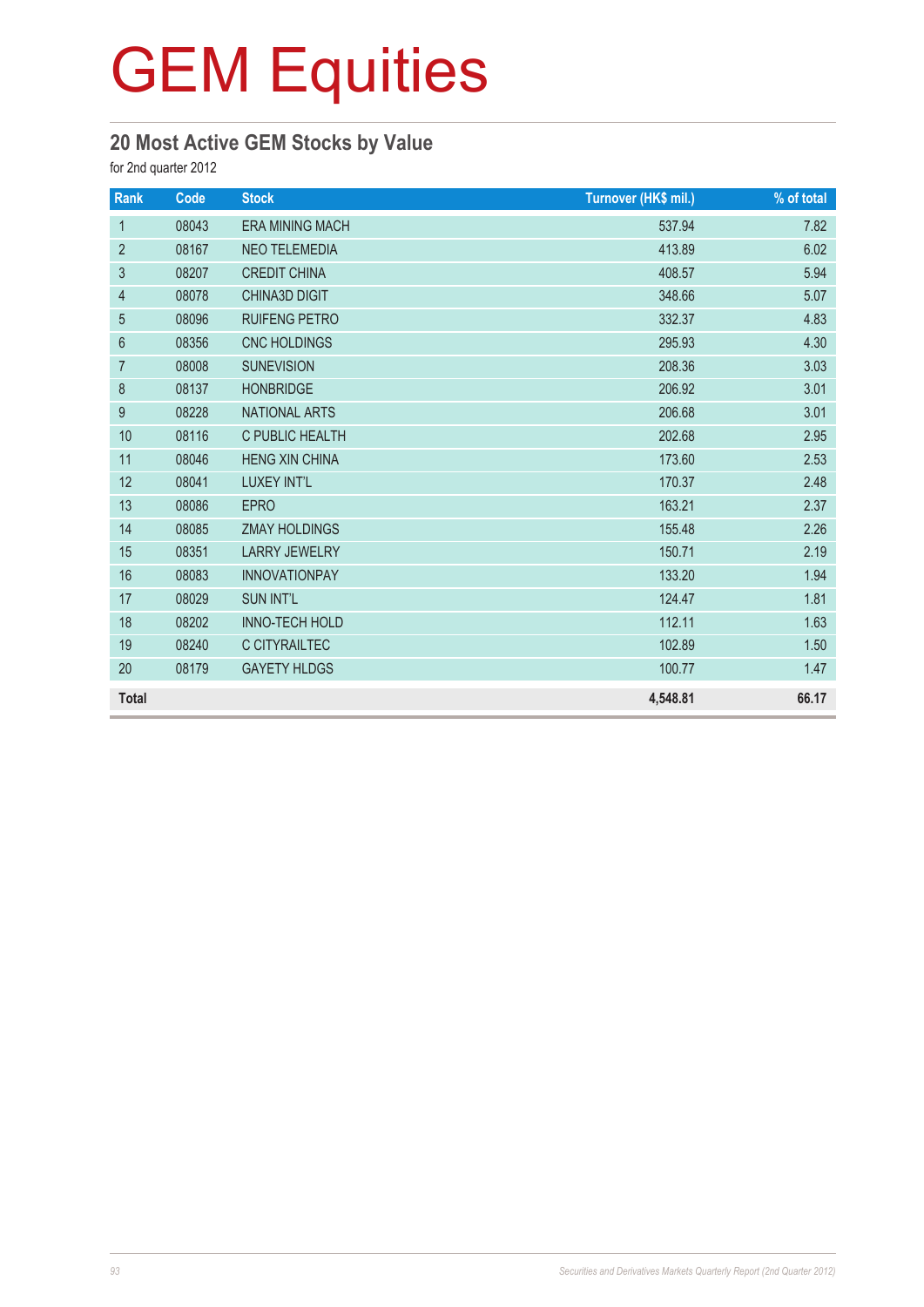### **20 Most Active GEM Stock by Shares**

for 2nd quarter 2012

| Rank             | Code  | <b>Stock</b>           | <b>Turnover (Mil. shs)</b> | % of total |
|------------------|-------|------------------------|----------------------------|------------|
| $\mathbf{1}$     | 08078 | <b>CHINA3D DIGIT</b>   | 4,769.96                   | 14.11      |
| $\overline{2}$   | 08041 | LUXEY INT'L            | 3,948.30                   | 11.68      |
| $\mathfrak{S}$   | 08116 | C PUBLIC HEALTH        | 3,760.37                   | 11.12      |
| 4                | 08096 | RUIFENG PETRO          | 1,668.42                   | 4.94       |
| 5                | 08178 | <b>CHINA INFO TECH</b> | 1,283.98                   | 3.80       |
| $6\phantom{1}$   | 08179 | <b>GAYETY HLDGS</b>    | 1,013.70                   | 3.00       |
| $\overline{7}$   | 08163 | <b>MERDEKA RES</b>     | 994.54                     | 2.94       |
| $\,8\,$          | 08192 | <b>GLOBAL ENERGY</b>   | 956.99                     | 2.83       |
| $\boldsymbol{9}$ | 08161 | <b>CHINALOTSYNERGY</b> | 955.88                     | 2.83       |
| 10               | 08083 | <b>INNOVATIONPAY</b>   | 748.71                     | 2.21       |
| 11               | 08043 | <b>ERA MINING MACH</b> | 622.44                     | 1.84       |
| 12               | 08167 | <b>NEO TELEMEDIA</b>   | 620.76                     | 1.84       |
| 13               | 08207 | <b>CREDIT CHINA</b>    | 520.28                     | 1.54       |
| 14               | 08085 | <b>ZMAY HOLDINGS</b>   | 490.05                     | 1.45       |
| 15               | 08009 | <b>IMERCHANTS</b>      | 423.25                     | 1.25       |
| 16               | 08081 | <b>COMPUTECH</b>       | 421.00                     | 1.25       |
| 17               | 08082 | SAGE INT'L GP          | 417.24                     | 1.23       |
| 18               | 08129 | CH BIO CASSAVA         | 381.71                     | 1.13       |
| 19               | 08158 | <b>CHINA BIO-MED</b>   | 368.57                     | 1.09       |
| 20               | 08356 | CNC HOLDINGS           | 353.26                     | 1.04       |
| <b>Total</b>     |       |                        | 24,719.38                  | 73.12      |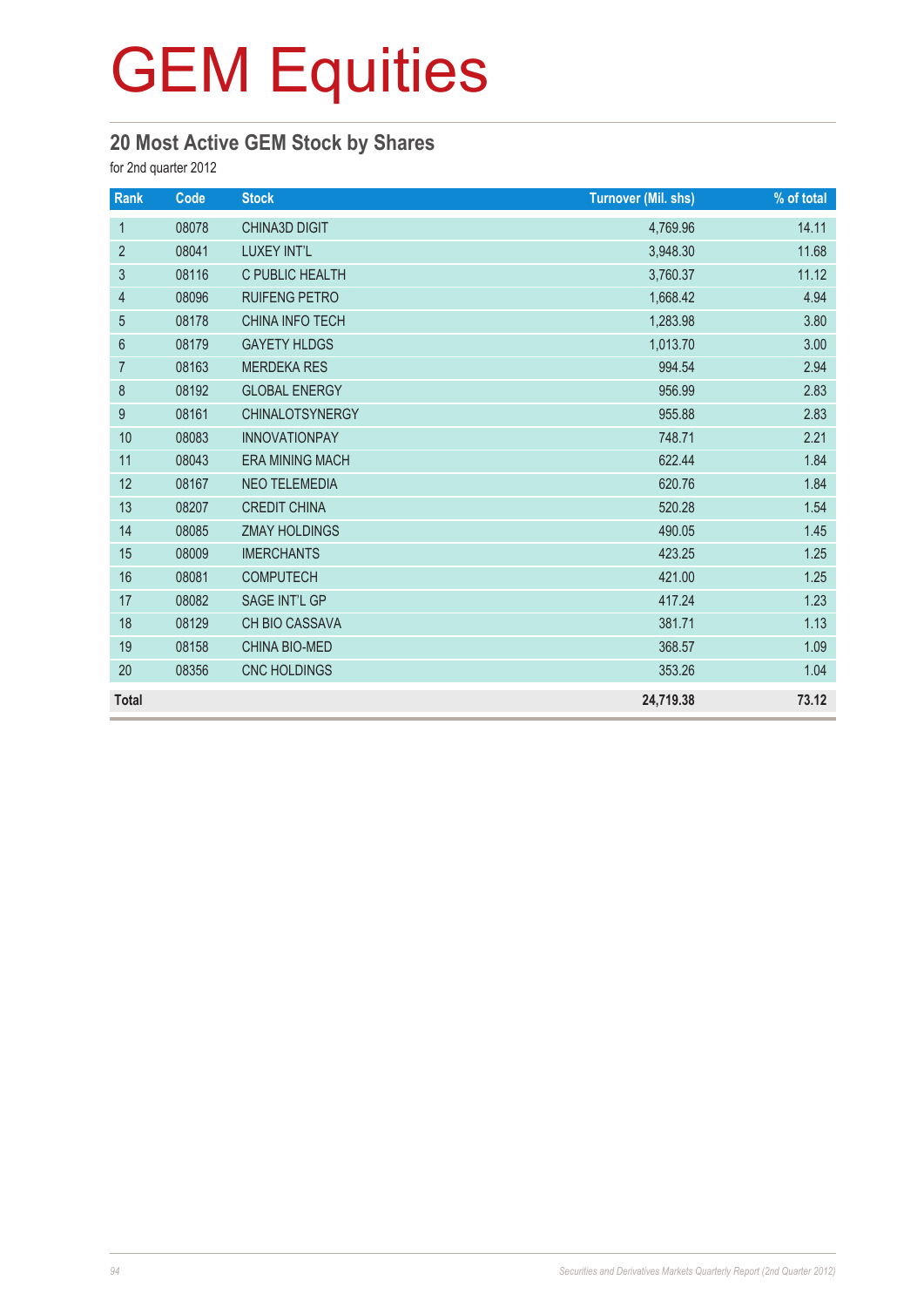#### **Market Capitalisation of Listed Companies for GEM**

as at the quarter end

|      |    | HK\$ mil.  |
|------|----|------------|
| 2011 | Q2 | 111,535.83 |
|      | Q3 | 77,346.08  |
|      | Q4 | 84,589.06  |
| 2012 | Q1 | 84,618.24  |
|      | Q2 | 77,357.91  |

#### **Market Capitalisation by Hang Seng Industry Classification System\* – GEM** Quarter-end figures



Hang Seng Industry Classification System (HSICS) is provided by Hang Seng Indexes Company Limited.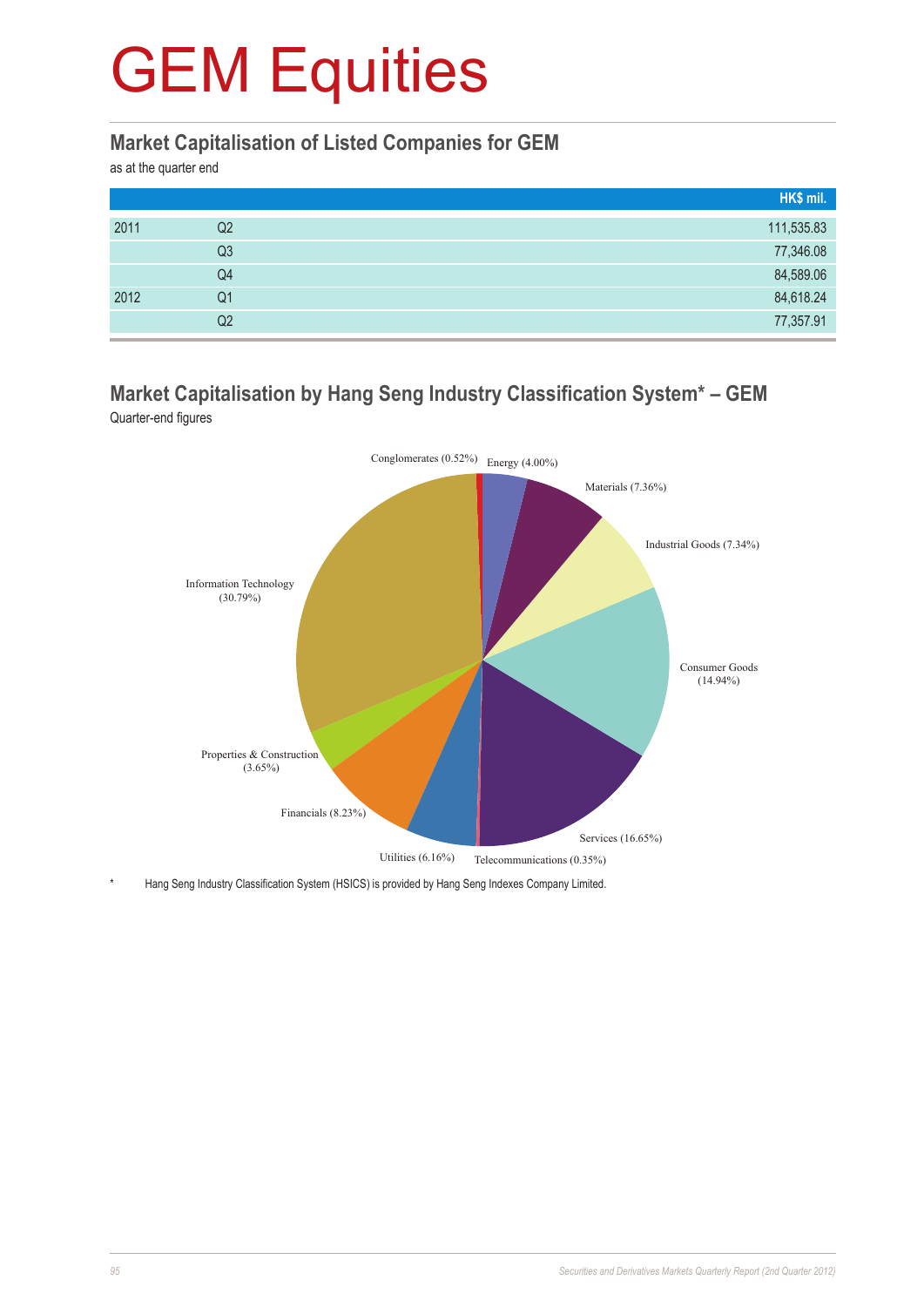#### **50 Leading Companies by Market Capitalisation – GEM**

as at the 2nd quarter end 2012

|                     | <b>Market capitalisation</b> |                                                             |             |                   |
|---------------------|------------------------------|-------------------------------------------------------------|-------------|-------------------|
| Rank                |                              | <b>Company</b>                                              | (HK\$ mil.) | % of market total |
| $\mathbf{1}$        | 08043                        | ERA Mining Machinery Ltd.                                   | 4,948.80    | 6.40              |
| $\overline{2}$      | 08137                        | Honbridge Holdings Ltd.                                     | 4,350.98    | 5.62              |
| $\mathfrak{S}$      | 08086                        | ePRO Ltd.                                                   | 4,303.59    | 5.56              |
| $\overline{4}$      | 08008                        | Sunevision Holdings Ltd.                                    | 3,111.79    | 4.02              |
| 5                   | 08035                        | Binhai Investment Co. Ltd.                                  | 2,397.12    | 3.10              |
| $6\phantom{1}6$     | 08070                        | Zhongyu Gas Holdings Ltd.                                   | 2,371.63    | 3.07              |
| 7                   | 08122                        | LifeTech Scientific Corporation                             | 2,330.00    | 3.01              |
| $\bf 8$             | 08158                        | China Bio-Med Regeneration Technology Ltd.                  | 1,686.59    | 2.18              |
| $\boldsymbol{9}$    | 08032                        | Viva China Holdings Ltd.                                    | 1,507.47    | 1.95              |
| 10                  | 08356                        | CNC Holdings Ltd.                                           | 1,507.26    | 1.95              |
| 11                  | 08167                        | Neo Telemedia Ltd.                                          | 1,419.42    | 1.83              |
| 12                  | 08005                        | Yuxing InfoTech Investment Holdings Ltd.                    | 1,342.44    | 1.74              |
| 13                  | 08270                        | China Leason CBM & Shale Gas Group Co. Ltd.                 | 1,281.31    | 1.66              |
| 14                  | 08207                        | Credit China Holdings Ltd.                                  | 1,233.66    | 1.59              |
| 15                  | 08292                        | HC International, Inc.                                      | 1,169.03    | 1.51              |
| 16                  | 08020                        | Chanceton Financial Group Ltd.                              | 1,150.00    | 1.49              |
| 17                  | 08066                        | Phoenitron Holdings Ltd.                                    | 1,147.81    | 1.48              |
| 18                  | 08116                        | China Public Healthcare (Holding) Ltd.                      | 1,133.25    | 1.46              |
| 19                  | 08083                        | China Innovationpay Group Ltd.                              | 1,124.91    | 1.45              |
| 20                  | 08155                        | South China Land Ltd.                                       | 1,073.14    | 1.39              |
| 21                  | 08192                        | Global Energy Resources International Group Ltd.            | 1,066.58    | 1.38              |
| 22                  | 08090                        | China Assurance Finance Group Ltd.                          | 1,016.40    | 1.31              |
| 23                  | 08075                        | Media Asia Group Holdings Ltd.                              | 1,011.80    | 1.31              |
| 24                  | 08046                        | Heng Xin China Holdings Ltd.                                | 983.01      | 1.27              |
| 25                  | 08058                        | Shandong Luoxin Pharmacy Stock Co. Ltd. - H Shares          | 890.27      | 1.15              |
| 26                  | 08128                        | China Ground Source Energy Ltd.                             | 888.08      | 1.15              |
| 27                  | 08232                        | China U-Ton Holdings Ltd.                                   | 739.20      | 0.96              |
| 28                  | 08085                        | ZMAY Holdings Ltd.                                          | 735.37      | 0.95              |
| 29                  | 08279                        | AGTech Holdings Ltd.                                        | 711.13      | 0.92              |
| 30                  | 08096                        | Ruifeng Petroleum Chemical Holdings Ltd.                    | 709.15      | 0.92              |
| 31                  | 08161                        | China LotSynergy Holdings Ltd.                              | 685.64      | 0.89              |
| 32                  | 08102                        | Shanghai Fudan Microelectronics Group Co. Ltd. - H Shares   | 654.29      | 0.85              |
| 33                  | 08029                        | Sun International Resources Ltd.                            | 621.49      | 0.80              |
| 34                  | 08030                        | Flying Financial Service Holdings Ltd.                      | 602.13      | 0.78              |
| 35                  | 08240                        | China City Railway Transportation Technology HIdgs Co. Ltd. | 600.00      | 0.78              |
| 36                  | 08351                        | Larry Jewelry International Co. Ltd.                        | 590.48      | 0.76              |
| 37                  | 08016                        | China Data Broadcasting Holdings Ltd.                       | 581.16      | 0.75              |
| 38                  | 08228                        | National Arts Holdings Ltd.                                 | 565.78      | 0.73              |
| 39                  | 08061                        | AcrossAsia Ltd.                                             | 531.78      | 0.69              |
| 40                  | 08203                        | Kaisun Energy Group Ltd.                                    | 523.40      | 0.68              |
| 41                  | 08123                        | First China Financial Network Holdings Ltd.                 | 519.74      | 0.67              |
| 42                  | 08175                        | China Digital Licensing (Group) Ltd.                        | 510.32      | 0.66              |
| 43                  | 08025                        | Asian Capital Resources (Holdings) Ltd.                     | 508.86      | 0.66              |
| 44                  | 08109                        | Creative Energy Solutions Holdings Ltd.                     | 506.20      | 0.65              |
| 45                  | 08112                        | Focus Media Network Ltd.                                    | 501.84      | 0.65              |
| 46                  | 08071                        | China Netcom Technology Holdings Ltd.                       | 500.64      | 0.65              |
| 47                  | 08011                        | Polyard Petroleum International Group Ltd.                  | 474.49      | 0.61              |
| 48                  | 08220                        | Bingo Group Holdings Ltd.                                   | 463.36      | 0.60              |
| 49                  | 08219                        | Branding China Group Ltd.                                   | 440.00      | 0.57              |
| 50                  | 08153                        | Code Agriculture (Holdings) Ltd.                            | 439.64      | 0.57              |
| <b>Total</b>        |                              |                                                             | 60,162.43   | 77.77             |
| <b>Market Total</b> |                              |                                                             | 77,357.91   | 100.00            |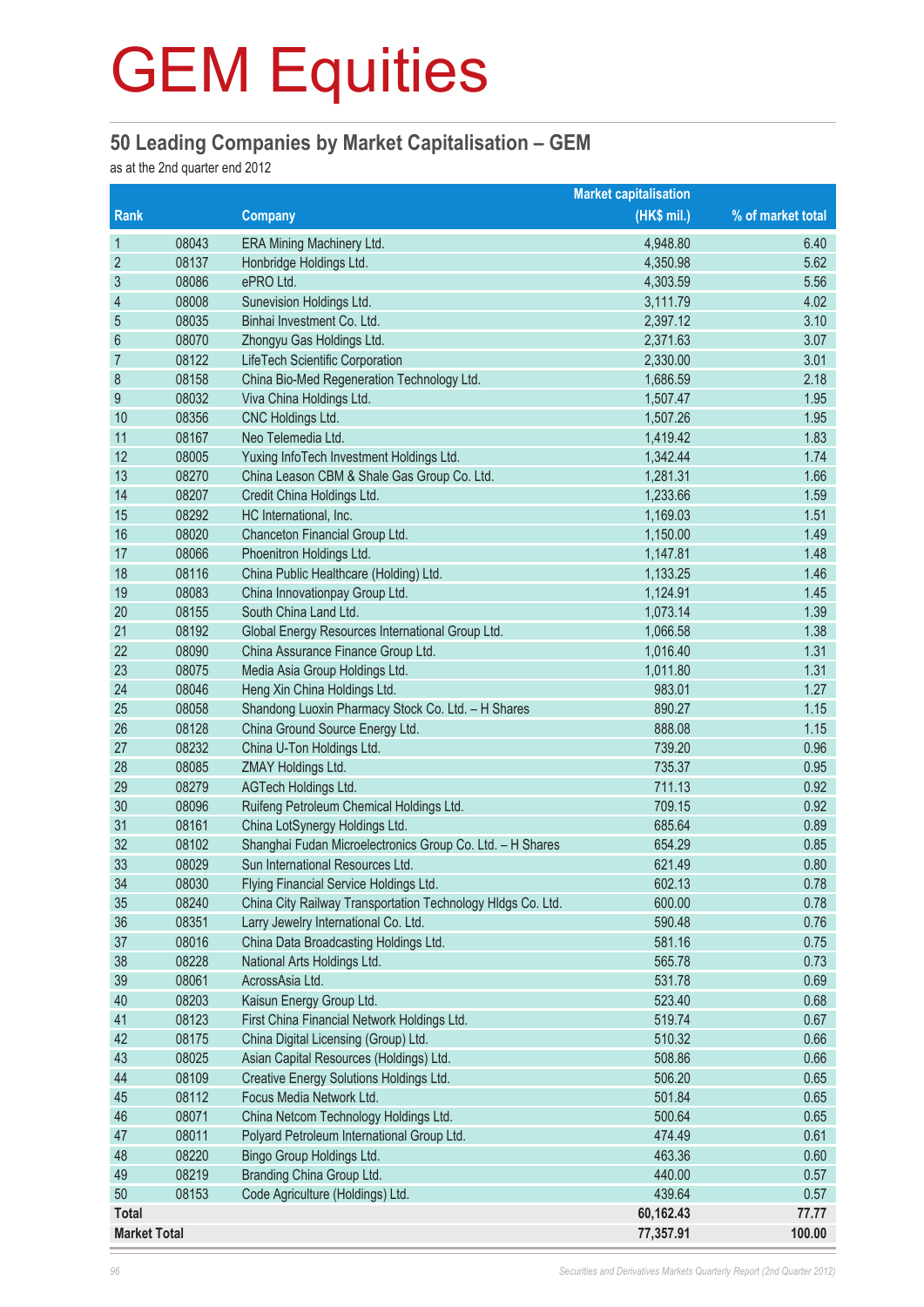#### **New Listing Statistics – equities for GEM**

|      |    | No. of newly listed companies | Funds raised (HK\$ mil.) |
|------|----|-------------------------------|--------------------------|
| 2011 | Q2 |                               | 139.50                   |
|      | Q3 |                               | 193.04                   |
|      | Q4 | 5                             | 549.31                   |
| 2012 | Q1 |                               | 189.80                   |
|      | Q2 |                               | 617.66                   |

#### **Newly Listed Companies for GEM**

for 2nd quarter 2012

| Code         | Company name                                                | <b>Listing date</b> | No. of issued shares | Funds raised (HK\$ mil.) |
|--------------|-------------------------------------------------------------|---------------------|----------------------|--------------------------|
| 08219        | Branding China Group Ltd.                                   | 2012/04/27          | 200,000,000          | 99.00                    |
| 08030        | Flying Financial Service Holdings Ltd.                      | 2012/05/07          | 1,020,555,000        | 175.86                   |
| 08240        | China City Railway Transportation Technology Hldgs Co. Ltd. | 2012/05/16          | 800,000,000          | 200.00                   |
| 08232        | China U-Ton Holdings Ltd.                                   | 2012/06/12          | 1,680,000,000        | 142.80                   |
| <b>Total</b> |                                                             |                     |                      | 617.66                   |

#### **Withdrawal of listed Companies – GEM**

for 2nd quarter 2012

| <b>Code</b> | <b>Company name</b> | <b>Last trading date</b> | Delisted date |
|-------------|---------------------|--------------------------|---------------|
| <b>NIL</b>  |                     |                          |               |

#### **Company Name Changes for GEM**

for 2nd quarter 2012

| Code  | Old name                                                 | New name                                               | <b>Effective date</b> | <b>Adoption date</b> |
|-------|----------------------------------------------------------|--------------------------------------------------------|-----------------------|----------------------|
| 08236 | Powerleader Science & Technology Group Ltd. - H Shares # | Powerleader Science & Technology Group Ltd. - H Shares | 2011/11/25            | 2012/04/11           |
| 08041 | China Post E-Commerce (Holdings) Ltd.                    | Luxey International (Holdings) Ltd.                    | 2011/12/22            | 2012/05/11           |
| 08050 | FlexSystem Holdings Ltd.                                 | Yunbo Digital Synergy Group Ltd.                       | 2012/04/13            | 2012/05/22           |
| 08010 | SMI Publishing Group Ltd.                                | Sing Pao Media Enterprises Ltd.                        | 2012/05/11            | 2012/05/28           |
| 08053 | China Electric Power Technology Holdings Ltd.            | Pizu Group Holdings Ltd.                               | 2012/04/11            | 2012/05/30           |

# Change of Chinese name only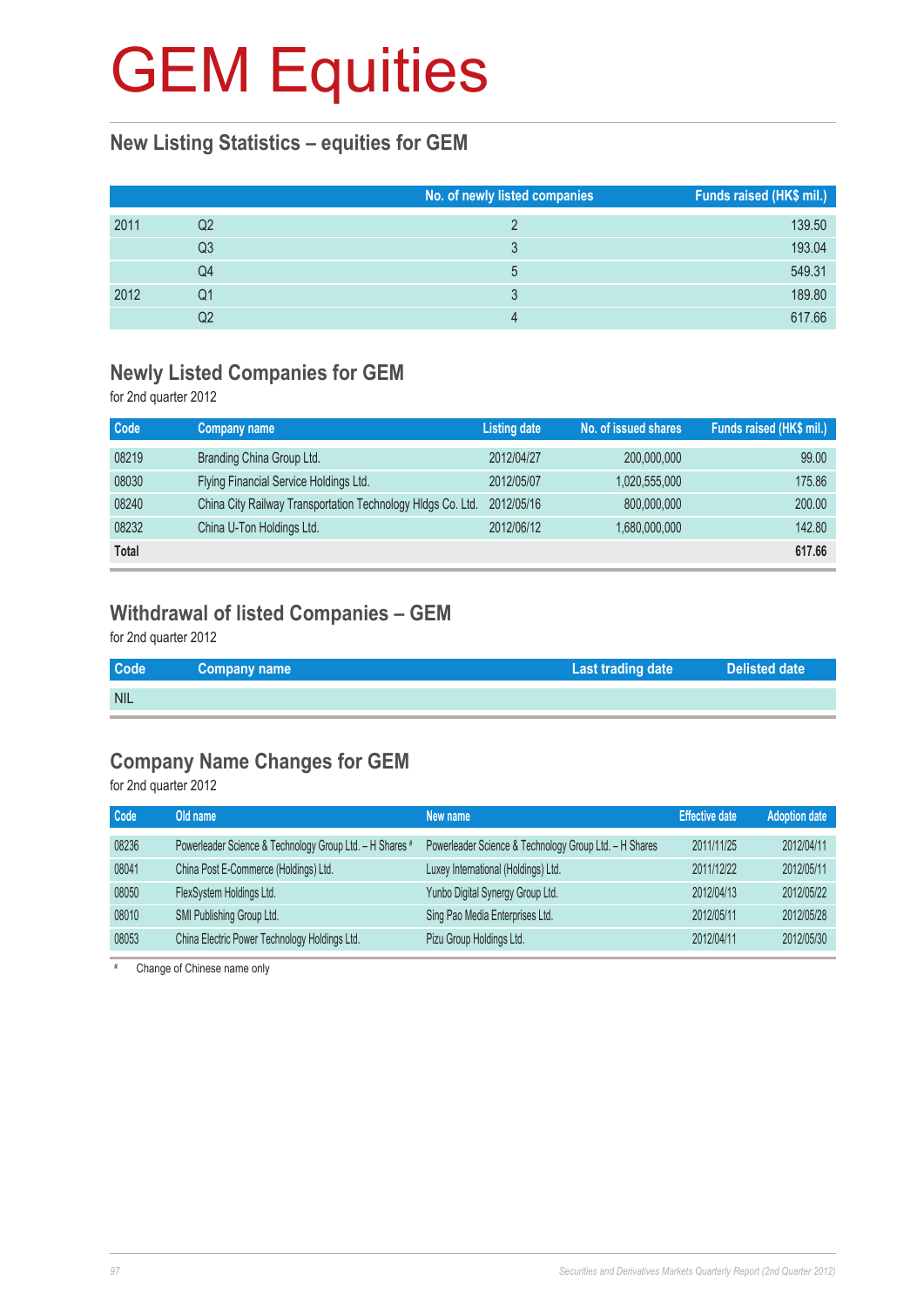#### **Bonus Issues/Bonus Warrants for GEM**

for 2nd quarter 2012

| <b>Code</b> | <b>Company</b>                      | <b>Particulars</b> | Ex-date    |
|-------------|-------------------------------------|--------------------|------------|
| 08207       | Credit China Holdings Ltd.          | 2 for $101$        | 2012/05/17 |
| 08078       | China 3D Digital Entertainment Ltd. | $2$ for 1          | 2012/05/24 |

#### **Share Split/Consolidation for GEM**

for 2nd quarter 2012

| Code  | <b>Company</b>                  | <b>Particulars</b>     | <b>Effective date</b> |
|-------|---------------------------------|------------------------|-----------------------|
| 08129 | China Bio Cassava Holdings Ltd. | Consolidation 4 into 1 | 2012/06/28            |

#### **Rights Issues & Open Offers for GEM**

for 2nd quarter 2012

| <b>Month</b> | Code  | <b>Company</b>                                     | <b>Ratio</b>               | Funds raised (HK\$ mil.) |
|--------------|-------|----------------------------------------------------|----------------------------|--------------------------|
| Apr          | 08250 | China Natural Investment Co. Ltd.                  | Open offer 1 for 2 @\$0.07 | 38.79                    |
| May          | 08321 | China Automotive Interior Decoration Holdings Ltd. | Open offer 1 for 2 @\$0.10 | 12.00                    |
|              | 08082 | Sage International Group Ltd.                      | Rts 1 for 2 @\$0.10        | 50.59                    |
| Jun          | 08041 | Luxey International (Holdings) Ltd.                | Rts 1 for 2 @\$0.05        | 81.43                    |
| <b>Total</b> |       |                                                    |                            | 182.81                   |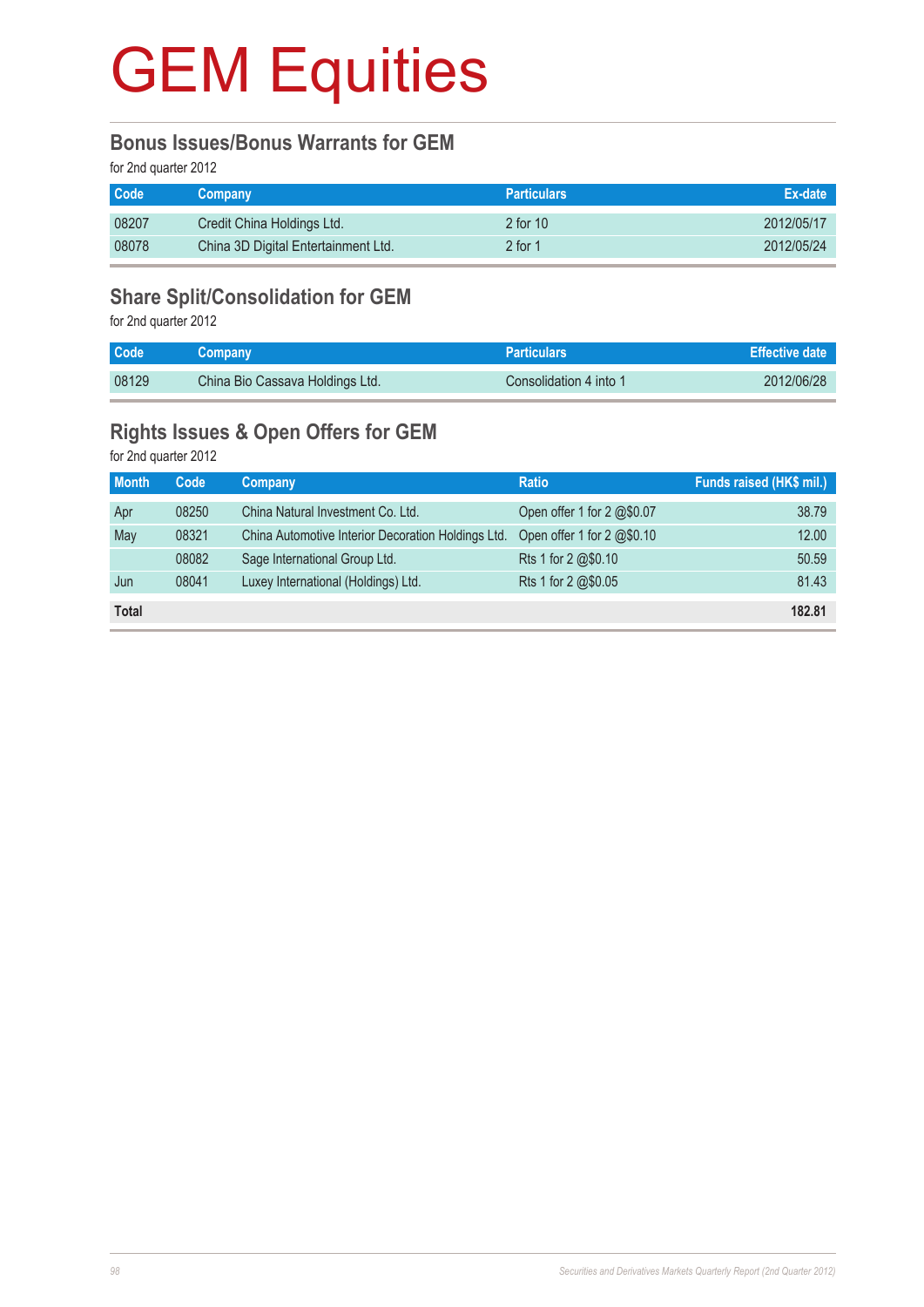### **Placing\***

|              |       |                        | No. of        |                      |                     |
|--------------|-------|------------------------|---------------|----------------------|---------------------|
|              |       |                        | new shares    | <b>Placing price</b> | <b>Funds raised</b> |
| <b>Month</b> | Code  | Company                | placed        | (HK\$)               | (HK\$ mil.)         |
| 2012         |       |                        |               |                      |                     |
| Apr          | 08356 | <b>CNC HOLDINGS</b>    | 10,000,000    | 1.000                | 10.00               |
|              | 08239 | <b>MING KEI HOLD</b>   | 33,760,000    | 0.280                | 9.45                |
| May          | 08081 | <b>COMPUTECH</b>       | 180,000,000   | 0.084                | 15.12               |
|              | 08109 | <b>CREATIVE ENERGY</b> | 7,404,000     | 2.800                | 20.73               |
|              | 08351 | <b>LARRY JEWELRY</b>   | 150,650,000   | 0.770                | 116.00              |
|              | 08351 | <b>LARRY JEWELRY</b>   | 2,560,000     | 0.770                | 1.97                |
|              | 08096 | <b>RUIFENG PETRO</b>   | 112,000,000   | 0.200                | 22.40               |
| Jun          | 08178 | <b>CHINA INFO TECH</b> | 1,000,000,000 | 0.027                | 27.00               |
|              | 08096 | <b>RUIFENG PETRO</b>   | 138,000,000   | 0.200                | 27.60               |
|              | 08022 | <b>TLT LOTTOTAIN</b>   | 65,647,113    | 0.120                | 7.88                |
|              | 08050 | <b>YUNBO DIGITAL</b>   | 15,000,000    | 0.185                | 2.78                |
| <b>Total</b> |       |                        |               |                      | 260.93              |

\* Due to the reporting time-lag, placing figures for the quarter are provisional.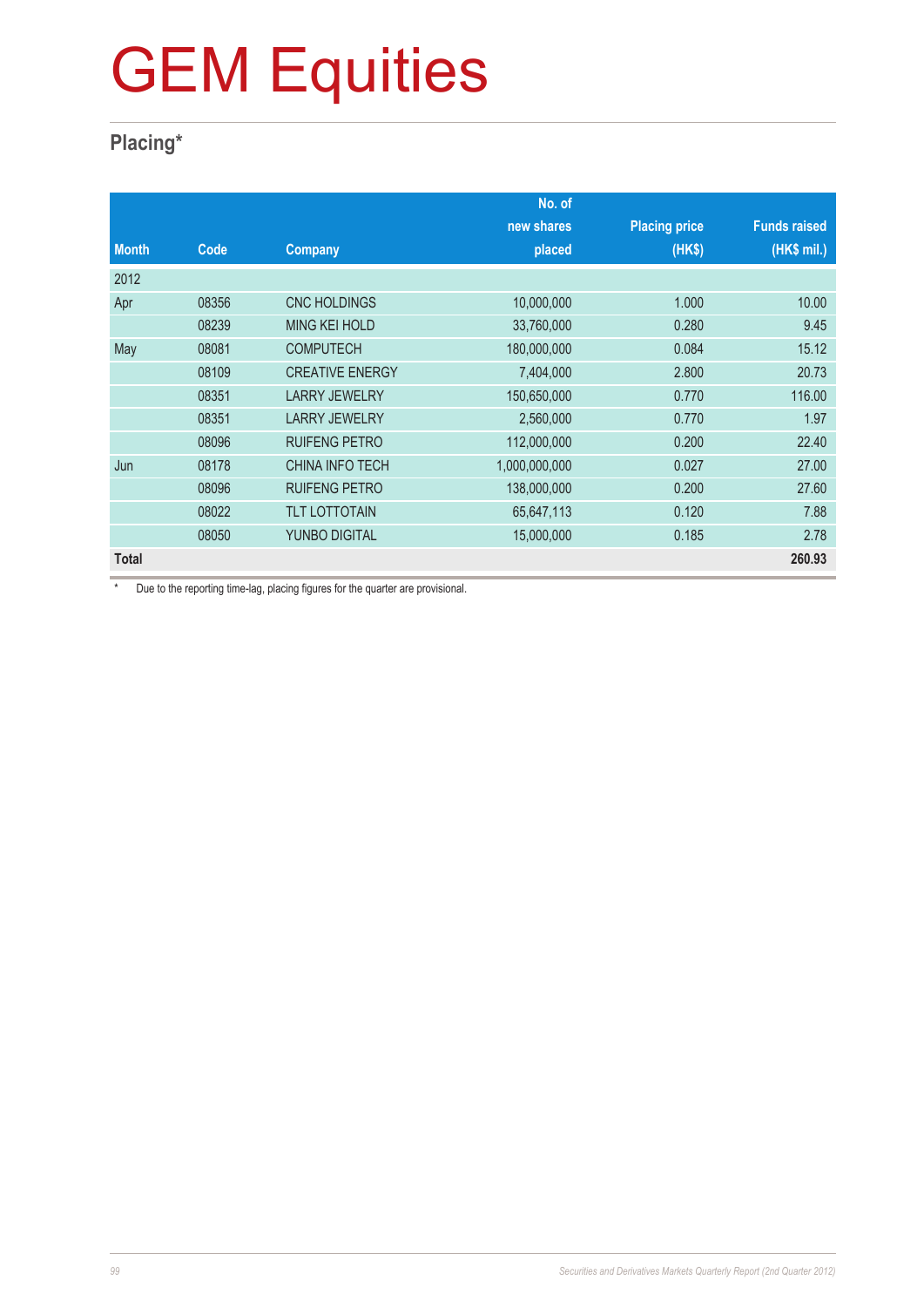### GEM Warrants

#### **Warrant Trading and Market Value Statistics – GEM**

|      |    | <b>Number</b> | Turnover value (HK\$ mil.) | Market value (HK\$ mil.) |
|------|----|---------------|----------------------------|--------------------------|
| 2011 | Q2 |               | 1.03                       | 21.87                    |
|      | Q3 |               | 0.23                       | 25.46                    |
|      | Q4 |               | 0.07                       | 15.97                    |
| 2012 | Q1 |               | $\overline{\phantom{0}}$   | 15.97                    |
|      | Q2 |               | 0.27                       | 15.17                    |

### **Newly Listed Equity GEM Warrants**

for 2nd quarter 2012

|              |                        | <b>Initial issued</b> |                     |               | <b>Amount raised</b> |
|--------------|------------------------|-----------------------|---------------------|---------------|----------------------|
| <b>Code</b>  | <b>Equity warrants</b> | amount (HK)           | <b>Listing date</b> | <b>Expiry</b> | (HK\$ mil.)          |
| Nil          |                        |                       |                     |               |                      |
| <b>Total</b> |                        |                       |                     |               | $\equiv$             |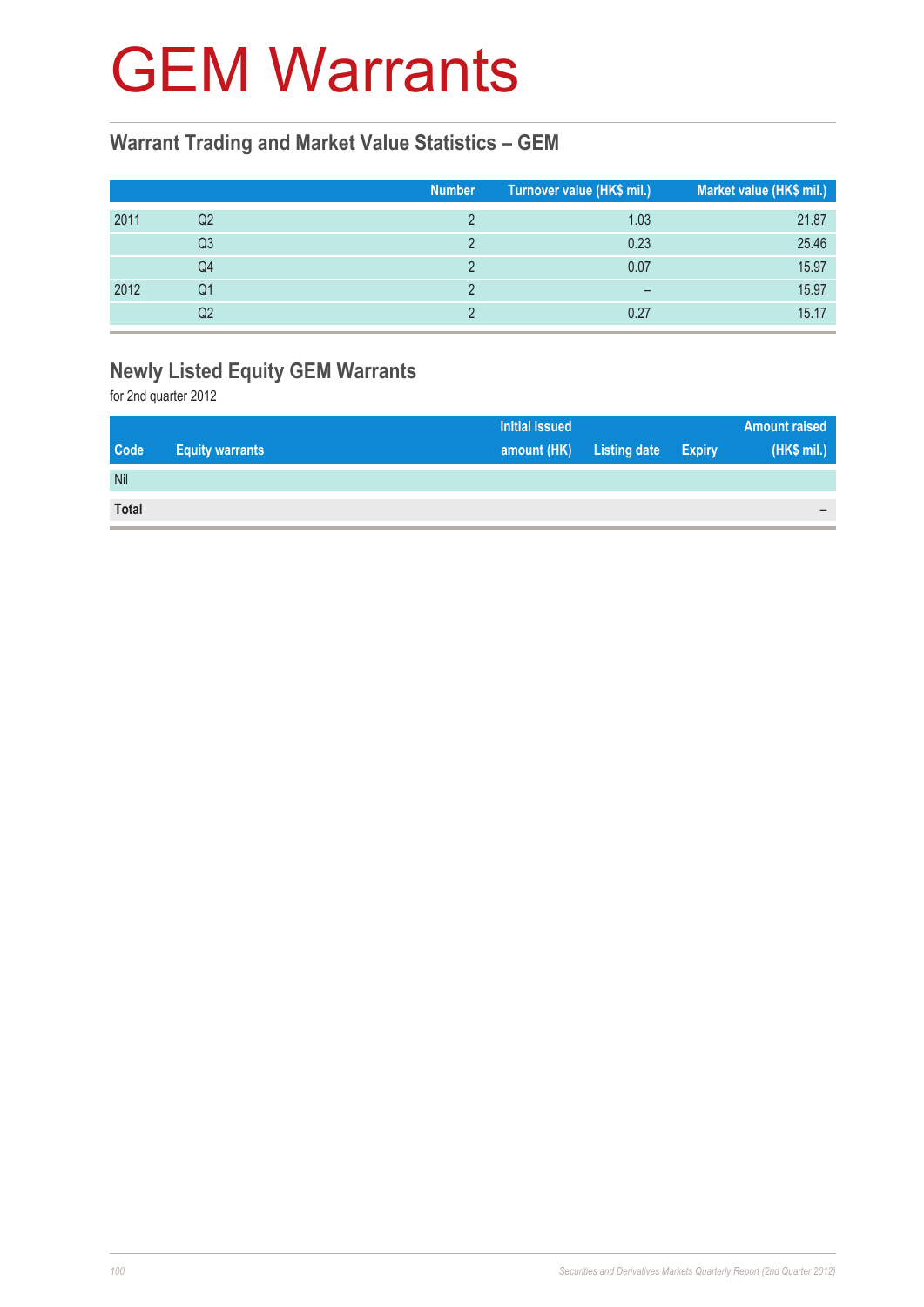# Stock Market Indices

#### **Hang Seng Index**



#### **S&P/HKEx LargeCap Index**



#### **S&P/HKEx GEM Index**

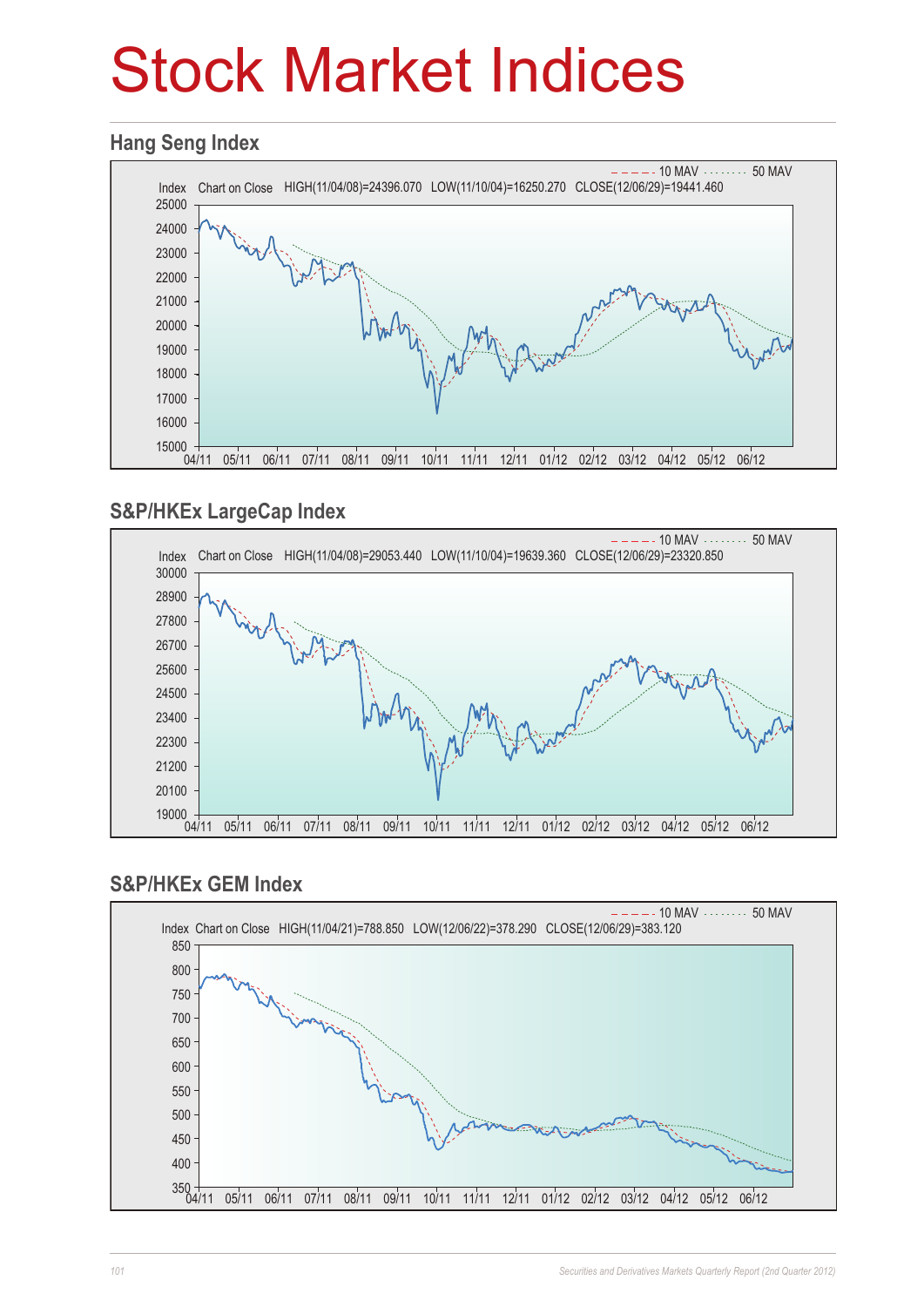# Stock Market Indices

### **Hong Kong Stock Market Indices**

|                                               | End of Jun 2012 | End of Mar 2012 |                                   |
|-----------------------------------------------|-----------------|-----------------|-----------------------------------|
| <b>Index</b>                                  | <b>Close</b>    | <b>Close</b>    | Change %                          |
| S&P/HKEx LargeCap Index                       | 23,320.85       | 24,788.87       | 5.92%<br>-                        |
|                                               |                 |                 |                                   |
| S&P/HKEx GEM Index                            | 383.12          | 447.66          | 14.42%<br>$\equiv$                |
|                                               |                 |                 |                                   |
| <b>HANG SENG INDEX</b>                        | 19,441.46       | 20,555.58       | 5.42%<br>$\overline{\phantom{0}}$ |
| <b>SECTORIAL INDICES</b>                      |                 |                 |                                   |
| Finance                                       | 26,480.04       | 27,921.55       | 5.16%<br>$\equiv$                 |
| <b>Utilities</b>                              | 45,749.83       | 46,701.88       | 2.04%<br>$\equiv$                 |
| Properties                                    | 24,594.72       | 24,844.35       | 1.00%<br>$\overline{\phantom{0}}$ |
| Commerce & Industry                           | 11,651.78       | 12,536.85       | 7.06%<br>$\overline{\phantom{0}}$ |
|                                               |                 |                 |                                   |
| HANG SENG CHINA-AFFILIATED CORPORATIONS INDEX | 3,796.96        | 3,986.72        | 4.76%<br>-                        |
| HANG SENG CHINA ENTERPRISES INDEX             | 9,574.84        | 10,640.16       | 10.01%<br>-                       |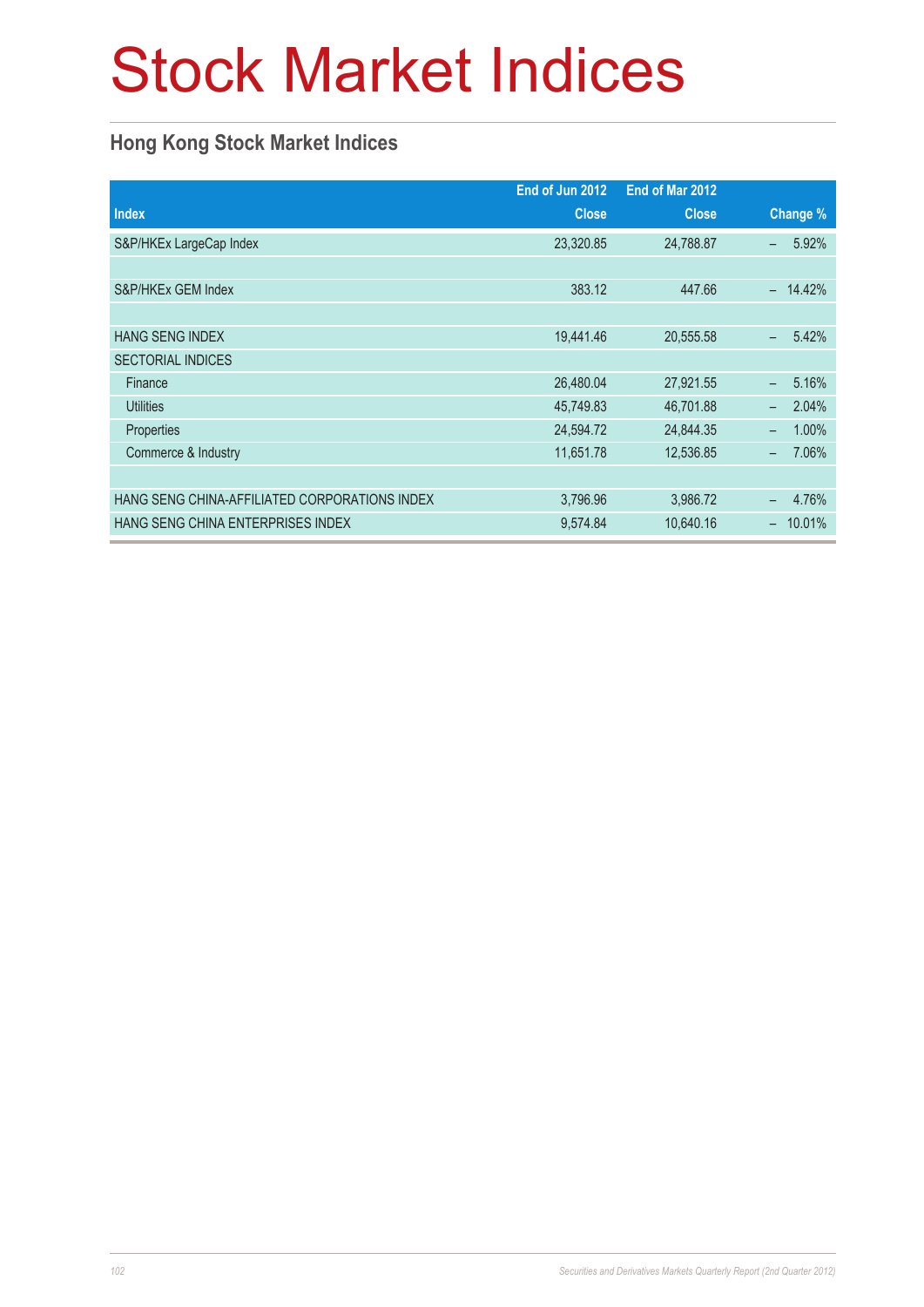# Stock Market Indices

#### **WORLD INDICES**

|                                 | End of Jun 2012 | End of Mar 2012 |                          |           |
|---------------------------------|-----------------|-----------------|--------------------------|-----------|
| <b>Index</b>                    | <b>Close</b>    | <b>Close</b>    |                          | Change %  |
| <b>HONG KONG</b>                |                 |                 |                          |           |
| S&P/HKEx LargeCap Index         | 23,320.85       | 24,788.87       | ÷,                       | 5.92%     |
| Hang Seng Index                 | 19,441.46       | 20,555.58       | -                        | 5.42%     |
| <b>AUSTRALIA</b>                |                 |                 |                          |           |
| All Ordinaries Index            | 4,135.46        | 4,419.97        | -                        | 6.44%     |
| <b>JAKARTA</b>                  |                 |                 |                          |           |
| Composite Index                 | 3,955.58        | 4,121.55        | $\qquad \qquad -$        | 4.03%     |
| <b>JAPAN</b>                    |                 |                 |                          |           |
| Nikkei (225)                    | 9,006.78        | 10,083.56       |                          | $-10.68%$ |
| <b>KOREA</b>                    |                 |                 |                          |           |
| Composite Index                 | 1,854.01        | 2,014.04        | -                        | 7.95%     |
| <b>KUALA LUMPUR</b>             |                 |                 |                          |           |
| Composite Index                 | 1,599.15        | 1,596.33        | $\ddot{}$                | 0.18%     |
| <b>MANILA</b>                   |                 |                 |                          |           |
| Composite Index                 | 5,246.41        | 5,107.73        | $\ddot{}$                | 2.72%     |
| <b>NEW ZEALAND</b>              |                 |                 |                          |           |
| <b>NZSE (50)</b>                | 3,399.84        | 3,509.55        | -                        | 3.13%     |
| <b>SHANGHAI</b>                 |                 |                 |                          |           |
| A Shares Index                  | 2,330.50        | 2,370.07        | $\qquad \qquad -$        | 1.67%     |
| <b>B</b> Shares Index           | 235.63          | 230.33          | $\ddot{}$                | 2.30%     |
| <b>SHENZHEN</b>                 |                 |                 |                          |           |
| A Shares Index                  | 963.74          | 932.23          | $\ddot{}$                | 3.38%     |
| <b>B</b> Shares Index           | 627.46          | 640.13          | -                        | 1.98%     |
| <b>SINGAPORE</b>                |                 |                 |                          |           |
| <b>FTSE Straits Times Index</b> | 2,878.45        | 3,010.46        | -                        | 4.39%     |
| <b>TAIWAN</b>                   |                 |                 |                          |           |
| Taipei Weighted Stock Index     | 7,296.28        | 7,933.00        | -                        | 8.03%     |
| <b>THAILAND</b>                 |                 |                 |                          |           |
| <b>SET Index</b>                | 1,172.11        | 1,196.77        |                          | 2.06%     |
| <b>NEW YORK</b>                 |                 |                 |                          |           |
| <b>DJIA</b>                     | 12,880.09       | 13,212.04       | -                        | 2.51%     |
| Nasdaq Composite Index          | 2,935.05        | 3,091.57        | -                        | 5.06%     |
| <b>TORONTO</b>                  |                 |                 |                          |           |
| S&P/TSX Composite Index         | 11,596.56       | 12,392.18       | $\overline{\phantom{a}}$ | 6.42%     |
| <b>GERMANY</b>                  |                 |                 |                          |           |
| DAX Capital Value Index         | 3,507.44        | 3,924.79        | $\overline{\phantom{0}}$ | 10.63%    |
| <b>LONDON</b>                   |                 |                 |                          |           |
| <b>FTSE (100)</b>               | 5,571.10        | 5,768.50        | $\qquad \qquad -$        | 3.42%     |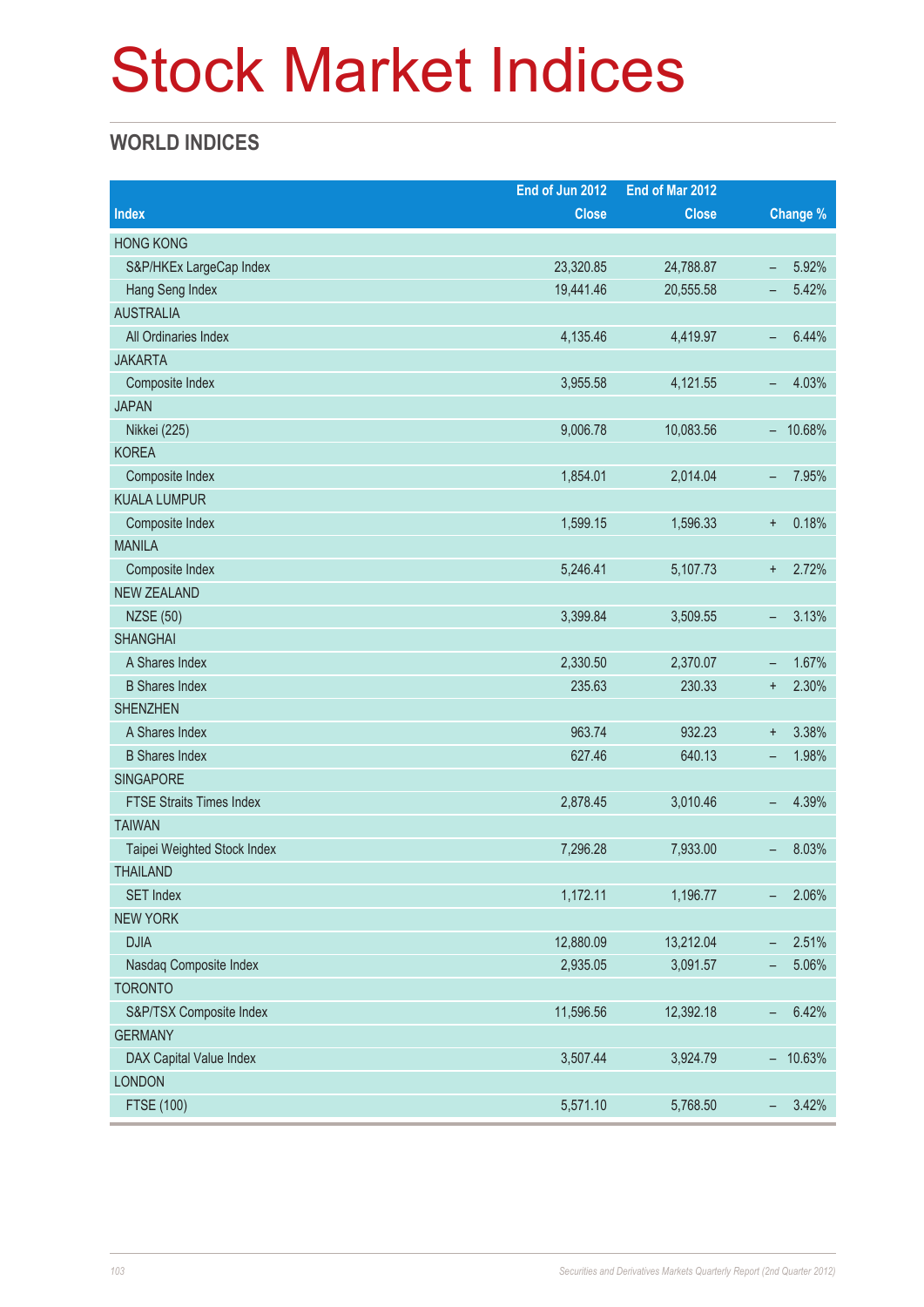#### **Contract Volume by Derivatives Products**

|                                           | <b>Contracts</b> |                  |  |
|-------------------------------------------|------------------|------------------|--|
| <b>Derivatives product</b>                | 2nd Quarter 2012 | 2nd Quarter 2011 |  |
| Hang Seng Index Futures                   | 5,405,446        | 5,167,935        |  |
| Hang Seng Index Options                   | 2,661,654        | 2,584,559        |  |
| Mini-Hang Seng Index Futures              | 2,278,107        | 2,160,435        |  |
| Mini-Hang Seng Index Options              | 349,946          | 219,925          |  |
| <b>H-shares Index Futures</b>             | 3,973,006        | 3,371,887        |  |
| H-shares Index Options                    | 1,609,830        | 969,847          |  |
| Mini H-shares Index Futures               | 448,935          | 410,354          |  |
| Flexible Hang Seng Index Options          | 3,500            | 600              |  |
| Flexible H-shares Index Options           | 2,925            | 2,600            |  |
| <b>HSI Dividend Point Index Futures</b>   | 4,329            | 1,781            |  |
| <b>HSCEI Dividend Point Index Futures</b> | 43,884           | 2,941            |  |
| HSI Volatility Index Futures <sup>1</sup> | 664              |                  |  |
| <b>IBOVESPA Futures<sup>2</sup></b>       |                  |                  |  |
| MICEX Index Futures <sup>3</sup>          | 8                |                  |  |
| Sensex Index Futures <sup>4</sup>         | 164              |                  |  |
| FTSE/JSE Top40 Futures <sup>5</sup>       |                  |                  |  |
| <b>Stock Futures</b>                      | 60,172           | 102,565          |  |
| <b>Stock Options</b>                      | 13,741,210       | 16,340,993       |  |
| Three-month HIBOR Futures                 | 55               | 58               |  |
| One-month HIBOR Futures                   |                  | 122              |  |
| Three-year Exchange Fund Note Futures     |                  |                  |  |
| <b>Gold Futures</b>                       | $\overline{2}$   | 709              |  |
| <b>Total</b>                              | 30,583,844       | 31,337,311       |  |

1 Trading in HSI Volatility Index Futures commenced on 20 Feb 2012

2 Trading in IBOVESPA Futures commenced on 30 Mar 2012

3 Trading in MICEX Index Futures commenced on 30 Mar 2012

4 Trading in Sensex Index Futures commenced on 30 Mar 2012

5 Trading in FTSE/JSE Top40 Futures commenced on 30 Mar 2012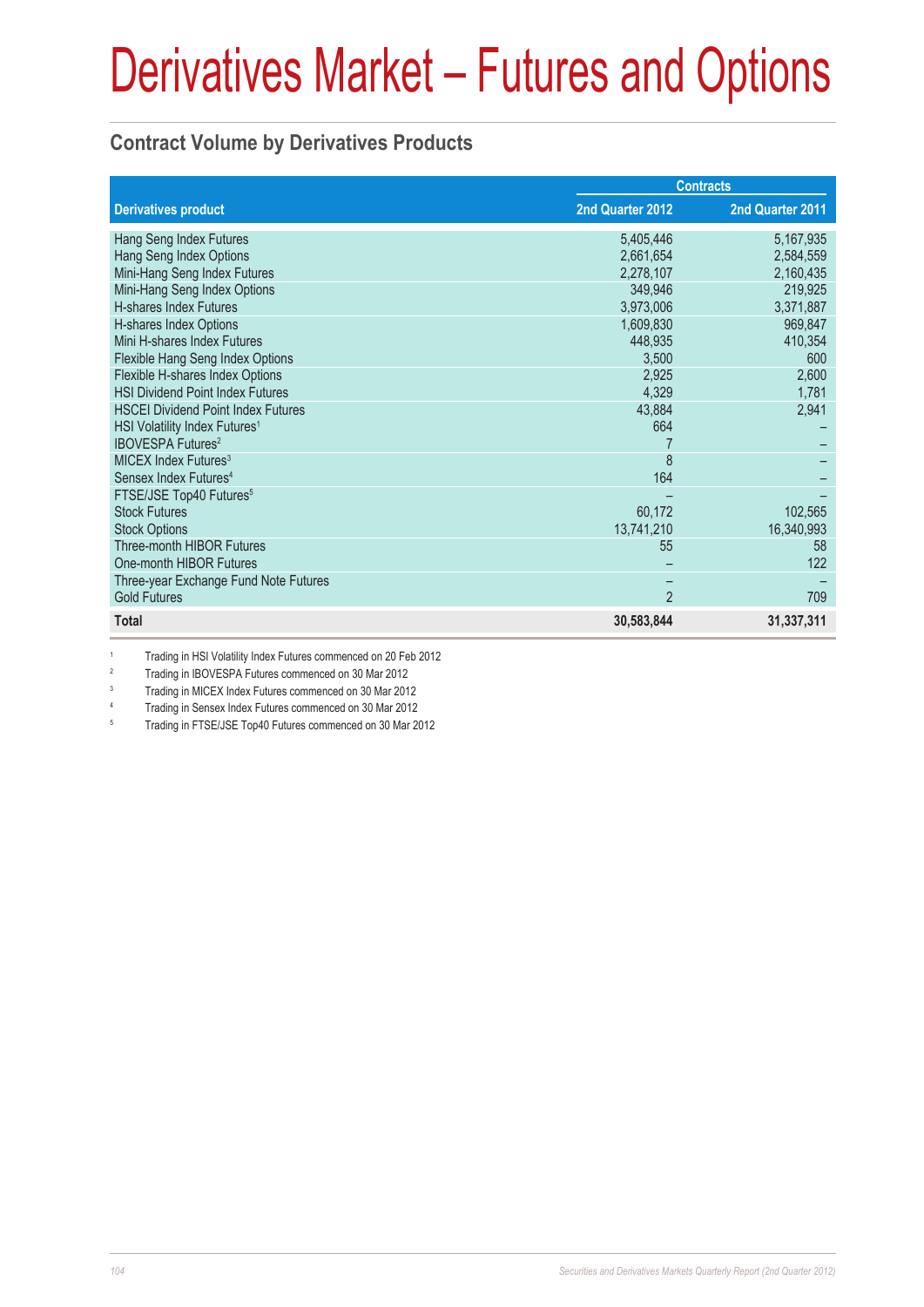#### **Hang Seng Index Futures – Contract Volume and Open Interest (contracts)**

|      |                | <b>Total</b>    | <b>Quarter-end</b> |
|------|----------------|-----------------|--------------------|
|      |                | contract volume | open interest      |
| 2011 | Q2             | 5,167,935       | 95,917             |
|      | Q <sub>3</sub> | 6,611,545       | 128,201            |
|      | Q4             | 5,717,012       | 86,409             |
| 2012 | Q <sub>1</sub> | 5,140,968       | 99,821             |
|      | Q <sub>2</sub> | 5,405,446       | 103,069            |

#### **Mini Hang Seng Index Futures – Contract Volume and Open Interest (contracts)**

|      |                | <b>Total</b><br>contract volume | Quarter-end<br>open interest |
|------|----------------|---------------------------------|------------------------------|
| 2011 | Q2             | 2,160,435                       | 10,213                       |
|      | Q <sub>3</sub> | 3,084,022                       | 11,015                       |
|      | Q4             | 2,873,202                       | 5,129                        |
| 2012 | Q <sub>1</sub> | 2,349,431                       | 6,653                        |
|      | Q <sub>2</sub> | 2,278,107                       | 6,063                        |

#### **Hang Seng Index Options – Contract Volume and Open Interest (contracts)**

|      |                | <b>Total</b>    | Quarter-end   |
|------|----------------|-----------------|---------------|
|      |                | contract volume | open interest |
| 2011 | Q2             | 2,584,559       | 222,085       |
|      | Q <sub>3</sub> | 3,097,483       | 431,313       |
|      | Q4             | 2,311,629       | 184,402       |
| 2012 | Q <sub>1</sub> | 2,163,972       | 284,586       |
|      | Q2             | 2,661,654       | 346,519       |

#### **H-Share Index Futures – Contract Volume and Open Interest (contracts)**

|      |                | <b>Total</b>    | <b>Quarter-end</b> |
|------|----------------|-----------------|--------------------|
|      |                | contract volume | open interest      |
| 2011 | Q <sub>2</sub> | 3,371,887       | 114,333            |
|      | Q3             | 4,358,785       | 155,125            |
|      | Q4             | 4,067,025       | 106,277            |
| 2012 | Q <sub>1</sub> | 3,860,446       | 117,764            |
|      | Q2             | 3,973,006       | 127,099            |

#### **Stock Options Market Turnover and Open Interest (contracts)**

|    | <b>Total</b>        | <b>Total</b>    | <b>Quarter-end</b> |
|----|---------------------|-----------------|--------------------|
|    | Premium (HK\$ mil.) | contract volume | open interest      |
| Q2 | 14,491.79           | 16,340,993      | 5,622,028          |
| Q3 | 24,566.72           | 21,961,666      | 8,112,569          |
| Q4 | 16,977.30           | 17,604,585      | 5,329,494          |
| Q1 | 9,756.42            | 14,545,164      | 4,971,657          |
| Q2 | 8,578.21            | 13,741,210      | 5,060,742          |
|    |                     |                 |                    |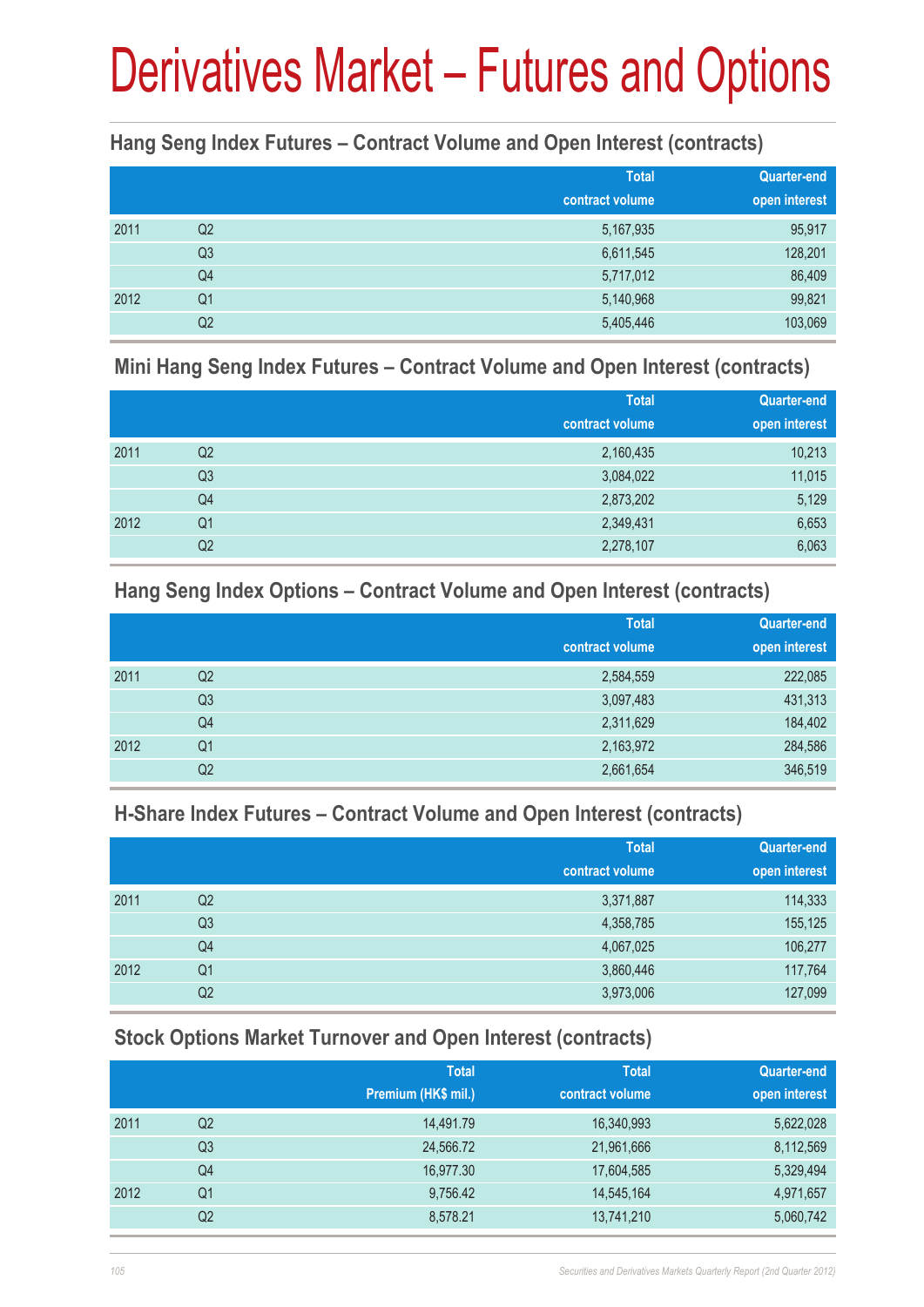#### **Stock Options Premium by Class**

for 2nd Quarter 2012

|                                                   |                               | Premium        |                |
|---------------------------------------------------|-------------------------------|----------------|----------------|
| <b>Options class</b>                              |                               | $(HK$$ mil.)   | % of total     |
| X ISHARES A50                                     | A <sub>50</sub>               | 142.67         | 1.66%          |
| <b>ABC</b>                                        | <b>ABC</b>                    | 128.45         | 1.50%          |
| <b>ANHUI CONCH</b>                                | <b>ACC</b>                    | 49.84          | 0.58%          |
| <b>AIA</b>                                        | <b>AIA</b>                    | 237.73         | 2.77%          |
| <b>CHALCO</b>                                     | <b>ALC</b>                    | 17.40          | 0.20%          |
| <b>BANK OF CHINA</b>                              | <b>BCL</b>                    | 202.45         | 2.36%          |
| <b>BANKCOMM</b><br><b>BANK OF E ASIA</b>          | <b>BCM</b><br><b>BEA</b>      | 55.06<br>4.99  | 0.64%<br>0.06% |
| <b>BELLE INT'L</b>                                | <b>BIH</b>                    | 28.39          | 0.33%          |
| <b>BOC HONG KONG</b>                              | <b>BOC</b>                    | 63.23          | 0.74%          |
| <b>BYD COMPANY</b>                                | <b>BYD</b>                    | 23.81          | 0.28%          |
| <b>CCB</b>                                        | <b>CCB</b>                    | 526.88         | 6.14%          |
| <b>CHINA COMM CONS</b>                            | CCC                           | 6.88           | 0.08%          |
| <b>CHINA COAL</b>                                 | <b>CCE</b>                    | 37.27          | 0.43%          |
| CHINA COSCO                                       | <b>CCS</b>                    | 13.40          | 0.16%          |
| <b>CHINA MOBILE</b>                               | <b>CHT</b>                    | 907.53         | 10.58%         |
| <b>CHINA UNICOM</b><br><b>CITIC PACIFIC</b>       | <b>CHU</b>                    | 89.04<br>16.82 | 1.04%          |
| <b>CHEUNG KONG</b>                                | <b>CIT</b><br><b>CKH</b>      | 341.81         | 0.20%<br>3.98% |
| <b>CHINA LIFE</b>                                 | <b>CLI</b>                    | 432.85         | 5.05%          |
| <b>CLP HOLDINGS</b>                               | <b>CLP</b>                    | 25.67          | 0.30%          |
| <b>CM BANK</b>                                    | <b>CMB</b>                    | 95.98          | 1.12%          |
| <b>CNOOC</b>                                      | <b>CNC</b>                    | 220.97         | 2.58%          |
| <b>CHINA OVERSEAS</b>                             | COL                           | 120.08         | 1.40%          |
| <b>CATHAY PAC AIR</b>                             | <b>CPA</b>                    | 8.48           | 0.10%          |
| <b>SINOPEC CORP</b>                               | <b>CPC</b>                    | 134.58         | 1.57%          |
| <b>CPIC</b>                                       | <b>CPI</b>                    | 44.60          | 0.52%          |
| <b>CHINA RAIL CONS</b>                            | <b>CRC</b>                    | 5.09           | 0.06%          |
| <b>CHINA RAILWAY</b><br>X WISECSI300ETF           | <b>CRG</b><br>CS <sub>3</sub> | 3.19<br>0.77   | 0.04%<br>0.01% |
| <b>CHINA SHENHUA</b>                              | <b>CSE</b>                    | 129.83         | 1.51%          |
| <b>CITIC BANK</b>                                 | <b>CTB</b>                    | 13.85          | 0.16%          |
| <b>CHINA TELECOM</b>                              | <b>CTC</b>                    | 53.89          | 0.63%          |
| <b>ESPRIT HOLDINGS</b>                            | <b>ESP</b>                    | 24.06          | 0.28%          |
| <b>FIH</b>                                        | <b>FIH</b>                    | 2.00           | 0.02%          |
| <b>GALAXY ENT</b>                                 | <b>GLX</b>                    | 3.98           | 0.05%          |
| <b>POWER ASSETS</b>                               | <b>HEH</b>                    | 26.56          | 0.31%          |
| <b>HKEX</b>                                       | <b>HEX</b>                    | 254.93         | 2.97%          |
| <b>HSBC HOLDINGS</b><br><b>HK &amp; CHINA GAS</b> | <b>HKB</b><br><b>HKG</b>      | 797.88<br>8.10 | 9.30%<br>0.09% |
| <b>HENDERSON LAND</b>                             | <b>HLD</b>                    | 22.09          | 0.26%          |
| <b>HUANENG POWER</b>                              | <b>HNP</b>                    | 4.60           | 0.05%          |
| <b>HANG SENG BANK</b>                             | <b>HSB</b>                    | 17.12          | 0.20%          |
| <b>HUTCHISON</b>                                  | <b>HWL</b>                    | 469.87         | 5.48%          |
| <b>ICBC</b>                                       | <b>ICB</b>                    | 383.31         | 4.47%          |
| <b>JIANGXI COPPER</b>                             | <b>JXC</b>                    | 111.02         | 1.29%          |
| LI & FUNG                                         | LIF                           | 47.56          | 0.55%          |
| <b>MTR CORPORATION</b>                            | <b>MTR</b>                    | 12.22          | 0.14%          |
| <b>CNBM</b><br><b>NEW WORLD DEV</b>               | <b>NBM</b><br><b>NWD</b>      | 51.04<br>19.65 | 0.59%<br>0.23% |
| <b>PING AN</b>                                    | PAI                           | 397.01         | 4.63%          |
| <b>PETROCHINA</b>                                 | PEC                           | 191.68         | 2.23%          |
| PICC P&C                                          | <b>PIC</b>                    | 50.35          | 0.59%          |
| <b>R&amp;F PROPERTIES</b>                         | <b>RFP</b>                    | 11.24          | 0.13%          |
| <b>SANDS CHINA LTD</b>                            | <b>SAN</b>                    | 3.67           | 0.04%          |
| <b>SHK PPT</b>                                    | <b>SHK</b>                    | 544.07         | 6.34%          |
| <b>STANCHART</b>                                  | <b>STC</b>                    | 5.52           | 0.06%          |
| <b>SWIRE PACIFIC A</b>                            | <b>SWA</b>                    | 77.45          | 0.90%          |
| <b>TENCENT</b>                                    | <b>TCH</b>                    | 701.94         | 8.18%          |
| <b>TRACKER FUND</b><br><b>WHARF HOLDINGS</b>      | <b>TRF</b><br><b>WHL</b>      | 5.45<br>36.61  | 0.06%<br>0.43% |
| YANZHOU COAL                                      | <b>YZC</b>                    | 105.56         | 1.23%          |
| <b>ZIJIN MINING</b>                               | <b>ZJM</b>                    | 8.20           | 0.10%          |
|                                                   |                               |                |                |
| <b>Total</b>                                      |                               | 8,578.21       | 100.00%        |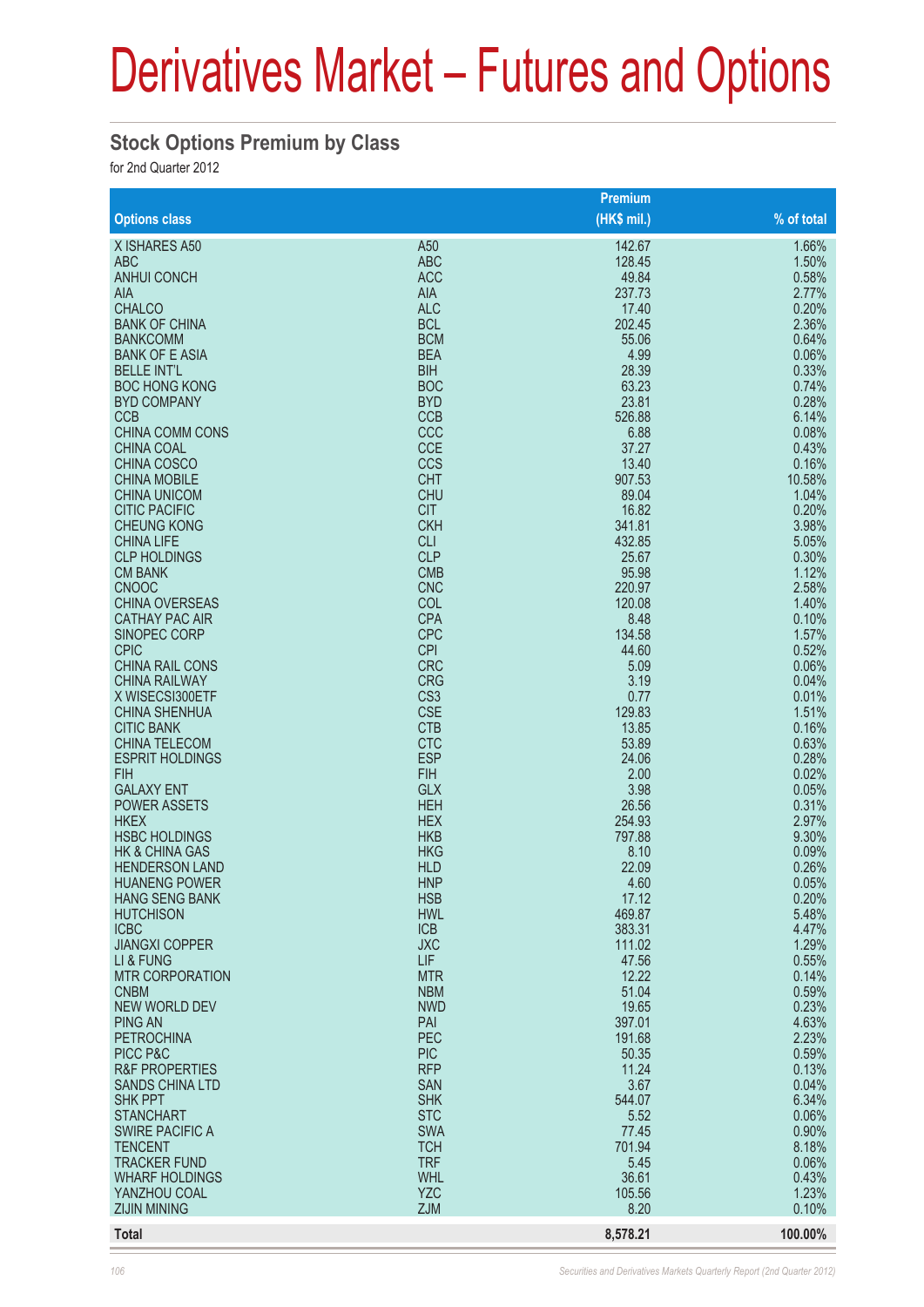#### **Stock Options Contract Volume by Class**

for 2nd Quarter 2012

|                                               |                          | <b>Contract</b>   |                |
|-----------------------------------------------|--------------------------|-------------------|----------------|
| <b>Options class</b>                          |                          | volume            | % of total     |
| X ISHARES A50                                 | A50                      | 92,065            | 0.67%          |
| <b>ABC</b>                                    | <b>ABC</b>               | 62,300            | 0.45%          |
| <b>ANHUI CONCH</b>                            | <b>ACC</b>               | 104,095           | 0.76%          |
| <b>AIA</b>                                    | <b>AIA</b>               | 334,347           | 2.43%          |
| <b>CHALCO</b>                                 | <b>ALC</b>               | 32,733            | 0.24%          |
| <b>BANK OF CHINA</b>                          | <b>BCL</b>               | 1,065,541         | 7.75%          |
| <b>BANKCOMM</b>                               | <b>BCM</b>               | 186,339           | 1.36%          |
| <b>BANK OF E ASIA</b><br><b>BELLE INT'L</b>   | <b>BEA</b>               | 34,790            | 0.25%<br>0.32% |
| <b>BOC HONG KONG</b>                          | <b>BIH</b><br><b>BOC</b> | 43,286<br>197,137 | 1.43%          |
| <b>BYD COMPANY</b>                            | <b>BYD</b>               | 40,005            | 0.29%          |
| <b>CCB</b>                                    | <b>CCB</b>               | 1,868,493         | 13.60%         |
| CHINA COMM CONS                               | CCC                      | 23,062            | 0.17%          |
| <b>CHINA COAL</b>                             | <b>CCE</b>               | 61,434            | 0.45%          |
| <b>CHINA COSCO</b>                            | CCS                      | 59,745            | 0.43%          |
| <b>CHINA MOBILE</b>                           | <b>CHT</b>               | 775,228           | 5.64%          |
| <b>CHINA UNICOM</b>                           | <b>CHU</b>               | 81,394            | 0.59%          |
| <b>CITIC PACIFIC</b>                          | <b>CIT</b>               | 17,094            | 0.12%          |
| <b>CHEUNG KONG</b>                            | <b>CKH</b>               | 147,856           | 1.08%          |
| <b>CHINA LIFE</b>                             | <b>CLI</b>               | 511,541           | 3.72%          |
| <b>CLP HOLDINGS</b>                           | <b>CLP</b>               | 49,508            | 0.36%          |
| <b>CM BANK</b>                                | <b>CMB</b>               | 275,422           | 2.00%          |
| <b>CNOOC</b>                                  | <b>CNC</b>               | 391,146           | 2.85%          |
| <b>CHINA OVERSEAS</b>                         | COL                      | 91,885            | 0.67%          |
| <b>CATHAY PAC AIR</b>                         | <b>CPA</b><br><b>CPC</b> | 12,152            | 0.09%<br>1.42% |
| SINOPEC CORP<br><b>CPIC</b>                   | <b>CPI</b>               | 195,712<br>51,567 | 0.38%          |
| <b>CHINA RAIL CONS</b>                        | <b>CRC</b>               | 23,666            | 0.17%          |
| <b>CHINA RAILWAY</b>                          | <b>CRG</b>               | 22,153            | 0.16%          |
| X WISECSI300ETF                               | CS <sub>3</sub>          | 1,093             | 0.01%          |
| <b>CHINA SHENHUA</b>                          | <b>CSE</b>               | 212,953           | 1.55%          |
| <b>CITIC BANK</b>                             | <b>CTB</b>               | 41,389            | 0.30%          |
| <b>CHINA TELECOM</b>                          | <b>CTC</b>               | 81,285            | 0.59%          |
| <b>ESPRIT HOLDINGS</b>                        | <b>ESP</b>               | 256,829           | 1.87%          |
| <b>FIH</b>                                    | <b>FIH</b>               | 7,579             | 0.06%          |
| <b>GALAXY ENT</b>                             | <b>GLX</b>               | 5,306             | 0.04%          |
| <b>POWER ASSETS</b>                           | <b>HEH</b>               | 53,861            | 0.39%          |
| <b>HKEX</b>                                   | <b>HEX</b>               | 732,719           | 5.33%          |
| <b>HSBC HOLDINGS</b>                          | <b>HKB</b>               | 1,118,823         | 8.14%          |
| <b>HK &amp; CHINA GAS</b>                     | <b>HKG</b>               | 17,303            | 0.13%          |
| <b>HENDERSON LAND</b>                         | <b>HLD</b>               | 15,320            | 0.11%          |
| <b>HUANENG POWER</b><br><b>HANG SENG BANK</b> | <b>HNP</b><br><b>HSB</b> | 11,448<br>88,274  | 0.08%<br>0.64% |
| <b>HUTCHISON</b>                              | <b>HWL</b>               | 247,815           | 1.80%          |
| <b>ICBC</b>                                   | <b>ICB</b>               | 1,558,075         | 11.34%         |
| <b>JIANGXI COPPER</b>                         | <b>JXC</b>               | 136,137           | 0.99%          |
| LI & FUNG                                     | LIF                      | 33,695            | 0.25%          |
| <b>MTR CORPORATION</b>                        | <b>MTR</b>               | 37,391            | 0.27%          |
| <b>CNBM</b>                                   | <b>NBM</b>               | 57,704            | 0.42%          |
| <b>NEW WORLD DEV</b>                          | <b>NWD</b>               | 41,165            | 0.30%          |
| <b>PING AN</b>                                | PAI                      | 394,027           | 2.87%          |
| <b>PETROCHINA</b>                             | PEC                      | 242,664           | 1.77%          |
| PICC P&C                                      | <b>PIC</b>               | 52,424            | 0.38%          |
| <b>R&amp;F PROPERTIES</b>                     | <b>RFP</b>               | 38,802            | 0.28%          |
| <b>SANDS CHINA LTD</b>                        | <b>SAN</b>               | 8,886             | 0.06%          |
| <b>SHK PPT</b>                                | <b>SHK</b>               | 226,752           | 1.65%          |
| <b>STANCHART</b>                              | <b>STC</b><br><b>SWA</b> | 16,140            | 0.12%<br>0.49% |
| <b>SWIRE PACIFIC A</b><br><b>TENCENT</b>      | <b>TCH</b>               | 67,216<br>955,403 | 6.95%          |
| <b>TRACKER FUND</b>                           | <b>TRF</b>               | 22,393            | 0.16%          |
| <b>WHARF HOLDINGS</b>                         | <b>WHL</b>               | 32,427            | 0.24%          |
| YANZHOU COAL                                  | <b>YZC</b>               | 54,034            | 0.39%          |
| <b>ZIJIN MINING</b>                           | <b>ZJM</b>               | 22,182            | 0.16%          |
| <b>Total</b>                                  |                          | 13,741,210        | 100.00%        |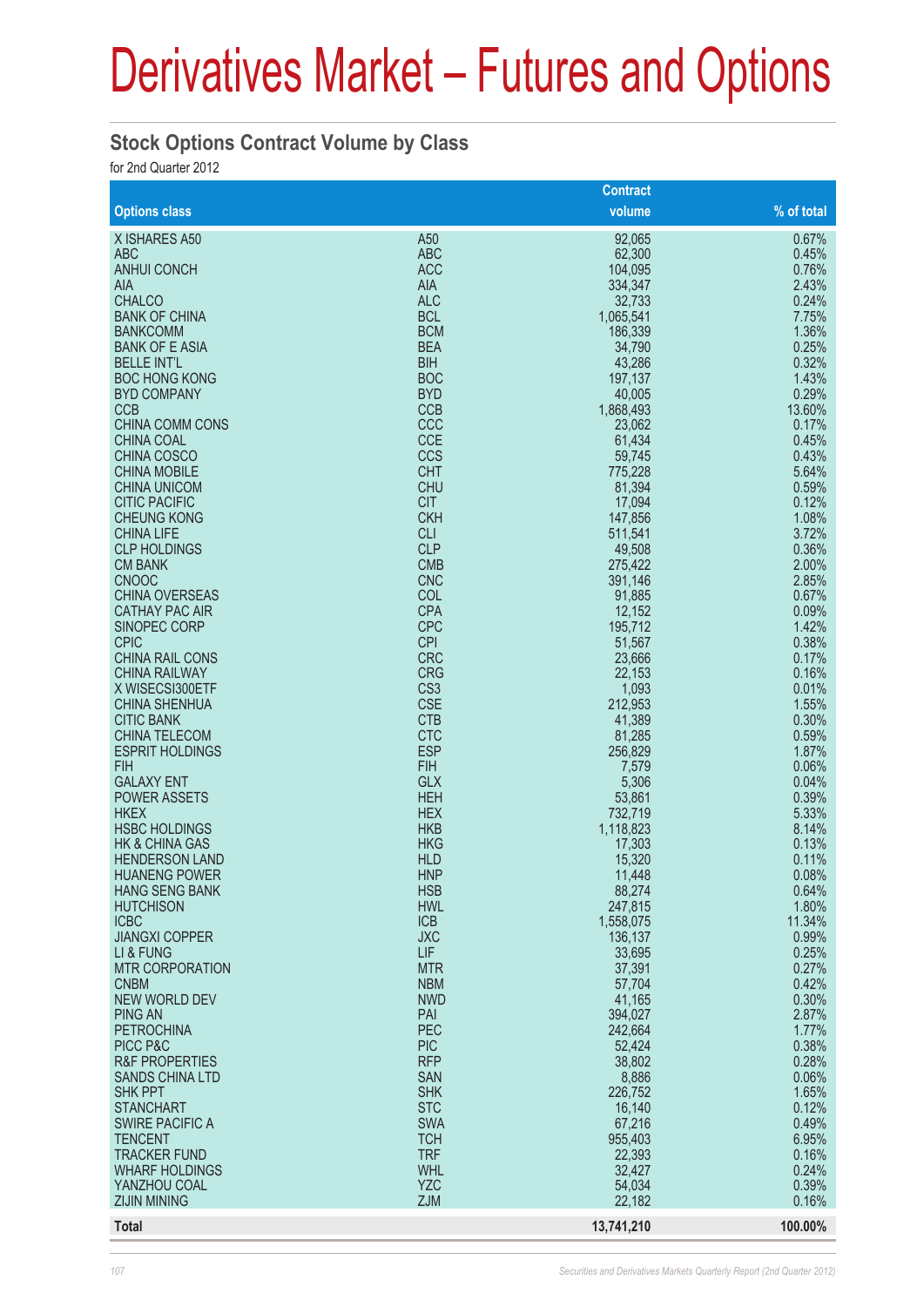#### **Average Daily Settlement Instructions (SIs) Settled in CCASS**

(both delivering and receiving SIs are counted)

|            |                |                      | Sis by shares | Sis by value |
|------------|----------------|----------------------|---------------|--------------|
| Year/Month |                | <b>Number of SIs</b> | (bil. shs)    | (HK\$bil.)   |
| 2011       | Q <sub>2</sub> | 87,498               | 49.00         | 233.07       |
|            | Q <sub>3</sub> | 84,654               | 50.41         | 221.54       |
|            | Q4             | 76,802               | 44.37         | 186.44       |
| 2012       | Q <sub>1</sub> | 79,872               | 41.52         | 179.93       |
|            | Q2             | 70,419               | 43.03         | 179.84       |

### **Average Daily Investor Settlement Instructions (ISIs) settled in CCASS**

(one sided ISIs are counted)

| Year/month |    | <b>Number of ISIs</b> | ISIs by shares (Mil shs) | ISIs by value (HK\$ mil.) |
|------------|----|-----------------------|--------------------------|---------------------------|
| 2011       | Q2 | 527                   | 108.05                   | 323.66                    |
|            | Q3 | 489                   | 123.92                   | 383.03                    |
|            | Q4 | 342                   | 83.77                    | 97.11                     |
| 2012       | Q1 | 351                   | 69.05                    | 265.24                    |
|            | Q2 | 329                   | 115.35                   | 254.73                    |

#### **Securities under CCASS Custody**

(balances at quarter end)

|            |                |                  | % of issued       |                     | % of market       |  |
|------------|----------------|------------------|-------------------|---------------------|-------------------|--|
|            |                | <b>Number of</b> | shares of         |                     | capitalisation of |  |
|            |                | <b>shares</b>    | admitted          | <b>Market value</b> | admitted          |  |
| Year/Month |                | (bil. shs)       | <b>securities</b> | (HK\$ bil.)         | <b>securities</b> |  |
| 2011       | Q <sub>2</sub> | 3,707.09         | 69.37             | 11,612.87           | 50.11             |  |
|            | Q <sub>3</sub> | 3,771.07         | 71.19             | 8,909.87            | 49.96             |  |
|            | Q4             | 3,694.24         | 70.17             | 9,599.91            | 50.23             |  |
| 2012       | Q <sub>1</sub> | 3,751.61         | 70.60             | 10,833.95           | 50.26             |  |
|            | Q <sub>2</sub> | 3,713.59         | 70.37             | 10,006.88           | 50.29             |  |

Share quantity and market value of securities in non-HKD currency are included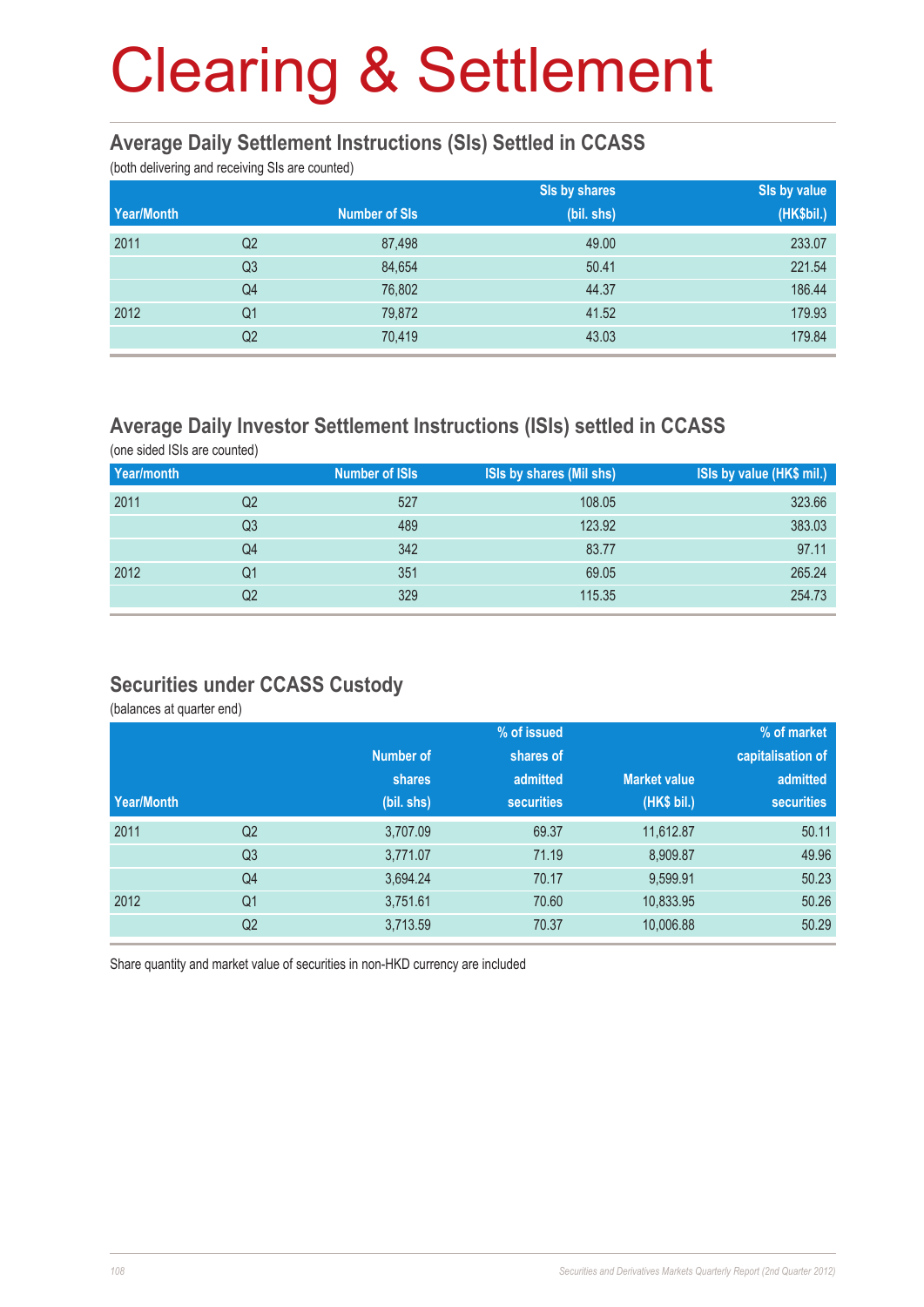#### **Average Daily Stock Exchange Trades Processed in CCASS**

(including CNS trades, isolated trades and cross trades)

| Year/Month |                | <b>No. of CCASS</b><br>trades | % of Exchange<br>trades | No. of shares<br>(Mil. shs) | % of market<br>turnover | Value of trades<br>(HK\$ mil.) | % of market<br>turnover |
|------------|----------------|-------------------------------|-------------------------|-----------------------------|-------------------------|--------------------------------|-------------------------|
|            |                |                               |                         |                             |                         |                                |                         |
| 2011       | Q2             | 869.474                       | 100                     | 156.793.01                  | 100                     | 71.017.11                      | 100                     |
|            | Q <sub>3</sub> | 908.434                       | 100                     | 165.464.02                  | 100                     | 72,538.55                      | 100                     |
|            | Q4             | 857.422                       | 100                     | 161.396.94                  | 100                     | 59,305.03                      | 100                     |
| 2012       | Q <sub>1</sub> | 877,050                       | 100                     | 160.501.58                  | 100                     | 63,178.33                      | 100                     |
|            | Q2             | 737,075                       | 100                     | 135,165.30                  | 100                     | 50,166.62                      | 100                     |

### **Average Daily Netting Efficiency of CNS Trades**

(in stock positions and share quantity)

|            |                |                 | <b>Netting</b> | No. of shares due | <b>Netting</b> |
|------------|----------------|-----------------|----------------|-------------------|----------------|
|            |                | No. of CNS      | efficiency     | for settlement    | efficiency     |
| Year/Month |                | stock positions | $(\%)$         | (Mil. shs)        | $(\%)$         |
| 2011       | Q <sub>2</sub> | 70,588          | 95.73          | 25,359.54         | 91.71          |
|            | Q <sub>3</sub> | 63,710          | 96.23          | 20,235.50         | 93.60          |
|            | Q <sub>4</sub> | 56,834          | 96.38          | 18,005.04         | 94.13          |
| 2012       | Q <sub>1</sub> | 63,528          | 96.11          | 20,054.26         | 93.60          |
|            | Q <sub>2</sub> | 52,112          | 96.20          | 15,324.06         | 94.21          |

### **Average Daily Settlement Efficiency of CNS Stock Positions**

|            |                |       | <b>Settlement efficiency (%)</b> |
|------------|----------------|-------|----------------------------------|
| Year/Month |                | S day | $S + 1$ day                      |
| 2011       | Q2             | 99.88 | 99.99                            |
|            | Q <sub>3</sub> | 99.87 | 99.99                            |
|            | Q4             | 99.89 | 99.99                            |
| 2012       | Q <sub>1</sub> | 99.90 | 99.99                            |
|            | Q2             | 99.91 | 99.99                            |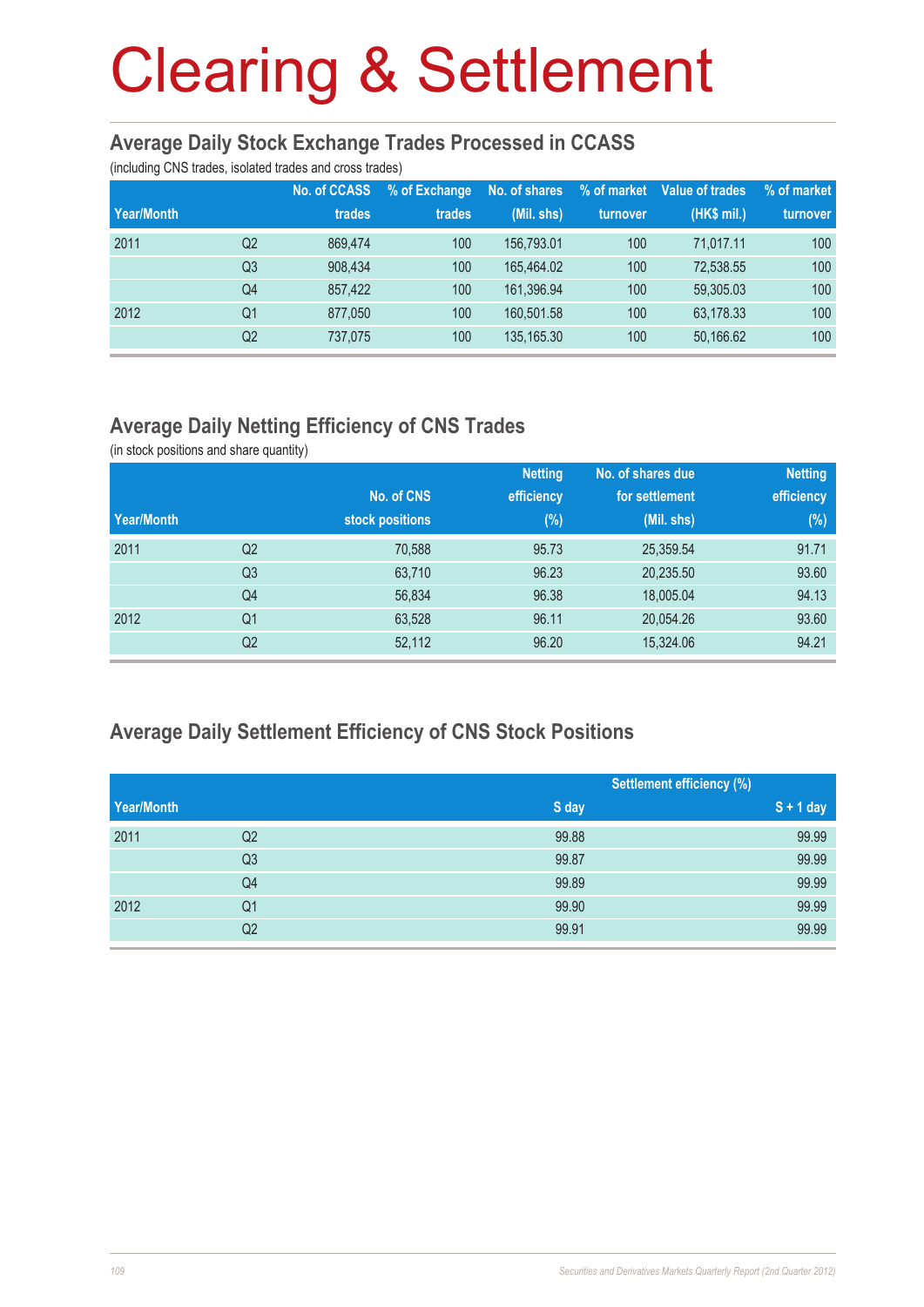#### **Open Interest by Derivatives Products**

|                                           | <b>Contracts</b> |                  |  |
|-------------------------------------------|------------------|------------------|--|
| <b>Derivatives product</b>                | 2nd Quarter 2012 | 2nd Quarter 2011 |  |
| Hang Seng Index Futures                   | 103,069          | 95,917           |  |
| Hang Seng Index Options                   | 346,519          | 222,085          |  |
| Mini-Hang Seng Index Futures              | 6,063            | 10,213           |  |
| Mini-Hang Seng Index Options              | 12,617           | 5,681            |  |
| <b>H-shares Index Futures</b>             | 127,099          | 114,333          |  |
| H-shares Index Options                    | 361,728          | 163,542          |  |
| Mini H-shares Index Futures               | 3,236            | 2,945            |  |
| Flexible Hang Seng Index Options          | 11,010           | 5,410            |  |
| Flexible H-shares Index Options           | 7,125            | 2,600            |  |
| <b>HSI Dividend Point Index Futures</b>   | 5,412            | 5,644            |  |
| <b>HSCEI Dividend Point Index Futures</b> | 59,548           | 4,111            |  |
| HSI Volatility Index Futures <sup>1</sup> | 77               |                  |  |
| <b>IBOVESPA Futures<sup>2</sup></b>       |                  |                  |  |
| MICEX Index Futures <sup>3</sup>          |                  |                  |  |
| Sensex Index Futures <sup>4</sup>         | 23               |                  |  |
| FTSE/JSE Top40 Futures <sup>5</sup>       |                  |                  |  |
| <b>Stock Futures</b>                      | 10,510           | 19,267           |  |
| <b>Stock Options</b>                      | 5,060,742        | 5,622,028        |  |
| Three-month HIBOR Futures                 | 65               | 83               |  |
| One-month HIBOR Futures                   |                  | 55               |  |
| Three-year Exchange Fund Note Futures     |                  |                  |  |
| <b>Gold Futures</b>                       |                  | 41               |  |
| <b>Total</b>                              | 6,114,843        | 6,273,955        |  |

1 Trading in HSI Volatility Index Futures commenced on 20 Feb 2012

 $\overline{2}$ Trading in IBOVESPA Futures commenced on 30 Mar 2012

3 Trading in MICEX Index Futures commenced on 30 Mar 2012

4 Trading in Sensex Index Futures commenced on 30 Mar 2012

5 Trading in FTSE/JSE Top40 Futures commenced on 30 Mar 2012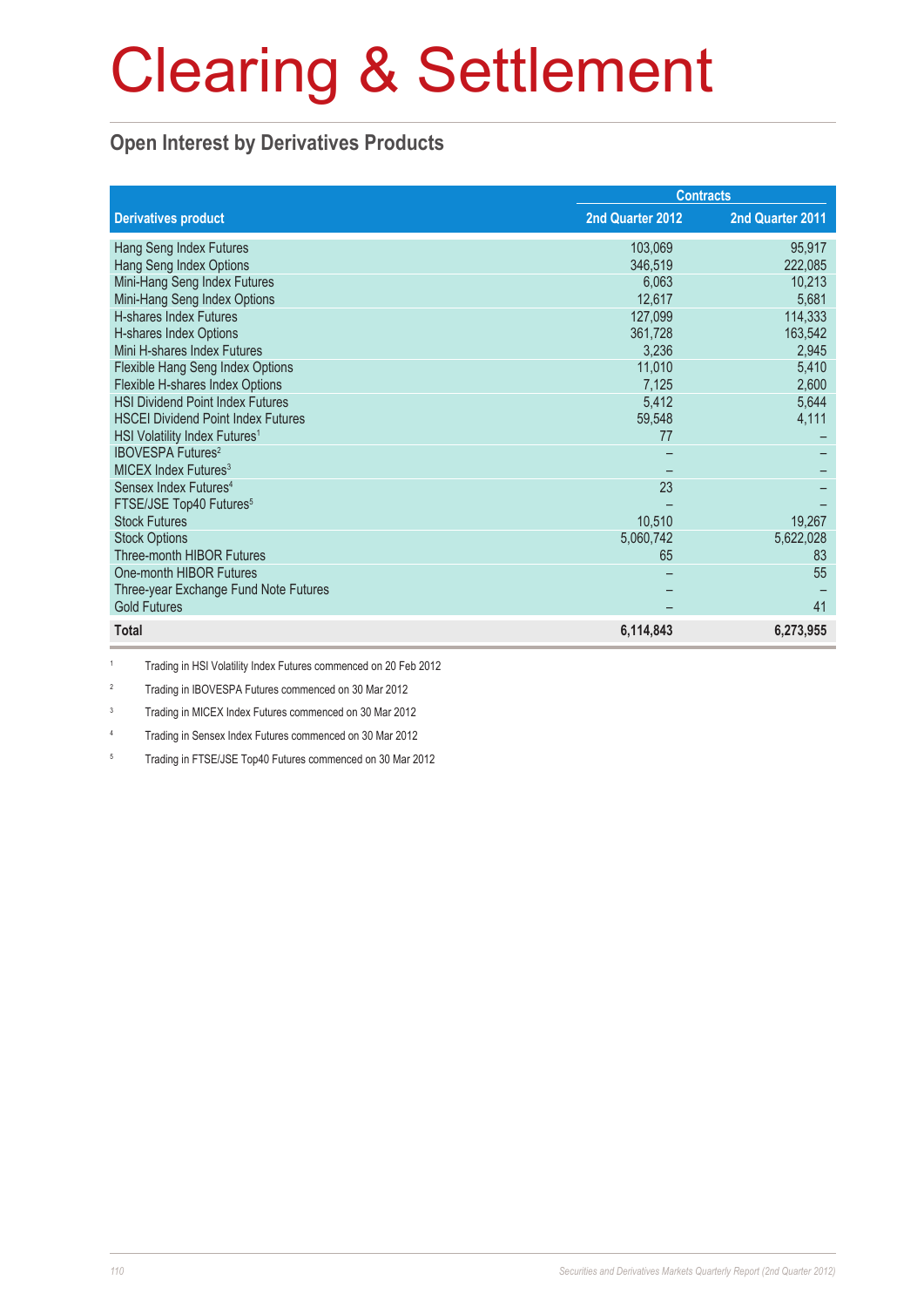#### **Stock Options Open Interest by Class**

as at the end of 2nd Quarter 2012

|                           |                 | <b>Open interest</b> |            |
|---------------------------|-----------------|----------------------|------------|
| <b>Options class</b>      |                 | (contracts)          | % of total |
| X ISHARES A50             | A50             | 30,292               | 0.60       |
| <b>ABC</b>                | <b>ABC</b>      | 37,007               | 0.73       |
| <b>ANHUI CONCH</b>        | <b>ACC</b>      | 21,113               | 0.42       |
| AIA                       | <b>AIA</b>      | 157,959              | 3.12       |
| <b>CHALCO</b>             | <b>ALC</b>      | 15,959               | 0.32       |
| <b>BANK OF CHINA</b>      | <b>BCL</b>      | 563,608              | 11.14      |
| <b>BANKCOMM</b>           | <b>BCM</b>      | 142,800              | 2.82       |
| <b>BANK OF E ASIA</b>     | <b>BEA</b>      | 13,347               | 0.26       |
| <b>BELLE INT'L</b>        | <b>BIH</b>      | 13,141               | 0.26       |
| <b>BOC HONG KONG</b>      | <b>BOC</b>      | 72,898               | 1.44       |
| <b>BYD COMPANY</b>        | <b>BYD</b>      | 9,239                | 0.18       |
| <b>CCB</b>                | <b>CCB</b>      | 638,764              | 12.62      |
| CHINA COMM CONS           | CCC             | 29,278               | 0.58       |
| CHINA COAL                | <b>CCE</b>      | 70,348               | 1.39       |
| CHINA COSCO               | <b>CCS</b>      | 16,697               | 0.33       |
| <b>CHINA MOBILE</b>       | <b>CHT</b>      | 179,741              | 3.55       |
| <b>CHINA UNICOM</b>       | <b>CHU</b>      | 43,931               | 0.87       |
| <b>CITIC PACIFIC</b>      | <b>CIT</b>      | 8,327                | 0.16       |
| <b>CHEUNG KONG</b>        | <b>CKH</b>      | 39,185               | 0.77       |
| <b>CHINA LIFE</b>         | <b>CLI</b>      | 155,549              | 3.07       |
| <b>CLP HOLDINGS</b>       | <b>CLP</b>      | 11,269               | 0.22       |
| <b>CM BANK</b>            | <b>CMB</b>      | 206,561              | 4.08       |
| <b>CNOOC</b>              | <b>CNC</b>      | 160,118              | 3.16       |
| CHINA OVERSEAS            | COL             | 30,178               | 0.60       |
| <b>CATHAY PAC AIR</b>     | <b>CPA</b>      | 5,812                | 0.11       |
| SINOPEC CORP              | <b>CPC</b>      | 141,598              | 2.80       |
| <b>CPIC</b>               | <b>CPI</b>      | 17,065               | 0.34       |
| CHINA RAIL CONS           | <b>CRC</b>      | 14,630               | 0.29       |
| <b>CHINA RAILWAY</b>      | <b>CRG</b>      | 6,185                | 0.12       |
| X WISECSI300ETF           | CS <sub>3</sub> | 250                  | 0.00       |
| <b>CHINA SHENHUA</b>      | <b>CSE</b>      | 143,808              | 2.84       |
| <b>CITIC BANK</b>         | <b>CTB</b>      | 32,754               | 0.65       |
| CHINA TELECOM             | <b>CTC</b>      | 60,637               | 1.20       |
| <b>ESPRIT HOLDINGS</b>    | <b>ESP</b>      | 77,800               | 1.54       |
| <b>FIH</b>                | <b>FIH</b>      | 3,317                | 0.07       |
| <b>GALAXY ENT</b>         | <b>GLX</b>      | 2,484                | 0.05       |
| POWER ASSETS              | <b>HEH</b>      | 11,614               | 0.23       |
| <b>HKEX</b>               | <b>HEX</b>      | 211,793              | 4.19       |
| <b>HSBC HOLDINGS</b>      | <b>HKB</b>      | 299,915              | 5.93       |
| <b>HK &amp; CHINA GAS</b> | <b>HKG</b>      | 6,480                | 0.13       |
| <b>HENDERSON LAND</b>     | <b>HLD</b>      | 6,004                | 0.12       |
| <b>HUANENG POWER</b>      | <b>HNP</b>      | 5,973                | 0.12       |
| <b>HANG SENG BANK</b>     | <b>HSB</b>      | 29,919               | 0.59       |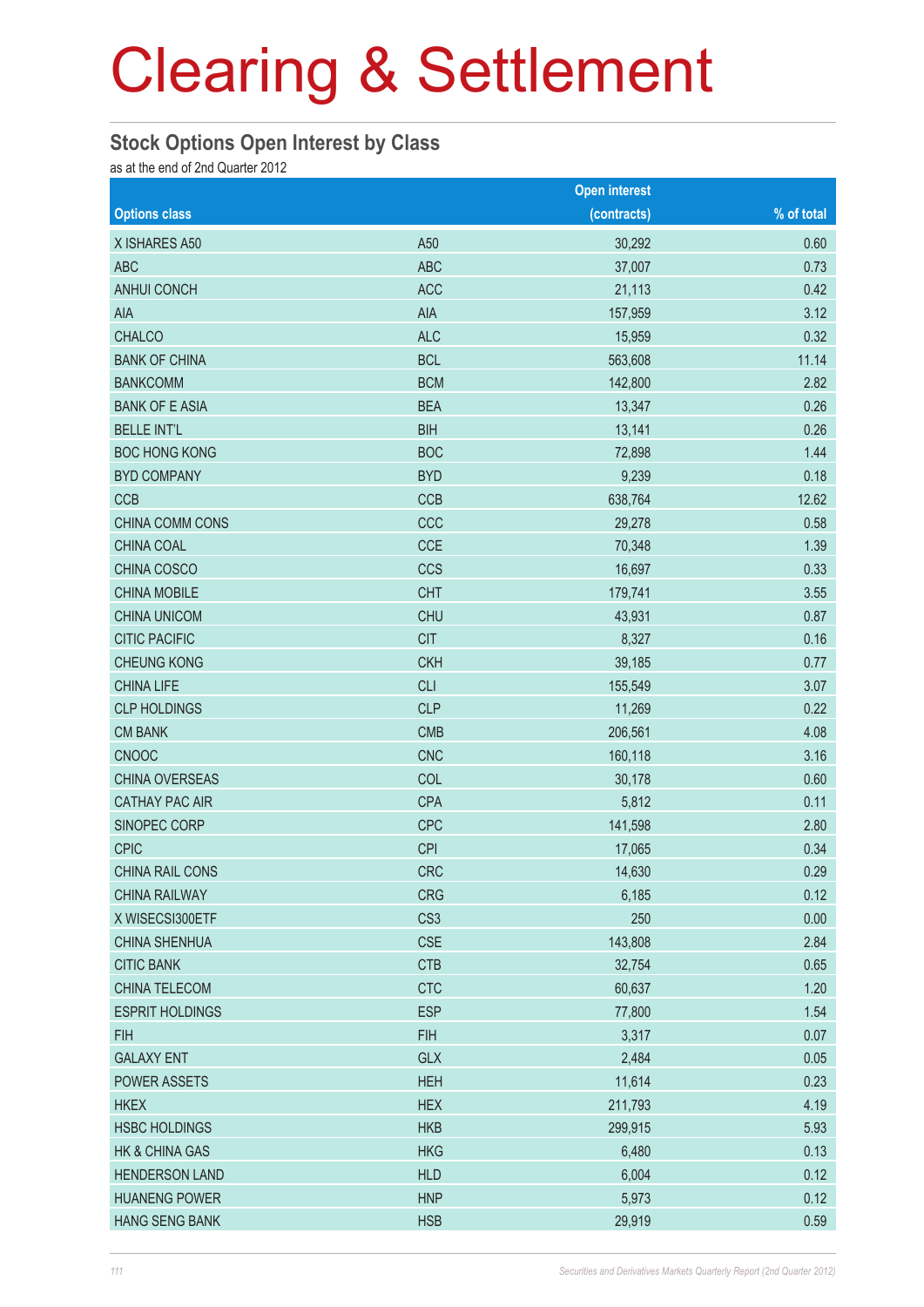|                           |            | <b>Open interest</b> |            |
|---------------------------|------------|----------------------|------------|
| <b>Options class</b>      |            | (contracts)          | % of total |
| <b>HUTCHISON</b>          | <b>HWL</b> | 56,815               | 1.12       |
| <b>ICBC</b>               | <b>ICB</b> | 646,602              | 12.78      |
| <b>JIANGXI COPPER</b>     | <b>JXC</b> | 26,994               | 0.53       |
| LI & FUNG                 | LIF        | 10,352               | 0.20       |
| <b>MTR CORPORATION</b>    | <b>MTR</b> | 13,840               | 0.27       |
| <b>CNBM</b>               | <b>NBM</b> | 14,235               | 0.28       |
| <b>NEW WORLD DEV</b>      | <b>NWD</b> | 17,523               | 0.35       |
| <b>PING AN</b>            | PAI        | 116,661              | 2.31       |
| <b>PETROCHINA</b>         | <b>PEC</b> | 119,700              | 2.37       |
| PICC P&C                  | <b>PIC</b> | 17,496               | 0.35       |
| <b>R&amp;F PROPERTIES</b> | <b>RFP</b> | 17,748               | 0.35       |
| <b>SANDS CHINA LTD</b>    | <b>SAN</b> | 4,526                | 0.09       |
| <b>SHK PPT</b>            | <b>SHK</b> | 49,833               | 0.98       |
| <b>STANCHART</b>          | <b>STC</b> | 12,671               | 0.25       |
| <b>SWIRE PACIFIC A</b>    | <b>SWA</b> | 12,983               | 0.26       |
| <b>TENCENT</b>            | <b>TCH</b> | 126,644              | 2.50       |
| <b>TRACKER FUND</b>       | <b>TRF</b> | 7,575                | 0.15       |
| <b>WHARF HOLDINGS</b>     | <b>WHL</b> | 9,503                | 0.19       |
| YANZHOU COAL              | <b>YZC</b> | 26,147               | 0.52       |
| <b>ZIJIN MINING</b>       | <b>ZJM</b> | 7,547                | 0.15       |
| <b>Total</b>              |            | 5,060,742            | 100.00     |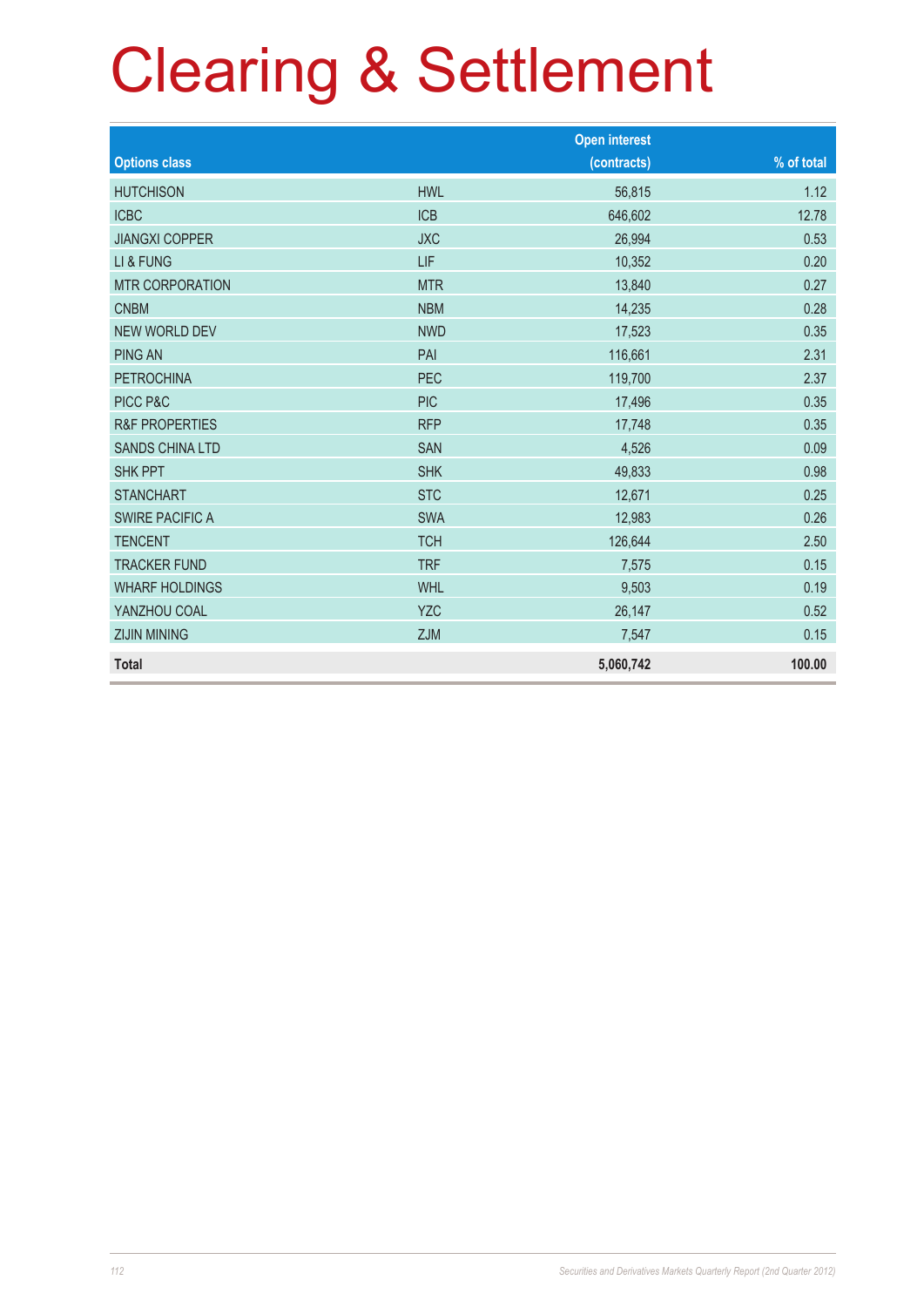## Exchange Participants Statistics

### **Stock Exchange**

|      |                | No. of Trading<br><b>Right Holders</b> | <b>Exchange</b><br><b>Participants -</b><br><b>Trading</b> | <b>Exchange</b><br><b>Participants -</b><br>Non-Trading | Non-Exchange<br><b>Participants</b> |
|------|----------------|----------------------------------------|------------------------------------------------------------|---------------------------------------------------------|-------------------------------------|
| 2011 | Q <sub>2</sub> | 547 (970)                              | 490 (906)                                                  | 35(42)                                                  | 22(22)                              |
|      | Q <sub>3</sub> | 549 (973)                              | 494 (911)                                                  | 34(41)                                                  | 21(21)                              |
|      | Q4             | 555 (980)                              | 498 (916)                                                  | 36(43)                                                  | 21(21)                              |
| 2012 | Q1             | 559 (984)                              | 500 (918)                                                  | 38(45)                                                  | 21(21)                              |
|      | Q2             | 563 (988)                              | 503 (921)                                                  | 39(46)                                                  | 21(21)                              |

( ) No. of trading rights

## **Futures Exchange**

|      |                | No. of Trading<br><b>Right Holders</b> | <b>Exchange</b><br><b>Participants -</b><br><b>Trading</b> | <b>Exchange</b><br><b>Participants -</b><br>Non-Trading | Non-Exchange<br><b>Participants</b> |
|------|----------------|----------------------------------------|------------------------------------------------------------|---------------------------------------------------------|-------------------------------------|
| 2011 | Q <sub>2</sub> | 228 (252)                              | 184 (206)                                                  | -                                                       | 44 (46)                             |
|      | Q3             | 228 (252)                              | 185 (207)                                                  | -                                                       | 43 (45)                             |
|      | Q4             | 228 (252)                              | 182 (204)                                                  | -                                                       | 46 (48)                             |
| 2012 | Q <sub>1</sub> | 230 (254)                              | 182 (204)                                                  | -                                                       | 48 (50)                             |
|      | Q2             | 234 (258)                              | 185 (207)                                                  | -                                                       | 49 (51)                             |

Notes:

(1) The figures in blanket is the number of trading rights held.

(2) An Exchange Participant is a corporation who may trade on or through the Exchange and is licensed under the Securities and Futures Ordinance to carry on securities/ futures/options dealing activity.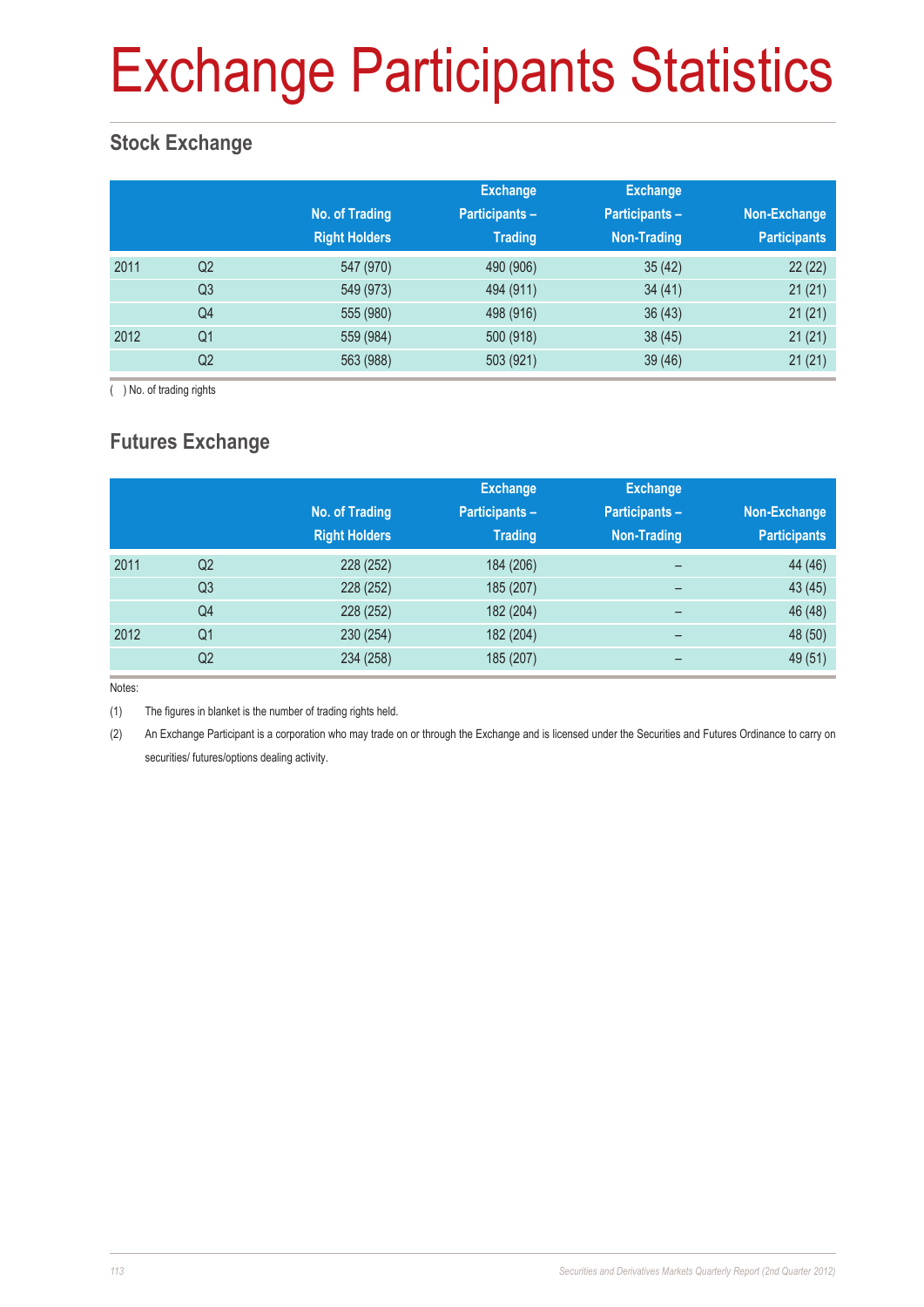## Clearing Participants Statistics

### **HKCC Participants**

| Year/Month |                | <b>Clearing</b><br><b>Participants</b> | <b>General Clearing</b><br><b>Participants</b> |
|------------|----------------|----------------------------------------|------------------------------------------------|
| 2011       | Q2             | 159                                    | 9                                              |
|            | Q <sub>3</sub> | 160                                    | 9                                              |
|            | Q4             | 156                                    | 10                                             |
| 2012       | Q <sub>1</sub> | 156                                    | 10                                             |
|            | Q2             | 158                                    | 10                                             |

### **SEOCH Participants**

| Year/Month |                | <b>Direct Clearing</b><br><b>Participants</b> | <b>General Clearing</b><br><b>Participants</b> |
|------------|----------------|-----------------------------------------------|------------------------------------------------|
| 2011       | Q <sub>2</sub> | 57                                            |                                                |
|            | Q3             | 58                                            |                                                |
|            | Q4             | 59                                            |                                                |
| 2012       | Q <sub>1</sub> | 59                                            | 8                                              |
|            | Q <sub>2</sub> | 59                                            | 8                                              |

### **HKSCC Participants**

|            |    | <b>Direct Clearing</b> | <b>General Clearing</b> | Non-broker           |
|------------|----|------------------------|-------------------------|----------------------|
| Year/Month |    | <b>Participant</b>     | <b>Participant</b>      | <b>Participants*</b> |
| 2011       | Q2 | 474                    | 8                       | 46                   |
|            | Q3 | 478                    | 8                       | 46                   |
|            | Q4 | 482                    | 8                       | 47                   |
| 2012       | Q1 | 487                    | 8                       | 48                   |
|            | Q2 | 489                    |                         | 48                   |

Non-broker participants include Clearing Agency Participants, Custodian Participants and Stock Pledgee Participants.